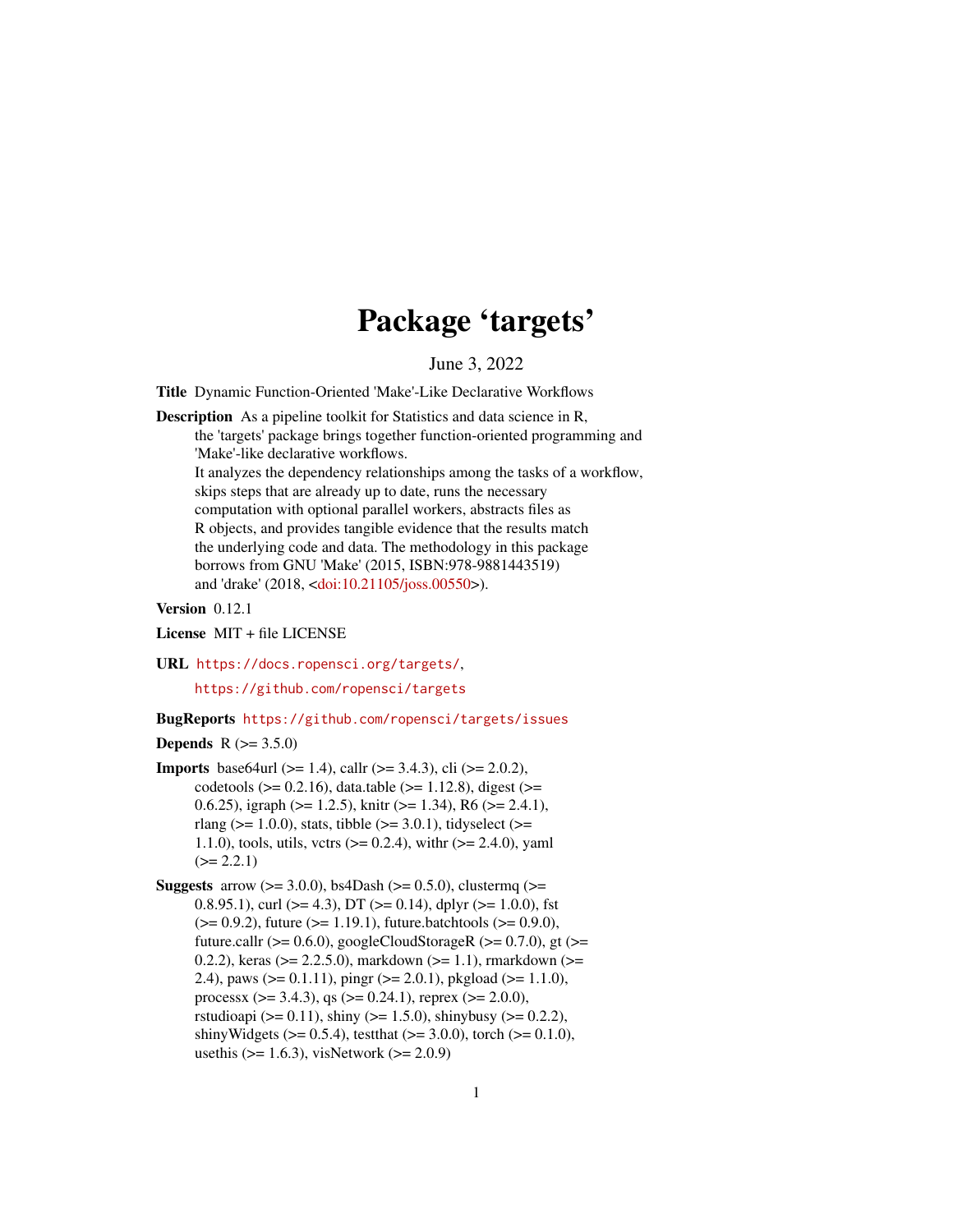Encoding UTF-8

Language en-US

VignetteBuilder knitr

Config/testthat/edition 3

RoxygenNote 7.1.2

NeedsCompilation no

Author William Michael Landau [aut, cre] (<<https://orcid.org/0000-0003-1878-3253>>), Matthew T. Warkentin [ctb], Mark Edmondson [ctb] (<<https://orcid.org/0000-0002-8434-3881>>), Samantha Oliver [rev] (<<https://orcid.org/0000-0001-5668-1165>>), Tristan Mahr [rev] (<<https://orcid.org/0000-0002-8890-5116>>), Eli Lilly and Company [cph]

Maintainer William Michael Landau <will.landau@gmail.com>

Repository CRAN

Date/Publication 2022-06-03 19:00:02 UTC

# R topics documented:

| $\overline{\mathcal{A}}$ |
|--------------------------|
| 5                        |
| 6                        |
| 8                        |
| 9                        |
| 10                       |
| 11                       |
| 12                       |
| 13                       |
| -14                      |
| 15                       |
| -16                      |
| 17                       |
| -18                      |
| 21                       |
| 23                       |
| 25                       |
| 26                       |
| 27                       |
| 28                       |
| 29                       |
| 30                       |
| 31                       |
| 31                       |
| 33                       |
|                          |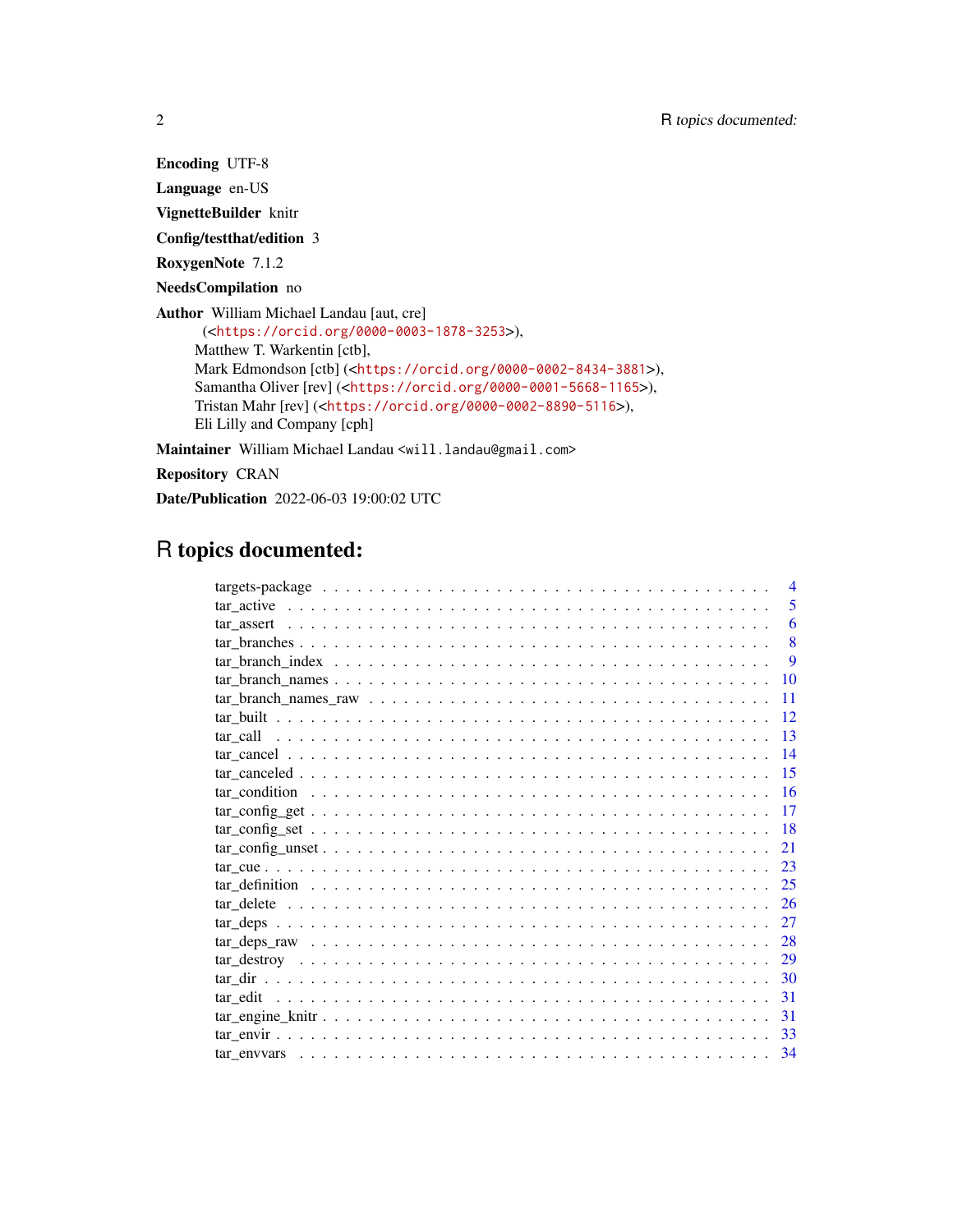|                                                                                                                         | 35   |
|-------------------------------------------------------------------------------------------------------------------------|------|
|                                                                                                                         | 36   |
|                                                                                                                         | 37   |
|                                                                                                                         | 38   |
| $\text{tar\_exist\_progress} \dots \dots \dots \dots \dots \dots \dots \dots \dots \dots \dots \dots \dots \dots \dots$ | 39   |
|                                                                                                                         | 40   |
|                                                                                                                         | 40   |
|                                                                                                                         | 42   |
|                                                                                                                         | 44   |
|                                                                                                                         | 46   |
|                                                                                                                         | - 48 |
|                                                                                                                         | - 49 |
|                                                                                                                         | 50   |
|                                                                                                                         | 50   |
| $\text{tar\_language} \dots \dots \dots \dots \dots \dots \dots \dots \dots \dots \dots \dots \dots \dots \dots \dots$  | 52   |
|                                                                                                                         | 53   |
|                                                                                                                         | 54   |
|                                                                                                                         | 56   |
|                                                                                                                         | 57   |
|                                                                                                                         | 59   |
|                                                                                                                         | 61   |
|                                                                                                                         | 64   |
|                                                                                                                         | 66   |
|                                                                                                                         | 68   |
|                                                                                                                         | 71   |
|                                                                                                                         | 74   |
|                                                                                                                         | 75   |
|                                                                                                                         |      |
|                                                                                                                         | 77   |
|                                                                                                                         | 79   |
|                                                                                                                         | 79   |
|                                                                                                                         | 80   |
|                                                                                                                         | 82   |
|                                                                                                                         | 83   |
|                                                                                                                         | 84   |
|                                                                                                                         | 90   |
|                                                                                                                         | 92   |
|                                                                                                                         | 93   |
|                                                                                                                         | 95   |
| tar poll                                                                                                                | 96   |
| tar process                                                                                                             | 97   |
|                                                                                                                         | 99   |
| tar progress branches                                                                                                   |      |
|                                                                                                                         |      |
|                                                                                                                         |      |
|                                                                                                                         |      |
|                                                                                                                         |      |
|                                                                                                                         |      |
|                                                                                                                         |      |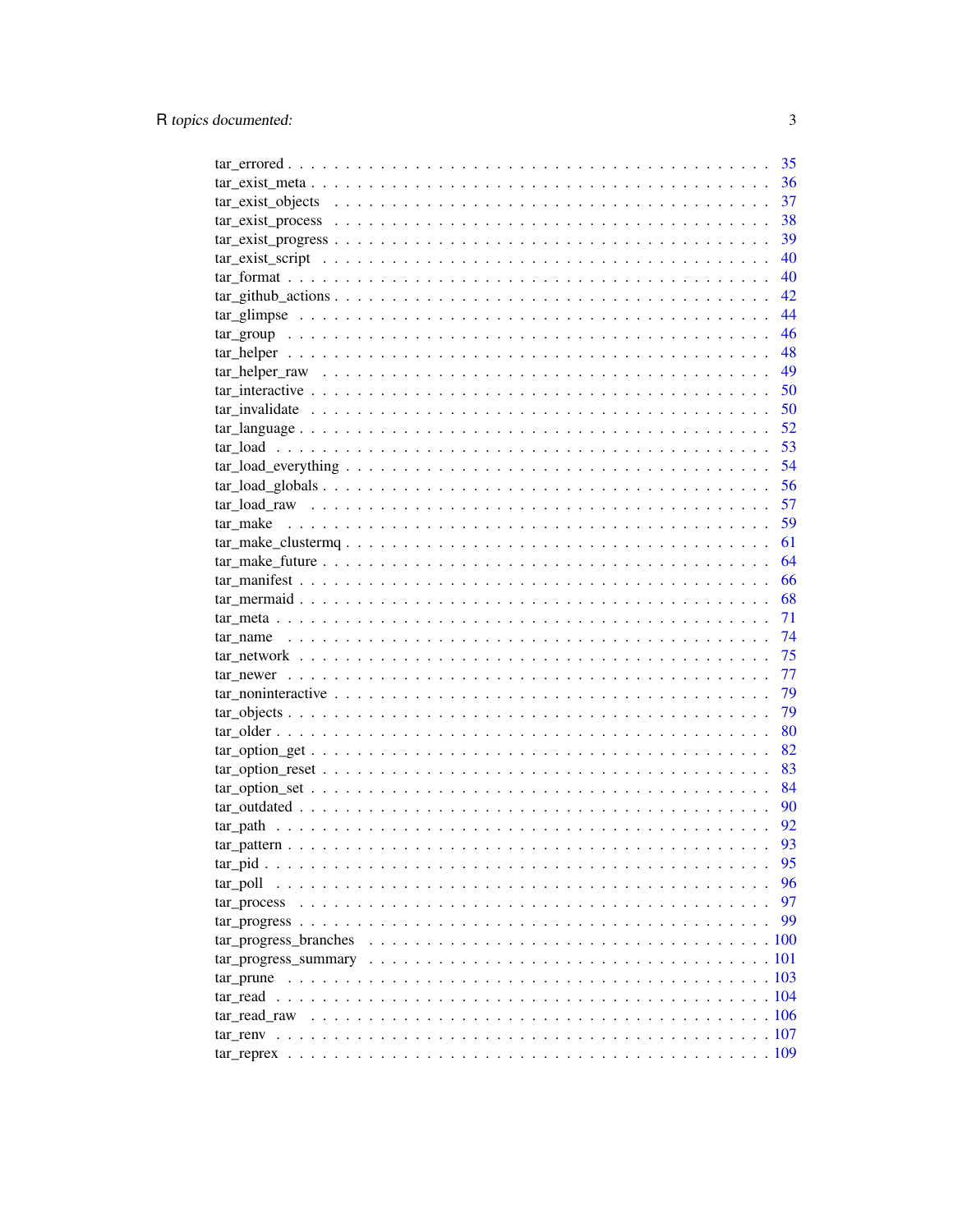<span id="page-3-0"></span>

| Index | 163                                                                                                                                                     |
|-------|---------------------------------------------------------------------------------------------------------------------------------------------------------|
|       |                                                                                                                                                         |
|       | use targets                                                                                                                                             |
|       |                                                                                                                                                         |
|       |                                                                                                                                                         |
|       |                                                                                                                                                         |
|       |                                                                                                                                                         |
|       |                                                                                                                                                         |
|       |                                                                                                                                                         |
|       |                                                                                                                                                         |
|       |                                                                                                                                                         |
|       | tar traceback $\ldots$ , $\ldots$ , $\ldots$ , $\ldots$ , $\ldots$ , $\ldots$ , $\ldots$ , $\ldots$ , $\ldots$ , $\ldots$ , $\ldots$ , $\ldots$ , $145$ |
|       |                                                                                                                                                         |
|       |                                                                                                                                                         |
|       |                                                                                                                                                         |
|       |                                                                                                                                                         |
|       |                                                                                                                                                         |
|       |                                                                                                                                                         |
|       |                                                                                                                                                         |
|       |                                                                                                                                                         |
|       |                                                                                                                                                         |
|       |                                                                                                                                                         |
|       |                                                                                                                                                         |
|       | $\arccos 122$                                                                                                                                           |
|       |                                                                                                                                                         |
|       |                                                                                                                                                         |
|       |                                                                                                                                                         |
|       |                                                                                                                                                         |
|       |                                                                                                                                                         |
|       |                                                                                                                                                         |
|       |                                                                                                                                                         |
|       |                                                                                                                                                         |
|       |                                                                                                                                                         |
|       |                                                                                                                                                         |

targets-package *targets: Dynamic Function-Oriented Make-Like Declarative Pipelines for R*

# Description

As a pipeline toolkit for Statistics and data science in R, the targets package brings together function-oriented programming and Make-like declarative pipelines. It analyzes the dependency relationships among the tasks of a workflow, skips steps that are already up to date, runs the necessary computations with optional parallel workers, abstracts files as R objects, and provides tangible evidence that the results match the underlying code and data. The methodology in this package borrows from GNU Make (2015, ISBN:978-9881443519) and drake (2018, [doi:10.21105/joss.00550\)](https://doi.org/10.21105/joss.00550).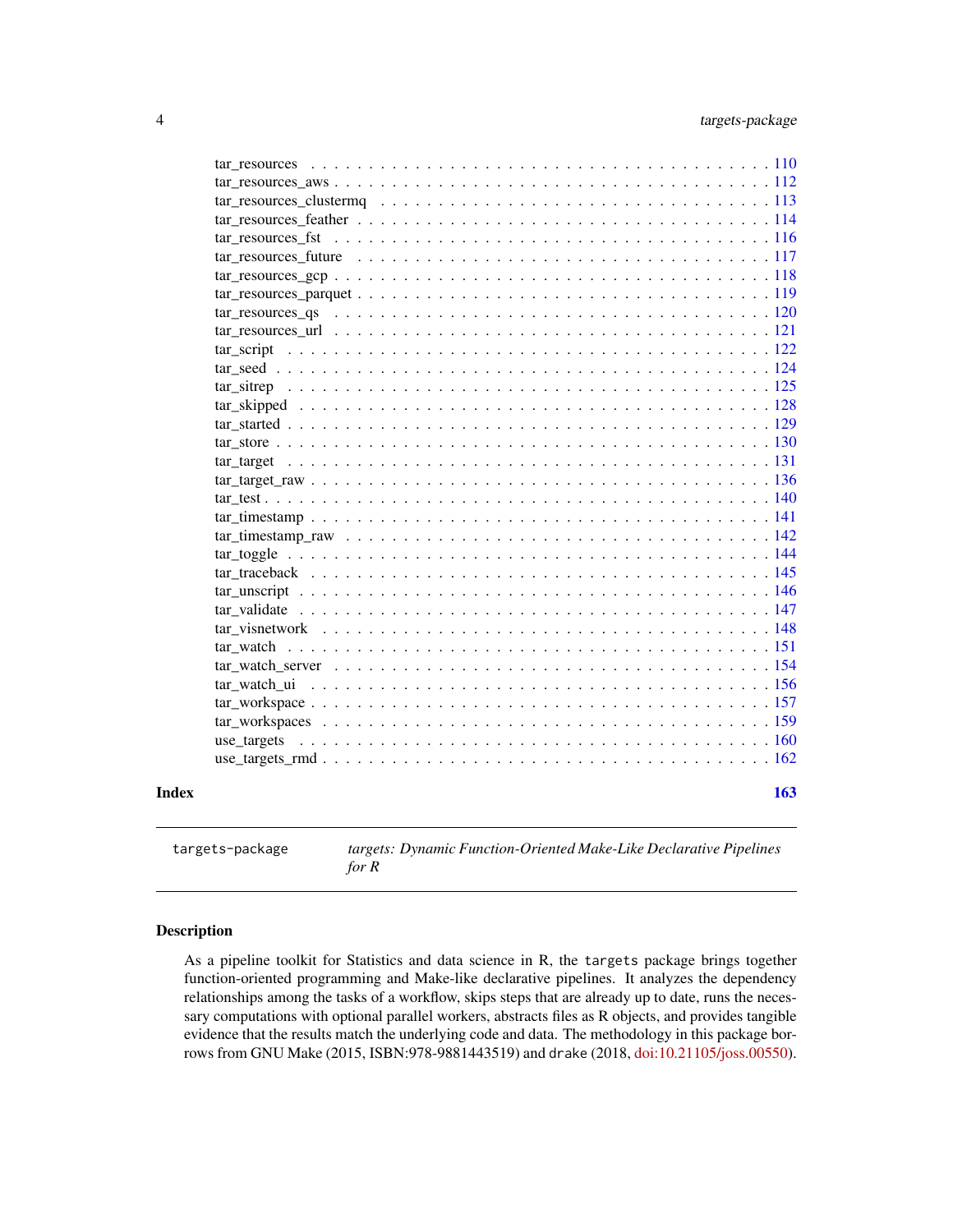<span id="page-4-0"></span>tar\_active 5

# See Also

Other help: [tar\\_reprex\(](#page-108-1)), [use\\_targets\\_rmd\(](#page-161-1)), [use\\_targets\(](#page-159-1))

<span id="page-4-1"></span>tar\_active *Show if the pipeline is running.*

# Description

Return TRUE if called in a target or \_targets.R and the pipeline is running.

# Usage

tar\_active()

# Value

Logical of length 1, TRUE if called in a target or \_targets.R and the pipeline is running (FALSE otherwise).

# See Also

```
Other utilities: tar_call(), tar_cancel(), tar_definition(), tar_envir(), tar_group(),
tar_name(), tar_path(), tar_seed(), tar_store()
```
# Examples

```
if (identical(Sys.getenv("TAR_EXAMPLES"), "true")) {
tar_dir({ # tar_dir() runs code from a temporary directory.
tar_active() # FALSE
tar_script({
  message("Pipeline running? ", tar_active())
  tar_target(x, tar_active())
})
tar_manifest() # prints "Pipeline running? FALSE"
tar_make() # prints "pipeline running? TRUE"
tar\_read(x) # TRUE
})
}
```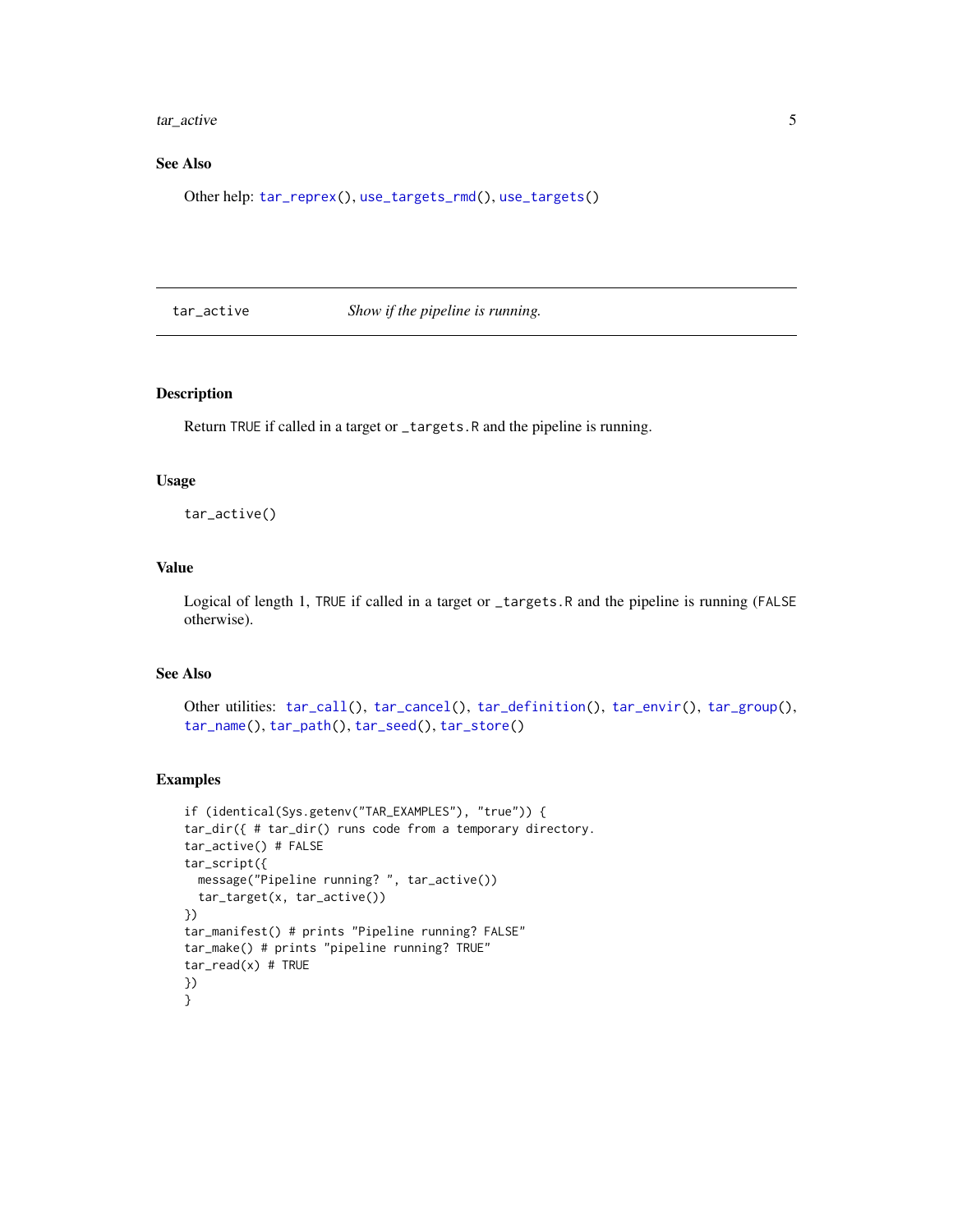<span id="page-5-1"></span><span id="page-5-0"></span>

#### Description

These functions assert the correctness of user inputs and generate custom error conditions as needed. Useful for writing packages built on top of targets.

```
tar_assert_chr(x, msg = NULL)
tar_assert_dbl(x, msg = NULL)
tar_assert_df(x, msg = NULL)
tar_assert_equal_lengths(x, msg = NULL)
tar_assert_envir(x, msg = NULL)
tar_assert_expr(x, msg = NULL)
tar_assert_flag(x, choices, msg = NULL)
tar_assert_file(x)
tar_assert_finite(x, msg = NULL)
tar_assert_function(x, msg = NULL)
tar_assert_function_arguments(x, args, msg = NULL)
tar_assert_ge(x, threshold, msg = NULL)
tar_assert_identical(x, y, msg = NULL)
tar_assert_in(x, choices, msg = NULL)
tar_assert_not_dirs(x, msg = NULL)
tar_assert_not_dir(x, msg = NULL)
tar_assert_not_in(x, choices, msg = NULL)
tar_assert_inherits(x, class, msg = NULL)
tar_assert_int(x, msg = NULL)
```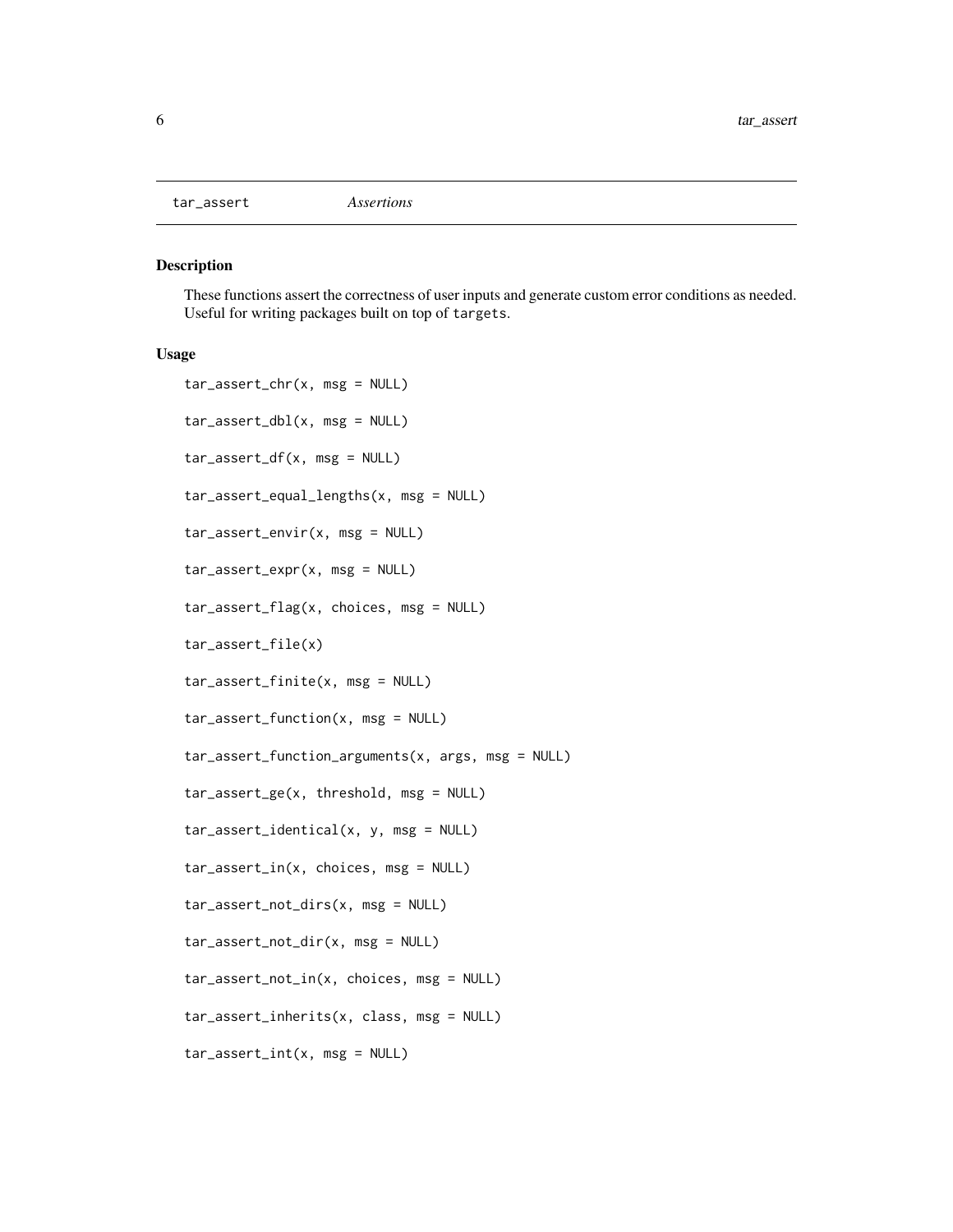#### tar\_assert 7

tar\_assert\_internet(msg = NULL) tar\_assert\_lang(x, msg = NULL) tar\_assert\_le(x, threshold, msg = NULL) tar\_assert\_list(x, msg = NULL) tar\_assert\_lgl(x, msg = NULL) tar\_assert\_name(x) tar\_assert\_names(x, msg = NULL) tar\_assert\_nonempty(x, msg = NULL) tar\_assert\_not\_expr(x, msg = NULL) tar\_assert\_nzchar(x, msg = NULL) tar\_assert\_package(package) tar\_assert\_path(path, msg = NULL) tar\_assert\_match(x, pattern, msg = NULL) tar\_assert\_nonmissing(x, msg = NULL) tar\_assert\_positive(x, msg = NULL) tar\_assert\_scalar(x, msg = NULL) tar\_assert\_target(x, msg = NULL) tar\_assert\_target\_list(x) tar\_assert\_true(x, msg = NULL) tar\_assert\_unique(x, msg = NULL)

tar\_assert\_unique\_targets(x)

# Arguments

| $\mathsf{x}$ | R object, input to be validated. The kind of object depends on the specific<br>assertion function called. |
|--------------|-----------------------------------------------------------------------------------------------------------|
| msg          | Character of length 1, a message to be printed to the console if $x$ is invalid.                          |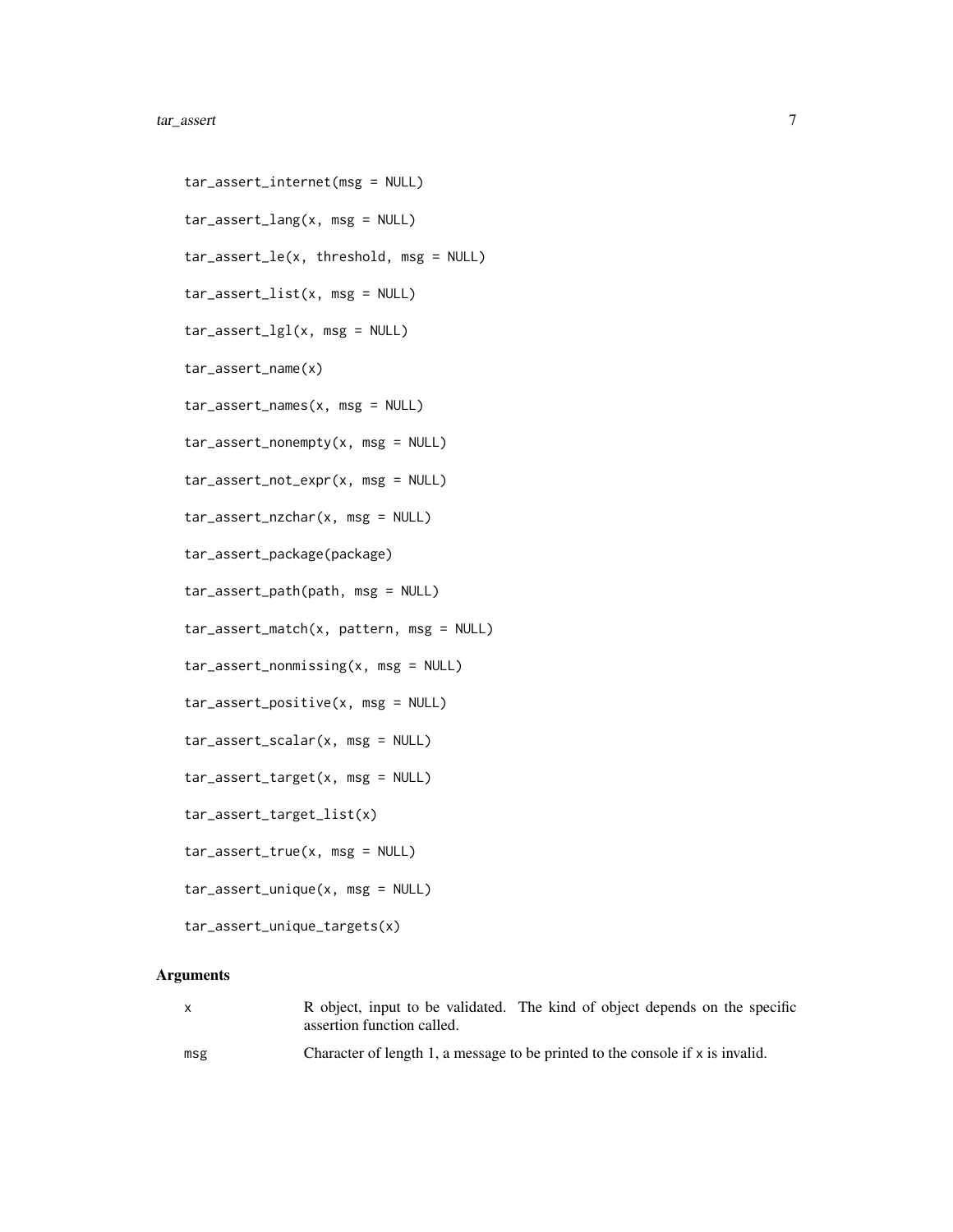<span id="page-7-0"></span>

| choices   | Character vector of choices of x for certain assertions.                                    |
|-----------|---------------------------------------------------------------------------------------------|
| args      | Character vector of expected function argument names. Order matters.                        |
| threshold | Numeric of length 1, lower/upper bound for assertions like tar_assert_le()/tar_assert_ge(). |
| у         | R object, value to compare against x.                                                       |
| class     | Character vector of expected class names.                                                   |
| package   | Character of length 1, name of an R package.                                                |
| path      | Character, file path.                                                                       |
| pattern   | Character of length 1, a grep pattern for certain assertions.                               |

#### See Also

Other utilities to extend targets: [tar\\_condition](#page-15-1), [tar\\_dir\(](#page-29-1)), [tar\\_language](#page-51-1), [tar\\_test\(](#page-139-1))

# Examples

```
tar_assert_chr("123")
try(tar_assert_chr(123))
```
<span id="page-7-1"></span>tar\_branches *Reconstruct the branch names and the names of their dependencies.*

# Description

Given a branching pattern, use available metadata to reconstruct branch names and the names of each branch's dependencies. The metadata of each target must already exist and be consistent with the metadata of the other targets involved.

# Usage

tar\_branches(name, pattern, store = targets::tar\_config\_get("store"))

### Arguments

| name    | Symbol, name of the target.                                                                                                                                                                                                                                                                                                                                                                |
|---------|--------------------------------------------------------------------------------------------------------------------------------------------------------------------------------------------------------------------------------------------------------------------------------------------------------------------------------------------------------------------------------------------|
| pattern | Language to define branching for a target. For example, in a pipeline with nu-<br>meric vector targets x and y, tar_target(z, $x + y$ , pattern = map(x, y)) im-<br>plicitly defines branches of z that each compute $x[1] + y[1]$ , $x[2] + y[2]$ , and<br>so on. See the user manual for details.                                                                                        |
| store   | Character of length 1, path to the targets data store. Defaults to tar_config_get("store"),<br>which in turn defaults to _targets/. When you set this argument, the value<br>of tar_config_get("store") is temporarily changed for the current function<br>call. See tar_config_get() and tar_config_set() for details about how to<br>set the data store path persistently for a project. |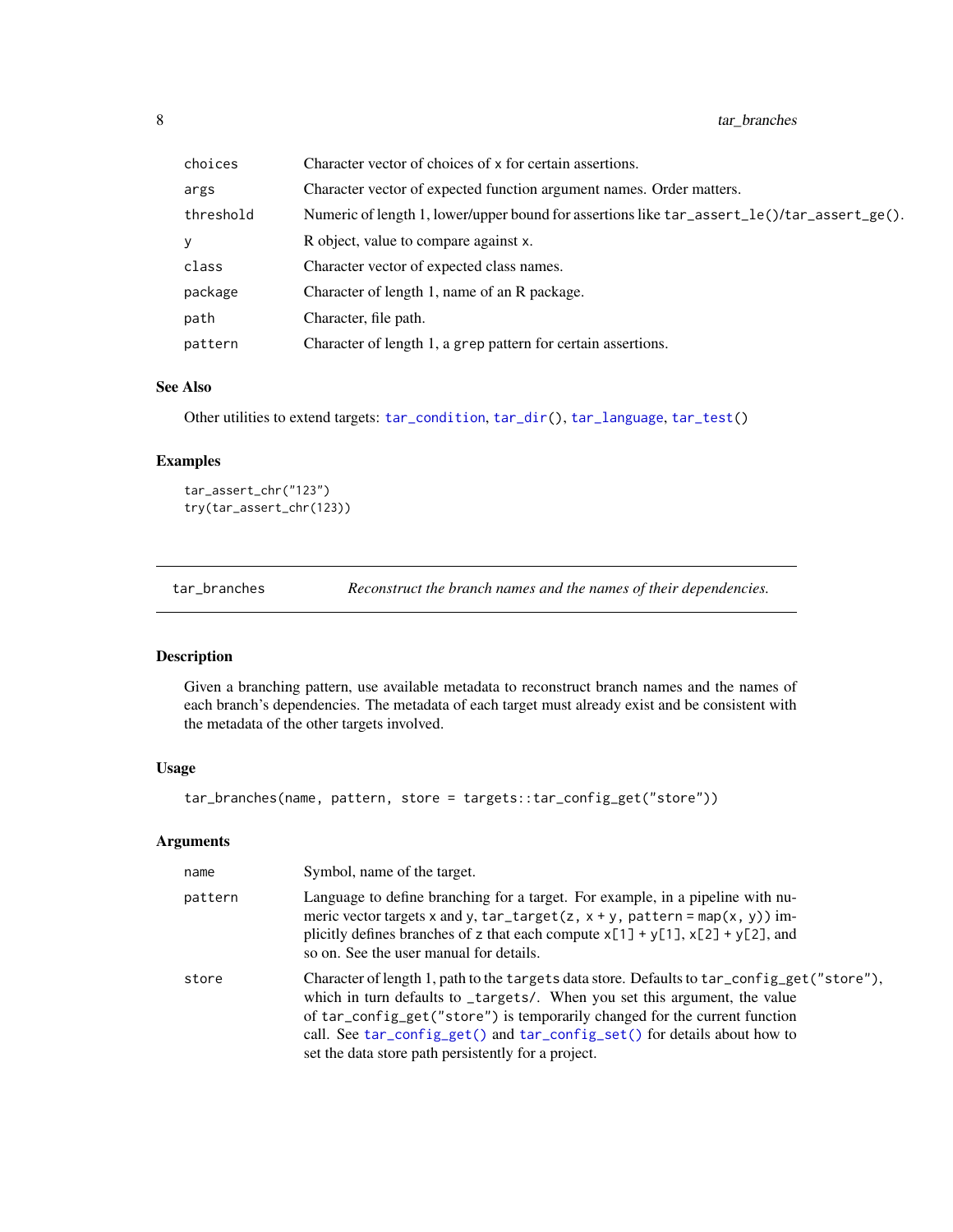# <span id="page-8-0"></span>Details

The results from this function can help you retroactively figure out correspondences between upstream branches and downstream branches. However, it does not always correctly predict what the names of the branches will be after the next run of the pipeline. Dynamic branching happens while the pipeline is running, so we cannot always know what the names of the branches will be in advance (or even how many there will be).

# Value

A tibble with one row per branch and one column for each target (including the branched-over targets and the target with the pattern.)

#### See Also

Other branching: [tar\\_branch\\_index\(](#page-8-1)), [tar\\_branch\\_names\\_raw\(](#page-10-1)), [tar\\_branch\\_names\(](#page-9-1)), [tar\\_pattern\(](#page-92-1))

# Examples

```
if (identical(Sys.getenv("TAR_EXAMPLES"), "true")) {
tar_dir({ # tar_dir() runs code from a temporary directory.
tar_script({
 list(
    tar_target(x, seq_len(2)),
   tar_target(y, head(letters, 2)),
   tar_target(z, head(LETTERS, 2)),
    tar\_target(dynamic, c(x, y, z), pattern = cross(z, map(x, y))))
}, ask = FALSE)
tar_make()
tar_branches(dynamic, pattern = cross(z, map(x, y)))
})
}
```
<span id="page-8-1"></span>tar\_branch\_index *Integer branch indexes*

# Description

Get the integer indexes of individual branch names within their corresponding dynamic branching targets.

```
tar_branch_index(names, store = targets::tar_config_get("store"))
```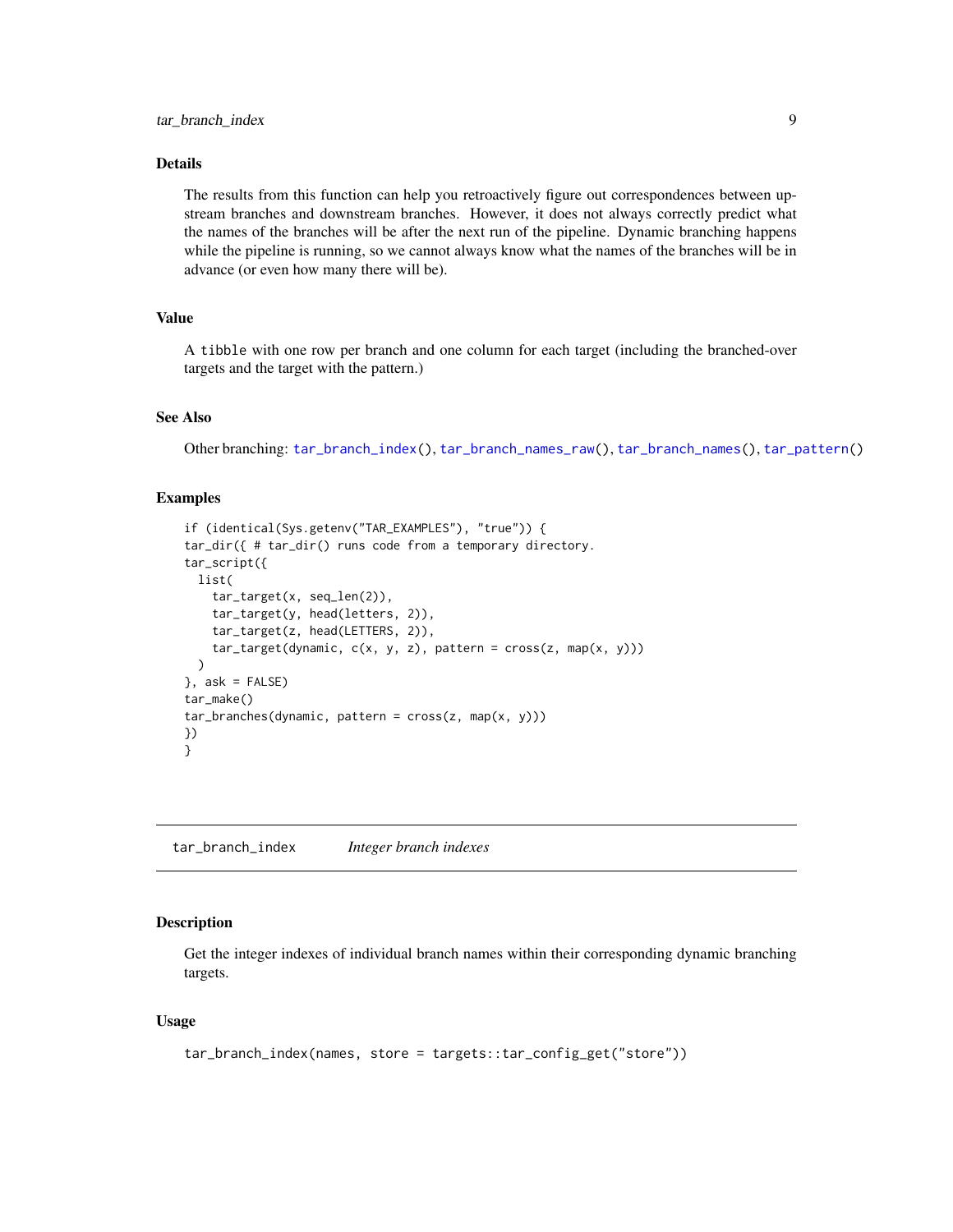<span id="page-9-0"></span>

| names | Character vector of branch names                                                                                                                                          |
|-------|---------------------------------------------------------------------------------------------------------------------------------------------------------------------------|
| store | Character of length 1, path to the targets data store. Defaults to tar_config_get("store"),<br>which in turn defaults to _targets/. When you set this argument, the value |
|       | of tar_config_get("store") is temporarily changed for the current function                                                                                                |
|       | call. See tar_config_get() and tar_config_set() for details about how to<br>set the data store path persistently for a project.                                           |

#### Value

A named integer vector of branch indexes.

# See Also

Other branching: [tar\\_branch\\_names\\_raw\(](#page-10-1)), [tar\\_branch\\_names\(](#page-9-1)), [tar\\_branches\(](#page-7-1)), [tar\\_pattern\(](#page-92-1))

#### Examples

```
if (identical(Sys.getenv("TAR_EXAMPLES"), "true")) {
tar_dir({ # tar_dir() runs code from a temporary directory.
tar_script({
  list(
    tar_target(x, seq_len(4)),
   tar\_target(y, 2 * x, pattern = map(x)),tar\_target(z, y, pattern = map(y)))
}, ask = FALSE)
tar_make()
names <-c(tar_meta(y, children)$children[[1]][c(2, 3)],
  tar_meta(z, children)$children[[1]][2]
\mathcal{L}names
tar_branch_index(names) # c(2, 3, 2)
})
}
```
<span id="page-9-1"></span>tar\_branch\_names *Branch names*

# Description

Get the branch names of a dynamic branching target using numeric indexes.

```
tar_branch_names(name, index, store = targets::tar_config_get("store"))
```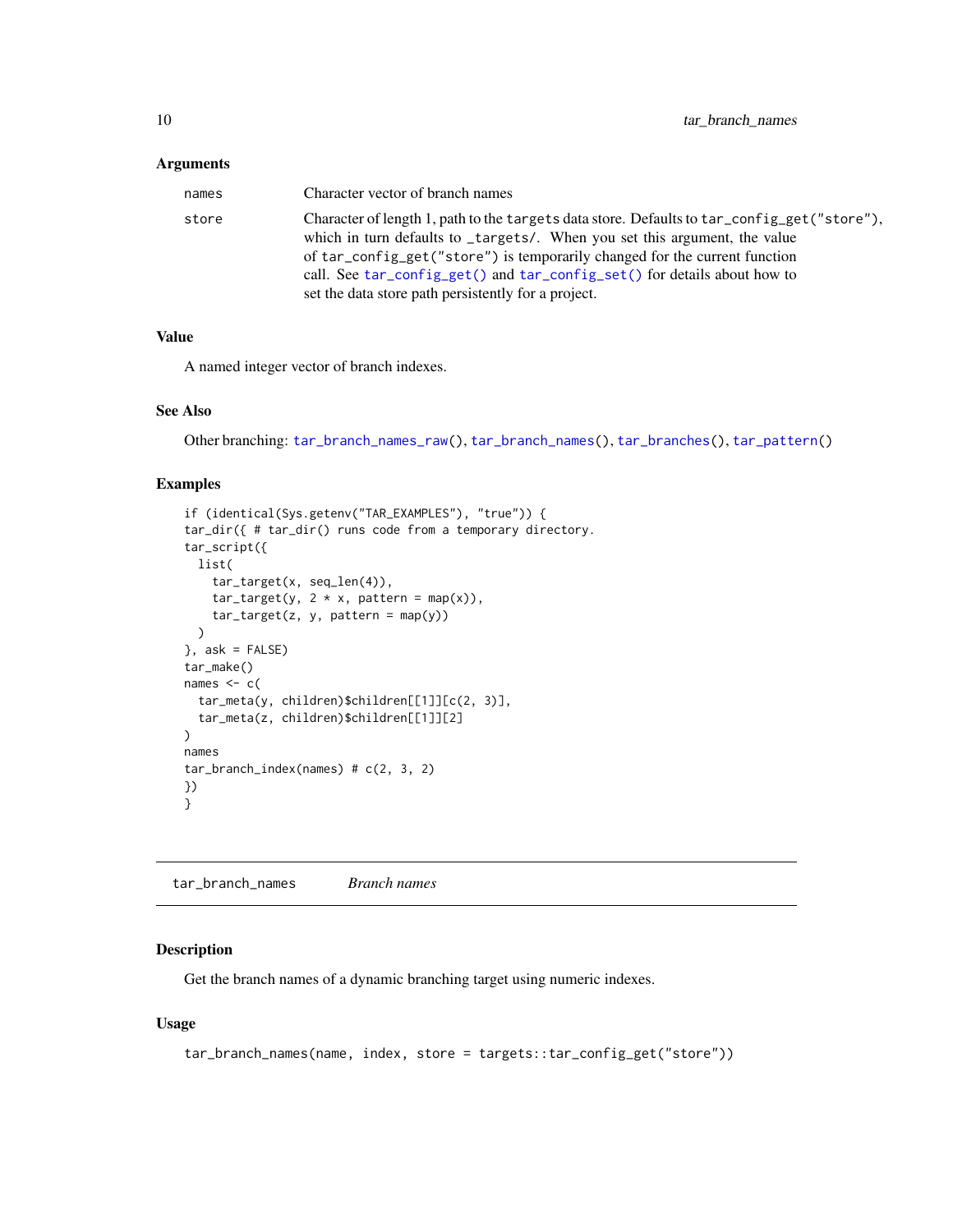<span id="page-10-0"></span>

| name  | Symbol, name of the dynamic branching target (pattern).                                                                                                                                                                                                                                                                                                                                    |
|-------|--------------------------------------------------------------------------------------------------------------------------------------------------------------------------------------------------------------------------------------------------------------------------------------------------------------------------------------------------------------------------------------------|
| index | Integer vector of branch indexes.                                                                                                                                                                                                                                                                                                                                                          |
| store | Character of length 1, path to the targets data store. Defaults to tar_config_get("store"),<br>which in turn defaults to _targets/. When you set this argument, the value<br>of tar_config_get("store") is temporarily changed for the current function<br>call. See tar_config_get() and tar_config_set() for details about how to<br>set the data store path persistently for a project. |

# Value

A character vector of branch names.

### See Also

Other branching: [tar\\_branch\\_index\(](#page-8-1)), [tar\\_branch\\_names\\_raw\(](#page-10-1)), [tar\\_branches\(](#page-7-1)), [tar\\_pattern\(](#page-92-1))

#### Examples

```
if (identical(Sys.getenv("TAR_EXAMPLES"), "true")) {
tar_dir({ # tar_dir() runs code from a temporary directory.
tar_script({
 list(
    tar_target(x, seq_len(4)),
    tar\_target(y, 2 * x, pattern = map(x)),tar\_target(z, y, pattern = map(y)))
}, ask = FALSE)
tar_make()
tar_branch_names(z, c(2, 3))
})
}
```
<span id="page-10-1"></span>tar\_branch\_names\_raw *Branch names (raw version)*

# Description

Get the branch names of a dynamic branching target using numeric indexes. Same as [tar\\_branch\\_names\(\)](#page-9-1) except name is a character of length 1.

```
tar_branch_names_raw(name, index, store = targets::tar_config_get("store"))
```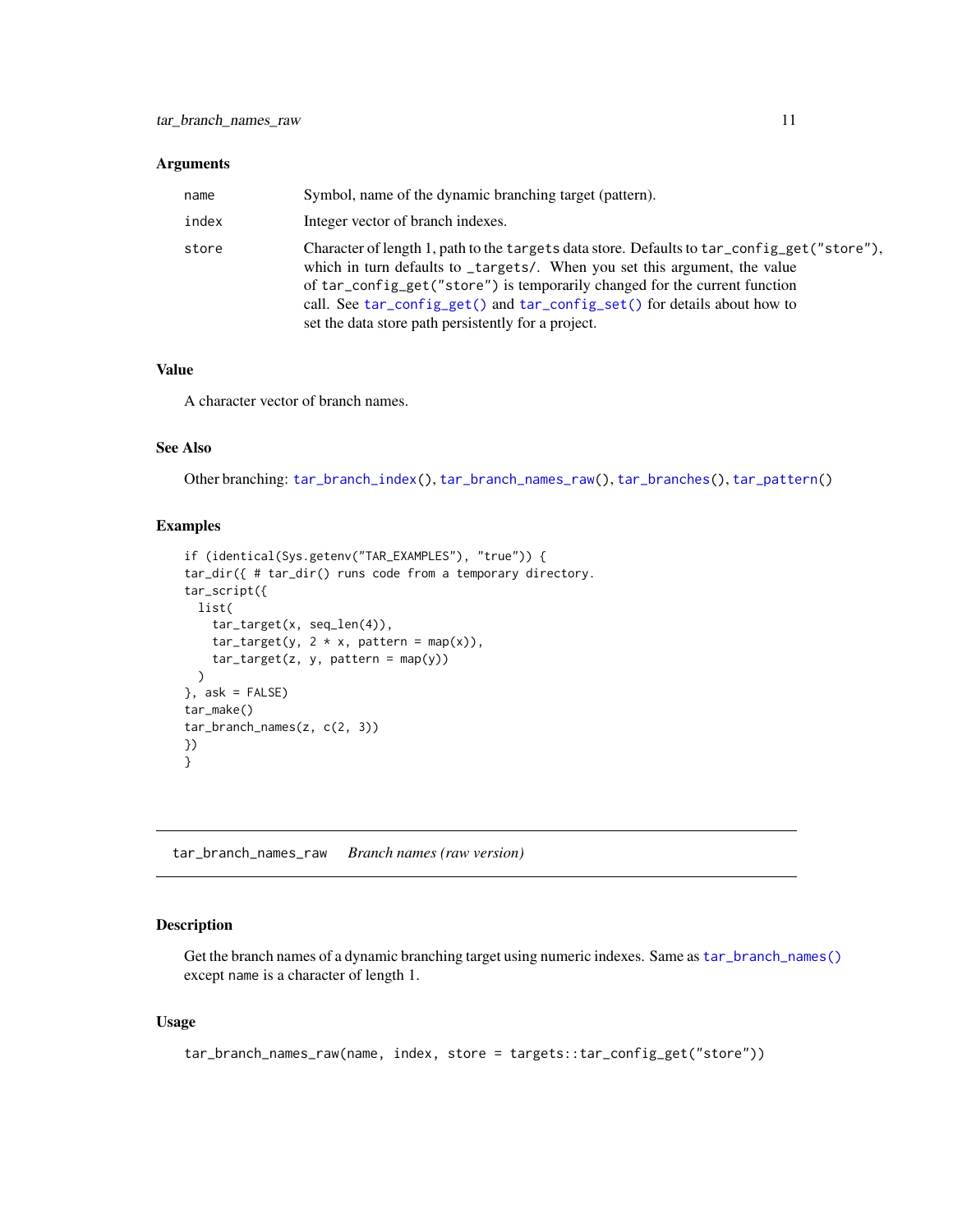<span id="page-11-0"></span>

| name  | Character of length 1, name of the dynamic branching target (pattern).                                                                                                                                                                                                                                                                                                                     |
|-------|--------------------------------------------------------------------------------------------------------------------------------------------------------------------------------------------------------------------------------------------------------------------------------------------------------------------------------------------------------------------------------------------|
| index | Integer vector of branch indexes.                                                                                                                                                                                                                                                                                                                                                          |
| store | Character of length 1, path to the targets data store. Defaults to tar_config_get("store"),<br>which in turn defaults to _targets/. When you set this argument, the value<br>of tar_config_get("store") is temporarily changed for the current function<br>call. See tar_config_get() and tar_config_set() for details about how to<br>set the data store path persistently for a project. |

# Value

A character vector of branch names.

# See Also

Other branching: [tar\\_branch\\_index\(](#page-8-1)), [tar\\_branch\\_names\(](#page-9-1)), [tar\\_branches\(](#page-7-1)), [tar\\_pattern\(](#page-92-1))

# Examples

```
if (identical(Sys.getenv("TAR_EXAMPLES"), "true")) {
tar_dir({ # tar_dir() runs code from a temporary directory.
tar_script({
 list(
   tar_target(w, 1),
   tar_target(x, seq_len(4)),
   tar\_target(y, 2 * x, pattern = map(x)),tar\_target(z, y, pattern = map(y)))
}, ask = FALSE)
tar_make()
tar_branch_names_raw("z", c(2, 3))
})
}
```
<span id="page-11-1"></span>tar\_built *List built targets.*

#### Description

List targets whose progress is "built".

```
tar_built(names = NULL, store = targets::tar_config_get("store"))
```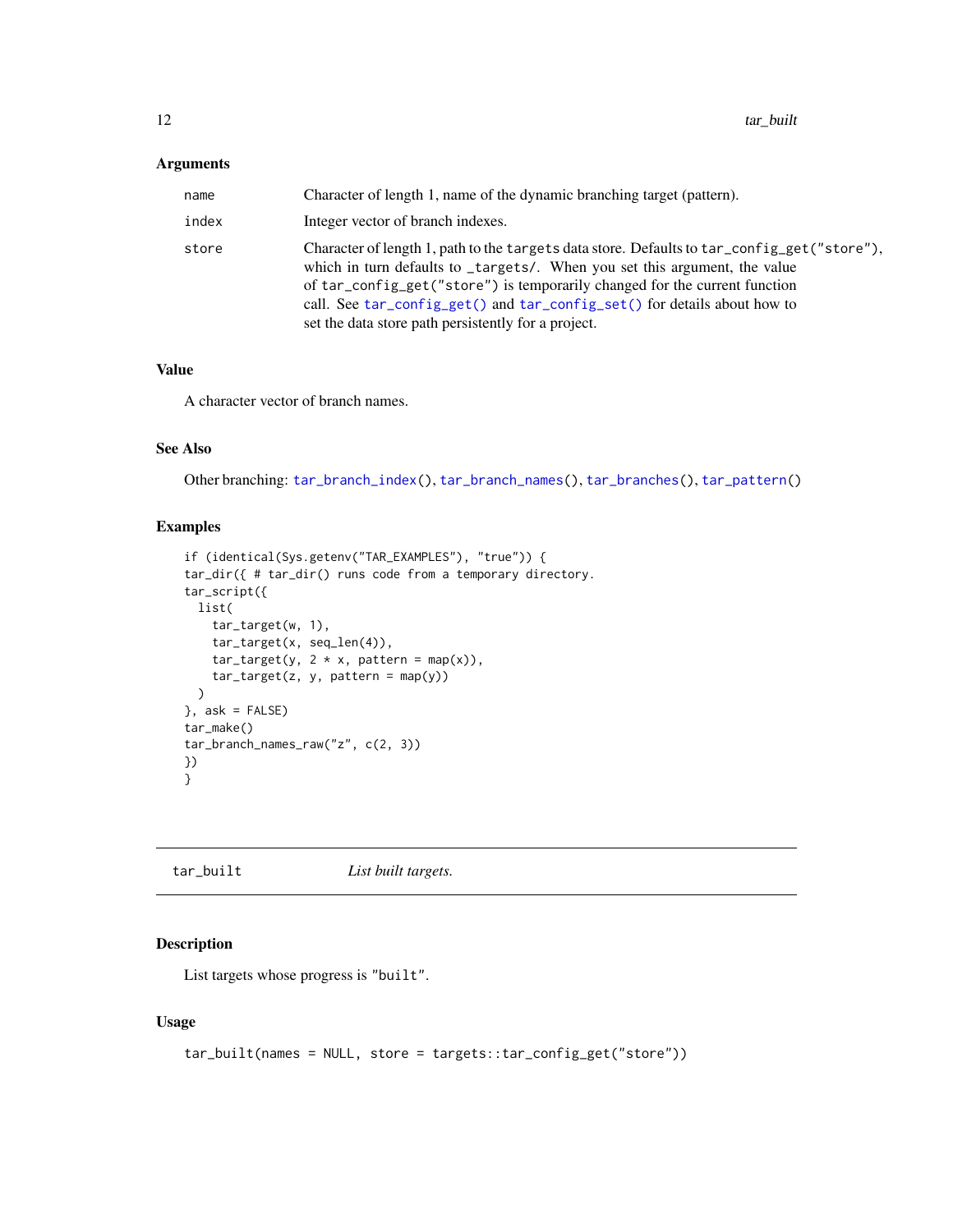#### <span id="page-12-0"></span>tar\_call 13

#### **Arguments**

| names | Optional, names of the targets. If supplied, the function restricts its output to<br>these targets. You can supply symbols or tidyselect helpers like all_of()<br>and $starts\_with()$ .                                                                                                                                                                                                   |
|-------|--------------------------------------------------------------------------------------------------------------------------------------------------------------------------------------------------------------------------------------------------------------------------------------------------------------------------------------------------------------------------------------------|
| store | Character of length 1, path to the targets data store. Defaults to tar_config_get("store"),<br>which in turn defaults to _targets/. When you set this argument, the value<br>of tar_config_get("store") is temporarily changed for the current function<br>call. See tar_config_get() and tar_config_set() for details about how to<br>set the data store path persistently for a project. |

# Value

A character vector of built targets.

# See Also

```
Other progress: tar_canceled(), tar_errored(), tar_poll(), tar_progress_branches(),
tar_progress_summary(), tar_progress(), tar_skipped(), tar_started(), tar_watch_server(),
tar_watch_ui(), tar_watch()
```
# Examples

```
if (identical(Sys.getenv("TAR_EXAMPLES"), "true")) {
tar_dir({ # tar_dir() runs code from a temporary directory.
tar_script({
 list(
    tar_target(x, seq_len(2)),
    tar\_target(y, 2 * x, pattern = map(x))\lambda}, ask = FALSE)
tar_make()
tar_built()
tar_built(starts_with("y_")) # see also all_of()
})
}
```
<span id="page-12-1"></span>tar\_call *Identify the called* targets *function.*

# Description

Get the name of the currently running targets interface function. Returns NULL if not invoked inside a target or \_targets.R (i.e. if not directly invoked by [tar\\_make\(\)](#page-58-1), [tar\\_visnetwork\(\)](#page-147-1), etc.).

#### Usage

tar\_call()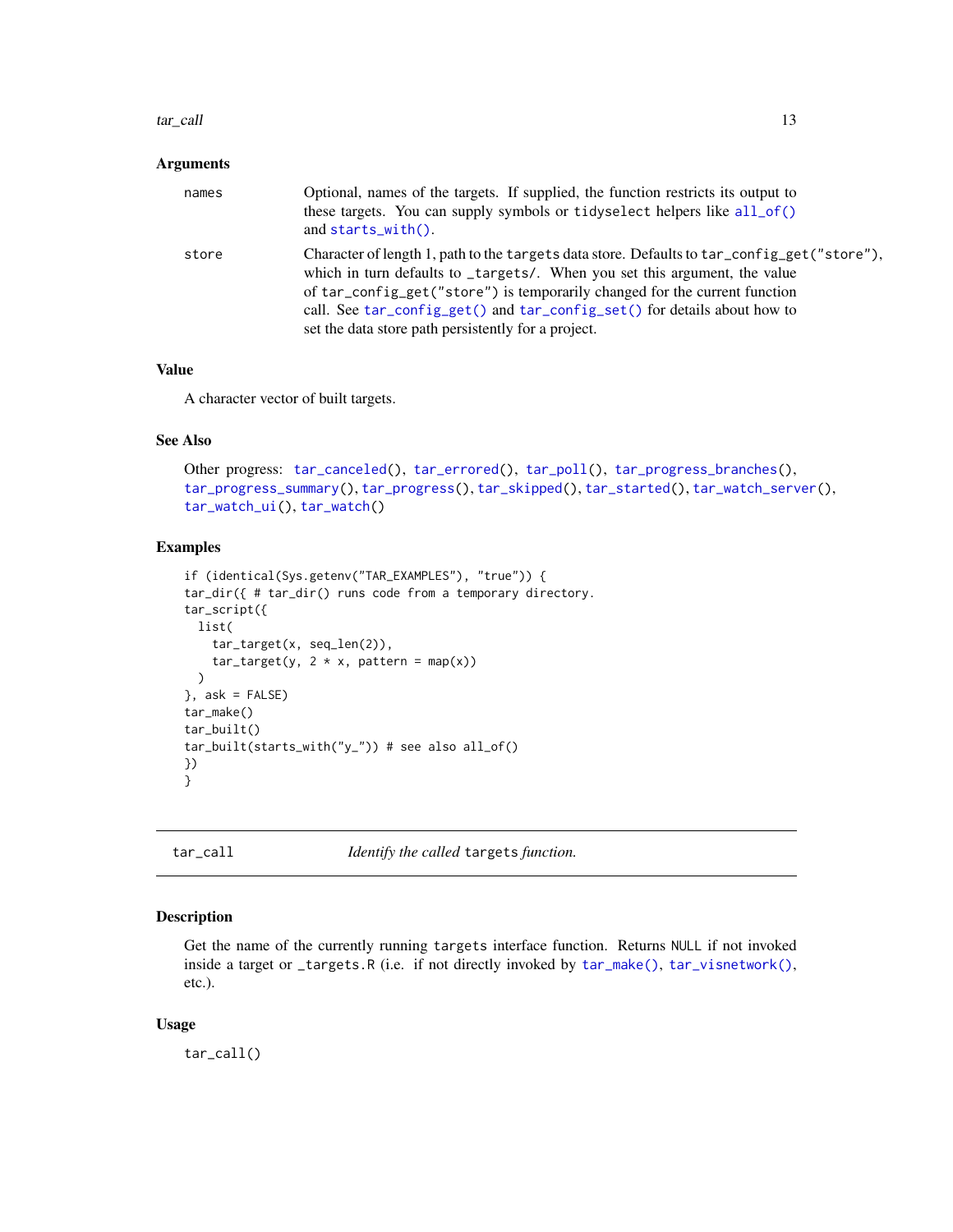# <span id="page-13-0"></span>Value

Character of length 1, name of the currently running targets interface function. For example, suppose you have a call to tar\_call() inside a target or \_targets.R. Then if you run tar\_make(), tar\_call() will return "tar\_make".

# See Also

Other utilities: [tar\\_active\(](#page-4-1)), [tar\\_cancel\(](#page-13-1)), [tar\\_definition\(](#page-24-1)), [tar\\_envir\(](#page-32-1)), [tar\\_group\(](#page-45-1)), [tar\\_name\(](#page-73-1)), [tar\\_path\(](#page-91-1)), [tar\\_seed\(](#page-123-1)), [tar\\_store\(](#page-129-1))

#### Examples

```
if (identical(Sys.getenv("TAR_EXAMPLES"), "true")) {
tar_dir({ # tar_dir() runs code from a temporary directory.
tar_call() # NULL
tar_script({
  message("called function: ", tar_call())
  tar_target(x, tar_call())
})
tar_manifest() # prints "called function: tar_manifest"
tar_make() # prints "called function: tar_make"
tar_read(x) # "tar_make"
})
}
```
<span id="page-13-1"></span>tar\_cancel *Cancel a target mid-build under a custom condition.*

# Description

Cancel a target while its command is running if a condition is met.

# Usage

```
tar_cancel(condition = TRUE)
```
# Arguments

condition Logical of length 1, whether to cancel the target.

# Details

Must be invoked by the target itself. tar\_cancel() cannot interrupt a target from another process.

#### See Also

```
Other utilities: tar_active(), tar_call(), tar_definition(), tar_envir(), tar_group(),
tar_name(), tar_path(), tar_seed(), tar_store()
```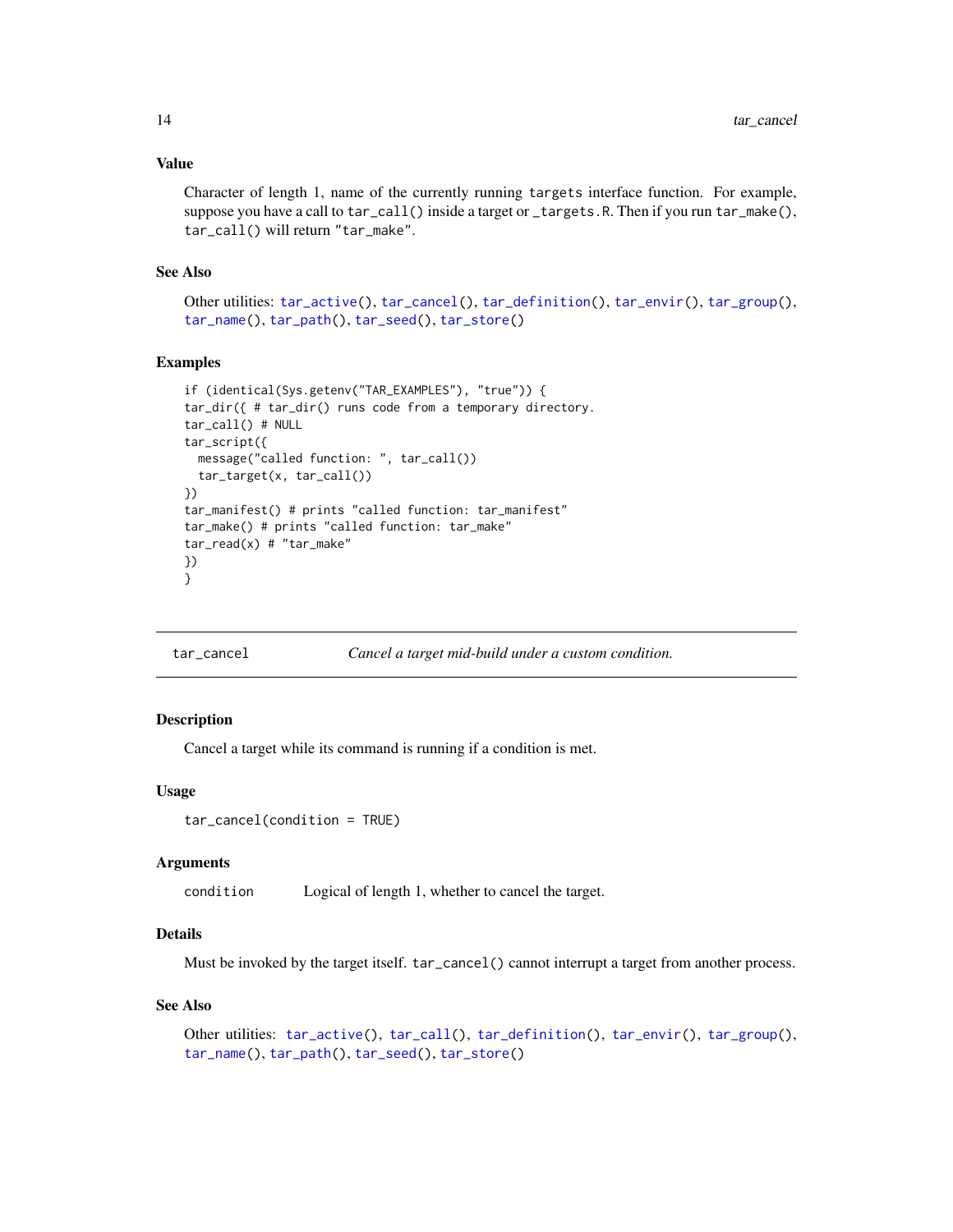# <span id="page-14-0"></span>tar\_canceled 15

#### Examples

```
if (identical(Sys.getenv("TAR_EXAMPLES"), "true")) {
tar_dir({ # tar_dir() runs code from a temporary directory.
tar\_script(tar\_target(x, tar\_cancel(1 > 0)))tar_make() # Should cancel target x.
})
}
```
<span id="page-14-1"></span>tar\_canceled *List canceled targets.*

#### Description

List targets whose progress is "canceled".

# Usage

```
tar_canceled(names = NULL, store = targets::tar_config_get("store"))
```
# Arguments

| names | Optional, names of the targets. If supplied, the function restricts its output to                                                                                                                                                                                                                                                   |
|-------|-------------------------------------------------------------------------------------------------------------------------------------------------------------------------------------------------------------------------------------------------------------------------------------------------------------------------------------|
|       | these targets. You can supply symbols or tidyselect helpers like all_of()<br>and $starts\_with()$ .                                                                                                                                                                                                                                 |
| store | Character of length 1, path to the targets data store. Defaults to tar_config_get("store"),<br>which in turn defaults to _targets/. When you set this argument, the value<br>of tar_config_get("store") is temporarily changed for the current function<br>call. See tar_config_get() and tar_config_set() for details about how to |
|       | set the data store path persistently for a project.                                                                                                                                                                                                                                                                                 |

# Value

A character vector of canceled targets.

# See Also

```
Other progress: tar_built(), tar_errored(), tar_poll(), tar_progress_branches(), tar_progress_summary(),
tar_progress(), tar_skipped(), tar_started(), tar_watch_server(), tar_watch_ui(), tar_watch()
```
# Examples

```
if (identical(Sys.getenv("TAR_EXAMPLES"), "true")) {
tar_dir({ # tar_dir() runs code from a temporary directory.
tar_script({
 list(
    tar_target(x, seq_len(2)),
    tar\_target(y, 2 * x, pattern = map(x)))
```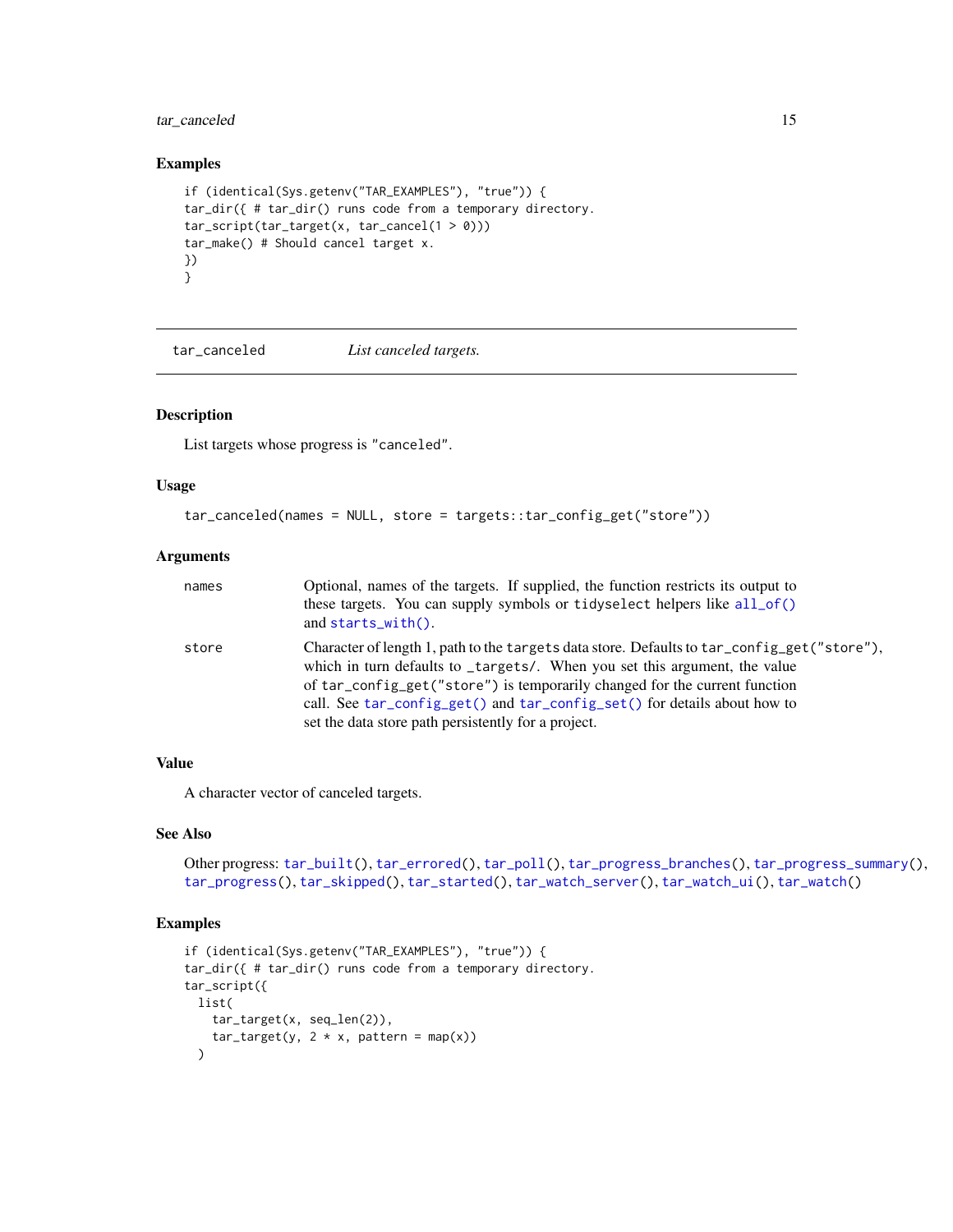```
}, ask = FALSE)
tar_make()
tar_canceled()
tar_canceled(starts_with("y_")) # see also all_of()
})
}
```
<span id="page-15-1"></span>tar\_condition *Conditions*

#### Description

These functions throw custom targets-specific error conditions. Useful for error handling in packages built on top of targets.

### Usage

```
tar_message_run(...)
tar_throw_file(...)
tar_throw_run(...)
tar_throw_validate(...)
tar_warn_deprecate(...)
tar_warn_run(...)
tar_warn_validate(...)
tar_error(message, class)
tar_warning(message, class)
tar_message(message, class)
```
#### Arguments

| $\cdots$ | zero or more objects which can be coerced to character (and which are pasted<br>together with no separator) or a single condition object. |
|----------|-------------------------------------------------------------------------------------------------------------------------------------------|
| message  | Character of length 1, text of the message.                                                                                               |
| class    | Character vector of S3 classes of the message.                                                                                            |

# See Also

Other utilities to extend targets: [tar\\_assert](#page-5-1), [tar\\_dir\(](#page-29-1)), [tar\\_language](#page-51-1), [tar\\_test\(](#page-139-1))

<span id="page-15-0"></span>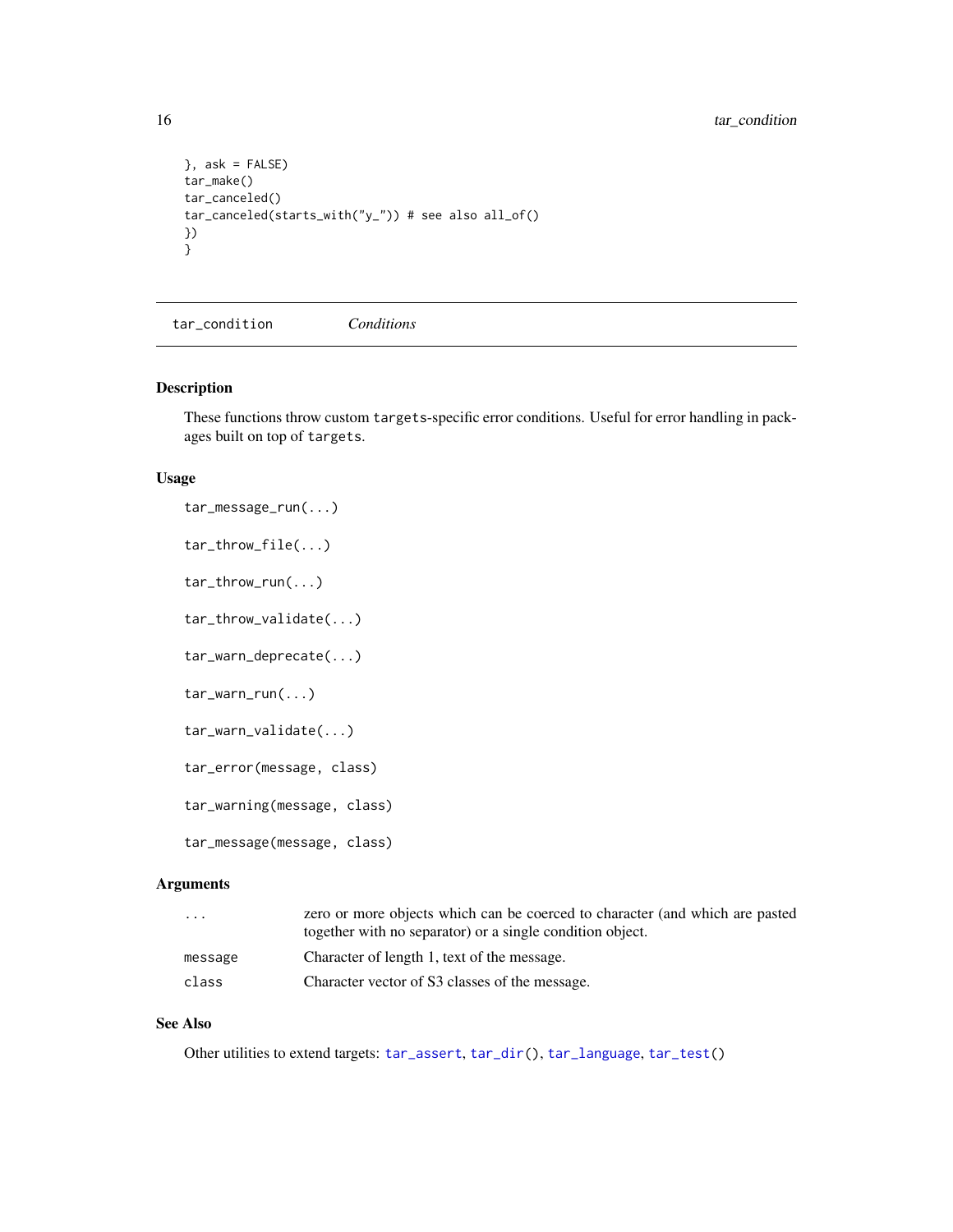<span id="page-16-0"></span>tar\_config\_get 17

# Examples

try(tar\_throw\_validate("something is not valid"))

<span id="page-16-1"></span>tar\_config\_get *Get configuration settings.*

# Description

Read the custom settings for the current project in the optional YAML configuration file.

#### Usage

```
tar_config_get(
 name,
  config = Sys.getenv("TAR_CONFIG", "_targets.yaml"),
  project = Sys.getenv("TAR_PROJECT", "main")
)
```
# Arguments

| name    | Character of length 1, name of the specific configuration setting to retrieve.                                                                                                                                                                                                                                                                                                                                                                                                                                                                                                                                                                                                                                                                                                                       |
|---------|------------------------------------------------------------------------------------------------------------------------------------------------------------------------------------------------------------------------------------------------------------------------------------------------------------------------------------------------------------------------------------------------------------------------------------------------------------------------------------------------------------------------------------------------------------------------------------------------------------------------------------------------------------------------------------------------------------------------------------------------------------------------------------------------------|
| config  | Character of length 1, file path of the YAML configuration file with targets<br>project settings. The config argument specifies which YAML configuration file<br>that tar_config_get() reads from or tar_config_set() writes to in a sin-<br>gle function call. It does not globally change which configuration file is used<br>in subsequent function calls. The default file path of the YAML file is always<br>_targets.yaml unless you set another default path using the TAR_CONFIG envi-<br>ronment variable, e.g. Sys. setenv(TAR_CONFIG = "custom. yaml"). This also<br>has the effect of temporarily modifying the default arguments to other functions<br>such as tar_make() because the default arguments to those functions are con-<br>trolled by $tar\_config\_get()$ .                |
| project | Character of length 1, name of the current targets project. Thanks to the<br>config R package, targets YAML configuration files can store multiple sets<br>of configuration settings, with each set corresponding to its own project. The<br>project argument allows you to set or get a configuration setting for a spe-<br>cific project for a given call to tar_config_set() or tar_config_get(). The<br>default project is always called "main" unless you set another default project<br>using the TAR_PROJECT environment variable, e.g. Sys. setenv(tar_project<br>= "custom"). This also has the effect of temporarily modifying the default ar-<br>guments to other functions such as $tar\_make()$ because the default arguments<br>to those functions are controlled by tar_config_get(). |

# Value

The value of the configuration setting from the YAML configuration file (default: \_targets.yaml) or the default value if the setting is not available. The data type of the return value depends on your choice of name.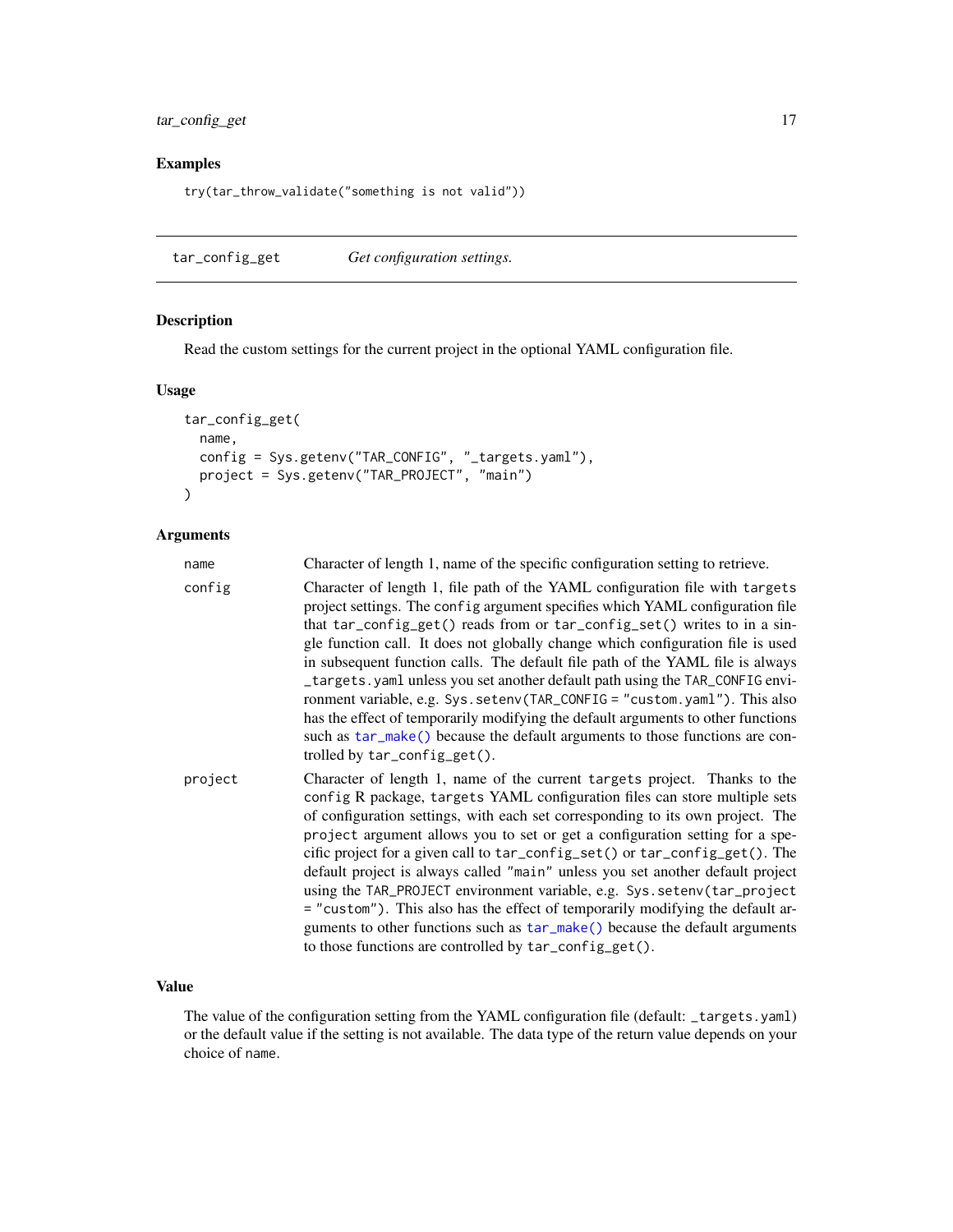#### <span id="page-17-0"></span>**Configuration**

For several key functions like [tar\\_make\(\)](#page-58-1), the default values of arguments are controlled though tar\_config\_get(). tar\_config\_get() retrieves data from an optional YAML configuration file. You can control the settings in the YAML file programmatically with tar\_config\_set(). The default file path of this YAML file is \_targets.yaml, and you can set another path globally using the TAR\_CONFIG environment variable. The YAML file can store configuration settings for multiple projects, and you can globally set the default project with the TAR\_PROJECT environment variable. The structure of the YAML file follows rules similar to the config R package, e.g. projects can inherit settings from one another using the inherits field. Exceptions include:

- 1. There is no requirement to have a configuration named "default".
- 2. Other projects do not inherit from the default project' automatically.
- 3. Not all fields need values because targets already has defaults.

targets does not actually invoke the config package. The implementation in targets was written from scratch without viewing or copying any part of the source code of config.

#### See Also

```
Other configuration: tar_config_set(), tar_config_unset(), tar_envvars(), tar_option_get(),
tar_option_reset(), tar_option_set()
```
#### Examples

```
if (identical(Sys.getenv("TAR_EXAMPLES"), "true")) {
tar_dir({ # tar_dir() runs code from a temporary directory.
tar_script(list(tar_target(x, 1 + 1)))
tar_config_get("store") # "_targets"
store_path <- tempfile()
tar_config_set(store = store_path)
tar_config_get("store") # Shows a temp file.
tar_make() # Writes to the custom data store identified in _targets.yaml.
tar_read(x) # tar_read() knows about _targets.yaml too.
file.exists("_targets") # FALSE
file.exists(store_path) # TRUE
})
}
```
<span id="page-17-1"></span>tar\_config\_set *Set configuration settings.*

#### Description

tar\_config\_set() writes special custom settings for the current project to an optional YAML configuration file.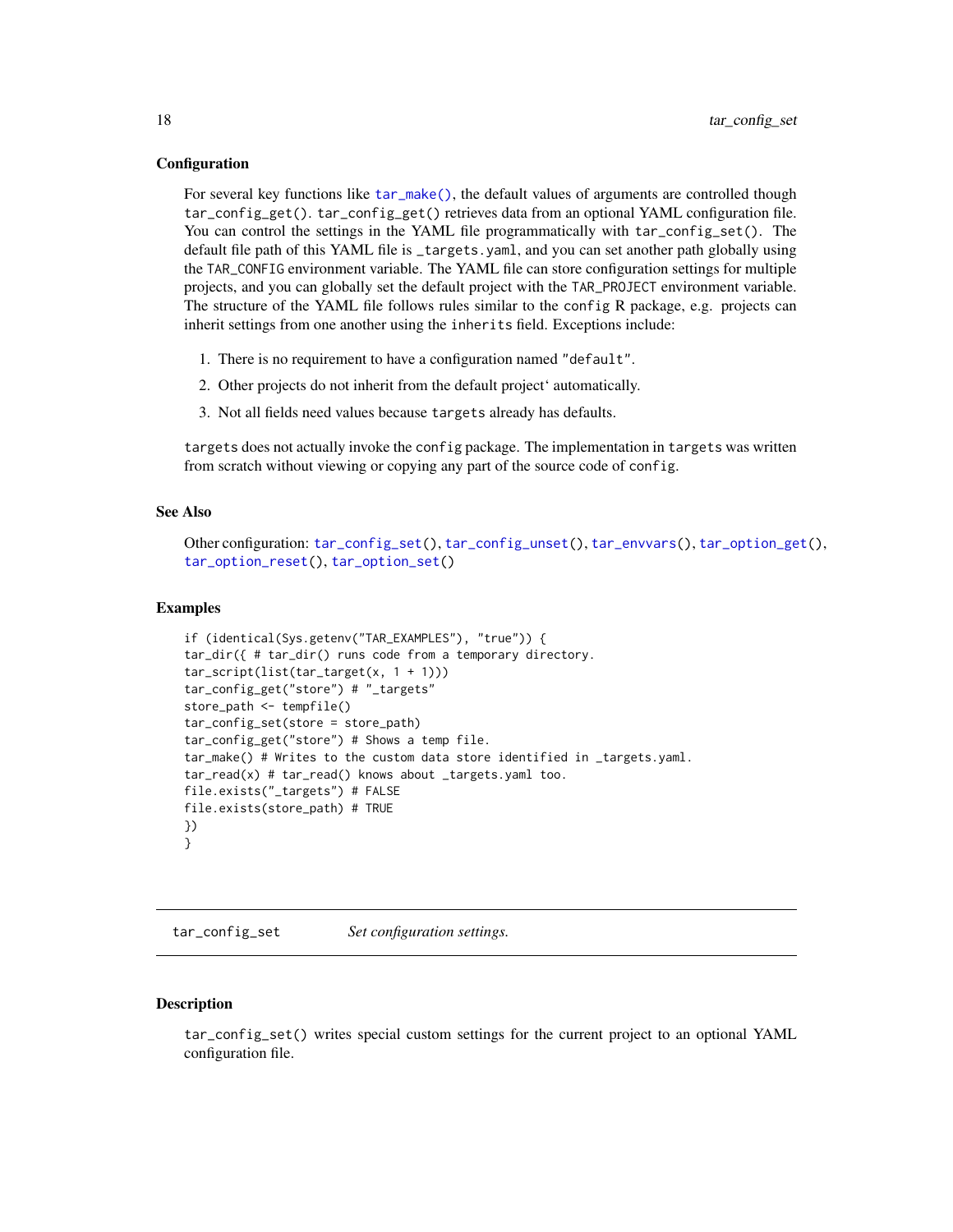tar\_config\_set 19

# Usage

```
tar_config_set(
 inherits = NULL,
 reporter_make = NULL,
 reporter_outdated = NULL,
 store = NULL,
  shortcut = NULL,
 script = NULL,
 workers = NULL,
  config = Sys.getenv("TAR_CONFIG", "_targets.yaml"),
  project = Sys.getenv("TAR_PROJECT", "main")
)
```
# Arguments

| inherits          | Character of length 1, name of the project from which the current project should<br>inherit configuration settings. The current project is the project argument,<br>which defaults to Sys.getenv("TAR_PROJECT", "main"). If the inherits ar-<br>gument NULL, the inherits setting is not modified. Use tar_config_unset()<br>to delete a setting.                                                                                                                                                                                                                                                                |
|-------------------|------------------------------------------------------------------------------------------------------------------------------------------------------------------------------------------------------------------------------------------------------------------------------------------------------------------------------------------------------------------------------------------------------------------------------------------------------------------------------------------------------------------------------------------------------------------------------------------------------------------|
| reporter_make     | Character of length 1, reporter argument to tar_make() and related functions<br>that run the pipeline. If the argument NULL, the setting is not modified. Use<br>tar_config_unset() to delete a setting.                                                                                                                                                                                                                                                                                                                                                                                                         |
| reporter_outdated |                                                                                                                                                                                                                                                                                                                                                                                                                                                                                                                                                                                                                  |
|                   | Character of length 1, reporter argument to tar_outdated() and related func-<br>tions that do not run the pipeline. If the argument NULL, the setting is not modi-<br>fied. Use tar_config_unset() to delete a setting.                                                                                                                                                                                                                                                                                                                                                                                          |
| store             | Character of length 1, path to the data store of the pipeline. If NULL, the store<br>setting is left unchanged in the YAML configuration file (default: _targets.yaml).<br>Usually, the data store lives at _targets. Set store to a custom directory to<br>specify a path other than _targets/. The path need not exist before the pipeline<br>begins, and it need not end with "_targets", but it must be writeable. For opti-<br>mal performance, choose a storage location with fast read/write access. If the<br>argument NULL, the setting is not modified. Use tar_config_unset() to delete<br>a setting. |
| shortcut          | logical of length 1, default shortcut argument to tar_make() and related func-<br>tions. If the argument NULL, the setting is not modified. Use tar_config_unset()<br>to delete a setting.                                                                                                                                                                                                                                                                                                                                                                                                                       |
| script            | Character of length 1, path to the target script file that defines the pipeline<br>(_targets.R by default). This path should be either an absolute path or a path<br>relative to the project root where you will call $tar\_make()$ and other functions.<br>When tar_make() and friends run the script from the current working directory.<br>If the argument NULL, the setting is not modified. Use tar_config_unset() to<br>delete a setting.                                                                                                                                                                  |
| workers           | Positive numeric of length 1, workers argument of tar_make_clustermq()<br>and related functions that run the pipeline with parallel computing among tar-                                                                                                                                                                                                                                                                                                                                                                                                                                                         |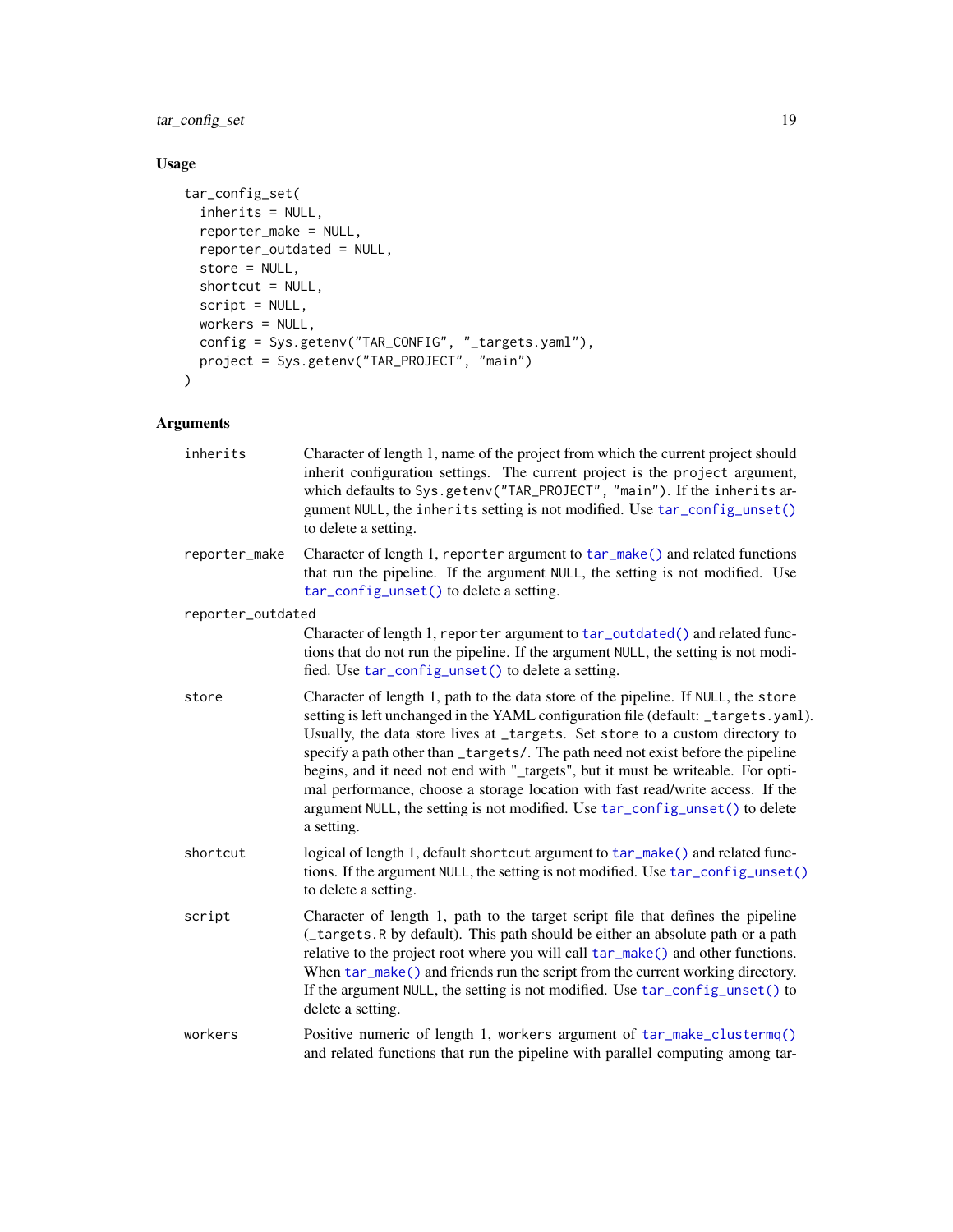gets. If the argument NULL, the setting is not modified. Use [tar\\_config\\_unset\(\)](#page-20-1) to delete a setting.

config Character of length 1, file path of the YAML configuration file with targets project settings. The config argument specifies which YAML configuration file that tar\_config\_get() reads from or tar\_config\_set() writes to in a single function call. It does not globally change which configuration file is used in subsequent function calls. The default file path of the YAML file is always \_targets.yaml unless you set another default path using the TAR\_CONFIG environment variable, e.g. Sys.setenv(TAR\_CONFIG = "custom.yaml"). This also has the effect of temporarily modifying the default arguments to other functions such as [tar\\_make\(\)](#page-58-1) because the default arguments to those functions are controlled by tar\_config\_get().

project Character of length 1, name of the current targets project. Thanks to the config R package, targets YAML configuration files can store multiple sets of configuration settings, with each set corresponding to its own project. The project argument allows you to set or get a configuration setting for a specific project for a given call to tar\_config\_set() or tar\_config\_get(). The default project is always called "main" unless you set another default project using the TAR\_PROJECT environment variable, e.g. Sys.setenv(tar\_project = "custom"). This also has the effect of temporarily modifying the default arguments to other functions such as [tar\\_make\(\)](#page-58-1) because the default arguments to those functions are controlled by tar\_config\_get().

#### Value

NULL (invisibly)

#### **Configuration**

For several key functions like [tar\\_make\(\)](#page-58-1), the default values of arguments are controlled though tar\_config\_get(). tar\_config\_get() retrieves data from an optional YAML configuration file. You can control the settings in the YAML file programmatically with tar\_config\_set(). The default file path of this YAML file is \_targets.yaml, and you can set another path globally using the TAR\_CONFIG environment variable. The YAML file can store configuration settings for multiple projects, and you can globally set the default project with the TAR\_PROJECT environment variable. The structure of the YAML file follows rules similar to the config R package, e.g. projects can inherit settings from one another using the inherits field. Exceptions include:

- 1. There is no requirement to have a configuration named "default".
- 2. Other projects do not inherit from the default project' automatically.
- 3. Not all fields need values because targets already has defaults.

targets does not actually invoke the config package. The implementation in targets was written from scratch without viewing or copying any part of the source code of config.

#### See Also

Other configuration: [tar\\_config\\_get\(](#page-16-1)), [tar\\_config\\_unset\(](#page-20-1)), [tar\\_envvars\(](#page-33-1)), [tar\\_option\\_get\(](#page-81-1)), [tar\\_option\\_reset\(](#page-82-1)), [tar\\_option\\_set\(](#page-83-1))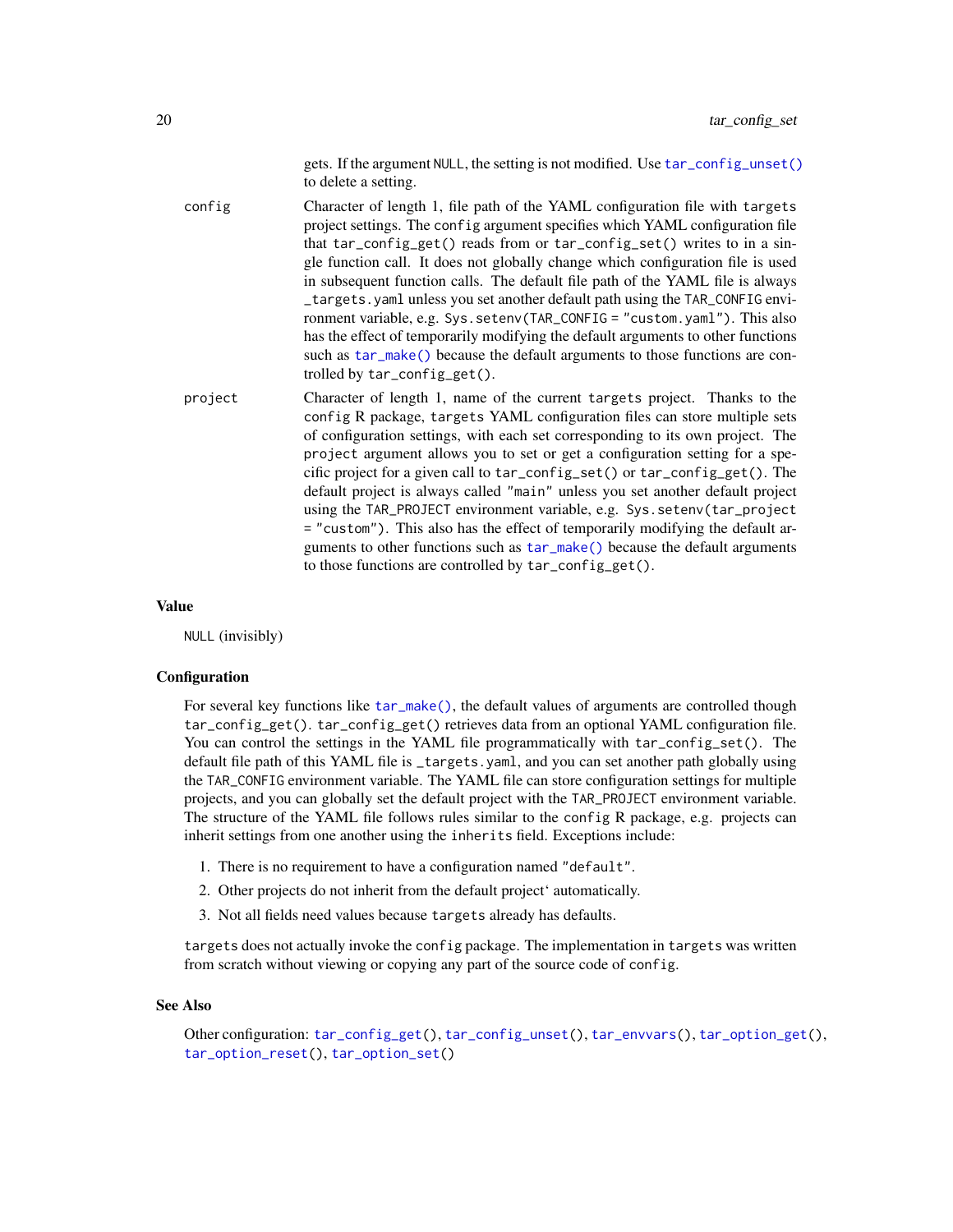# <span id="page-20-0"></span>tar\_config\_unset 21

#### Examples

```
if (identical(Sys.getenv("TAR_EXAMPLES"), "true")) {
tar_dir({ # tar_dir() runs code from a temporary directory.
tar_script(list(tar_target(x, 1 + 1)))
tar_config_get("store") # NULL (data store defaults to "_targets/")
store_path <- tempfile()
tar_config_set(store = store_path)
tar_config_get("store") # Shows a temp file.
tar_make() # Writes to the custom data store identified in _targets.yaml.
tar_read(x) # tar_read() knows about _targets.yaml too.
file.exists("_targets") # FALSE
file.exists(store_path) # TRUE
})
}
```
<span id="page-20-1"></span>tar\_config\_unset *Unset configuration settings.*

#### Description

Unset (i.e. delete) one or more custom settings for the current project from the optional YAML configuration file. After that, [tar\\_option\\_get\(\)](#page-81-1) will return the original default values for those settings for the project.

#### Usage

```
tar_config_unset(
  names = character(0),
  config = Sys.getenv("TAR_CONFIG", "_targets.yaml"),
  project = Sys.getenv("TAR_PROJECT", "main")
\lambda
```
#### Arguments

| names  | Character vector of configuration settings to delete from the current project.                                                                                                                                                                                                                                                                                                                                                                                                                                                                                                                                                                                                                                                                                                   |
|--------|----------------------------------------------------------------------------------------------------------------------------------------------------------------------------------------------------------------------------------------------------------------------------------------------------------------------------------------------------------------------------------------------------------------------------------------------------------------------------------------------------------------------------------------------------------------------------------------------------------------------------------------------------------------------------------------------------------------------------------------------------------------------------------|
| config | Character of length 1, file path of the YAML configuration file with targets<br>project settings. The config argument specifies which YAML configuration file<br>that tar_config_get() reads from or tar_config_set() writes to in a sin-<br>gle function call. It does not globally change which configuration file is used<br>in subsequent function calls. The default file path of the YAML file is always<br>_targets.yaml unless you set another default path using the TAR_CONFIG envi-<br>ronment variable, e.g. Sys. setenv(TAR_CONFIG = "custom. yaml"). This also<br>has the effect of temporarily modifying the default arguments to other functions<br>such as tar_make() because the default arguments to those functions are con-<br>trolled by tar_config_get(). |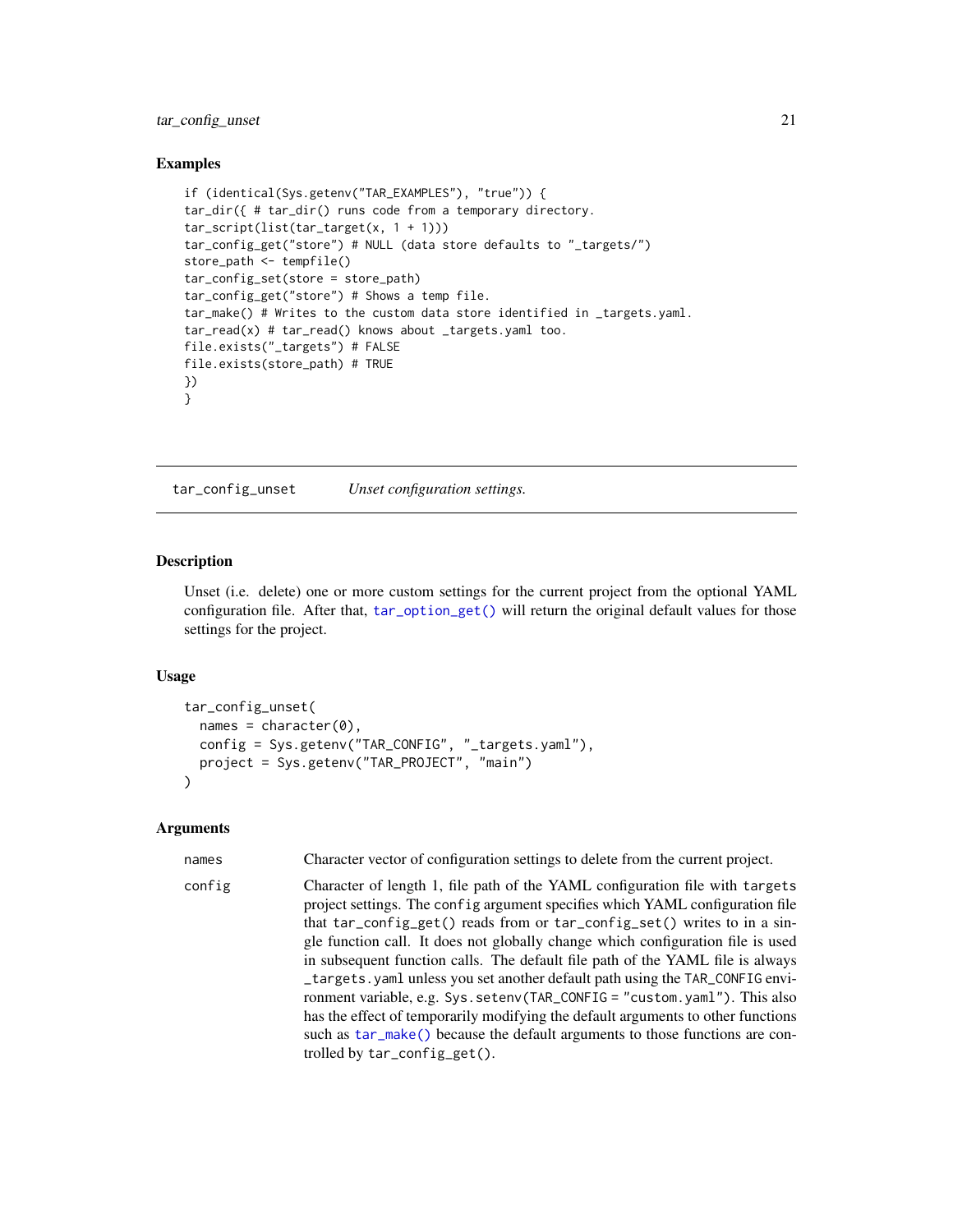project Character of length 1, name of the current targets project. Thanks to the config R package, targets YAML configuration files can store multiple sets of configuration settings, with each set corresponding to its own project. The project argument allows you to set or get a configuration setting for a specific project for a given call to tar\_config\_set() or tar\_config\_get(). The default project is always called "main" unless you set another default project using the TAR\_PROJECT environment variable, e.g. Sys.setenv(tar\_project = "custom"). This also has the effect of temporarily modifying the default arguments to other functions such as [tar\\_make\(\)](#page-58-1) because the default arguments to those functions are controlled by tar\_config\_get().

# Value

NULL (invisibly)

#### **Configuration**

For several key functions like [tar\\_make\(\)](#page-58-1), the default values of arguments are controlled though tar\_config\_get(). tar\_config\_get() retrieves data from an optional YAML configuration file. You can control the settings in the YAML file programmatically with tar\_config\_set(). The default file path of this YAML file is \_targets.yaml, and you can set another path globally using the TAR\_CONFIG environment variable. The YAML file can store configuration settings for multiple projects, and you can globally set the default project with the TAR\_PROJECT environment variable. The structure of the YAML file follows rules similar to the config R package, e.g. projects can inherit settings from one another using the inherits field. Exceptions include:

- 1. There is no requirement to have a configuration named "default".
- 2. Other projects do not inherit from the default project' automatically.
- 3. Not all fields need values because targets already has defaults.

targets does not actually invoke the config package. The implementation in targets was written from scratch without viewing or copying any part of the source code of config.

#### See Also

```
Other configuration: tar_config_get(), tar_config_set(), tar_envvars(), tar_option_get(),
tar_option_reset(), tar_option_set()
```
# Examples

```
if (identical(Sys.getenv("TAR_EXAMPLES"), "true")) {
tar_dir({ # tar_dir() runs code from a temporary directory.
tar\_script(list(tar\_target(x, 1 + 1)))tar_config_get("store") # "_targets"
store_path <- tempfile()
tar_config_set(store = store_path)
tar_config_get("store") # Shows a temp file.
tar_config_unset("store")
tar_config_get("store") # _targets
})
}
```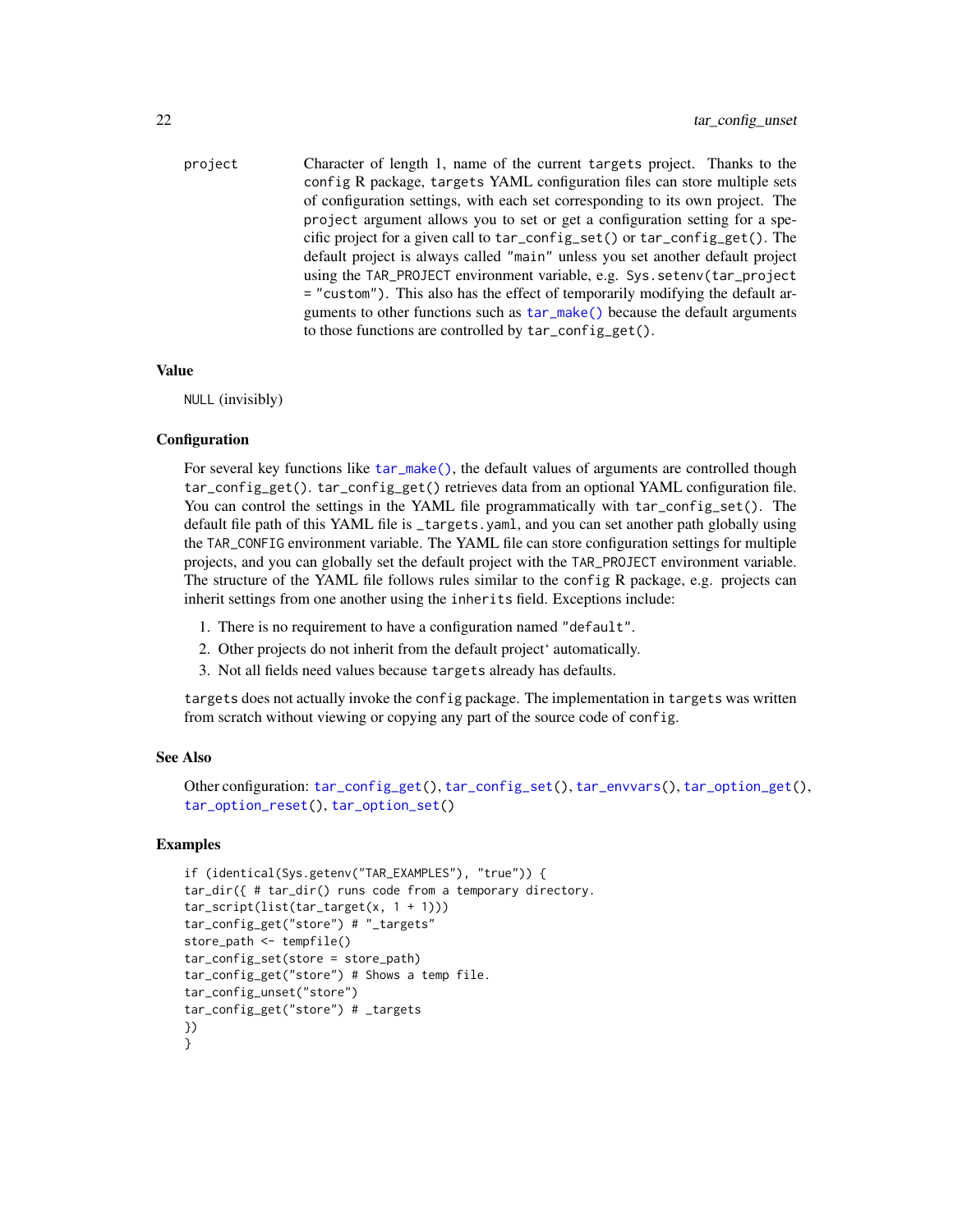<span id="page-22-0"></span>

# Description

Declare the rules that mark a target as outdated.

# Usage

```
tar_cue(
 mode = c("thorough", "always", "never"),
  command = TRUE,depend = TRUE,format = TRUE,repository = TRUE,
  iteration = TRUE,
  file = TRUE
\mathcal{L}
```
# Arguments

| mode       | Cue mode. If "thorough", all the cues apply unless individually suppressed. If<br>"always", then the target always runs. If "never", then the target does not run<br>unless the metadata does not exist or the last run errored. |
|------------|----------------------------------------------------------------------------------------------------------------------------------------------------------------------------------------------------------------------------------|
| command    | Logical, whether to rerun the target if command changed since last time.                                                                                                                                                         |
| depend     | Logical, whether to rerun the target if the value of one of the dependencies<br>changed.                                                                                                                                         |
| format     | Logical, whether to rerun the target if the user-specified storage format changed.<br>The storage format is user-specified through $tar\_target()$ or $tar\_option\_set()$ .                                                     |
| repository | Logical, whether to rerun the target if the user-specified storage repository changed.<br>The storage repository is user-specified through tar_target() or tar_option_set().                                                     |
| iteration  | Logical, whether to rerun the target if the user-specified iteration method changed.<br>The iteration method is user-specified through $tar\_target()$ or $tar\_option\_set()$ .                                                 |
| file       | Logical, whether to rerun the target if the file $(s)$ with the return value changed<br>or at least one is missing.                                                                                                              |

# Target invalidation rules

targets uses internal metadata and special cues to decide whether a target is up to date (can skip) or is outdated/invalidated (needs to rerun). By default, targets moves through the following list of cues and declares a target outdated if at least one is cue activated.

- 1. There is no metadata record of the target.
- 2. The target errored last run.
- 3. The target has a different class than it did before.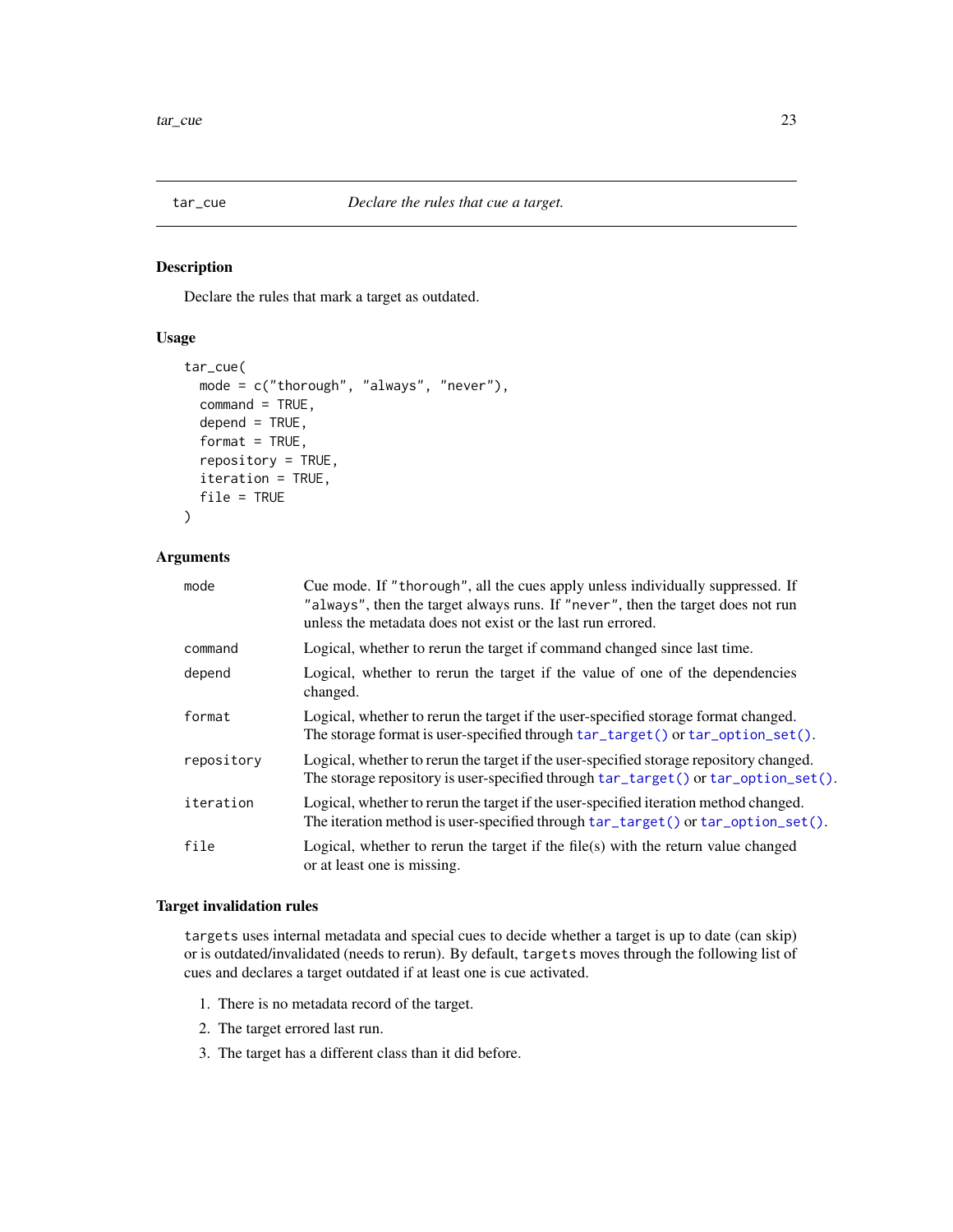- 4. The cue mode equals "always".
- 5. The cue mode does not equal "never".
- 6. The command metadata field (the hash of the R command) is different from last time.
- 7. The depend metadata field (the hash of the immediate upstream dependency targets and global objects) is different from last time.
- 8. The storage format is different from last time.
- 9. The iteration mode is different from last time.
- 10. A target's file (either the one in \_targets/objects/ or a dynamic file) does not exist or changed since last time.

The user can suppress many of the above cues using the tar\_cue() function, which creates the cue argument of [tar\\_target\(\)](#page-130-1). Cues objects also constitute more nuanced target invalidation rules. The tarchetypes package has many such examples, including tar\_age(), tar\_download(), tar\_cue\_age(), tar\_cue\_force(), and tar\_cue\_skip().

#### Dependency-based invalidation and user-defined functions

If the cue of a target has depend = TRUE (default) then the target is marked invalidated/outdated when its upstream dependencies change. A target's dependencies include upstream targets, userdefined functions, and other global objects populated in the target script file (default: \_targets.R). To determine if a given dependency changed since the last run of the pipeline, targets computes hashes. The hash of a target is computed on its files in storage (usually a file in \_targets/objects/). The hash of a non-function global object dependency is computed directly on its in-memory data. User-defined functions are hashed in the following way:

- 1. Deparse the function with targets:::tar\_deparse\_safe(). This function computes a string representation of the function body and arguments. This string representation is invariant to changes in comments and whitespace, which means trivial changes to formatting do not cue targets to rerun.
- 2. Manually remove any literal pointers from the function string using  $\text{targets:}::\text{mask\_points}().$ Such pointers arise from inline compiled C/C++ functions.
- 3. Using static code analysis (i.e. [tar\\_deps\(\)](#page-26-1), which is based on codetools::findGlobals()) identify any user-defined functions and global objects that the current function depends on. Append the hashes of those dependencies to the string representation of the current function.
- 4. Compute the hash of the final string representation using targets:::digest\_chr64().

Above, (3) is important because user-defined functions have dependencies of their own, such as other user-defined functions and other global objects. (3) ensures that a change to a function's dependencies invalidates the function itself, which in turn invalidates any calling functions and any targets downstream with the depend cue turned on.

#### See Also

Other targets: [tar\\_format\(](#page-39-1)), [tar\\_target\\_raw\(](#page-135-1)), [tar\\_target\(](#page-130-1))

#### Examples

- # The following target will always run when the pipeline runs.
- x <- tar\_target(x, download\_data(), cue = tar\_cue(mode = "always"))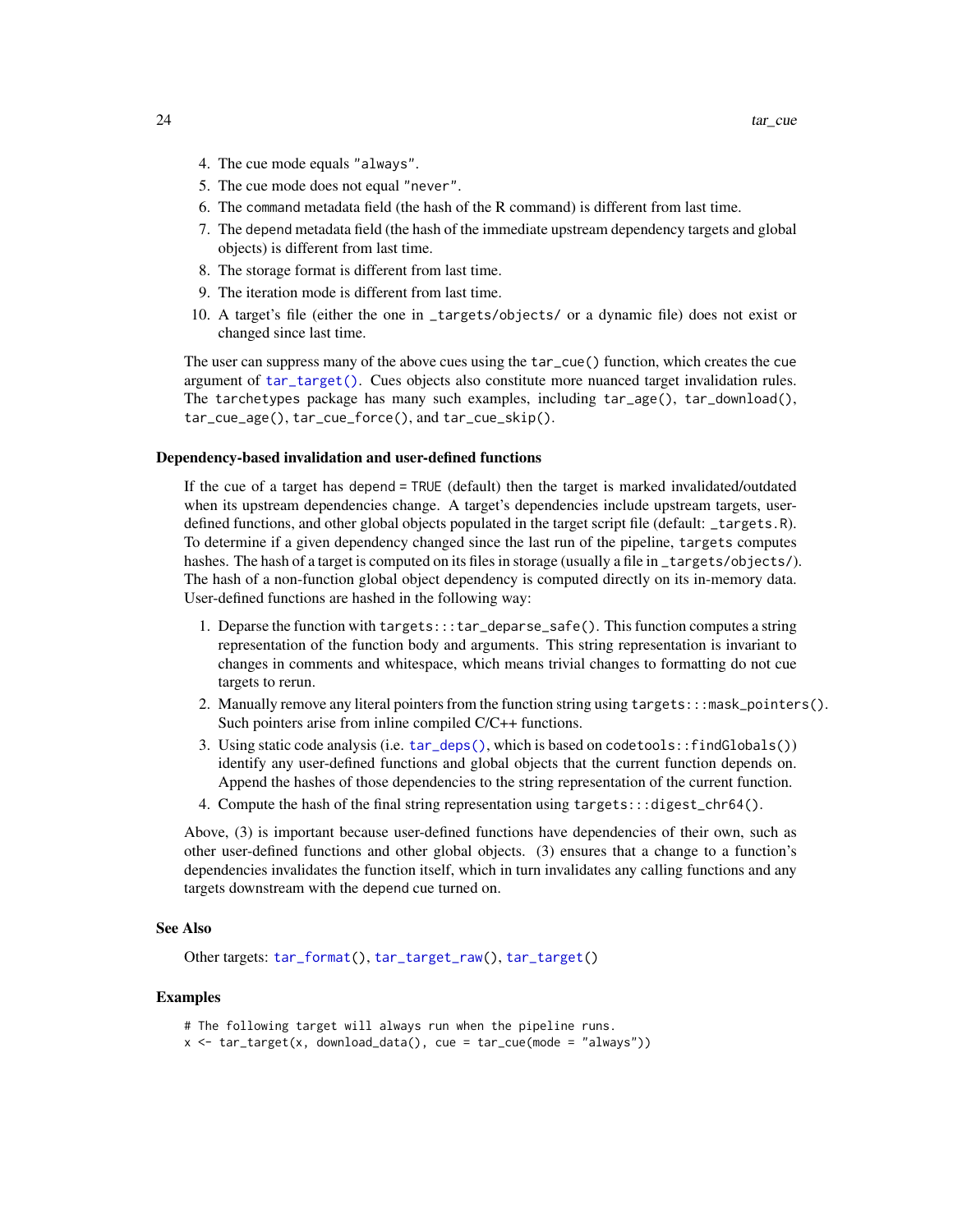<span id="page-24-1"></span><span id="page-24-0"></span>

#### Description

For developers only: get the full definition of the target currently running. This target definition is the same kind of object produced by [tar\\_target\(\)](#page-130-1).

#### Usage

```
tar_definition(
  default = targets::tar_target_raw("target_name", quote(identity()))
)
```
## Arguments

default Environment, value to return if tar\_definition() is called on its own outside a targets pipeline. Having a default lets users run things without [tar\\_make\(\)](#page-58-1), which helps peel back layers of code and troubleshoot bugs.

# Details

Most users should not use tar\_definition() because accidental modifications could break the pipeline. tar\_definition() only exists in order to support third-party interface packages, and even then the returned target definition is not modified..

# Value

If called from a running target, tar\_definition() returns the target object of the currently running target. See the "Target objects" section for details.

#### Target objects

Functions like tar\_target() produce target objects, special objects with specialized sets of S3 classes. Target objects represent skippable steps of the analysis pipeline as described at [https:](https://books.ropensci.org/targets/) [//books.ropensci.org/targets/](https://books.ropensci.org/targets/). Please read the walkthrough at [https://books.ropensci.](https://books.ropensci.org/targets/walkthrough.html) [org/targets/walkthrough.html](https://books.ropensci.org/targets/walkthrough.html) to understand the role of target objects in analysis pipelines.

For developers, <https://wlandau.github.io/targetopia/contributing.html#target-factories> explains target factories (functions like this one which generate targets) and the design specification at <https://books.ropensci.org/targets-design/> details the structure and composition of target objects.

#### See Also

Other utilities: [tar\\_active\(](#page-4-1)), [tar\\_call\(](#page-12-1)), [tar\\_cancel\(](#page-13-1)), [tar\\_envir\(](#page-32-1)), [tar\\_group\(](#page-45-1)), [tar\\_name\(](#page-73-1)), [tar\\_path\(](#page-91-1)), [tar\\_seed\(](#page-123-1)), [tar\\_store\(](#page-129-1))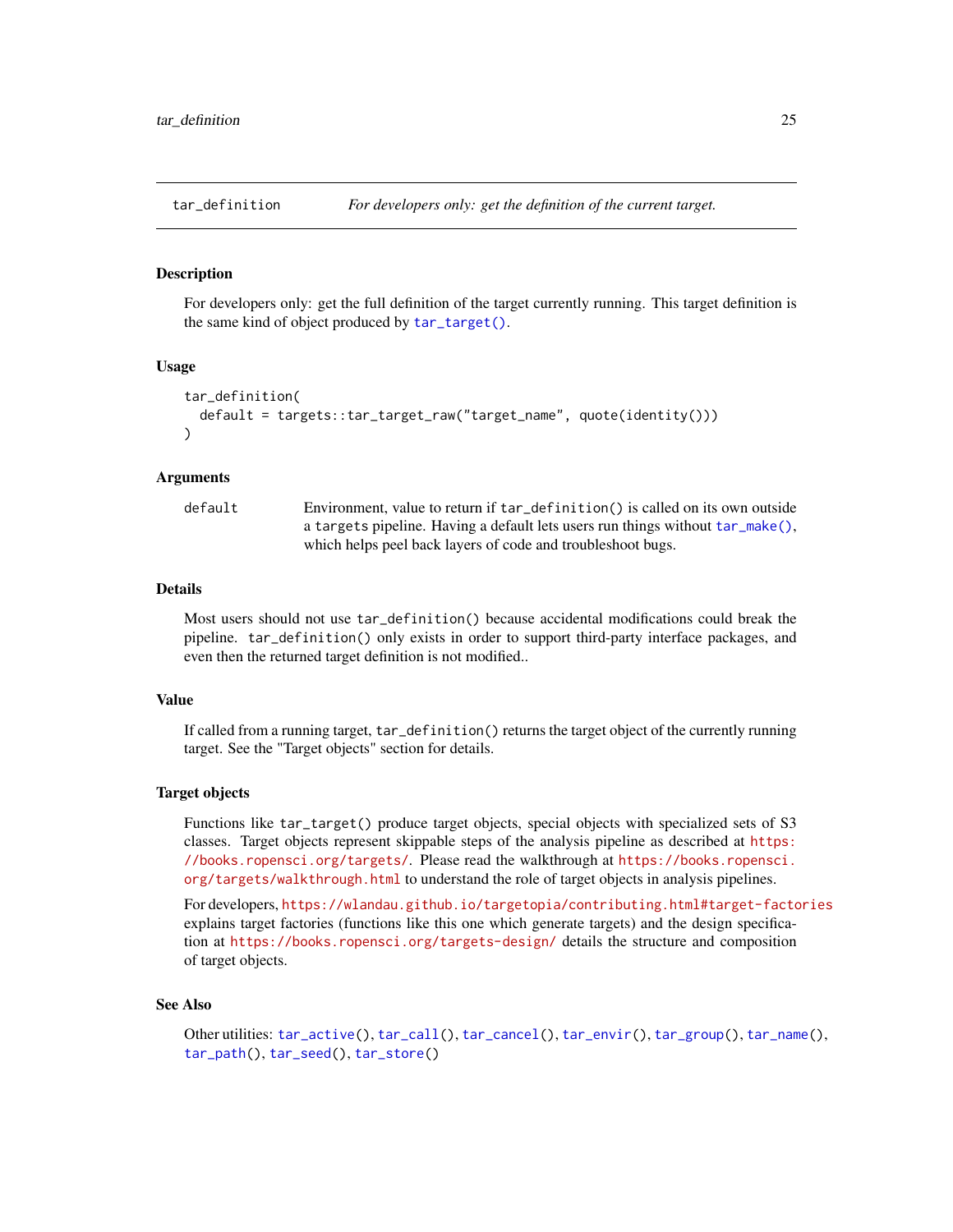# Examples

```
class(tar_definition())
tar_definition()$settings$name
if (identical(Sys.getenv("TAR_EXAMPLES"), "true")) {
tar_dir({ # tar_dir() runs code from a temporary directory.
tar_script(
 tar_target(x, tar_definition()$settings$memory, memory = "transient")
)
tar_make(x)
tar_read(x)
})
}
```
<span id="page-25-1"></span>tar\_delete *Delete locally stored target return values.*

#### Description

Delete the return values of targets in \_targets/objects/. but keep the records in \_targets/meta/meta.

#### Usage

tar\_delete(names, cloud = TRUE, store = targets::tar\_config\_get("store"))

# Arguments

| names | Names of the targets to remove from _targets/objects/. You can supply<br>symbols or tidyselect helpers like all_of() and starts_with().                                                                                                                                                                                                                                                    |
|-------|--------------------------------------------------------------------------------------------------------------------------------------------------------------------------------------------------------------------------------------------------------------------------------------------------------------------------------------------------------------------------------------------|
| cloud | Logical of length 1, whether to delete objects from the cloud if applicable (e.g.<br>AWS, GCP). If FALSE, files are not deleted from the cloud.                                                                                                                                                                                                                                            |
| store | Character of length 1, path to the targets data store. Defaults to tar_config_get("store"),<br>which in turn defaults to _targets/. When you set this argument, the value<br>of tar_config_get("store") is temporarily changed for the current function<br>call. See tar_config_get() and tar_config_set() for details about how to<br>set the data store path persistently for a project. |

# Details

If you have a small number of data-heavy targets you need to discard to conserve storage, this function can help. Local external files files (i.e. format = "file" and repository = "local") are not deleted. For targets with repository not equal "local", tar\_delete() attempts to delete the file and errors out if the deletion is unsuccessful. If deletion fails, either log into the cloud platform and manually delete the file (e.g. the AWS web console in the case of repository = "aws") or call [tar\\_invalidate\(\)](#page-49-1) on that target so that targets does not try to delete the object. For patterns recorded in the metadata, all the branches will be deleted. For patterns no longer in the metadata, branches are left alone.

<span id="page-25-0"></span>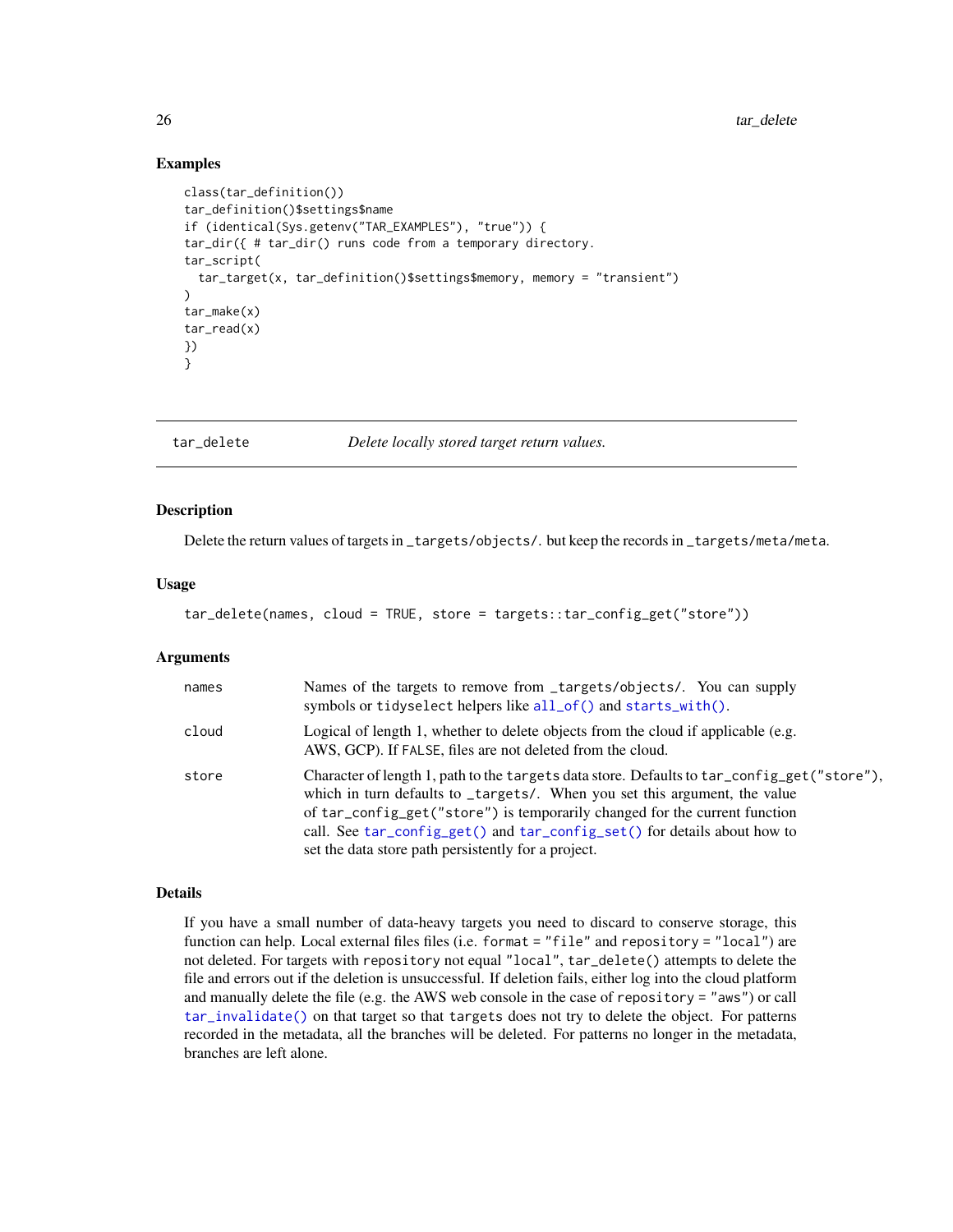<span id="page-26-0"></span>tar\_deps 27

# See Also

Other clean: [tar\\_destroy\(](#page-28-1)), [tar\\_invalidate\(](#page-49-1)), [tar\\_prune\(](#page-102-1))

#### Examples

```
if (identical(Sys.getenv("TAR_EXAMPLES"), "true")) {
tar_dir({ # tar_dir() runs code from a temporary directory.
tar_script({
 list(
    tar\_target(y1, 1 + 1),
   tar\_target(y2, 1 + 1),tar_target(z, y1 + y2)
 \lambda}, ask = FALSE)
tar_make()
tar_delete(starts_with("y")) # Only deletes y1 and y2.
tar_make() # y1 and y2 rebuild but return same values, so z is up to date.
})
}
```
<span id="page-26-1"></span>tar\_deps *Code dependencies*

#### Description

List the dependencies of a function or expression.

#### Usage

tar\_deps(expr)

#### **Arguments**

expr A quoted R expression or function.

# Details

targets detects the dependencies of commands using static code analysis. Use tar\_deps() to run the code analysis and see the dependencies for yourself.

# Value

Character vector of the dependencies of a function or expression.

#### See Also

```
Other inspect: tar_deps_raw(), tar_manifest(), tar_network(), tar_outdated(), tar_sitrep(),
tar_validate()
```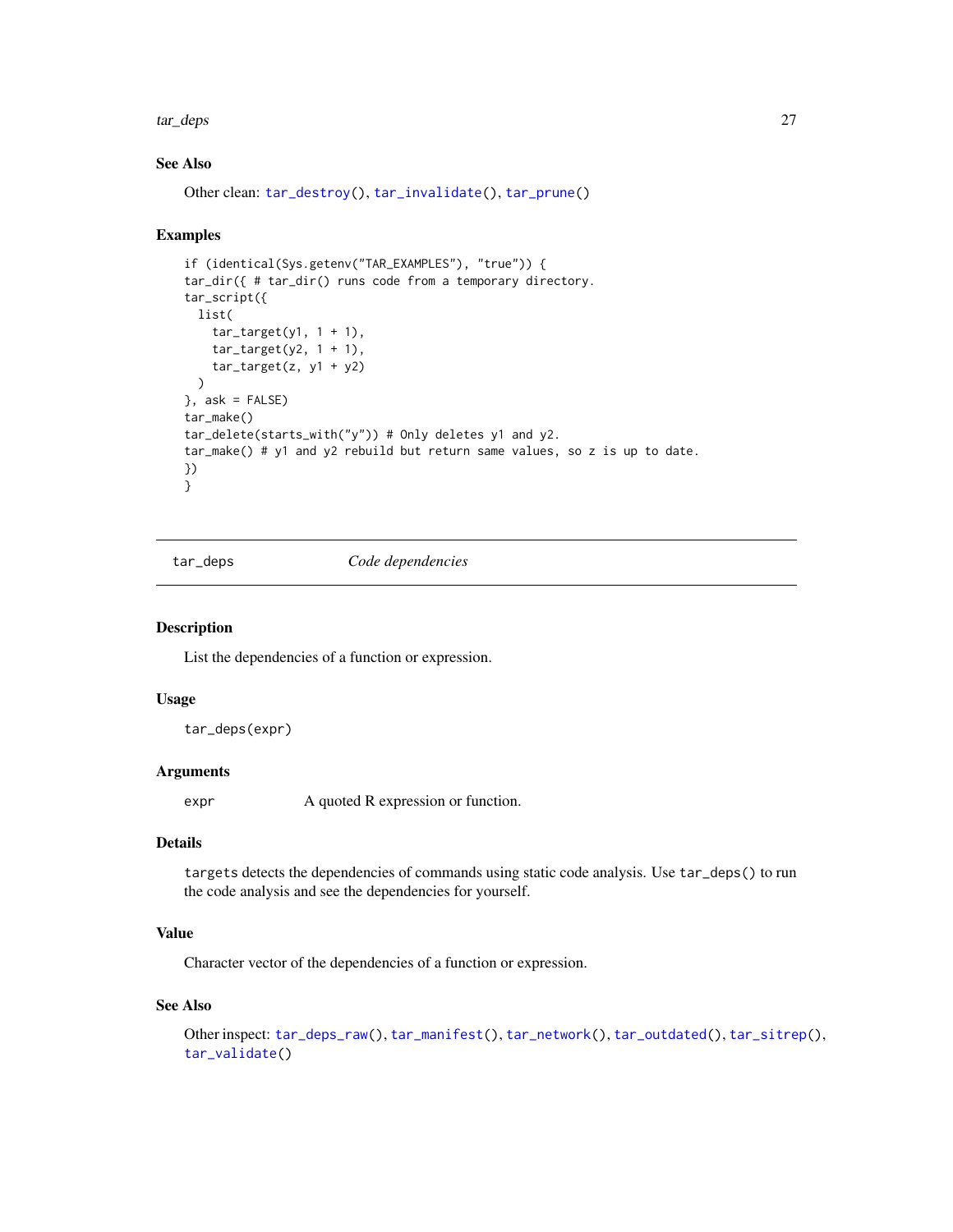# Examples

```
tar\_deps(x \leq -y + z)tar_deps({
 x \le -1x + a})
tar\_deps(function(a = b) map_dfr(data, ~do\_row(.x)))
```
<span id="page-27-1"></span>tar\_deps\_raw *Code dependencies (raw version)*

# Description

Same as [tar\\_deps\(\)](#page-26-1) except expr must already be an unquoted function or expression object.

# Usage

```
tar_deps_raw(expr)
```
# Arguments

expr An R expression object or function.

# Value

Character vector of the dependencies of a function or expression.

# See Also

```
Other inspect: tar_deps(), tar_manifest(), tar_network(), tar_outdated(), tar_sitrep(),
tar_validate()
```
# Examples

```
tar\_deps\_raw(quote(x < - y + z))tar_deps_raw(
  quote({
    x < -1x + a})
)
tar\_deps\_raw(function(a = b) map_dfr(data, ~do\_row(.x)))
```
<span id="page-27-0"></span>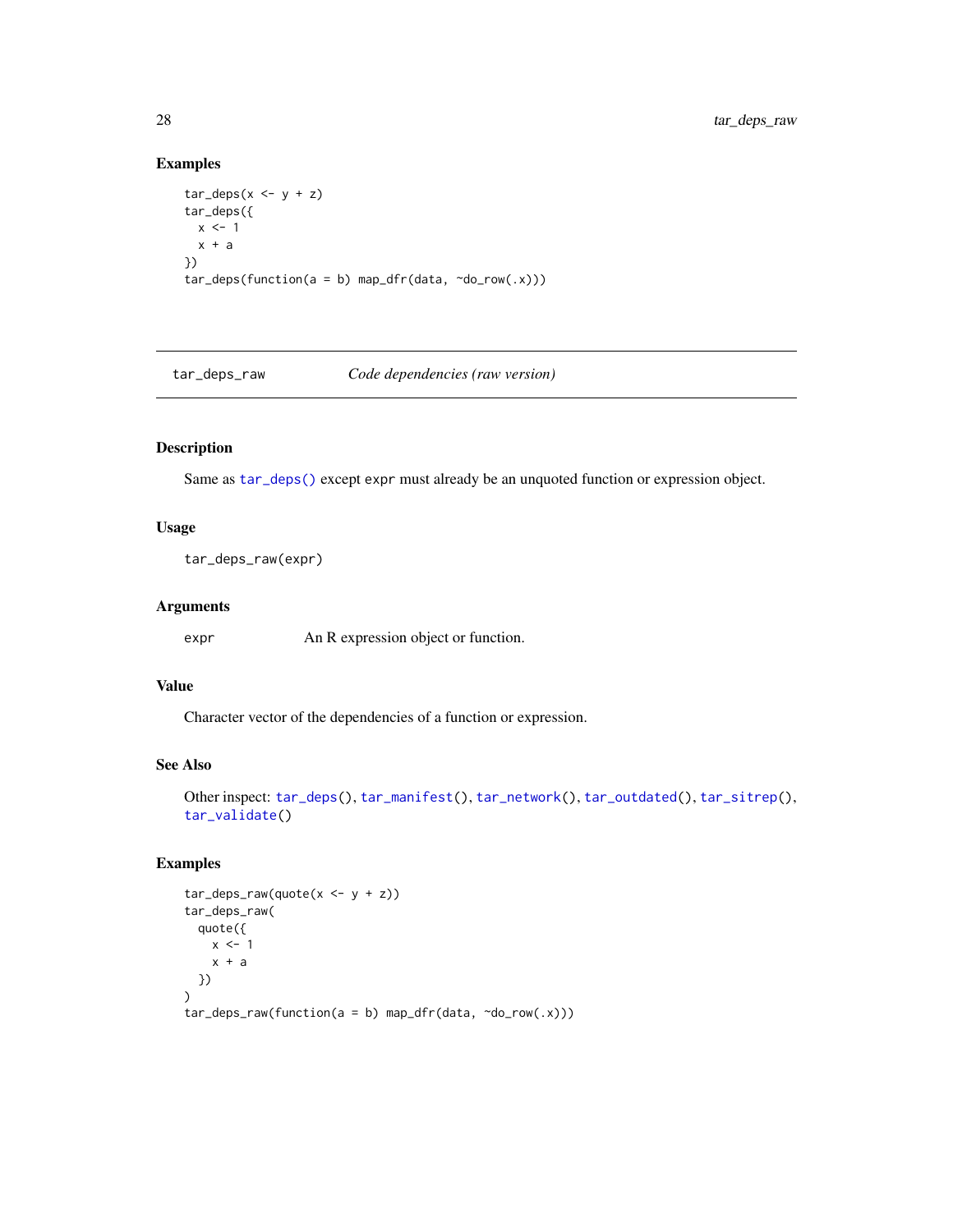<span id="page-28-1"></span><span id="page-28-0"></span>

# Description

Destroy all or part of the data store written by [tar\\_make\(\)](#page-58-1) and similar functions.

# Usage

```
tar_destroy(
 destroy = c("all", "cloud", "local", "meta", "process", "progress", "objects",
    "scratch", "workspaces"),
 ask = NULL,store = targets::tar_config_get("store")
)
```
# Arguments

| destroy | Character of length 1, what to destroy. Choices:                                                                                                                                                                                                                                                                                                                                           |
|---------|--------------------------------------------------------------------------------------------------------------------------------------------------------------------------------------------------------------------------------------------------------------------------------------------------------------------------------------------------------------------------------------------|
|         | • "all": destroy the entire data store (default: _targets/) including cloud<br>data.                                                                                                                                                                                                                                                                                                       |
|         | • "cloud": just try to delete cloud data, e.g. target data from targets with<br>$tar\_target(, repository=' 'aws').$                                                                                                                                                                                                                                                                       |
|         | • "local": all the local files in the data store but nothing on the cloud.                                                                                                                                                                                                                                                                                                                 |
|         | • "meta": just delete the metadata file at meta/meta in the data store, which<br>invalidates all the targets but keeps the data.                                                                                                                                                                                                                                                           |
|         | • "process": just delete the progress data file at meta/process in the data<br>store, which resets the metadata of the main process.                                                                                                                                                                                                                                                       |
|         | • "progress": just delete the progress data file at meta/progress in the data<br>store, which resets the progress tracking info.                                                                                                                                                                                                                                                           |
|         | • "objects": delete all the target return values in objects/ in the data store<br>but keep progress and metadata. Dynamic files are not deleted this way.                                                                                                                                                                                                                                  |
|         | • "scratch": temporary files saved during tar_make() that should automat-<br>ically get deleted except if R crashed.                                                                                                                                                                                                                                                                       |
|         | • "workspaces": compressed files in workspaces/ in the data store with the<br>saved workspaces of targets. See tar_workspace() for details.                                                                                                                                                                                                                                                |
| ask     | Logical of length 1, whether to pause with a menu prompt before deleting<br>files. To disable this menu, set the TAR_ASK environment variable to "false".<br>usethis::edit_r_environ() can help set environment variables.                                                                                                                                                                 |
| store   | Character of length 1, path to the targets data store. Defaults to tar_config_get("store"),<br>which in turn defaults to _targets/. When you set this argument, the value<br>of tar_config_get("store") is temporarily changed for the current function<br>call. See tar_config_get() and tar_config_set() for details about how to<br>set the data store path persistently for a project. |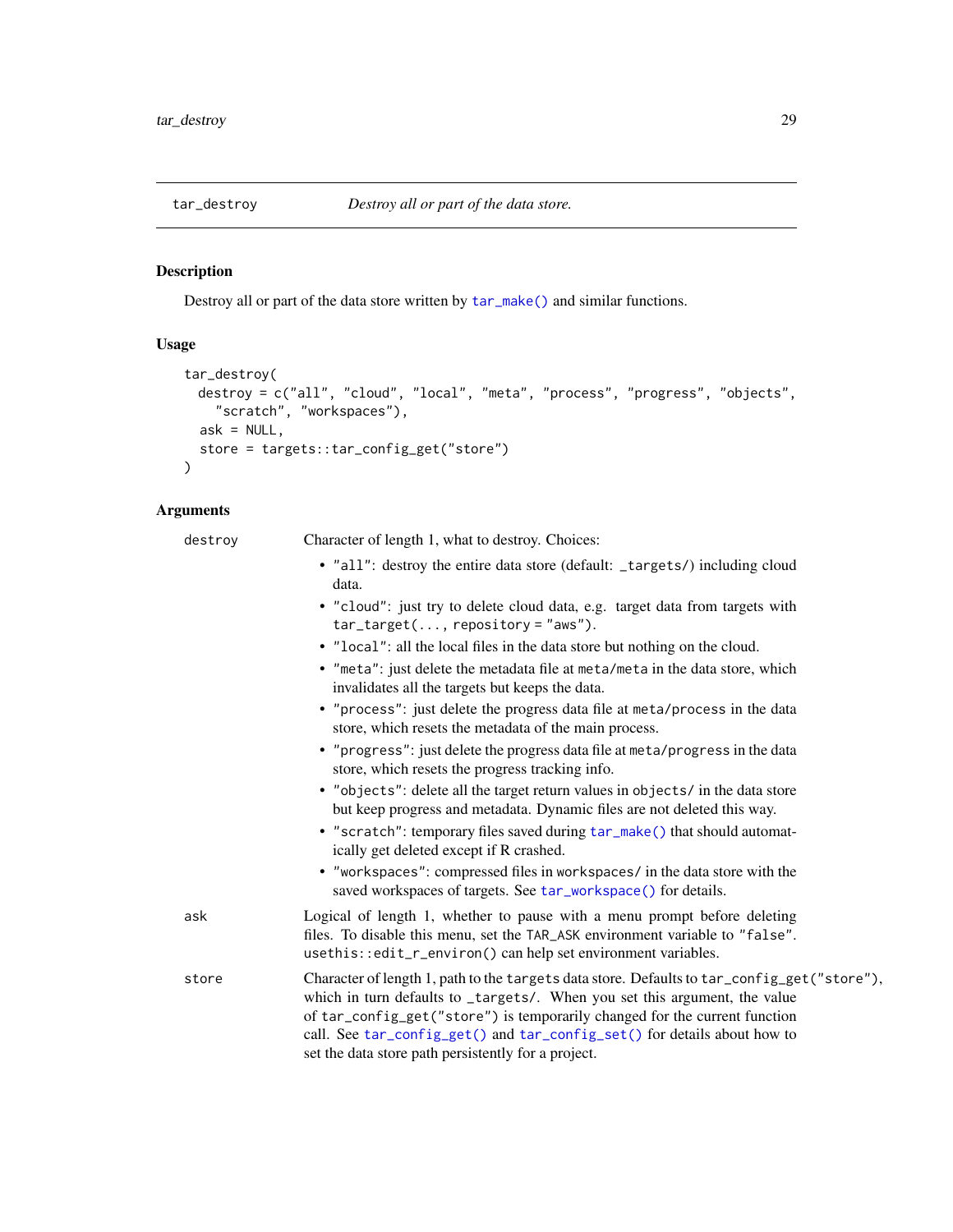# <span id="page-29-0"></span>Details

tar\_destroy() is a hard reset. Use it if you intend to start the pipeline from scratch without any trace of a previous run in \_targets/. Global objects and dynamic files outside the data store are unaffected.

# Value

Nothing.

# See Also

```
Other clean: tar_delete(), tar_invalidate(), tar_prune()
```
# Examples

```
if (identical(Sys.getenv("TAR_EXAMPLES"), "true")) {
tar_dir({ # tar_dir() runs code from a temporary directory.
tar\_script(list(tar\_target(x, 1 + 1)), ask = FALSE)tar_make() # Creates the _targets/ data store.
tar_destroy()
print(file.exists("_targets")) # Should be FALSE.
})
}
```
<span id="page-29-1"></span>

tar\_dir *Execute code in a temporary directory.*

#### Description

Runs code inside a new tempfile() directory in order to avoid writing to the user's file space. Used in examples and tests in order to comply with CRAN policies.

#### Usage

tar\_dir(code)

#### Arguments

code User-defined code.

# Value

Return value of the user-defined code.

# See Also

Other utilities to extend targets: [tar\\_assert](#page-5-1), [tar\\_condition](#page-15-1), [tar\\_language](#page-51-1), [tar\\_test\(](#page-139-1))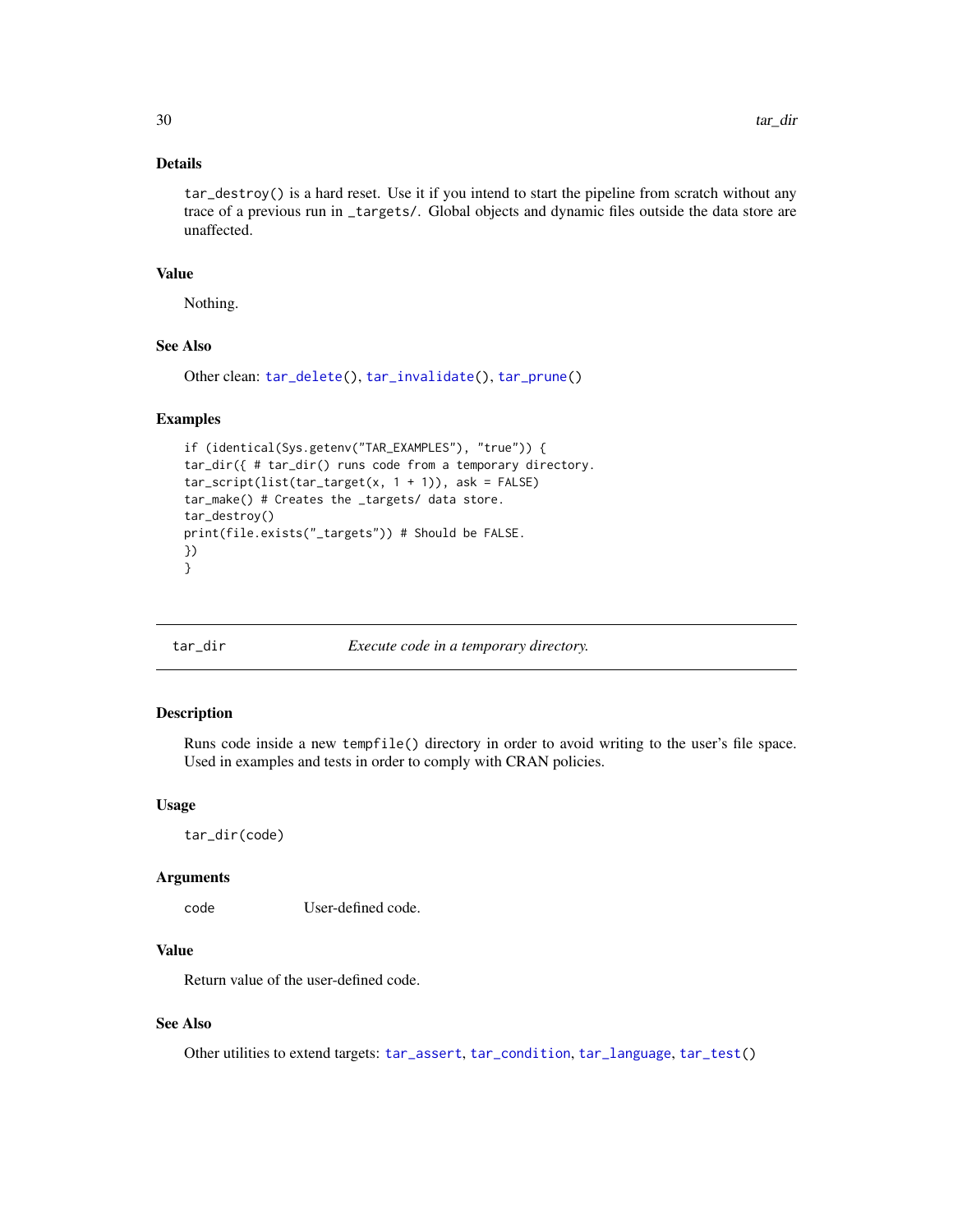#### <span id="page-30-0"></span>tar\_edit 31

#### Examples

```
tar_dir(file.create("only_exists_in_tar_dir"))
file.exists("only_exists_in_tar_dir")
```
tar\_edit *Open the target script file for editing.*

# Description

Open the target script file for editing. Requires the usethis package.

#### Usage

```
tar_edit(script = targets::tar_config_get("script"))
```
#### Arguments

| script | Character of length 1, path to the target script file. Defaults to tar_config_get("script"), |
|--------|----------------------------------------------------------------------------------------------|
|        | which in turn defaults to _targets.R. When you set this argument, the value of               |
|        | tar_config_get("script") is temporarily changed for the current function                     |
|        | call. See tar_script(), tar_config_get(), and tar_config_set() for de-                       |
|        | tails about the target script file and how to set it persistently for a project.             |

# Details

The target script file is an R code file that defines the pipeline. The default path is \_targets.R, but the default for the current project can be configured with [tar\\_config\\_set\(\)](#page-17-1).

# See Also

Other scripts: [tar\\_github\\_actions\(](#page-41-1)), [tar\\_helper\\_raw\(](#page-48-1)), [tar\\_helper\(](#page-47-1)), [tar\\_renv\(](#page-106-1)), [tar\\_script\(](#page-121-1))

tar\_engine\_knitr *Target Markdown* knitr *engine*

# Description

knitr language engine that runs {targets} code chunks in Target Markdown.

#### Usage

```
tar_engine_knitr(options)
```
#### Arguments

options A named list of knitr chunk options.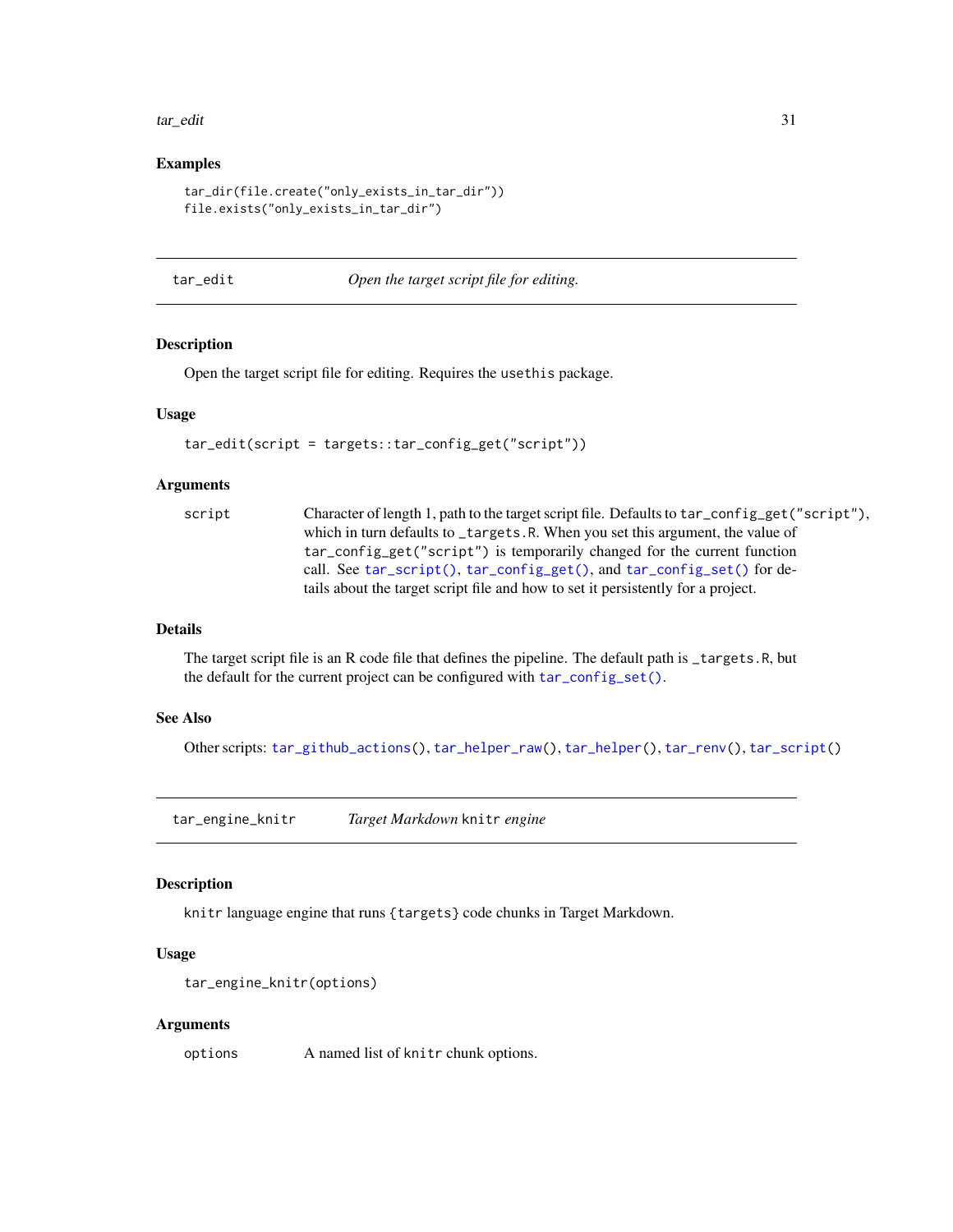Character, output generated from knitr::engine\_output().

#### Target Markdown interactive mode

Target Markdown has two modes:

- 1. Non-interactive mode. This is the default when you run knitr::knit() or rmarkdown::render(). Here, the code in {targets} code chunks gets written to special script files in order to set up a targets pipeline to run later.
- 2. Interactive mode: here, no scripts are written to set up a pipeline. Rather, the globals or targets in question are run in the current environment and the values are assigned to that environment.

The mode is interactive if !isTRUE(getOption("knitr.in.progress")), is TRUE. The knitr.in.progress option is TRUE when you run knitr::knit() or rmarkdown::render() and NULL if you are running one chunk at a time interactively in an integrated development environment, e.g. the notebook interface in RStudio: <https://bookdown.org/yihui/rmarkdown/notebook.html>. You can choose the mode with the tar\_interactive chunk option. (In targets 0.6.0, tar\_interactive defaults to interactive() instead of !isTRUE(getOption("knitr.in.progress")).)

#### Target Markdown chunk options

Target Markdown introduces the following knitr code chunk options. Most other standard knitr code chunk options should just work in non-interactive mode. In interactive mode, not all

- tar\_globals: Logical of length 1, whether to define globals or targets. If TRUE, the chunk code defines functions, objects, and options common to all the targets. If FALSE or NULL (default), then the chunk returns formal targets for the pipeline.
- tar\_interactive: Logical of length 1, whether to run in interactive mode or non-interactive mode. See the "Target Markdown interactive mode" section of this help file for details.
- tar\_name: name to use for writing helper script files (e.g. \_targets\_r/targets/target\_script.R) and specifying target names if the tar\_simple chunk option is TRUE. All helper scripts and target names must have unique names, so please do not set this option globally with knitr::opts\_chunk\$set().
- tar\_script: Character of length 1, where to write the target script file in non-interactive mode. Most users can skip this option and stick with the default \_targets.R script path. Helper script files are always written next to the target script in a folder with an "\_r" suffix. The tar\_script path must either be absolute or be relative to the project root (where you call tar\_make() or similar). If not specified, the target script path defaults to tar\_config\_get("script") (default: \_targets.R; helpers default: \_targets\_r/). When you run tar\_make() etc. with a non-default target script, you must select the correct target script file either with the script argument or with  $tar\_config\_set(script = ...)$ . The function will source() the script file from the current working directory (i.e. with chdir  $=$  FALSE in source()).
- tar\_simple: Logical of length 1. Set to TRUE to define a single target with a simplified interface. In code chunks with tar\_simple equal to TRUE, the chunk label (or the tar\_name chunk option if you set it) becomes the name, and the chunk code becomes the command. In other words, a code chunk with label targetname and command mycommand() automatically gets converted to tar\_target(name = targetname, command = mycommand()). All other arguments of tar\_target() remain at their default values (configurable with tar\_option\_set() in a tar\_globals = TRUE chunk).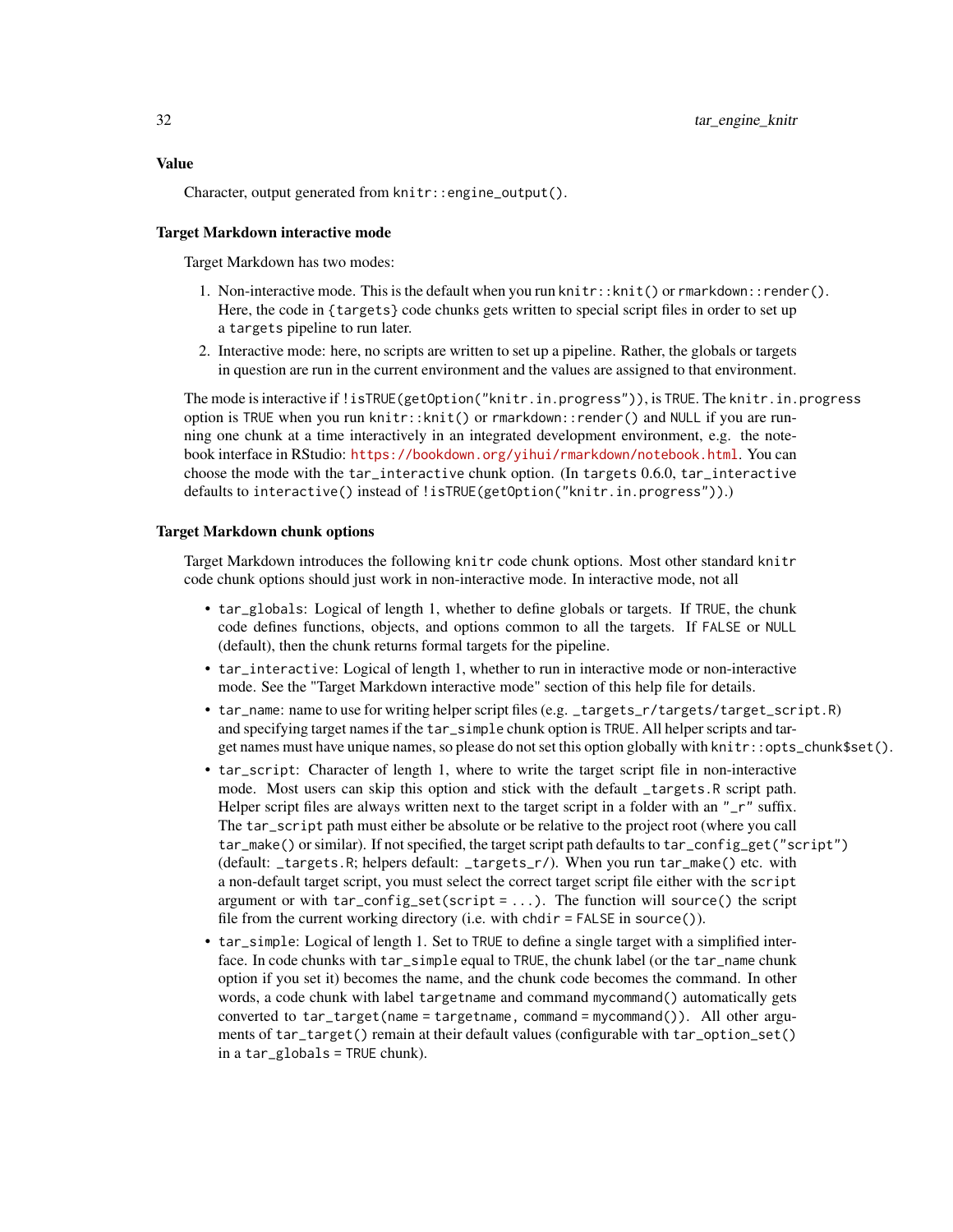#### <span id="page-32-0"></span>tar\_envir 33

#### See Also

<https://books.ropensci.org/targets/markdown.html>

Other Target Markdown: [tar\\_interactive\(](#page-49-2)), [tar\\_noninteractive\(](#page-78-1)), [tar\\_toggle\(](#page-143-1))

#### Examples

```
if (identical(Sys.getenv("TAR_EXAMPLES"), "true")) {
# Register the engine.
if (requireNamespace("knitr", quietly = TRUE)) {
 knitr::knit_engines$set(targets = targets::tar_engine_knitr)
}
# Then, {targets} code chunks in a knitr report will run
# as described at https://books.ropensci.org/targets/markdown.html.
}
```
<span id="page-32-1"></span>tar\_envir *For developers only: get the environment of the current target.*

#### Description

For developers only: get the environment where a target runs its command. Designed to be called while the target is running. The environment inherits from tar\_option\_get("envir").

#### Usage

 $tar\_envir(default = parent.frame())$ 

#### Arguments

default Environment, value to return if tar\_envir() is called on its own outside a targets pipeline. Having a default lets users run things without [tar\\_make\(\)](#page-58-1), which helps peel back layers of code and troubleshoot bugs.

#### Details

Most users should not use tar\_envir() because accidental modifications to parent.env(tar\_envir()) could break the pipeline. tar\_envir() only exists in order to support third-party interface packages, and even then the returned environment is not modified.

#### Value

If called from a running target, tar\_envir() returns the environment where the target runs its command. If called outside a pipeline, the return value is whatever the user supplies to default (which defaults to parent.frame()).

#### See Also

```
Other utilities: tar_active(), tar_call(), tar_cancel(), tar_definition(), tar_group(),
tar_name(), tar_path(), tar_seed(), tar_store()
```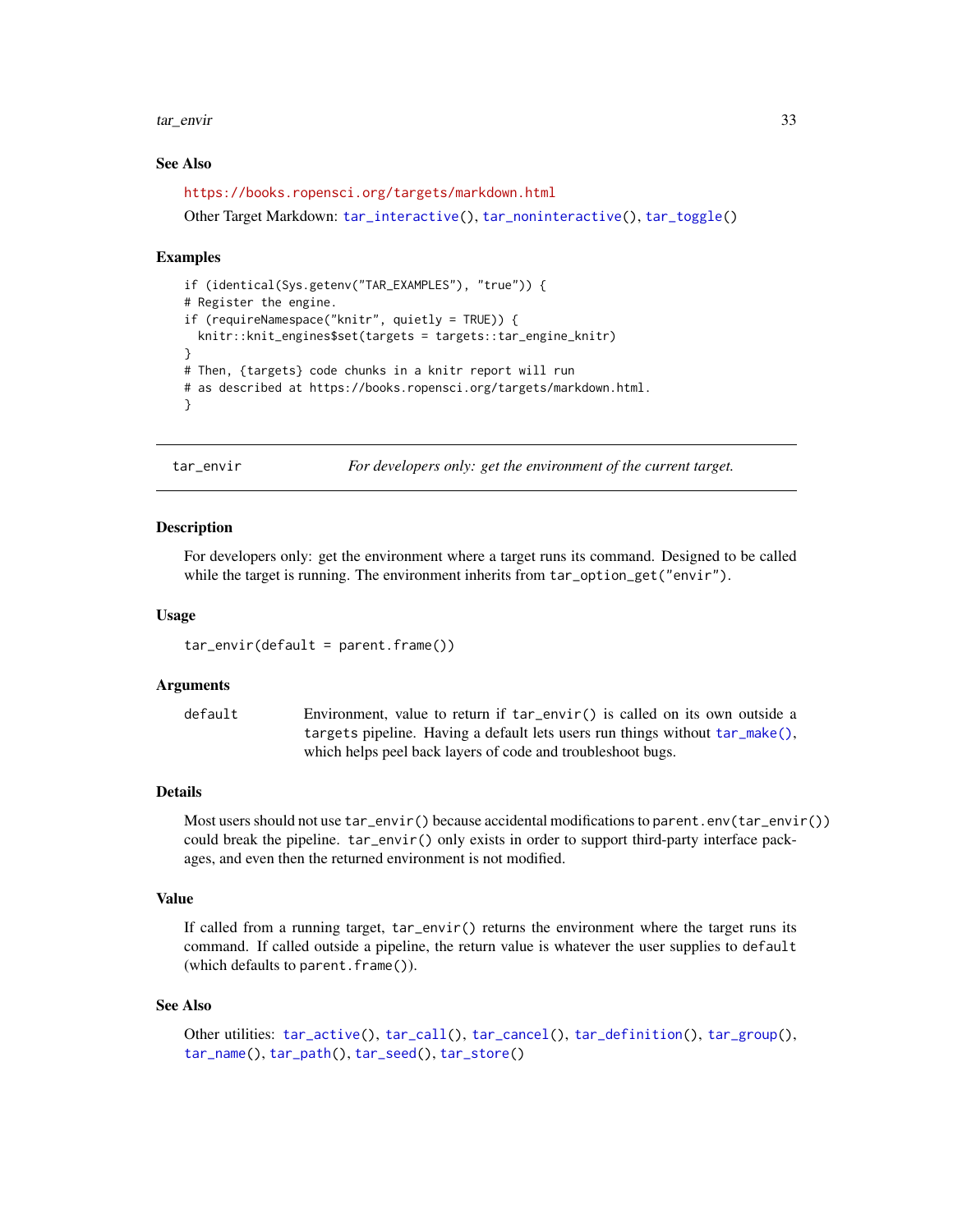### Examples

```
tar_envir()
tar\_envir(default = new.environ(parent = emptyenv())if (identical(Sys.getenv("TAR_EXAMPLES"), "true")) {
tar_dir({ # tar_dir() runs code from a temporary directory.
tar_script(tar_target(x, tar_envir(default = parent.frame())))
tar_make(x)
tar_read(x)
})
}
```
<span id="page-33-1"></span>tar\_envvars *Show* targets *environment variables.*

### **Description**

Show all the special environment variables available for customizing targets.

#### Usage

 $tar_{envvars(unset = "")}$ 

#### Arguments

unset Character of length 1, value to return for any environment variable that is not set.

#### Details

You can customize the behavior of targets with special environment variables. The sections in this help file describe each environment variable, and the tar\_envvars() function lists their current values.

If you modify environment variables, please set them in project-level .Renviron file so you do not lose your configuration when you restart your R session. Modify the project-level .Renviron file with usethis::edit\_r\_environ(scope = "project"). Restart your R session after you are done editing.

For targets that run on parallel workers created by [tar\\_make\\_clustermq\(\)](#page-60-1) or [tar\\_make\\_future\(\)](#page-63-1), only the environment variables listed by [tar\\_envvars\(\)](#page-33-1) are specifically exported to the targets. For all other environment variables, you will have to set the values manually, e.g. a project-level .Renviron file (for workers that have access to the local file system).

#### Value

A data frame with one row per environment variable and columns with the name and current value of each. An unset environment variable will have a value of "" by default. (Customize with the unset argument).

<span id="page-33-0"></span>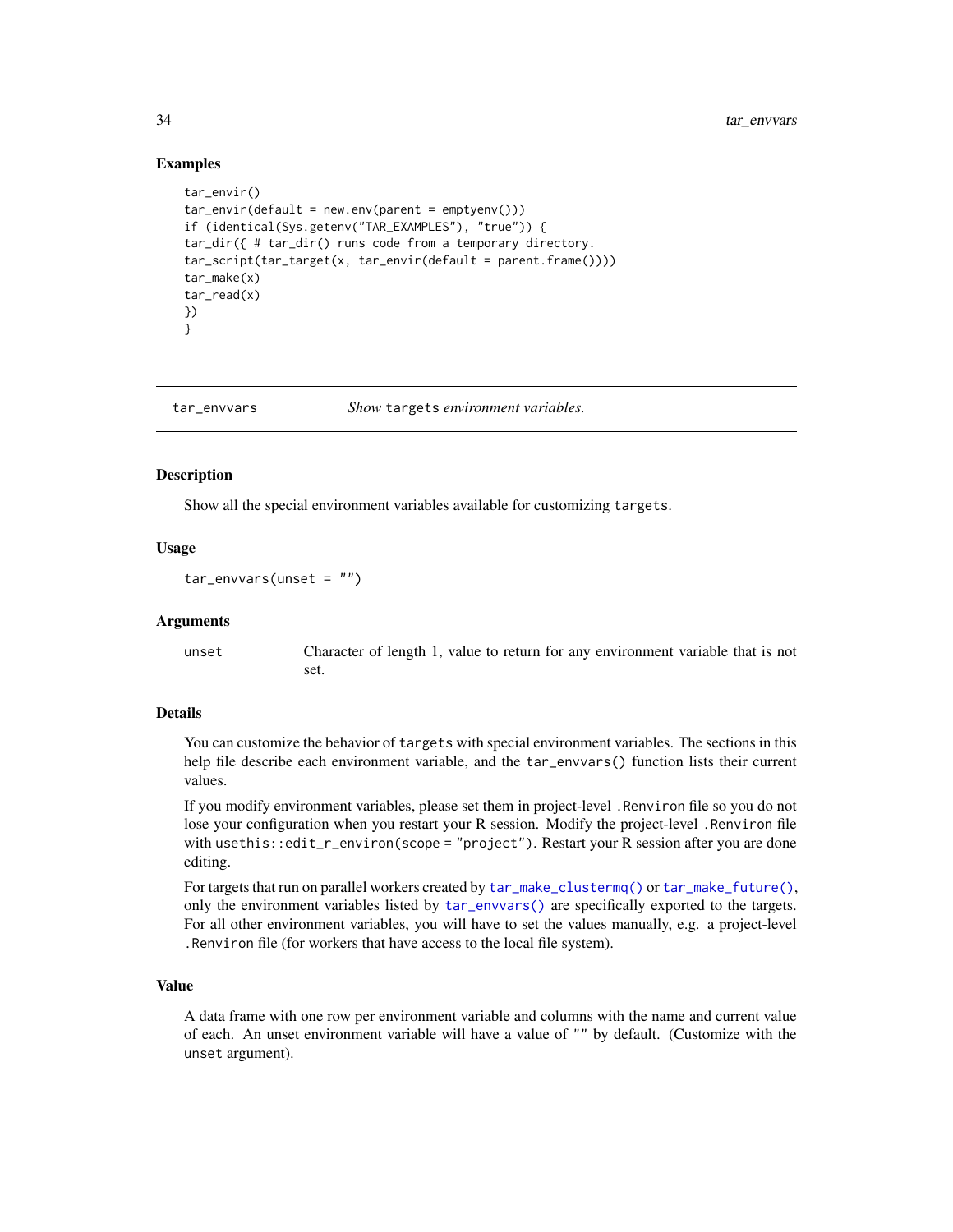#### <span id="page-34-0"></span>tar\_errored 35

# TAR\_ASK

The TAR\_ASK environment variable accepts values "true" and "false". If TAR\_ASK is not set, or if it is set to "true", then targets asks permission in a menu before overwriting certain files, such as the target script file (default: \_targets.R) in [tar\\_script\(\)](#page-121-1). If TAR\_ASK is "false", then targets overwrites the old files with the new ones without asking. Once you are comfortable with [tar\\_script\(\)](#page-121-1), [tar\\_github\\_actions\(\)](#page-41-1), and similar functions, you can safely set TAR\_ASK to "false" in either a project-level or user-level .Renviron file.

#### TAR\_CONFIG

The TAR\_CONFIG environment variable controls the file path to the optional YAML configuration file with project settings. See the help file of [tar\\_config\\_set\(\)](#page-17-1) for details.

#### TAR\_PROJECT

The TAR\_PROJECT environment variable sets the name of project to set and get settings when working with the YAML configuration file. See the help file of [tar\\_config\\_set\(\)](#page-17-1) for details.

#### TAR\_WARN

The TAR\_WARN environment variable accepts values "true" and "false". If TAR\_WARN is not set, or if it is set to "true", then targets throws warnings in certain edge cases, such as target/global name conflicts and dangerous use of devtools::load\_all(). If TAR\_WARN is "false", then targets does not throw warnings in these cases. These warnings can detect potentially serious issues with your pipeline, so please do not set TAR\_WARN unless your use case absolutely requires it.

#### See Also

Other configuration: [tar\\_config\\_get\(](#page-16-1)), [tar\\_config\\_set\(](#page-17-1)), [tar\\_config\\_unset\(](#page-20-1)), [tar\\_option\\_get\(](#page-81-1)), [tar\\_option\\_reset\(](#page-82-1)), [tar\\_option\\_set\(](#page-83-1))

### Examples

tar\_envvars()

<span id="page-34-1"></span>tar\_errored *List errored targets.*

#### Description

List targets whose progress is "errored".

```
tar_errored(names = NULL, store = targets::tar_config_get("store"))
```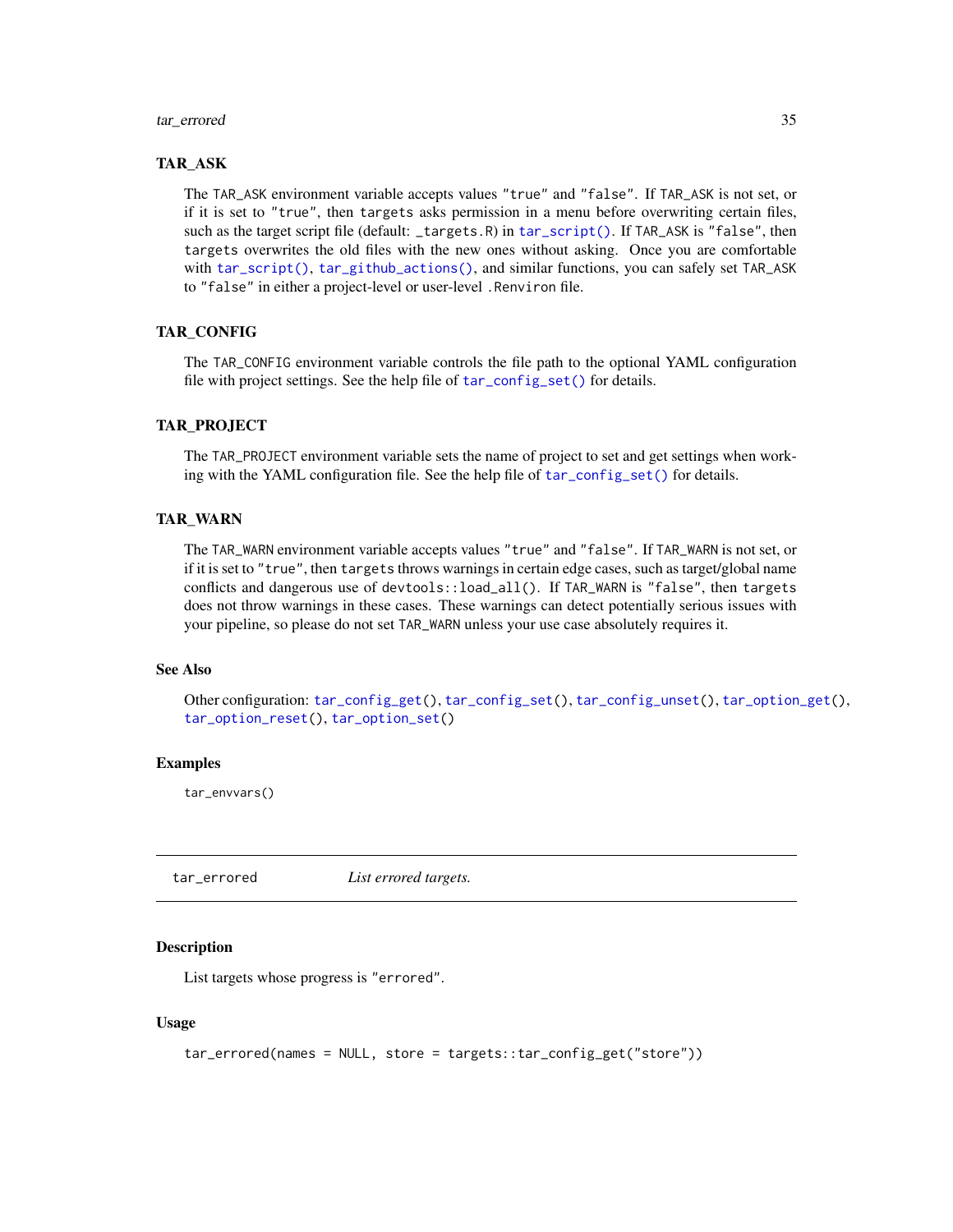<span id="page-35-0"></span>

| names | Optional, names of the targets. If supplied, the function restricts its output to<br>these targets. You can supply symbols or tidyselect helpers like all_of()<br>and starts_with().                                                                                                                                                                                                       |
|-------|--------------------------------------------------------------------------------------------------------------------------------------------------------------------------------------------------------------------------------------------------------------------------------------------------------------------------------------------------------------------------------------------|
| store | Character of length 1, path to the targets data store. Defaults to tar_config_get("store"),<br>which in turn defaults to _targets/. When you set this argument, the value<br>of tar_config_get("store") is temporarily changed for the current function<br>call. See tar_config_get() and tar_config_set() for details about how to<br>set the data store path persistently for a project. |

# Value

A character vector of errored targets.

# See Also

```
Other progress: tar_built(), tar_canceled(), tar_poll(), tar_progress_branches(), tar_progress_summary(),
tar_progress(), tar_skipped(), tar_started(), tar_watch_server(), tar_watch_ui(), tar_watch()
```
# Examples

```
if (identical(Sys.getenv("TAR_EXAMPLES"), "true")) {
tar_dir({ # tar_dir() runs code from a temporary directory.
tar_script({
 list(
    tar_target(x, seq_len(2)),
    tar\_target(y, 2 * x, pattern = map(x))\mathcal{L}}, ask = FALSE)
tar_make()
tar_errored()
tar_errored(starts_with("y_")) # see also all_of()
})
}
```
tar\_exist\_meta *Check if target metadata exists.*

# Description

Check if the target metadata file \_targets/meta/meta exists for the current project.

```
tar_exist_meta(store = targets::tar_config_get("store"))
```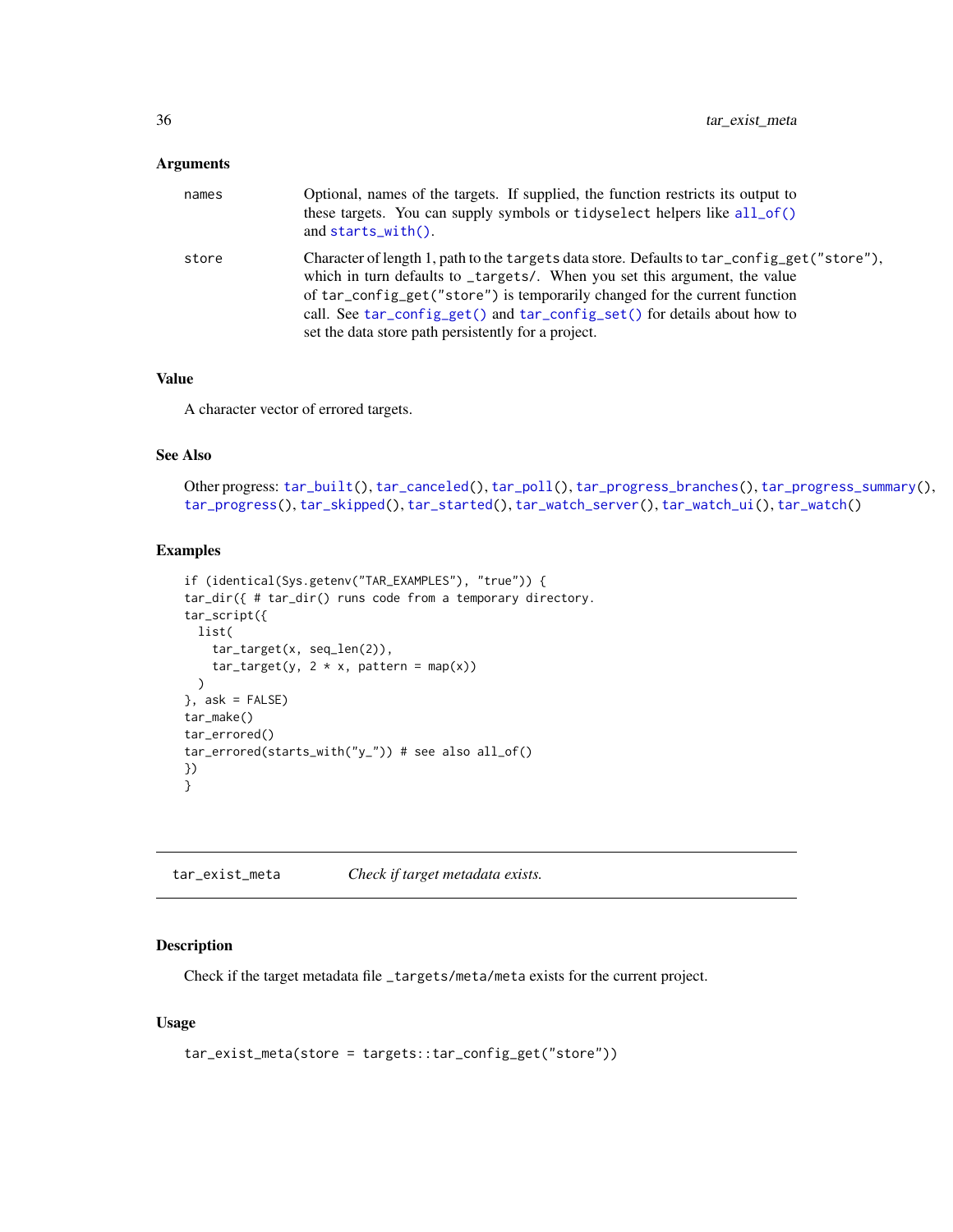### **Arguments**

store Character of length 1, path to the targets data store. Defaults to tar\_config\_get("store"), which in turn defaults to \_targets/. When you set this argument, the value of tar\_config\_get("store") is temporarily changed for the current function call. See [tar\\_config\\_get\(\)](#page-16-0) and [tar\\_config\\_set\(\)](#page-17-0) for details about how to set the data store path persistently for a project.

# Details

To learn more about data storage in targets, visit [https://books.ropensci.org/targets/](https://books.ropensci.org/targets/data.html) [data.html](https://books.ropensci.org/targets/data.html).

# Value

Logical of length 1, whether the current project's metadata exists.

### See Also

Other existence: [tar\\_exist\\_objects\(](#page-36-0)), [tar\\_exist\\_process\(](#page-37-0)), [tar\\_exist\\_progress\(](#page-38-0)), [tar\\_exist\\_script\(](#page-39-0))

### Examples

tar\_exist\_meta()

<span id="page-36-0"></span>tar\_exist\_objects *Check if local output data exists for one or more targets.*

### Description

Check if output target data exists in either \_targets/objects/ or the cloud for one or more targets.

## Usage

```
tar_exist_objects(
 names,
  cloud = TRUE,
  store = targets::tar_config_get("store")
)
```

| names | Character vector of target names.                                                                                                                                                                                                                                                                                                                                                          |
|-------|--------------------------------------------------------------------------------------------------------------------------------------------------------------------------------------------------------------------------------------------------------------------------------------------------------------------------------------------------------------------------------------------|
| cloud | Logical of length 1, whether to include cloud targets in the output (e.g. $tar\_target($ ,<br>$reposition = "aws").$                                                                                                                                                                                                                                                                       |
| store | Character of length 1, path to the targets data store. Defaults to tar_config_get("store"),<br>which in turn defaults to _targets/. When you set this argument, the value<br>of tar_config_get("store") is temporarily changed for the current function<br>call. See tar_config_get() and tar_config_set() for details about how to<br>set the data store path persistently for a project. |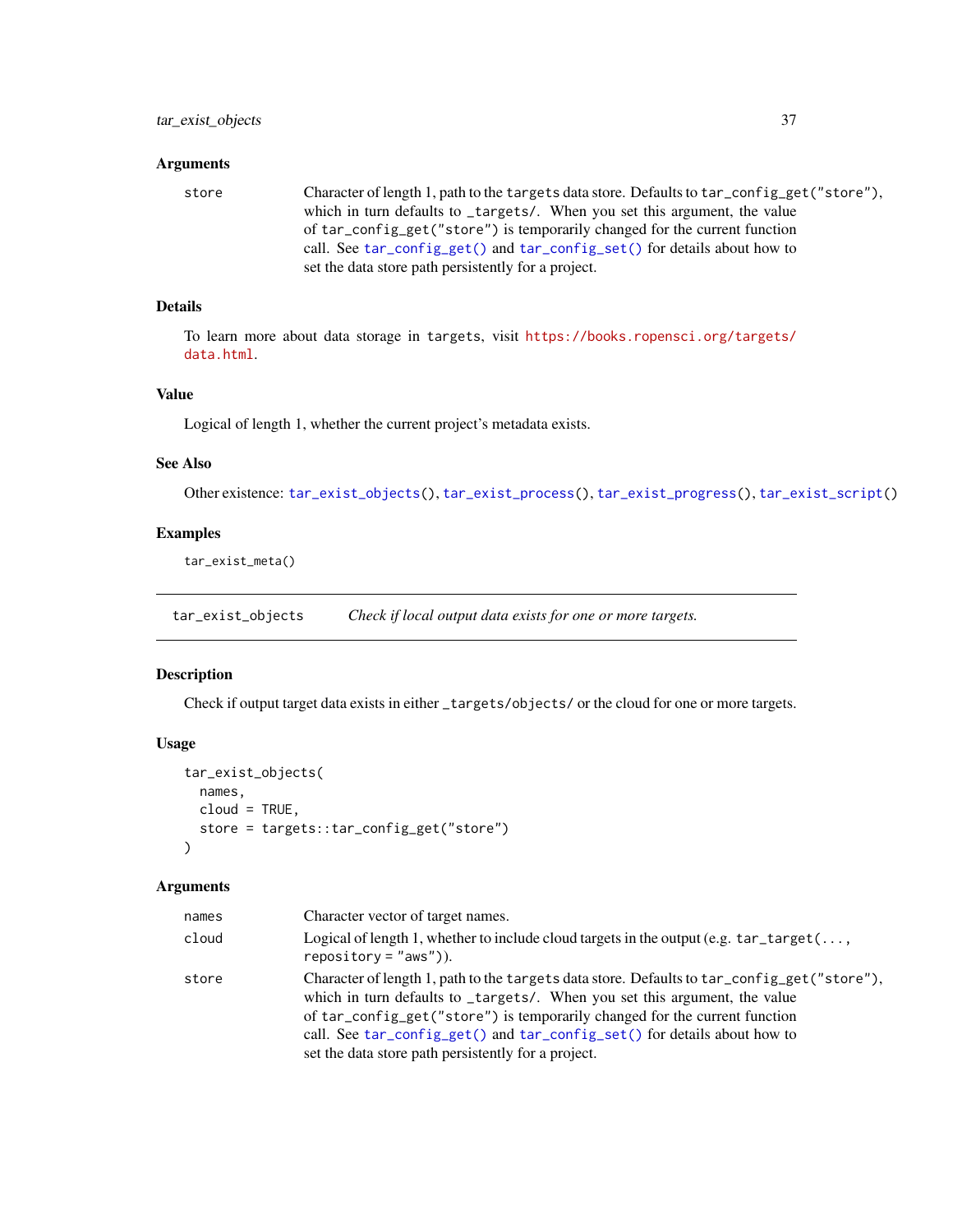## Details

```
If a target has no metadata or if the repository argument of tar_target() was set to "local",
then the _targets/objects/ folder is checked. Otherwise, if there is metadata and repsitory is
not "local", then tar_exist_objects() checks the cloud repository selected.
```
### Value

Logical of length length(names), whether each given target has an existing file in either \_targets/objects/ or the cloud.

## See Also

Other existence: [tar\\_exist\\_meta\(](#page-35-0)), [tar\\_exist\\_process\(](#page-37-0)), [tar\\_exist\\_progress\(](#page-38-0)), [tar\\_exist\\_script\(](#page-39-0))

### Examples

```
tar_exist_objects(c("target1", "target2"))
```
<span id="page-37-0"></span>tar\_exist\_process *Check if process metadata exists.*

### Description

Check if the process metadata file \_targets/meta/process exists for the current project.

### Usage

```
tar_exist_process(store = targets::tar_config_get("store"))
```
### Arguments

```
store Character of length 1, path to the targets data store. Defaults to tar_config_get("store"),
                 which in turn defaults to _targets/. When you set this argument, the value
                 of tar_config_get("store") is temporarily changed for the current function
                 call. See tar_config_get() and tar_config_set() for details about how to
                 set the data store path persistently for a project.
```
# Details

To learn more about data storage in targets, visit [https://books.ropensci.org/targets/](https://books.ropensci.org/targets/data.html) [data.html](https://books.ropensci.org/targets/data.html).

# Value

Logical of length 1, whether the current project's metadata exists.

## See Also

Other existence: [tar\\_exist\\_meta\(](#page-35-0)), [tar\\_exist\\_objects\(](#page-36-0)), [tar\\_exist\\_progress\(](#page-38-0)), [tar\\_exist\\_script\(](#page-39-0))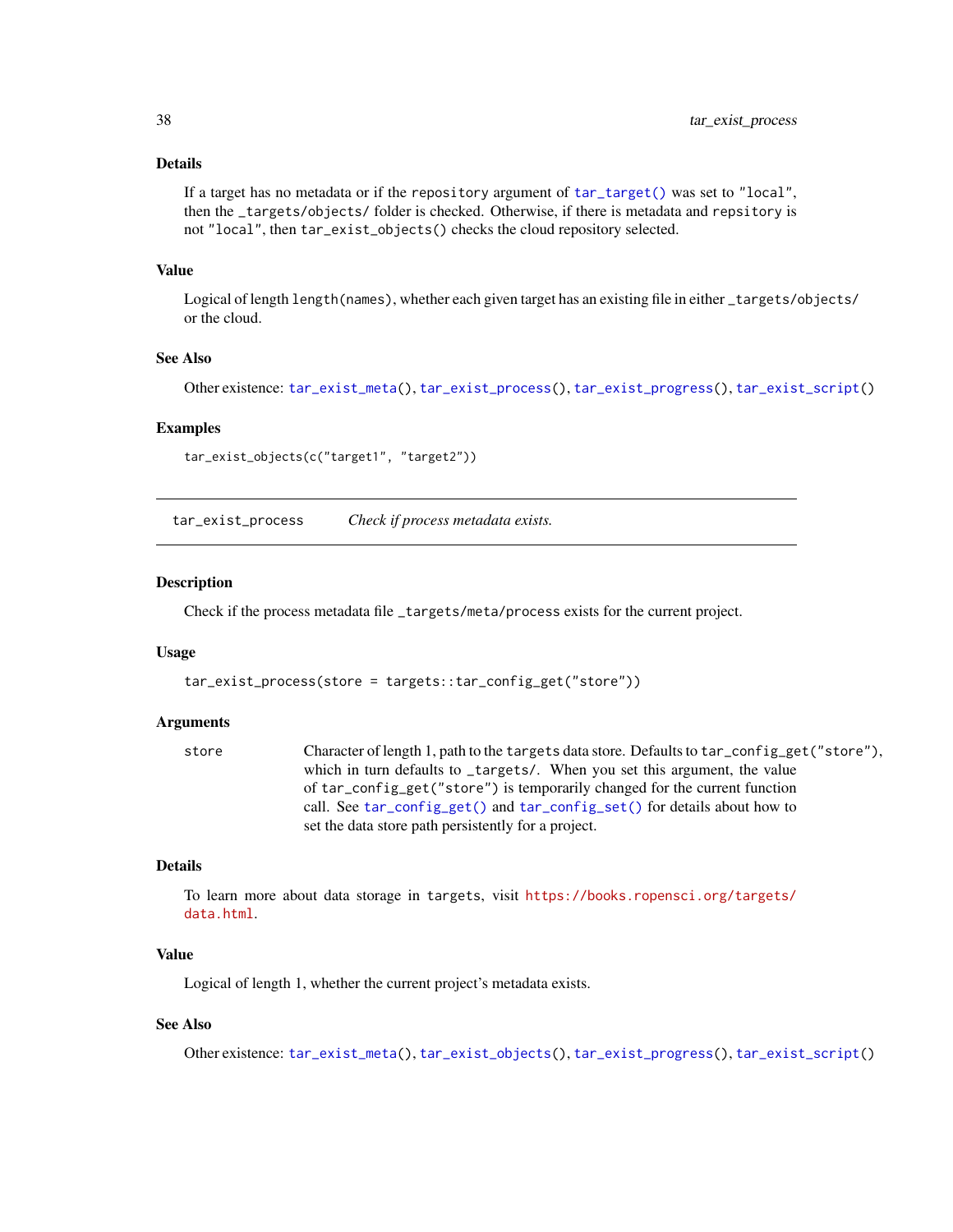tar\_exist\_progress 39

### Examples

tar\_exist\_process()

<span id="page-38-0"></span>tar\_exist\_progress *Check if progress metadata exists.*

## Description

Check if the progress metadata file \_targets/meta/progress exists for the current project.

### Usage

```
tar_exist_progress(store = targets::tar_config_get("store"))
```
### Arguments

store Character of length 1, path to the targets data store. Defaults to tar\_config\_get("store"), which in turn defaults to \_targets/. When you set this argument, the value of tar\_config\_get("store") is temporarily changed for the current function call. See [tar\\_config\\_get\(\)](#page-16-0) and [tar\\_config\\_set\(\)](#page-17-0) for details about how to set the data store path persistently for a project.

# Details

To learn more about data storage in targets, visit [https://books.ropensci.org/targets/](https://books.ropensci.org/targets/data.html) [data.html](https://books.ropensci.org/targets/data.html).

## Value

Logical of length 1, whether the current project's metadata exists.

## See Also

Other existence: [tar\\_exist\\_meta\(](#page-35-0)), [tar\\_exist\\_objects\(](#page-36-0)), [tar\\_exist\\_process\(](#page-37-0)), [tar\\_exist\\_script\(](#page-39-0))

## Examples

tar\_exist\_progress()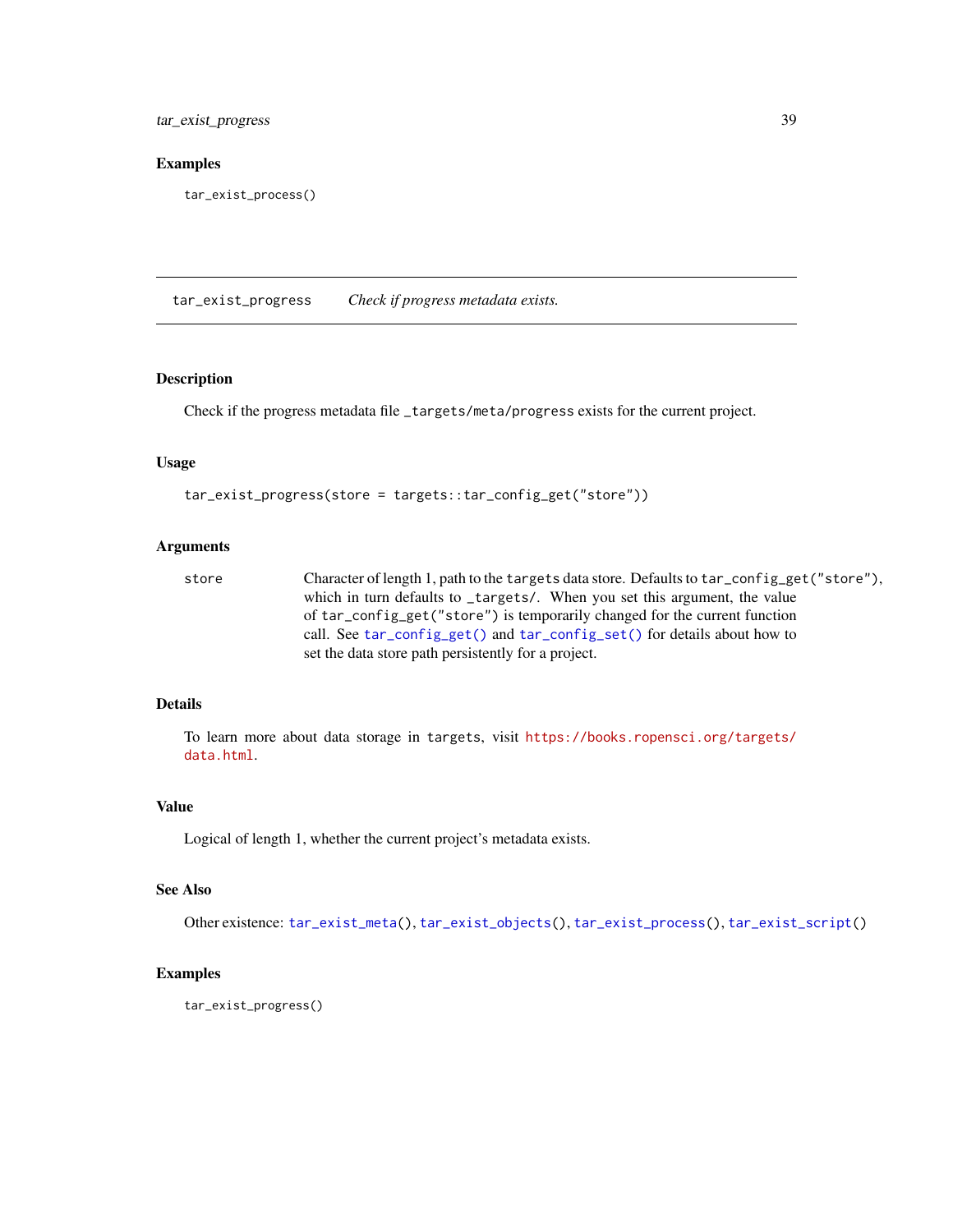<span id="page-39-0"></span>tar\_exist\_script *Check if the target script file exists.*

# Description

Check if the target script file exists for the current project. The target script is \_targets.R by default, but the path can be configured for the current project using  $tar\_config\_set()$ .

## Usage

```
tar_exist_script(script = targets::tar_config_get("script"))
```
### Arguments

| script | Character of length 1, path to the target script file. Defaults to tar_config_get("script"), |
|--------|----------------------------------------------------------------------------------------------|
|        | which in turn defaults to _targets.R. When you set this argument, the value of               |
|        | tar_config_get("script") is temporarily changed for the current function                     |
|        | call. See tar_script(), tar_config_get(), and tar_config_set() for de-                       |
|        | tails about the target script file and how to set it persistently for a project.             |

# Value

Logical of length 1, whether the current project's metadata exists.

## See Also

Other existence: [tar\\_exist\\_meta\(](#page-35-0)), [tar\\_exist\\_objects\(](#page-36-0)), [tar\\_exist\\_process\(](#page-37-0)), [tar\\_exist\\_progress\(](#page-38-0))

## Examples

tar\_exist\_script()

tar\_format *Define a custom target storage format.*

# Description

Define a custom target storage format for the format argument of  $tar\_target()$  or  $tar\_option\_set()$ .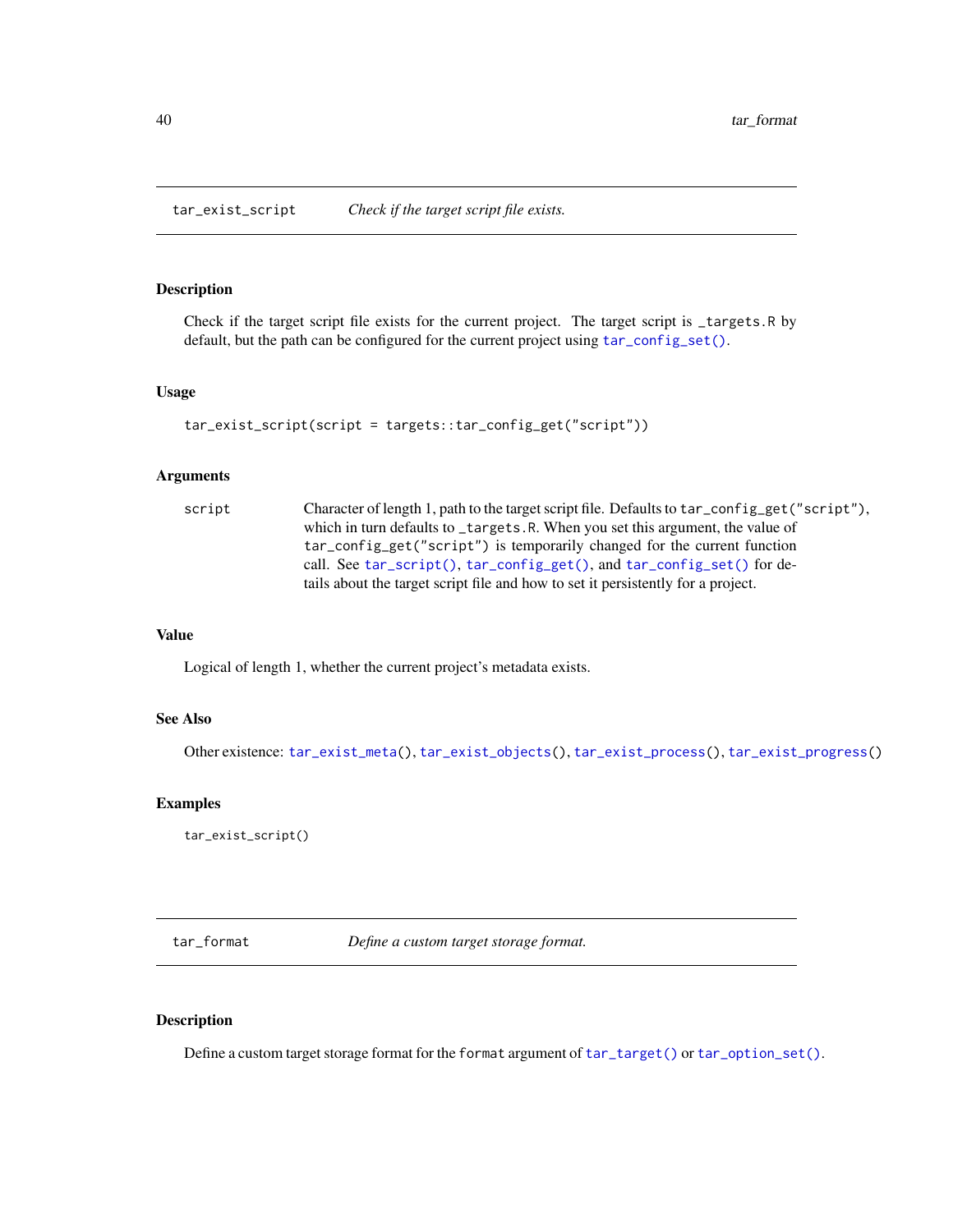### tar\_format 41

### Usage

```
tar_format(
  read = function(path) { readRDS(path) },
 write = function(object, path) { s saveRDS(object = object, file = path, version =
    3L) },
 marshal = function(object) { identity(object) },
 unmarshal = function(object) { identity(object) },
 repository = NULL
\lambda
```
## Arguments

| read       | A function with a single argument named path. This function should read and<br>return the target stored at the file in the argument. It should have no side effects.<br>See the "Format functions" section for specific requirements.                                                                                                                                      |
|------------|----------------------------------------------------------------------------------------------------------------------------------------------------------------------------------------------------------------------------------------------------------------------------------------------------------------------------------------------------------------------------|
| write      | A function with two arguments: object and path, in that order. This function<br>should save the R object object to the file path at path and have no other side<br>effects. The return value does not matter. See the "Format functions" section for<br>specific requirements.                                                                                             |
| marshal    | A function with a single argument named object. This function should marshal<br>the R object and return an in-memory object that can be exported to remote par-<br>allel workers. It should not read or write any persistent files. See the Marshalling<br>section for details. See the "Format functions" section for specific requirements.                              |
| unmarshal  | A function with a single argument named object. This function should unmar-<br>shal the (marshalled) R object and return an in-memory object that is appropriate<br>and valid for use on a parallel worker. It should not read or write any persistent<br>files. See the Marshalling section for details. See the "Format functions" section<br>for specific requirements. |
| repository | Deprecated. Use the repository argument of tar_target() or tar_option_set()<br>instead.                                                                                                                                                                                                                                                                                    |
|            |                                                                                                                                                                                                                                                                                                                                                                            |

## Value

A character string of length 1 encoding the custom format. You can supply this string directly to the format argument of [tar\\_target\(\)](#page-130-0) or [tar\\_option\\_set\(\)](#page-83-0).

### Marshalling

If an object can only be used in the R session where it was created, it is called "non-exportable". Examples of non-exportable R objects are Keras models, Torch objects, xgboost matrices, xml2 documents, rstan model objects, sparklyr data objects, and database connection objects. These objects cannot be exported to parallel workers (e.g. for [tar\\_make\\_future\(\)](#page-63-0)) without special treatment. To send an non-exportable object to a parallel worker, the object must be marshalled: converted into a form that can be exported safely (similar to serialization but not always the same). Then, the worker must unmarshal the object: convert it into a form that is usable and valid in the current R session. Arguments marshal and unmarshal of tar\_format() let you control how marshalling and unmarshalling happens.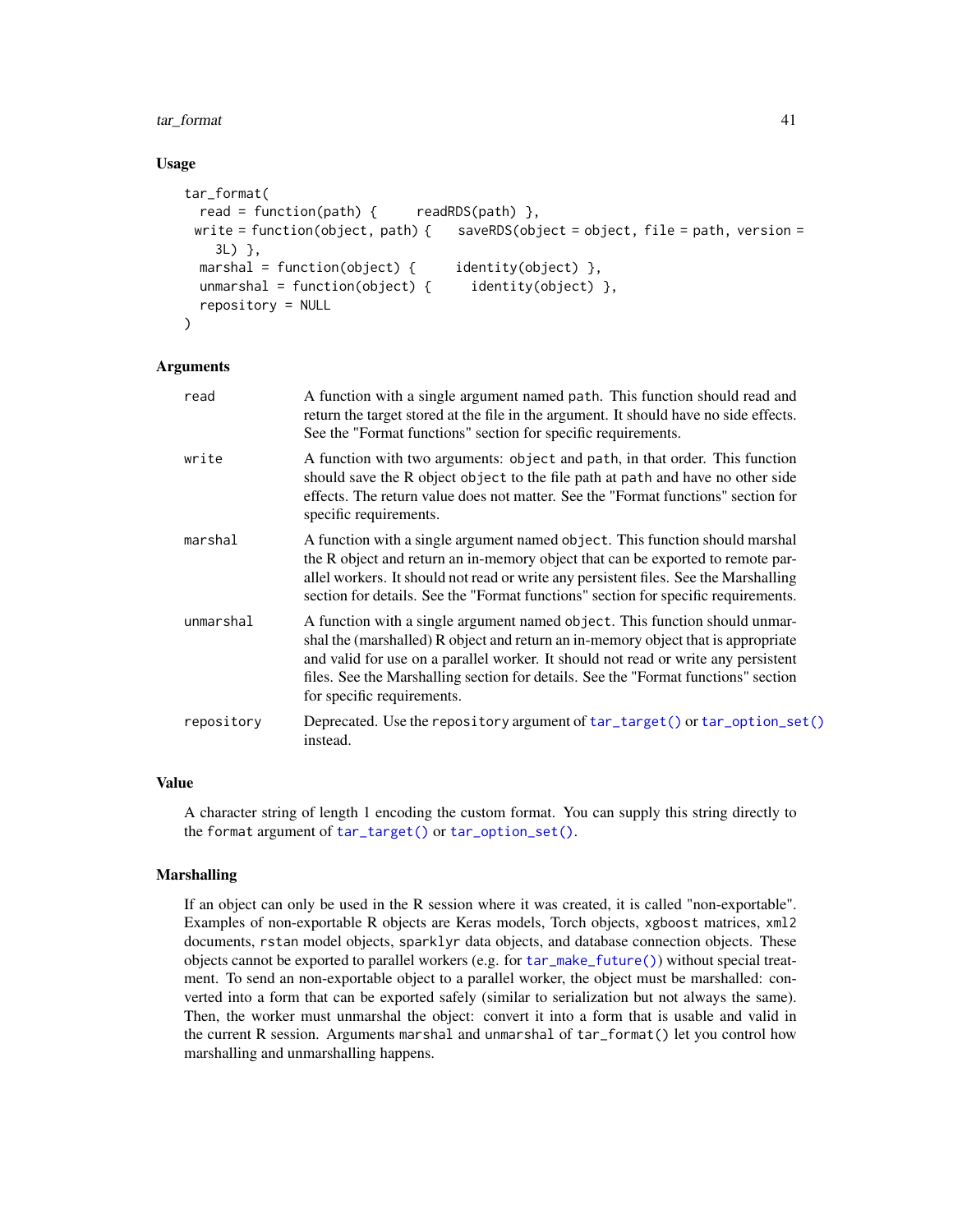### Format functions

In tar\_format(), functions like read, write, marshal, and unmarshal must be perfectly pure and perfectly self-sufficient. They must load or namespace all their own packages, and they must not depend on any custom user-defined functions or objects in the global environment of your pipeline. targets converts each function to and from text, so it must not rely on any data in the closure. This disqualifies functions produced by Vectorize(), for example.

# See Also

Other targets: [tar\\_cue\(](#page-22-0)), [tar\\_target\\_raw\(](#page-135-0)), [tar\\_target\(](#page-130-0))

## Examples

```
# The following target is equivalent to
# tar_target(name, command(), format = "keras"):
tar_target(
 name,
 command(),
 format = tar_format(
   read = function(path) {
       keras::load_model_hdf5(path)
   },
   write = function(object, path) {
     keras::save_model_hdf5(object = object, filepath = path)
   },
   marshal = function(object) {
     keras::serialize_model(object)
   },
   unmarshal = function(object) {
      keras::unserialize_model(object)
    }
 )
\lambda
```
<span id="page-41-0"></span>tar\_github\_actions *Set up GitHub Actions to run a targets pipeline*

## Description

Writes a GitHub Actions workflow file so the pipeline runs on every push to GitHub. Historical runs accumulate in the targets-runs branch, and the latest output is restored before [tar\\_make\(\)](#page-58-0) so up-to-date targets do not rerun.

### Usage

```
tar_github_actions(
 path = file.path(".github", "workflows", "targets.yaml"),
  ask = NULL)
```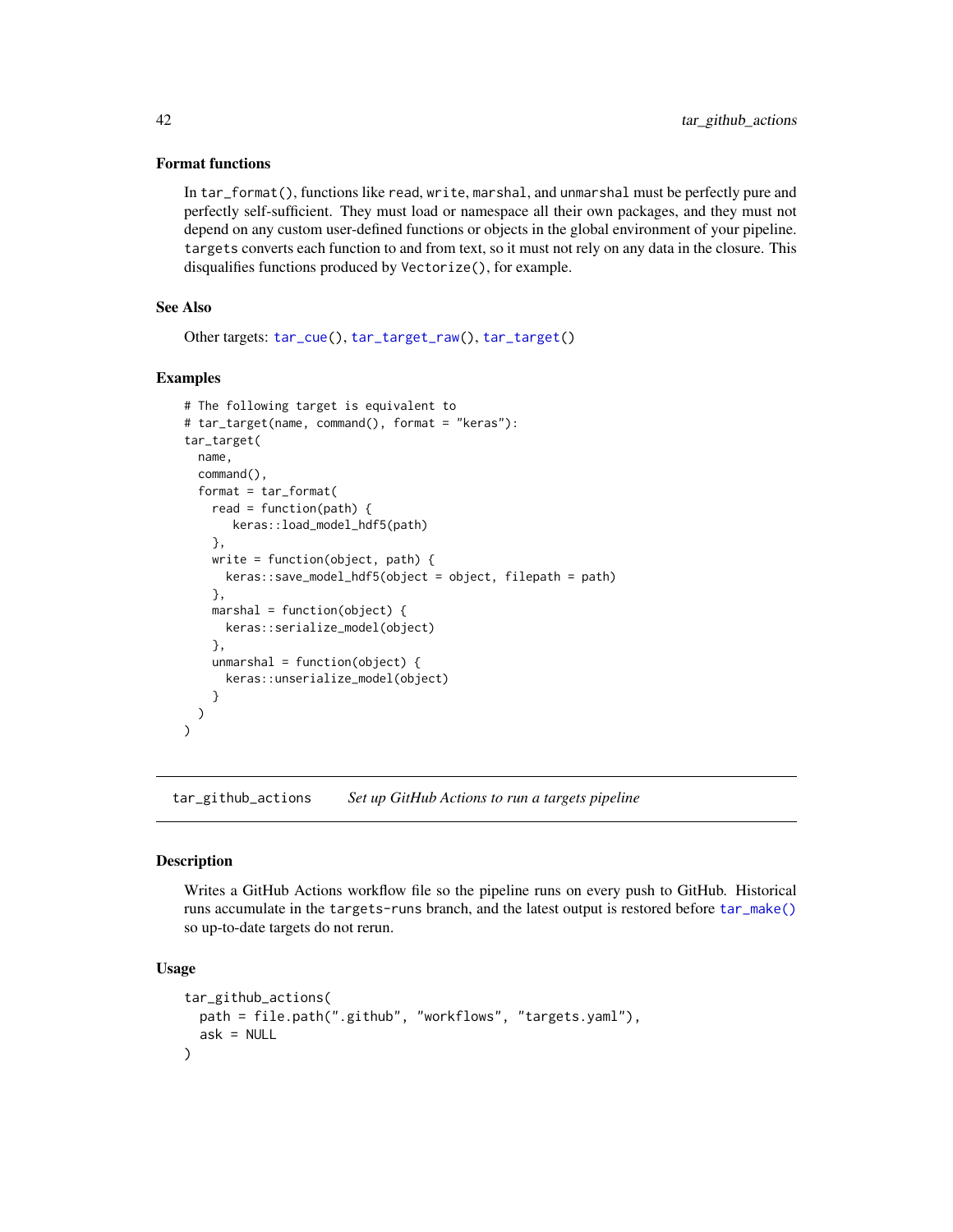### **Arguments**

| path | Character of length 1, file path to write the GitHub Actions workflow file.                                                                                                                                                                                                        |
|------|------------------------------------------------------------------------------------------------------------------------------------------------------------------------------------------------------------------------------------------------------------------------------------|
| ask  | Logical, whether to ask before writing if the workflow file already exists. If<br>NULL, defaults to Sys.getenv("TAR_ASK"). (Set to "true" or "false" with<br>$Sys.setenv()$ ). If ask and the TAR_ASK environment variable are both indeter-<br>minate, defaults to interactive(). |

# Details

Steps to set up continuous deployment:

- 1. Ensure your pipeline stays within the resource limitations of GitHub Actions and repositories, both for storage and compute. For storage, you may wish to reduce the burden with an alternative repository (e.g.  $tar\_target(...,$  repository = "aws")).
- 2. Ensure Actions are enabled in your GitHub repository. You may have to visit the Settings tab.
- 3. Call targets::tar\_renv(extras = character(0)) to expose hidden package dependencies.
- 4. Set up renv for your project (with renv::init() or renv::snapshot()). Details at [https:](https://rstudio.github.io/renv/articles/ci.html) [//rstudio.github.io/renv/articles/ci.html](https://rstudio.github.io/renv/articles/ci.html).
- 5. Commit the renv.lock file to the main (recommended) or master Git branch.
- 6. Run tar\_github\_actions() to create the workflow file. Commit this file to main (recommended) or master in Git.
- 7. Push your project to GitHub. Verify that a GitHub Actions workflow runs and pushes results to targets-runs. Subsequent runs will only recompute the outdated targets.

## Value

Nothing (invisibly). This function writes a GitHub Actions workflow file as a side effect.

# See Also

Other scripts: [tar\\_edit\(](#page-30-0)), [tar\\_helper\\_raw\(](#page-48-0)), [tar\\_helper\(](#page-47-0)), [tar\\_renv\(](#page-106-0)), [tar\\_script\(](#page-121-0))

```
tar_github_actions(tempfile())
```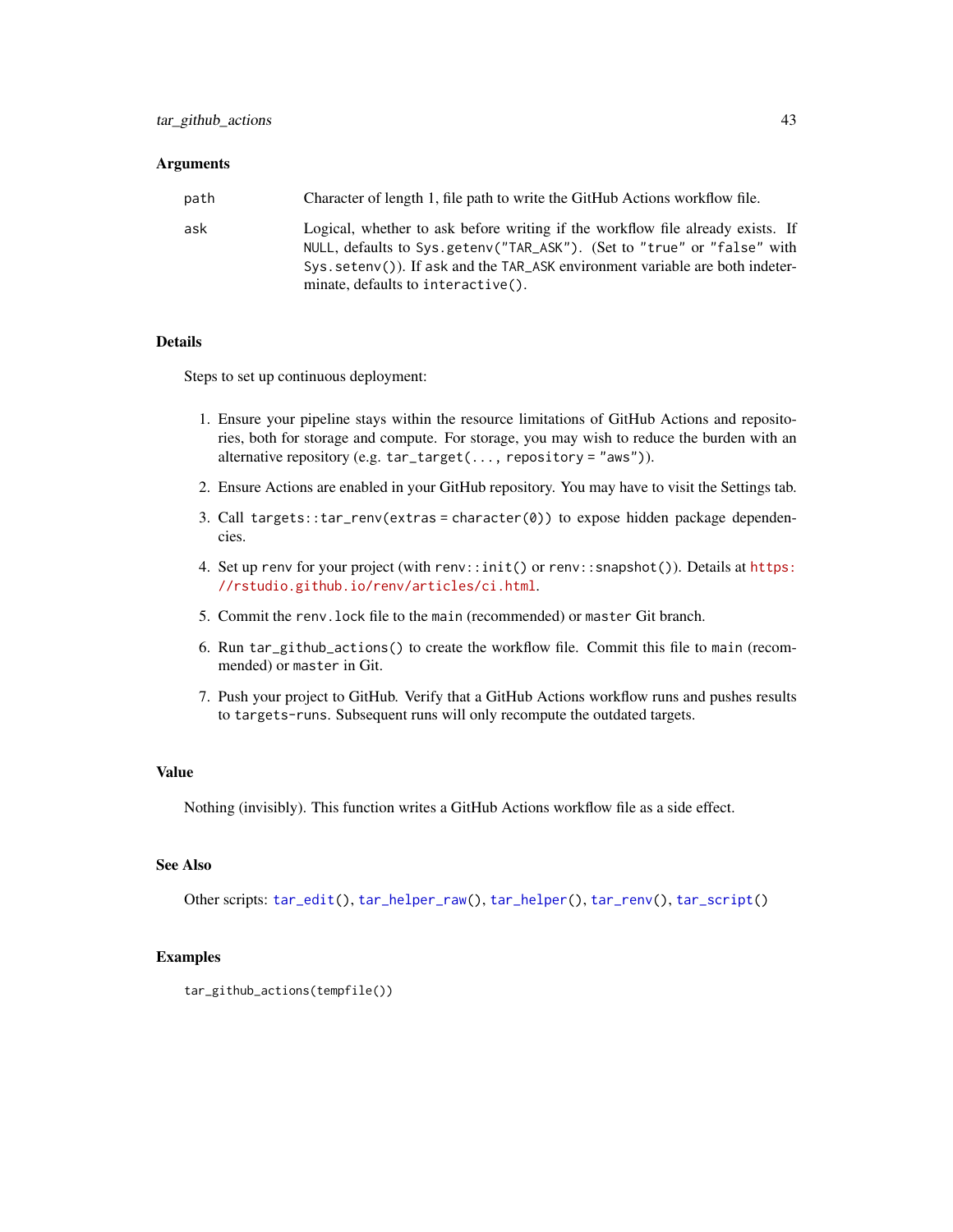### Description

Analyze the pipeline defined in the target script file (default: \_targets.R) and visualize the directed acyclic graph of targets. Unlike [tar\\_visnetwork\(\)](#page-147-0), tar\_glimpse() does not account for metadata or progress information, which means the graph renders faster. Also, tar\_glimpse() omits functions and other global objects by default (but you can include them with targets\_only  $=$  FALSE).

### Usage

```
tar_glimpse(
  targets_only = TRUE,
  names = NULL,shortcut = FALSE,
  allow = NULL,
  exclude = ".Random.seed",
  level_separation = NULL,
  degree_from = 1L,
  degree_to = 1L,
  zoom_speed = 1,
  callr_function = callr::r,
  callr_arguments = targets::callr_args_default(callr_function),
 envir = parent.frame(),script = targets::tar_config_get("script"),
  store = targets::tar_config_get("store")
)
```

| targets_only | Logical, whether to restrict the output to just targets (FALSE) or to also include<br>global functions and objects.                                                                                                                                                                                                                                                                                                                                                                                                                                                                |
|--------------|------------------------------------------------------------------------------------------------------------------------------------------------------------------------------------------------------------------------------------------------------------------------------------------------------------------------------------------------------------------------------------------------------------------------------------------------------------------------------------------------------------------------------------------------------------------------------------|
| names        | Names of targets. The graph visualization will operate only on these targets<br>(and unless shortcut is TRUE, all the targets upstream as well). Selecting a<br>small subgraph using names could speed up the load time of the visualization.<br>Unlike allow, names is invoked before the graph is generated. Set to NULL to<br>check/build all the targets (default). Otherwise, you can supply symbols or tidys-<br>elect helpers like starts_with(). Applies to ordinary targets (stem) and whole<br>dynamic branching targets (patterns) but not individual dynamic branches. |
| shortcut     | Logical of length 1, how to interpret the names argument. If shortcut is FALSE<br>(default) then the function checks all targets upstream of names as far back as<br>the dependency graph goes. If TRUE, then the function only checks the targets in<br>names and uses stored metadata for information about upstream dependencies as<br>needed. shortcut = TRUE increases speed if there are a lot of up-to-date targets,                                                                                                                                                        |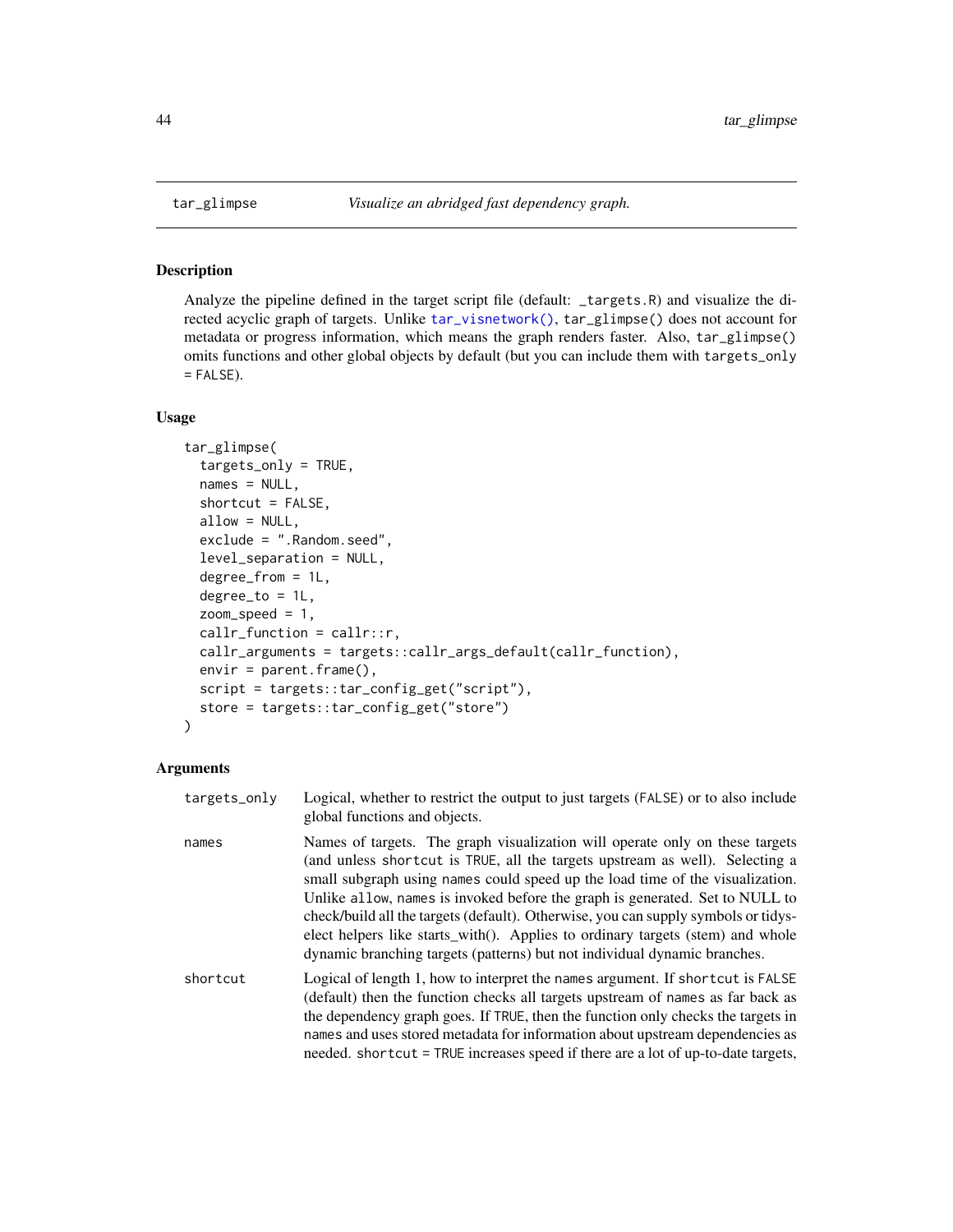|                  | but it assumes all the dependencies are up to date, so please use with caution.<br>Also, shortcut = TRUE only works if you set names.                                                                                                                                                                                                                                                                                                                                                                                     |  |
|------------------|---------------------------------------------------------------------------------------------------------------------------------------------------------------------------------------------------------------------------------------------------------------------------------------------------------------------------------------------------------------------------------------------------------------------------------------------------------------------------------------------------------------------------|--|
| allow            | Optional, define the set of allowable vertices in the graph. Unlike names, allow<br>is invoked only after the graph is mostly resolved, so it will not speed up execu-<br>tion. Set to NULL to allow all vertices in the pipeline and environment (default).<br>Otherwise, you can supply symbols or tidyselect helpers like starts_with().                                                                                                                                                                               |  |
| exclude          | Optional, define the set of exclude vertices from the graph. Unlike names,<br>exclude is invoked only after the graph is mostly resolved, so it will not speed<br>up execution. Set to NULL to exclude no vertices. Otherwise, you can supply<br>symbols or tidyselect helpers like all_of() and starts_with().                                                                                                                                                                                                           |  |
| level_separation |                                                                                                                                                                                                                                                                                                                                                                                                                                                                                                                           |  |
|                  | Numeric of length 1, level Separation argument of visNetwork::visHierarchicalLayout().<br>Controls the distance between hierarchical levels. Consider changing the value<br>if the aspect ratio of the graph is far from 1. If level_separation is NULL, the<br>levelSeparation argument of visHierarchicalLayout() defaults to 150.                                                                                                                                                                                      |  |
| degree_from      | Integer of length 1. When you click on a node, the graph highlights a neighbor-<br>hood of that node. degree_from controls the number of edges the neighborhood<br>extends upstream.                                                                                                                                                                                                                                                                                                                                      |  |
| degree_to        | Integer of length 1. When you click on a node, the graph highlights a neighbor-<br>hood of that node. degree_to controls the number of edges the neighborhood<br>extends downstream.                                                                                                                                                                                                                                                                                                                                      |  |
| zoom_speed       | Positive numeric of length 1, scaling factor on the zoom speed. Above 1 zooms<br>faster than default, below 1 zooms lower than default.                                                                                                                                                                                                                                                                                                                                                                                   |  |
|                  | callr_function A function from callr to start a fresh clean R process to do the work. Set to<br>NULL to run in the current session instead of an external process (but restart<br>your R session just before you do in order to clear debris out of the global<br>environment). callr_function needs to be NULL for interactive debugging,<br>e.g. tar_option_set(debug = "your_target"). However, callr_function<br>should not be NULL for serious reproducible work.                                                    |  |
| callr_arguments  |                                                                                                                                                                                                                                                                                                                                                                                                                                                                                                                           |  |
|                  | A list of arguments to callr_function.                                                                                                                                                                                                                                                                                                                                                                                                                                                                                    |  |
| envir            | An environment, where to run the target R script (default: _targets.R) if<br>callr_function is NULL. Ignored if callr_function is anything other than<br>NULL. callr_function should only be NULL for debugging and testing pur-<br>poses, not for serious runs of a pipeline, etc.                                                                                                                                                                                                                                       |  |
|                  | The envir argument of tar_make() and related functions always overrides the<br>current value of tar_option_get("envir") in the current R session just before<br>running the target script file, so whenever you need to set an alternative envir,<br>you should always set it with tar_option_set() from within the target script<br>file. In other words, if you call tar_option_set(envir = envir1) in an inter-<br>active session and then tar_make(envir=envir2, callr_function = NULL),<br>then envir2 will be used. |  |
| script           | Character of length 1, path to the target script file. Defaults to tar_config_get("script"),<br>which in turn defaults to _targets.R. When you set this argument, the value of<br>tar_config_get("script") is temporarily changed for the current function                                                                                                                                                                                                                                                                |  |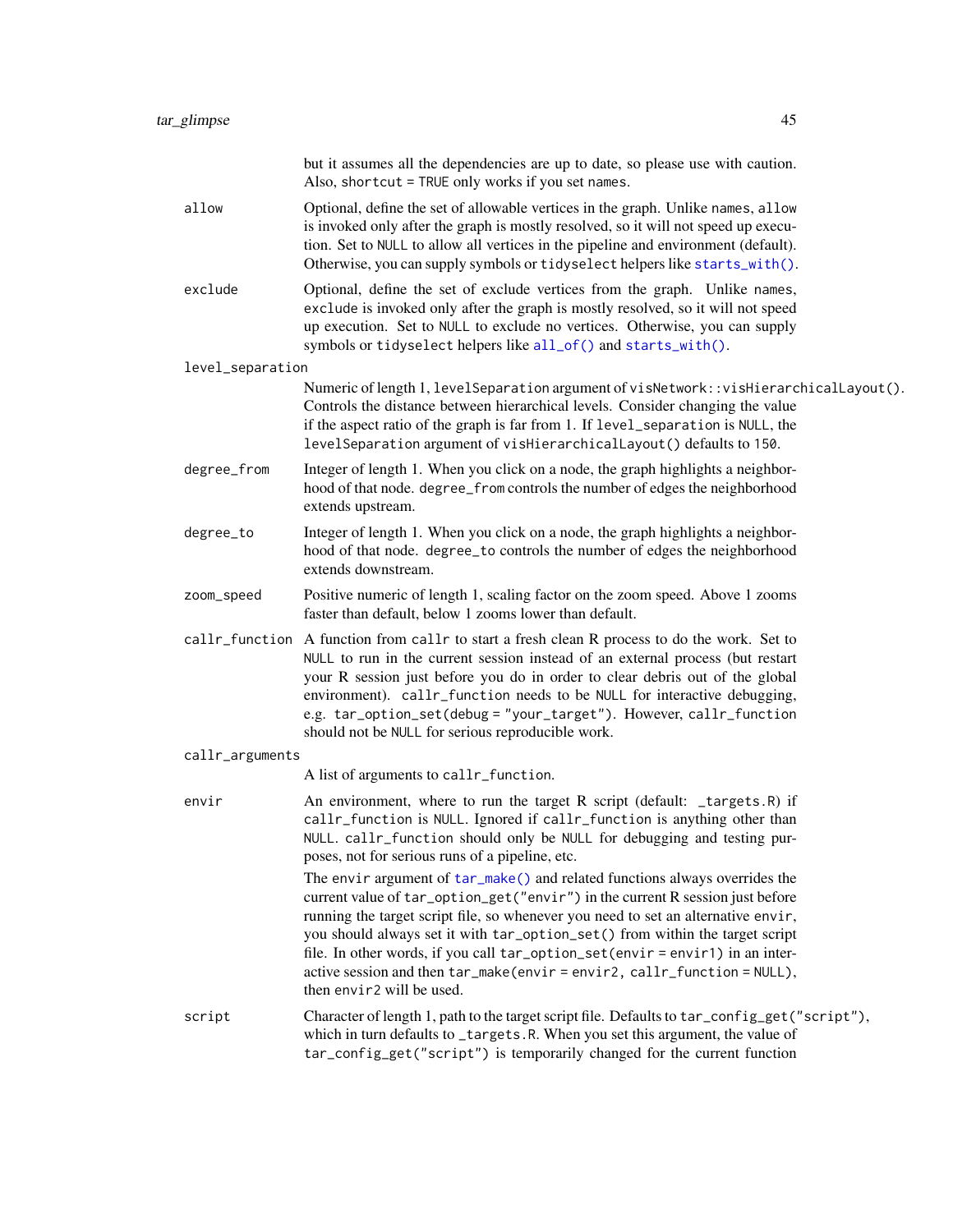|       | call. See tar_script(), tar_config_get(), and tar_config_set() for de-<br>tails about the target script file and how to set it persistently for a project.                                                                                                                                                                                                                                 |
|-------|--------------------------------------------------------------------------------------------------------------------------------------------------------------------------------------------------------------------------------------------------------------------------------------------------------------------------------------------------------------------------------------------|
| store | Character of length 1, path to the targets data store. Defaults to tar_config_get("store"),<br>which in turn defaults to _targets/. When you set this argument, the value<br>of tar_config_get("store") is temporarily changed for the current function<br>call. See tar_config_get() and tar_config_set() for details about how to<br>set the data store path persistently for a project. |
|       |                                                                                                                                                                                                                                                                                                                                                                                            |

# Value

A visNetwork HTML widget object.

# See Also

Other visualize: [tar\\_mermaid\(](#page-67-0)), [tar\\_visnetwork\(](#page-147-0))

### Examples

```
if (identical(Sys.getenv("TAR_INTERACTIVE_EXAMPLES"), "true")) {
tar_dir({ # tar_dir() runs code from a temporary directory.
tar_script({
  tar_option_set()
  list(
   tar\_target(y1, 1 + 1),tar\_target(y2, 1 + 1),tar_target(z, y1 + y2)
  )
}, ask = FALSE)
tar_glimpse()
tar_glimpse(allow = starts_with("y")) # see also all_of()
})
}
```
tar\_group *Group a data frame to iterate over subsets of rows.*

### Description

Like dplyr::group\_by(), but for patterns. tar\_group() allows you to map or cross over subsets of data frames. Requires iteration = "group" on the target. See the example.

## Usage

tar\_group(x)

### Arguments

x Grouped data frame from dplyr::group\_by()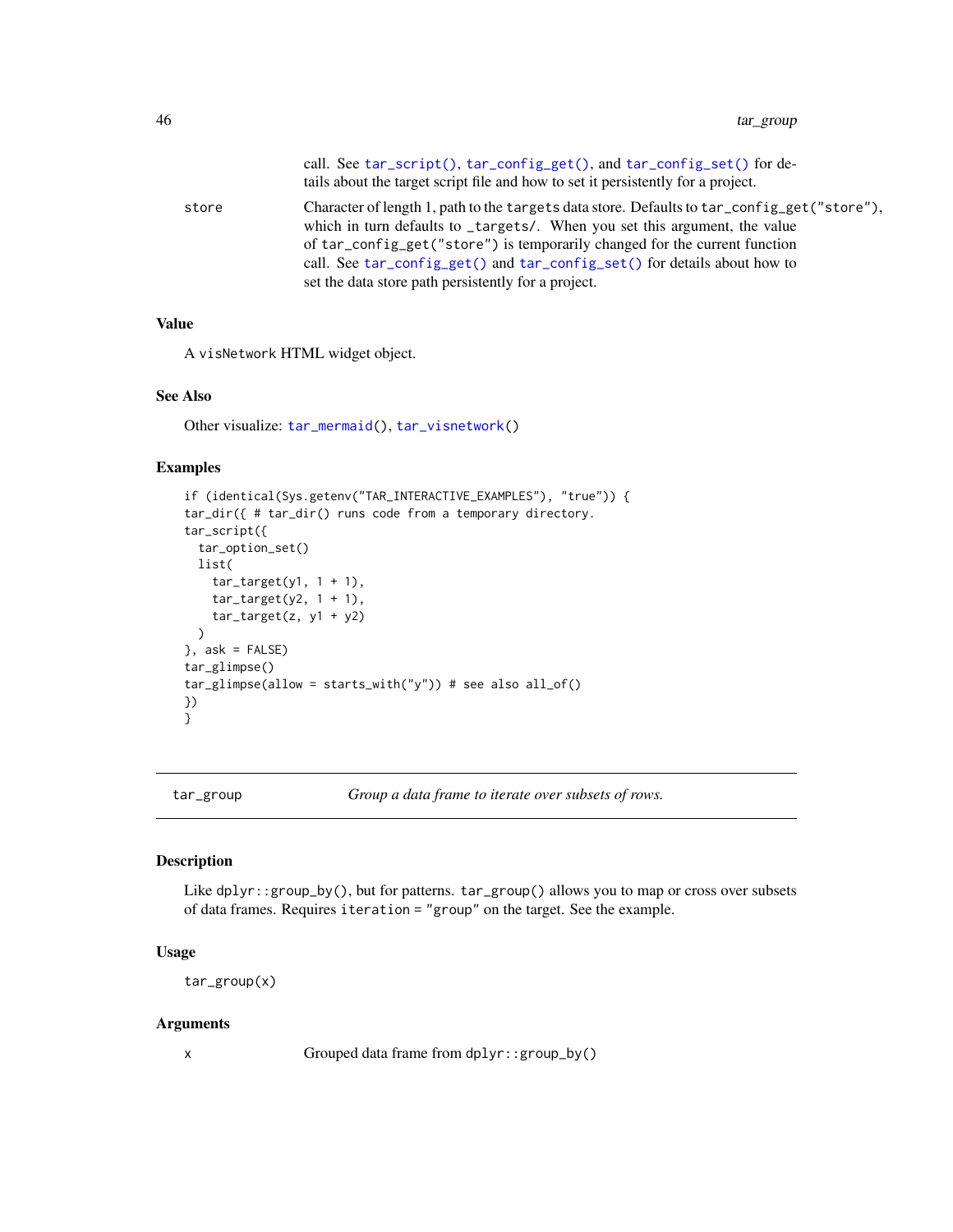### tar\_group 47

# Details

The goal of tar\_group() is to post-process the return value of a data frame target to allow downstream targets to branch over subsets of rows. It takes the groups defined by dplyr::group\_by() and translates that information into a special tar\_group is a column. tar\_group is a vector of positive integers from 1 to the number of groups. Rows with the same integer in tar\_group belong to the same group, and branches are arranged in increasing order with respect to the integers in tar\_group. The assignment of tar\_group integers to group levels depends on the orderings inside the grouping variables and not the order of rows in the dataset. dplyr::group\_keys() on the grouped data frame shows how the grouping variables correspond to the integers in the tar\_group column.

### Value

A data frame with a special tar\_group column that targets will use to find subsets of your data frame.

# See Also

Other utilities: [tar\\_active\(](#page-4-0)), [tar\\_call\(](#page-12-0)), [tar\\_cancel\(](#page-13-0)), [tar\\_definition\(](#page-24-0)), [tar\\_envir\(](#page-32-0)), [tar\\_name\(](#page-73-0)), [tar\\_path\(](#page-91-0)), [tar\\_seed\(](#page-123-0)), [tar\\_store\(](#page-129-0))

```
if (identical(Sys.getenv("TAR_EXAMPLES"), "true")) {
# The tar_group() function simply creates
# a tar_group column to partition the rows
# of a data frame.
data.frame(
  x = seq\_len(6),
  id = rep(leftters[seq\_len(3)], each = 2)) %>%
  dplyr::group_by(id) %>%
  tar_group()
# We use tar_group() below to branch over
# subsets of a data frame defined with dplyr::group_by().
tar_dir({ # tar_dir() runs code from a temporary directory.
tar_script({
library(dplyr)
list(
  tar_target(
   data,
    data.frame(
      x = seq\_len(6),
      id = rep(letters[seq_len(3)], each = 2)
    ) %>%
      group_by(id) %>%
      tar_group(),
    iteration = "group"
  ),
  tar_target(
    sums,
```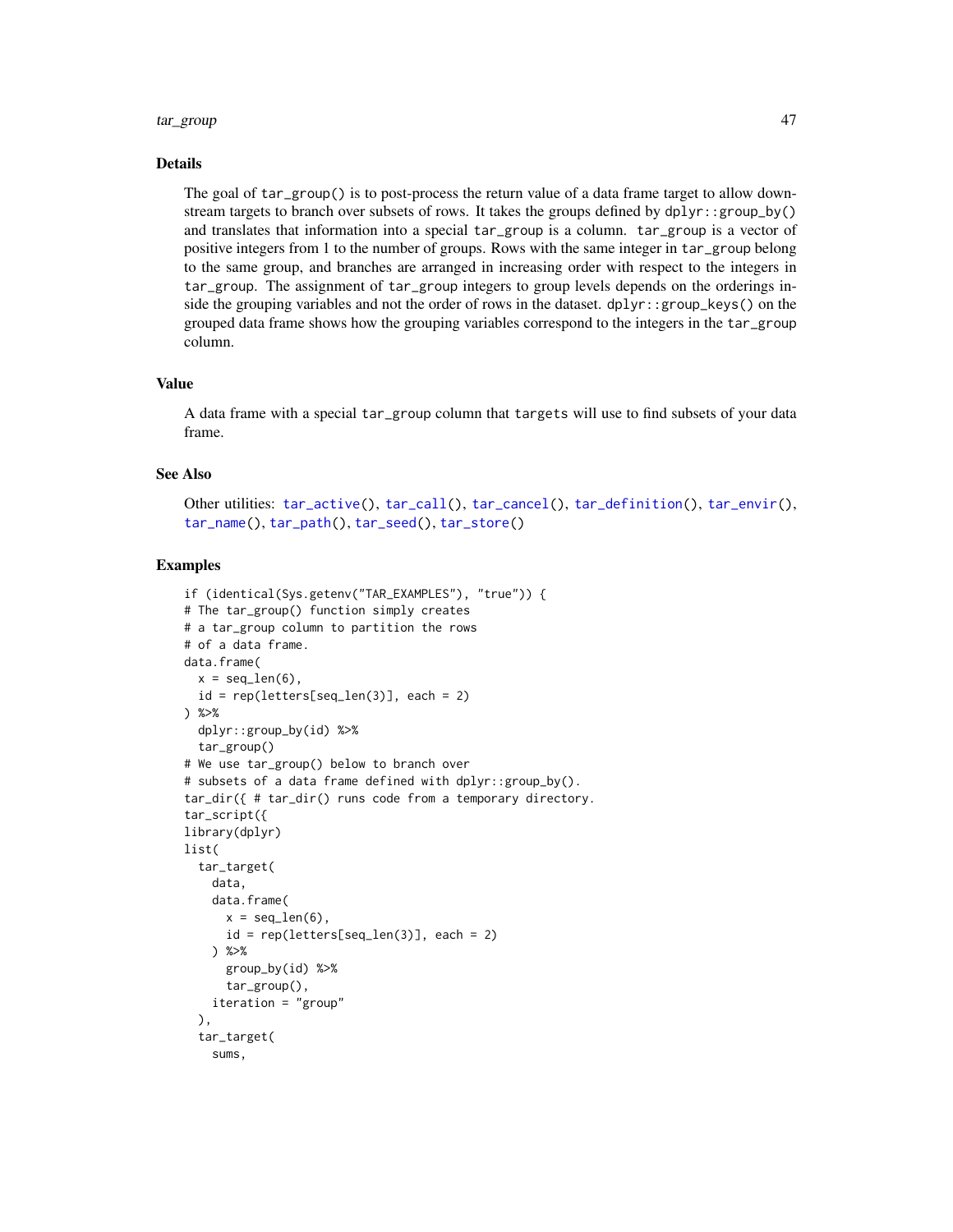```
sum(data$x),
    pattern = map(data),
    iteration = "vector"
 )
\lambda})
tar_make()
tar_read(sums) # Should be c(3, 7, 11).
})
}
```
<span id="page-47-0"></span>tar\_helper *Write a helper R script.*

# Description

Write a helper R script for a targets pipeline. Could be supporting functions or the target script file (default: \_targets.R) itself.

# Usage

tar\_helper(path = NULL, code = NULL, tidy\_eval = TRUE, envir = parent.frame())

# Arguments

| path      | Character of length 1, path to write (or overwrite) code. If the parent directory<br>does not exist, tar_helper_raw() creates it.                  |
|-----------|----------------------------------------------------------------------------------------------------------------------------------------------------|
| code      | Quoted code to write to path. tar_helper() overwrites the file if it already<br>exists.                                                            |
| tidy_eval | Logical, whether to use tidy evaluation on code. If turned on, you can substitute<br>expressions and symbols using !! and !!!. See examples below. |
| envir     | Environment for tidy evaluation.                                                                                                                   |

# Details

tar\_helper() is a specialized version of [tar\\_script\(\)](#page-121-0) with flexible paths and tidy evaluation.

# Value

NULL (invisibly)

## See Also

Other scripts: [tar\\_edit\(](#page-30-0)), [tar\\_github\\_actions\(](#page-41-0)), [tar\\_helper\\_raw\(](#page-48-0)), [tar\\_renv\(](#page-106-0)), [tar\\_script\(](#page-121-0))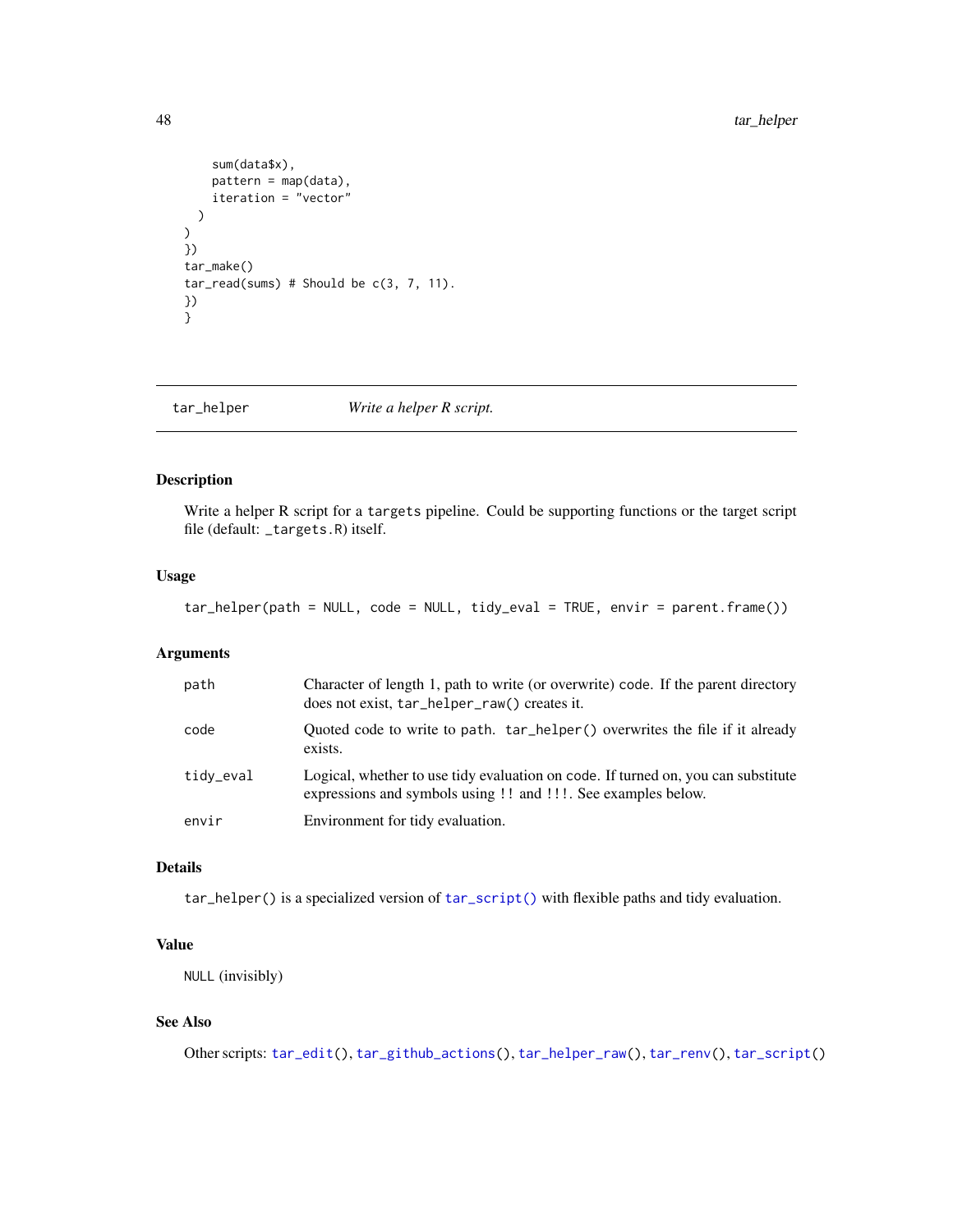# tar\_helper\_raw 49

## Examples

```
# Without tidy evaluation:
path <- tempfile()
tar_helper(path, x <- 1)
writeLines(readLines(path))
# With tidy evaluation:
y \le -123tar_helper(path, x <- !!y)
writeLines(readLines(path))
```
<span id="page-48-0"></span>tar\_helper\_raw *Write a helper R script (raw version).*

# Description

Write a helper R script for a targets pipeline. Could be supporting functions or the target script file (default: \_targets.R) itself.

## Usage

tar\_helper\_raw(path = NULL, code = NULL)

# Arguments

| path | Character of length 1, path to write (or overwrite) code. If the parent directory<br>does not exist, tar_helper_raw() creates it.  |
|------|------------------------------------------------------------------------------------------------------------------------------------|
| code | Expression object. tar_helper_raw() deparses and writes this code to a file at<br>path, overwriting it if the file already exists. |

# Details

tar\_helper\_raw() is a specialized version of [tar\\_script\(\)](#page-121-0) with flexible paths and tidy evaluation. It is like [tar\\_helper\(\)](#page-47-0) except that code is an "evaluated" argument rather than a quoted one.

## Value

NULL (invisibly)

## See Also

Other scripts: [tar\\_edit\(](#page-30-0)), [tar\\_github\\_actions\(](#page-41-0)), [tar\\_helper\(](#page-47-0)), [tar\\_renv\(](#page-106-0)), [tar\\_script\(](#page-121-0))

```
path <- tempfile()
tar_helper_raw(path, quote(x <- 1))
writeLines(readLines(path))
```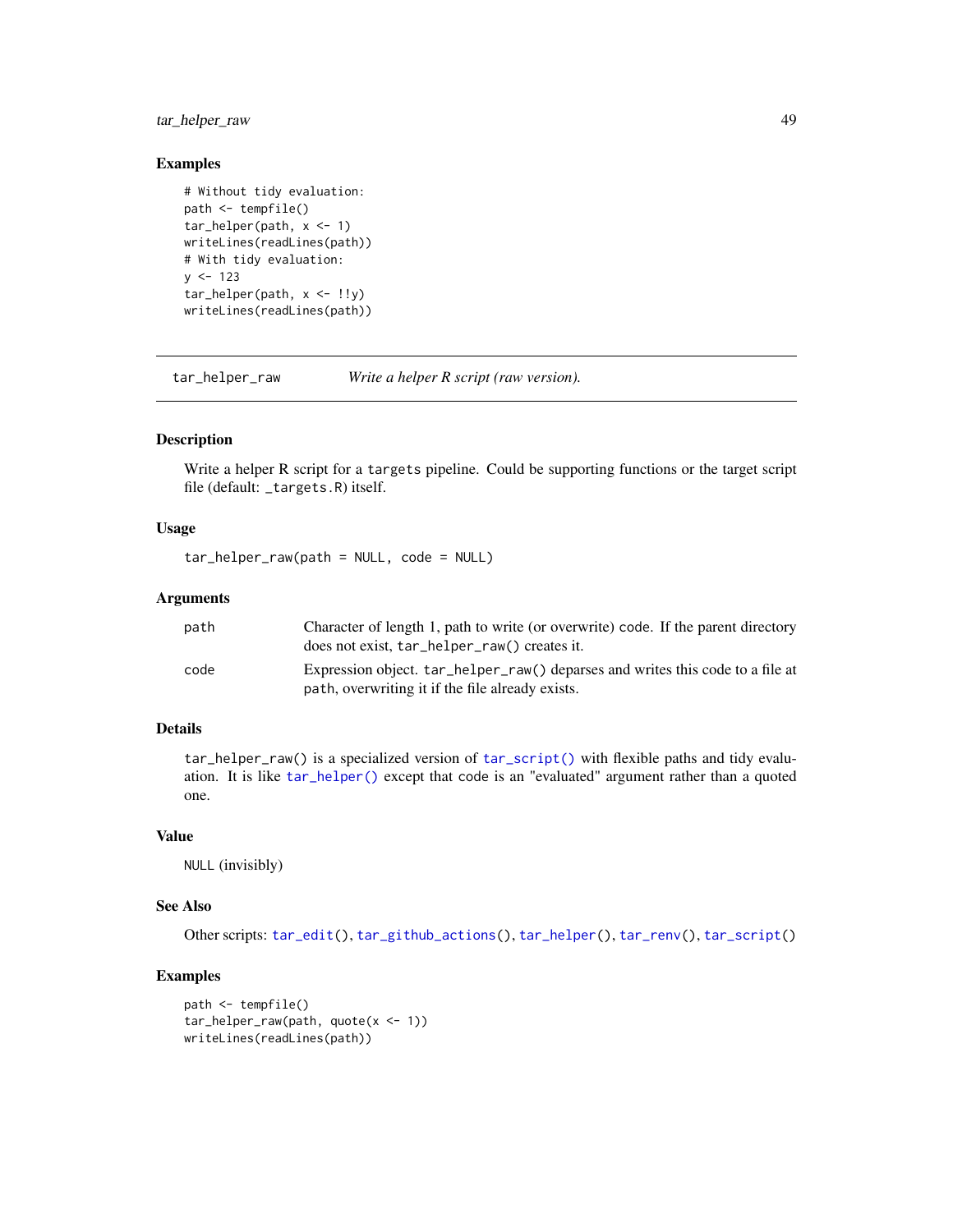### Description

In Target Markdown, run the enclosed code only if interactive mode is activated. Otherwise, do not run the code.

### Usage

```
tar_interactive(code)
```
### Arguments

code R code to run if Target Markdown interactive mode is turned on.

# Details

Visit <books.ropensci.org/targets/markdown.html> to learn about Target Markdown and interactive mode.

## Value

If Target Markdown interactive mode is turned on, the function returns the result of running the code. Otherwise, the function invisibly returns NULL.

## See Also

Other Target Markdown: [tar\\_engine\\_knitr\(](#page-30-1)), [tar\\_noninteractive\(](#page-78-0)), [tar\\_toggle\(](#page-143-0))

## Examples

tar\_interactive(message("In interactive mode."))

tar\_invalidate *Delete one or more metadata records (e.g. to rerun a target).*

# Description

Delete the metadata of records in \_targets/meta/meta but keep the return values of targets in \_targets/objects/.

### Usage

```
tar_invalidate(names, store = targets::tar_config_get("store"))
```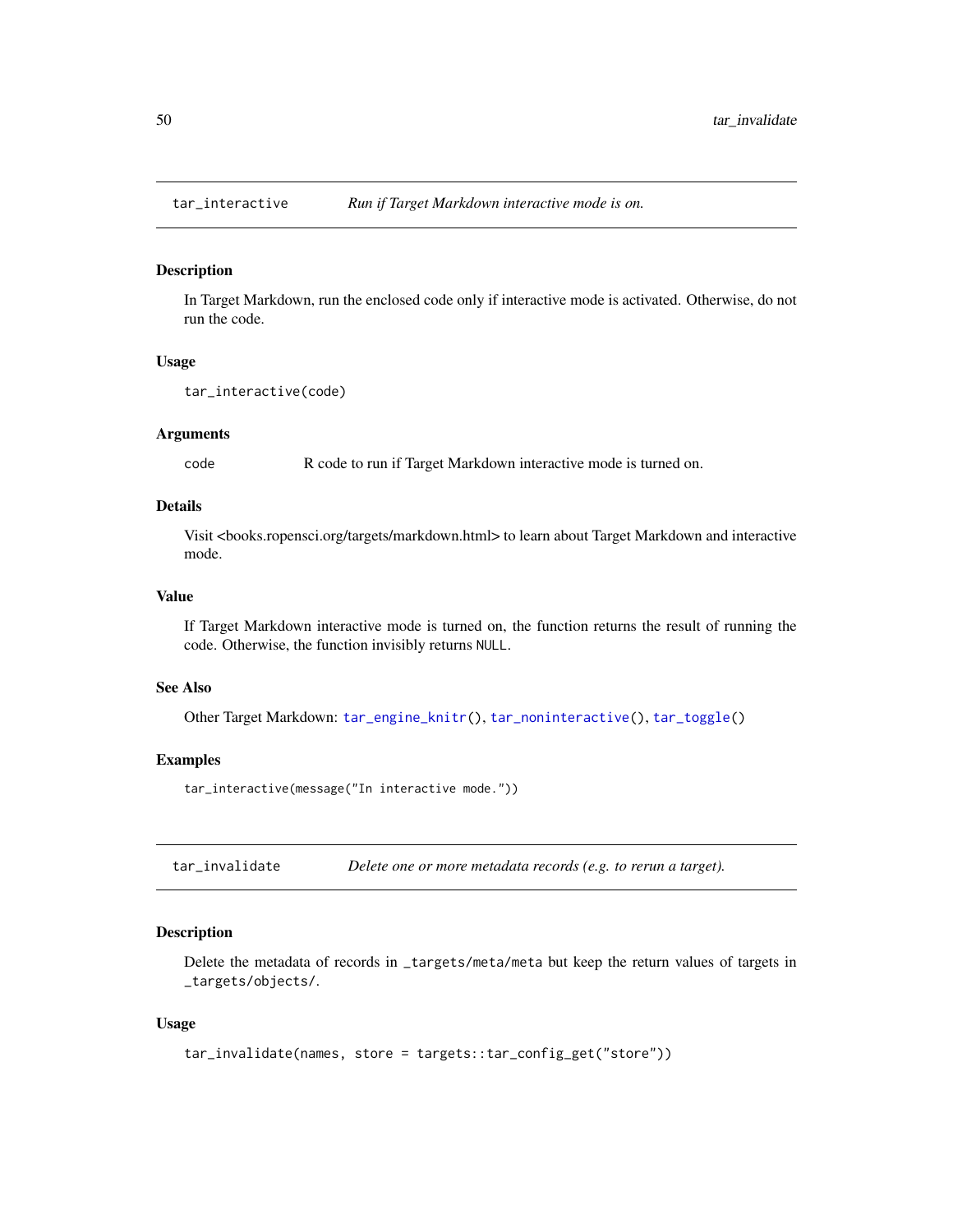## tar\_invalidate 51

### Arguments

| names | Names of the targets to remove from the metadata list. You can supply symbols<br>or tidyselect helpers like all_of() and starts_with().                                                                                                                                                                                                                                                    |
|-------|--------------------------------------------------------------------------------------------------------------------------------------------------------------------------------------------------------------------------------------------------------------------------------------------------------------------------------------------------------------------------------------------|
| store | Character of length 1, path to the targets data store. Defaults to tar_config_get("store"),<br>which in turn defaults to _targets/. When you set this argument, the value<br>of tar_config_get("store") is temporarily changed for the current function<br>call. See tar_config_get() and tar_config_set() for details about how to<br>set the data store path persistently for a project. |

# Details

This function forces one or more targets to rerun on the next [tar\\_make\(\)](#page-58-0), regardless of the cues and regardless of how those targets are stored. After tar\_invalidate(), you will still be able to locate the data files with [tar\\_path\(\)](#page-91-0) and manually salvage them in an emergency. However, [tar\\_load\(\)](#page-52-0) and [tar\\_read\(\)](#page-103-0) will not be able to read the data into R, and subsequent calls to [tar\\_make\(\)](#page-58-0) will attempt to rerun those targets. For patterns recorded in the metadata, all the branches will be invalidated. For patterns no longer in the metadata, branches are left alone.

# Value

NULL (invisibly).

## See Also

Other clean: [tar\\_delete\(](#page-25-0)), [tar\\_destroy\(](#page-28-0)), [tar\\_prune\(](#page-102-0))

```
if (identical(Sys.getenv("TAR_EXAMPLES"), "true")) {
tar_dir({ # tar_dir() runs code from a temporary directory.
tar_script({
 list(
   tar\_target(y1, 1 + 1),
   tar\_target(y2, 1 + 1),
   tar\_target(z, y1 + y2))
}, ask = FALSE)
tar_make()
tar_invalidate(starts_with("y")) # Only invalidates y1 and y2.
tar_make() # y1 and y2 rerun but return same values, so z is up to date.
})
}
```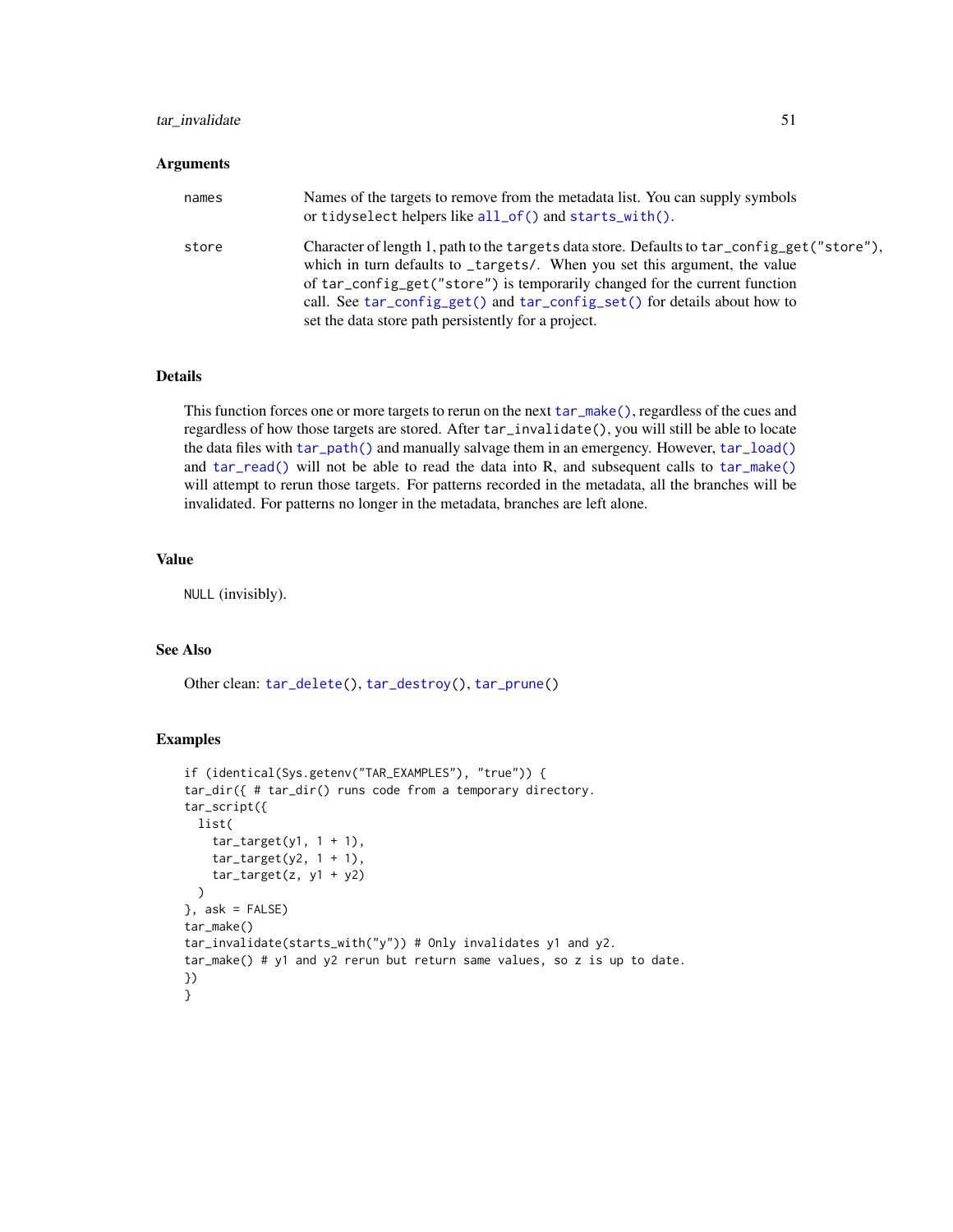tar\_language *Language*

## Description

These functions help with metaprogramming in packages built on top of targets.

## Usage

```
tar_deparse_language(expr)
tar_deparse_safe(exp, collapse = "\\n", backtick = TRUE)tar_tidy_eval(expr, envir, tidy_eval)
```
tar\_tidyselect\_eval(names\_quosure, choices)

Arguments

| expr          | A language object to modify or deparse.                                                                                 |
|---------------|-------------------------------------------------------------------------------------------------------------------------|
| collapse      | Character of length 1, delimiter in deparsing.                                                                          |
| backtick      | logical indicating whether symbolic names should be enclosed in backticks if<br>they do not follow the standard syntax. |
| envir         | An environment to find objects for tidy evaluation.                                                                     |
| tidy_eval     | Logical of length 1, whether to apply tidy evaluation.                                                                  |
| names_quosure | An rlang quosure with tidyselect expressions.                                                                           |
| choices       | A character vector of choices for character elements returned by tidy evaluation.                                       |

# Details

- tar\_deparse\_language() is a wrapper around tar\_deparse\_safe() which leaves character vectors and NULL objects alone, which helps with subsequent user input validation.
- tar\_deparse\_safe() is a wrapper around base: :deparse() with a custom set of fast default settings and guardrails to ensure the output always has length 1.
- tar\_tidy\_eval() applies tidy evaluation to a language object and returns another language object.
- tar\_tidyselect\_eval() applies tidyselect selection with some special guardrails around NULL inputs.

### See Also

Other utilities to extend targets: [tar\\_assert](#page-5-0), [tar\\_condition](#page-15-0), [tar\\_dir\(](#page-29-0)), [tar\\_test\(](#page-139-0))

## Examples

tar\_deparse\_language(quote(run\_model()))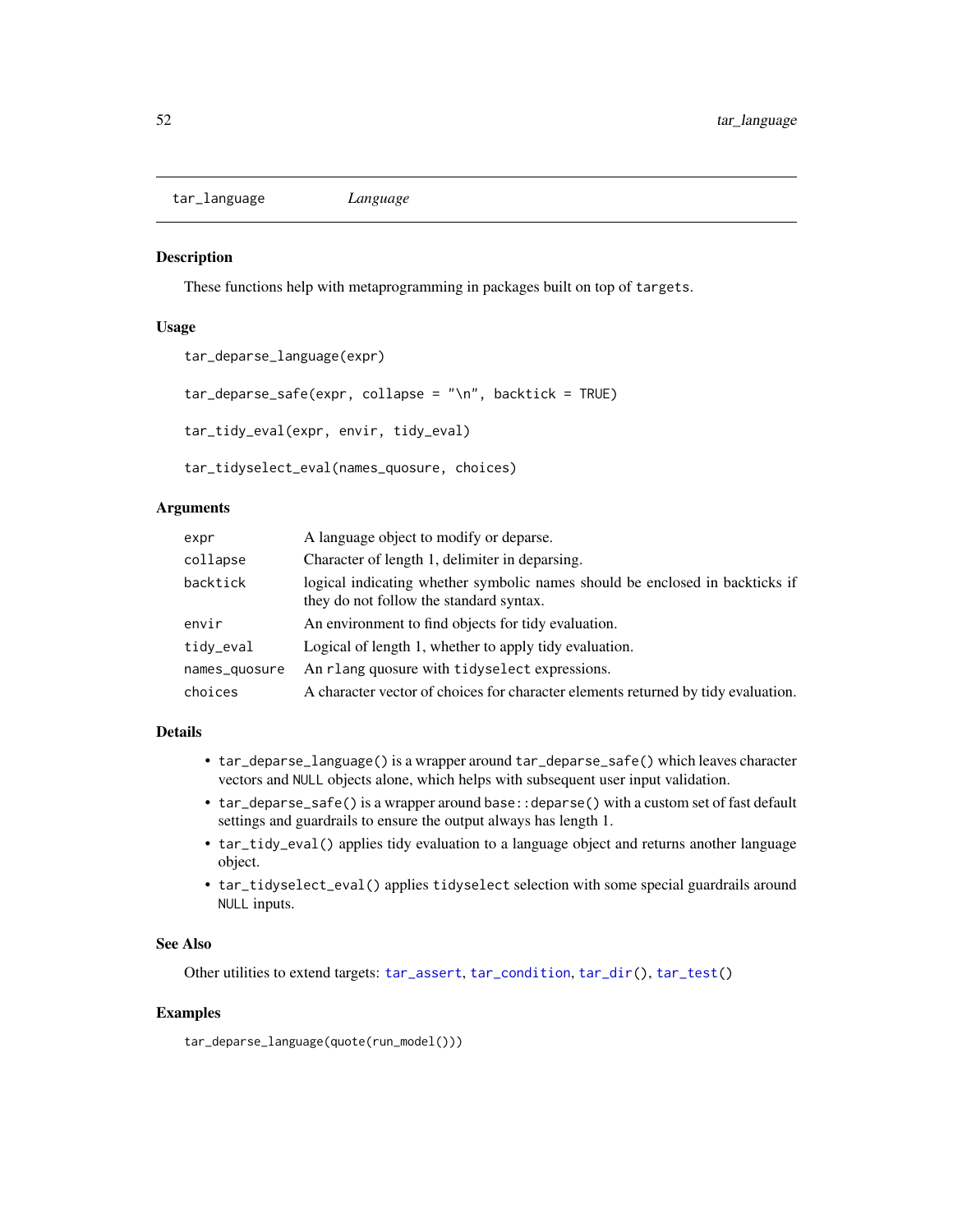<span id="page-52-0"></span>

# Description

Load the return values of targets into the current environment (or the environment of your choosing). For a typical target, the return value lives in a file in \_targets/objects/. For dynamic files (i.e. format = "file") the paths loaded in place of the values. [tar\\_load\\_everything\(\)](#page-53-0) is shorthand for tar\_load(everything()) to load all targets.

# Usage

```
tar_load(
  names,
 branches = NULL,
 meta = tar_meta(targets_only = TRUE, store = store),
 strict = TRUE,
  silent = FALSE,
 envir = parent.frame(),
  store = targets::tar_config_get("store")
\mathcal{L}
```

| names    | Names of the targets to load. You may supply tidyselect helpers like all_of()<br>and starts_with(). Names are selected from the metadata in _targets/meta,<br>which may include errored targets.                                                                                                                                                                                           |
|----------|--------------------------------------------------------------------------------------------------------------------------------------------------------------------------------------------------------------------------------------------------------------------------------------------------------------------------------------------------------------------------------------------|
| branches | Integer of indices of the branches to load for any targets that are patterns.                                                                                                                                                                                                                                                                                                              |
| meta     | Data frame of metadata from tar_meta(). tar_read() with the default argu-<br>ments can be inefficient for large pipelines because all the metadata is stored in<br>a single file. However, if you call tar_meta() beforehand and supply it to the<br>meta argument, then successive calls to tar_read() may run much faster.                                                               |
| strict   | Logical of length 1, whether to error out if one of the selected targets is in<br>the metadata but cannot be loaded. Set to FALSE to just load the targets in the<br>metadata that can be loaded and skip the others.                                                                                                                                                                      |
| silent   | Logical of length 1. Only relevant when strict is FALSE. If silent is FALSE<br>and strict is FALSE, then a message will be printed if a target is in the metadata<br>but cannot be loaded. However, load failures will not stop other targets from<br>being loaded.                                                                                                                        |
| envir    | Environment to put the loaded targets.                                                                                                                                                                                                                                                                                                                                                     |
| store    | Character of length 1, path to the targets data store. Defaults to tar_config_get("store"),<br>which in turn defaults to _targets/. When you set this argument, the value<br>of tar_config_get("store") is temporarily changed for the current function<br>call. See tar_config_get() and tar_config_set() for details about how to<br>set the data store path persistently for a project. |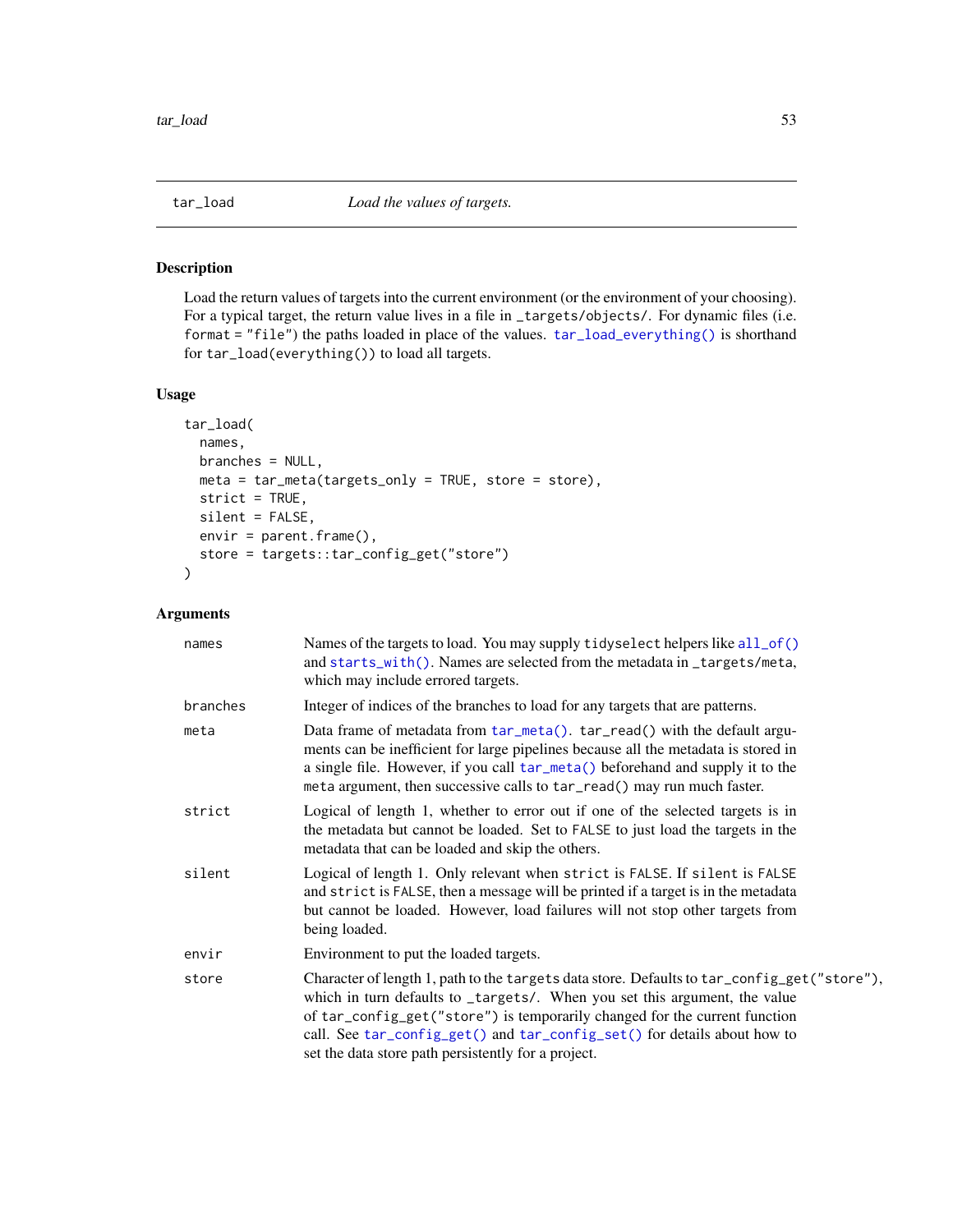## Value

Nothing.

## Limited scope

tar\_read() and tar\_load() are only for exploratory analysis and literate programming, and tar\_read\_raw() and tar\_load\_raw() are only for exploratory analysis. targets automatically loads the correct dependencies into memory when the pipeline is running, so invoking these functions from inside a target is rarely advisable.

### See Also

```
Other data: tar_load_everything(), tar_load_raw(), tar_meta(), tar_objects(), tar_pid(),
tar_process(), tar_read_raw(), tar_read()
```
# Examples

```
if (identical(Sys.getenv("TAR_EXAMPLES"), "true")) {
tar_dir({ # tar_dir() runs code from a temporary directory.
tar_script({
 list(
    tar\_target(y1, 1 + 1),
    tar\_target(y2, 1 + 1),
    tar\_target(z, y1 + y2))
}, ask = FALSE)
tar_make()
ls() # Does not have "y1", "y2", or "z".
tar_load(starts_with("y"))
ls() # Has "y1" and "y2" but not "z".
tar_load(all_of("z"))
ls() # Has "y1", "y2", and "z".
})
}
```
<span id="page-53-0"></span>tar\_load\_everything *Load the values of all available targets.*

## Description

Shorthand for tar\_load(everything()) to load all targets with entries in the metadata.

### Usage

```
tar_load_everything(
 branches = NULL,
 meta = tar_meta(targets_only = TRUE, store = store),
 strict = TRUE,
```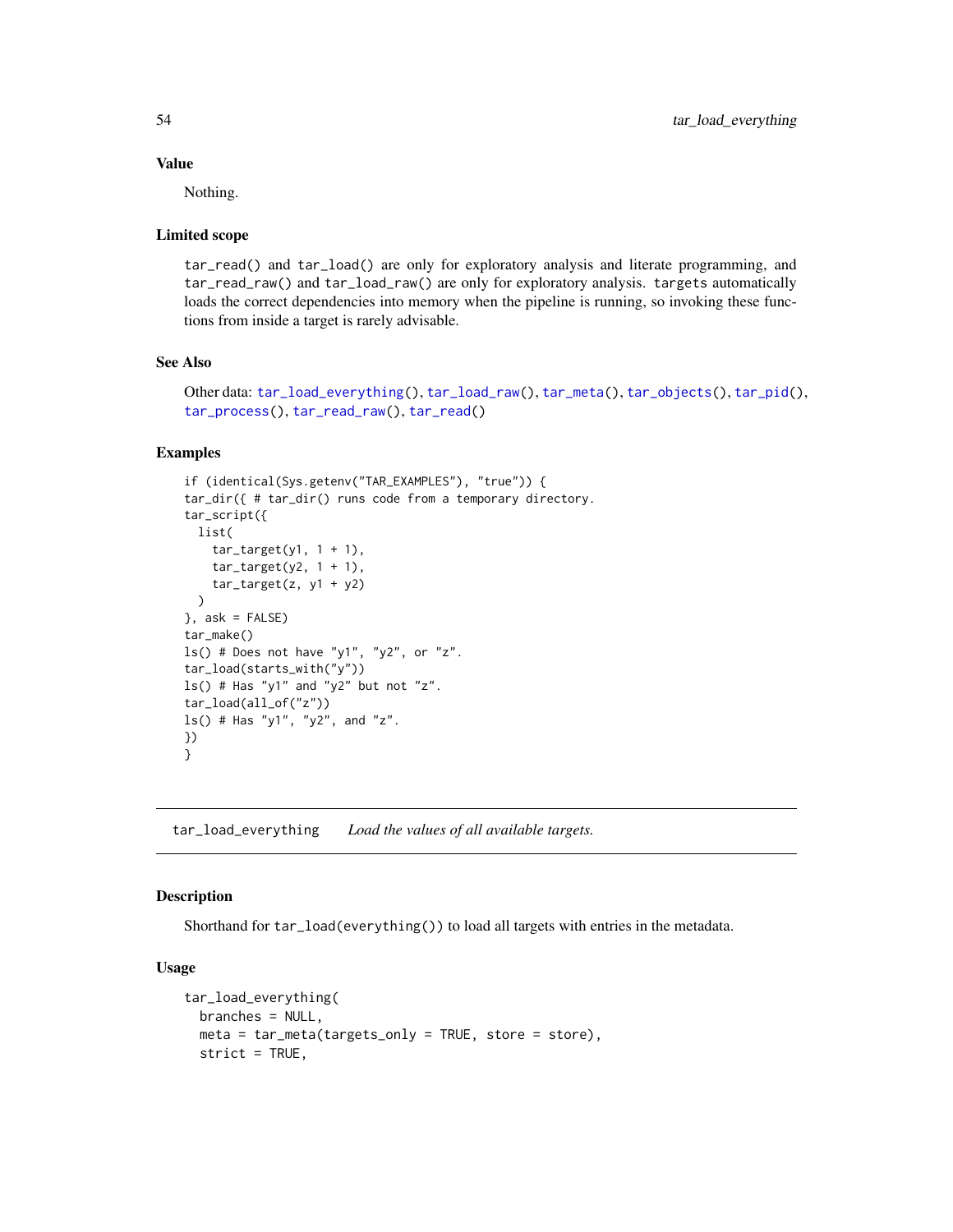```
silent = FALSE,
 envir = parent.frame(),store = targets::tar_config_get("store")
\lambda
```
## Arguments

| Integer of indices of the branches to load for any targets that are patterns.                                                                                                                                                                                                                                                                                                              |
|--------------------------------------------------------------------------------------------------------------------------------------------------------------------------------------------------------------------------------------------------------------------------------------------------------------------------------------------------------------------------------------------|
| Data frame of metadata from tar_meta(). tar_read() with the default argu-<br>ments can be inefficient for large pipelines because all the metadata is stored in<br>a single file. However, if you call tar_meta() beforehand and supply it to the<br>meta argument, then successive calls to tar_read() may run much faster.                                                               |
| Logical of length 1, whether to error out if one of the selected targets is in<br>the metadata but cannot be loaded. Set to FALSE to just load the targets in the<br>metadata that can be loaded and skip the others.                                                                                                                                                                      |
| Logical of length 1. Only relevant when strict is FALSE. If silent is FALSE<br>and strict is FALSE, then a message will be printed if a target is in the metadata<br>but cannot be loaded. However, load failures will not stop other targets from<br>being loaded.                                                                                                                        |
| Environment to put the loaded targets.                                                                                                                                                                                                                                                                                                                                                     |
| Character of length 1, path to the targets data store. Defaults to tar_config_get("store"),<br>which in turn defaults to _targets/. When you set this argument, the value<br>of tar_config_get("store") is temporarily changed for the current function<br>call. See tar_config_get() and tar_config_set() for details about how to<br>set the data store path persistently for a project. |
|                                                                                                                                                                                                                                                                                                                                                                                            |

# Value

Nothing.

## Limited scope

tar\_read() and tar\_load() are only for exploratory analysis and literate programming, and tar\_read\_raw() and tar\_load\_raw() are only for exploratory analysis. targets automatically loads the correct dependencies into memory when the pipeline is running, so invoking these functions from inside a target is rarely advisable.

# See Also

```
Other data: tar_load_raw(), tar_load(), tar_meta(), tar_objects(), tar_pid(), tar_process(),
tar_read_raw(), tar_read()
```

```
if (identical(Sys.getenv("TAR_EXAMPLES"), "true")) {
tar_dir({ # tar_dir() runs code from a temporary directory.
tar_script({
 list(
```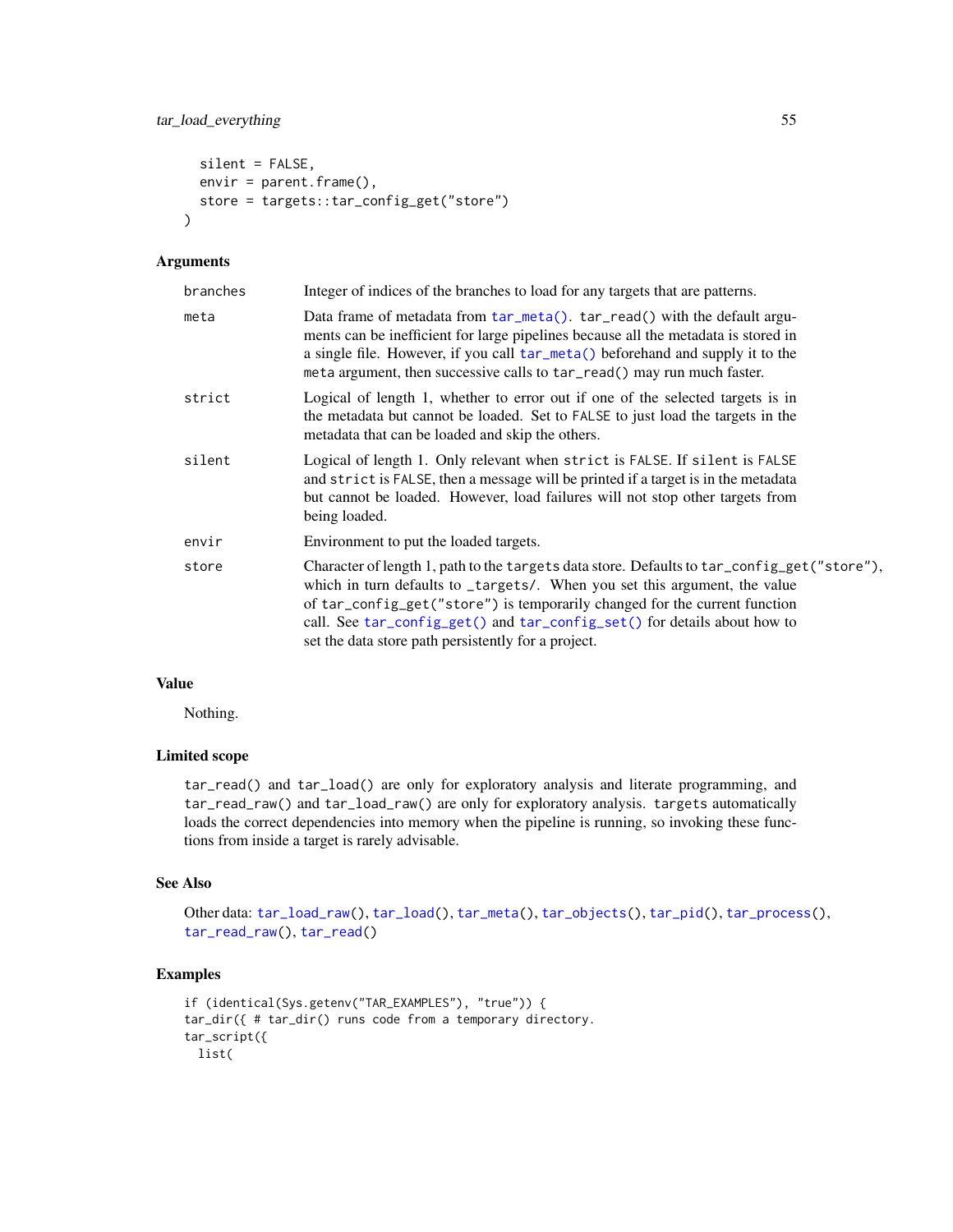```
tar\_target(y1, 1 + 1),tar\_target(y2, 1 + 1),tar\_target(z, y1 + y2))
}, ask = FALSE)
tar_make()
ls() # Does not have "y1", "y2", or "z".
tar_load_everything()
ls() # Has "y1", "y2", and "z".
})
}
```
tar\_load\_globals *Load globals for debugging, testing, and prototyping*

# Description

Load user-defined packages, functions, global objects, and settings defined in the target script file (default: \_targets.R). This function is for debugging, testing, and prototyping only. It is not recommended for use inside a serious pipeline or to report the results of a serious pipeline.

### Usage

```
tar_load_globals(
  envir = parent.frame(),
  script = targets::tar_config_get("script")
\lambda
```
## Arguments

| envir  | Environment to source the target script (default: _targets.R). Defaults to the<br>calling environment.                                                                                                                                                                                                                                                                                                                                         |
|--------|------------------------------------------------------------------------------------------------------------------------------------------------------------------------------------------------------------------------------------------------------------------------------------------------------------------------------------------------------------------------------------------------------------------------------------------------|
| script | Character of length 1, path to the target script file that defines the pipeline<br>(_targets.R by default). This path should be either an absolute path or a path<br>relative to the project root where you will call tar_make() and other functions.<br>When $tar_make()$ and friends run the script from the current working directory.<br>If the argument NULL, the setting is not modified. Use tar_config_unset() to<br>delete a setting. |

## Details

This function first sources the target script file (default: \_targets.R) to loads all user-defined functions, global objects, and settings into the current R process. Then, it loads all the packages defined in tar\_option\_get("packages") (default: (.packages())) using library() with lib.loc defined in tar\_option\_get("library") (default: NULL).

# Value

NULL (invisibly).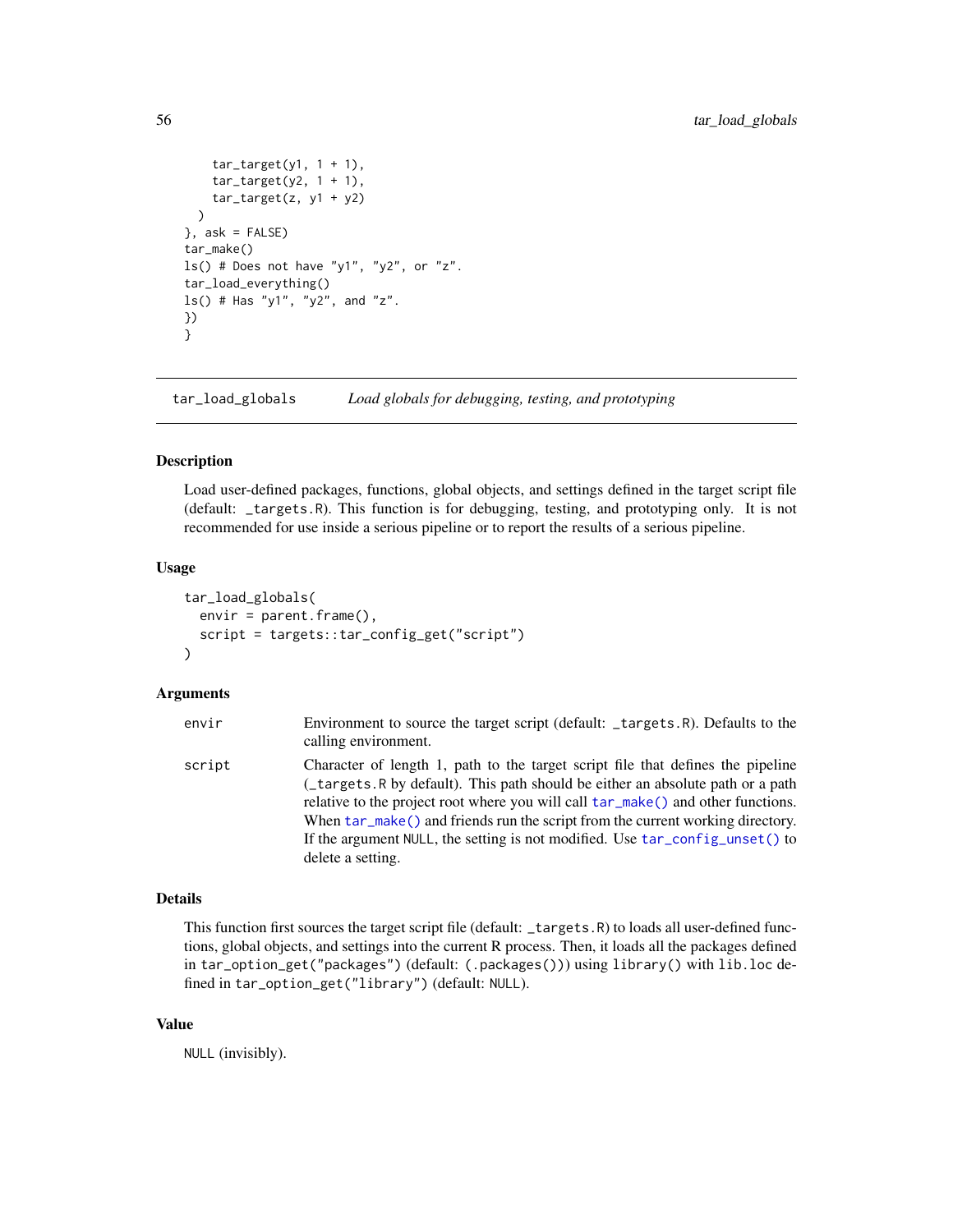# tar\_load\_raw 57

# See Also

```
Other debug: tar_traceback(), tar_workspaces(), tar_workspace()
```
### Examples

```
if (identical(Sys.getenv("TAR_EXAMPLES"), "true")) {
tar_dir({ # tar_dir() runs code from a temporary directory.
tar_script({
  tar_option_set(packages = "callr")
  analyze_data <- function(data) {
   summary(data)
  }
  list(
    tar\_target(x, 1 + 1),tar\_target(y, 1 + 1)\lambda}, ask = FALSE)
tar_load_globals()
print(analyze_data)
print("callr" %in% (.packages()))
})
}
```
<span id="page-56-0"></span>

```
tar_load_raw Load the values of targets (raw version).
```
## Description

Same as [tar\\_load\(\)](#page-52-0) except names is a character vector. Do not use in knitr or R Markdown reports with tarchetypes::tar\_knit() or tarchetypes::tar\_render().

### Usage

```
tar_load_raw(
 names,
 branches = NULL,
 meta = tar_meta(store = store),strict = TRUE,
  silent = FALSE,
 envir = parent.frame(),store = targets::tar_config_get("store")
\lambda
```
### Arguments

names Character vector, names of the targets to load. Names are expected to appear in the metadata in \_targets/meta. Any target names not in the metadata are ignored.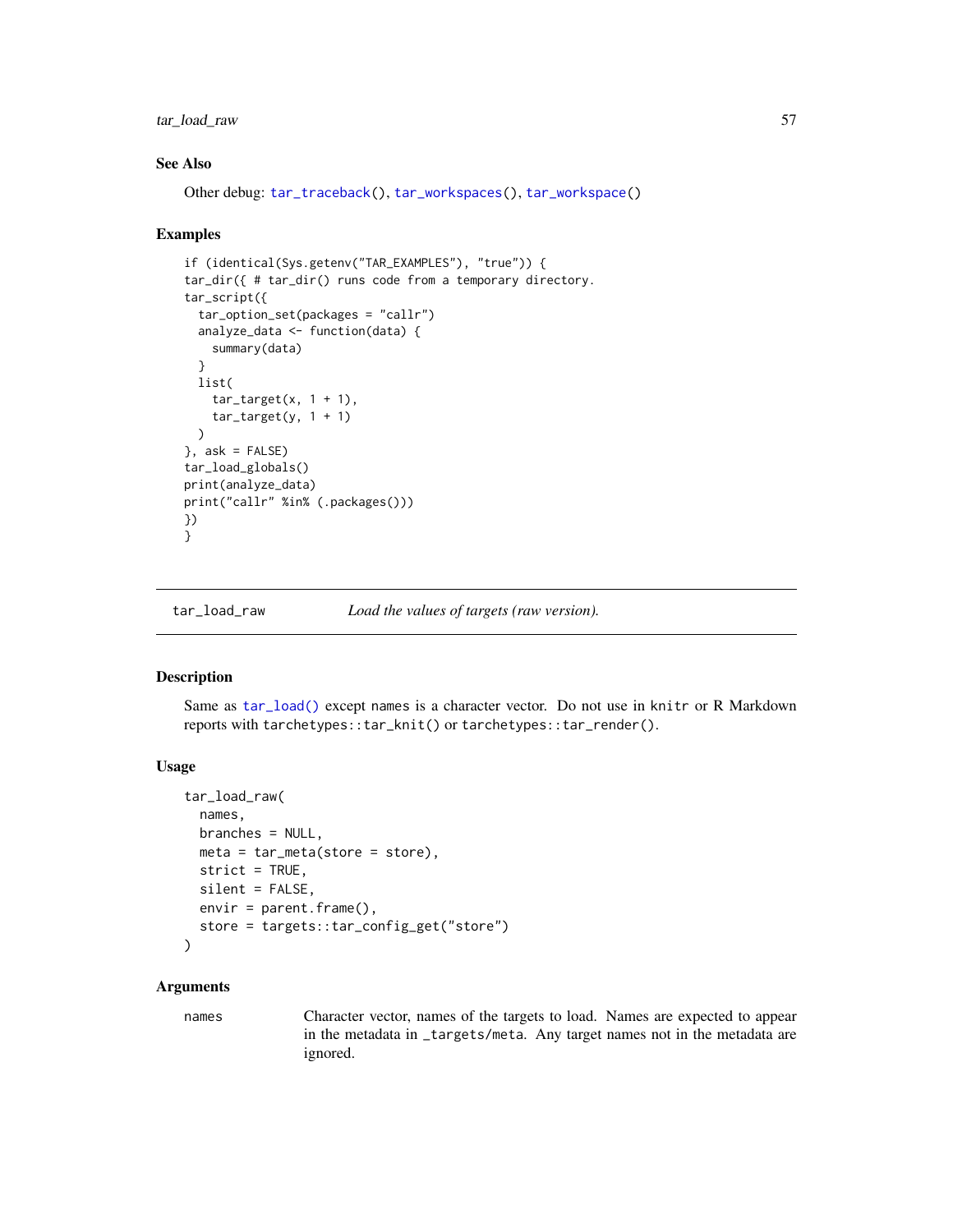| branches | Integer of indices of the branches to load for any targets that are patterns.                                                                                                                                                                                                                                                                                                              |
|----------|--------------------------------------------------------------------------------------------------------------------------------------------------------------------------------------------------------------------------------------------------------------------------------------------------------------------------------------------------------------------------------------------|
| meta     | Data frame of metadata from tar_meta(). tar_read() with the default argu-<br>ments can be inefficient for large pipelines because all the metadata is stored in<br>a single file. However, if you call tar_meta() beforehand and supply it to the<br>meta argument, then successive calls to tar_read() may run much faster.                                                               |
| strict   | Logical of length 1, whether to error out if one of the selected targets is in<br>the metadata but cannot be loaded. Set to FALSE to just load the targets in the<br>metadata that can be loaded and skip the others.                                                                                                                                                                      |
| silent   | Logical of length 1. Only relevant when strict is FALSE. If silent is FALSE<br>and strict is FALSE, then a message will be printed if a target is in the metadata<br>but cannot be loaded. However, load failures will not stop other targets from<br>being loaded.                                                                                                                        |
| envir    | Environment to put the loaded targets.                                                                                                                                                                                                                                                                                                                                                     |
| store    | Character of length 1, path to the targets data store. Defaults to tar_config_get("store"),<br>which in turn defaults to _targets/. When you set this argument, the value<br>of tar_config_get("store") is temporarily changed for the current function<br>call. See tar_config_get() and tar_config_set() for details about how to<br>set the data store path persistently for a project. |
|          |                                                                                                                                                                                                                                                                                                                                                                                            |

## Value

Nothing.

# Limited scope

tar\_read() and tar\_load() are only for exploratory analysis and literate programming, and tar\_read\_raw() and tar\_load\_raw() are only for exploratory analysis. targets automatically loads the correct dependencies into memory when the pipeline is running, so invoking these functions from inside a target is rarely advisable.

# See Also

```
Other data: tar_load_everything(), tar_load(), tar_meta(), tar_objects(), tar_pid(),
tar_process(), tar_read_raw(), tar_read()
```

```
if (identical(Sys.getenv("TAR_EXAMPLES"), "true")) {
tar_dir({ # tar_dir() runs code from a temporary directory.
tar_script({
 list(
   tar\_target(y1, 1 + 1),tar\_target(y2, 1 + 1),
   tar\_target(z, y1 + y2))
}, ask = FALSE)
tar_make()
tar\_load\_raw(al1_of(c("y1", "y2")))y1
```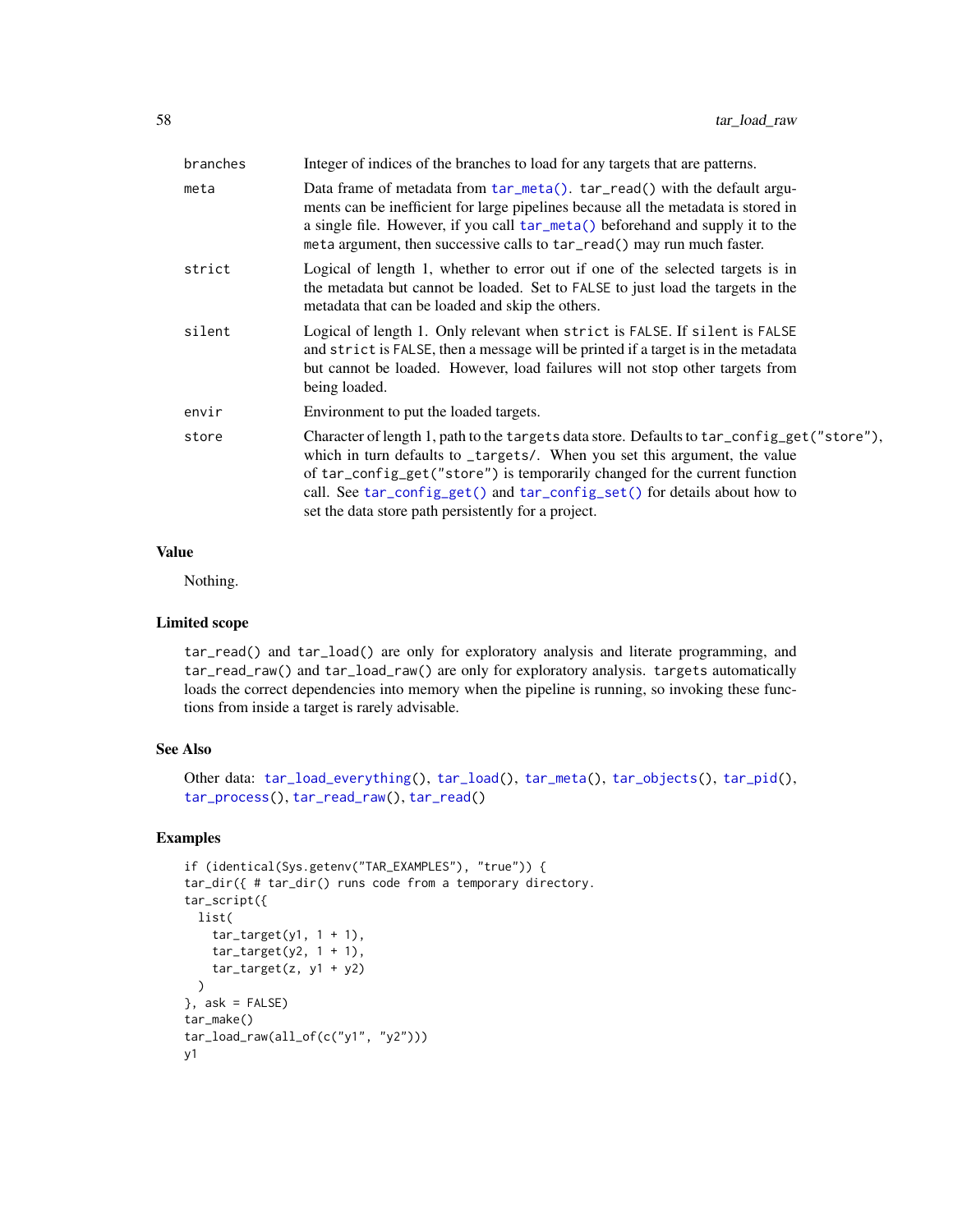tar\_make 59

y2 }) }

<span id="page-58-0"></span>tar\_make *Run a pipeline of targets.*

# Description

Run the pipeline you defined in the targets script file (default: \_targets.R). tar\_make() runs the correct targets in the correct order and stores the return values in \_targets/objects/. Use [tar\\_read\(\)](#page-103-0) to read a target back into R, and see [https://docs.ropensci.org/targets/referen](https://docs.ropensci.org/targets/reference/index.html#clean)ce/ [index.html#clean](https://docs.ropensci.org/targets/reference/index.html#clean) to manage output files.

## Usage

```
tar_make(
 names = NULL,
 shortcut = targets::tar_config_get("shortcut"),
 reporter = targets::tar_config_get("reporter_make"),
 callr_function = callr::r,
 callr_arguments = targets::callr_args_default(callr_function, reporter),
 envir = parent.frame(),script = targets::tar_config_get("script"),
 store = targets::tar_config_get("store")
)
```

| names    | Names of the targets to build or check. Set to NULL to check/build all the tar-<br>gets (default). Otherwise, you can supply tidyselect helpers like all_of()<br>and starts_with(). Because tar_make() and friends run the pipeline in a<br>new R session, if you pass a character vector to a tidyselect helper, you will<br>need to evaluate that character vector early with !!, e.g. tar_make(names =<br>all_of(!!your_vector)). Applies to ordinary targets (stem) and whole dy-<br>namic branching targets (patterns) but not to individual dynamic branches. |
|----------|---------------------------------------------------------------------------------------------------------------------------------------------------------------------------------------------------------------------------------------------------------------------------------------------------------------------------------------------------------------------------------------------------------------------------------------------------------------------------------------------------------------------------------------------------------------------|
| shortcut | Logical of length 1, how to interpret the names argument. If shortcut is FALSE<br>(default) then the function checks all targets upstream of names as far back as the<br>dependency graph goes. shortcut = TRUE increases speed if there are a lot of<br>up-to-date targets, but it assumes all the dependencies are up to date, so please<br>use with caution. It relies on stored metadata for information about upstream<br>dependencies. shortcut = TRUE only works if you set names.                                                                           |
| reporter | Character of length 1, name of the reporter to user. Controls how messages are<br>printed as targets run in the pipeline. Defaults to tar_config_get("reporter_make").<br>Choices:                                                                                                                                                                                                                                                                                                                                                                                  |
|          | • "silent": print nothing.                                                                                                                                                                                                                                                                                                                                                                                                                                                                                                                                          |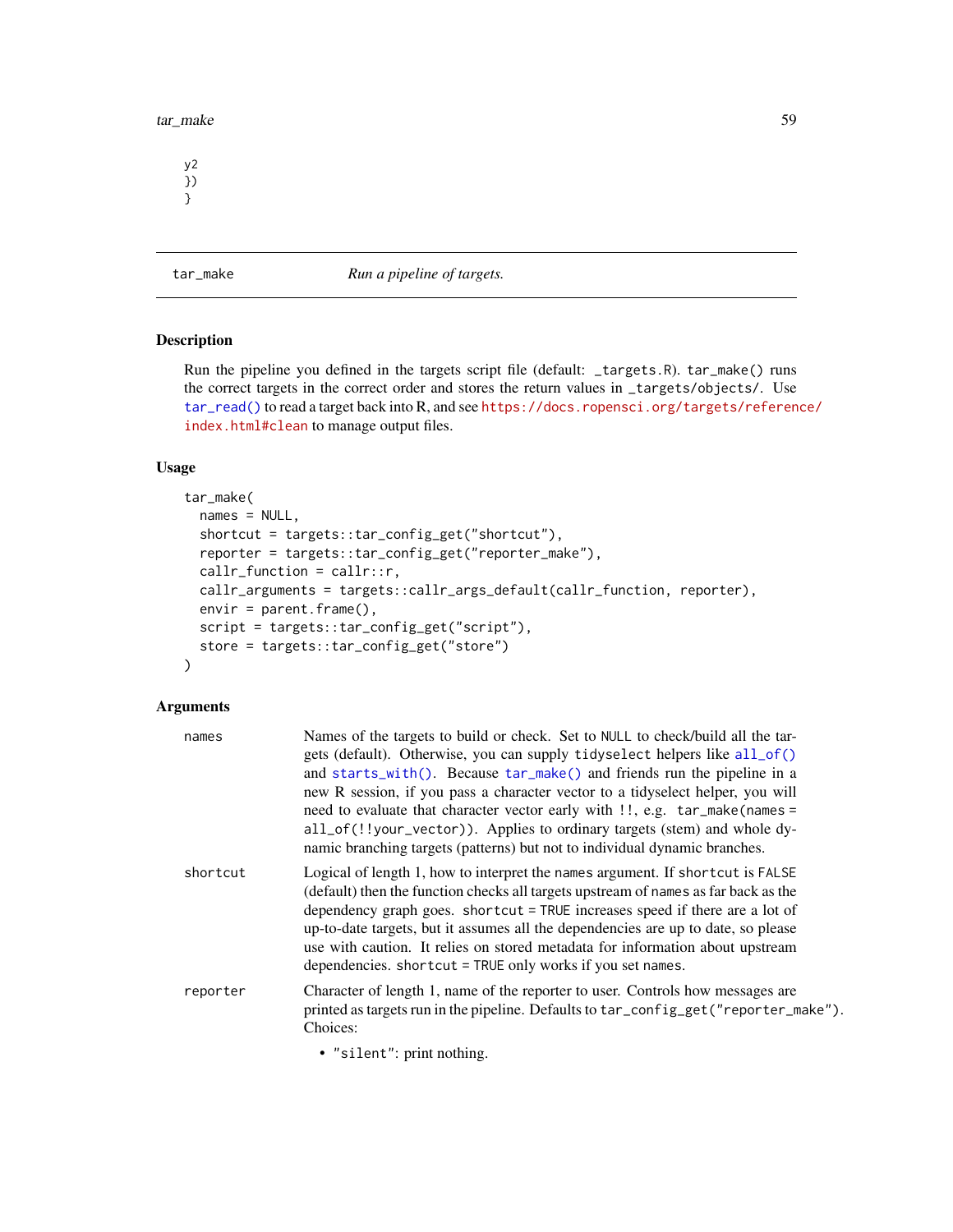- "summary": print a running total of the number of each targets in each status category (queued, started, skipped, build, canceled, or errored). Also show a timestamp ("%H:%M %OS2" strptime() format) of the last time the progress changed and printed to the screen.
- "timestamp": same as the "verbose" reporter except that each .message begins with a time stamp.
- "timestamp\_positives": same as the "timestamp" reporter except without messages for skipped targets.
- "verbose": print messages for individual targets as they start, finish, or are skipped.
- "verbose\_positives": same as the "verbose" reporter except without messages for skipped targets.
- callr\_function A function from callr to start a fresh clean R process to do the work. Set to NULL to run in the current session instead of an external process (but restart your R session just before you do in order to clear debris out of the global environment). callr\_function needs to be NULL for interactive debugging, e.g. tar\_option\_set(debug = "your\_target"). However, callr\_function should not be NULL for serious reproducible work.

### callr\_arguments

A list of arguments to callr\_function.

envir **An environment, where to run the target R script (default: \_targets.R)** if callr\_function is NULL. Ignored if callr\_function is anything other than NULL. callr\_function should only be NULL for debugging and testing purposes, not for serious runs of a pipeline, etc.

> The envir argument of  $tar\_make()$  and related functions always overrides the current value of tar\_option\_get("envir") in the current R session just before running the target script file, so whenever you need to set an alternative envir, you should always set it with tar\_option\_set() from within the target script file. In other words, if you call tar\_option\_set(envir = envir1) in an interactive session and then tar\_make(envir = envir2, callr\_function = NULL), then envir2 will be used.

- script Character of length 1, path to the target script file. Defaults to tar\_config\_get("script"), which in turn defaults to \_targets.R. When you set this argument, the value of tar\_config\_get("script") is temporarily changed for the current function call. See [tar\\_script\(\)](#page-121-0), [tar\\_config\\_get\(\)](#page-16-0), and [tar\\_config\\_set\(\)](#page-17-0) for details about the target script file and how to set it persistently for a project.
- store Character of length 1, path to the targets data store. Defaults to tar\_config\_get("store"), which in turn defaults to \_targets/. When you set this argument, the value of tar\_config\_get("store") is temporarily changed for the current function call. See [tar\\_config\\_get\(\)](#page-16-0) and [tar\\_config\\_set\(\)](#page-17-0) for details about how to set the data store path persistently for a project.

# Value

NULL except if callr\_function = callr:: $r_b$ g(), in which case a handle to the callr background process is returned. Either way, the value is invisibly returned.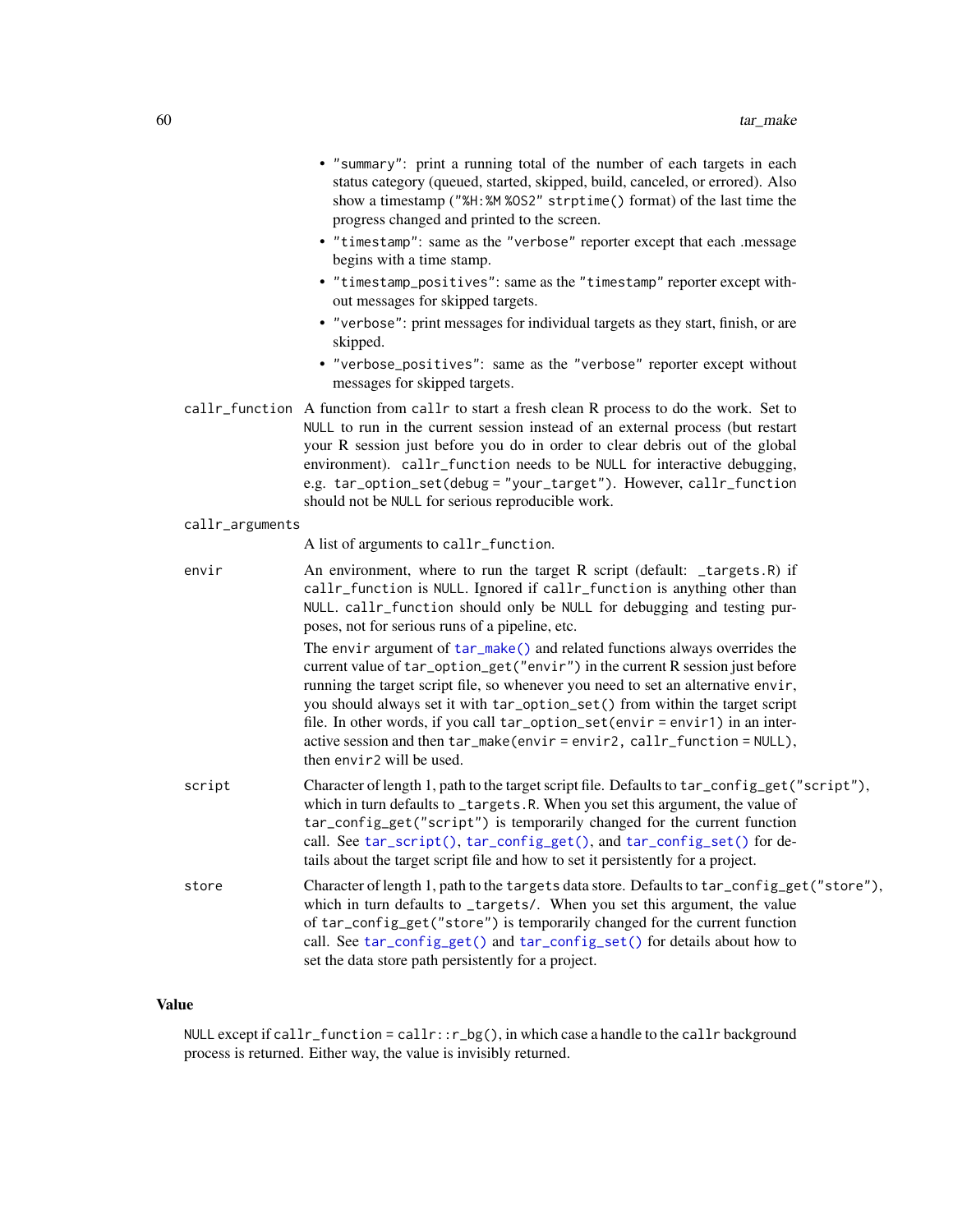tar\_make\_clustermq 61

## See Also

Other pipeline: [tar\\_make\\_clustermq\(](#page-60-0)), [tar\\_make\\_future\(](#page-63-0))

## Examples

```
tar_dir({ # tar_dir() runs code from a temporary directory.
tar_script({
  tar_option_set()
  list(tar\_target(x, 1 + 1))})
tar_make()
tar_script({
  tar_option_set()
 list(
   tar\_target(y1, 1 + 1),tar\_target(y2, 1 + 1),tar\_target(z, y1 + y2))
\}, ask = FALSE)
prefix <- "y"
tar_make(starts_with(!!prefix)) # Only builds y1 and y2.
})
```
<span id="page-60-0"></span>tar\_make\_clustermq *Run a pipeline of targets in parallel with persistent* clustermq *workers.*

# Description

This function is like [tar\\_make\(\)](#page-58-0) except that targets run in parallel with persistent clustermq workers. It requires that you set global options like clustermq.scheduler and clustermq.template inside the target script file (default: \_targets.R). clustermq is not a strict dependency of targets, so you must install clustermq yourself.

## Usage

```
tar_make_clustermq(
 names = NULL,shortcut = targets::tar_config_get("shortcut"),
  reporter = targets::tar_config_get("reporter_make"),
 workers = targets::tar_config_get("workers"),
 log_worker = FALSE,
 callr_function = callr::r,
 callr_arguments = targets::callr_args_default(callr_function, reporter),
 envir = parent-frame(),
 script = targets::tar_config_get("script"),
  store = targets::tar_config_get("store")
)
```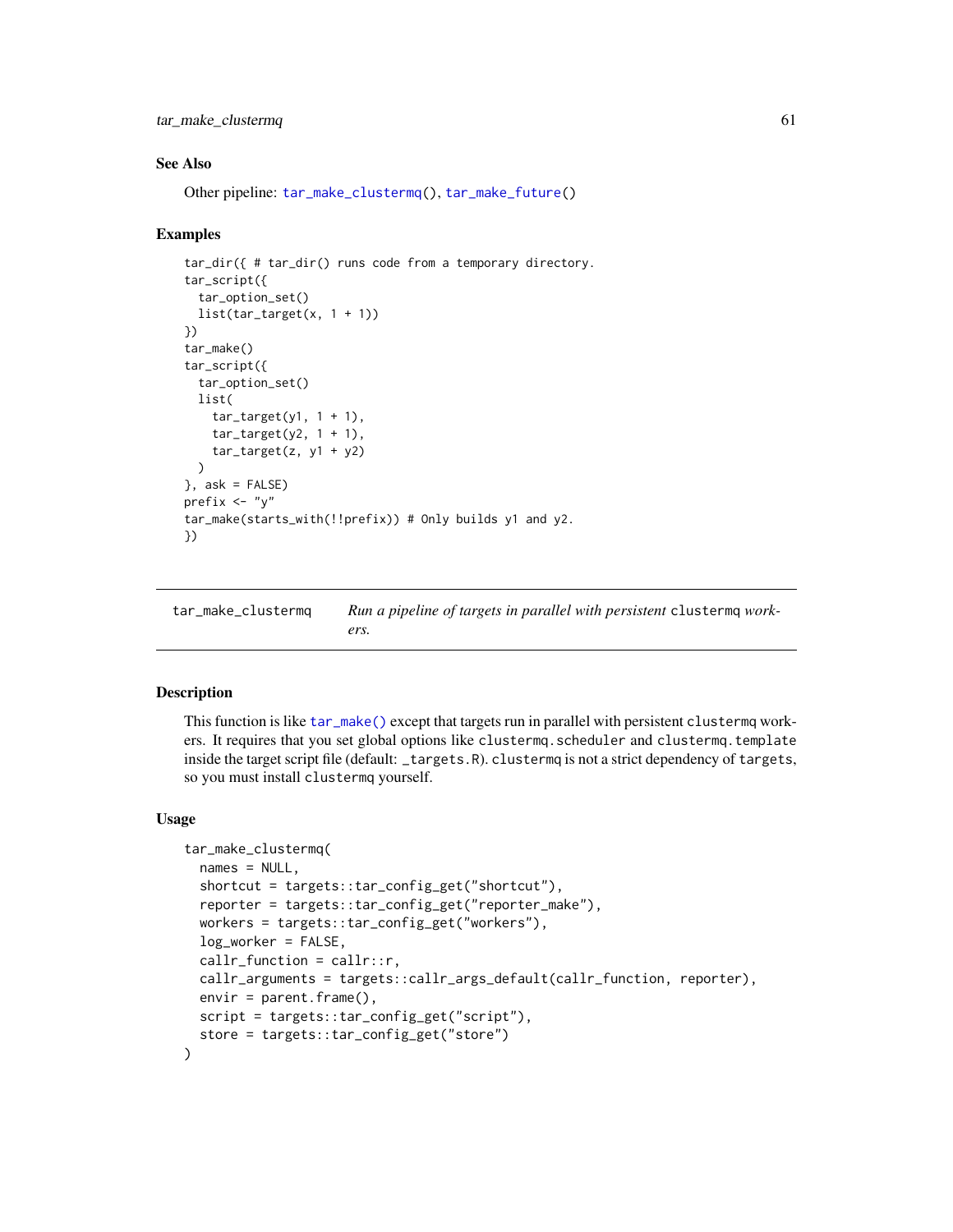| names           | Names of the targets to build or check. Set to NULL to check/build all the tar-<br>gets (default). Otherwise, you can supply tidyselect helpers like all_of()<br>and starts_with(). Because tar_make() and friends run the pipeline in a<br>new R session, if you pass a character vector to a tidyselect helper, you will<br>need to evaluate that character vector early with !!, e.g. tar_make(names =<br>all_of(!!your_vector)). Applies to ordinary targets (stem) and whole dy-<br>namic branching targets (patterns) but not to individual dynamic branches. |
|-----------------|---------------------------------------------------------------------------------------------------------------------------------------------------------------------------------------------------------------------------------------------------------------------------------------------------------------------------------------------------------------------------------------------------------------------------------------------------------------------------------------------------------------------------------------------------------------------|
| shortcut        | Logical of length 1, how to interpret the names argument. If shortcut is FALSE<br>(default) then the function checks all targets upstream of names as far back as the<br>dependency graph goes. shortcut = TRUE increases speed if there are a lot of<br>up-to-date targets, but it assumes all the dependencies are up to date, so please<br>use with caution. It relies on stored metadata for information about upstream<br>dependencies. shortcut = TRUE only works if you set names.                                                                           |
| reporter        | Character of length 1, name of the reporter to user. Controls how messages are<br>printed as targets run in the pipeline. Defaults to tar_config_get("reporter_make").<br>Choices:                                                                                                                                                                                                                                                                                                                                                                                  |
|                 | • "silent": print nothing.                                                                                                                                                                                                                                                                                                                                                                                                                                                                                                                                          |
|                 | • "summary": print a running total of the number of each targets in each<br>status category (queued, started, skipped, build, canceled, or errored). Also<br>show a timestamp ("%H:%M %OS2" strptime() format) of the last time the<br>progress changed and printed to the screen.                                                                                                                                                                                                                                                                                  |
|                 | • "timestamp": same as the "verbose" reporter except that each .message<br>begins with a time stamp.                                                                                                                                                                                                                                                                                                                                                                                                                                                                |
|                 | • "timestamp_positives": same as the "timestamp" reporter except with-<br>out messages for skipped targets.                                                                                                                                                                                                                                                                                                                                                                                                                                                         |
|                 | • "verbose": print messages for individual targets as they start, finish, or are<br>skipped.                                                                                                                                                                                                                                                                                                                                                                                                                                                                        |
|                 | • "verbose_positives": same as the "verbose" reporter except without<br>messages for skipped targets.                                                                                                                                                                                                                                                                                                                                                                                                                                                               |
| workers         | Positive integer, number of persistent clustermq workers to create.                                                                                                                                                                                                                                                                                                                                                                                                                                                                                                 |
| log_worker      | Logical, whether to write a log file for each worker. Same as the log_worker<br>argument of clustermq:: Q() and clustermq:: workers().                                                                                                                                                                                                                                                                                                                                                                                                                              |
| callr_function  | A function from callr to start a fresh clean R process to do the work. Set to<br>NULL to run in the current session instead of an external process (but restart<br>your R session just before you do in order to clear debris out of the global<br>environment). callr_function needs to be NULL for interactive debugging,<br>e.g. tar_option_set(debug = "your_target"). However, callr_function<br>should not be NULL for serious reproducible work.                                                                                                             |
| callr_arguments |                                                                                                                                                                                                                                                                                                                                                                                                                                                                                                                                                                     |
|                 | A list of arguments to callr_function.                                                                                                                                                                                                                                                                                                                                                                                                                                                                                                                              |
| envir           | An environment, where to run the target R script (default: _targets.R) if<br>callr_function is NULL. Ignored if callr_function is anything other than<br>NULL. callr_function should only be NULL for debugging and testing pur-<br>poses, not for serious runs of a pipeline, etc.                                                                                                                                                                                                                                                                                 |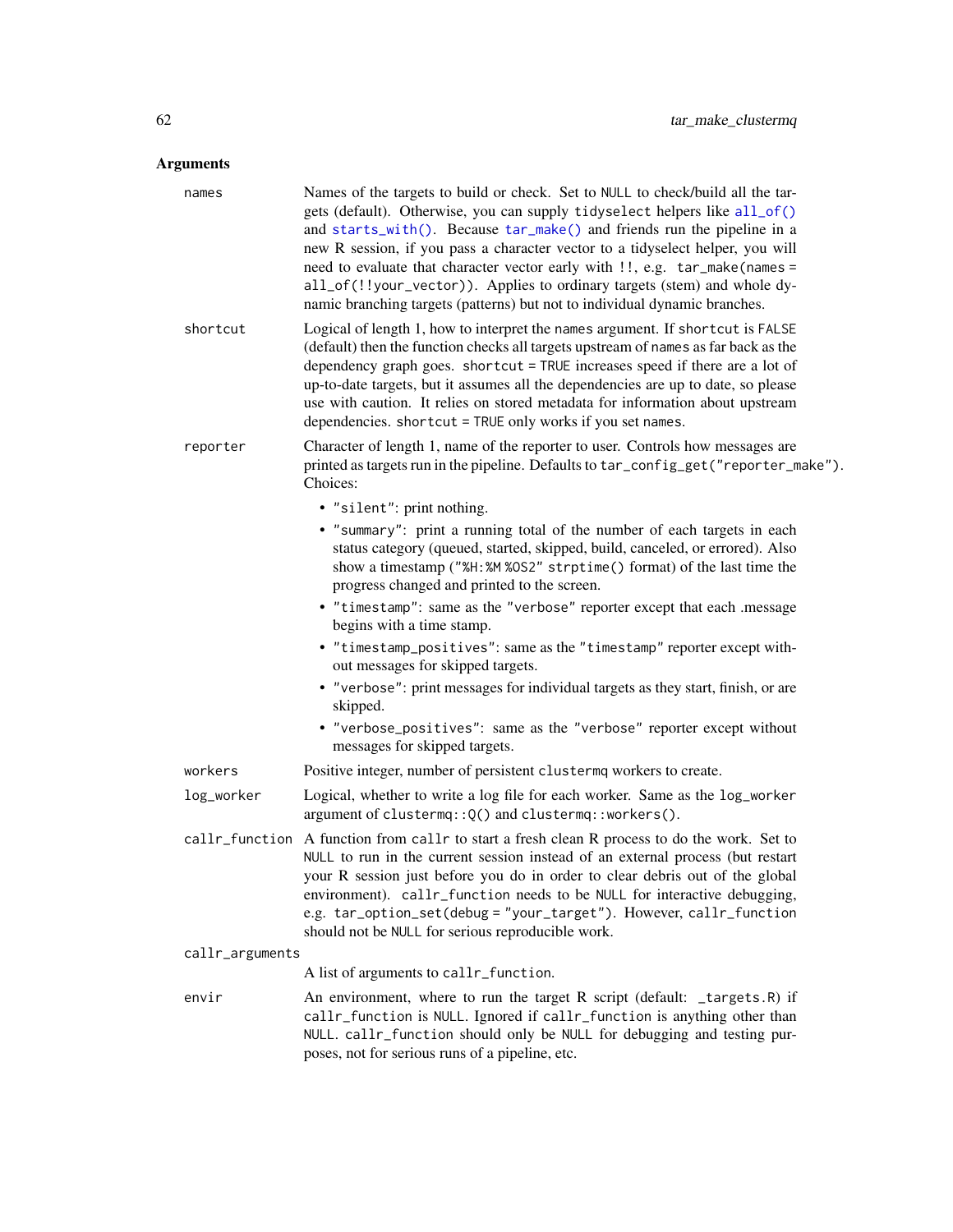|        | The envir argument of tar_make() and related functions always overrides the<br>current value of tar_option_get("envir") in the current R session just before<br>running the target script file, so whenever you need to set an alternative envir,<br>you should always set it with tar_option_set() from within the target script<br>file. In other words, if you call tar_option_set(envir = envir1) in an inter-<br>active session and then tar_make(envir=envir2, callr_function=NULL),<br>then envir <sub>2</sub> will be used. |
|--------|-------------------------------------------------------------------------------------------------------------------------------------------------------------------------------------------------------------------------------------------------------------------------------------------------------------------------------------------------------------------------------------------------------------------------------------------------------------------------------------------------------------------------------------|
| script | Character of length 1, path to the target script file. Defaults to tar_config_get("script"),<br>which in turn defaults to _targets.R. When you set this argument, the value of<br>tar_config_get("script") is temporarily changed for the current function<br>call. See tar_script(), tar_config_get(), and tar_config_set() for de-<br>tails about the target script file and how to set it persistently for a project.                                                                                                            |
| store  | Character of length 1, path to the targets data store. Defaults to tar_config_get("store"),<br>which in turn defaults to _targets/. When you set this argument, the value<br>of tar_config_get("store") is temporarily changed for the current function<br>call. See tar_config_get() and tar_config_set() for details about how to<br>set the data store path persistently for a project.                                                                                                                                          |

# Details

To use with a cluster, you will need to set the global options clustermq.scheduler and clustermq.template inside the target script file (default: \_targets.R). To read more about configuring clustermq for your scheduler, visit [https://mschubert.github.io/clustermq/articles/userguide.html#](https://mschubert.github.io/clustermq/articles/userguide.html#configuration) [configuration](https://mschubert.github.io/clustermq/articles/userguide.html#configuration) # nolint and navigate to the appropriate link under "Setting up the scheduler". Wildcards in the template file are filled in with elements from tar\_option\_get("resources").

# Value

NULL except if callr\_function = callr:: $r_b$ g(), in which case a handle to the callr background process is returned. Either way, the value is invisibly returned.

## See Also

Other pipeline: [tar\\_make\\_future\(](#page-63-0)), [tar\\_make\(](#page-58-0))

```
if (!identical(tolower(Sys.info()[["sysname"]]), "windows")) {
if (identical(Sys.getenv("TAR_EXAMPLES"), "true")) {
tar_dir({ # tar_dir() runs code from a temporary directory.
tar_script({
  options(clustermq.scheduler = "multiprocess") # Does not work on Windows.
  tar_option_set()
 list(tar\_target(x, 1 + 1))}, ask = FALSE)
tar_make_clustermq()
})
}
}
```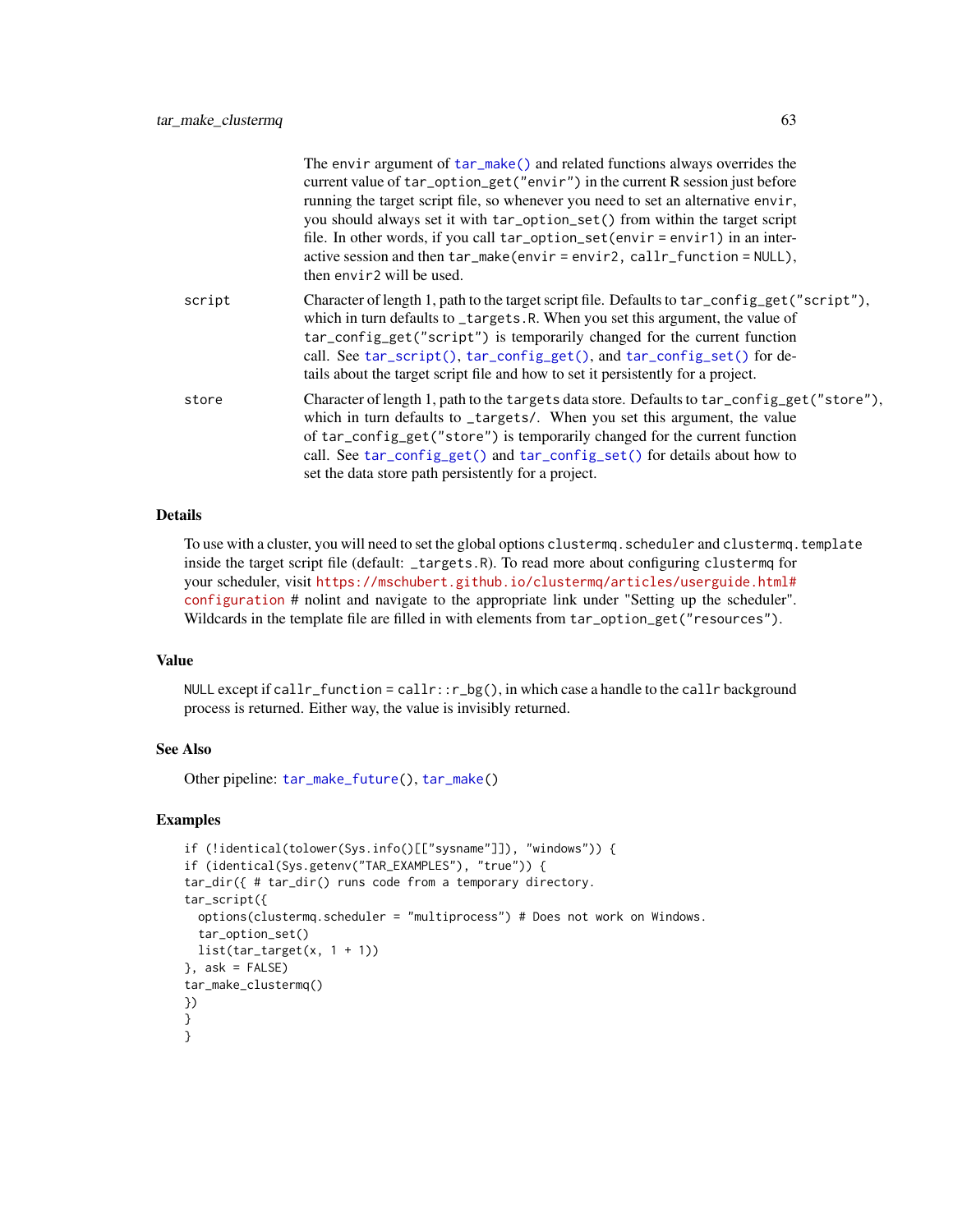<span id="page-63-0"></span>

### Description

This function is like [tar\\_make\(\)](#page-58-0) except that targets run in parallel with transient future workers. It requires that you declare your future::plan() inside the target script file (default: \_targets.R). future is not a strict dependency of targets, so you must install future yourself.

### Usage

```
tar_make_future(
 names = NULL,shortcut = targets::tar_config_get("shortcut"),
  reporter = targets::tar_config_get("reporter_make"),
 workers = targets::tar_config_get("workers"),
 callr_function = callr::r,
  callr_arguments = targets::callr_args_default(callr_function, reporter),
 envir = parent.frame(),script = targets::tar_config_get("script"),
 store = targets::tar_config_get("store")
)
```

| names    | Names of the targets to build or check. Set to NULL to check/build all the tar-<br>gets (default). Otherwise, you can supply tidyselect helpers like all_of()<br>and starts_with(). Because tar_make() and friends run the pipeline in a<br>new R session, if you pass a character vector to a tidyselect helper, you will<br>need to evaluate that character vector early with !!, e.g. tar_make(names =<br>all_of(!!your_vector)). Applies to ordinary targets (stem) and whole dy-<br>namic branching targets (patterns) but not to individual dynamic branches. |
|----------|---------------------------------------------------------------------------------------------------------------------------------------------------------------------------------------------------------------------------------------------------------------------------------------------------------------------------------------------------------------------------------------------------------------------------------------------------------------------------------------------------------------------------------------------------------------------|
| shortcut | Logical of length 1, how to interpret the names argument. If shortcut is FALSE<br>(default) then the function checks all targets upstream of names as far back as the<br>dependency graph goes. shortcut = TRUE increases speed if there are a lot of<br>up-to-date targets, but it assumes all the dependencies are up to date, so please<br>use with caution. It relies on stored metadata for information about upstream<br>dependencies. shortcut = TRUE only works if you set names.                                                                           |
| reporter | Character of length 1, name of the reporter to user. Controls how messages are<br>printed as targets run in the pipeline. Defaults to tar_config_get("reporter_make").<br>Choices:                                                                                                                                                                                                                                                                                                                                                                                  |
|          | • "silent": print nothing.<br>• "summary": print a running total of the number of each targets in each<br>status category (queued, started, skipped, build, canceled, or errored). Also<br>show a timestamp ("%H:%M %OS2" strptime () format) of the last time the<br>progress changed and printed to the screen.                                                                                                                                                                                                                                                   |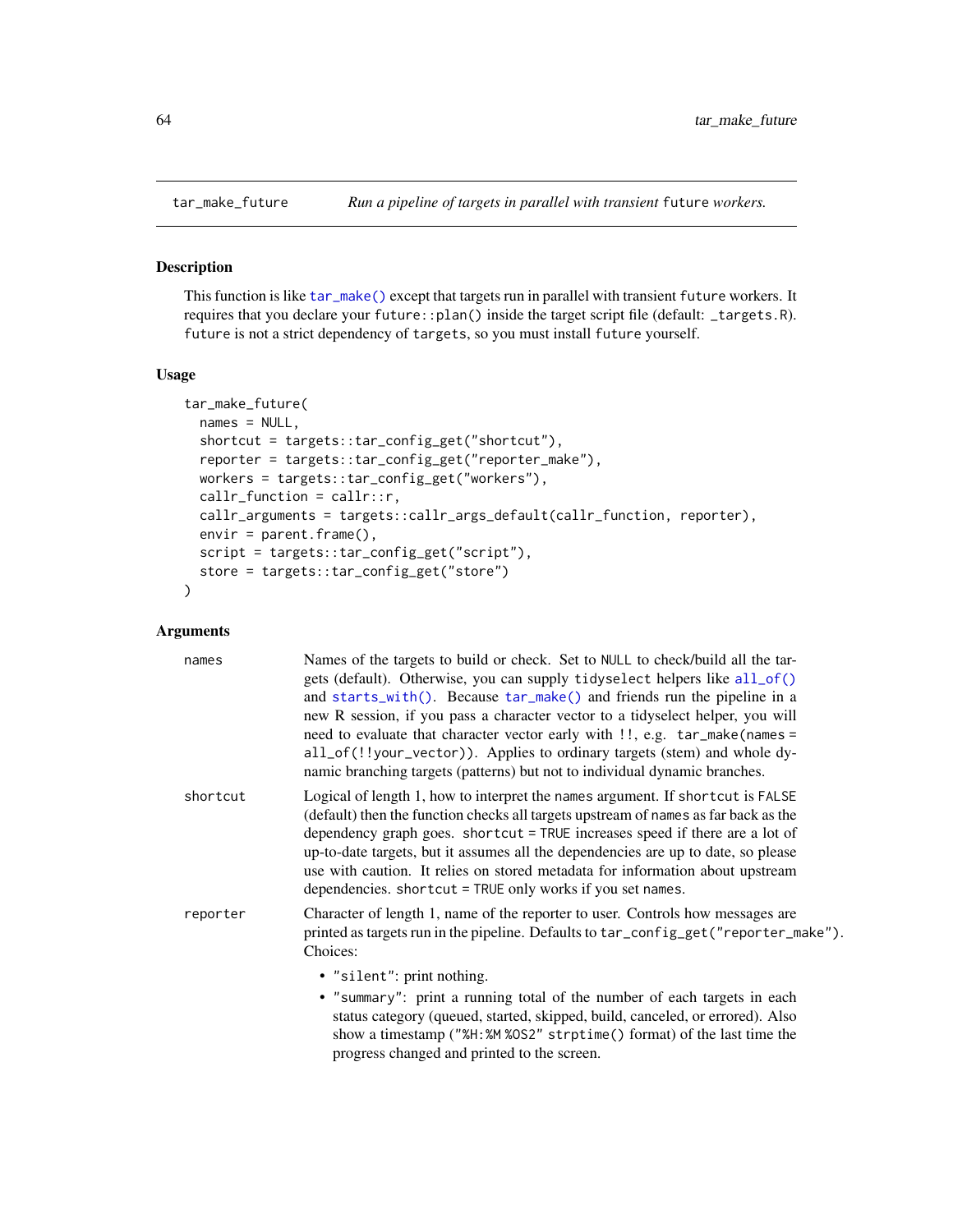|                 | • "timestamp": same as the "verbose" reporter except that each .message<br>begins with a time stamp.                                                                                                                                                                                                                                                                                                                                                                                                                      |
|-----------------|---------------------------------------------------------------------------------------------------------------------------------------------------------------------------------------------------------------------------------------------------------------------------------------------------------------------------------------------------------------------------------------------------------------------------------------------------------------------------------------------------------------------------|
|                 | • "timestamp_positives": same as the "timestamp" reporter except with-<br>out messages for skipped targets.                                                                                                                                                                                                                                                                                                                                                                                                               |
|                 | • "verbose": print messages for individual targets as they start, finish, or are<br>skipped.                                                                                                                                                                                                                                                                                                                                                                                                                              |
|                 | • "verbose_positives": same as the "verbose" reporter except without<br>messages for skipped targets.                                                                                                                                                                                                                                                                                                                                                                                                                     |
| workers         | Positive integer, maximum number of transient future workers allowed to run<br>at any given time.                                                                                                                                                                                                                                                                                                                                                                                                                         |
|                 | callr_function A function from callr to start a fresh clean R process to do the work. Set to<br>NULL to run in the current session instead of an external process (but restart<br>your R session just before you do in order to clear debris out of the global<br>environment). callr_function needs to be NULL for interactive debugging,<br>e.g. tar_option_set(debug = "your_target"). However, callr_function<br>should not be NULL for serious reproducible work.                                                    |
| callr_arguments |                                                                                                                                                                                                                                                                                                                                                                                                                                                                                                                           |
|                 | A list of arguments to callr_function.                                                                                                                                                                                                                                                                                                                                                                                                                                                                                    |
| envir           | An environment, where to run the target R script (default: _targets.R) if<br>callr_function is NULL. Ignored if callr_function is anything other than<br>NULL. callr_function should only be NULL for debugging and testing pur-<br>poses, not for serious runs of a pipeline, etc.                                                                                                                                                                                                                                       |
|                 | The envir argument of tar_make() and related functions always overrides the<br>current value of tar_option_get("envir") in the current R session just before<br>running the target script file, so whenever you need to set an alternative envir,<br>you should always set it with tar_option_set() from within the target script<br>file. In other words, if you call tar_option_set(envir = envir1) in an inter-<br>active session and then tar_make(envir=envir2, callr_function = NULL),<br>then envir2 will be used. |
| script          | Character of length 1, path to the target script file. Defaults to tar_config_get("script"),<br>which in turn defaults to _targets.R. When you set this argument, the value of<br>tar_config_get("script") is temporarily changed for the current function<br>call. See tar_script(), tar_config_get(), and tar_config_set() for de-<br>tails about the target script file and how to set it persistently for a project.                                                                                                  |
| store           | Character of length 1, path to the targets data store. Defaults to tar_config_get("store"),<br>which in turn defaults to _targets/. When you set this argument, the value<br>of tar_config_get("store") is temporarily changed for the current function<br>call. See tar_config_get() and tar_config_set() for details about how to<br>set the data store path persistently for a project.                                                                                                                                |

# Details

To configure tar\_make\_future() with a computing cluster, see the future.batchtools package documentation.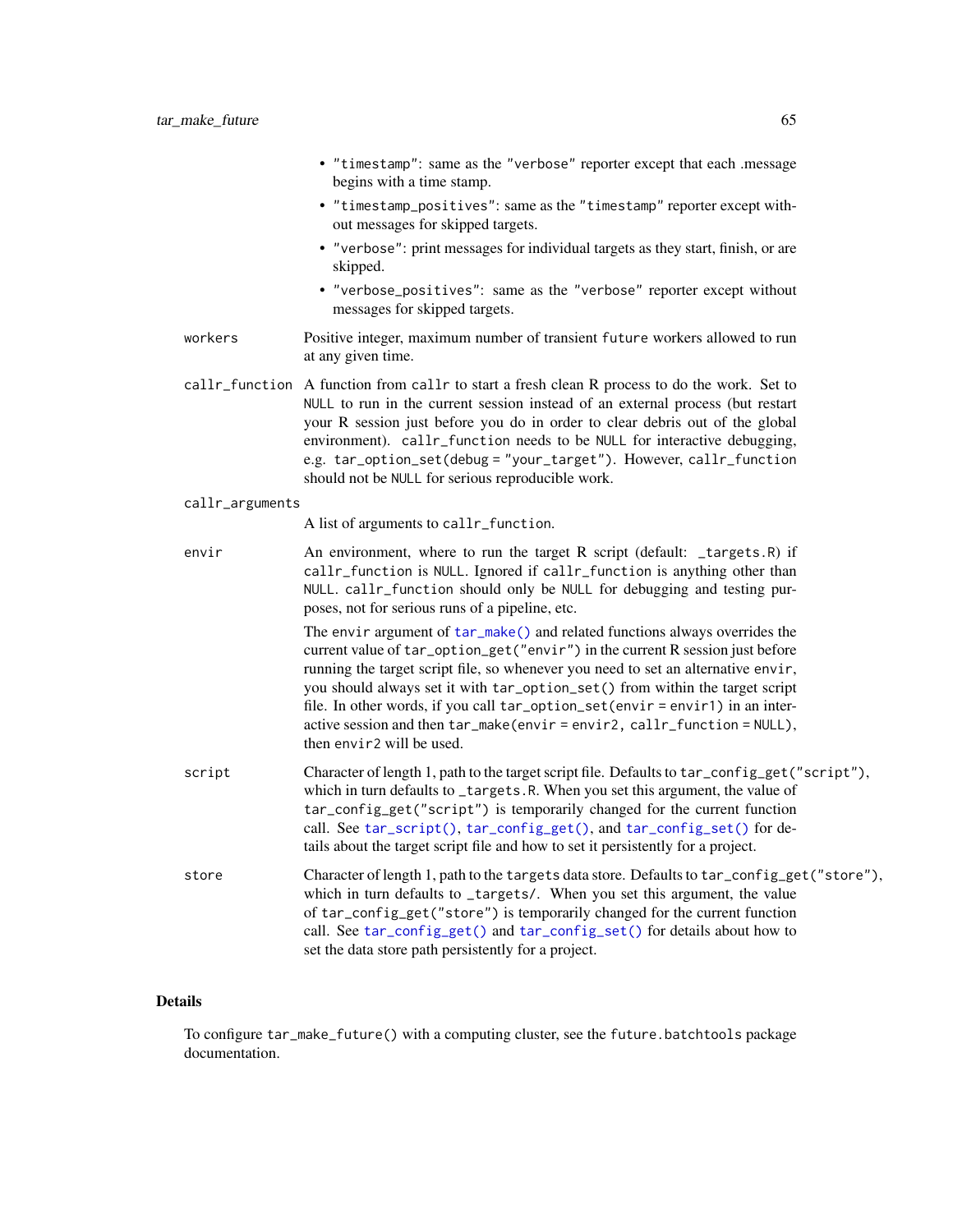## Value

NULL except if callr\_function = callr::r\_bg(), in which case a handle to the callr background process is returned. Either way, the value is invisibly returned.

## See Also

Other pipeline: [tar\\_make\\_clustermq\(](#page-60-0)), [tar\\_make\(](#page-58-0))

### Examples

```
if (identical(Sys.getenv("TAR_EXAMPLES"), "true")) {
tar_dir({ # tar_dir() runs code from a temporary directory.
tar_script({
 future::plan(future::multiprocess, workers = 2)
 list(
    tar\_target(x, 1 + 1),
    tar\_target(y, 1 + 1))
}, ask = FALSE)
tar_make_future()
})
}
```
### tar\_manifest *Produce a data frame of information about your targets.*

# Description

Along with [tar\\_visnetwork\(\)](#page-147-0) and [tar\\_glimpse\(\)](#page-43-0), tar\_manifest() helps check that you constructed your pipeline correctly.

### Usage

```
tar_manifest(
 names = NULL,
 fields = c("name", "command", "pattern"),
 callr_function = callr::r,
 callr_arguments = targets::callr_args_default(callr_function),
 envir = parent.frame(),script = targets::tar_config_get("script")
)
```
## Arguments

names Names of the targets to show. Set to NULL to show all the targets (default). Otherwise, you can supply symbols, a character vector, or tidyselect helpers like [all\\_of\(\)](#page-0-0) and [starts\\_with\(\)](#page-0-0).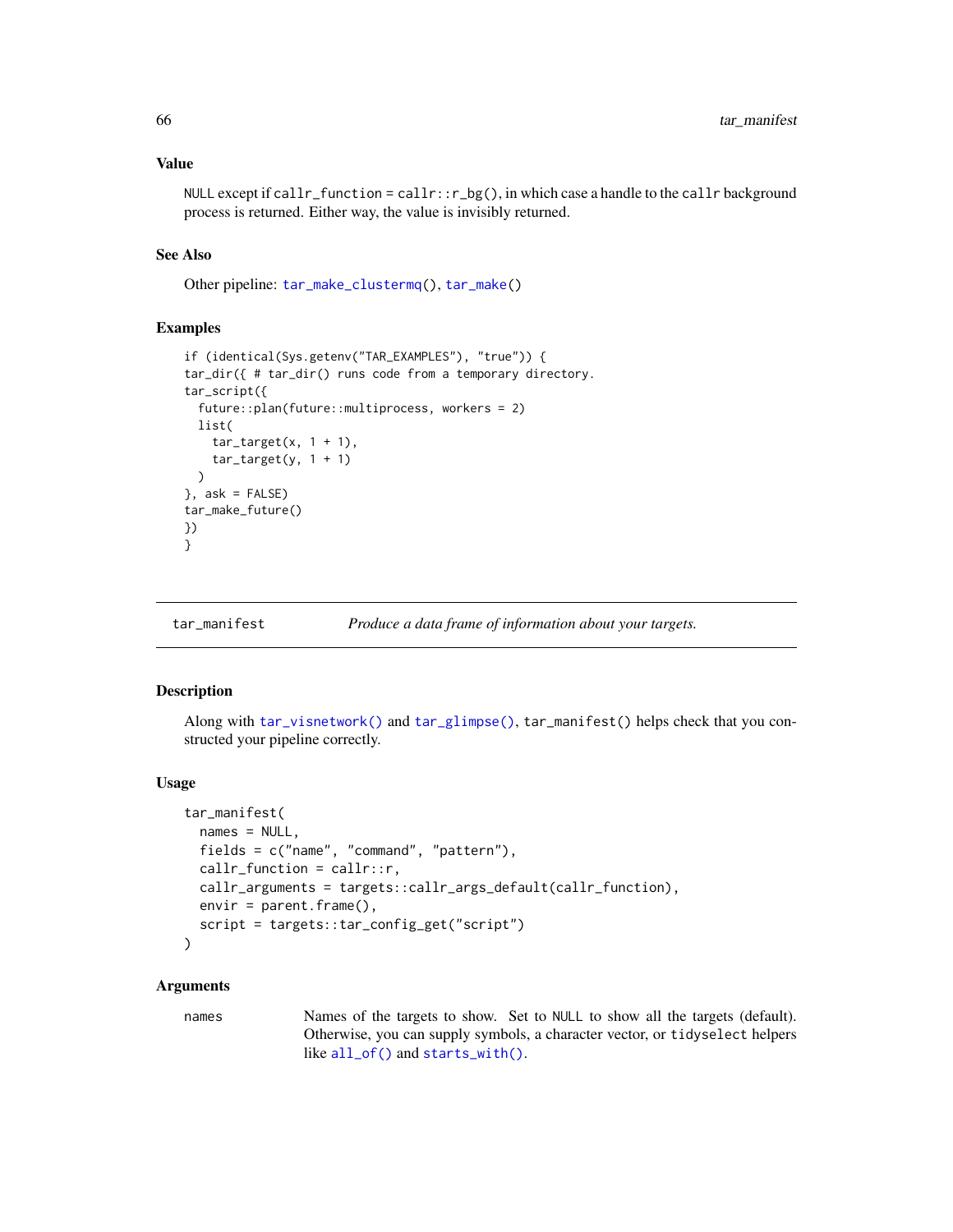| fields | Names of the fields, or columns, to show. Set to NULL to show all the fields (de-   |
|--------|-------------------------------------------------------------------------------------|
|        | fault). Otherwise, you can supply symbols, a character vector, or tidyselect        |
|        | helpers like starts_with(). Set to NULL to print all the fields. The name of the    |
|        | target is always included as the first column regardless of the selection. Possible |
|        | fields are below. All of them can be set in tar_target(), tar_target_raw(),         |
|        | or $tar\_option\_set()$ .                                                           |
|        | • name: Name of the target.                                                         |

- command: the R command that runs when the target builds.
- pattern: branching pattern of the target, if applicable.
- format: Storage format.
- repository: Storage repository.
- iteration: Iteration mode for branching.
- error: Error mode, what to do when the target fails.
- memory: Memory mode, when to keep targets in memory.
- storage: Storage mode for high-performance computing scenarios.
- retrieval: Retrieval mode for high-performance computing scenarios.
- deployment: Where/whether to deploy the target in high-performance computing scenarios.
- priority: Numeric of length 1 between 0 and 1. Controls which targets get deployed first when multiple competing targets are ready simultaneously. Targets with priorities closer to 1 get built earlier (and polled earlier in [tar\\_make\\_future\(\)](#page-63-0)).
- resources: A list of target-specific resource requirements for [tar\\_make\\_future\(\)](#page-63-0).
- cue\_mode: Cue mode from [tar\\_cue\(\)](#page-22-0).
- cue\_depend: Depend cue from [tar\\_cue\(\)](#page-22-0).
- cue\_expr: Command cue from [tar\\_cue\(\)](#page-22-0).
- cue\_file: File cue from [tar\\_cue\(\)](#page-22-0).
- cue\_format: Format cue from [tar\\_cue\(\)](#page-22-0).
- cue\_repository: Repository cue from [tar\\_cue\(\)](#page-22-0).
- cue\_iteration: Iteration cue from [tar\\_cue\(\)](#page-22-0).
- packages: List columns of packages loaded before building the target.
- library: List column of library paths to load the packages.
- callr\_function A function from callr to start a fresh clean R process to do the work. Set to NULL to run in the current session instead of an external process (but restart your R session just before you do in order to clear debris out of the global environment). callr\_function needs to be NULL for interactive debugging, e.g. tar\_option\_set(debug = "your\_target"). However, callr\_function should not be NULL for serious reproducible work.
- callr\_arguments

A list of arguments to callr\_function.

envir An environment, where to run the target R script (default: \_targets.R) if callr\_function is NULL. Ignored if callr\_function is anything other than NULL. callr\_function should only be NULL for debugging and testing purposes, not for serious runs of a pipeline, etc.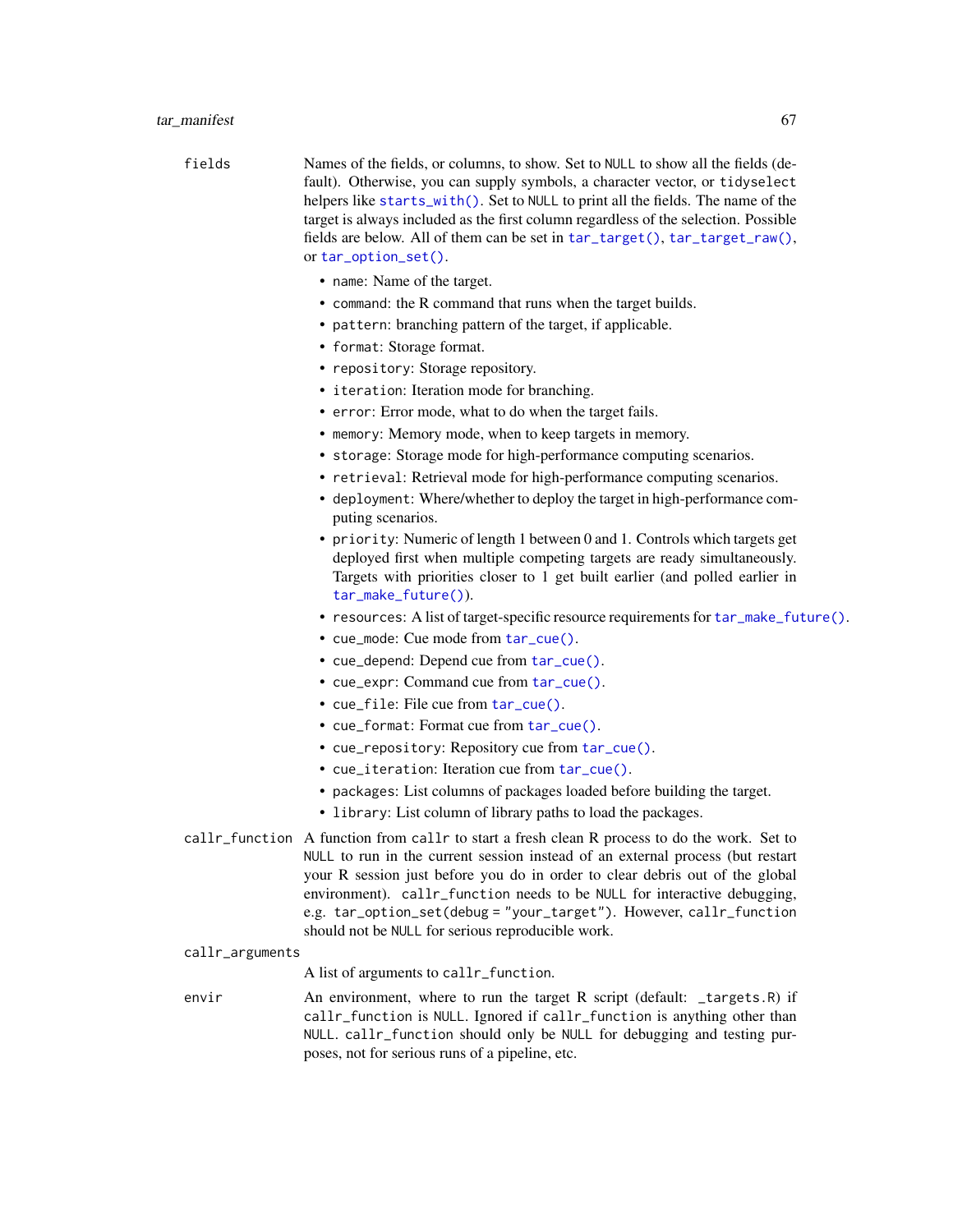|        | The envir argument of $tar\_make()$ and related functions always overrides the<br>current value of tar_option_get("envir") in the current R session just before<br>running the target script file, so whenever you need to set an alternative envir,<br>you should always set it with tar_option_set() from within the target script<br>file. In other words, if you call tar_option_set(envir = envir1) in an inter-<br>active session and then tar_make(envir=envir2, callr_function=NULL),<br>then envir <sub>2</sub> will be used. |
|--------|----------------------------------------------------------------------------------------------------------------------------------------------------------------------------------------------------------------------------------------------------------------------------------------------------------------------------------------------------------------------------------------------------------------------------------------------------------------------------------------------------------------------------------------|
| script | Character of length 1, path to the target script file. Defaults to tar_config_get("script"),<br>which in turn defaults to _targets.R. When you set this argument, the value of<br>tar_config_get("script") is temporarily changed for the current function<br>call. See tar_script(), tar_config_get(), and tar_config_set() for de-<br>tails about the target script file and how to set it persistently for a project.                                                                                                               |

# Value

A data frame of information about the targets in the pipeline. Rows appear in topological order (the order they will run without any influence from parallel computing or priorities).

### See Also

Other inspect: [tar\\_deps\\_raw\(](#page-27-0)), [tar\\_deps\(](#page-26-0)), [tar\\_network\(](#page-74-0)), [tar\\_outdated\(](#page-89-0)), [tar\\_sitrep\(](#page-124-0)), [tar\\_validate\(](#page-146-0))

```
if (identical(Sys.getenv("TAR_EXAMPLES"), "true")) {
tar_dir({ # tar_dir() runs code from a temporary directory.
tar_script({
 tar_option_set()
 list(
   tar\_target(y1, 1 + 1),tar\_target(y2, 1 + 1),tar\_target(z, y1 + y2),tar_target(m, z, pattern = map(z)),
   tar_target(c, z, pattern = cross(z))
 )
}, ask = FALSE)
tar_manifest()
tar_manifest(fields = c("name", "command"))
tar_manifest(fields = "command")
tar_manifest(fields = starts_with("cue"))
})
}
```
<span id="page-67-0"></span>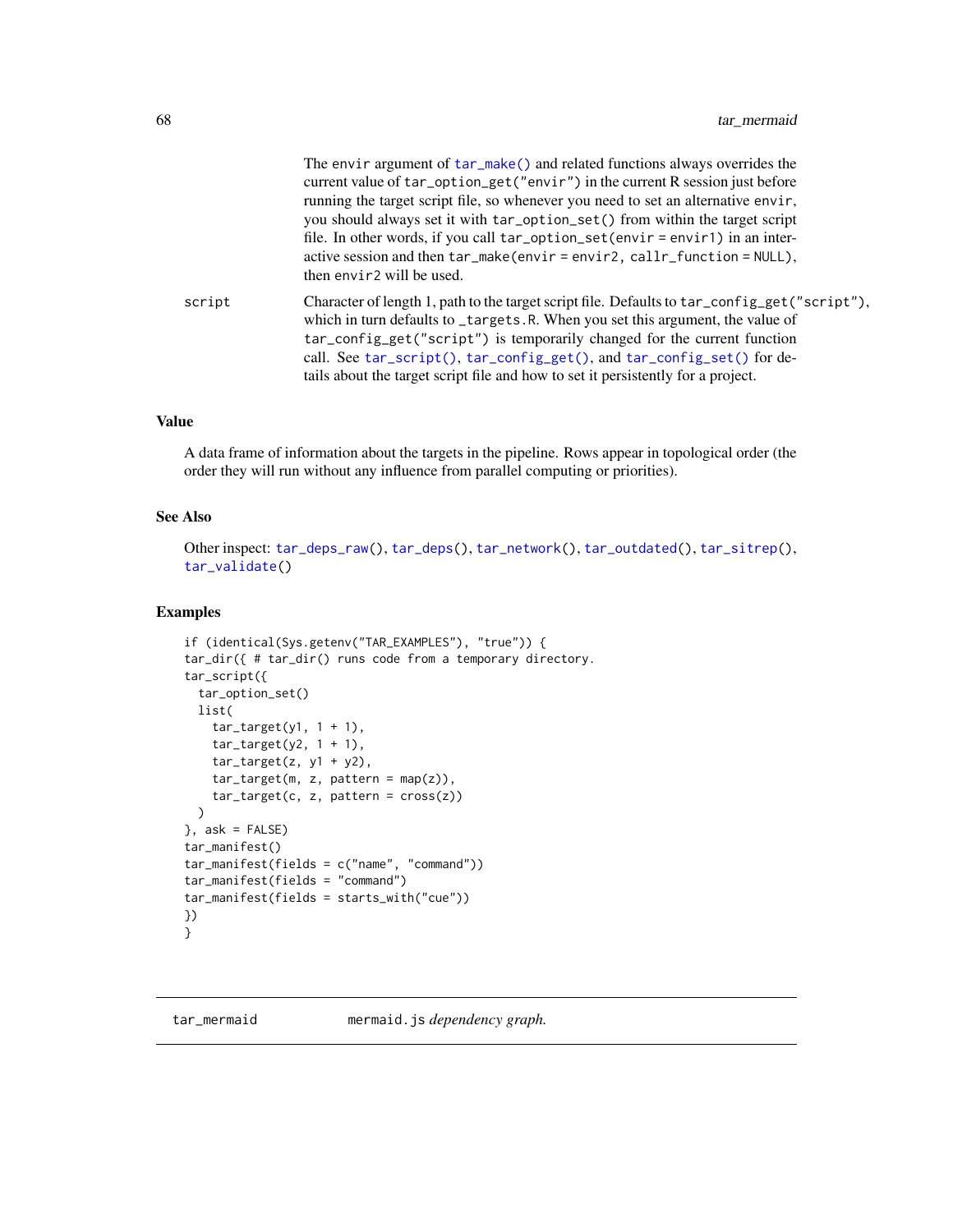# tar\_mermaid 69

# Description

Visualize the dependency graph with a static mermaid.js graph.

# Usage

```
tar_mermaid(
  targets_only = FALSE,
 names = NULL,shortcut = FALSE,
 allow = NULL,
 exclude = ".Random.seed",
 outdated = TRUE,label = NULL,legend = TRUE,
 color = TRUE,
  reporter = targets::tar_config_get("reporter_outdated"),
  callr_function = callr::r,
 callr_arguments = targets::callr_args_default(callr_function),
 envir = parent.frame(),script = targets::tar_config_get("script"),
 store = targets::tar_config_get("store")
\mathcal{L}
```

| targets_only | Logical, whether to restrict the output to just targets (FALSE) or to also include<br>global functions and objects.                                                                                                                                                                                                                                                                                                                                                                                                                                                                |
|--------------|------------------------------------------------------------------------------------------------------------------------------------------------------------------------------------------------------------------------------------------------------------------------------------------------------------------------------------------------------------------------------------------------------------------------------------------------------------------------------------------------------------------------------------------------------------------------------------|
| names        | Names of targets. The graph visualization will operate only on these targets<br>(and unless shortcut is TRUE, all the targets upstream as well). Selecting a<br>small subgraph using names could speed up the load time of the visualization.<br>Unlike allow, names is invoked before the graph is generated. Set to NULL to<br>check/build all the targets (default). Otherwise, you can supply symbols or tidys-<br>elect helpers like starts_with(). Applies to ordinary targets (stem) and whole<br>dynamic branching targets (patterns) but not individual dynamic branches. |
| shortcut     | Logical of length 1, how to interpret the names argument. If short cut is FALSE<br>(default) then the function checks all targets upstream of names as far back as<br>the dependency graph goes. If TRUE, then the function only checks the targets in<br>names and uses stored metadata for information about upstream dependencies as<br>needed. shortcut = TRUE increases speed if there are a lot of up-to-date targets,<br>but it assumes all the dependencies are up to date, so please use with caution.<br>Also, shortcut = TRUE only works if you set names.              |
| allow        | Optional, define the set of allowable vertices in the graph. Unlike names, allow<br>is invoked only after the graph is mostly resolved, so it will not speed up execu-<br>tion. Set to NULL to allow all vertices in the pipeline and environment (default).<br>Otherwise, you can supply symbols or tidyselect helpers like starts_with().                                                                                                                                                                                                                                        |
| exclude      | Optional, define the set of exclude vertices from the graph. Unlike names,<br>exclude is invoked only after the graph is mostly resolved, so it will not speed                                                                                                                                                                                                                                                                                                                                                                                                                     |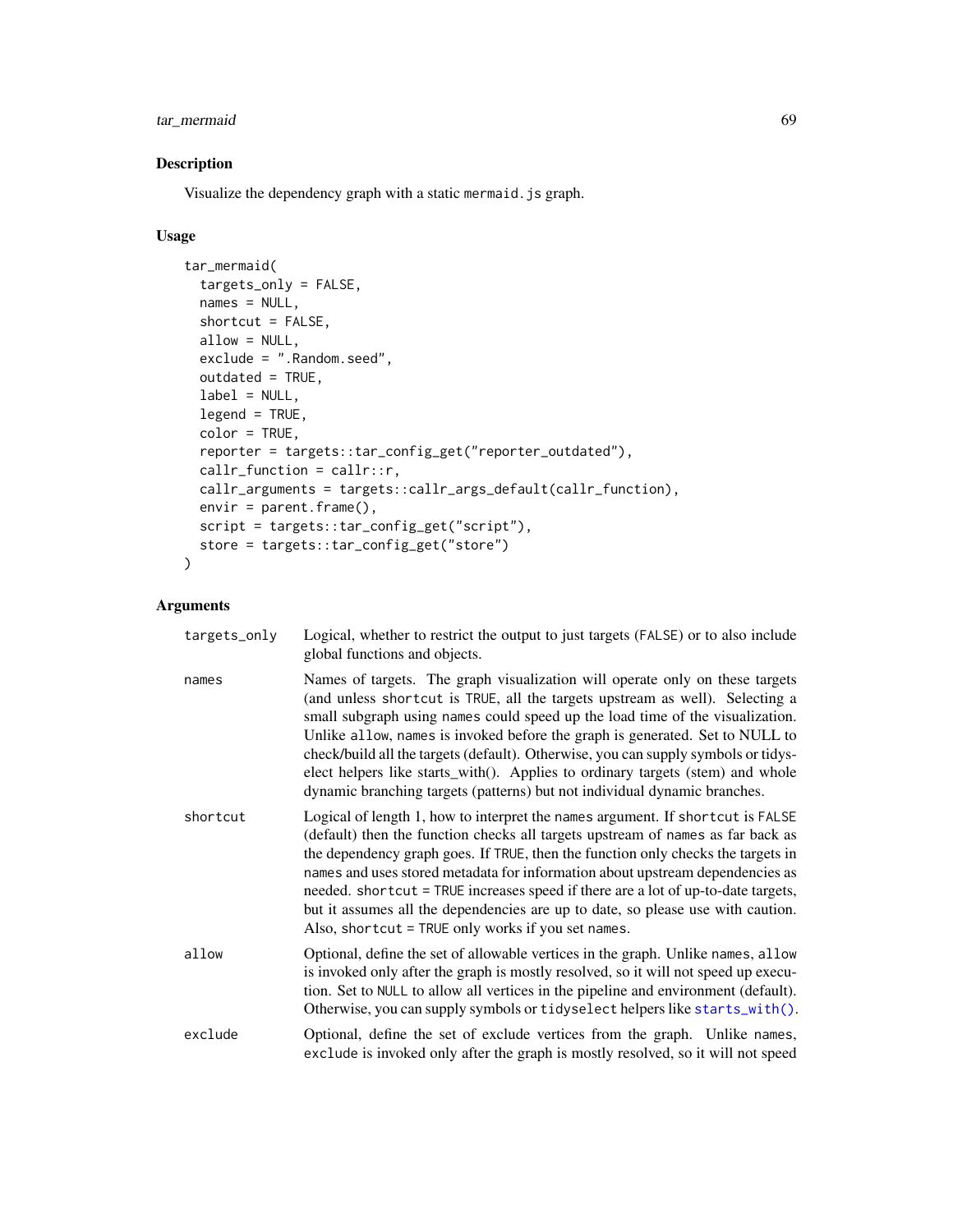|                 | up execution. Set to NULL to exclude no vertices. Otherwise, you can supply<br>symbols or tidyselect helpers like all_of() and starts_with().                                                                                                                                                                                                                                                                                                                                                                           |
|-----------------|-------------------------------------------------------------------------------------------------------------------------------------------------------------------------------------------------------------------------------------------------------------------------------------------------------------------------------------------------------------------------------------------------------------------------------------------------------------------------------------------------------------------------|
| outdated        | Logical, whether to show colors to distinguish outdated targets from up-to-date<br>targets. (Global functions and objects still show these colors.) Looking for<br>outdated targets takes a lot of time for large pipelines with lots of branches, and<br>setting outdated to FALSE is a nice way to speed up the graph if you only want<br>to see dependency relationships and build progress.                                                                                                                         |
| label           | Character vector of one or more aesthetics to add to the vertex labels. Can<br>contain "time" to show total runtime, "size" to show total storage size, or<br>"branches" to show the number of branches in each pattern. You can choose<br>multiple aesthetics at once, e.g. label = c("time", "branches"). All are dis-<br>abled by default because they clutter the graph.                                                                                                                                            |
| legend          | Logical of length 1, whether to display the legend.                                                                                                                                                                                                                                                                                                                                                                                                                                                                     |
| color           | Logical of length 1, whether to color the graph vertices by status.                                                                                                                                                                                                                                                                                                                                                                                                                                                     |
| reporter        | Character of length 1, name of the reporter to user. Controls how messages are<br>printed as targets are checked. Choices:                                                                                                                                                                                                                                                                                                                                                                                              |
|                 | • "silent": print nothing.<br>• "forecast": print running totals of the checked and outdated targets found<br>so far.                                                                                                                                                                                                                                                                                                                                                                                                   |
|                 | callr_function A function from callr to start a fresh clean R process to do the work. Set to<br>NULL to run in the current session instead of an external process (but restart<br>your R session just before you do in order to clear debris out of the global<br>environment). callr_function needs to be NULL for interactive debugging,<br>e.g. tar_option_set(debug = "your_target"). However, callr_function<br>should not be NULL for serious reproducible work.                                                  |
| callr_arguments |                                                                                                                                                                                                                                                                                                                                                                                                                                                                                                                         |
|                 | A list of arguments to callr_function.                                                                                                                                                                                                                                                                                                                                                                                                                                                                                  |
| envir           | An environment, where to run the target R script (default: _targets.R) if<br>callr_function is NULL. Ignored if callr_function is anything other than<br>NULL. callr_function should only be NULL for debugging and testing pur-<br>poses, not for serious runs of a pipeline, etc.                                                                                                                                                                                                                                     |
|                 | The envir argument of tar_make() and related functions always overrides the<br>current value of tar_option_get("envir") in the current R session just before<br>running the target script file, so whenever you need to set an alternative envir,<br>you should always set it with tar_option_set() from within the target script<br>file. In other words, if you call tar_option_set(envir = envir1) in an inter-<br>active session and then tar_make(envir=envir2, callr_function=NULL),<br>then envir2 will be used. |
| script          | Character of length 1, path to the target script file. Defaults to tar_config_get("script"),<br>which in turn defaults to _targets.R. When you set this argument, the value of<br>tar_config_get("script") is temporarily changed for the current function<br>call. See tar_script(), tar_config_get(), and tar_config_set() for de-<br>tails about the target script file and how to set it persistently for a project.                                                                                                |
| store           | Character of length 1, path to the targets data store. Defaults to tar_config_get("store"),<br>which in turn defaults to _targets/. When you set this argument, the value                                                                                                                                                                                                                                                                                                                                               |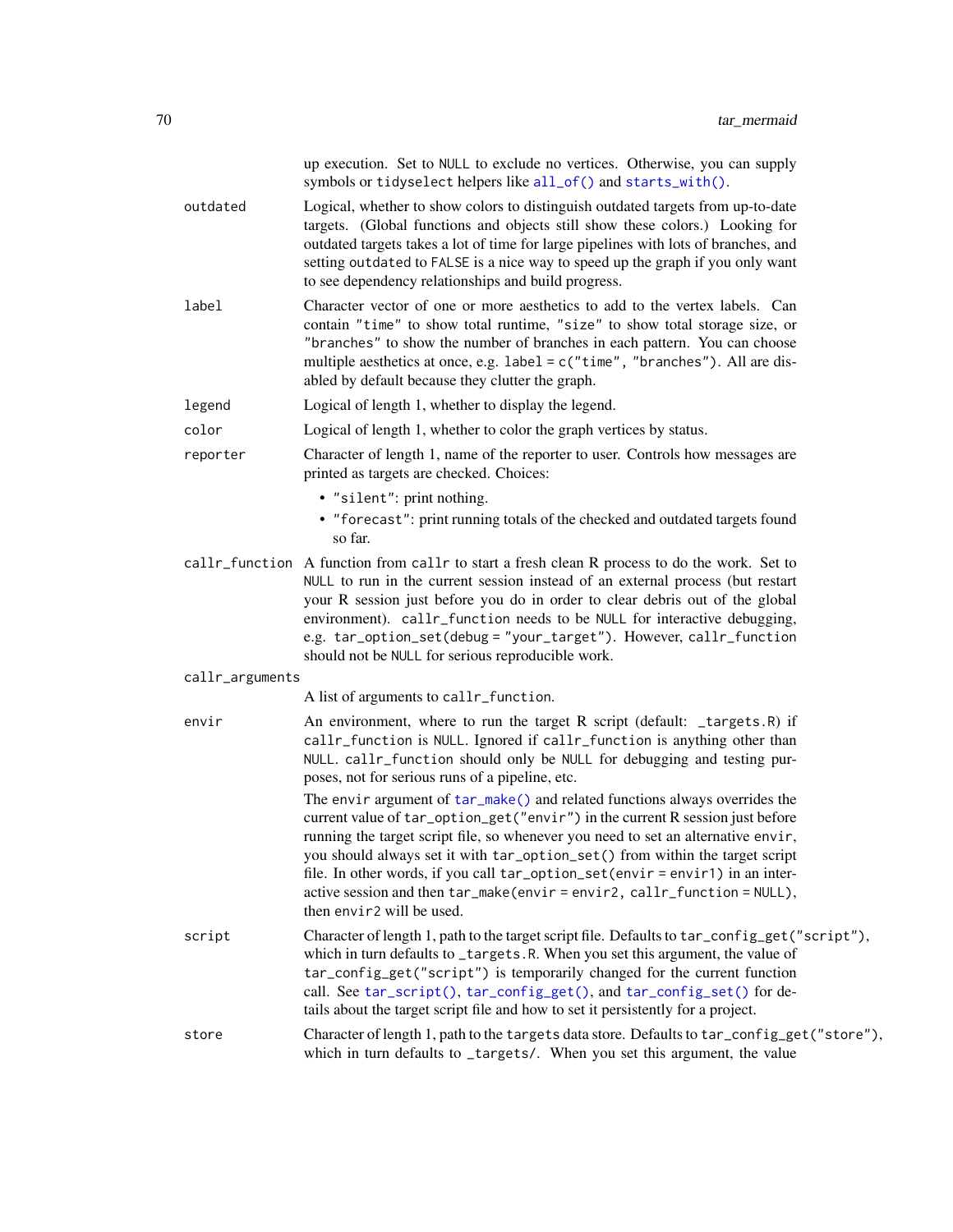### tar\_meta 71

of tar\_config\_get("store") is temporarily changed for the current function call. See [tar\\_config\\_get\(\)](#page-16-0) and [tar\\_config\\_set\(\)](#page-17-0) for details about how to set the data store path persistently for a project.

## Details

mermaid.js is a JavaScript library for constructing static visualizations of graphs.

# Value

A character vector of lines of code of the mermaid.js graph. You can visualize the graph by copying the text into a public online mermaid. js editor or a mermaid GitHub code chunk (https://github.blog/2022-02-14-incl # nolint

# See Also

Other visualize: [tar\\_glimpse\(](#page-43-0)), [tar\\_visnetwork\(](#page-147-0))

## Examples

```
if (identical(Sys.getenv("TAR_INTERACTIVE_EXAMPLES"), "true")) {
tar_dir({ # tar_dir() runs code from a temporary directory.
tar_script({
  tar_option_set()
 list(
    tar\_target(y1, 1 + 1),tar\_target(y2, 1 + 1),tar\_target(z, y1 + y2))
})
# Copy the text into a mermaid.js online editor
# or a mermaid GitHub code chunk:
tar_mermaid()
})
}
```
<span id="page-70-0"></span>

tar\_meta *Read a project's metadata.*

# Description

Read the metadata of all recorded targets and global objects.

### Usage

```
tar_meta(
 names = NULL,
  fields = NULL,
  targets_only = FALSE,
```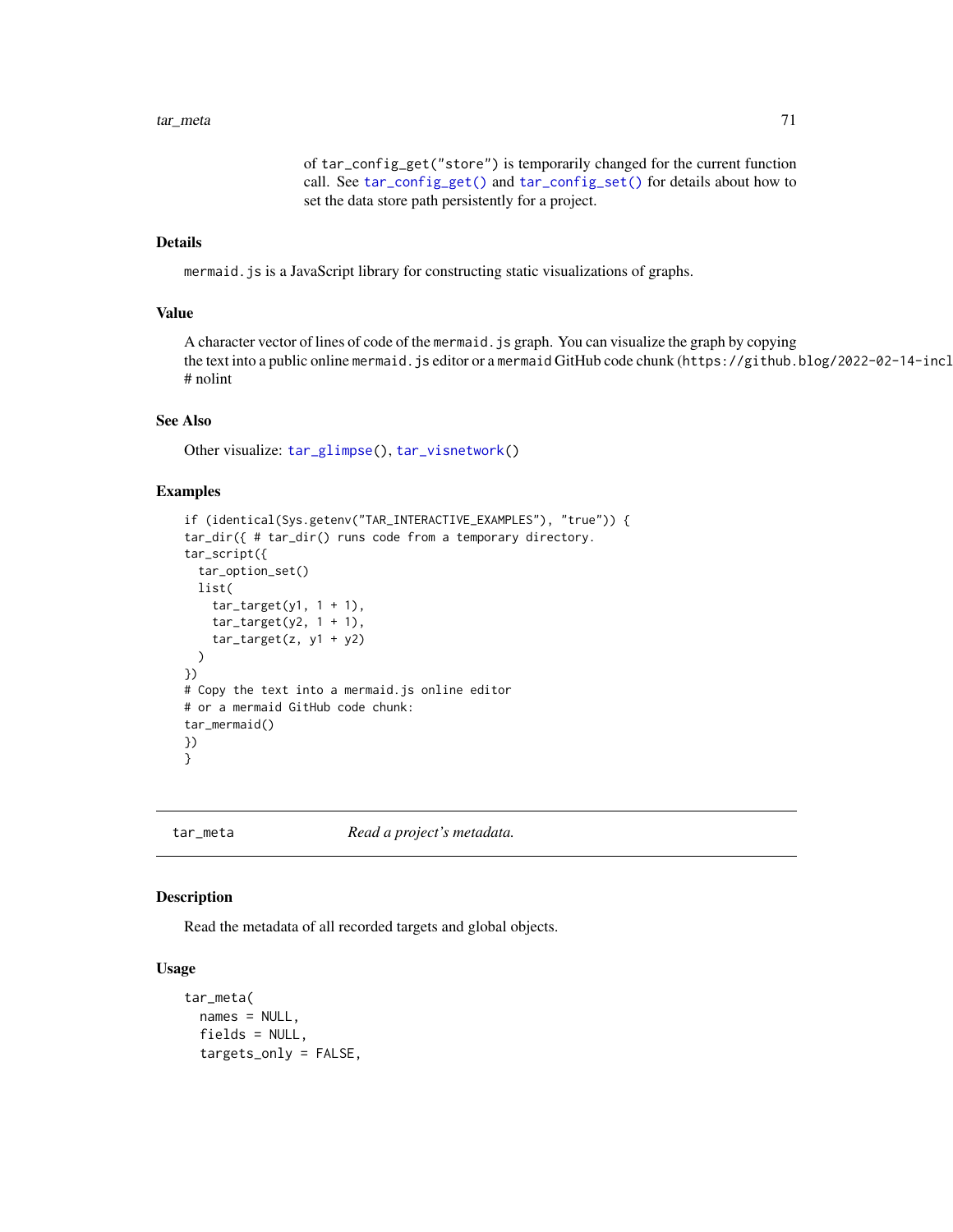```
complete_only = FALSE,
  store = targets::tar_config_get("store")
\lambda
```
### Arguments

names Optional, names of the targets. If supplied, tar\_meta() only returns metadata on these targets. You can supply symbols or tidyselect helpers like [all\\_of\(\)](#page-0-0) and [starts\\_with\(\)](#page-0-0). If NULL, all names are selected.

fields Optional, names of columns/fields to select. If supplied, tar\_meta() only returns the selected metadata columns. If NULL, all fields are selected. You can supply symbols or tidyselect helpers like [all\\_of\(\)](#page-0-0) and [starts\\_with\(\)](#page-0-0). The name column is always included first no matter what you select. Choices:

- name: name of the target or global object.
- type: type of the object: either "function" or "object" for global objects, and "stem", "branch", "map", or "cross" for targets.
- data: hash of the output data.
- command: hash of the target's deparsed command.
- depend: hash of the immediate upstream dependencies of the target.
- seed: random number generator seed with which the target was built. A target's random number generator seed is a deterministic function of its name. In this way, each target runs with a reproducible seed so someone else running the same pipeline should get the same results, and no two targets in the same pipeline share the same seed. (Even dynamic branches have different names and thus different seeds.) You can recover the seed of a completed target with tar\_meta(your\_target, seed) and run set.seed() on the result to locally recreate the target's initial RNG state.
- path: A list column of paths to target data. Usually, each element is a single path, but there could be multiple paths per target for dynamic files  $(i.e. tar_target(fromat = "file").$
- time: POSIXct object with the time the target's data in storage was last modified. If the target stores no local file, then the time stamp corresponds to the time the target last ran successfully. Only targets that run commands have time stamps: just non-branching targets and individual dynamic branches. Displayed in the current time zone of the system. If there are multiple outputs for that target, as with file targets, then the maximum time is shown.
- size: hash of the sum of all the bytes of the files at path.
- bytes: total file size in bytes of all files in path.
- format: character, one of the admissible data storage formats. See the format argument in the [tar\\_target\(\)](#page-130-0) help file for details.
- iteration: character, either "list" or "vector" to describe the iteration and aggregation mode of the target. See the iteration argument in the [tar\\_target\(\)](#page-130-0) help file for details.
- parent: for branches, name of the parent pattern.
- children: list column, names of the children of targets that have them. These include buds of stems and branches of patterns.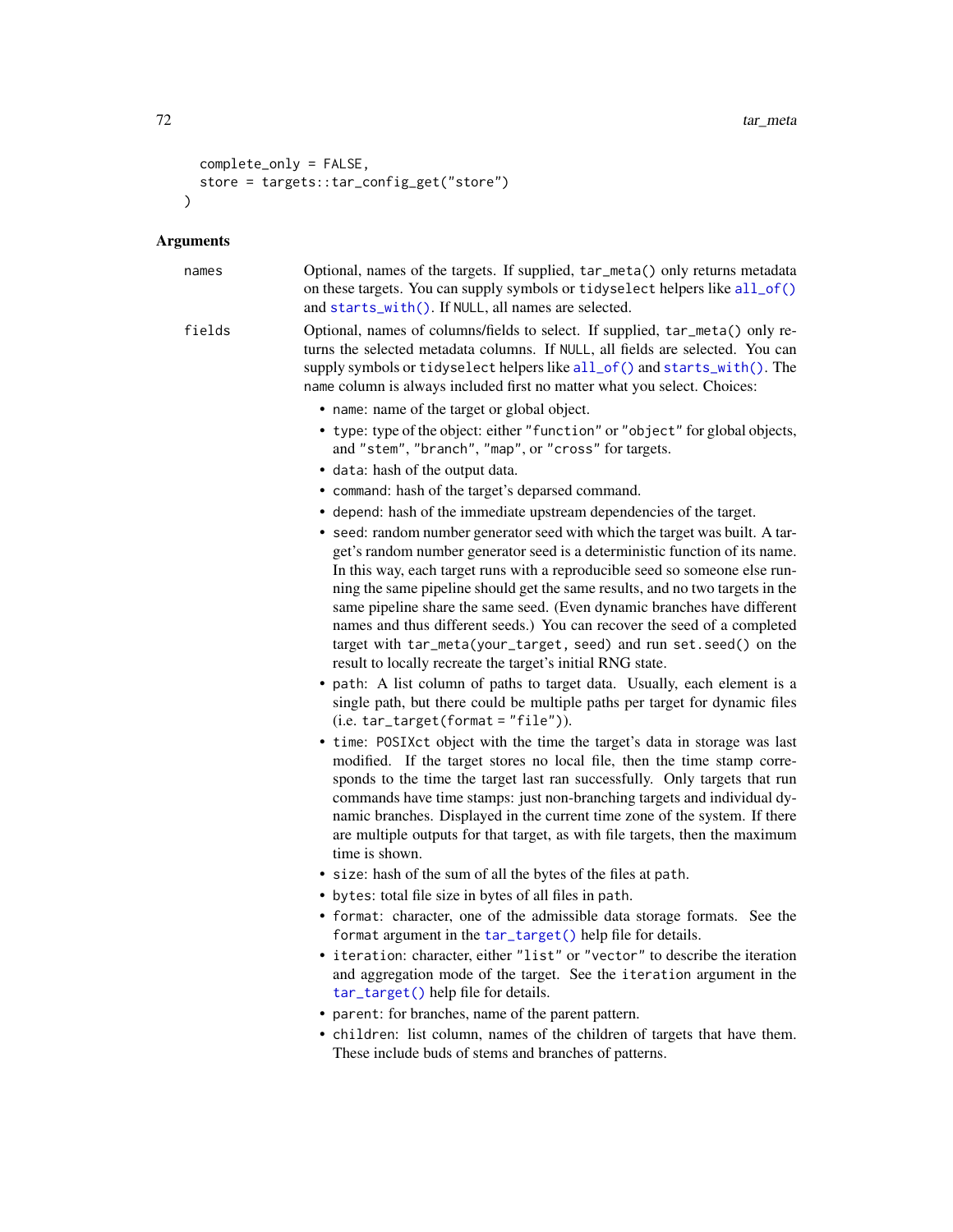|               | • seconds: number of seconds it took to run the target.                                                                                                                                                                                                                                                                                                                                    |
|---------------|--------------------------------------------------------------------------------------------------------------------------------------------------------------------------------------------------------------------------------------------------------------------------------------------------------------------------------------------------------------------------------------------|
|               | • warnings: character string of warning messages from the last run of the<br>target.                                                                                                                                                                                                                                                                                                       |
|               | • error: character string of the error message if the target errored.                                                                                                                                                                                                                                                                                                                      |
| targets_only  | Logical, whether to just show information about targets or also return metadata<br>on functions and other global objects.                                                                                                                                                                                                                                                                  |
| complete_only | Logical, whether to return only complete rows (no NA values).                                                                                                                                                                                                                                                                                                                              |
| store         | Character of length 1, path to the targets data store. Defaults to tar_config_get("store"),<br>which in turn defaults to _targets/. When you set this argument, the value<br>of tar_config_get("store") is temporarily changed for the current function<br>call. See tar_config_get() and tar_config_set() for details about how to<br>set the data store path persistently for a project. |

### Details

A metadata row only updates when the target is built. [tar\\_progress\(\)](#page-98-0) shows information on targets that are running. That is why the number of branches may disagree between [tar\\_meta\(\)](#page-70-0) and [tar\\_progress\(\)](#page-98-0) for actively running pipelines.

### Value

A data frame with one row per target/object and the selected fields.

### See Also

```
Other data: tar_load_everything(), tar_load_raw(), tar_load(), tar_objects(), tar_pid(),
tar_process(), tar_read_raw(), tar_read()
```

```
if (identical(Sys.getenv("TAR_EXAMPLES"), "true")) {
tar_dir({ # tar_dir() runs code from a temporary directory.
tar_script({
 list(
    tar_target(x, seq_len(2)),
    tar\_target(y, 2 * x, pattern = map(x))\lambda\}, ask = FALSE)
tar_make()
tar_meta()
tar_meta(starts_with("y_")) # see also all_of()
})
}
```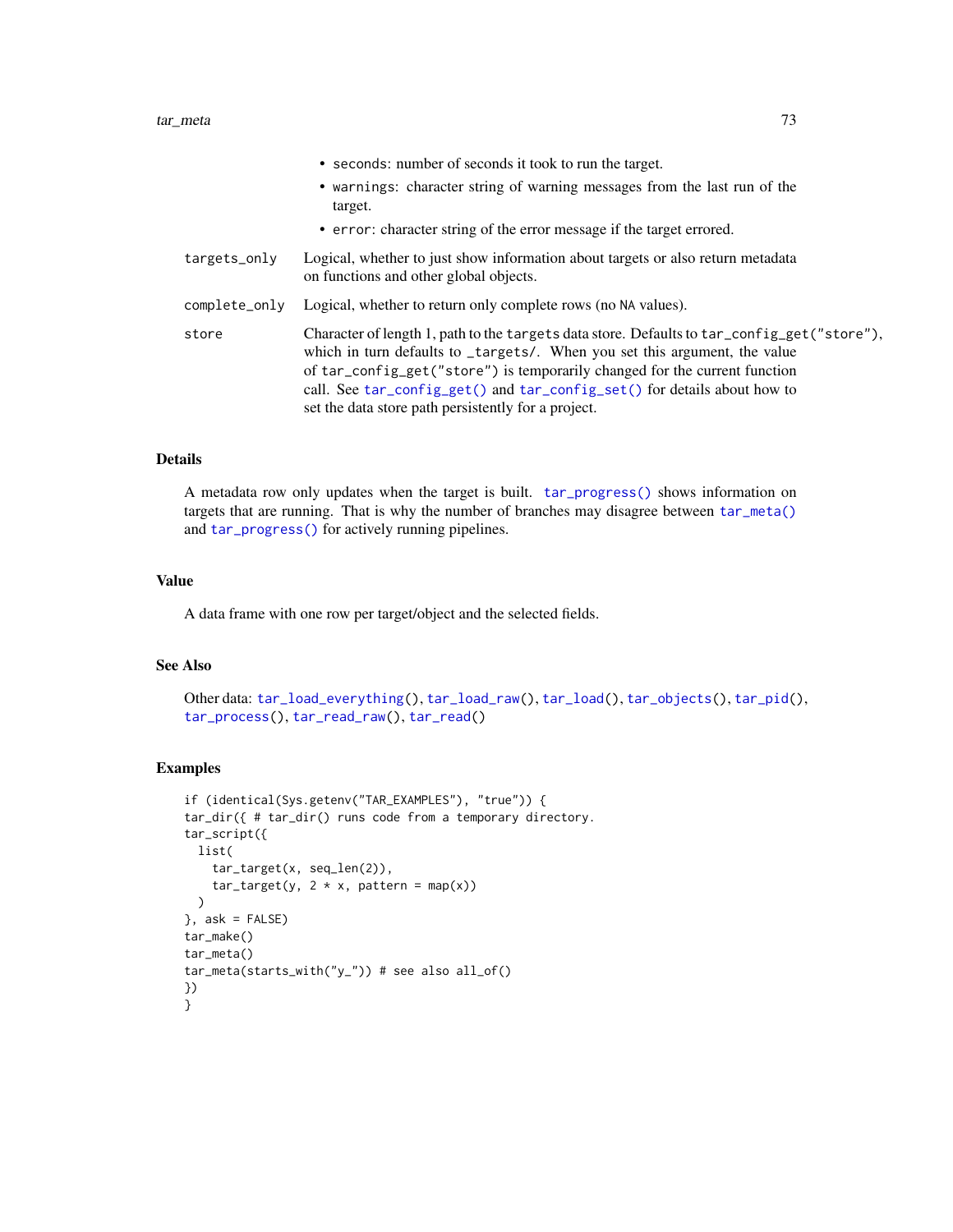<span id="page-73-0"></span>

# Description

Get the name of the target currently running.

#### Usage

```
tar_name(default = "target")
```
## Arguments

| default | Character, value to return if tar_name() is called on its own outside a targets |
|---------|---------------------------------------------------------------------------------|
|         | pipeline. Having a default lets users run things without $tar\_make()$ , which  |
|         | helps peel back layers of code and troubleshoot bugs.                           |

## Value

Character of length 1. If called inside a pipeline, tar\_name() returns name of the target currently running. Otherwise, the return value is default.

# See Also

```
Other utilities: tar_active(), tar_call(), tar_cancel(), tar_definition(), tar_envir(),
tar_group(), tar_path(), tar_seed(), tar_store()
```

```
tar_name()
tar_name(default = "custom_target_name")
if (identical(Sys.getenv("TAR_EXAMPLES"), "true")) {
tar_dir({ # tar_dir() runs code from a temporary directory.
tar_script(tar_target(x, tar_name()), ask = FALSE)
tar_make()
tar_read(x)
})
}
```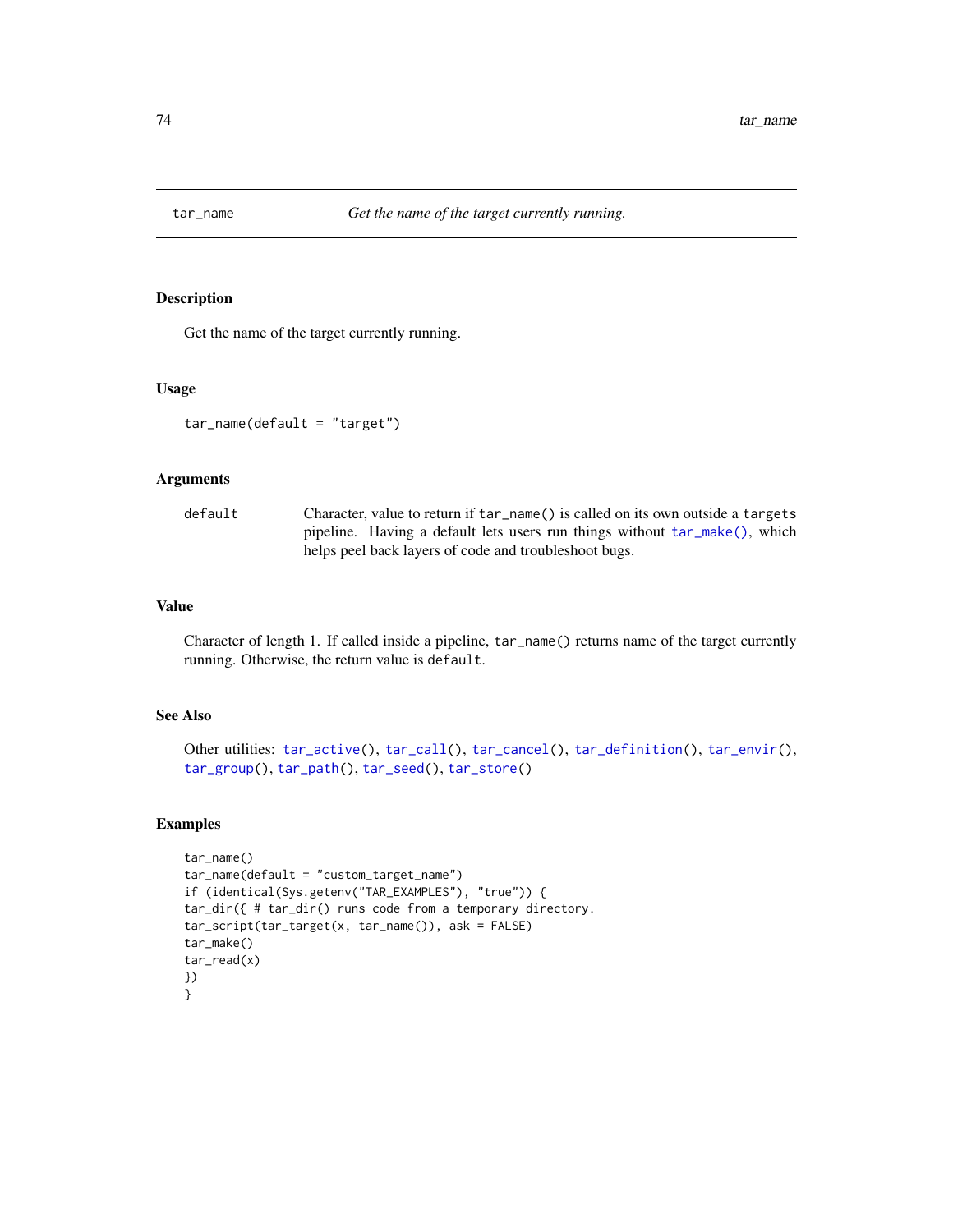<span id="page-74-0"></span>

## Description

Analyze the pipeline defined in the target script file (default: \_targets.R) and return the vertices and edges of the directed acyclic graph of dependency relationships.

## Usage

```
tar_network(
  targets_only = FALSE,
 names = NULL,
 shortcut = FALSE,
 allow = NULL,
 exclude = NULL,
 outdated = TRUE,
 reporter = targets::tar_config_get("reporter_outdated"),
 callr_function = callr::r,
 callr_arguments = targets::callr_args_default(callr_function, reporter),
 envir = parent.frame(),script = targets::tar_config_get("script"),
  store = targets::tar_config_get("store")
)
```

| targets_only | Logical, whether to restrict the output to just targets (FALSE) or to also include<br>imported global functions and objects.                                                                                                                                                                                                                                                                                                                                                                                                                                                       |
|--------------|------------------------------------------------------------------------------------------------------------------------------------------------------------------------------------------------------------------------------------------------------------------------------------------------------------------------------------------------------------------------------------------------------------------------------------------------------------------------------------------------------------------------------------------------------------------------------------|
| names        | Names of targets. The graph visualization will operate only on these targets<br>(and unless shortcut is TRUE, all the targets upstream as well). Selecting a<br>small subgraph using names could speed up the load time of the visualization.<br>Unlike allow, names is invoked before the graph is generated. Set to NULL to<br>check/build all the targets (default). Otherwise, you can supply symbols or tidys-<br>elect helpers like starts_with(). Applies to ordinary targets (stem) and whole<br>dynamic branching targets (patterns) but not individual dynamic branches. |
| shortcut     | Logical of length 1, how to interpret the names argument. If shortcut is FALSE<br>(default) then the function checks all targets upstream of names as far back as<br>the dependency graph goes. If TRUE, then the function only checks the targets in<br>names and uses stored metadata for information about upstream dependencies as<br>needed. shortcut = TRUE increases speed if there are a lot of up-to-date targets,<br>but it assumes all the dependencies are up to date, so please use with caution.<br>Also, shortcut = TRUE only works if you set names.               |
| allow        | Optional, define the set of allowable vertices in the graph. Unlike names, allow<br>is invoked only after the graph is mostly resolved, so it will not speed up execu-<br>tion. Set to NULL to allow all vertices in the pipeline and environment (default).<br>Otherwise, you can supply symbols or tidy select helpers like starts_with().                                                                                                                                                                                                                                       |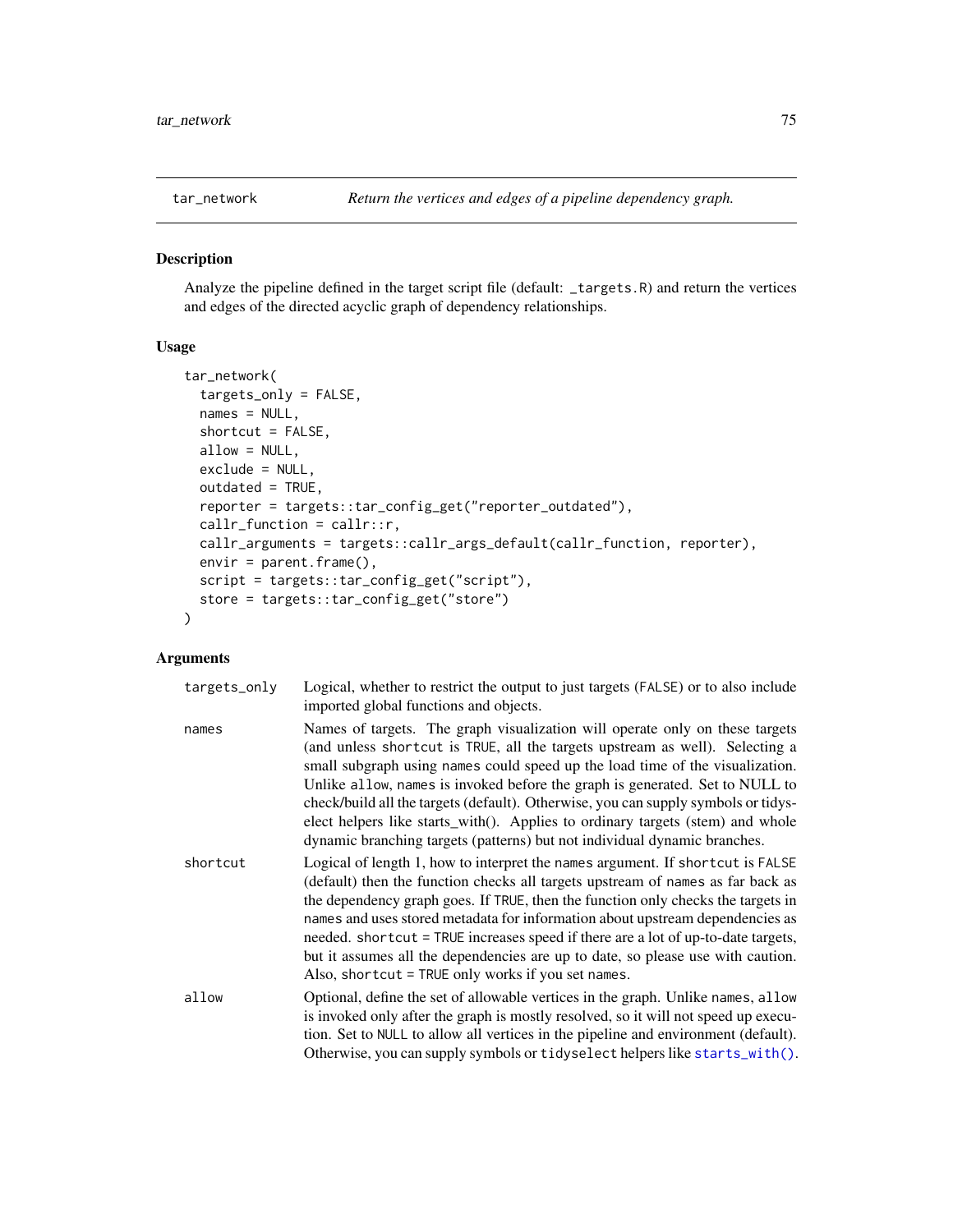| exclude         | Optional, define the set of exclude vertices from the graph. Unlike names,<br>exclude is invoked only after the graph is mostly resolved, so it will not speed<br>up execution. Set to NULL to exclude no vertices. Otherwise, you can supply<br>symbols or tidyselect helpers like all_of() and starts_with().                                                                                                                                                                                                         |
|-----------------|-------------------------------------------------------------------------------------------------------------------------------------------------------------------------------------------------------------------------------------------------------------------------------------------------------------------------------------------------------------------------------------------------------------------------------------------------------------------------------------------------------------------------|
| outdated        | Logical, whether to show colors to distinguish outdated targets from up-to-date<br>targets. (Global functions and objects still show these colors.) Looking for<br>outdated targets takes a lot of time for large pipelines with lots of branches, and<br>setting outdated to FALSE is a nice way to speed up the graph if you only want<br>to see dependency relationships and build progress.                                                                                                                         |
| reporter        | Character of length 1, name of the reporter to user. Controls how messages are<br>printed as targets are checked. Choices:                                                                                                                                                                                                                                                                                                                                                                                              |
|                 | · "silent": print nothing.<br>• "forecast": print running totals of the checked and outdated targets found<br>so far.                                                                                                                                                                                                                                                                                                                                                                                                   |
|                 | callr_function A function from callr to start a fresh clean R process to do the work. Set to<br>NULL to run in the current session instead of an external process (but restart<br>your R session just before you do in order to clear debris out of the global<br>environment). callr_function needs to be NULL for interactive debugging,<br>e.g. tar_option_set(debug = "your_target"). However, callr_function<br>should not be NULL for serious reproducible work.                                                  |
| callr_arguments |                                                                                                                                                                                                                                                                                                                                                                                                                                                                                                                         |
|                 | A list of arguments to callr_function.                                                                                                                                                                                                                                                                                                                                                                                                                                                                                  |
| envir           | An environment, where to run the target R script (default: _targets.R) if<br>callr_function is NULL. Ignored if callr_function is anything other than<br>NULL. callr_function should only be NULL for debugging and testing pur-<br>poses, not for serious runs of a pipeline, etc.                                                                                                                                                                                                                                     |
|                 | The envir argument of tar_make() and related functions always overrides the<br>current value of tar_option_get("envir") in the current R session just before<br>running the target script file, so whenever you need to set an alternative envir,<br>you should always set it with tar_option_set() from within the target script<br>file. In other words, if you call tar_option_set(envir = envir1) in an inter-<br>active session and then tar_make(envir=envir2, callr_function=NULL),<br>then envir2 will be used. |
| script          | Character of length 1, path to the target script file. Defaults to tar_config_get("script"),<br>which in turn defaults to _targets.R. When you set this argument, the value of<br>tar_config_get("script") is temporarily changed for the current function<br>call. See tar_script(), tar_config_get(), and tar_config_set() for de-<br>tails about the target script file and how to set it persistently for a project.                                                                                                |
| store           | Character of length 1, path to the targets data store. Defaults to tar_config_get("store"),<br>which in turn defaults to _targets/. When you set this argument, the value<br>of tar_config_get("store") is temporarily changed for the current function<br>call. See tar_config_get() and tar_config_set() for details about how to<br>set the data store path persistently for a project.                                                                                                                              |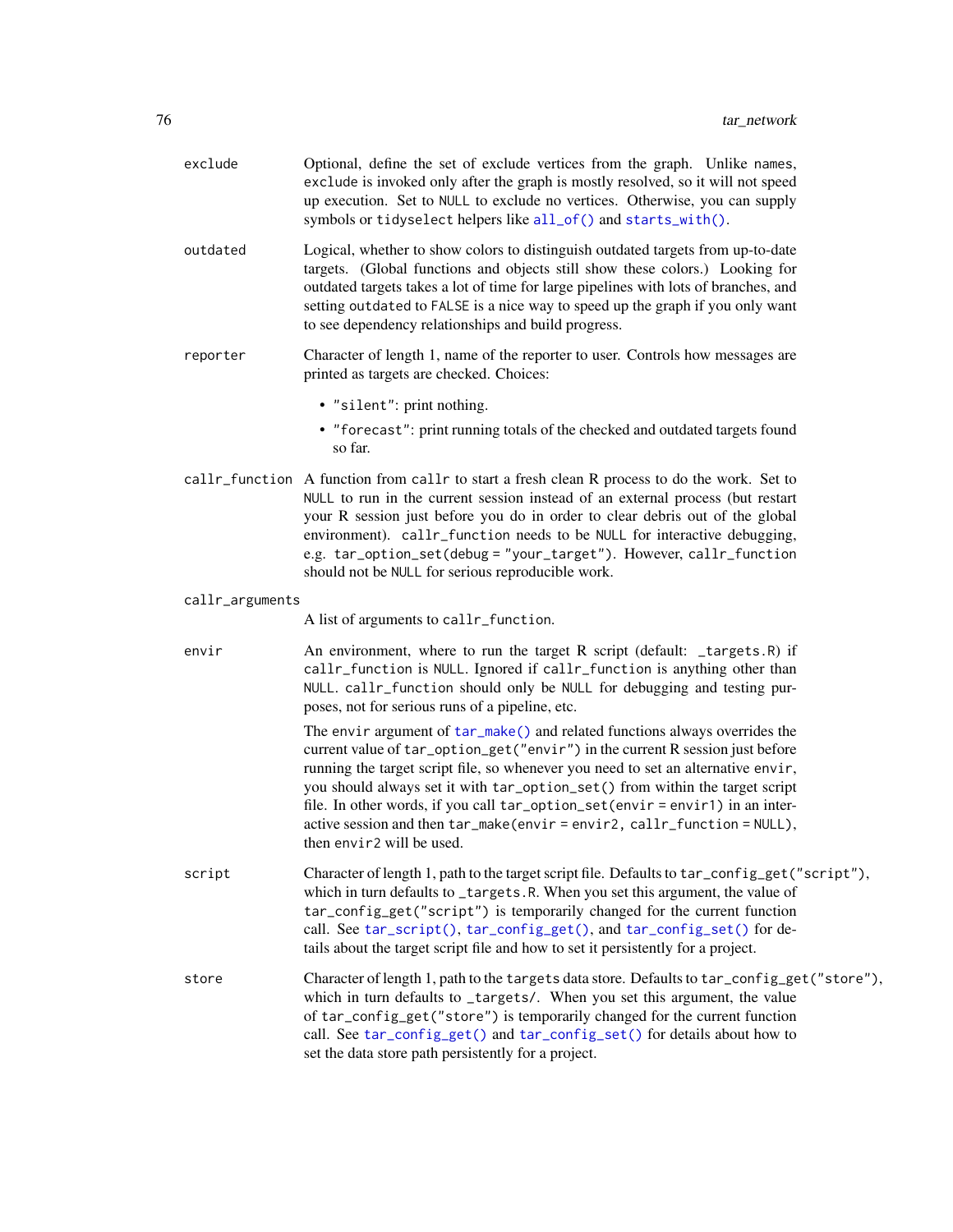#### tar\_newer 77

## Value

A list with two data frames: vertices and edges. The vertices data frame has one row per target with fields to denote the type of the target or object (stem, branch, map, cross, function, or object) and the target's status (up to date, outdated, started, canceled, or errored). The edges data frame has one row for every edge and columns to and from to mark the starting and terminating vertices.

# See Also

Other inspect: [tar\\_deps\\_raw\(](#page-27-0)), [tar\\_deps\(](#page-26-0)), [tar\\_manifest\(](#page-65-0)), [tar\\_outdated\(](#page-89-0)), [tar\\_sitrep\(](#page-124-0)), [tar\\_validate\(](#page-146-0))

### Examples

```
if (identical(Sys.getenv("TAR_EXAMPLES"), "true")) {
tar_dir({ # tar_dir() runs code from a temporary directory.
tar_script({
  tar_option_set()
  list(
    tar\_target(y1, 1 + 1),tar\_target(y2, 1 + 1),tar\_target(z, y1 + y2))
}, ask = FALSE)
tar_network(targets_only = TRUE)
})
}
```
<span id="page-76-0"></span>

tar\_newer *List new targets*

## **Description**

List all the targets whose last successful run occurred after a certain point in time.

### Usage

```
tar_newer(
  time,
 names = NULL,
 inclusive = FALSE,
  store = targets::tar_config_get("store")
\lambda
```
### Arguments

time A POSIXct object of length 1, time threshold. Targets newer than this time stamp are returned. For example, if time = Sys.time - as.difftime(1, units = "weeks") then tar\_newer() returns targets newer than one week ago.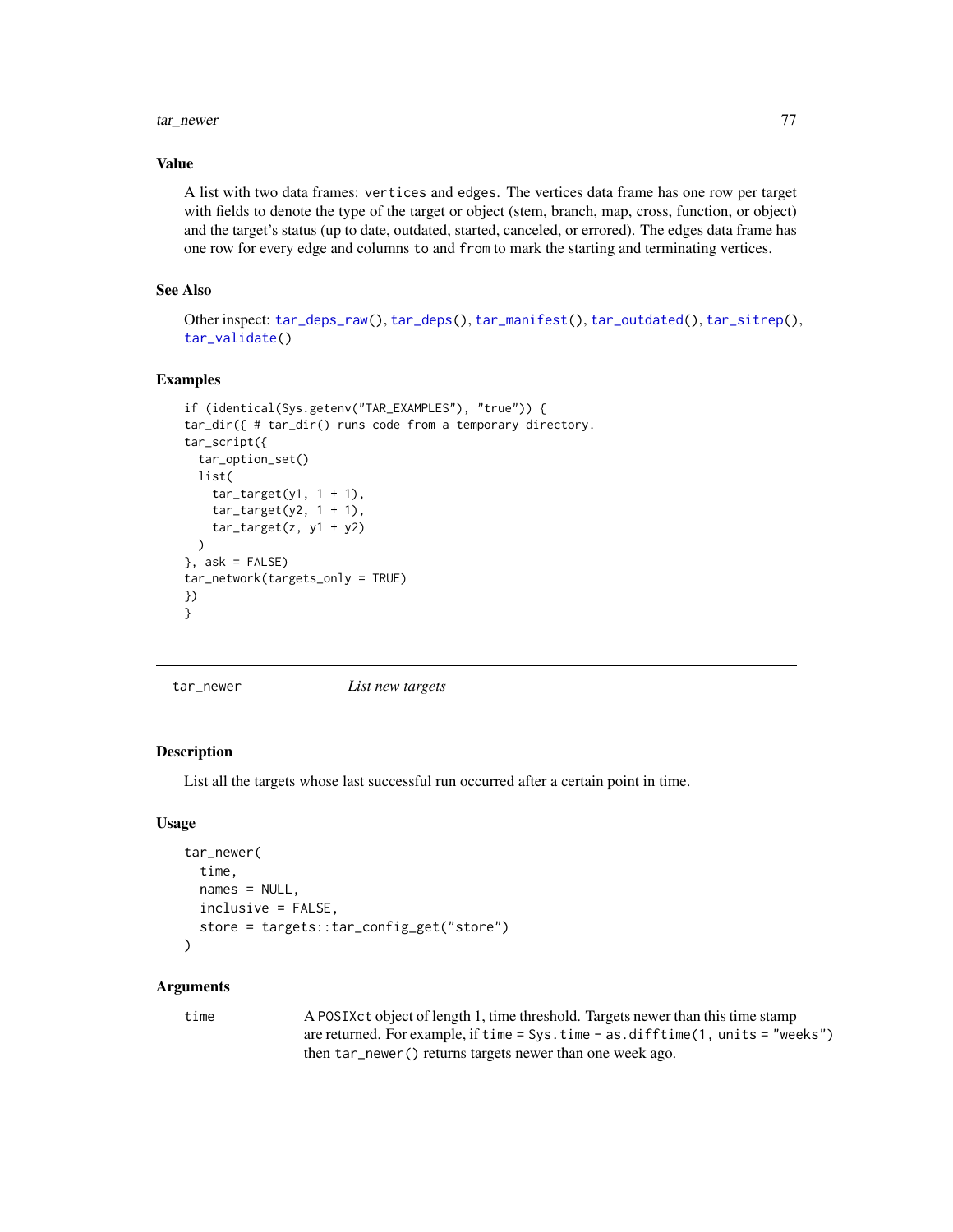| names     | Names of eligible targets. Targets excluded from names will not be returned even<br>if they are newer than the given time. You can supply symbols or tidyselect<br>helpers like $all_of()$ and starts_with $()$ . If NULL, all names are eligible.                                                                                                                                         |
|-----------|--------------------------------------------------------------------------------------------------------------------------------------------------------------------------------------------------------------------------------------------------------------------------------------------------------------------------------------------------------------------------------------------|
| inclusive | Logical of length 1, whether to include targets built at exactly the time given.                                                                                                                                                                                                                                                                                                           |
| store     | Character of length 1, path to the targets data store. Defaults to tar_config_get("store"),<br>which in turn defaults to _targets/. When you set this argument, the value<br>of tar_config_get("store") is temporarily changed for the current function<br>call. See tar_config_get() and tar_config_set() for details about how to<br>set the data store path persistently for a project. |

### Details

Only applies to targets with recorded time stamps: just non-branching targets and individual dynamic branches. As of targets version 0.6.0, these time stamps are available for these targets regardless of storage format. Earlier versions of targets do not record time stamps for remote storage such as format = "url" or repository = "aws" in [tar\\_target\(\)](#page-130-0).

## Value

A character vector of names of old targets with recorded timestamp metadata.

#### See Also

Other time: [tar\\_older\(](#page-79-0)), [tar\\_timestamp\\_raw\(](#page-141-0)), [tar\\_timestamp\(](#page-140-0))

```
if (identical(Sys.getenv("TAR_EXAMPLES"), "true")) {
tar_dir({ # tar_dir() runs code from a temporary directory.
tar_script({
 list(tar_target(x, seq_len(2)))
}, ask = FALSE)
tar_make()
# targets newer than 1 week ago
tar\_never(Sys.time() - as.difftime(1, units = "weeks"))# targets newer than 1 week from now
tar_newer(Sys.time() + as.difftime(1, units = "weeks"))
# Everything is still up to date.
tar_make()
# Invalidate all targets targets newer than 1 week ago
# so they run on the next tar_make().
invalidate_these <- tar_newer(Sys.time() - as.difftime(1, units = "weeks"))
tar_invalidate(all_of(invalidate_these))
tar_make()
})
}
```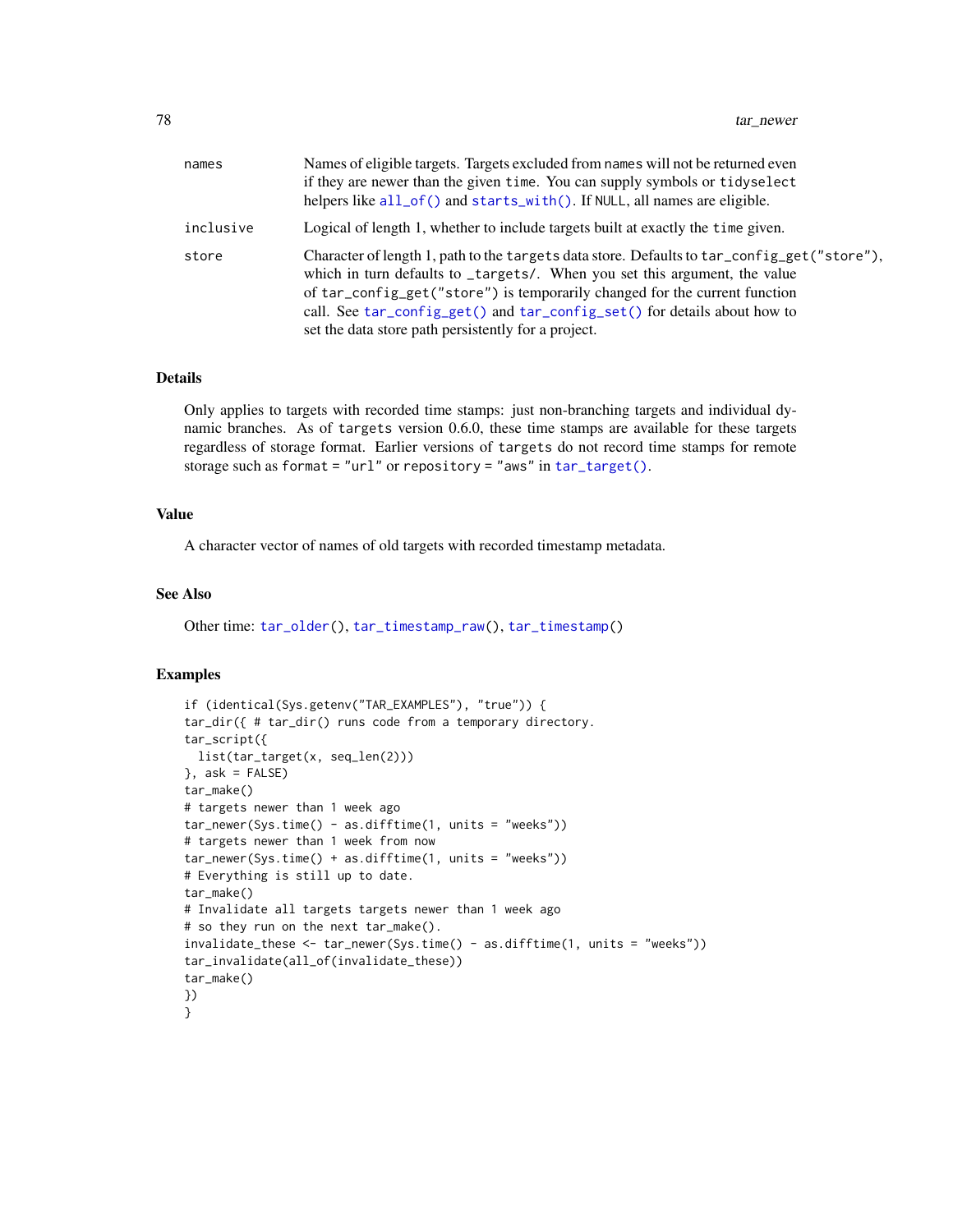tar\_noninteractive *Run if Target Markdown interactive mode is not on.*

## Description

In Target Markdown, run the enclosed code only if interactive mode is not activated. Otherwise, do not run the code.

### Usage

```
tar_noninteractive(code)
```
### Arguments

code R code to run if Target Markdown interactive mode is not turned on.

#### Details

Visit <books.ropensci.org/targets/markdown.html> to learn about Target Markdown and interactive mode.

## Value

If Target Markdown interactive mode is not turned on, the function returns the result of running the code. Otherwise, the function invisibly returns NULL.

# See Also

Other Target Markdown: [tar\\_engine\\_knitr\(](#page-30-0)), [tar\\_interactive\(](#page-49-0)), [tar\\_toggle\(](#page-143-0))

### Examples

tar\_noninteractive(message("Not in interactive mode."))

<span id="page-78-0"></span>tar\_objects *List saved targets*

## Description

List targets currently saved to \_targets/objects/ or the cloud. Does not include local files with tar\_target(..., format = "file", repository = "local").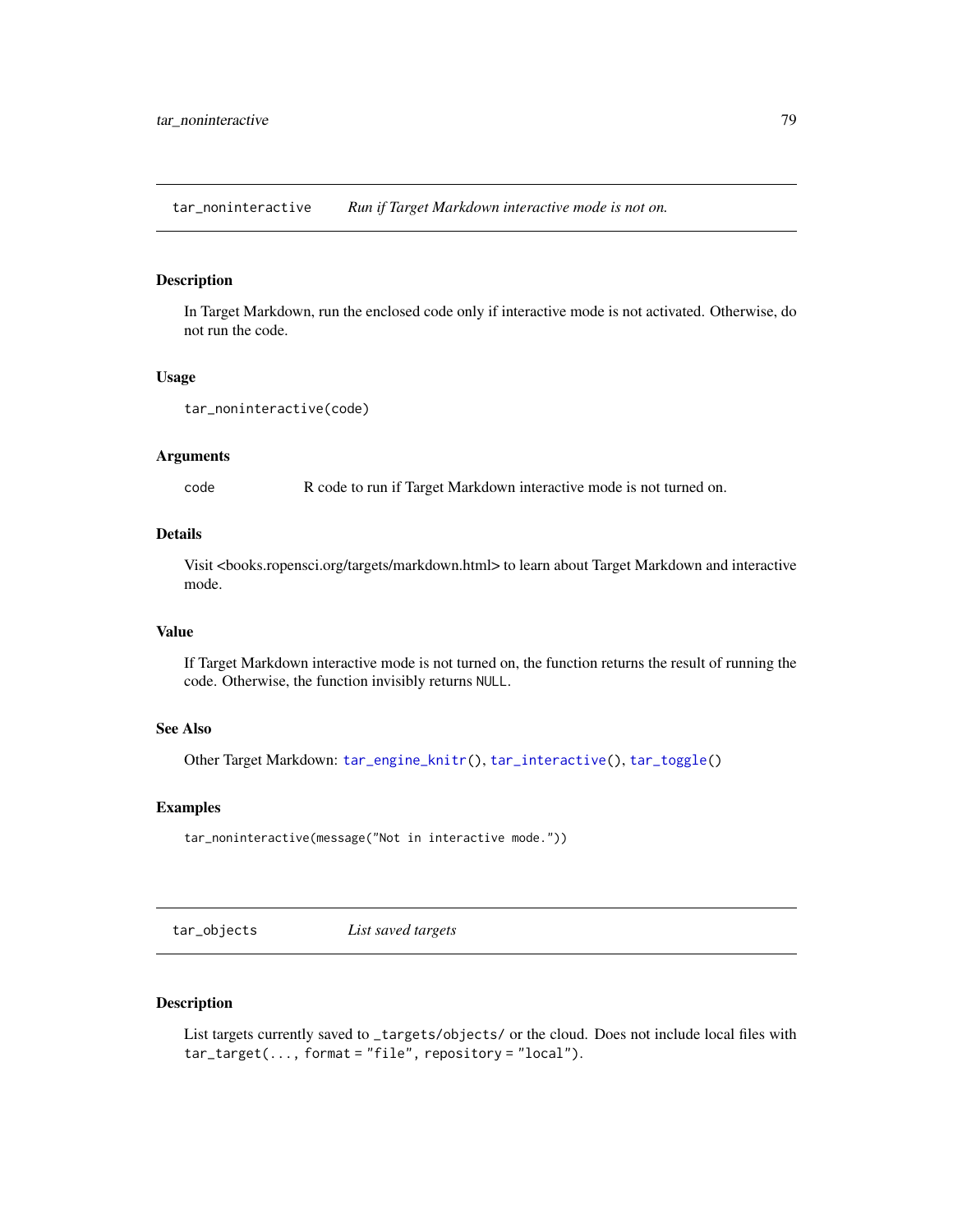## Usage

```
tar_objects(
  names = NULL,
  cloud = TRUE,
  store = targets::tar_config_get("store")
\mathcal{L}
```
## Arguments

| names | Optional tidyselect selector such as all_of() or starts_with() to return a<br>tactical subset of target names. If NULL, all names are selected.                                                                                                                                                                                                                                            |
|-------|--------------------------------------------------------------------------------------------------------------------------------------------------------------------------------------------------------------------------------------------------------------------------------------------------------------------------------------------------------------------------------------------|
| cloud | Logical of length 1, whether to include cloud targets in the output (e.g. $\text{tar\_target}(\dots)$<br>$reposition = "aws").$                                                                                                                                                                                                                                                            |
| store | Character of length 1, path to the targets data store. Defaults to tar_config_get("store"),<br>which in turn defaults to _targets/. When you set this argument, the value<br>of tar_config_get("store") is temporarily changed for the current function<br>call. See tar_config_get() and tar_config_set() for details about how to<br>set the data store path persistently for a project. |

# Value

Character vector of targets saved to \_targets/objects/.

# See Also

```
Other data: tar_load_everything(), tar_load_raw(), tar_load(), tar_meta(), tar_pid(),
tar_process(), tar_read_raw(), tar_read()
```
## Examples

```
if (identical(Sys.getenv("TAR_EXAMPLES"), "true")) {
tar_dir({ # tar_dir() runs code from a temporary directory.
tar_script({
 list(tar_target(x, "value"))
}, ask = FALSE)
tar_make()
tar_objects()
tar_objects(starts_with("x")) # see also all_of()
})
}
```
<span id="page-79-0"></span>tar\_older *List old targets*

## Description

List all the targets whose last successful run occurred before a certain point in time. Combine with [tar\\_invalidate\(\)](#page-49-1), you can use tar\_older() to automatically rerun targets at regular intervals. See the examples for a demonstration.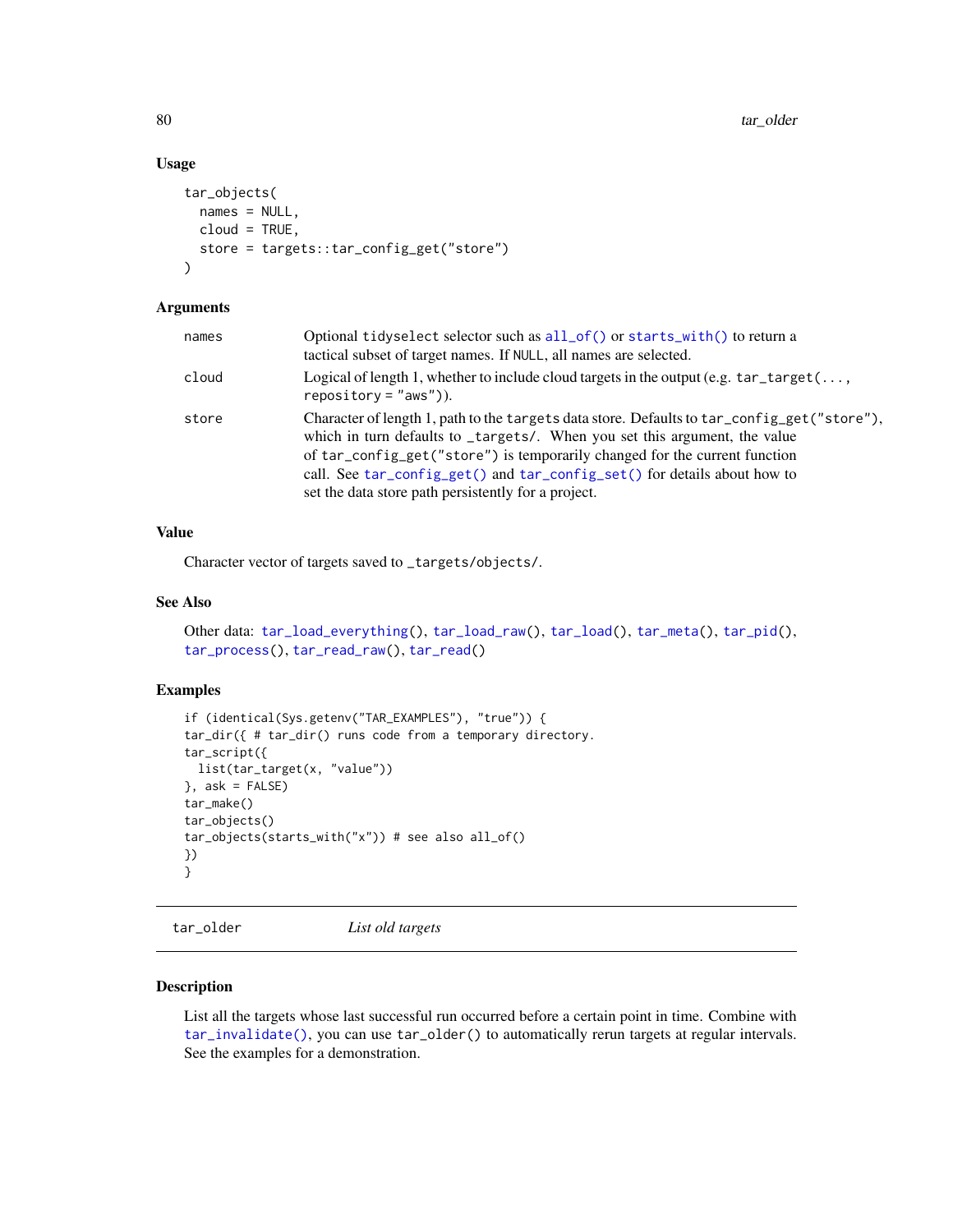tar\_older 81

### Usage

```
tar_older(
  time,
  names = NULL,inclusive = FALSE,
  store = targets::tar_config_get("store")
\lambda
```
## Arguments

| time      | A POSIXct object of length 1, time threshold. Targets older than this time stamp<br>are returned. For example, if time = Sys.time() - as.difftime(1, units =<br>"weeks") then tar_older() returns targets older than one week ago.                                                                                                                                                         |
|-----------|--------------------------------------------------------------------------------------------------------------------------------------------------------------------------------------------------------------------------------------------------------------------------------------------------------------------------------------------------------------------------------------------|
| names     | Names of eligible targets. Targets excluded from names will not be returned even<br>if they are old. You can supply symbols or tidyselect helpers like all_of()<br>and starts_with(). If NULL, all names are eligible.                                                                                                                                                                     |
| inclusive | Logical of length 1, whether to include targets built at exactly the time given.                                                                                                                                                                                                                                                                                                           |
| store     | Character of length 1, path to the targets data store. Defaults to tar_config_get("store"),<br>which in turn defaults to _targets/. When you set this argument, the value<br>of tar_config_get("store") is temporarily changed for the current function<br>call. See tar_config_get() and tar_config_set() for details about how to<br>set the data store path persistently for a project. |

## Details

Only applies to targets with recorded time stamps: just non-branching targets and individual dynamic branches. As of targets version 0.6.0, these time stamps are available for these targets regardless of storage format. Earlier versions of targets do not record time stamps for remote storage such as format = "url" or repository = "aws" in [tar\\_target\(\)](#page-130-0).

## Value

A character vector of names of old targets with recorded timestamp metadata.

## See Also

Other time: [tar\\_newer\(](#page-76-0)), [tar\\_timestamp\\_raw\(](#page-141-0)), [tar\\_timestamp\(](#page-140-0))

```
if (identical(Sys.getenv("TAR_EXAMPLES"), "true")) {
tar_dir({ # tar_dir() runs code from a temporary directory.
tar_script({
 list(tar_target(x, seq_len(2)))
}, ask = FALSE)
tar_make()
# targets older than 1 week ago
tar_older(Sys.time() - as.difftime(1, units = "weeks"))
# targets older than 1 week from now
```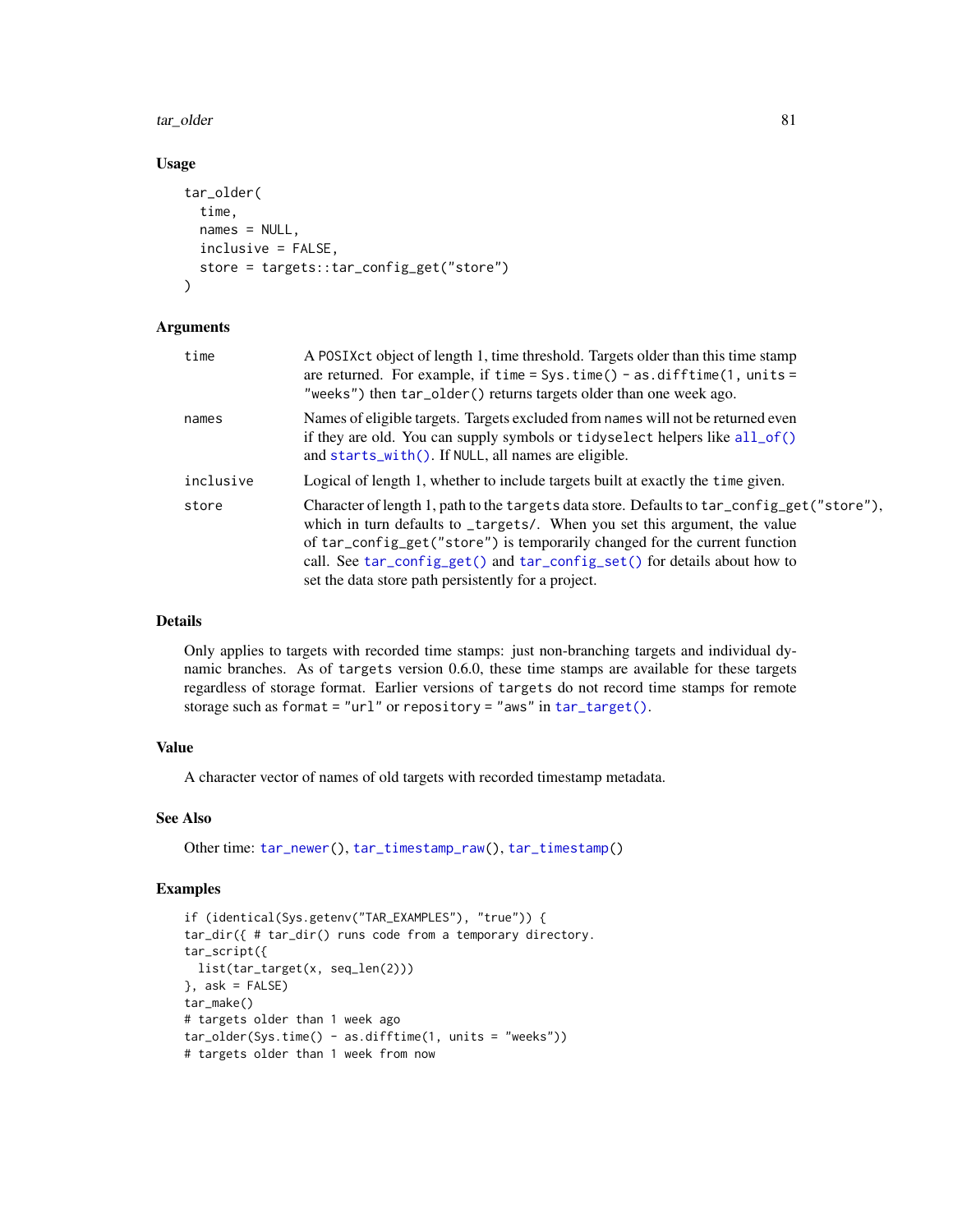```
tar_older(Sys.time() + as.difftime(1, units = "weeks"))
# Everything is still up to date.
tar_make()
# Invalidate all targets targets older than 1 week from now
# so they run on the next tar_make().
invalidate_these <- tar_older(Sys.time() + as.difftime(1, units = "weeks"))
tar_invalidate(all_of(invalidate_these))
tar_make()
})
}
```
<span id="page-81-0"></span>tar\_option\_get *Get a target option.*

### Description

Get a target option. These options include default arguments to  $tar\_target()$  such as packages, storage format, iteration type, and cue. Needs to be called before any calls to [tar\\_target\(\)](#page-130-0) in order to take effect.

### Usage

```
tar_option_get(name = NULL, option = NULL)
```
## Arguments

| name   | Character of length 1, name of an option to get. Must be one of the argument |
|--------|------------------------------------------------------------------------------|
|        | names of $tar\_option\_set()$ .                                              |
| option | Deprecated, use the name argument instead.                                   |

## Details

This function goes well with  $tar\_target\_raw()$  when it comes to defining external interfaces on top of the targets package to create pipelines.

# Value

Value of a target option.

## See Also

```
Other configuration: tar_config_get(), tar_config_set(), tar_config_unset(), tar_envvars(),
tar_option_reset(), tar_option_set()
```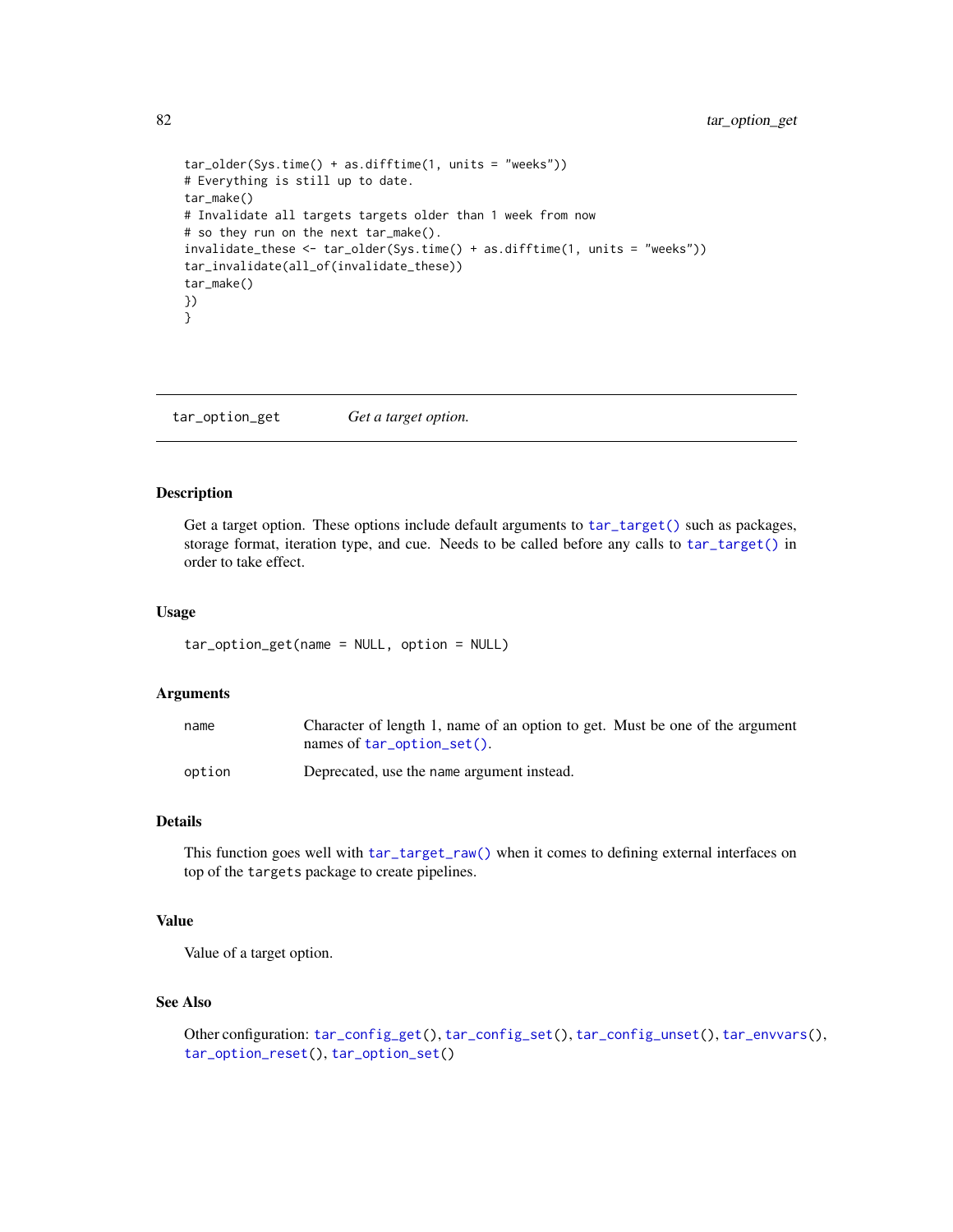# tar\_option\_reset 83

### Examples

```
tar_option_get("format") # default format before we set anything
tar_target(x, 1)$settings$format
tar_option_set(format = "fst_tbl") # new default format
tar_option_get("format")
tar_target(x, 1)$settings$format
tar_option_reset() # reset the format
tar_target(x, 1)$settings$format
if (identical(Sys.getenv("TAR_EXAMPLES"), "true")) {
tar_dir({ # tar_dir() runs code from a temporary directory.
tar_script({
  tar_option_set(cue = tar_cue(mode = "always")) # All targets always run.
  list(tar_target(x, 1), tar_target(y, 2))
})
tar_make()
tar_make()
})
}
```
<span id="page-82-0"></span>tar\_option\_reset *Reset all target options.*

### Description

Reset all target options you previously chose with [tar\\_option\\_set\(\)](#page-83-0). These options are mostly configurable default arguments to [tar\\_target\(\)](#page-130-0) and [tar\\_target\\_raw\(\)](#page-135-0).

## Usage

tar\_option\_reset()

### Value

NULL (invisibly).

## See Also

```
Other configuration: tar_config_get(), tar_config_set(), tar_config_unset(), tar_envvars(),
tar_option_get(), tar_option_set()
```

```
tar_option_get("format") # default format before we set anything
tar_target(x, 1)$settings$format
tar_option_set(format = "fst_tbl") # new default format
tar_option_get("format")
tar_target(x, 1)$settings$format
tar_option_reset() # reset all options
tar_target(x, 1)$settings$format
```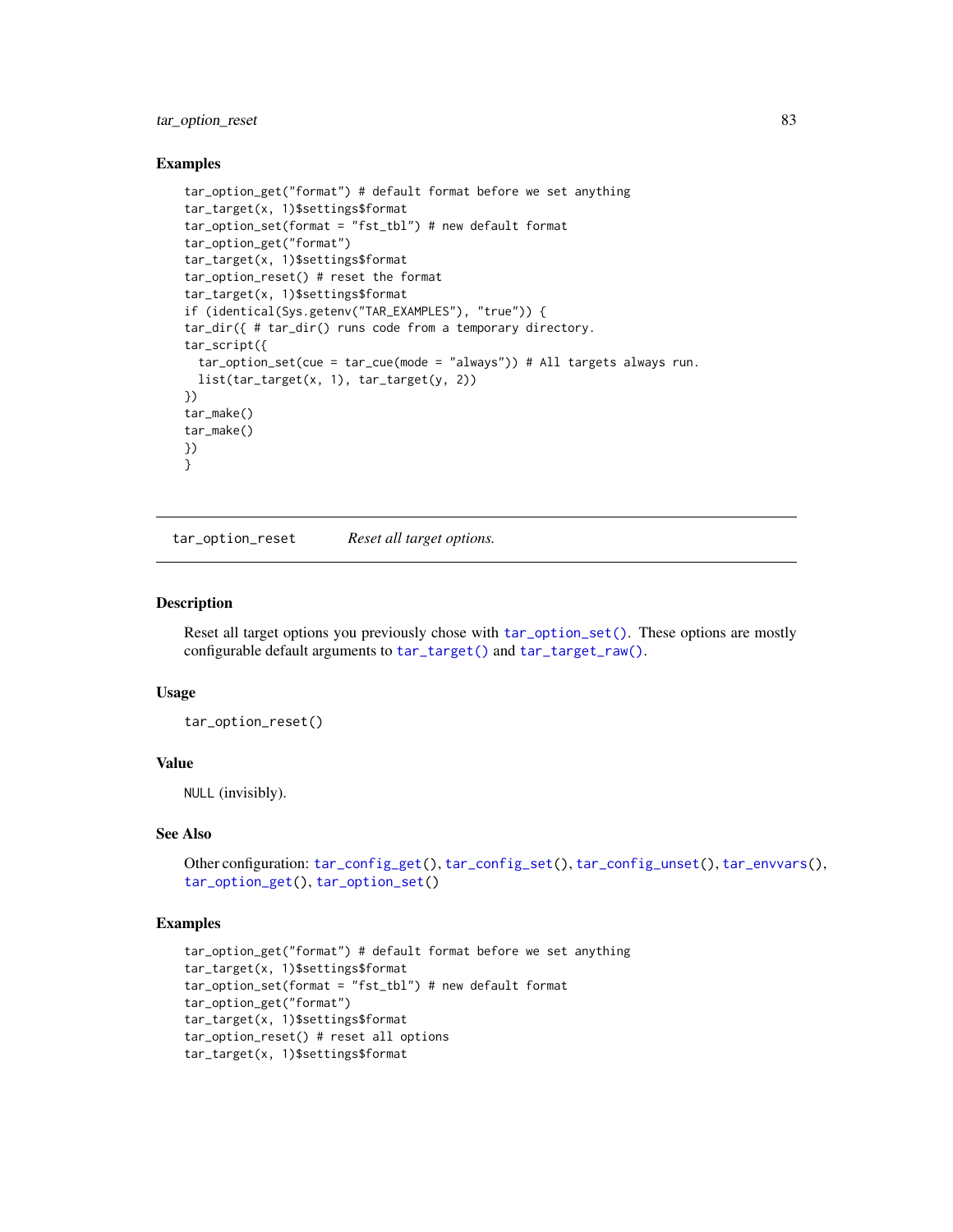84 tar\_option\_set

```
if (identical(Sys.getenv("TAR_EXAMPLES"), "true")) {
tar_dir({ # tar_dir() runs code from a temporary directory.
tar_script({
  tar_option_set(cue = tar_cue(mode = "always"))
  tar_option_reset() # Undo option above.
  list(tar_target(x, 1), tar_target(y, 2))
})
tar_make()
tar_make()
})
}
```
<span id="page-83-0"></span>tar\_option\_set *Set target options.*

### Description

Set target options, including default arguments to [tar\\_target\(\)](#page-130-0) such as packages, storage format, iteration type, and cue. Only the non-null arguments are actually set as options. See currently set options with [tar\\_option\\_get\(\)](#page-81-0). To use tar\_option\_set() effectively, put it in your workflow's target script file (default: \_targets.R) before calls to [tar\\_target\(\)](#page-130-0) or [tar\\_target\\_raw\(\)](#page-135-0).

## Usage

```
tar_option_set(
  tidy_eval = NULL,
  packages = NULL,
  imports = NULL,
  library = NULL,
  envir = NULL,
  format = NULL,repository = NULL,
  iteration = NULL,
  error = NULL,
 memory = NULL,
  garbage_collection = NULL,
  deployment = NULL,
  priority = NULL,
 backoff = NULL,
  resources = NULL,
  storage = NULL,
  retrieval = NULL,
  cue = NULL,debug = NULL,
 workspaces = NULL,
  workspace_on_error = NULL
)
```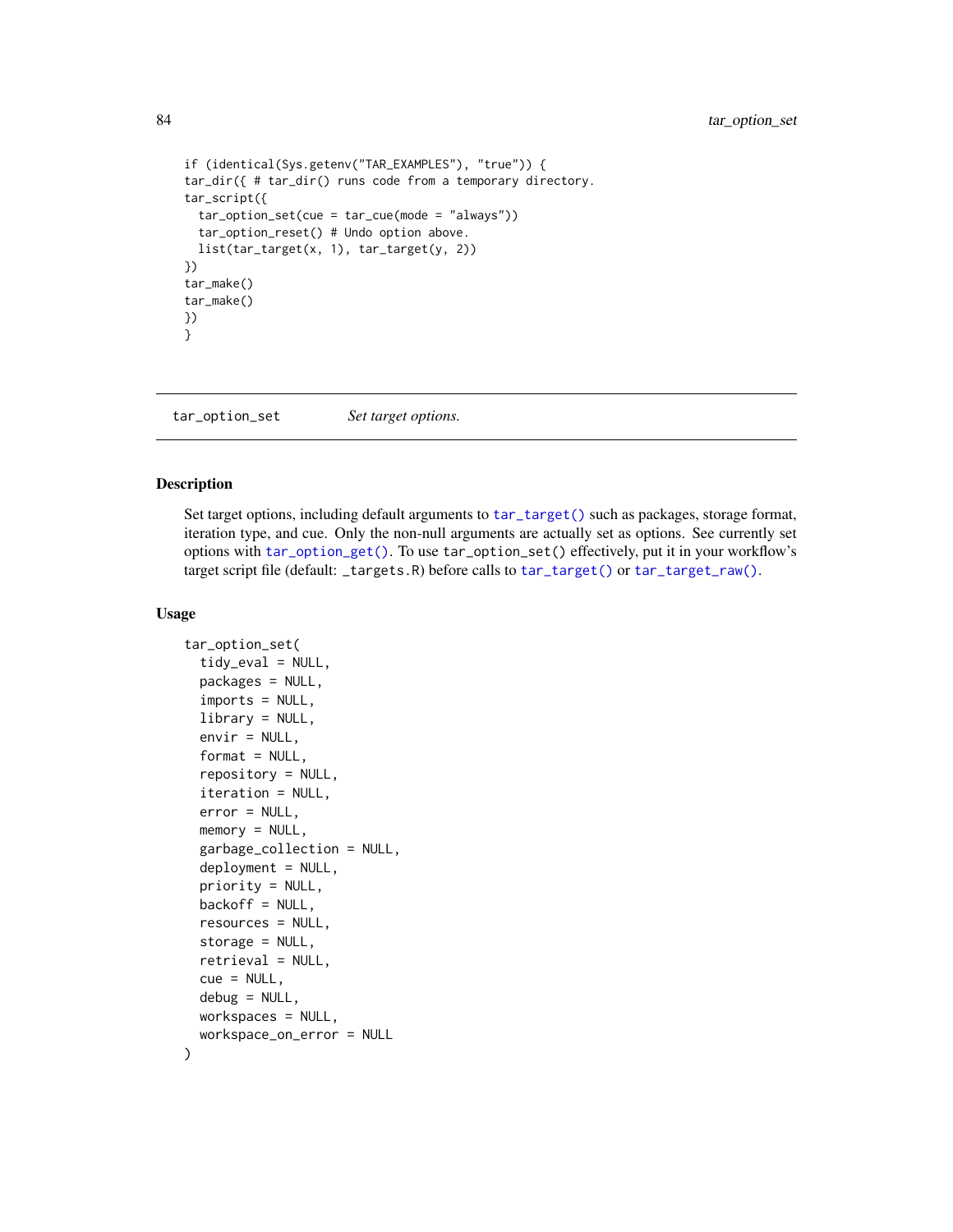#### Arguments

tidy\_eval Logical, whether to enable tidy evaluation when interpreting command and pattern. If TRUE, you can use the "bang-bang" operator !! to programmatically insert the values of global objects.

- packages Character vector of packages to load right before the target builds or the output data is reloaded for downstream targets. Use tar\_option\_set() to set packages globally for all subsequent targets you define.
- imports Character vector of package names to track global dependencies. For example, if you write tar\_option\_set(imports = "yourAnalysisPackage") early in your target script file (default: \_targets.R) then tar\_make() will automatically rerun or skip targets in response to changes to the R functions and objects defined in yourAnalysisPackage. Does not account for low-level compiled code such as C/C++ or Fortran. If you supply multiple packages, e.g. tar\_option\_set(imports =  $c("p1", "p2")$ ), then the objects in p1 override the objects in p2 if there are name conflicts. Similarly, objects in tar\_option\_get("envir") override everything in tar\_option\_get("imports").
- library Character vector of library paths to try when loading packages.
- envir Environment containing functions and global objects common to all targets in the pipeline. The envir argument of [tar\\_make\(\)](#page-58-0) and related functions always overrides the current value of tar\_option\_get("envir") in the current R session just before running the target script file, so whenever you need to set an alternative envir, you should always set it with tar\_option\_set() from within the target script file. In other words, if you call tar\_option\_set(envir = envir1) in an interactive session and then tar\_make(envir = envir2, callr\_function = NULL), then envir2 will be used.

If envir is the global environment, all the promise objects are diffused before sending the data to parallel workers in [tar\\_make\\_future\(\)](#page-63-0) and [tar\\_make\\_clustermq\(\)](#page-60-0), but otherwise the environment is unmodified. This behavior improves performance by decreasing the size of data sent to workers.

If envir is not the global environment, then it should at least inherit from the global environment or base environment so targets can access attached packages. In the case of a non-global envir, targets attempts to remove potentially high memory objects that come directly from targets. That includes tar\_target() objects of class "tar\_target", as well as objects of class "tar\_pipeline" or "tar\_algorithm". This behavior improves performance by decreasing the size of data sent to workers.

Package environments should not be assigned to envir. To include package objects as upstream dependencies in the pipeline, assign the package to the packages and imports arguments of tar\_option\_set().

- format Optional storage format for the target's return value. With the exception of format = "file", each target gets a file in \_targets/objects, and each format is a different way to save and load this file. See the "Storage formats" section for a detailed list of possible data storage formats.
- repository Character of length 1, remote repository for target storage. Choices:
	- "local": file system of the local machine.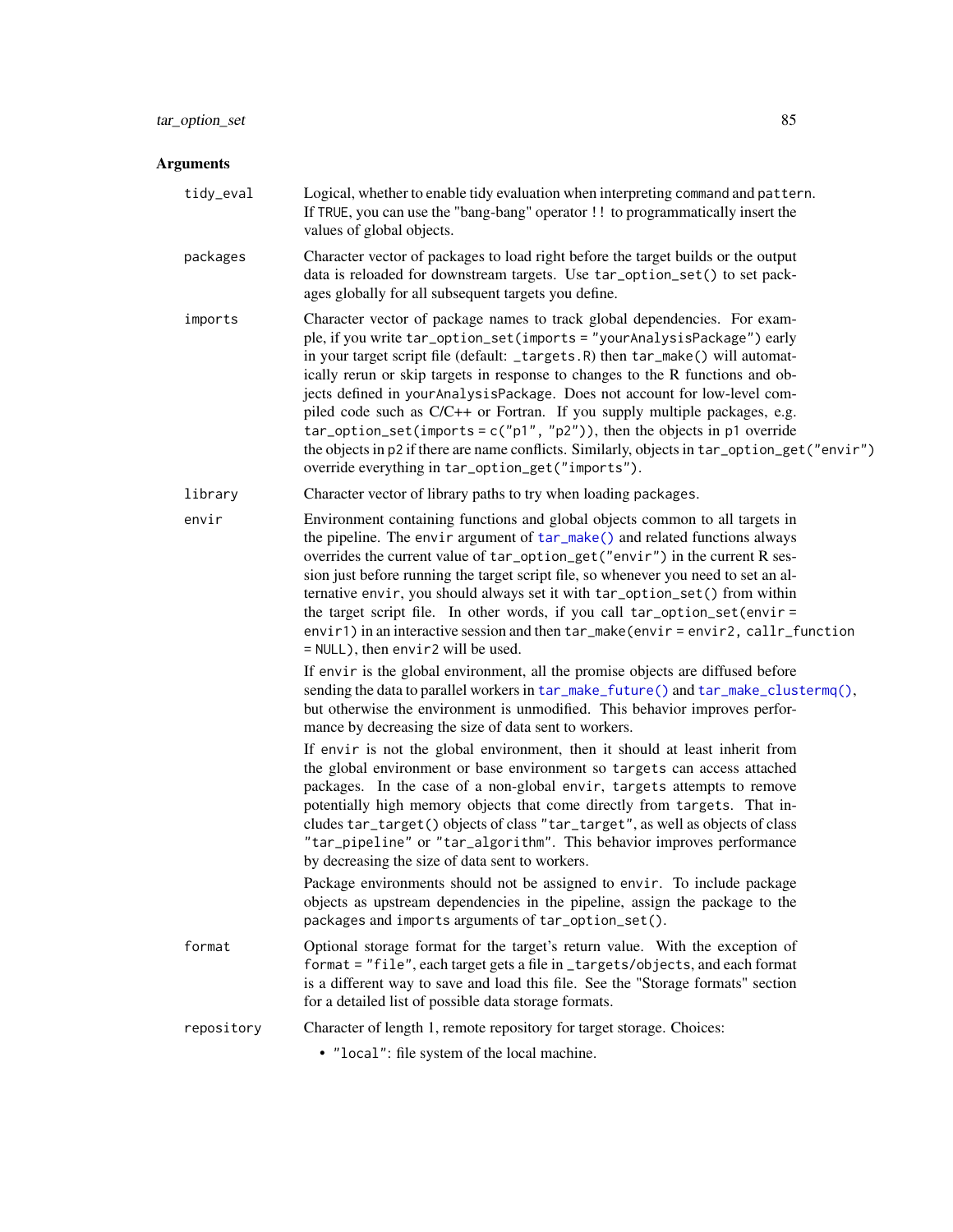|                    | • "aws": Amazon Web Services (AWS) S3 bucket. Can be configured with a<br>non-AWS S3 bucket using the endpoint argument of tar_resources_aws(),<br>but versioning capabilities may be lost in doing so. See the cloud stor-<br>age section of https://books.ropensci.org/targets/data.html for<br>details for instructions.<br>• "gcp": Google Cloud Platform storage bucket. See the cloud storage sec-<br>tion of https://books.ropensci.org/targets/data.html for details for<br>instructions.                                                                                                                                                                                                                                                                                                                                                                                 |
|--------------------|-----------------------------------------------------------------------------------------------------------------------------------------------------------------------------------------------------------------------------------------------------------------------------------------------------------------------------------------------------------------------------------------------------------------------------------------------------------------------------------------------------------------------------------------------------------------------------------------------------------------------------------------------------------------------------------------------------------------------------------------------------------------------------------------------------------------------------------------------------------------------------------|
| iteration          | Character of length 1, name of the iteration mode of the target. Choices:                                                                                                                                                                                                                                                                                                                                                                                                                                                                                                                                                                                                                                                                                                                                                                                                         |
|                    | • "vector": branching happens with vctrs:: vec_slice() and aggregation<br>happens with vctrs::vec_c().                                                                                                                                                                                                                                                                                                                                                                                                                                                                                                                                                                                                                                                                                                                                                                            |
|                    | • "list", branching happens with [[]] and aggregation happens with list().<br>• "group": dplyr::group_by()-like functionality to branch over subsets of<br>a data frame. The target's return value must be a data frame with a special<br>tar_group column of consecutive integers from 1 through the number of<br>groups. Each integer designates a group, and a branch is created for each<br>collection of rows in a group. See the tar_group() function to see how<br>you can create the special tar_group column with dplyr::group_by().                                                                                                                                                                                                                                                                                                                                     |
| error              | Character of length 1, what to do if the target stops and throws an error. Options:                                                                                                                                                                                                                                                                                                                                                                                                                                                                                                                                                                                                                                                                                                                                                                                               |
|                    | • "stop": the whole pipeline stops and throws an error.                                                                                                                                                                                                                                                                                                                                                                                                                                                                                                                                                                                                                                                                                                                                                                                                                           |
|                    | • "continue": the whole pipeline keeps going.                                                                                                                                                                                                                                                                                                                                                                                                                                                                                                                                                                                                                                                                                                                                                                                                                                     |
|                    | · "abridge": any currently running targets keep running, but no new tar-<br>gets launch after that. (Visit https://books.ropensci.org/targets/<br>debugging. html to learn how to debug targets using saved workspaces.)<br>. "null": The errored target continues and returns NULL. The data hash is<br>deliberately wrong so the target is not up to date for the next run of the<br>pipeline.                                                                                                                                                                                                                                                                                                                                                                                                                                                                                  |
| memory             | Character of length 1, memory strategy. If "persistent", the target stays in<br>memory until the end of the pipeline (unless storage is "worker", in which<br>case targets unloads the value from memory right after storing it in order to<br>avoid sending copious data over a network). If "transient", the target gets<br>unloaded after every new target completes. Either way, the target gets automat-<br>ically loaded into memory whenever another target needs the value. For cloud-<br>based dynamic files such as format = "aws_file", this memory strategy applies<br>to temporary local copies of the file in _targets/scratch/": "persistent"<br>means they remain until the end of the pipeline, and "transient" means they<br>get deleted from the file system as soon as possible. The former conserves band-<br>width, and the latter conserves local storage. |
| garbage_collection |                                                                                                                                                                                                                                                                                                                                                                                                                                                                                                                                                                                                                                                                                                                                                                                                                                                                                   |
|                    | Logical, whether to run base: $\gcd$ just before the target runs.                                                                                                                                                                                                                                                                                                                                                                                                                                                                                                                                                                                                                                                                                                                                                                                                                 |
| deployment         | Character of length 1, only relevant to tar_make_clustermq() and tar_make_future().<br>If "worker", the target builds on a parallel worker. If "main", the target builds<br>on the host machine / process managing the pipeline.                                                                                                                                                                                                                                                                                                                                                                                                                                                                                                                                                                                                                                                  |
| priority           | Numeric of length 1 between 0 and 1. Controls which targets get deployed<br>first when multiple competing targets are ready simultaneously. Targets with<br>priorities closer to 1 get built earlier (and polled earlier in tar_make_future()).                                                                                                                                                                                                                                                                                                                                                                                                                                                                                                                                                                                                                                   |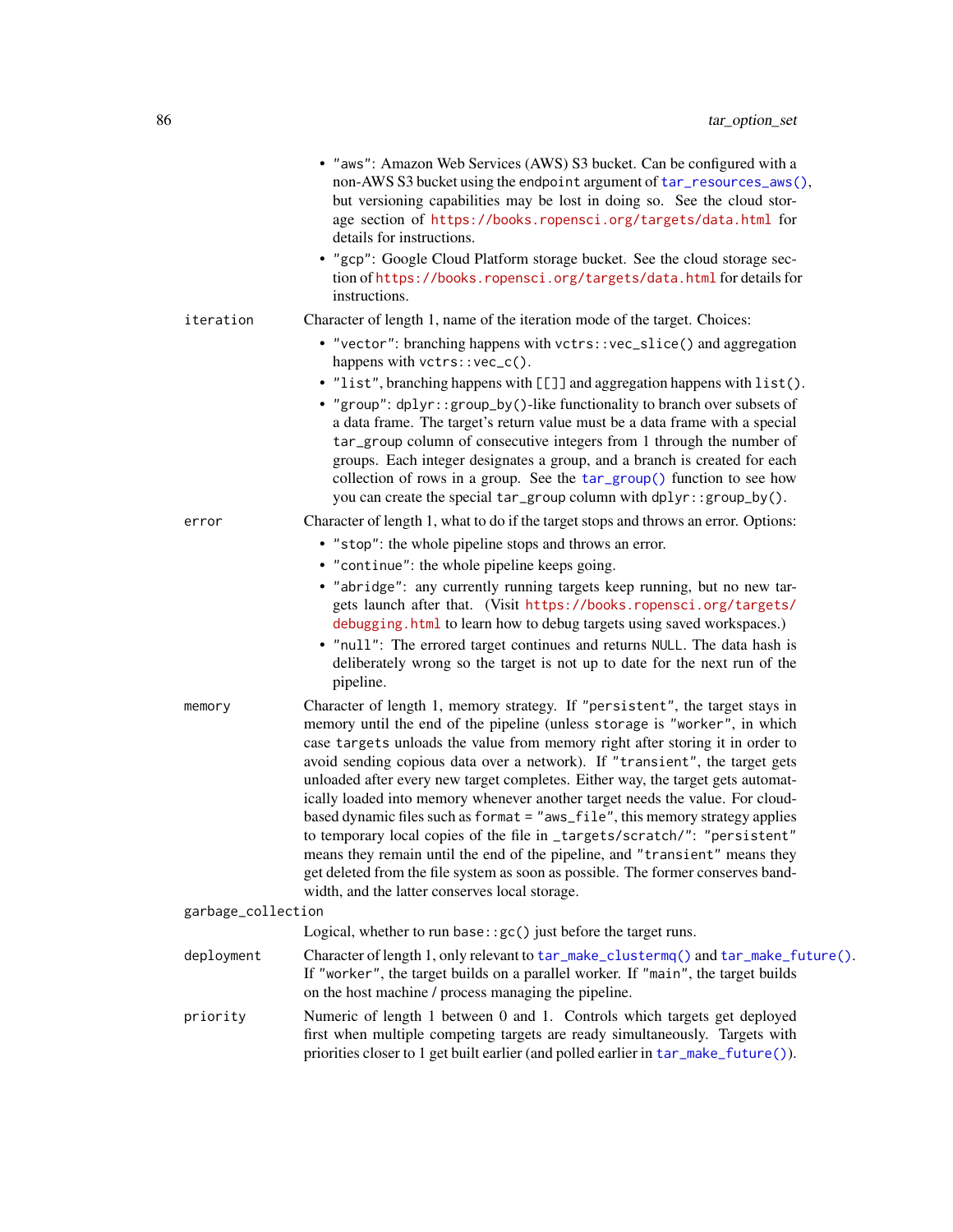| backoff   | Numeric of length 1, must be greater than or equal to 0.01. Maximum upper<br>bound of the random polling interval for the priority queue (seconds). In high-<br>performance computing (e.g. tar_make_clustermq() and tar_make_future())<br>it can be expensive to repeatedly poll the priority queue if no targets are ready to<br>process. The number of seconds between polls is runif(1, 0.001, max(backoff,<br>0.001 $*$ 1.5 $*$ index)), where index is the number of consecutive polls so far<br>that found no targets ready to skip or run. (If no target is ready, index goes<br>up by 1. If a target is ready, index resets to 0. For more information on<br>exponential, backoff, visit https://en.wikipedia.org/wiki/Exponential_<br>backoff). Raising backoff is kinder to the CPU etc. but may incur delays in<br>some instances. |
|-----------|------------------------------------------------------------------------------------------------------------------------------------------------------------------------------------------------------------------------------------------------------------------------------------------------------------------------------------------------------------------------------------------------------------------------------------------------------------------------------------------------------------------------------------------------------------------------------------------------------------------------------------------------------------------------------------------------------------------------------------------------------------------------------------------------------------------------------------------------|
| resources | Object returned by tar_resources() with optional settings for high-performance<br>computing functionality, alternative data storage formats, and other optional ca-<br>pabilities of targets. See tar_resources() for details.                                                                                                                                                                                                                                                                                                                                                                                                                                                                                                                                                                                                                 |
| storage   | Character of length 1, only relevant to tar_make_clustermq() and tar_make_future().<br>Must be one of the following values:                                                                                                                                                                                                                                                                                                                                                                                                                                                                                                                                                                                                                                                                                                                    |
|           | . "main": the target's return value is sent back to the host machine and<br>saved/uploaded locally.                                                                                                                                                                                                                                                                                                                                                                                                                                                                                                                                                                                                                                                                                                                                            |
|           | • "worker": the worker saves/uploads the value.                                                                                                                                                                                                                                                                                                                                                                                                                                                                                                                                                                                                                                                                                                                                                                                                |
|           | • "none": almost never recommended. It is only for niche situations, e.g. the<br>data needs to be loaded explicitly from another language. If you do use it,<br>then the return value of the target is totally ignored when the target ends,<br>but each downstream target still attempts to load the data file (except when<br>$retrieval = "none").$<br>If you select storage = $"$ none", then the return value of the target's com-                                                                                                                                                                                                                                                                                                                                                                                                        |
|           | mand is ignored, and the data is not saved automatically. As with dynamic<br>files (format = "file" or "aws_file") it is the responsibility of the user<br>to write to tar_path() from inside the target. An example target could<br>look something like tar_target(x, saveRDS("value", tar_path(create_dir =<br>TRUE)); "ignored", storage = "none")'.                                                                                                                                                                                                                                                                                                                                                                                                                                                                                        |
|           | The distinguishing feature of storage = "none" (as opposed to format<br>= "file" or "aws_file") is that in the general case, downstream targets<br>will automatically try to load the data from the data store as a dependency.<br>As a corollary, storage = "none" is completely unnecessary if format is<br>"file" or "aws_file".                                                                                                                                                                                                                                                                                                                                                                                                                                                                                                            |
| retrieval | Character of length 1, only relevant to tar_make_clustermq() and tar_make_future().<br>Must be one of the following values:                                                                                                                                                                                                                                                                                                                                                                                                                                                                                                                                                                                                                                                                                                                    |
|           | • "main": the target's dependencies are loaded on the host machine and sent<br>to the worker before the target builds.                                                                                                                                                                                                                                                                                                                                                                                                                                                                                                                                                                                                                                                                                                                         |
|           | • "worker": the worker loads the targets dependencies.                                                                                                                                                                                                                                                                                                                                                                                                                                                                                                                                                                                                                                                                                                                                                                                         |
|           | • "none": the dependencies are not loaded at all. This choice is almost never<br>recommended. It is only for niche situations, e.g. the data needs to be<br>loaded explicitly from another language.                                                                                                                                                                                                                                                                                                                                                                                                                                                                                                                                                                                                                                           |
| cue       | An optional object from tar_cue() to customize the rules that decide whether<br>the target is up to date.                                                                                                                                                                                                                                                                                                                                                                                                                                                                                                                                                                                                                                                                                                                                      |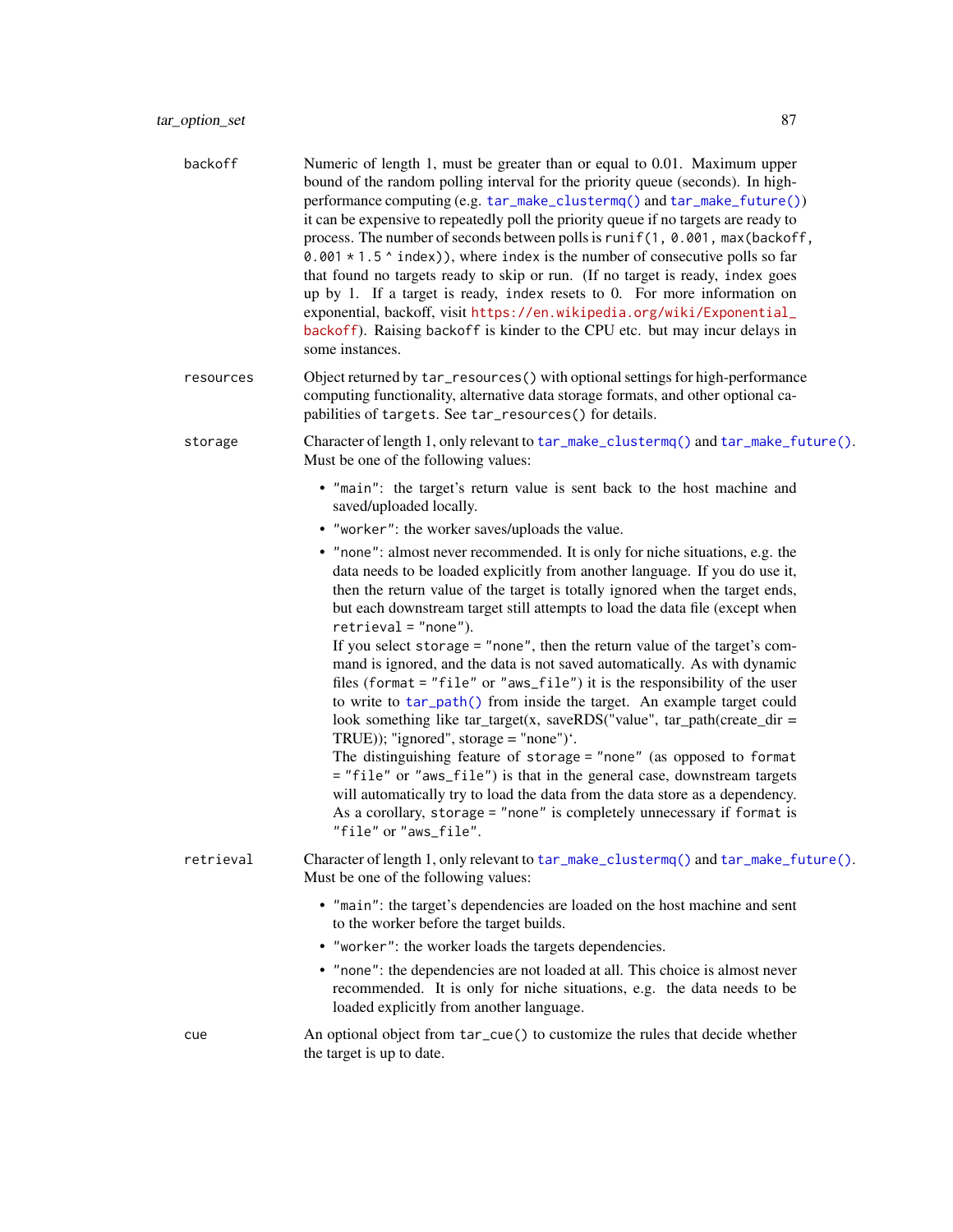| debug              | Character vector of names of targets to run in debug mode. To use effectively,<br>you must set callr_function = NULL and restart your R session just before run-                                                                                                                                                                     |
|--------------------|--------------------------------------------------------------------------------------------------------------------------------------------------------------------------------------------------------------------------------------------------------------------------------------------------------------------------------------|
|                    | ning. You should also tar_make(), tar_make_clustermq(), or tar_make_future().                                                                                                                                                                                                                                                        |
|                    | For any target mentioned in debug, targets will force the target to build locally                                                                                                                                                                                                                                                    |
|                    | (with $tar\_cue$ (mode = "always") and deployment = "main" in the settings)                                                                                                                                                                                                                                                          |
|                    | and pause in an interactive debugger to help you diagnose problems. This is like                                                                                                                                                                                                                                                     |
|                    | inserting a browser () statement at the beginning of the target's expression, but<br>without invalidating any targets.                                                                                                                                                                                                               |
| workspaces         | Character vector of target names. Could be non-branching targets, whole dy-<br>namic branching targets, or individual branch names. tar_make() and friends<br>will save workspace files for these targets even if the targets are skipped. Workspace<br>files help with debugging. See tar_workspace() for details about workspaces. |
| workspace_on_error |                                                                                                                                                                                                                                                                                                                                      |
|                    | Logical of length 1, whether to save a workspace file for each target that throws<br>an error. Workspace files help with debugging. See tar_workspace() for de-<br>tails about workspaces.                                                                                                                                           |

## Value

NULL (invisibly).

### Storage formats

- "rds": Default, uses saveRDS() and readRDS(). Should work for most objects, but slow.
- "qs": Uses qs::qsave() and qs::qread(). Should work for most objects, much faster than "rds". Optionally set the preset for qsave() through tar\_resources() and tar\_resources\_qs().
- "feather": Uses arrow::write\_feather() and arrow::read\_feather() (version 2.0). Much faster than "rds", but the value must be a data frame. Optionally set compression and compression\_level in arrow::write\_feather() through tar\_resources() and tar\_resources\_feather(). Requires the arrow package (not installed by default).
- "parquet": Uses arrow::write\_parquet() and arrow::read\_parquet() (version 2.0). Much faster than "rds", but the value must be a data frame. Optionally set compression and compression\_level in arrow::write\_parquet() through tar\_resources() and tar\_resources\_parquet(). Requires the arrow package (not installed by default).
- "fst": Uses fst::write\_fst() and fst::read\_fst(). Much faster than "rds", but the value must be a data frame. Optionally set the compression level for  $fst::write_fst()$ through tar\_resources() and tar\_resources\_fst(). Requires the fst package (not installed by default).
- "fst\_dt": Same as "fst", but the value is a data.table. Optionally set the compression level the same way as for "fst".
- "fst\_tbl": Same as "fst", but the value is a tibble. Optionally set the compression level the same way as for "fst".
- "keras": Uses keras::save\_model\_hdf5() and keras::load\_model\_hdf5(). The value must be a Keras model. Requires the keras package (not installed by default).
- "torch": Uses torch::torch\_save() and torch::torch\_load(). The value must be an object from the torch package such as a tensor or neural network module. Requires the torch package (not installed by default).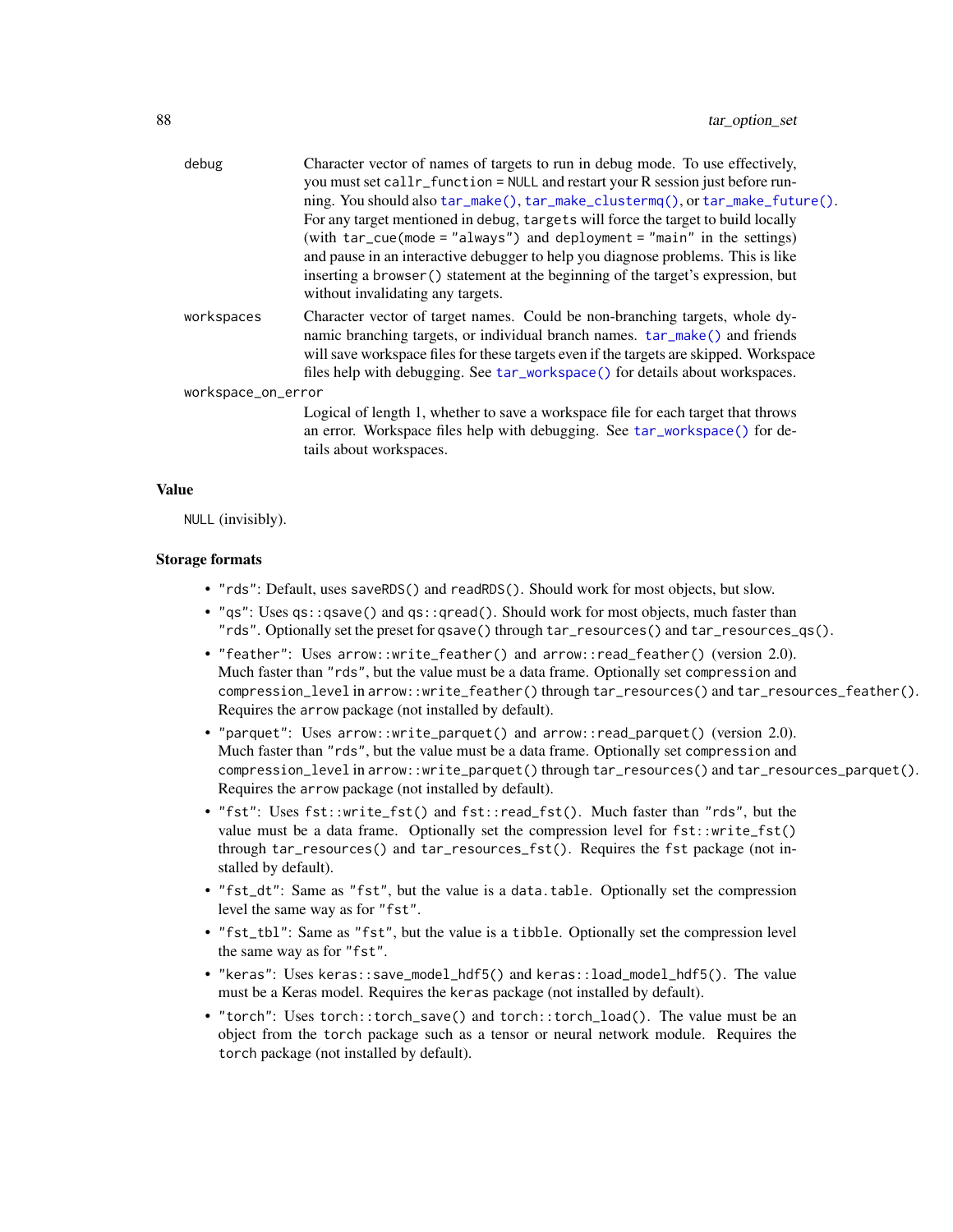- "file": A dynamic file. To use this format, the target needs to manually identify or save some data and return a character vector of paths to the data. (These paths must be existing files and nonempty directories.) Then, targets automatically checks those files and cues the appropriate build decisions if those files are out of date. Those paths must point to files or directories, and they must not contain characters  $\vert$  or  $\star$ . All the files and directories you return must actually exist, or else targets will throw an error. (And if storage is "worker", targets will first stall out trying to wait for the file to arrive over a network file system.) If the target does not create any files, the return value should be character(0).
- "url": A dynamic input URL. For this storage format, repository is implicitly "local", URL format is like format = "file" except the return value of the target is a URL that already exists and serves as input data for downstream targets. Optionally supply a custom curl handle through tar\_resources() and tar\_resources\_url(). in new\_handle(), nobody = TRUE is important because it ensures targets just downloads the metadata instead of the entire data file when it checks time stamps and hashes. The data file at the URL needs to have an ETag or a Last-Modified time stamp, or else the target will throw an error because it cannot track the data. Also, use extreme caution when trying to use format = "url" to track uploads. You must be absolutely certain the ETag and Last-Modified time stamp are fully updated and available by the time the target's command finishes running. targets makes no attempt to wait for the web server.
- A custom format can be supplied with tar\_format(). For this choice, it is the user's responsibility to provide methods for (un)serialization and (un)marshaling the return value of the target.
- The formats starting with "aws\_" are deprecated as of 2022-03-13 (targets version > 0.10.0). For cloud storage itory' argument instead.

#### See Also

```
Other configuration: tar_config_get(), tar_config_set(), tar_config_unset(), tar_envvars(),
tar_option_get(), tar_option_reset()
```

```
tar_option_get("format") # default format before we set anything
tar_target(x, 1)$settings$format
tar_option_set(format = "fst_tbl") # new default format
tar_option_get("format")
tar_target(x, 1)$settings$format
tar_option_reset() # reset the format
tar_target(x, 1)$settings$format
if (identical(Sys.getenv("TAR_EXAMPLES"), "true")) {
tar_dir({ # tar_dir() runs code from a temporary directory.
tar_script({
  tar_option_set(cue = tar_cue(mode = "always")) # All targets always run.
  list(tar_target(x, 1), tar_target(y, 2))
})
tar_make()
tar_make()
})
}
```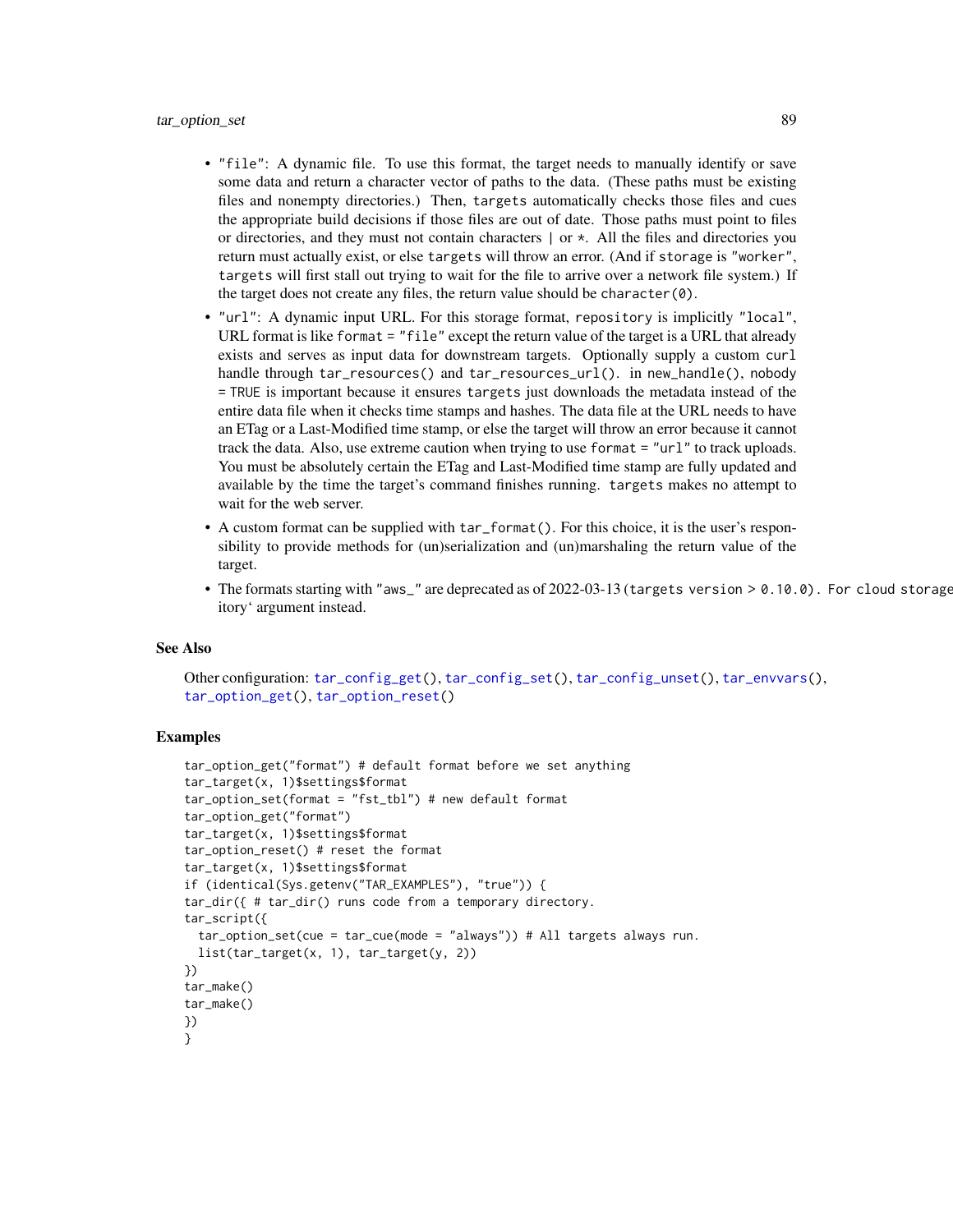## Description

Checks for outdated targets in the pipeline, targets that will be rerun automatically if you call [tar\\_make\(\)](#page-58-0) or similar. See [tar\\_cue\(\)](#page-22-0) for the rules that decide whether a target needs to rerun.

### Usage

```
tar_outdated(
  names = NULL,shortcut = targets::tar_config_get("shortcut"),
 branches = FALSE,
  targets_only = TRUE,
  reporter = targets::tar_config_get("reporter_outdated"),
 callr_function = callr::r,
 callr_arguments = targets::callr_args_default(callr_function, reporter),
 envir = parent.frame(),
 script = targets::tar_config_get("script"),
 store = targets::tar_config_get("store")
\mathcal{L}
```

| names        | Names of the targets. tar_outdated() will check these targets and all upstream<br>ancestors in the dependency graph. Set names to NULL to check/build all the tar-<br>gets (default). Otherwise, you can supply symbols or tidyselect helpers like<br>all_of() and starts_with(). Applies to ordinary targets (stem) and whole<br>dynamic branching targets (patterns) but not to individual dynamic branches.                                                                                                                                                       |
|--------------|----------------------------------------------------------------------------------------------------------------------------------------------------------------------------------------------------------------------------------------------------------------------------------------------------------------------------------------------------------------------------------------------------------------------------------------------------------------------------------------------------------------------------------------------------------------------|
| shortcut     | Logical of length 1, how to interpret the names argument. If shortcut is FALSE<br>(default) then the function checks all targets upstream of names as far back as<br>the dependency graph goes. If TRUE, then the function only checks the targets in<br>names and uses stored metadata for information about upstream dependencies as<br>needed. shortcut = TRUE increases speed if there are a lot of up-to-date targets,<br>but it assumes all the dependencies are up to date, so please use with caution.<br>Also, shortcut = TRUE only works if you set names. |
| branches     | Logical of length 1, whether to include branch names. Including branches could<br>get cumbersome for large pipelines. Individual branch names are still omitted<br>when branch-specific information is not reliable: for example, when a pattern<br>branches over an outdated target.                                                                                                                                                                                                                                                                                |
| targets_only | Logical of length 1, whether to just restrict to targets or to include functions and<br>other global objects from the environment created by running the target script<br>file (default: $_{\text{targets}}$ .R).                                                                                                                                                                                                                                                                                                                                                    |
| reporter     | Character of length 1, name of the reporter to user. Controls how messages are<br>printed as targets are checked. Choices:                                                                                                                                                                                                                                                                                                                                                                                                                                           |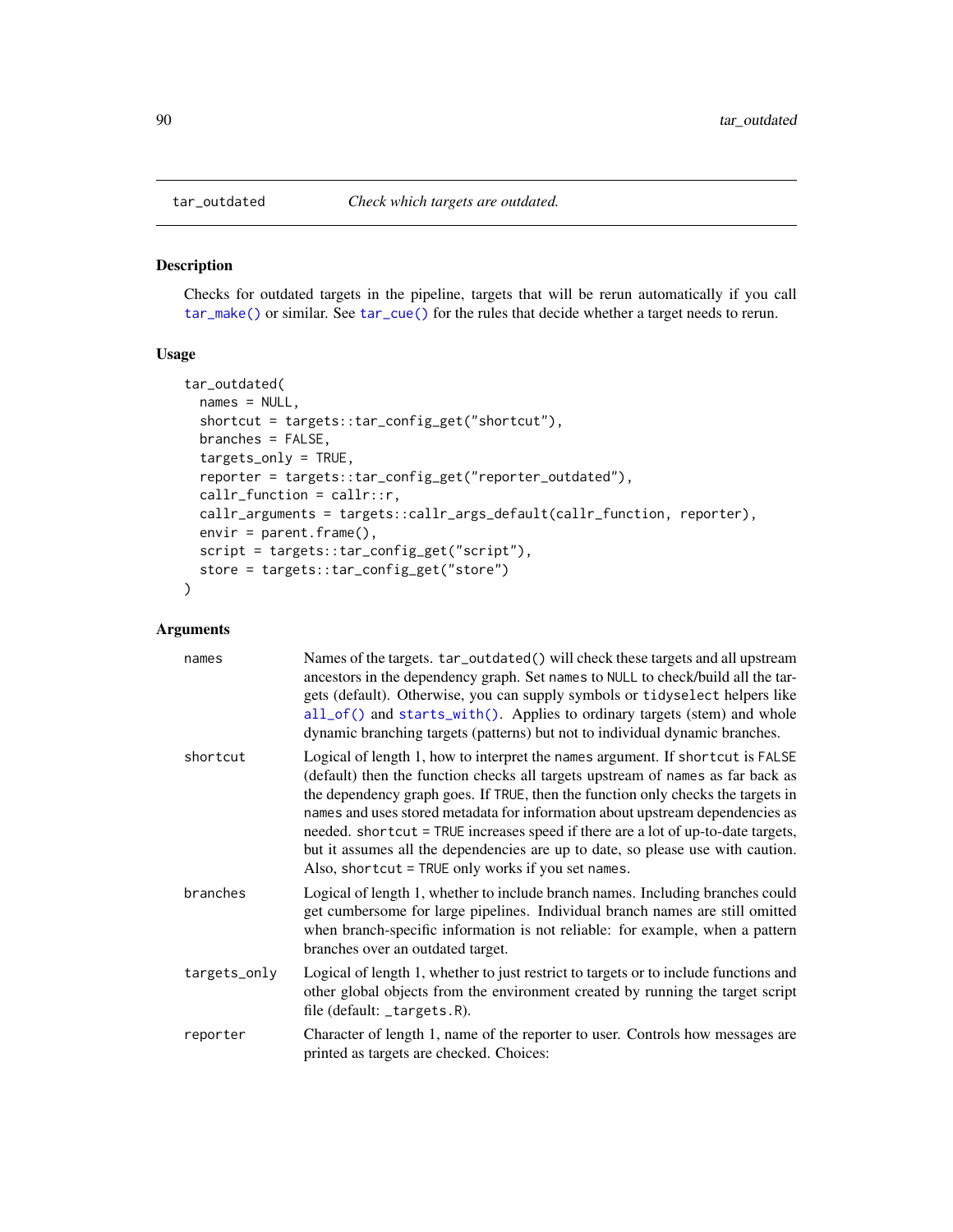• "silent": print nothing.

• "forecast": print running totals of the checked and outdated targets found so far.

callr\_function A function from callr to start a fresh clean R process to do the work. Set to NULL to run in the current session instead of an external process (but restart your R session just before you do in order to clear debris out of the global environment). callr\_function needs to be NULL for interactive debugging, e.g. tar\_option\_set(debug = "your\_target"). However, callr\_function should not be NULL for serious reproducible work.

#### callr\_arguments

A list of arguments to callr\_function.

- envir An environment, where to run the target R script (default: \_targets.R) if callr\_function is NULL. Ignored if callr\_function is anything other than NULL. callr\_function should only be NULL for debugging and testing purposes, not for serious runs of a pipeline, etc. The envir argument of  $tar\_make()$  and related functions always overrides the current value of tar\_option\_get("envir") in the current R session just before running the target script file, so whenever you need to set an alternative envir, you should always set it with tar\_option\_set() from within the target script file. In other words, if you call tar\_option\_set(envir = envir1) in an interactive session and then tar\_make(envir = envir2, callr\_function = NULL), then envir2 will be used.
- script Character of length 1, path to the target script file. Defaults to tar\_config\_get("script"), which in turn defaults to \_targets.R. When you set this argument, the value of tar\_config\_get("script") is temporarily changed for the current function call. See [tar\\_script\(\)](#page-121-0), [tar\\_config\\_get\(\)](#page-16-0), and [tar\\_config\\_set\(\)](#page-17-0) for details about the target script file and how to set it persistently for a project.
- store Character of length 1, path to the targets data store. Defaults to tar\_config\_get("store"), which in turn defaults to \_targets/. When you set this argument, the value of tar\_config\_get("store") is temporarily changed for the current function call. See [tar\\_config\\_get\(\)](#page-16-0) and [tar\\_config\\_set\(\)](#page-17-0) for details about how to set the data store path persistently for a project.

# Details

Requires that you define a pipeline with a target script file (default: \_targets.R). (See [tar\\_script\(\)](#page-121-0) for details.)

### Value

Names of the outdated targets.

### See Also

```
Other inspect: tar_deps_raw(), tar_deps(), tar_manifest(), tar_network(), tar_sitrep(),
tar_validate()
```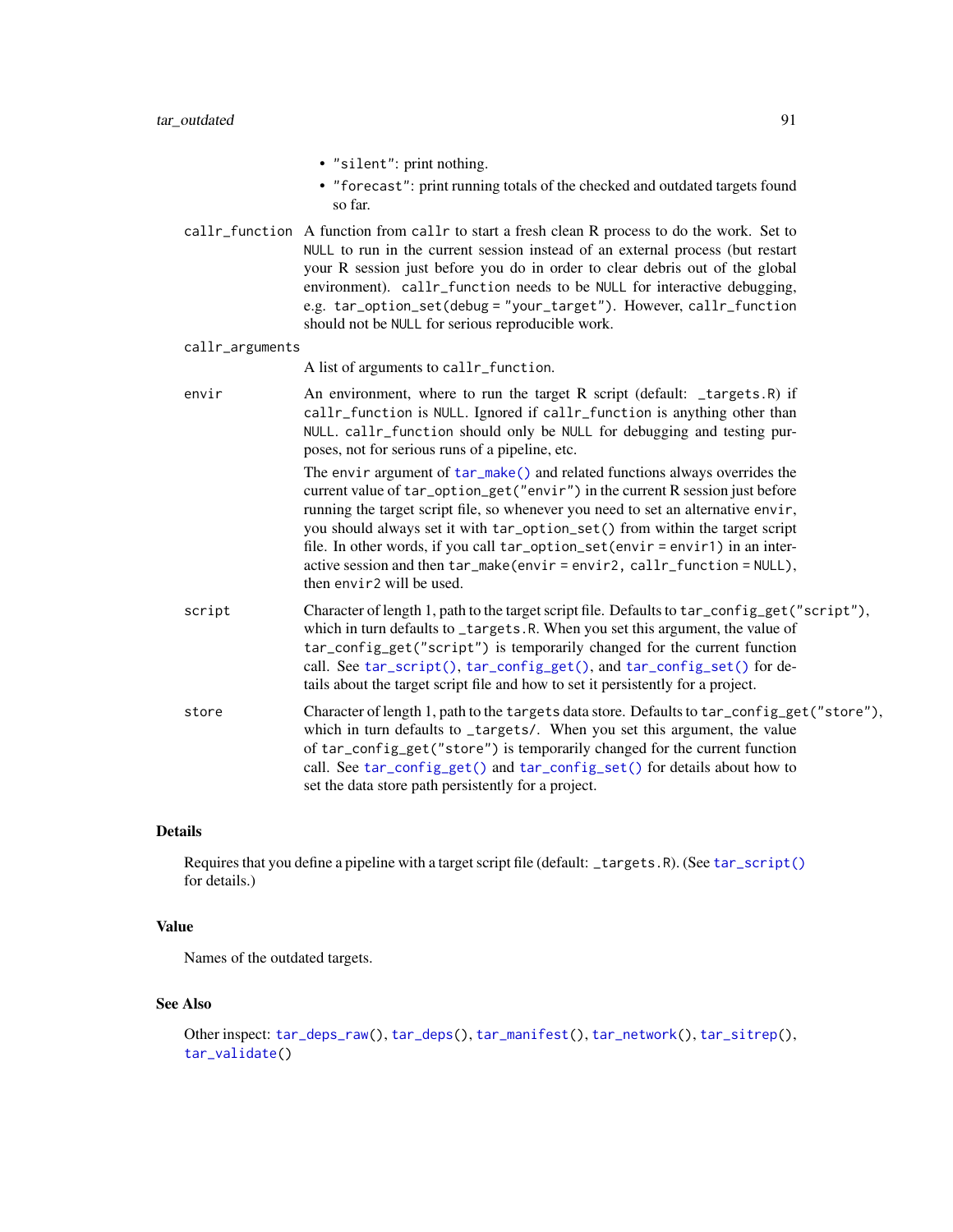## Examples

```
if (identical(Sys.getenv("TAR_EXAMPLES"), "true")) {
tar_dir({ # tar_dir() runs code from a temporary directory.
tar_script(list(tar_target(x, 1 + 1)))
tar_outdated()
tar_script({
 list(
    tar\_target(y1, 1 + 1),tar\_target(y2, 1 + 1),tar\_target(z, y1 + y2))
}, ask = FALSE)
tar_outdated()
})
}
```
<span id="page-91-0"></span>tar\_path *Identify the file path where a target will be stored.*

## Description

Identify the file path where a target will be stored after the target finishes running in the pipeline.

## Usage

```
tar_path(
 name = NULL,default = NA_character_,
 create_dir = FALSE,
 store = targets::tar_config_get("store")
)
```

| name       | Symbol, name of a target. If NULL, tar_path() returns the path of the target<br>currently running in a pipeline.                                                                                                                                                   |
|------------|--------------------------------------------------------------------------------------------------------------------------------------------------------------------------------------------------------------------------------------------------------------------|
| default    | Character, value to return if tar_path() is called on its own outside a targets<br>pipeline. Having a default lets users run things without $tar\_make()$ , which<br>helps peel back layers of code and troubleshoot bugs.                                         |
| create_dir | Logical of length 1, whether to create dirname $tar\_path()$ in $tar\_path()$<br>itself. This is useful if you are writing to $tar\_path()$ from inside a storage =<br>"none" target and need the parent directory of the file to exist.                           |
| store      | Character of length 1, path to the data store if tar_path() is called outside a<br>running pipeline. If tar_path() is called inside a running pipeline, this argu-<br>ment is ignored and actual the path to the running pipeline's data store is used<br>instead. |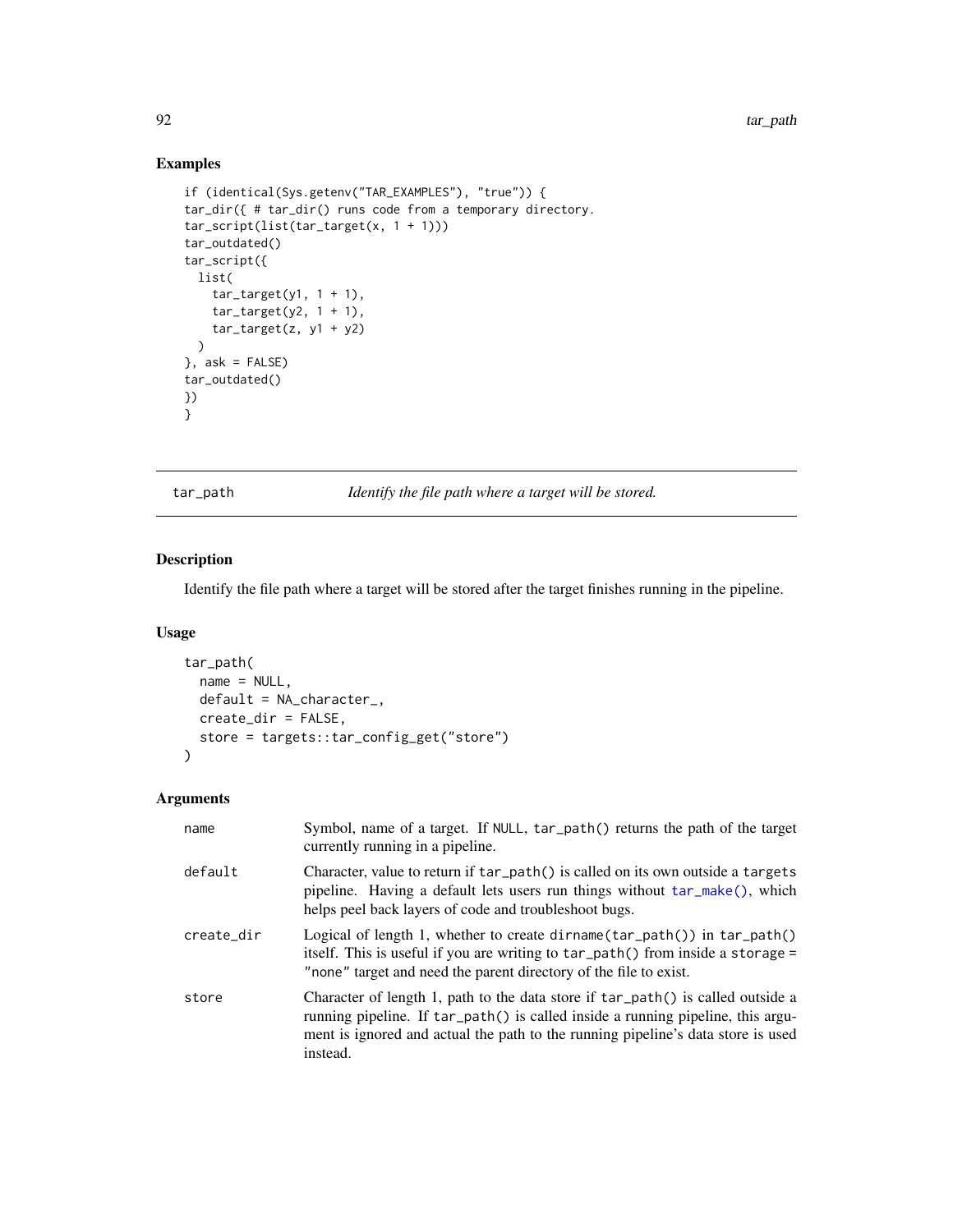## tar\_pattern 93

#### Value

Character, file path of the return value of the target. If not called from inside a running target, tar\_path(name = your\_target) just returns \_targets/objects/your\_target, the file path where your\_target will be saved unless format is equal to "file" or any of the supported cloudbased storage formats.

For non-cloud storage formats, if you call tar\_path() with no arguments while target x is running, the name argument defaults to the name of the running target, so tar\_path() returns \_targets/objects/x.

For cloud-backed formats, tar\_path() returns the path to the staging file in \_targets/scratch/. That way, even if you select a cloud repository (e.g.  $tar\_target(...,$  repository = "aws", storage = "none")) then you can still manually write to tar\_path(create\_dir = TRUE) and the targets package will automatically hash it and upload it to the AWS S3 bucket. This does not apply to format = "file", where you would never need storage = "none" anyway.

# See Also

Other utilities: [tar\\_active\(](#page-4-0)), [tar\\_call\(](#page-12-0)), [tar\\_cancel\(](#page-13-0)), [tar\\_definition\(](#page-24-0)), [tar\\_envir\(](#page-32-0)), [tar\\_group\(](#page-45-0)), [tar\\_name\(](#page-73-0)), [tar\\_seed\(](#page-123-0)), [tar\\_store\(](#page-129-0))

#### Examples

```
tar_path()
tar_path(your_target)
if (identical(Sys.getenv("TAR_EXAMPLES"), "true")) {
tar_dir({ # tar_dir() runs code from a temporary directory.
tar_script(tar_target(returns_path, tar_path()), ask = FALSE)
tar_make()
tar_read(returns_path)
})
}
```
tar\_pattern *Emulate dynamic branching.*

### Description

Emulate the dynamic branching process outside a pipeline. tar\_pattern() can help you understand the overall branching structure that comes from the pattern argument of [tar\\_target\(\)](#page-130-0).

### Usage

 $tar\_pattern(patten, ..., seed = 0L)$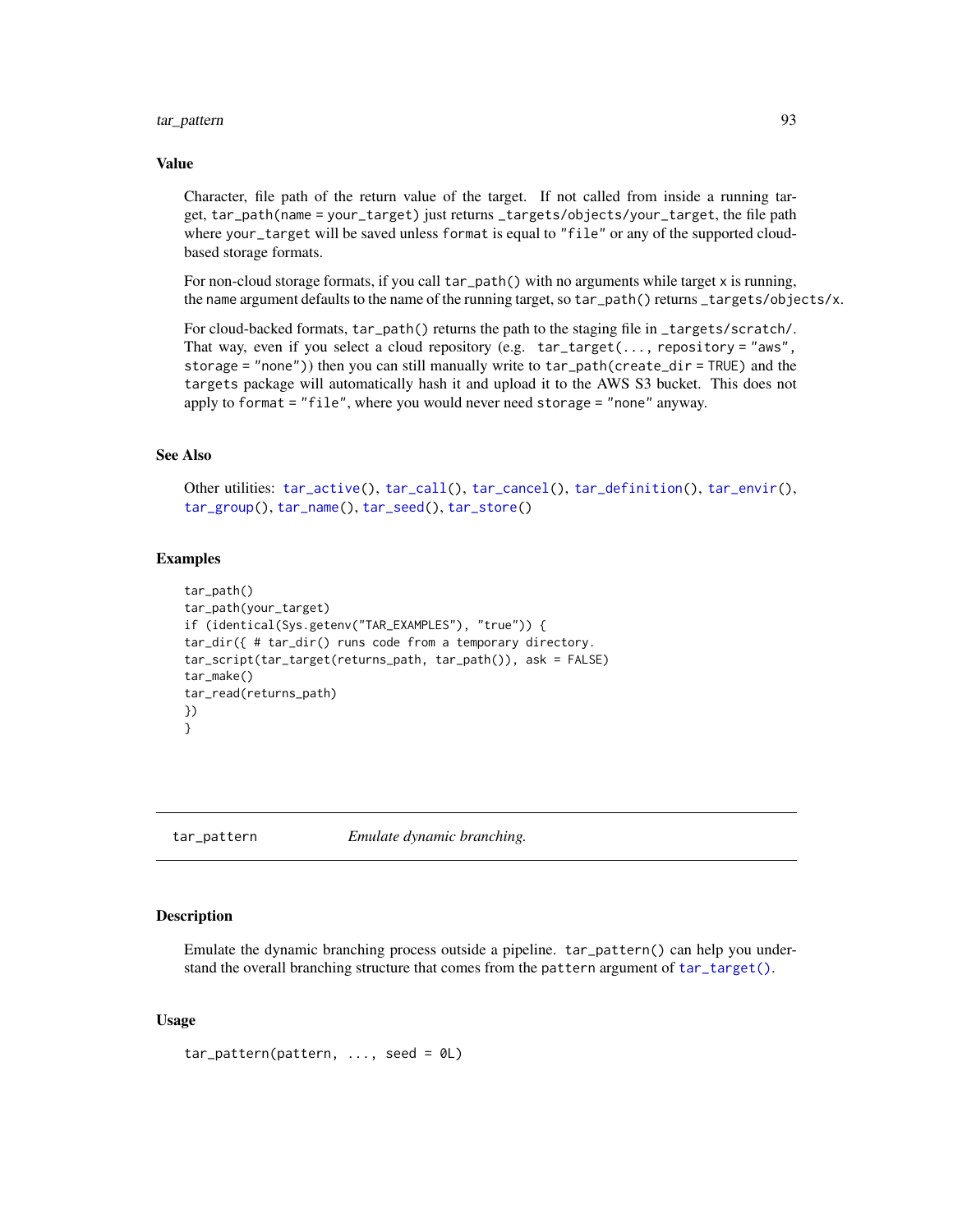#### Arguments

| pattern | Function call with the pattern specification.                                                                                                                                                                                           |
|---------|-----------------------------------------------------------------------------------------------------------------------------------------------------------------------------------------------------------------------------------------|
| .       | Named integers, each of length 1. Each name is the name of a dependency<br>target, and each integer is the length of the target (number of branches or slices).<br>Names must be unique.                                                |
| seed    | Integer of length 1, random number generator seed to emulate the pattern re-<br>producibly. (The sample() pattern is random). In a real pipeline, the seed is<br>automatically generated from the target name in deterministic fashion. |

## Details

Dynamic branching is a way to programmatically create multiple new targets based on the values of other targets, all while the pipeline is running. Use the pattern argument of [tar\\_target\(\)](#page-130-0) to get started. pattern accepts a function call composed of target names and any of the following patterns:

- map(): iterate over one or more targets in sequence.
- cross(): iterate over combinations of slices of targets.
- slice(): select one or more slices by index, e.g. slice(x, index =  $c(3, 4)$ ) selects the third and fourth slice or branch of x.
- head(): restrict branching to the first few elements.
- tail(): restrict branching to the last few elements.
- sample(): restrict branching to a random subset of elements.

#### Value

A tibble showing the kinds of dynamic branches that [tar\\_target\(\)](#page-130-0) would create in a real pipeline with the given pattern. Each row is a dynamic branch, each column is a dependency target, and each element is the name of an upstream bud or branch that the downstream branch depends on. Buds are pieces of non-branching targets ("stems") and branches are pieces of patterns. The returned bud and branch names are not the actual ones you will see when you run the pipeline, but they do communicate the branching structure of the pattern.

### See Also

Other branching: [tar\\_branch\\_index\(](#page-8-0)), [tar\\_branch\\_names\\_raw\(](#page-10-0)), [tar\\_branch\\_names\(](#page-9-0)), [tar\\_branches\(](#page-7-0))

```
# To use dynamic map for real in a pipeline,
# call map() in a target's pattern.
# The following code goes at the bottom of
# your target script file (default: `_targets.R`).
list(
  tar_target(x, seq_len(2)),
  tar_target(y, head(letters, 2)),
  tar\_target(dynamic, c(x, y), pattern = map(x, y)) # 2 branches)
```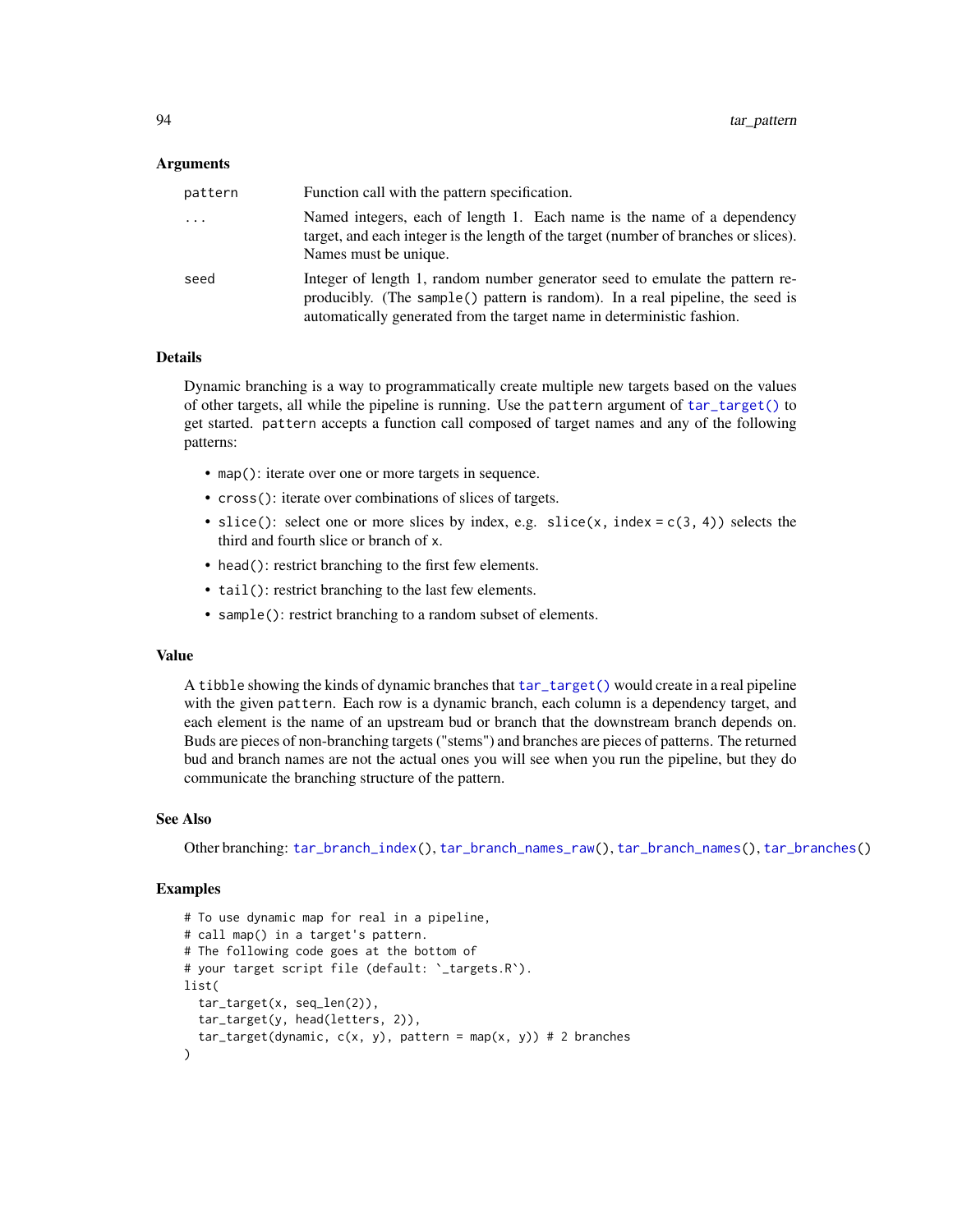tar\_pid 95

```
# Likewise for more complicated patterns.
list(
  tar_target(x, seq_len(2)),
  tar_target(y, head(letters, 2)),
  tar_target(z, head(LETTERS, 2)),
  tar\_target(dynamic, c(x, y, z), pattern = cross(z, map(x, y))) #4 branches
)
# But you can emulate dynamic branching without running a pipeline
# in order to understand the patterns you are creating. Simply supply
# the pattern and the length of each dependency target.
# The returned data frame represents the branching structure of the pattern:
# One row per new branch, one column per dependency target, and
# one element per bud/branch in each dependency target.
tar_pattern(
  cross(x, map(y, z)),
  x = 2,
 y = 3,
  z = 3)
tar_pattern(
  head(cross(x, map(y, z)), n = 2),x = 2,
  y = 3,
  z = 3\mathcal{L}
```
<span id="page-94-0"></span>

tar\_pid *Get main process ID.*

### Description

Get the process ID (PID) of the most recent main R process to orchestrate the targets of the current project.

## Usage

```
tar_pid(store = targets::tar_config_get("store"))
```

```
store Character of length 1, path to the targets data store. Defaults to tar_config_get("store"),
                 which in turn defaults to _targets/. When you set this argument, the value
                 of tar_config_get("store") is temporarily changed for the current function
                 call. See tar_config_get() and tar_config_set() for details about how to
                 set the data store path persistently for a project.
```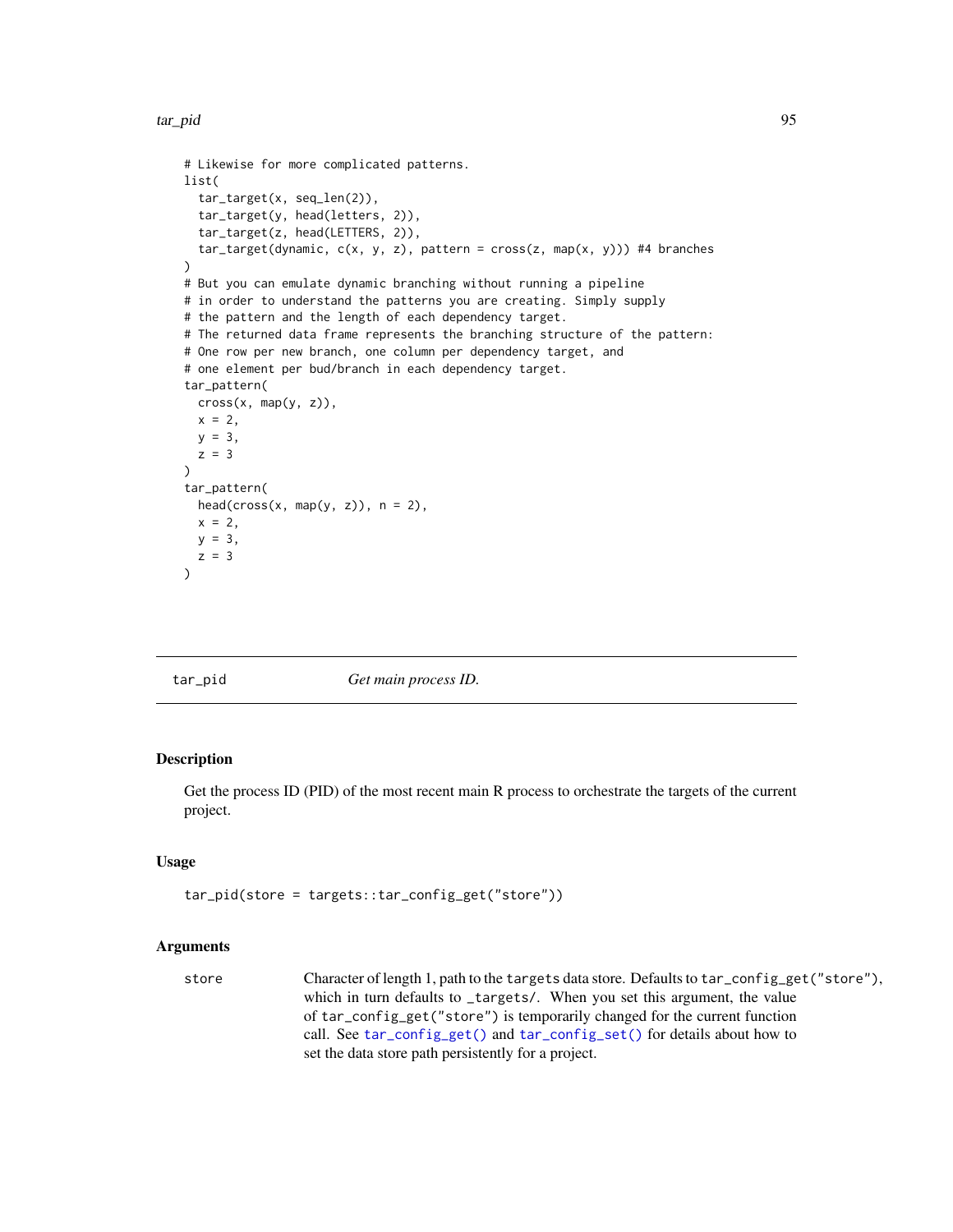## Details

The main process is the R process invoked by [tar\\_make\(\)](#page-58-0) or similar. If callr\_function is not NULL, this is an external process, and the pid in the return value will not agree with Sys.getpid() in your current interactive session. The process may or may not be alive. You may want to check it with  $ps::ps_is_r$ running(ps::ps\_handle(targets::tar\_pid())) before running another call to [tar\\_make\(\)](#page-58-0) for the same project.

# Value

Integer with the process ID (PID) of the most recent main R process to orchestrate the targets of the current project.

## See Also

```
Other data: tar_load_everything(), tar_load_raw(), tar_load(), tar_meta(), tar_objects(),
tar_process(), tar_read_raw(), tar_read()
```
## Examples

```
if (identical(Sys.getenv("TAR_EXAMPLES"), "true")) {
tar_dir({ # tar_dir() runs code from a temporary directory.
tar_script({
 list(
    tar_target(x, seq_len(2)),
    tar\_target(y, 2 * x, pattern = map(x)))
}, ask = FALSE)
tar_make()
Sys.getpid()
tar_pid() # Different from the current PID.
})
}
```
<span id="page-95-0"></span>

tar\_poll *Repeatedly poll progress in the R console.*

### Description

Print the information in [tar\\_progress\\_summary\(\)](#page-100-0) at regular intervals.

## Usage

```
tar_poll(
  interval = 1,
 timeout = Inf,
 fields = c("skipped", "started", "built", "errored", "canceled", "since"),
  store = targets::tar_config_get("store")
)
```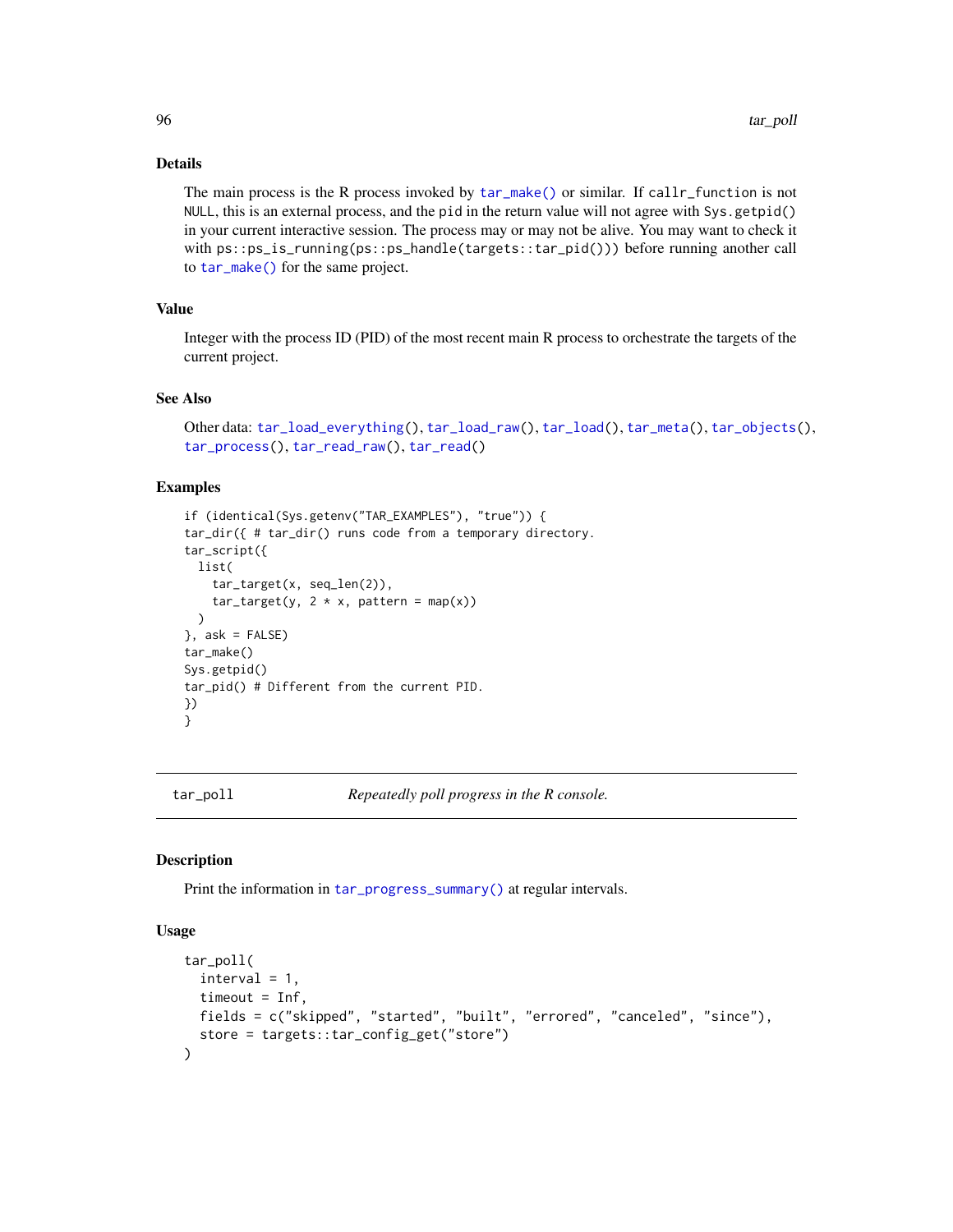## tar\_process 97

#### Arguments

| interval | Number of seconds to wait between iterations of polling progress.                                                                                                                                                                                                                                                                                                                          |
|----------|--------------------------------------------------------------------------------------------------------------------------------------------------------------------------------------------------------------------------------------------------------------------------------------------------------------------------------------------------------------------------------------------|
| timeout  | How many seconds to run before exiting.                                                                                                                                                                                                                                                                                                                                                    |
| fields   | Optional, names of progress data columns to read. Set to NULL to read all fields.                                                                                                                                                                                                                                                                                                          |
| store    | Character of length 1, path to the targets data store. Defaults to tar_config_get("store"),<br>which in turn defaults to _targets/. When you set this argument, the value<br>of tar_config_get("store") is temporarily changed for the current function<br>call. See tar_config_get() and tar_config_set() for details about how to<br>set the data store path persistently for a project. |

## See Also

```
Other progress: tar_built(), tar_canceled(), tar_errored(), tar_progress_branches(),
tar_progress_summary(), tar_progress(), tar_skipped(), tar_started(), tar_watch_server(),
tar_watch_ui(), tar_watch()
```
## Examples

```
if (identical(Sys.getenv("TAR_INTERACTIVE_EXAMPLES"), "true")) {
tar_dir({ # tar_dir() runs code from a temporary directory.
tar_script({
  list(
    tar_target(x, seq_len(100)),
    tar\_target(y, Sys.sleep(0.1), pattern = map(x))\lambda}, ask = FALSE)
px \leq tar\_make(callr\_function = callr::r\_bg, reporter = "silent")tar_poll()
})
}
```
<span id="page-96-0"></span>tar\_process *Get main process info.*

## Description

Get info on the most recent main R process to orchestrate the targets of the current project.

## Usage

```
tar_process(names = NULL, store = targets::tar_config_get("store"))
```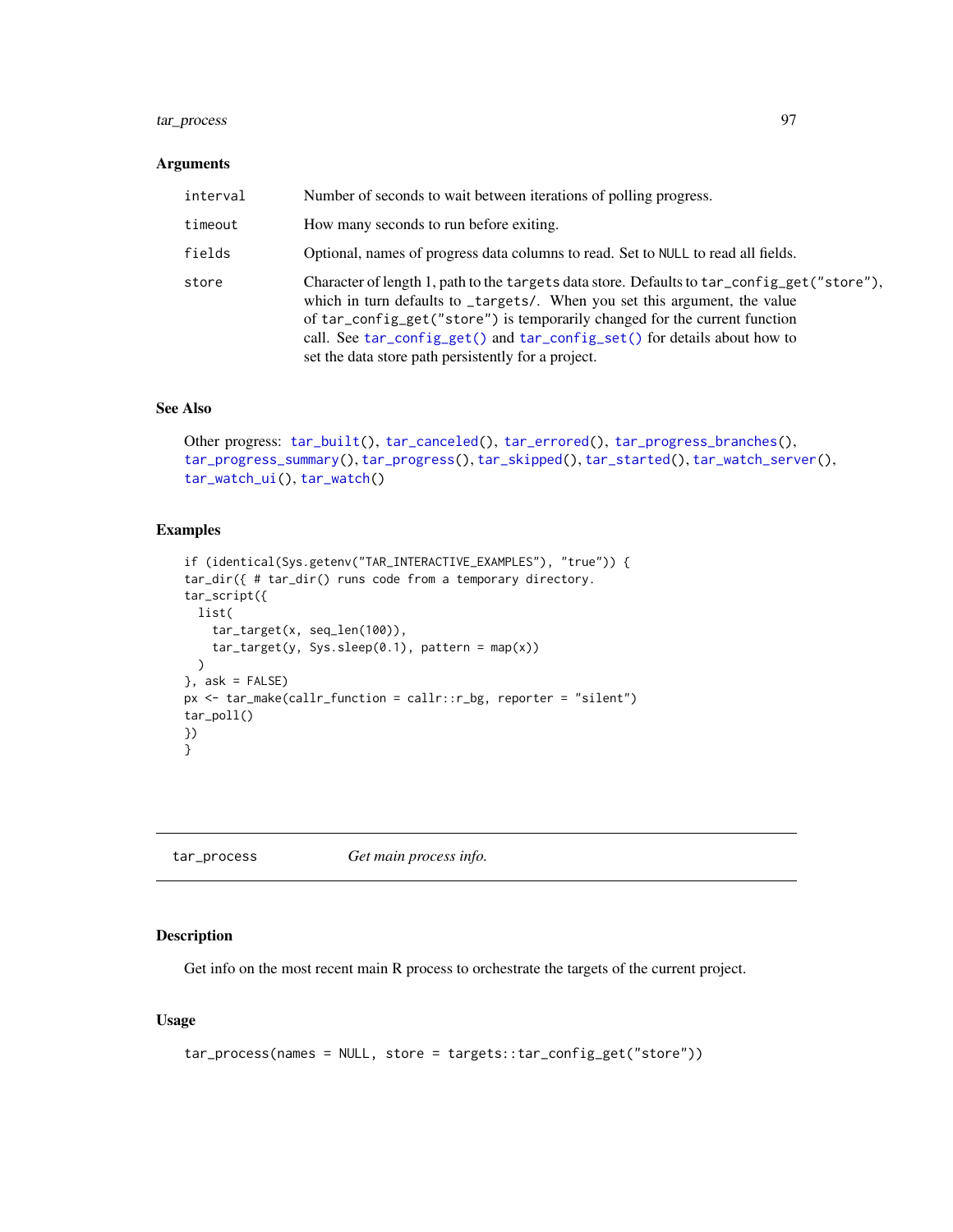## Arguments

| names | Optional, names of the data points to return. If supplied, $tar\_process()$ returns<br>only the rows of the names you select. You can supply symbols or tidyselect<br>helpers like all_of() and starts_with(). If NULL, all names are selected.                                                                                                                                            |
|-------|--------------------------------------------------------------------------------------------------------------------------------------------------------------------------------------------------------------------------------------------------------------------------------------------------------------------------------------------------------------------------------------------|
| store | Character of length 1, path to the targets data store. Defaults to tar_config_get("store"),<br>which in turn defaults to _targets/. When you set this argument, the value<br>of tar_config_get("store") is temporarily changed for the current function<br>call. See tar_config_get() and tar_config_set() for details about how to<br>set the data store path persistently for a project. |

## Details

The main process is the R process invoked by [tar\\_make\(\)](#page-58-0) or similar. If callr\_function is not NULL, this is an external process, and the pid in the return value will not agree with Sys.getpid() in your current interactive session. The process may or may not be alive. You may want to check the status with tar\_pid() %in% ps::ps\_pids() before running another call to [tar\\_make\(\)](#page-58-0) for the same project.

## Value

A data frame with metadata on the most recent main R process to orchestrate the targets of the current project. The output includes the pid of the main process.

## See Also

Other data: [tar\\_load\\_everything\(](#page-53-0)), [tar\\_load\\_raw\(](#page-56-0)), [tar\\_load\(](#page-52-0)), [tar\\_meta\(](#page-70-0)), [tar\\_objects\(](#page-78-0)), [tar\\_pid\(](#page-94-0)), [tar\\_read\\_raw\(](#page-105-0)), [tar\\_read\(](#page-103-0))

```
if (identical(Sys.getenv("TAR_EXAMPLES"), "true")) {
tar_dir({ # tar_dir() runs code from a temporary directory.
tar_script({
 list(
    tar_target(x, seq_len(2)),
    tar\_target(y, 2 * x, pattern = map(x))\mathcal{L}}, ask = FALSE)
tar_make()
tar_process()
tar_process(pid)
})
}
```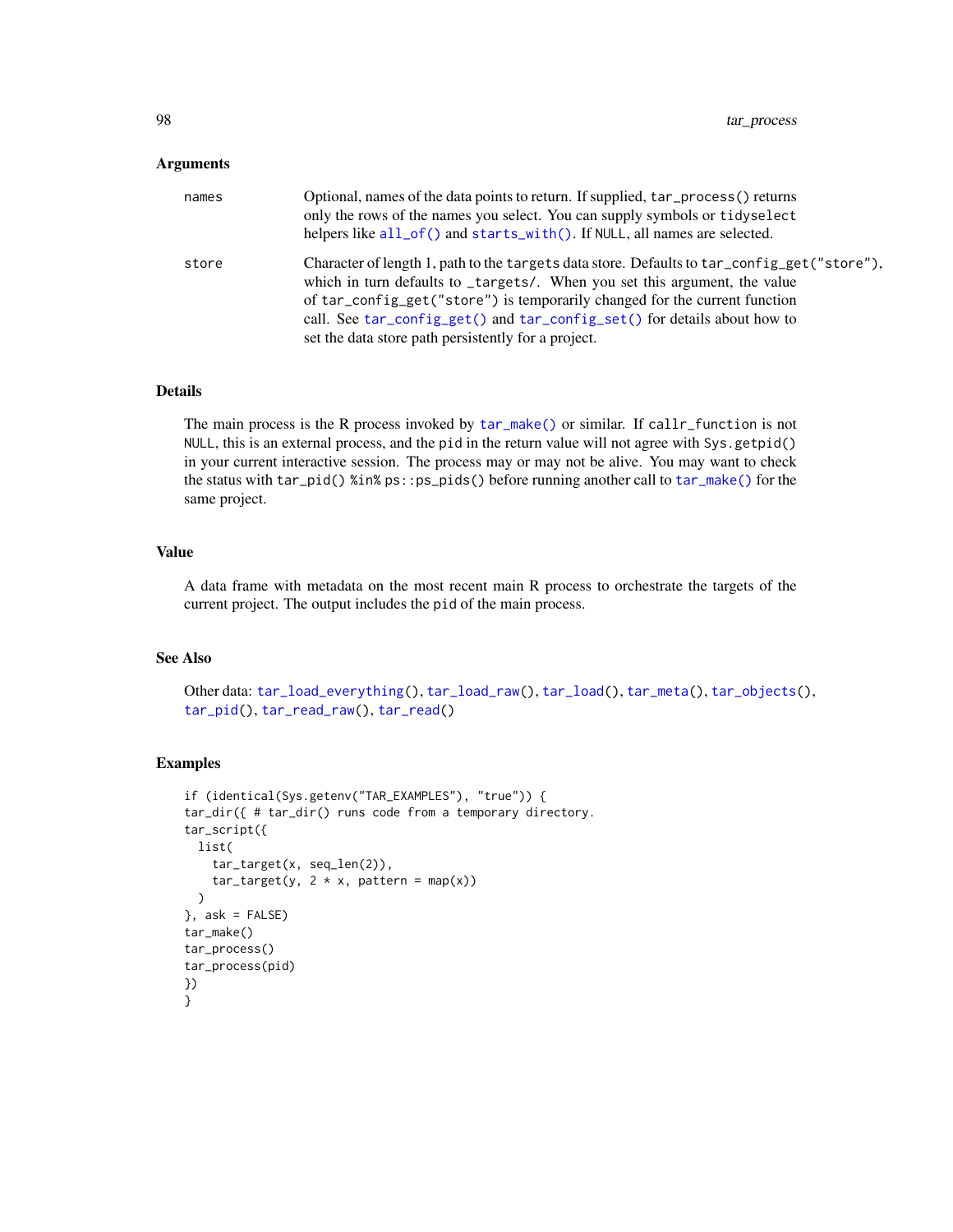<span id="page-98-0"></span>tar\_progress *Read progress.*

#### Description

Read a project's target progress data for the most recent run of [tar\\_make\(\)](#page-58-0) or similar. Only the most recent record is shown.

### Usage

```
tar_progress(
 names = NULL,
 fields = "progress",
 store = targets::tar_config_get("store")
\lambda
```
#### Arguments

| names  | Optional, names of the targets. If supplied, $tar\_progress()$ only returns progress<br>information on these targets. You can supply symbols or tidyselect helpers<br>like $all_of()$ and starts_with $()$ .                                                                                                                                                                               |
|--------|--------------------------------------------------------------------------------------------------------------------------------------------------------------------------------------------------------------------------------------------------------------------------------------------------------------------------------------------------------------------------------------------|
| fields | Optional, names of progress data columns to read. Set to NULL to read all fields.                                                                                                                                                                                                                                                                                                          |
| store  | Character of length 1, path to the targets data store. Defaults to tar_config_get("store"),<br>which in turn defaults to _targets/. When you set this argument, the value<br>of tar_config_get("store") is temporarily changed for the current function<br>call. See tar_config_get() and tar_config_set() for details about how to<br>set the data store path persistently for a project. |

## Value

A data frame with one row per target and the following columns:

- name: name of the target.
- type: type of target: "stem" for non-branching targets, "pattern" for dynamically branching targets, and "branch" for dynamic branches.
- parent: name of the target's parent. For branches, this is the name of the associated pattern. For other targets, the pattern is just itself.
- branches: number of dynamic branches of a pattern. 0 for non-patterns.
- progress: the most recent progress update of that target. Could be "started", "built", "skipped", "canceled", or "errored".

## See Also

```
Other progress: tar_built(), tar_canceled(), tar_errored(), tar_poll(), tar_progress_branches(),
tar_progress_summary(), tar_skipped(), tar_started(), tar_watch_server(), tar_watch_ui(),
tar_watch()
```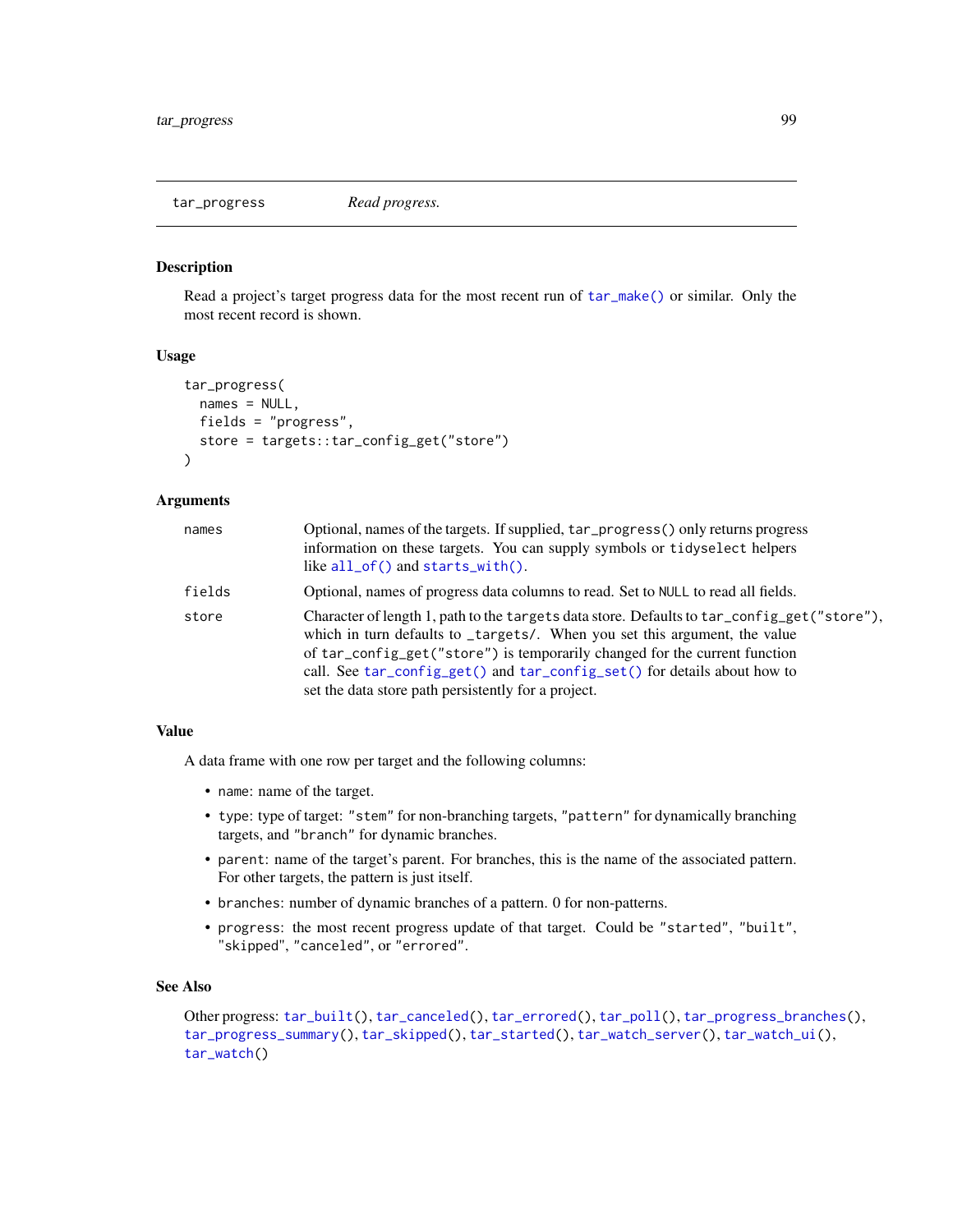## Examples

```
if (identical(Sys.getenv("TAR_EXAMPLES"), "true")) {
tar_dir({ # tar_dir() runs code from a temporary directory.
tar_script({
 list(
    tar_target(x, seq_len(2)),
    tar\_target(y, 2 * x, pattern = map(x)))
}, ask = FALSE)
tar_make()
tar_progress()
tar_progress(starts_with("y_")) # see also all_of()
})
}
```
<span id="page-99-0"></span>tar\_progress\_branches *Tabulate the progress of dynamic branches.*

## Description

Read a project's target progress data for the most recent run of the pipeline and display the tabulated status of dynamic branches. Only the most recent record is shown.

## Usage

```
tar_progress_branches(
 names = NULL,
 fields = NULL,
 store = targets::tar_config_get("store")
)
```

| names  | Optional, names of the targets. If supplied, tar_progress() only returns progress<br>information on these targets. You can supply symbols or tidyselect helpers<br>like starts_with().                                                                                                                                                                                                     |
|--------|--------------------------------------------------------------------------------------------------------------------------------------------------------------------------------------------------------------------------------------------------------------------------------------------------------------------------------------------------------------------------------------------|
| fields | Optional, names of progress data columns to read. Set to NULL to read all fields.                                                                                                                                                                                                                                                                                                          |
| store  | Character of length 1, path to the targets data store. Defaults to tar_config_get("store"),<br>which in turn defaults to _targets/. When you set this argument, the value<br>of tar_config_get("store") is temporarily changed for the current function<br>call. See tar_config_get() and tar_config_set() for details about how to<br>set the data store path persistently for a project. |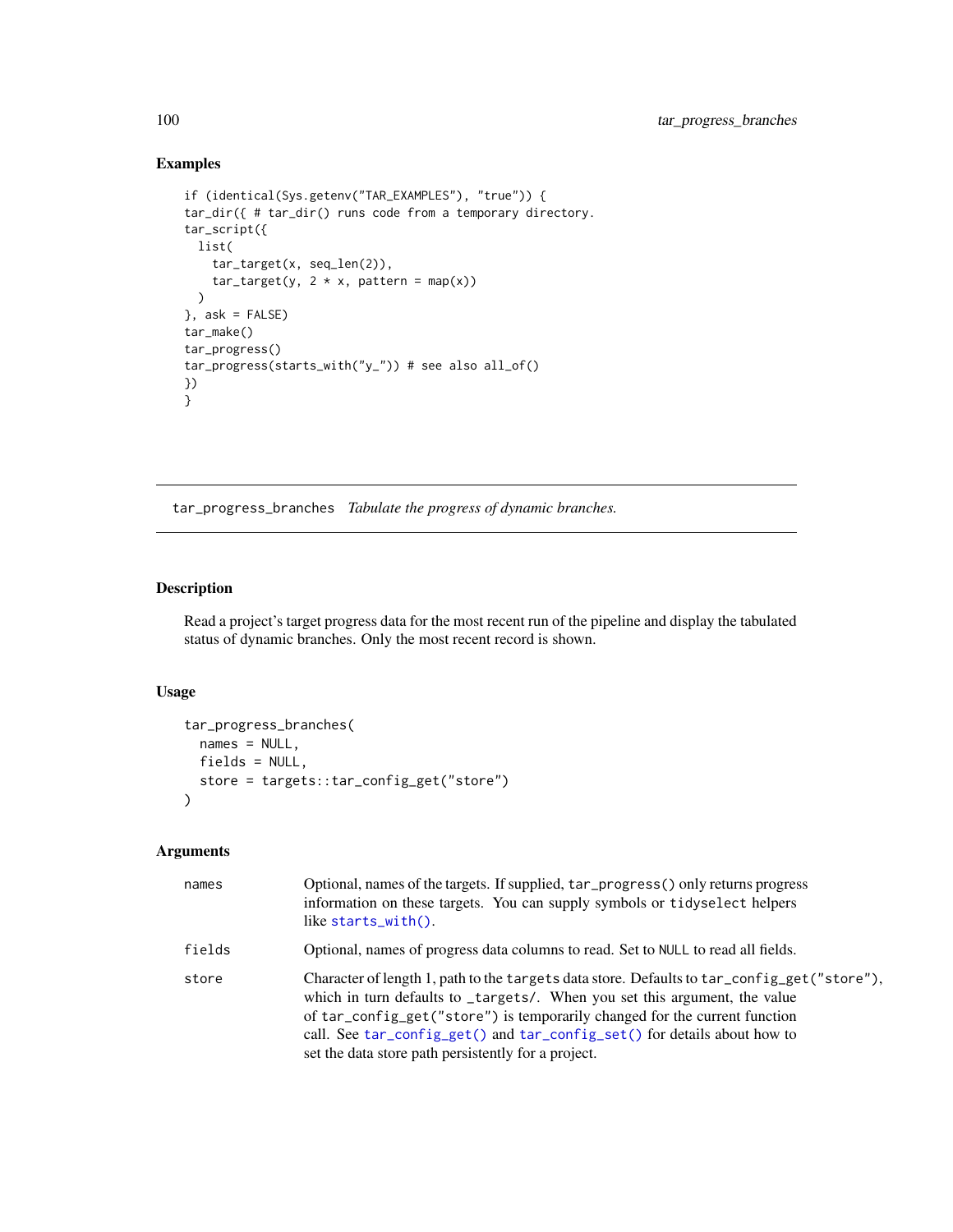## Value

A data frame with one row per target per progress status and the following columns.

- name: name of the pattern.
- progress: progress status: "started", "built", "cancelled", or "errored".
- branches: number of branches in the progress category.
- total: total number of branches planned for the whole pattern. Values within the same pattern should all be equal.

### See Also

```
Other progress: tar_built(), tar_canceled(), tar_errored(), tar_poll(), tar_progress_summary(),
tar_progress(), tar_skipped(), tar_started(), tar_watch_server(), tar_watch_ui(), tar_watch()
```
## Examples

```
if (identical(Sys.getenv("TAR_EXAMPLES"), "true")) {
tar_dir({ # tar_dir() runs code from a temporary directory.
tar_script({
 list(
    tar_target(x, seq_len(2)),
   tar\_target(y, x, pattern = map(x)),tar\_target(z, stopifnot(y < 1.5), pattern = map(y))\lambda}, ask = FALSE)
try(tar_make())
tar_progress_branches()
})
}
```
<span id="page-100-0"></span>tar\_progress\_summary *Summarize target progress.*

### Description

Summarize the progress of a run of the pipeline.

## Usage

```
tar_progress_summary(
 fields = c("skipped", "started", "built", "errored", "canceled", "since"),
  store = targets::tar_config_get("store")
)
```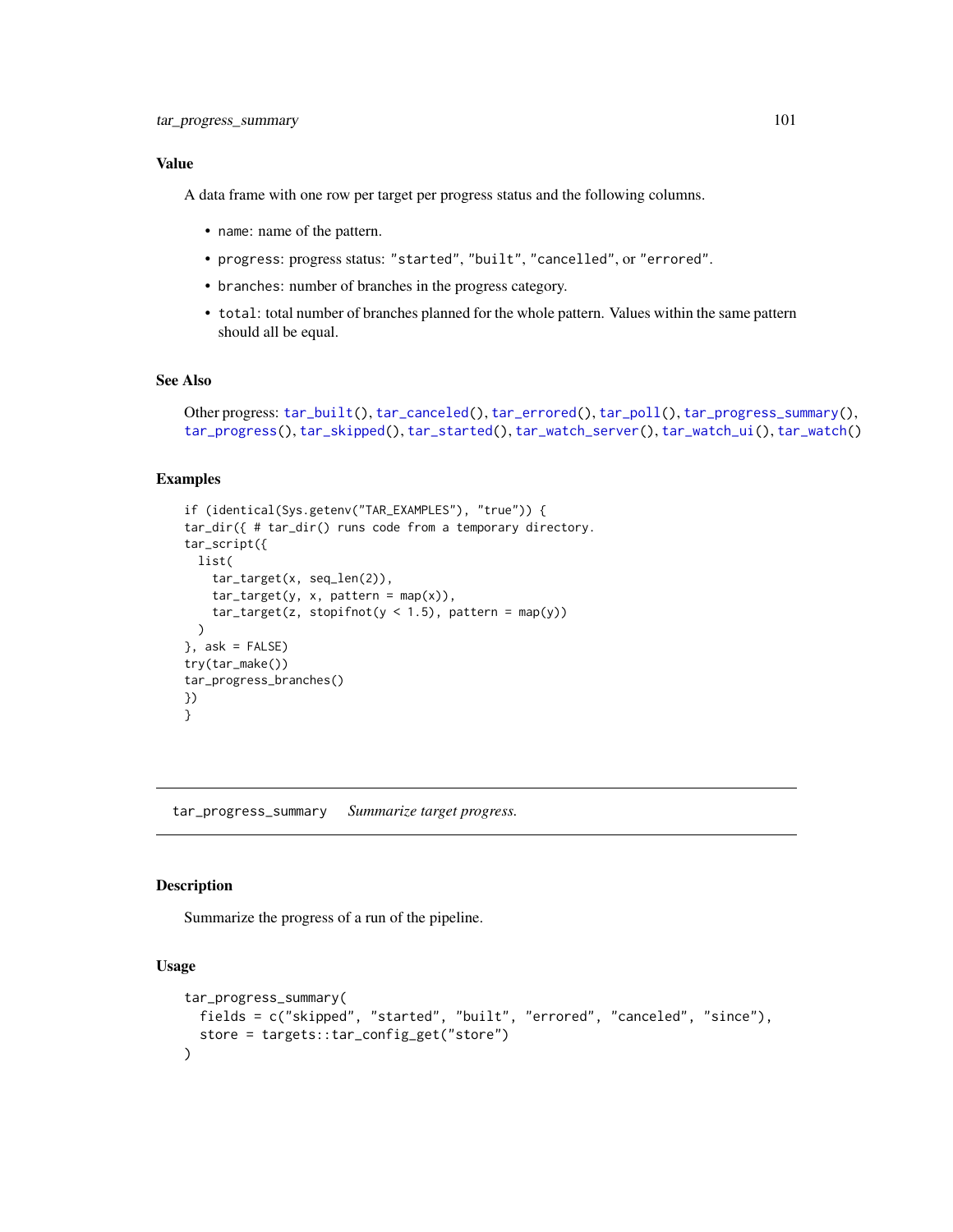### Arguments

| fields | Optional, names of progress data columns to read. Set to NULL to read all fields.                                                                                                                                                                                                                                                                                                          |
|--------|--------------------------------------------------------------------------------------------------------------------------------------------------------------------------------------------------------------------------------------------------------------------------------------------------------------------------------------------------------------------------------------------|
| store  | Character of length 1, path to the targets data store. Defaults to tar_config_get("store"),<br>which in turn defaults to _targets/. When you set this argument, the value<br>of tar_config_get("store") is temporarily changed for the current function<br>call. See tar_config_get() and tar_config_set() for details about how to<br>set the data store path persistently for a project. |

### Value

A data frame with one row and the following optional columns that can be selected with fields. (time is omitted by default.)

- started: number of targets that started and did not (yet) finish.
- built: number of targets that completed without error or cancellation.
- errored: number of targets that threw an error.
- canceled: number of canceled targets (see [tar\\_cancel\(\)](#page-13-0)).
- since: how long ago progress last changed (Sys.time() time).
- time: the time when the progress last changed (modification timestamp of the \_targets/meta/progress file).

## See Also

```
Other progress: tar_built(), tar_canceled(), tar_errored(), tar_poll(), tar_progress_branches(),
tar_progress(), tar_skipped(), tar_started(), tar_watch_server(), tar_watch_ui(), tar_watch()
```

```
if (identical(Sys.getenv("TAR_EXAMPLES"), "true")) {
tar_dir({ # tar_dir() runs code from a temporary directory.
tar_script({
 list(
    tar_target(x, seq_len(2)),
   tar\_target(y, x, pattern = map(x)),tar\_target(z, stopifnot(y < 1.5), pattern = map(y), error = "continue")\lambda}, ask = FALSE)
try(tar_make())
tar_progress_summary()
})
}
```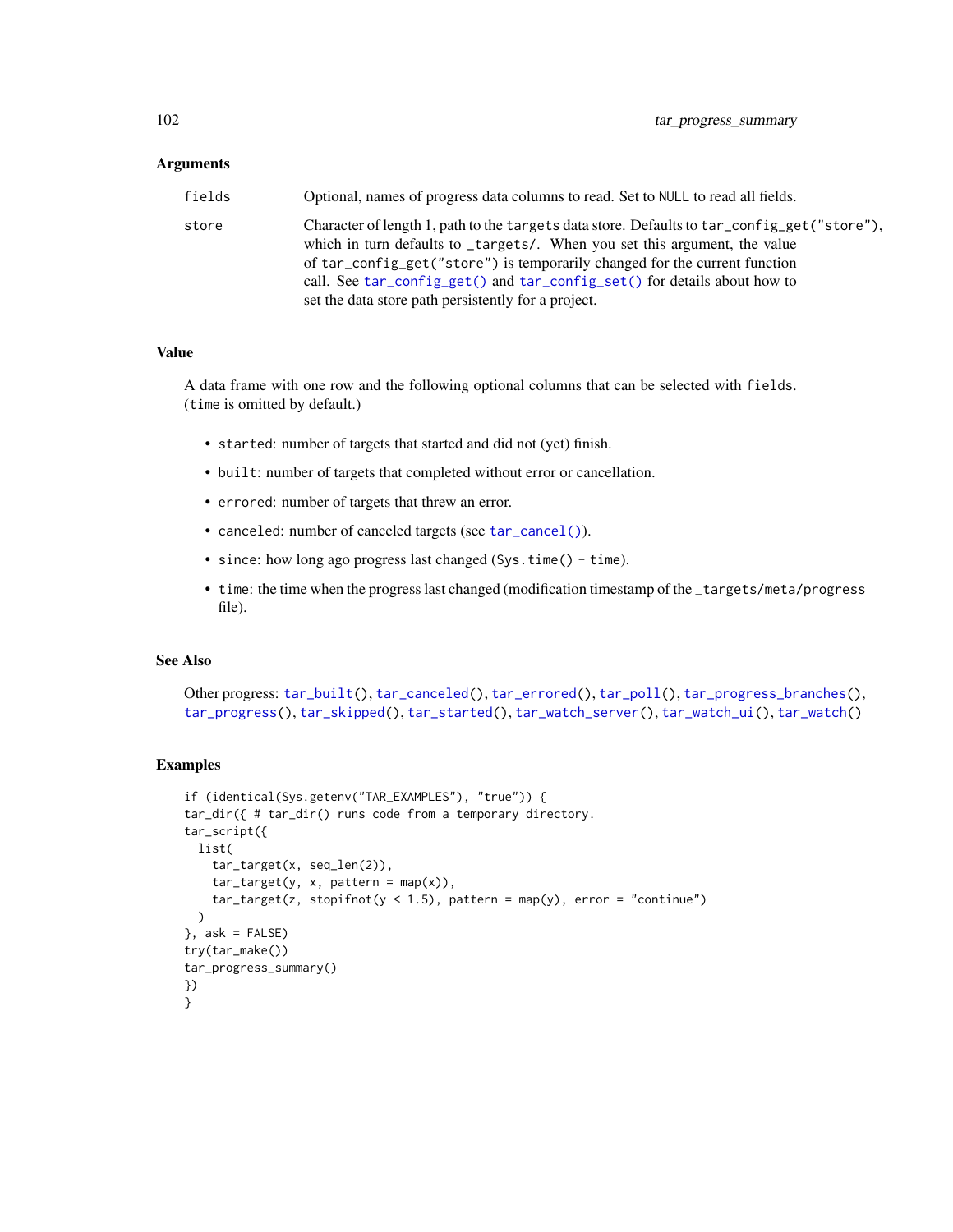# Description

Remove target values from \_targets/objects/ and the cloud and remove target metadata from \_targets/meta/meta for targets that are no longer part of the pipeline.

## Usage

```
tar_prune(
 cloud = TRUE,
 callr_function = callr::r,
 callr_arguments = targets::callr_args_default(callr_function),
 envir = parent.frame(),
 script = targets::tar_config_get("script"),
 store = targets::tar_config_get("store")
)
```

| cloud           | Logical of length 1, whether to delete objects from the cloud if applicable (e.g.<br>AWS, GCP). If FALSE, files are not deleted from the cloud.                                                                                                                                                                                                                                                                                                                                                                                                                                                                                                                                                           |
|-----------------|-----------------------------------------------------------------------------------------------------------------------------------------------------------------------------------------------------------------------------------------------------------------------------------------------------------------------------------------------------------------------------------------------------------------------------------------------------------------------------------------------------------------------------------------------------------------------------------------------------------------------------------------------------------------------------------------------------------|
|                 | callr_function A function from callr to start a fresh clean R process to do the work. Set to<br>NULL to run in the current session instead of an external process (but restart<br>your R session just before you do in order to clear debris out of the global<br>environment). callr_function needs to be NULL for interactive debugging,<br>e.g. tar_option_set(debug = "your_target"). However, callr_function<br>should not be NULL for serious reproducible work.                                                                                                                                                                                                                                    |
| callr_arguments |                                                                                                                                                                                                                                                                                                                                                                                                                                                                                                                                                                                                                                                                                                           |
|                 | A list of arguments to callr_function.                                                                                                                                                                                                                                                                                                                                                                                                                                                                                                                                                                                                                                                                    |
| envir           | An environment, where to run the target R script (default: _targets.R) if<br>callr_function is NULL. Ignored if callr_function is anything other than<br>NULL. callr_function should only be NULL for debugging and testing pur-<br>poses, not for serious runs of a pipeline, etc.<br>The envir argument of tar_make() and related functions always overrides the<br>current value of tar_option_get("envir") in the current R session just before<br>running the target script file, so whenever you need to set an alternative envir,<br>you should always set it with tar_option_set() from within the target script<br>file. In other words, if you call tar_option_set(envir = envir1) in an inter- |
|                 | active session and then tar_make(envir=envir2, callr_function=NULL),<br>then envir <sub>2</sub> will be used.                                                                                                                                                                                                                                                                                                                                                                                                                                                                                                                                                                                             |
| script          | Character of length 1, path to the target script file. Defaults to tar_config_get("script"),<br>which in turn defaults to _targets.R. When you set this argument, the value of<br>tar_config_get("script") is temporarily changed for the current function<br>call. See tar_script(), tar_config_get(), and tar_config_set() for de-<br>tails about the target script file and how to set it persistently for a project.                                                                                                                                                                                                                                                                                  |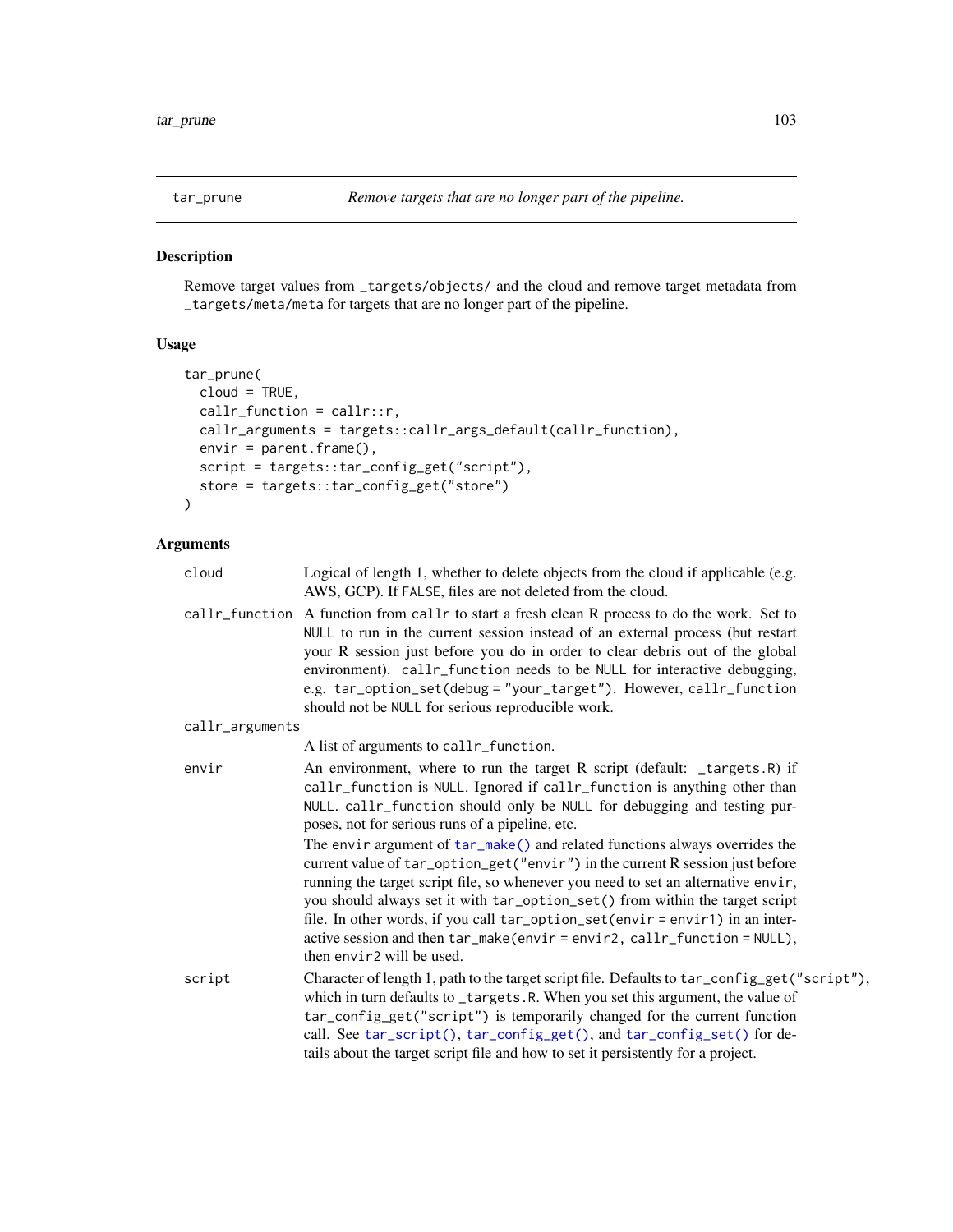store Character of length 1, path to the targets data store. Defaults to tar\_config\_get("store"), which in turn defaults to \_targets/. When you set this argument, the value of tar\_config\_get("store") is temporarily changed for the current function call. See [tar\\_config\\_get\(\)](#page-16-0) and [tar\\_config\\_set\(\)](#page-17-0) for details about how to set the data store path persistently for a project.

# Details

This is useful if you recently worked through multiple changes to your project and are now trying to discard irrelevant data while keeping the results that still matter. Global objects and local files with format = "file" outside the data store are unaffected. Also removes \_targets/scratch/, which is only needed while [tar\\_make\(\)](#page-58-0), [tar\\_make\\_clustermq\(\)](#page-60-0), or [tar\\_make\\_future\(\)](#page-63-0) is running.

## Value

NULL except if callr\_function = callr:: $r_b(g)$ , in which case a handle to the callr background process is returned. Either way, the value is invisibly returned.

### See Also

Other clean: [tar\\_delete\(](#page-25-0)), [tar\\_destroy\(](#page-28-0)), [tar\\_invalidate\(](#page-49-1))

### Examples

```
if (identical(Sys.getenv("TAR_EXAMPLES"), "true")) {
tar_dir({ # tar_dir() runs code from a temporary directory.
tar_script({
 list(
    tar\_target(y1, 1 + 1),tar\_target(y2, 1 + 1),tar\_target(z, y1 + y2))
\}, ask = FALSE)
tar make()
# Remove some targets from the pipeline.
tar\_script(list(tar\_target(y1, 1 + 1)), ask = FALSE)# Keep only the remaining targets in the data store.
tar_prune()
})
}
```
<span id="page-103-0"></span>tar\_read *Read a target's value from storage.*

#### **Description**

Read a target's return value from its file in \_targets/objects/. For dynamic files (i.e. format = "file") the paths are returned.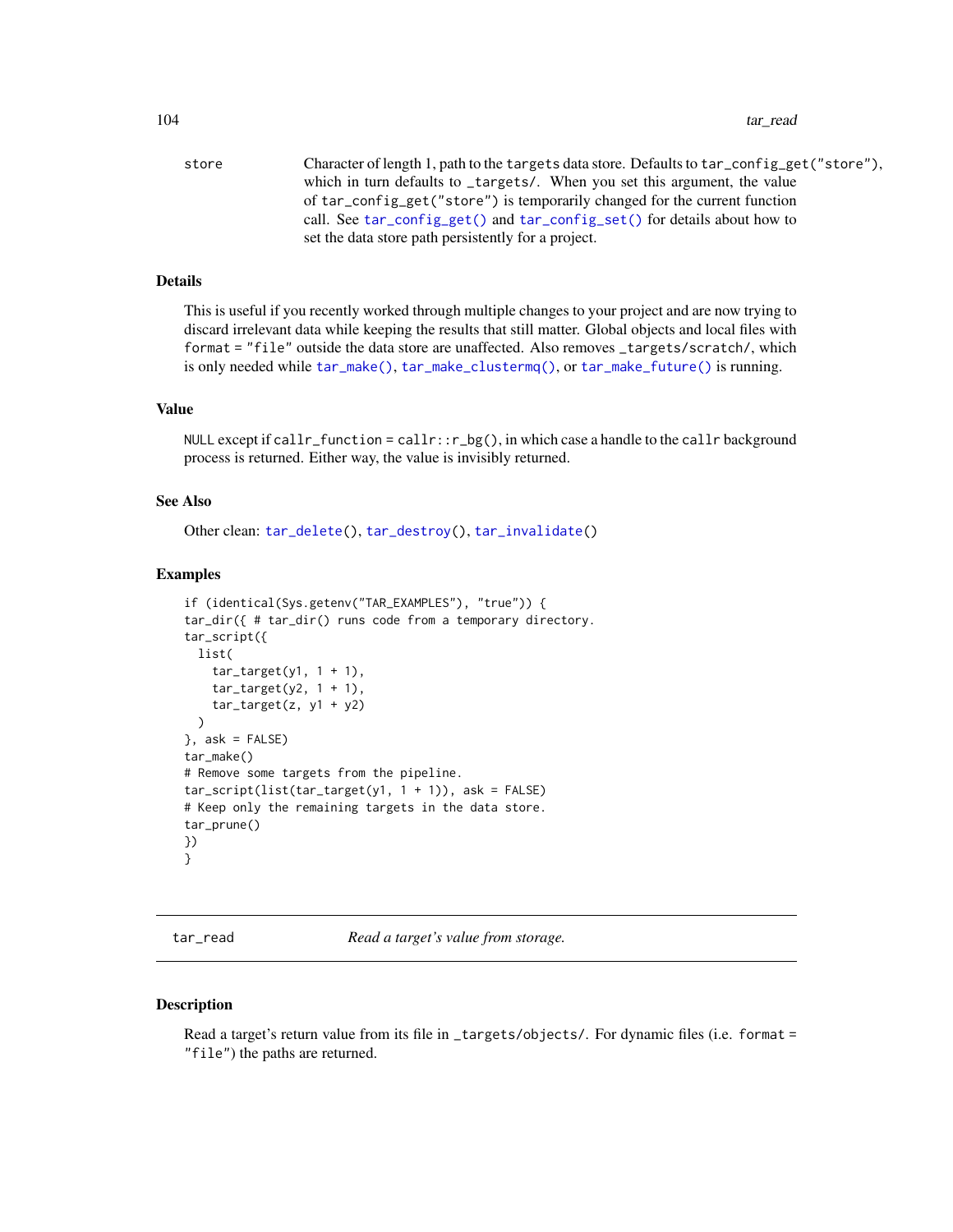### tar\_read 105

# Usage

```
tar_read(
  name,
  branches = NULL,
  meta = tar_meta(store = store),
  store = targets::tar_config_get("store")
\mathcal{L}
```
## Arguments

| name     | Symbol, name of the target to read.                                                                                                                                                                                                                                                                                                                                                        |
|----------|--------------------------------------------------------------------------------------------------------------------------------------------------------------------------------------------------------------------------------------------------------------------------------------------------------------------------------------------------------------------------------------------|
| branches | Integer of indices of the branches to load if the target is a pattern.                                                                                                                                                                                                                                                                                                                     |
| meta     | Data frame of metadata from tar_meta(). tar_read() with the default argu-<br>ments can be inefficient for large pipelines because all the metadata is stored in<br>a single file. However, if you call tar_meta() beforehand and supply it to the<br>meta argument, then successive calls to tar_read() may run much faster.                                                               |
| store    | Character of length 1, path to the targets data store. Defaults to tar_config_get("store"),<br>which in turn defaults to _targets/. When you set this argument, the value<br>of tar_config_get("store") is temporarily changed for the current function<br>call. See tar_config_get() and tar_config_set() for details about how to<br>set the data store path persistently for a project. |

# Value

The target's return value from its file in \_targets/objects/, or the paths to the custom files and directories if format = "file" was set.

## Limited scope

tar\_read() and tar\_load() are only for exploratory analysis and literate programming, and tar\_read\_raw() and tar\_load\_raw() are only for exploratory analysis. targets automatically loads the correct dependencies into memory when the pipeline is running, so invoking these functions from inside a target is rarely advisable.

# See Also

```
Other data: tar_load_everything(), tar_load_raw(), tar_load(), tar_meta(), tar_objects(),
tar_pid(), tar_process(), tar_read_raw()
```

```
if (identical(Sys.getenv("TAR_EXAMPLES"), "true")) {
tar_dir({ # tar_dir() runs code from a temporary directory.
tar\_script(list(tar\_target(x, 1 + 1)), ask = FALSE)tar_make()
tar_read(x)
})
}
```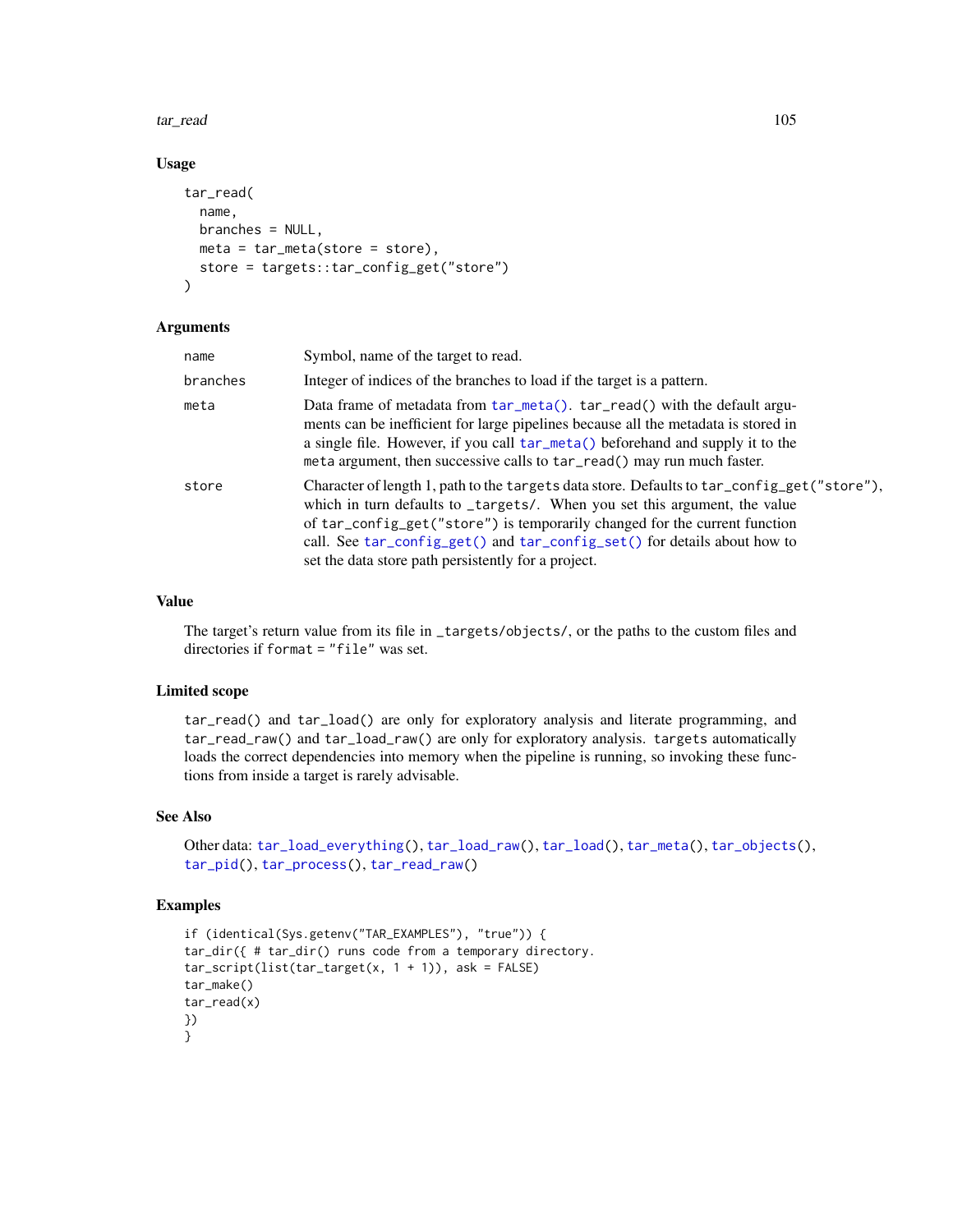<span id="page-105-0"></span>

### Description

Like [tar\\_read\(\)](#page-103-0) except name is a character string. Do not use in knitr or R Markdown reports with tarchetypes::tar\_knit() or tarchetypes::tar\_render().

#### Usage

```
tar_read_raw(
 name,
 branches = NULL,
 meta = tar_meta(store = store),store = targets::tar_config_get("store")
)
```
### Arguments

| name     | Character, name of the target to read.                                                                                                                                                                                                                                                                                                                                                     |
|----------|--------------------------------------------------------------------------------------------------------------------------------------------------------------------------------------------------------------------------------------------------------------------------------------------------------------------------------------------------------------------------------------------|
| branches | Integer of indices of the branches to load if the target is a pattern.                                                                                                                                                                                                                                                                                                                     |
| meta     | Data frame of metadata from tar_meta(). tar_read() with the default argu-<br>ments can be inefficient for large pipelines because all the metadata is stored in<br>a single file. However, if you call tar_meta() beforehand and supply it to the<br>meta argument, then successive calls to tar_read() may run much faster.                                                               |
| store    | Character of length 1, path to the targets data store. Defaults to tar_config_get("store"),<br>which in turn defaults to _targets/. When you set this argument, the value<br>of tar_config_get("store") is temporarily changed for the current function<br>call. See tar_config_get() and tar_config_set() for details about how to<br>set the data store path persistently for a project. |

### Value

The target's return value from its file in \_targets/objects/, or the paths to the custom files and directories if format = "file" was set.

### Limited scope

tar\_read() and tar\_load() are only for exploratory analysis and literate programming, and tar\_read\_raw() and tar\_load\_raw() are only for exploratory analysis. targets automatically loads the correct dependencies into memory when the pipeline is running, so invoking these functions from inside a target is rarely advisable.

### See Also

Other data: [tar\\_load\\_everything\(](#page-53-0)), [tar\\_load\\_raw\(](#page-56-0)), [tar\\_load\(](#page-52-0)), [tar\\_meta\(](#page-70-0)), [tar\\_objects\(](#page-78-0)), [tar\\_pid\(](#page-94-0)), [tar\\_process\(](#page-96-0)), [tar\\_read\(](#page-103-0))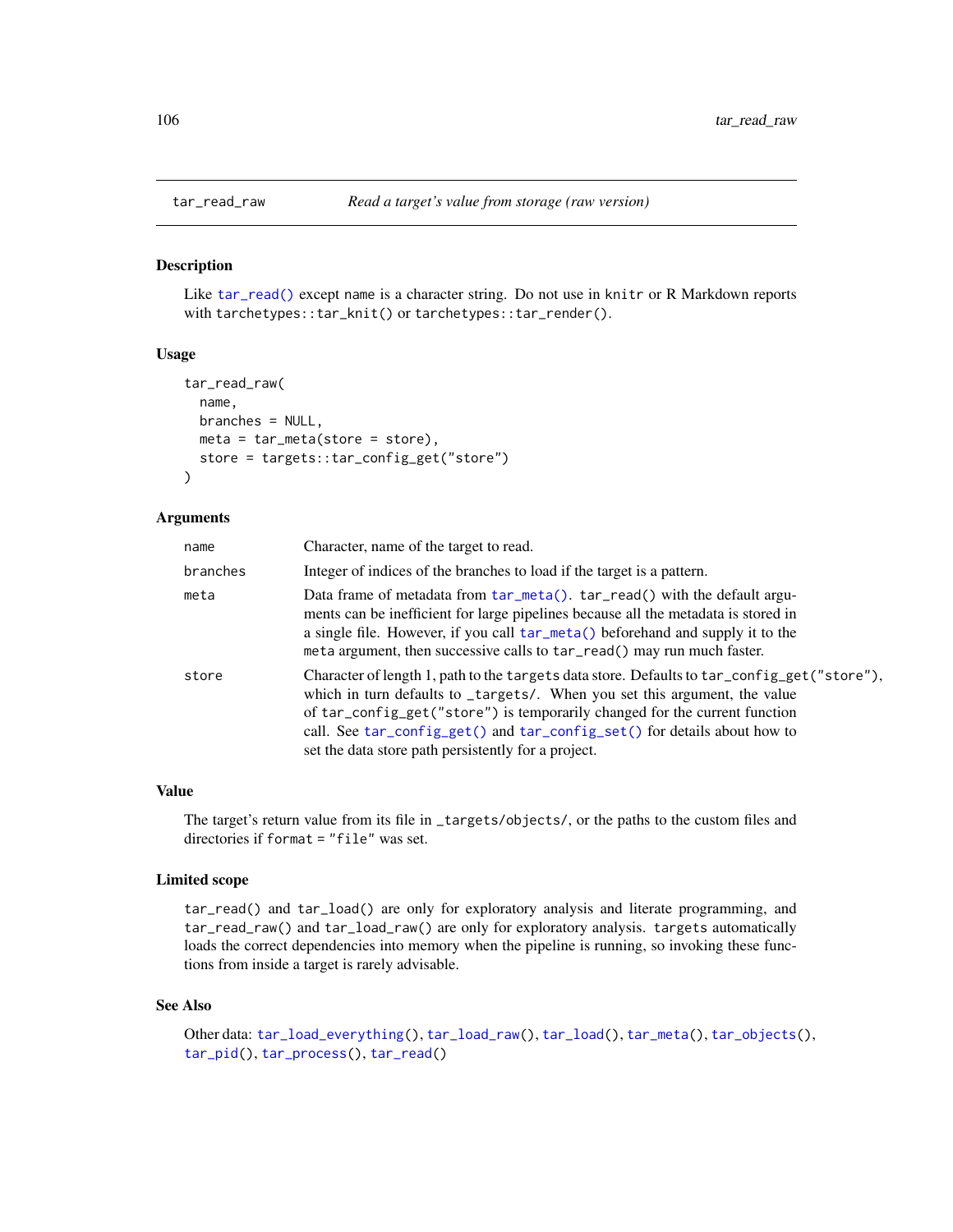tar\_renv 107

## Examples

```
if (identical(Sys.getenv("TAR_EXAMPLES"), "true")) {
tar_dir({ # tar_dir() runs code from a temporary directory.
tar\_script(list(tar\_target(x, 1 + 1)), ask = FALSE)tar_make()
tar_read_raw("x")
})
}
```
tar\_renv *Set up package dependencies for compatibility with* renv

## Description

Write package dependencies to a script file (by default, named \_targets\_packages.R in the root project directory). Each package is written to a separate line as a standard [library\(\)](#page-0-0) call (e.g. library(package)) so renv can identify them automatically.

# Usage

```
tar_renv(
 extras = c("bs4Dash", "clustermq", "future", "gt", "markdown", "pingr", "rstudioapi",
    "shiny", "shinybusy", "shinyWidgets", "visNetwork"),
  path = "_targets_packages.R",
  callr_function = callr::r,
  callr_arguments = targets::callr_args_default(callr_function),
  envir = parent.frame(),script = targets::tar_config_get("script")
)
```

| extras          | Character vector of additional packages to declare as project dependencies.                                                                                                                                                                                                                                                                                                                                                                              |  |
|-----------------|----------------------------------------------------------------------------------------------------------------------------------------------------------------------------------------------------------------------------------------------------------------------------------------------------------------------------------------------------------------------------------------------------------------------------------------------------------|--|
| path            | Character of length 1, path to the script file to populate with library () calls.                                                                                                                                                                                                                                                                                                                                                                        |  |
| callr_function  | A function from call r to start a fresh clean R process to do the work. Set to<br>NULL to run in the current session instead of an external process (but restart<br>your R session just before you do in order to clear debris out of the global<br>environment). callr_function needs to be NULL for interactive debugging,<br>e.g. tar_option_set(debug = "your_target"). However, callr_function<br>should not be NULL for serious reproducible work. |  |
| callr_arguments |                                                                                                                                                                                                                                                                                                                                                                                                                                                          |  |
|                 | A list of arguments to callr_function.                                                                                                                                                                                                                                                                                                                                                                                                                   |  |
| envir           | An environment, where to run the target R script (default: _targets.R) if<br>callr_function is NULL. Ignored if callr_function is anything other than<br>NULL. callr_function should only be NULL for debugging and testing pur-<br>poses, not for serious runs of a pipeline, etc.                                                                                                                                                                      |  |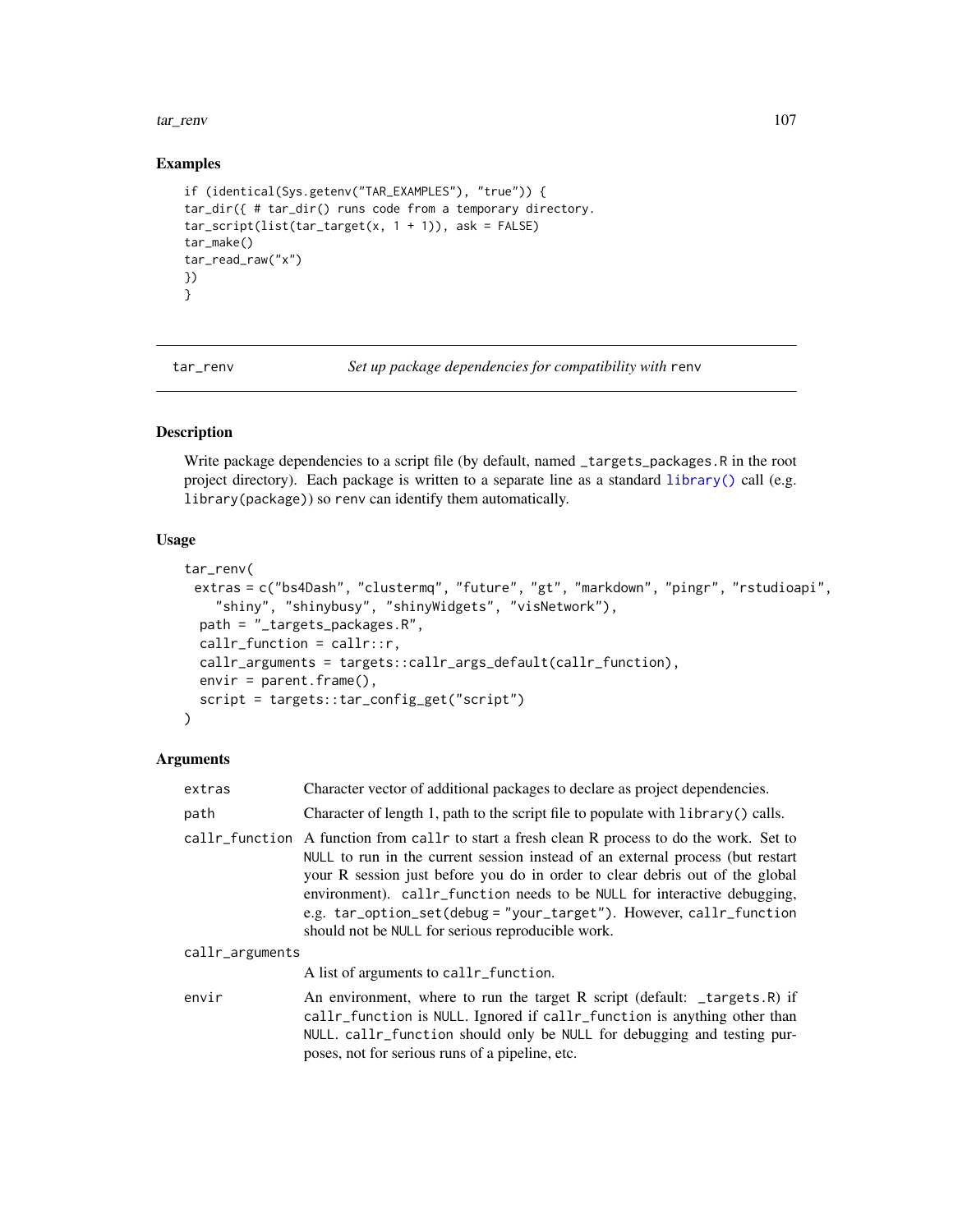|        | The environment of car imake () and related functions always overflues the<br>current value of tar_option_get("envir") in the current R session just before<br>running the target script file, so whenever you need to set an alternative envir,<br>you should always set it with tar_option_set() from within the target script<br>file. In other words, if you call $tar\_option\_set(envir = envir1)$ in an inter-<br>active session and then tar_make(envir=envir2, callr_function=NULL),<br>then envir <sub>2</sub> will be used. |
|--------|----------------------------------------------------------------------------------------------------------------------------------------------------------------------------------------------------------------------------------------------------------------------------------------------------------------------------------------------------------------------------------------------------------------------------------------------------------------------------------------------------------------------------------------|
| script | Character of length 1, path to the target script file. Defaults to tar_config_get("script"),<br>which in turn defaults to _targets.R. When you set this argument, the value of<br>tar_config_get("script") is temporarily changed for the current function<br>call. See tar_script(), tar_config_get(), and tar_config_set() for de-<br>tails about the target script file and how to set it persistently for a project.                                                                                                               |

The environment of tar make() and related functions always overrides the

### Details

This function gets called for its side-effect, which writes package dependencies to a script for compatibility with renv. The generated file should not be edited by hand and will be overwritten each time tar\_renv() is called.

The behavior of renv is to create and manage a project-local R library and keep a record of project dependencies in a file called renv.lock. To identify dependencies, renv crawls through code to find packages explicitly mentioned using library(), require(), or ::. However, targets manages packages in a way that hides dependencies from renv. tar\_renv() finds package dependencies that would be otherwise hidden to renv because they are declared using the targets API. Thus, calling tar\_renv this is only necessary if using [tar\\_option\\_set\(\)](#page-83-0) or [tar\\_target\(\)](#page-130-0) to use specialized storage formats or manage packages.

With the script written by  $tar\_renv()$ , renv is able to crawl the file to identify package dependencies (with renv::dependencies()). tar\_renv() only serves to make your targets project compatible with renv, it is still the users responsibility to call renv::init() and renv::snapshot() directly to initialize and manage a project-local R library. This allows your targets pipeline to have its own self-contained R library separate from your standard R library. See [https://rstudio.](https://rstudio.github.io/renv/index.html) [github.io/renv/index.html](https://rstudio.github.io/renv/index.html) for more information.

#### Value

Nothing, invisibly.

## See Also

<https://rstudio.github.io/renv/articles/renv.html>

Other scripts: [tar\\_edit\(](#page-30-1)), [tar\\_github\\_actions\(](#page-41-0)), [tar\\_helper\\_raw\(](#page-48-0)), [tar\\_helper\(](#page-47-0)), [tar\\_script\(](#page-121-0))

```
tar_dir({ # tar_dir() runs code from a temporary directory.
 tar_script({
    tar_option_set(packages = c("tibble", "qs"))
   list()
 }, ask = FALSE)
 tar_renv()
```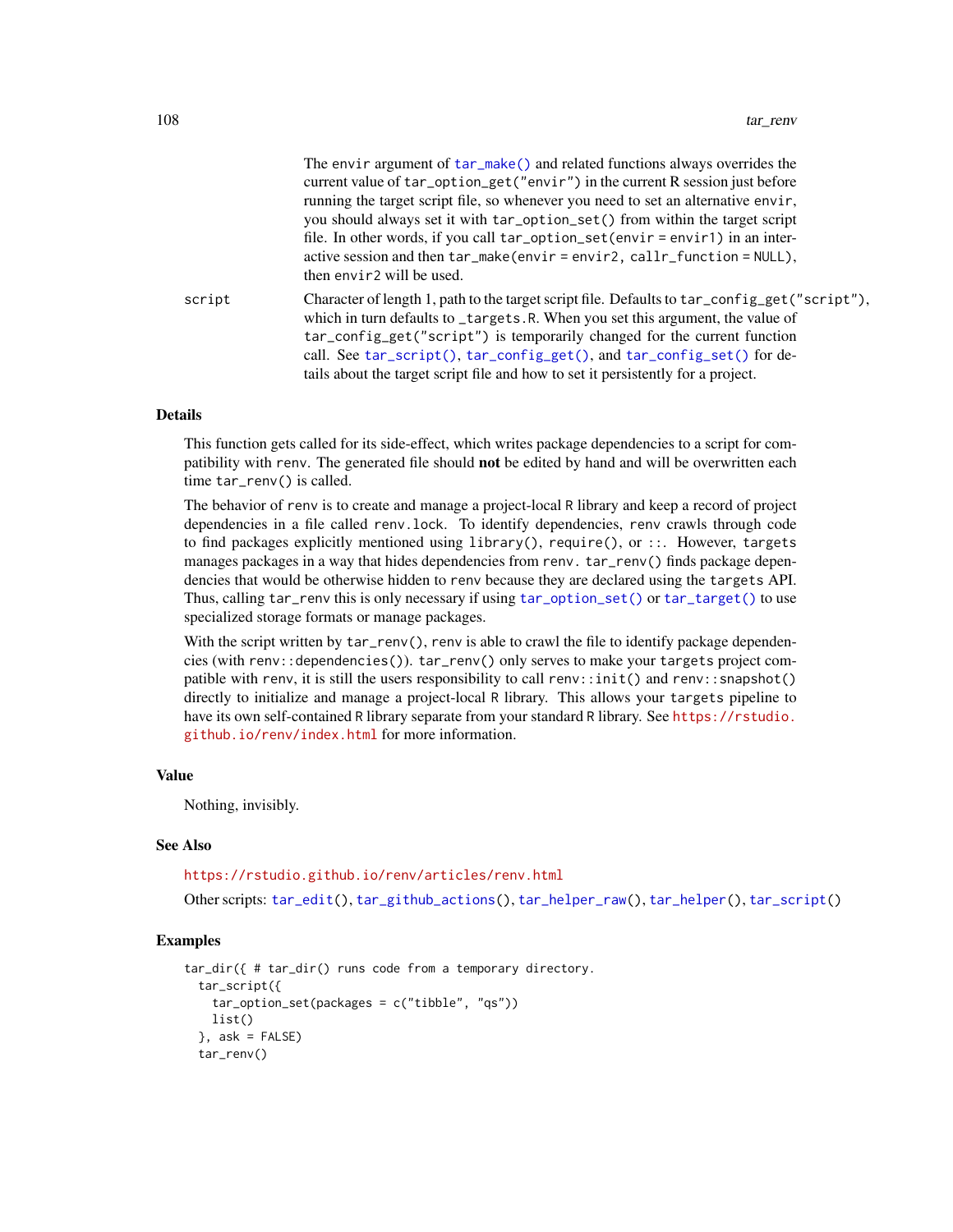```
writeLines(readLines("_targets_packages.R"))
})
tar_option_reset()
```
tar\_reprex *Reproducible example of* targets *with* reprex

## Description

Create a reproducible example of a targets pipeline with the reprex package.

# Usage

```
tar\_represent(pipeline = tar\_target(example\_target, 1), run = tar\_make(), ...)
```
## Arguments

| pipeline | R code for the target script file _targets.R. library(targets) is automati-<br>cally written at the top. |
|----------|----------------------------------------------------------------------------------------------------------|
| run      | R code to inspect and run the pipeline.                                                                  |
| $\cdots$ | Named arguments passed to $represent:represent()$ .                                                      |

#### Details

The best way to get help with an issue is to create a reproducible example of the problem and post it to <https://github.com/ropensci/targets/discussions> tar\_reprex() facilitates this process. It is like reprex::reprex({targets::tar\_script(...); tar\_make()}), but more convenient.

#### Value

A character vector of rendered the reprex, invisibly.

## See Also

Other help: [targets-package](#page-3-0), [use\\_targets\\_rmd\(](#page-161-0)), [use\\_targets\(](#page-159-0))

```
if (identical(Sys.getenv("TAR_INTERACTIVE_EXAMPLES"), "true")) {
tar_reprex(
 pipeline = {
   list(
     tar_target(data, data.frame(x = sample.int(1e3))),
     tar_target(summary, mean(data$x, na.rm = TRUE))
   )
 },
 run = \{
```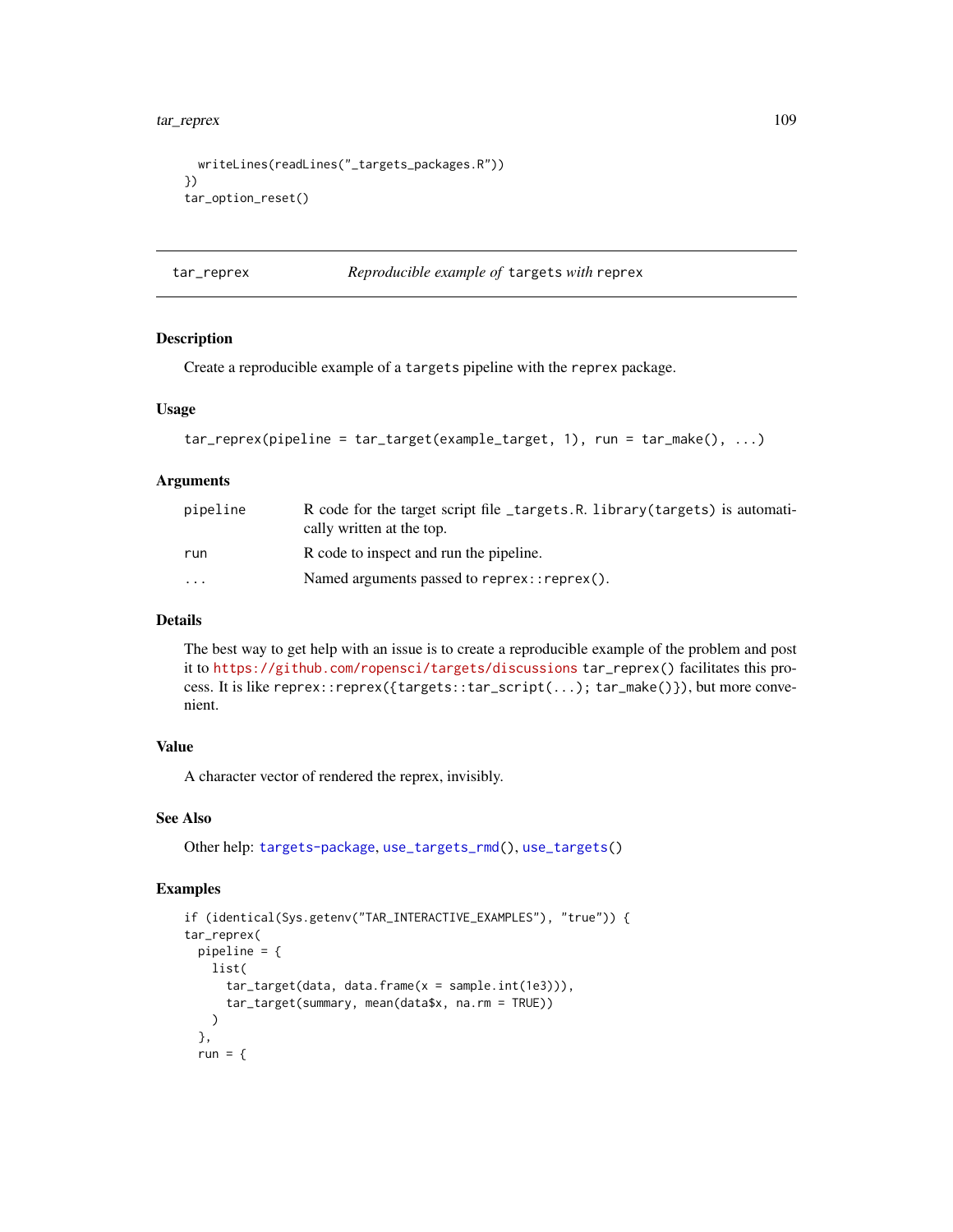```
tar_visnetwork()
   tar_make()
 }
)
}
```
<span id="page-109-0"></span>tar\_resources *Target resources*

# Description

Create a resources argument for [tar\\_target\(\)](#page-130-0) or [tar\\_option\\_set\(\)](#page-83-0).

# Usage

```
tar_resources(
 aws = NULL,clustermq = NULL,
 feather = NULL,
 fst = NULL,future = NULL,
 gcp = NULL,parquet = NULL,
 qs = NULL,url = NULL)
```
# Arguments

| aws       | Output of function tar_resources_aws(). Amazon Web Services (AWS) S3<br>storage settings for $tar\_target(, repository = "aws")$ . See the cloud<br>storage section of https://books.ropensci.org/targets/data.html for de-<br>tails for instructions.                                               |
|-----------|------------------------------------------------------------------------------------------------------------------------------------------------------------------------------------------------------------------------------------------------------------------------------------------------------|
| clustermg | Output of function tar_resources_clustermq(). Optional clustermq set-<br>tings for tar_make_clustermq(), including the log_worker and template ar-<br>guments of clustermq::workers().                                                                                                               |
| feather   | Output of function tar_resources_feather(). Non-default arguments to arrow::read_feather()<br>and arrow::write_feather() for arrow/feather-based storage formats. Ap-<br>plies to all formats ending with the "_feather" suffix. For details on formats,<br>see the format argument of tar_target(). |
| fst       | Output of function tar_resources_fst(). Non-default arguments to fst::read_fst()<br>and fst::write_fst() for fst-based storage formats. Applies to all formats<br>ending with "fst" in the name. For details on formats, see the format argument<br>of $tar\_target()$ .                             |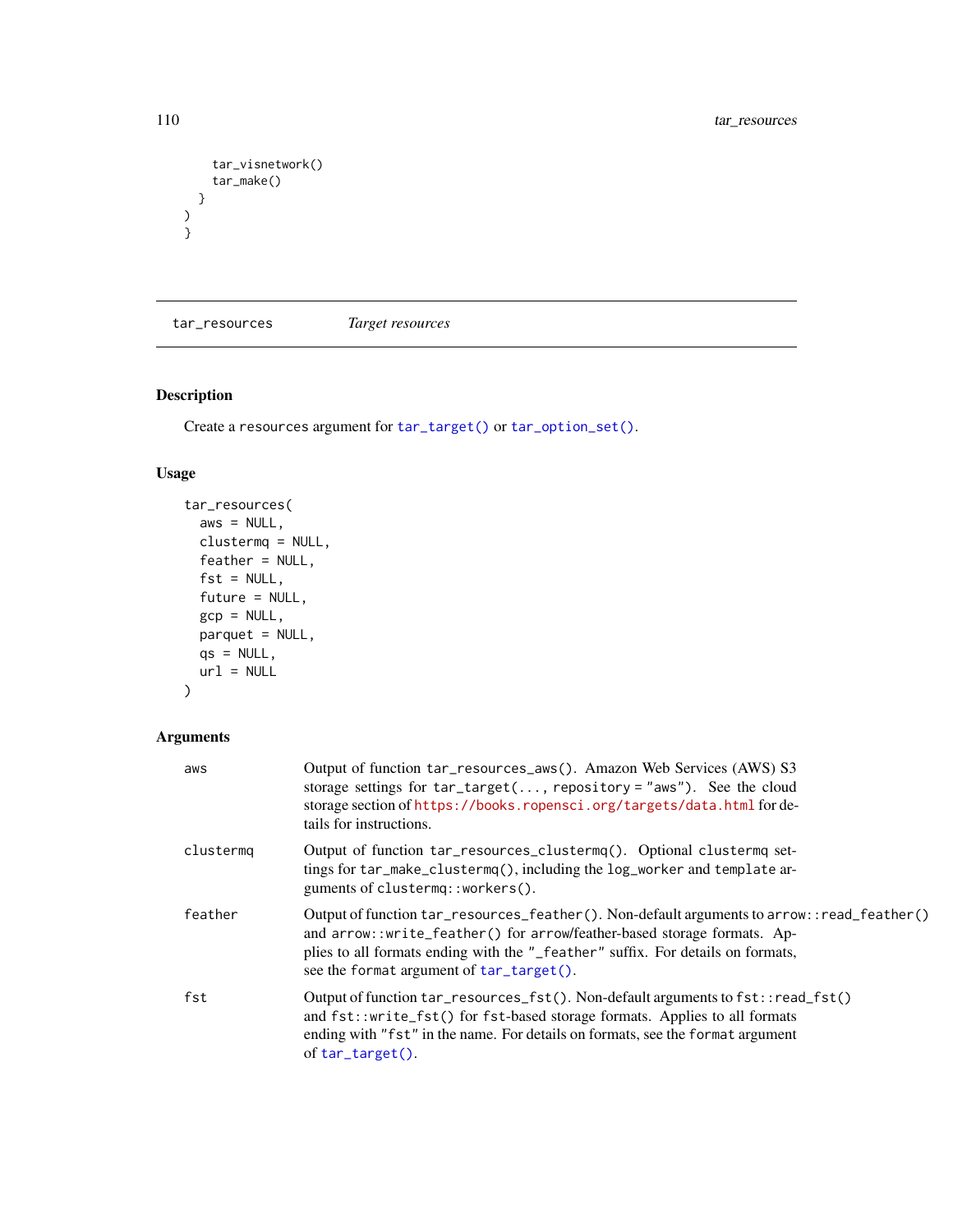| future  | Output of function tar_resources_future(). Optional future settings for<br>tar_make_future(), including the resources argument of future:: future(),<br>which can include values to insert in template placeholders in future. batchtools<br>template files. This is how to supply the resources argument of future:: future()<br>for targets. Resources supplied through future:: plan() and future:: tweak()<br>are completely ignored. |
|---------|-------------------------------------------------------------------------------------------------------------------------------------------------------------------------------------------------------------------------------------------------------------------------------------------------------------------------------------------------------------------------------------------------------------------------------------------|
| gcp     | Output of function tar_resources_gcp(). Google Cloud Storage bucket set-<br>tings for $tar\_target(, repository='gcp")$ . See the cloud storage sec-<br>tion of https://books.ropensci.org/targets/data.html for details for in-<br>structions.                                                                                                                                                                                           |
| parquet | Output of function tar_resources_parquet(). Non-default arguments to arrow::read_parquet()<br>and arrow::write_parquet() for arrow/parquet-based storage formats. Ap-<br>plies to all formats ending with the "_parquet" suffix. For details on formats,<br>see the format argument of tar_target().                                                                                                                                      |
| qs      | Output of function $tar\_resources_qs()$ . Non-default arguments to $qs$ : : qread()<br>and qs::qsave() for qs-based storage formats. Applies to all formats end-<br>ing with the "_qs" suffix. For details on formats, see the format argument of<br>tar_target().                                                                                                                                                                       |
| url     | Output of function tar_resources_url(). Non-default settings for storage for-<br>mats ending with the "_url" suffix. These settings include the curl handle for<br>extra control over HTTP requests. For details on formats, see the format argu-<br>ment of tar_target().                                                                                                                                                                |

A list of objects of class "tar\_resources" with non-default settings of various optional backends for data storage and high-performance computing.

# **Resources**

Functions [tar\\_target\(\)](#page-130-0) and [tar\\_option\\_set\(\)](#page-83-0) each takes an optional resources argument to supply non-default settings of various optional backends for data storage and high-performance computing. The tar\_resources() function is a helper to supply those settings in the correct manner. Resources are all-or-nothing: if you specify any resources with [tar\\_target\(\)](#page-130-0), all the resources from tar\_option\_get("resources") are dropped for that target. In other words, if you write tar\_option\_set(resources = resources\_1) and then tar\_target(x, my\_command(), resources = resources\_2), then everything in resources\_1 is discarded for target x.

# See Also

```
Other resources: tar_resources_aws(), tar_resources_clustermq(), tar_resources_feather(),
tar_resources_fst(), tar_resources_future(), tar_resources_gcp(), tar_resources_parquet(),
tar_resources_qs(), tar_resources_url()
```

```
# Somewhere in you target script file (usually _targets.R):
tar_target(
```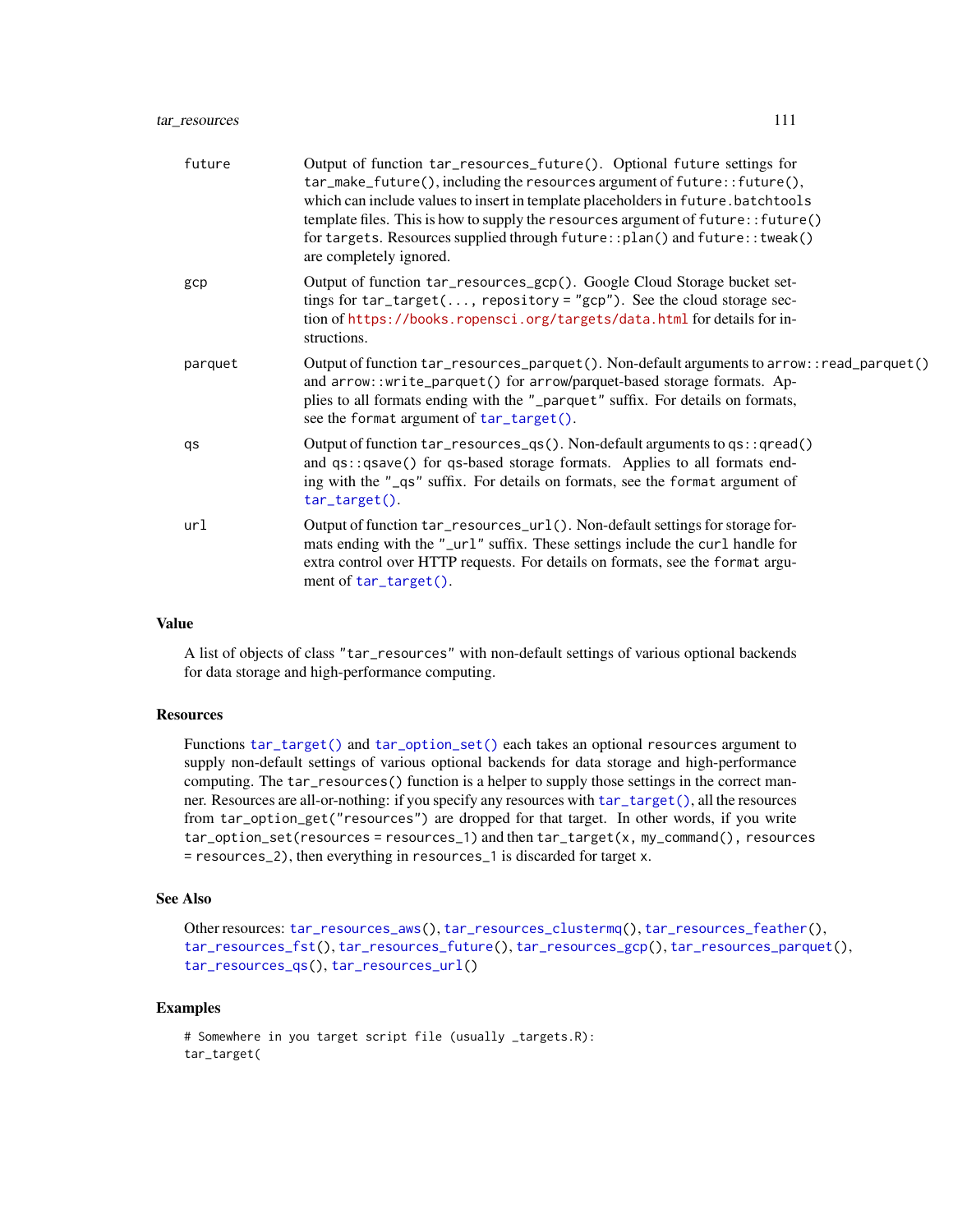```
name,
  command(),
  format = "qs",
 resources = tar_resources(
    qs = tar_resources_qs(preset = "fast"),
    future = tar_resources_future(resources = list(n_cores = 1))
  )
\mathcal{L}
```
<span id="page-111-0"></span>tar\_resources\_aws *Target resources: Amazon Web Services (AWS) S3 storage*

## Description

Create the aws argument of tar\_resources() to specify optional settings to AWS for tar\_target(..., repository = "aws"). See the format argument of [tar\\_target\(\)](#page-130-0) for details.

# Usage

```
tar_resources_aws(
 bucket,
 prefix = targets::path_objects_dir_cloud(),
 region = NULL,
 part\_size = 5 * (2^20),
 endpoint = NULL
\mathcal{L}
```
# Arguments

| bucket    | Character of length 1, name of an existing bucket to upload and download the<br>return values of the affected targets during the pipeline.                                                                                                                                                                                                                                                                                                                                                                                                                                                                                                                                                                                                                                |
|-----------|---------------------------------------------------------------------------------------------------------------------------------------------------------------------------------------------------------------------------------------------------------------------------------------------------------------------------------------------------------------------------------------------------------------------------------------------------------------------------------------------------------------------------------------------------------------------------------------------------------------------------------------------------------------------------------------------------------------------------------------------------------------------------|
| prefix    | Character of length 1, "directory path" in the bucket where the target return<br>values are stored.                                                                                                                                                                                                                                                                                                                                                                                                                                                                                                                                                                                                                                                                       |
| region    | Character of length 1, AWS region containing the S3 bucket. Set to NULL to use<br>the default region.                                                                                                                                                                                                                                                                                                                                                                                                                                                                                                                                                                                                                                                                     |
| part_size | Positive numeric of length 1, number of bytes for each part of a multipart upload.<br>(Except the last part, which is the remainder.) In a multipart upload, each part<br>must be at least 5 MB.                                                                                                                                                                                                                                                                                                                                                                                                                                                                                                                                                                          |
| endpoint  | Character of length 1, URL endpoint for S3 storage. Defaults to the Amazon<br>AWS endpoint if NULL. Example: To use the S3 protocol with Google Cloud<br>Storage, set endpoint = "https://storage.googleapis.com" and region =<br>"auto". Also make sure to create HMAC access keys in the Google Cloud Stor-<br>age console (under Settings => Interoperability) and set the AWS_ACCESS_KEY_ID<br>and AWS_SECRET_ACCESS_KEY environment variables accordingly. After that,<br>you should be able to use S3 storage formats with Google Cloud storage buck-<br>ets. There is one limitation, however: even if your bucket has object versioning<br>turned on, targets may fail to record object versions. Google Cloud Storage in<br>particular has this incompatibility. |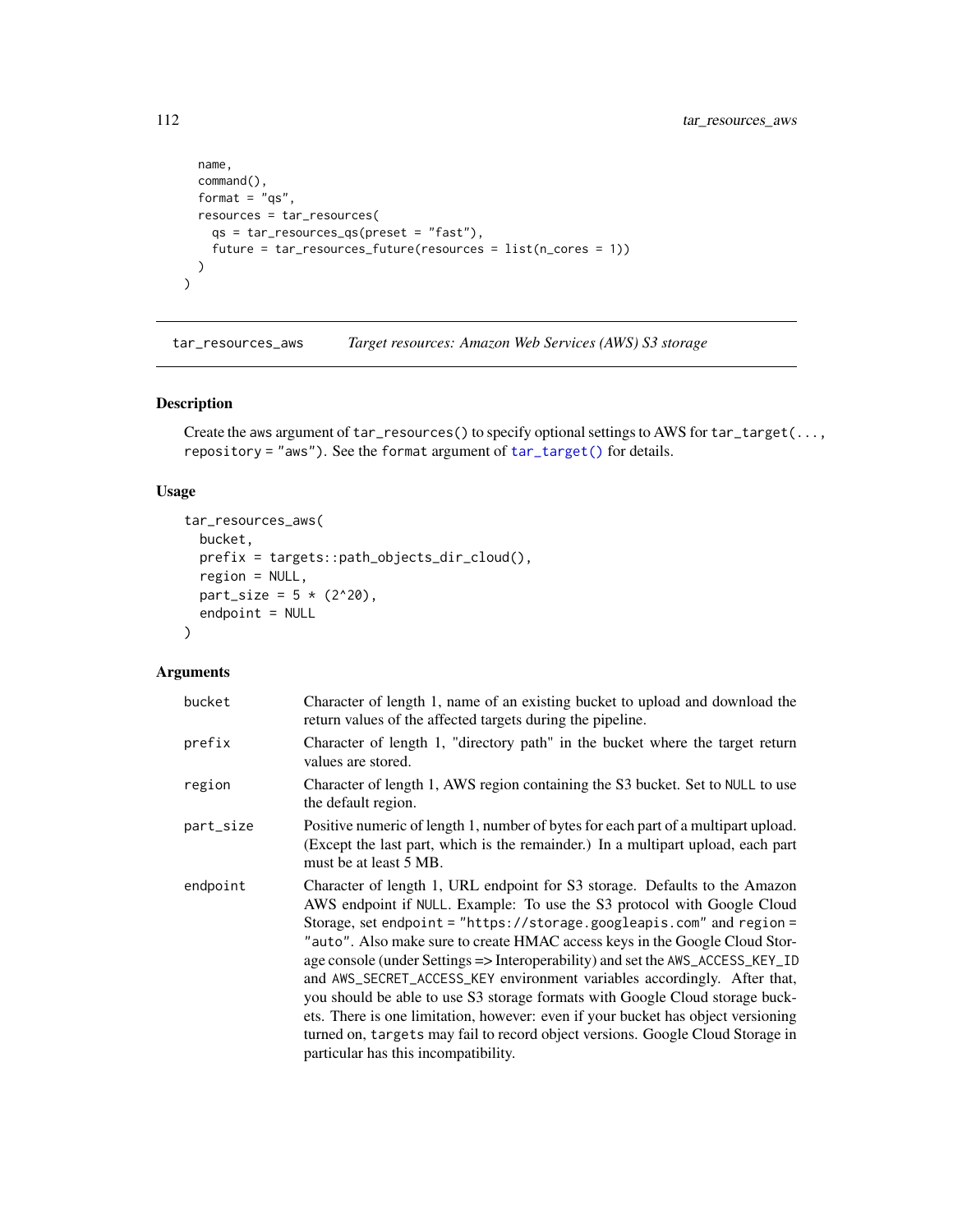#### Details

See the cloud storage section of <https://books.ropensci.org/targets/data.html> for details for instructions.

# Value

Object of class "tar\_resources\_aws", to be supplied to the aws argument of tar\_resources().

#### **Resources**

Functions [tar\\_target\(\)](#page-130-0) and [tar\\_option\\_set\(\)](#page-83-0) each takes an optional resources argument to supply non-default settings of various optional backends for data storage and high-performance computing. The tar\_resources() function is a helper to supply those settings in the correct manner. Resources are all-or-nothing: if you specify any resources with [tar\\_target\(\)](#page-130-0), all the resources from tar\_option\_get("resources") are dropped for that target. In other words, if you write tar\_option\_set(resources = resources\_1) and then tar\_target(x, my\_command(), resources = resources\_2), then everything in resources\_1 is discarded for target x.

## See Also

```
Other resources: tar_resources_clustermq(), tar_resources_feather(), tar_resources_fst(),
tar_resources_future(), tar_resources_gcp(), tar_resources_parquet(), tar_resources_qs(),
tar_resources_url(), tar_resources()
```
## Examples

```
# Somewhere in you target script file (usually _targets.R):
tar_target(
 name,
 command(),
 format = "qs"repository = "aws",
 resources = tar_resources(
    aws = tar_resources_aws(bucket = "yourbucketname"),
    qs = tar_resources_qs(preset = "fast")
 )
\lambda
```
<span id="page-112-0"></span>tar\_resources\_clustermq

*Target resources:* clustermq *high-performance computing*

#### Description

Create the clustermq argument of tar\_resources() to specify optional high-performance computing settings for tar\_make\_clustermq(). For details, see the documentation of the clustermq R package and the corresponding argument names in this help file.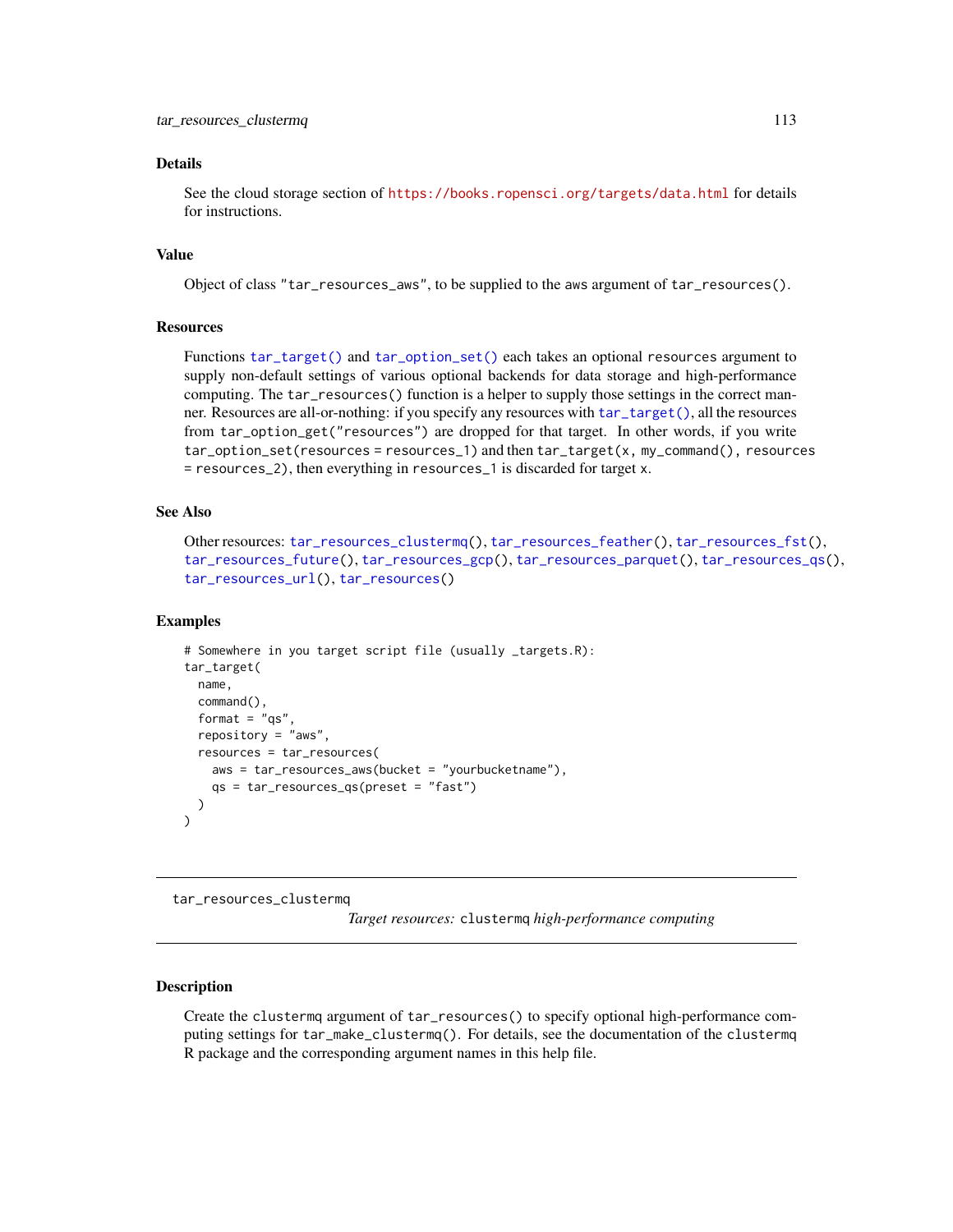#### Usage

tar\_resources\_clustermq(template = list())

## Arguments

template Named list, template argument to clustermq::workers().

## Value

Object of class "tar\_resources\_clustermq", to be supplied to the clustermq argument of tar\_resources().

#### **Resources**

Functions [tar\\_target\(\)](#page-130-0) and [tar\\_option\\_set\(\)](#page-83-0) each takes an optional resources argument to supply non-default settings of various optional backends for data storage and high-performance computing. The tar\_resources() function is a helper to supply those settings in the correct manner. Resources are all-or-nothing: if you specify any resources with [tar\\_target\(\)](#page-130-0), all the resources from tar\_option\_get("resources") are dropped for that target. In other words, if you write tar\_option\_set(resources = resources\_1) and then tar\_target(x, my\_command(), resources = resources\_2), then everything in resources\_1 is discarded for target x.

# See Also

```
Other resources: tar_resources_aws(), tar_resources_feather(), tar_resources_fst(),
tar_resources_future(), tar_resources_gcp(), tar_resources_parquet(), tar_resources_qs(),
tar_resources_url(), tar_resources()
```
## Examples

```
# Somewhere in you target script file (usually _targets.R):
tar_target(
 name,
 command(),
 resources = tar_resources(
    clustermq = tar_resources_clustermq(template = list(n_cores = 2))
 )
)
```
<span id="page-113-0"></span>tar\_resources\_feather *Target resources: feather storage formats*

## **Description**

Create the feather argument of tar\_resources() to specify optional settings for feather data frame storage formats powered by the arrow R package. See the format argument of [tar\\_target\(\)](#page-130-0) for details.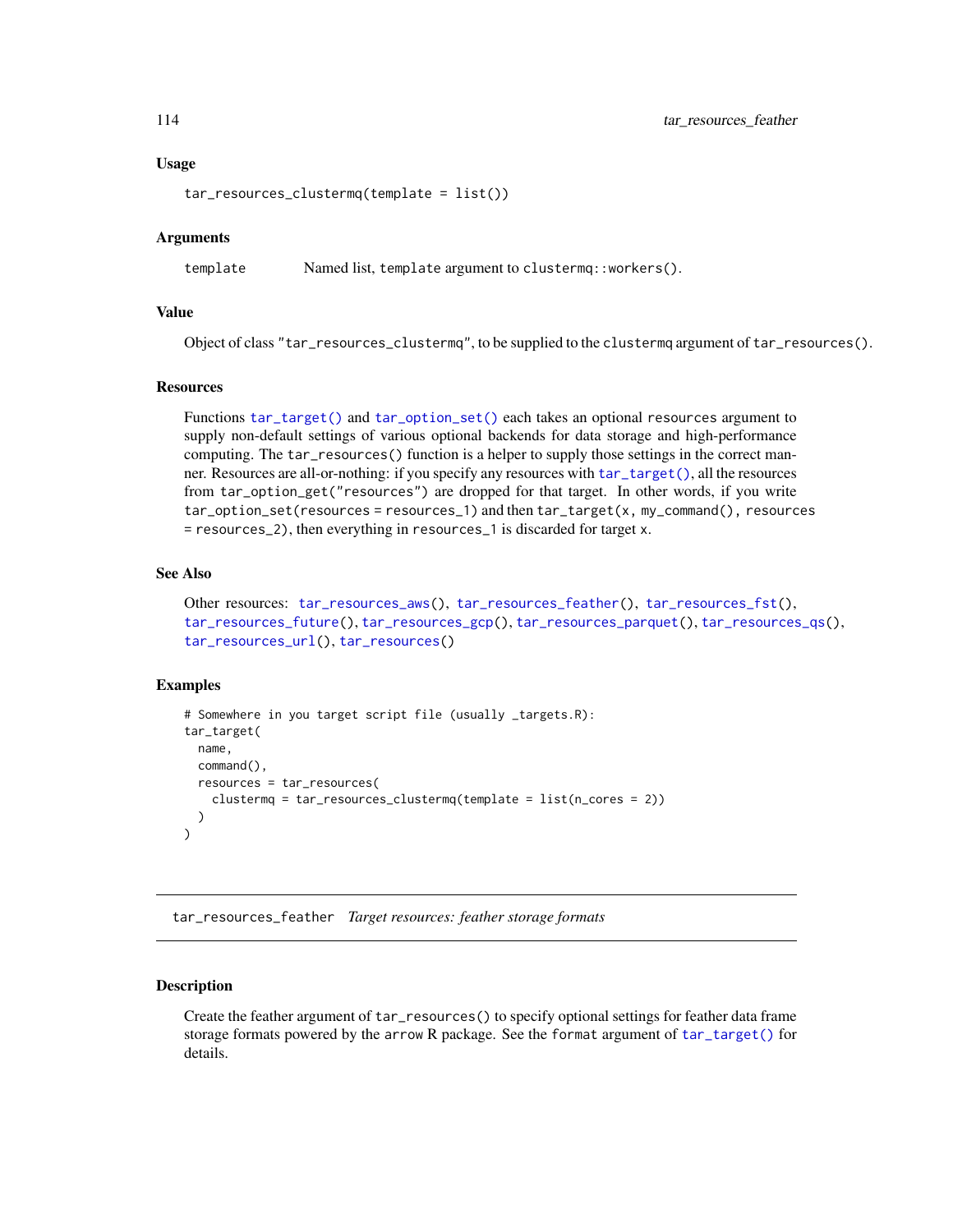## Usage

```
tar_resources_feather(compression = "default", compression_level = NULL)
```
# Arguments

compression Character of length 1, compression argument of arrow::write\_feather().

compression\_level

Numeric of length 1, compression\_level argument of arrow::write\_feather().

# Value

Object of class "tar\_resources\_feather", to be supplied to the feather argument of tar\_resources().

### **Resources**

Functions [tar\\_target\(\)](#page-130-0) and [tar\\_option\\_set\(\)](#page-83-0) each takes an optional resources argument to supply non-default settings of various optional backends for data storage and high-performance computing. The tar\_resources() function is a helper to supply those settings in the correct manner. Resources are all-or-nothing: if you specify any resources with [tar\\_target\(\)](#page-130-0), all the resources from tar\_option\_get("resources") are dropped for that target. In other words, if you write tar\_option\_set(resources = resources\_1) and then tar\_target(x, my\_command(), resources = resources\_2), then everything in resources\_1 is discarded for target x.

# See Also

```
Other resources: tar_resources_aws(), tar_resources_clustermq(), tar_resources_fst(),
tar_resources_future(), tar_resources_gcp(), tar_resources_parquet(), tar_resources_qs(),
tar_resources_url(), tar_resources()
```

```
# Somewhere in you target script file (usually _targets.R):
tar_target(
 name,
 command(),
 format = "feather",
 resources = tar_resources(
    feather = tar_resources_feather(compression = "lz4")
 )
)
```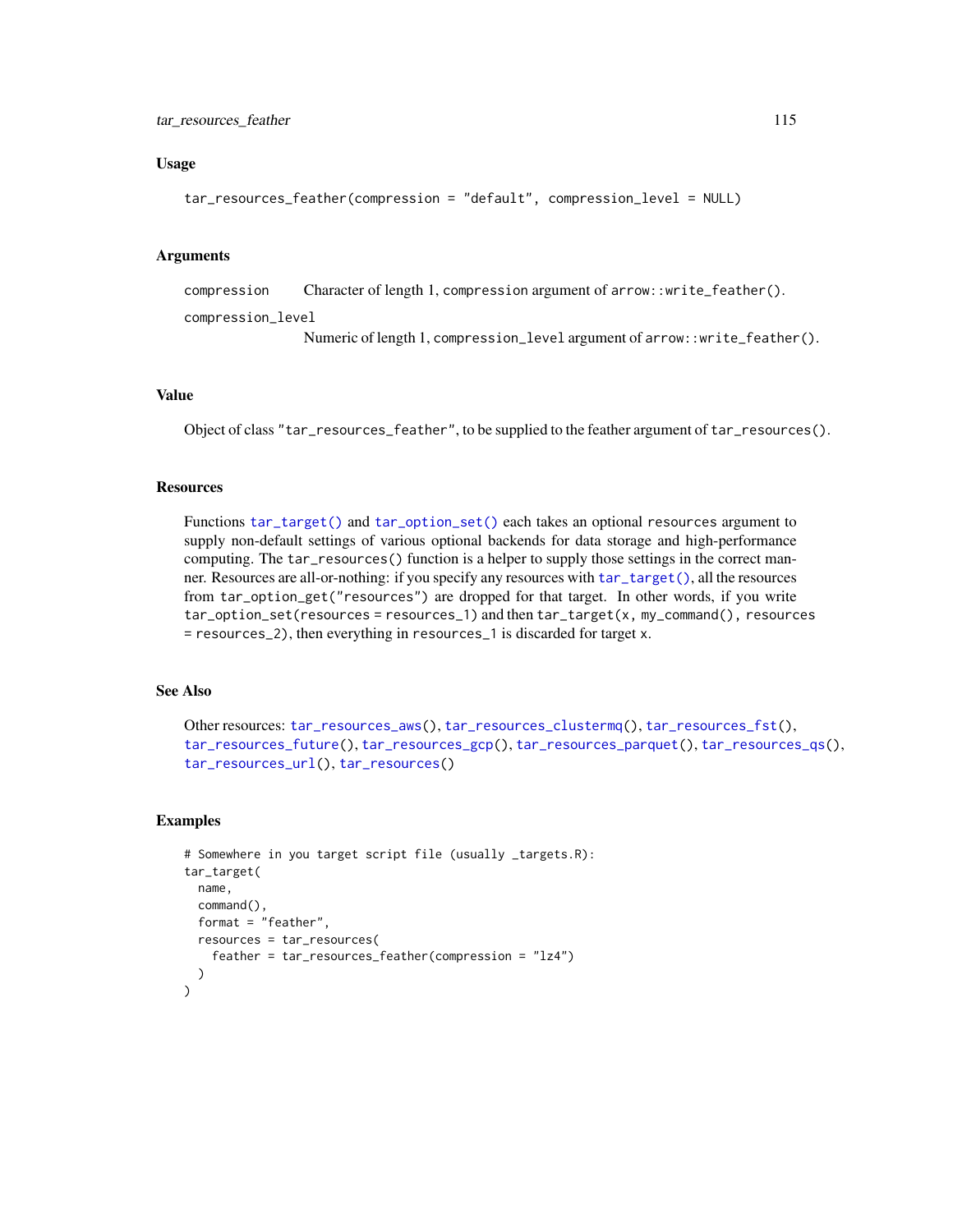<span id="page-115-0"></span>tar\_resources\_fst *Target resources:* fst *storage formats*

#### Description

Create the fst argument of tar\_resources() to specify optional settings for big data frame storage formats powered by the fst R package. See the format argument of [tar\\_target\(\)](#page-130-0) for details.

## Usage

```
tar_resources_fst(compress = 50)
```
#### Arguments

compress Numeric of length 1, compress argument of fst::write\_fst().

## Value

Object of class "tar\_resources\_fst", to be supplied to the fst argument of tar\_resources().

#### Resources

Functions [tar\\_target\(\)](#page-130-0) and [tar\\_option\\_set\(\)](#page-83-0) each takes an optional resources argument to supply non-default settings of various optional backends for data storage and high-performance computing. The tar\_resources() function is a helper to supply those settings in the correct manner. Resources are all-or-nothing: if you specify any resources with [tar\\_target\(\)](#page-130-0), all the resources from tar\_option\_get("resources") are dropped for that target. In other words, if you write tar\_option\_set(resources = resources\_1) and then tar\_target(x, my\_command(), resources = resources\_2), then everything in resources\_1 is discarded for target x.

# See Also

```
Other resources: tar_resources_aws(), tar_resources_clustermq(), tar_resources_feather(),
tar_resources_future(), tar_resources_gcp(), tar_resources_parquet(), tar_resources_qs(),
tar_resources_url(), tar_resources()
```

```
# Somewhere in you target script file (usually _targets.R):
tar_target(
 name,
 command(),
 format = "fst_tbl",resources = tar_resources(
    fst = tar_resources_fst(compress = 100)
 )
)
```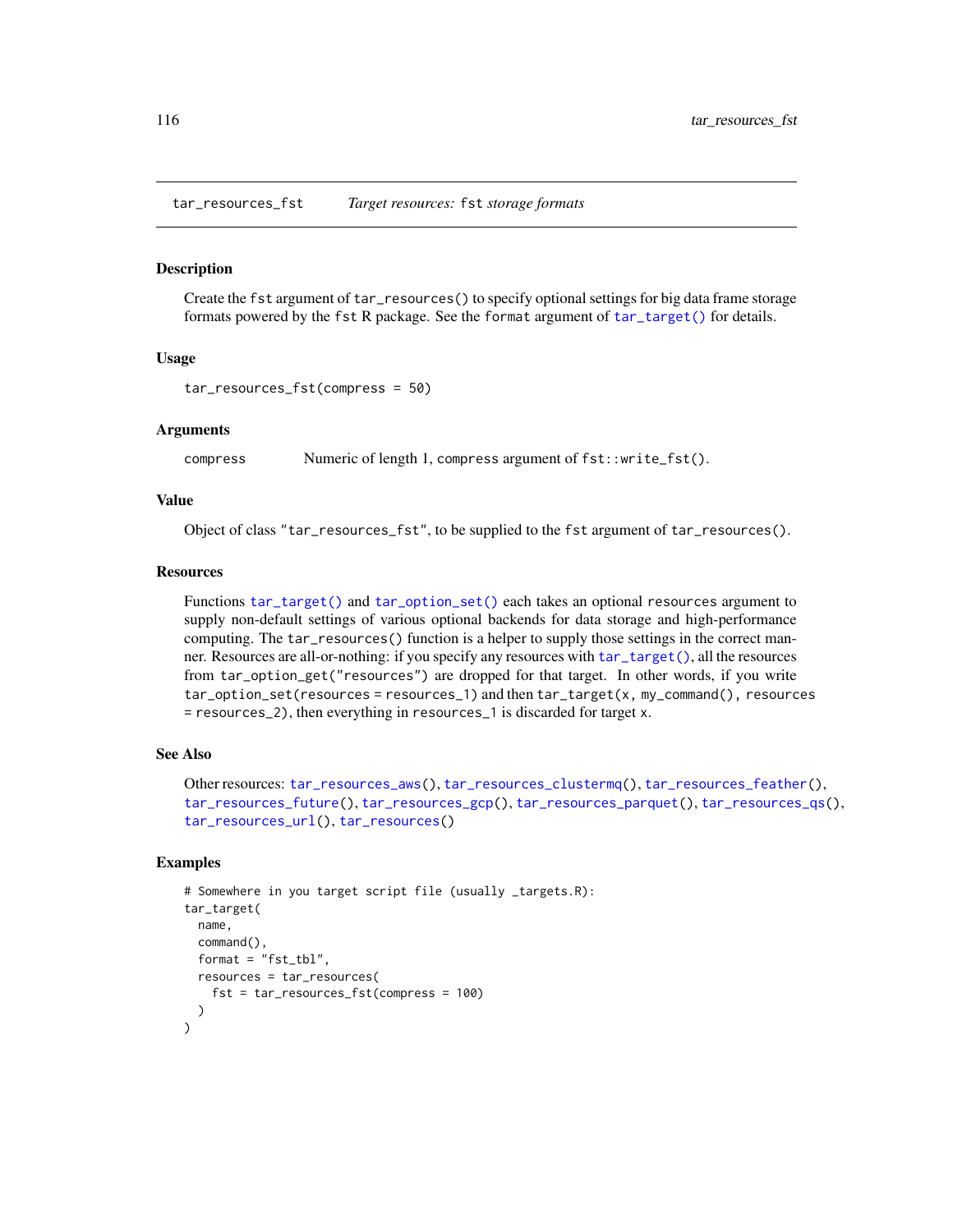<span id="page-116-0"></span>tar\_resources\_future *Target resources:* future *high-performance computing*

# Description

Create the future argument of tar\_resources() to specify optional high-performance computing settings for tar\_make\_future(). This is how to supply the resources argument of future::future() for targets. Resources supplied through future::plan() and future::tweak() are completely ignored. For details, see the documentation of the future R package and the corresponding argument names in this help file.

### Usage

```
tar_resources_future(plan = NULL, resources = list())
```
## Arguments

| A future::plan() object or NULL, a target-specific future plan.<br>plan                                                                                                                                                                                                                                                    |  |
|----------------------------------------------------------------------------------------------------------------------------------------------------------------------------------------------------------------------------------------------------------------------------------------------------------------------------|--|
| Named list, resources argument to future:: future(). This argument is not<br>resources<br>supported in some versions of future. For versions of future where resources<br>is not supported, instead supply resources to future: : tweak () and assign the<br>returned plan to the plan argument of tar_resources_future(). |  |

# Value

Object of class "tar\_resources\_future", to be supplied to the future argument of tar\_resources().

## **Resources**

Functions [tar\\_target\(\)](#page-130-0) and [tar\\_option\\_set\(\)](#page-83-0) each takes an optional resources argument to supply non-default settings of various optional backends for data storage and high-performance computing. The tar\_resources() function is a helper to supply those settings in the correct manner. Resources are all-or-nothing: if you specify any resources with [tar\\_target\(\)](#page-130-0), all the resources from tar\_option\_get("resources") are dropped for that target. In other words, if you write tar\_option\_set(resources = resources\_1) and then tar\_target(x, my\_command(), resources = resources\_2), then everything in resources\_1 is discarded for target x.

# See Also

Other resources: [tar\\_resources\\_aws\(](#page-111-0)), [tar\\_resources\\_clustermq\(](#page-112-0)), [tar\\_resources\\_feather\(](#page-113-0)), [tar\\_resources\\_fst\(](#page-115-0)), [tar\\_resources\\_gcp\(](#page-117-0)), [tar\\_resources\\_parquet\(](#page-118-0)), [tar\\_resources\\_qs\(](#page-119-0)), [tar\\_resources\\_url\(](#page-120-0)), [tar\\_resources\(](#page-109-0))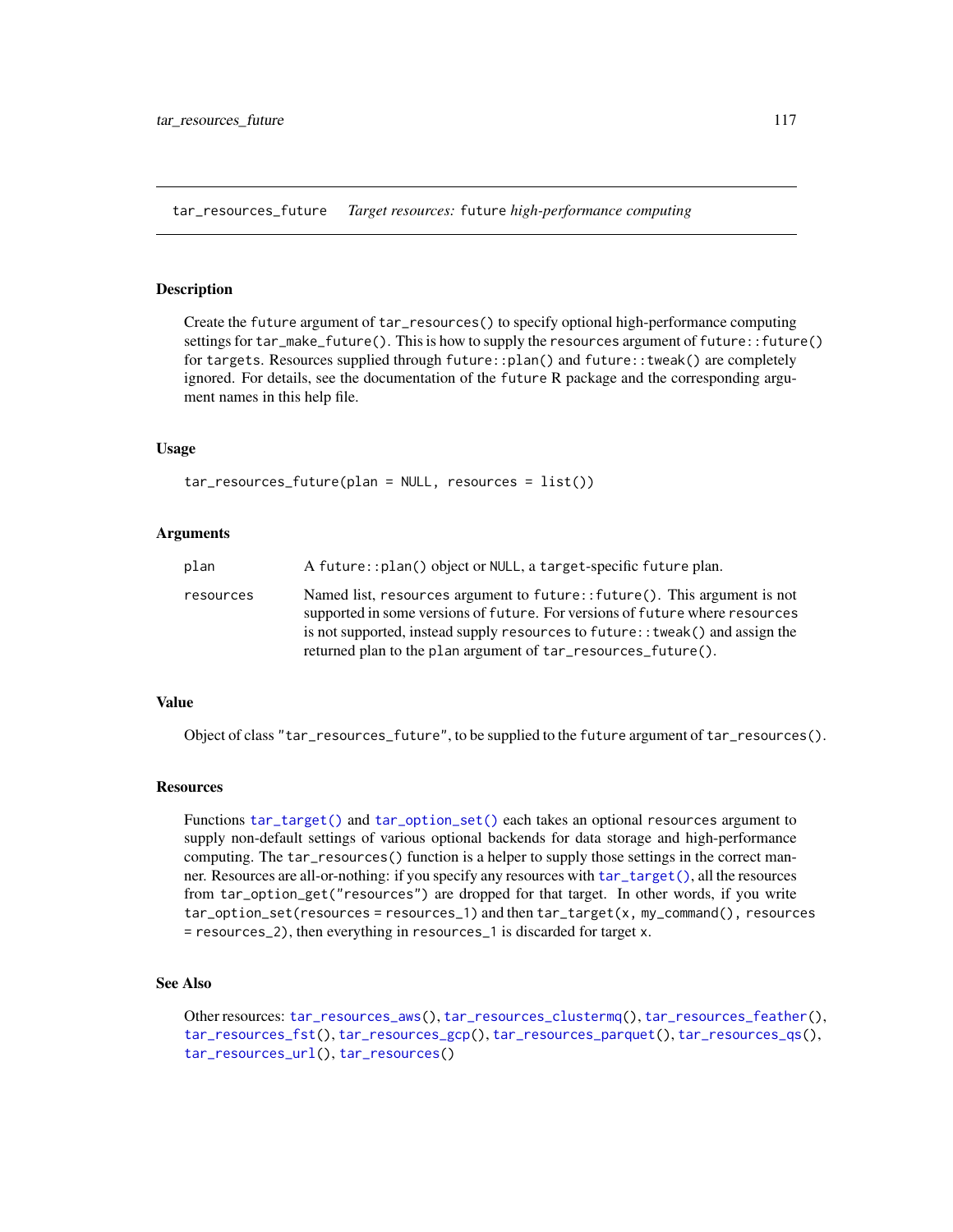# Examples

```
# Somewhere in you target script file (usually _targets.R):
tar_target(
 name,
 command(),
  resources = tar_resources(
    future = tar_resources_future(resources = list(n_cores = 2))
  )
\overline{)}
```
<span id="page-117-0"></span>tar\_resources\_gcp *Target resources: Google Cloud Platform (GCP) Google Cloud Storage (GCS)*

# Description

Create the gcp argument of tar\_resources() to specify optional settings for Google Cloud Storage for targets with tar\_target(..., repository = "gcp"). See the format argument of [tar\\_target\(\)](#page-130-0) for details.

# Usage

```
tar_resources_gcp(
 bucket,
 prefix = targets::path_objects_dir_cloud(),
 predefined_acl = "private",
 verbose = FALSE
)
```
# Arguments

| bucket  | Character of length 1, name of an existing bucket to upload and download the<br>return values of the affected targets during the pipeline. |
|---------|--------------------------------------------------------------------------------------------------------------------------------------------|
| prefix  | Character of length 1, "directory path" in the bucket where the target return<br>values are stored.                                        |
|         | predefined_acl Character of length 1, user access to the object. See ?googleCloudStorageR::gcs_upload<br>for possible values.              |
| verbose | Logical of length 1, whether to print extra messages like progress bars during<br>uploads and downloads.                                   |

## Details

See the cloud storage section of <https://books.ropensci.org/targets/data.html> for details for instructions.

# Value

Object of class "tar\_resources\_gcp", to be supplied to the gcp argument of tar\_resources().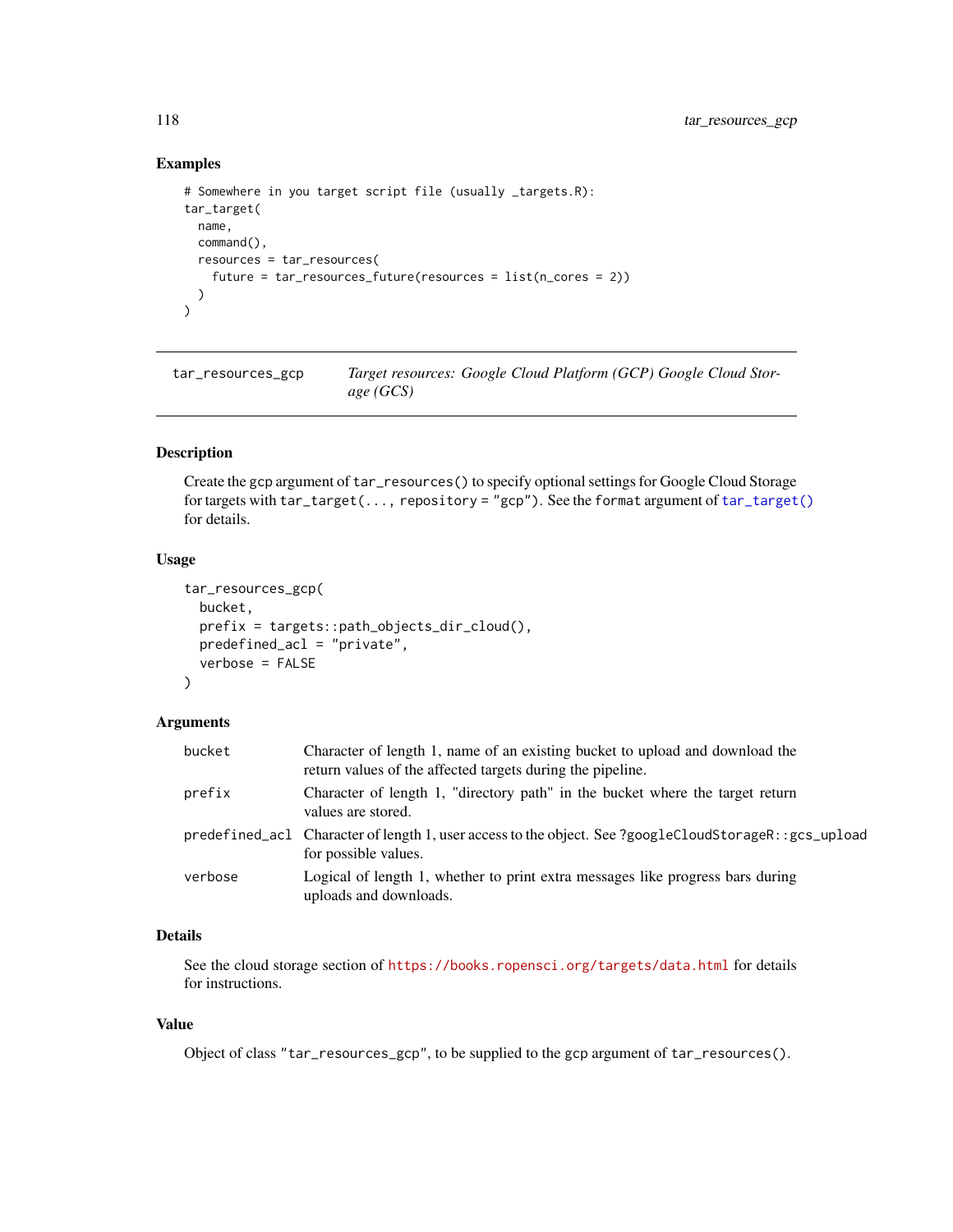## **Resources**

Functions [tar\\_target\(\)](#page-130-0) and [tar\\_option\\_set\(\)](#page-83-0) each takes an optional resources argument to supply non-default settings of various optional backends for data storage and high-performance computing. The tar\_resources() function is a helper to supply those settings in the correct manner. Resources are all-or-nothing: if you specify any resources with [tar\\_target\(\)](#page-130-0), all the resources from tar\_option\_get("resources") are dropped for that target. In other words, if you write tar\_option\_set(resources = resources\_1) and then tar\_target(x, my\_command(), resources = resources\_2), then everything in resources\_1 is discarded for target x.

# See Also

```
Other resources: tar_resources_aws(), tar_resources_clustermq(), tar_resources_feather(),
tar_resources_fst(), tar_resources_future(), tar_resources_parquet(), tar_resources_qs(),
tar_resources_url(), tar_resources()
```
## Examples

```
# Somewhere in you target script file (usually _targets.R):
tar_target(
 name,
 command(),
 format = "qs"repository = "gcp",
 resources = tar_resources(
   gcp = tar_resources_gcp(bucket = "yourbucketname"),
   qs = tar_resources_qs(preset = "fast")
 )
)
```
<span id="page-118-0"></span>tar\_resources\_parquet *Target resources: parquet storage formats*

#### Description

Create the parquet argument of tar\_resources()`` to specify optional settings for parquet data frame storage rowR package. See theformat' argument of [tar\\_target\(\)](#page-130-0) for details.

## Usage

```
tar_resources_parquet(compression = "snappy", compression_level = NULL)
```
#### Arguments

compression Character of length 1, compression argument of arrow::write\_parquet(). compression\_level

Numeric of length 1, compression\_level argument of arrow::write\_parquet().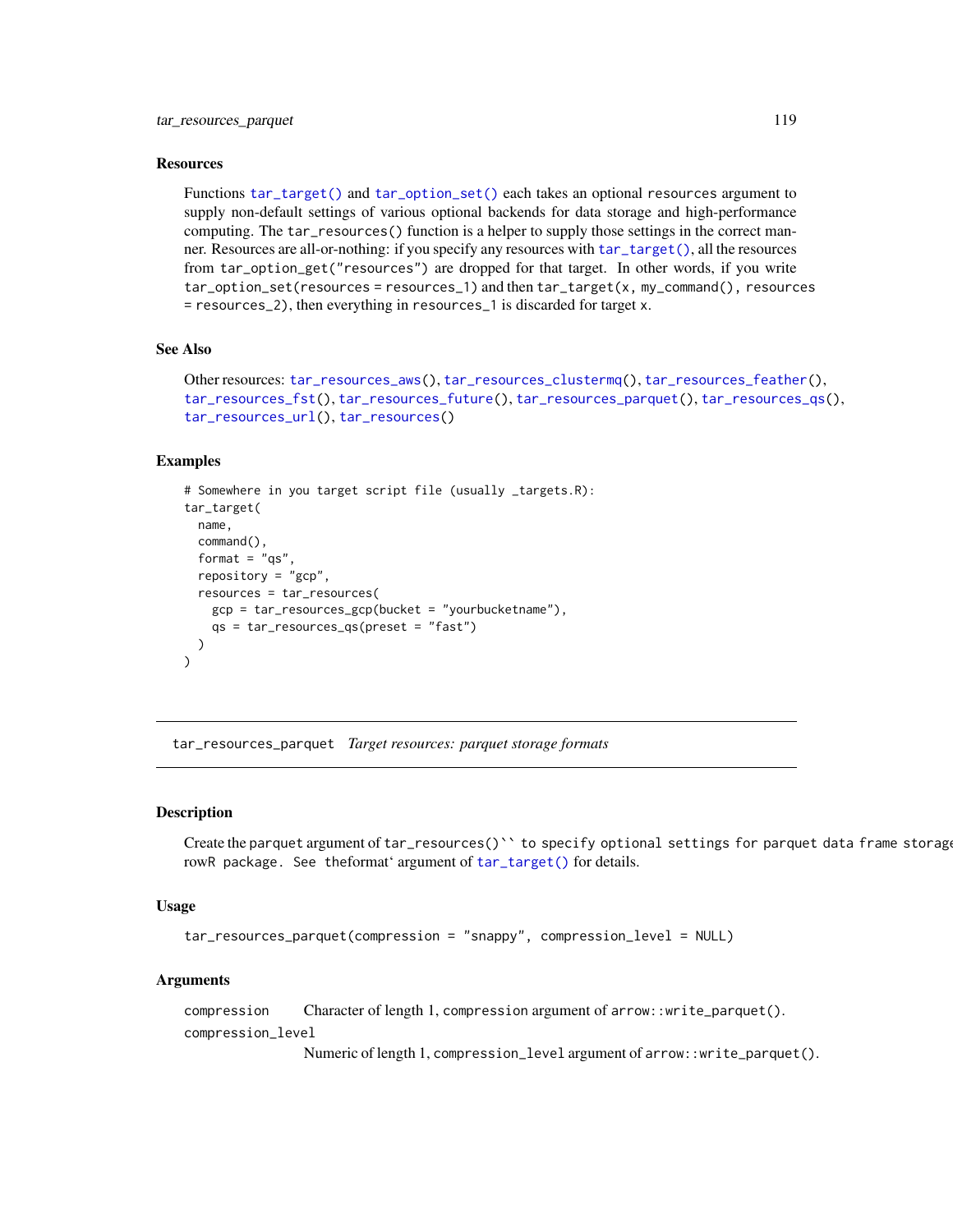Object of class "tar\_resources\_parquet", to be supplied to the parquet argument of tar\_resources().

# **Resources**

Functions [tar\\_target\(\)](#page-130-0) and [tar\\_option\\_set\(\)](#page-83-0) each takes an optional resources argument to supply non-default settings of various optional backends for data storage and high-performance computing. The tar\_resources() function is a helper to supply those settings in the correct manner. Resources are all-or-nothing: if you specify any resources with [tar\\_target\(\)](#page-130-0), all the resources from tar\_option\_get("resources") are dropped for that target. In other words, if you write tar\_option\_set(resources = resources\_1) and then tar\_target(x, my\_command(), resources = resources\_2), then everything in resources\_1 is discarded for target x.

## See Also

```
Other resources: tar_resources_aws(), tar_resources_clustermq(), tar_resources_feather(),
tar_resources_fst(), tar_resources_future(), tar_resources_gcp(), tar_resources_qs(),
tar_resources_url(), tar_resources()
```
## Examples

```
# Somewhere in you target script file (usually _targets.R):
tar_target(
 name,
 command(),
 format = "parquet",
 resources = tar_resources(
   parquet = tar_resources_parquet(compression = "lz4")
 )
)
```
<span id="page-119-0"></span>tar\_resources\_qs *Target resources: qs storage formats*

# Description

Create the qs argument of tar\_resources() to specify optional settings for big data storage formats powered by the qs R package. See the format argument of [tar\\_target\(\)](#page-130-0) for details.

## Usage

```
tar_resources_qs(preset = "high")
```
#### Arguments

preset Character of length 1, preset argument of qs::qsave().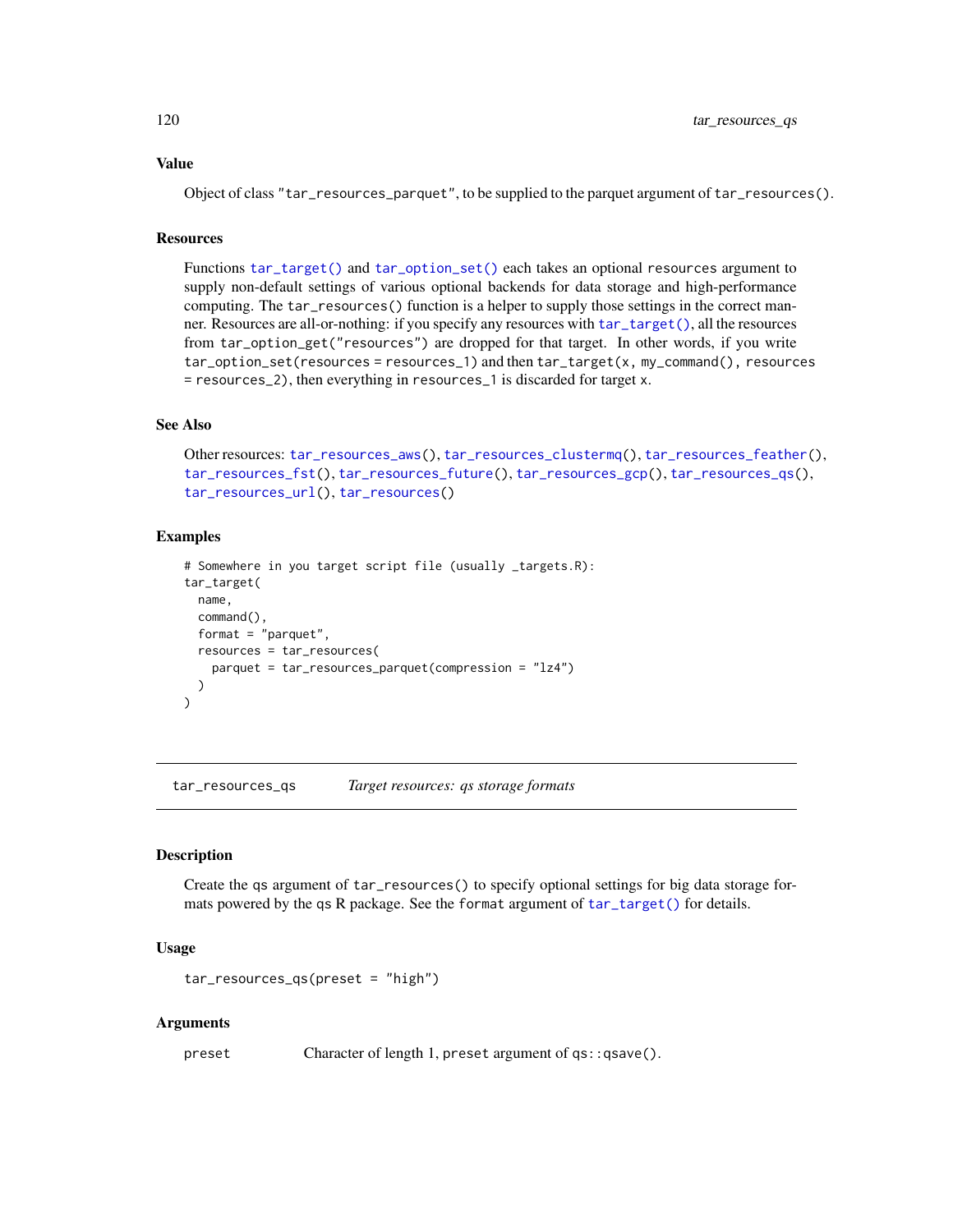Object of class "tar\_resources\_qs", to be supplied to the qs argument of tar\_resources().

# **Resources**

Functions [tar\\_target\(\)](#page-130-0) and [tar\\_option\\_set\(\)](#page-83-0) each takes an optional resources argument to supply non-default settings of various optional backends for data storage and high-performance computing. The tar\_resources() function is a helper to supply those settings in the correct manner. Resources are all-or-nothing: if you specify any resources with [tar\\_target\(\)](#page-130-0), all the resources from tar\_option\_get("resources") are dropped for that target. In other words, if you write tar\_option\_set(resources = resources\_1) and then tar\_target(x, my\_command(), resources = resources\_2), then everything in resources\_1 is discarded for target x.

## See Also

```
Other resources: tar_resources_aws(), tar_resources_clustermq(), tar_resources_feather(),
tar_resources_fst(), tar_resources_future(), tar_resources_gcp(), tar_resources_parquet(),
tar_resources_url(), tar_resources()
```
## Examples

```
# Somewhere in you target script file (usually _targets.R):
tar_target(
 name,
 command(),
 format = "qs",
 resources = tar_resources(
    qs = tar_resources_qs(preset = "fast")
 )
)
```
<span id="page-120-0"></span>tar\_resources\_url *Target resources: URL storage formats*

# Description

Create the url argument of tar\_resources() to specify optional settings for URL storage formats. See the format argument of [tar\\_target\(\)](#page-130-0) for details.

## Usage

```
tar_resources_url(handle = NULL)
```
## **Arguments**

handle Object returned by curl::new\_handle or NULL.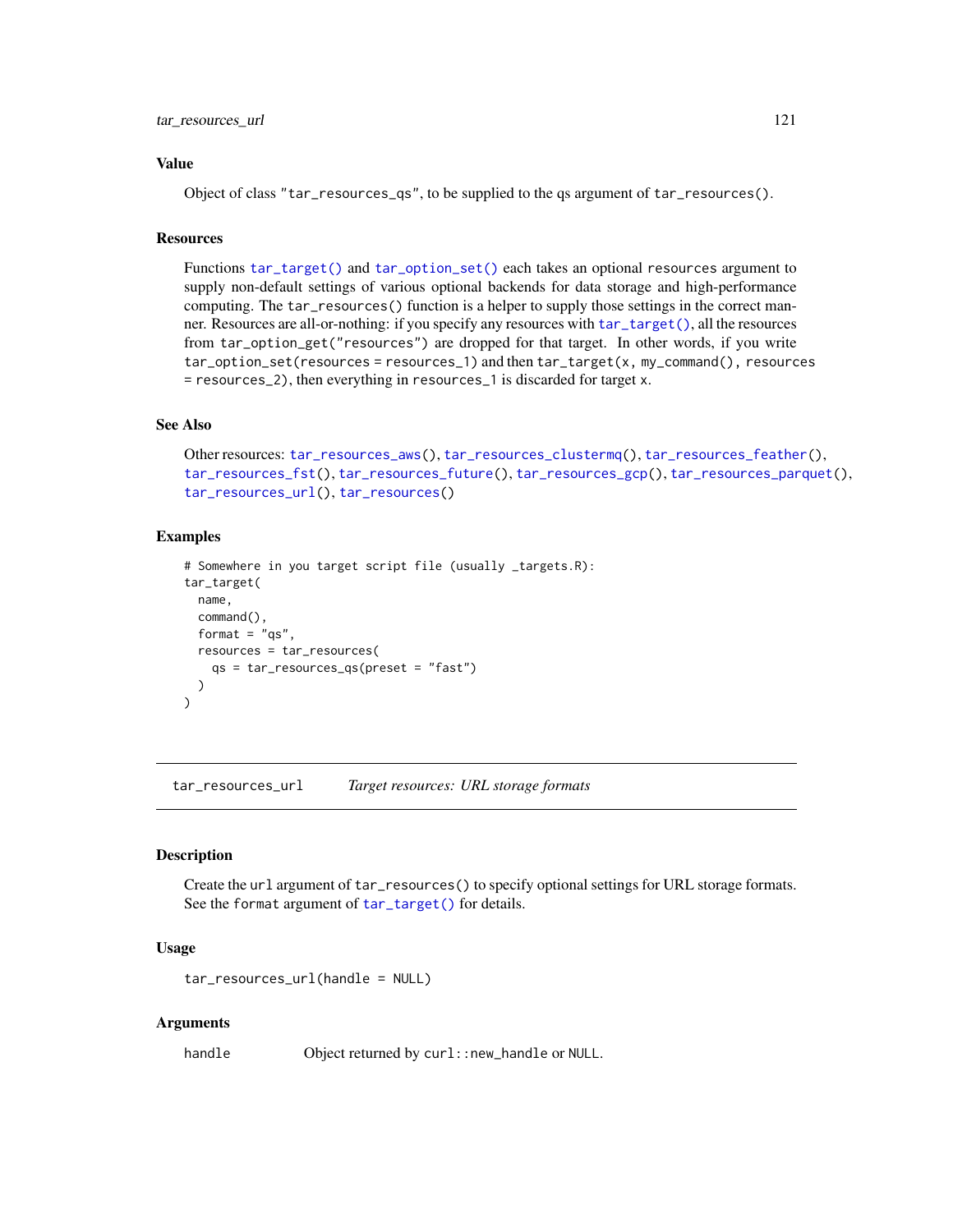Object of class "tar\_resources\_url", to be supplied to the url argument of tar\_resources().

#### **Resources**

Functions [tar\\_target\(\)](#page-130-0) and [tar\\_option\\_set\(\)](#page-83-0) each takes an optional resources argument to supply non-default settings of various optional backends for data storage and high-performance computing. The tar\_resources() function is a helper to supply those settings in the correct manner. Resources are all-or-nothing: if you specify any resources with [tar\\_target\(\)](#page-130-0), all the resources from tar\_option\_get("resources") are dropped for that target. In other words, if you write tar\_option\_set(resources = resources\_1) and then tar\_target(x, my\_command(), resources = resources\_2), then everything in resources\_1 is discarded for target x.

# See Also

Other resources: [tar\\_resources\\_aws\(](#page-111-0)), [tar\\_resources\\_clustermq\(](#page-112-0)), [tar\\_resources\\_feather\(](#page-113-0)), [tar\\_resources\\_fst\(](#page-115-0)), [tar\\_resources\\_future\(](#page-116-0)), [tar\\_resources\\_gcp\(](#page-117-0)), [tar\\_resources\\_parquet\(](#page-118-0)), [tar\\_resources\\_qs\(](#page-119-0)), [tar\\_resources\(](#page-109-0))

## Examples

```
if (identical(Sys.getenv("TAR_EXAMPLES"), "true")) {
# Somewhere in you target script file (usually _targets.R):
tar_target(
 name,
 command(),
 format = "url".
 resources = tar_resources(
   url = tar\_resources\_url(handle = curl::new\_handle()))
)
}
```
<span id="page-121-0"></span>tar\_script *Write a target script file.*

## Description

The tar\_script() function is a convenient way to create the required target script file (default: \_targets.R) in the current working directory. It always overwrites the existing target script, and it requires you to be in the working directory where you intend to write the file, so be careful. See the "Target script" section for details.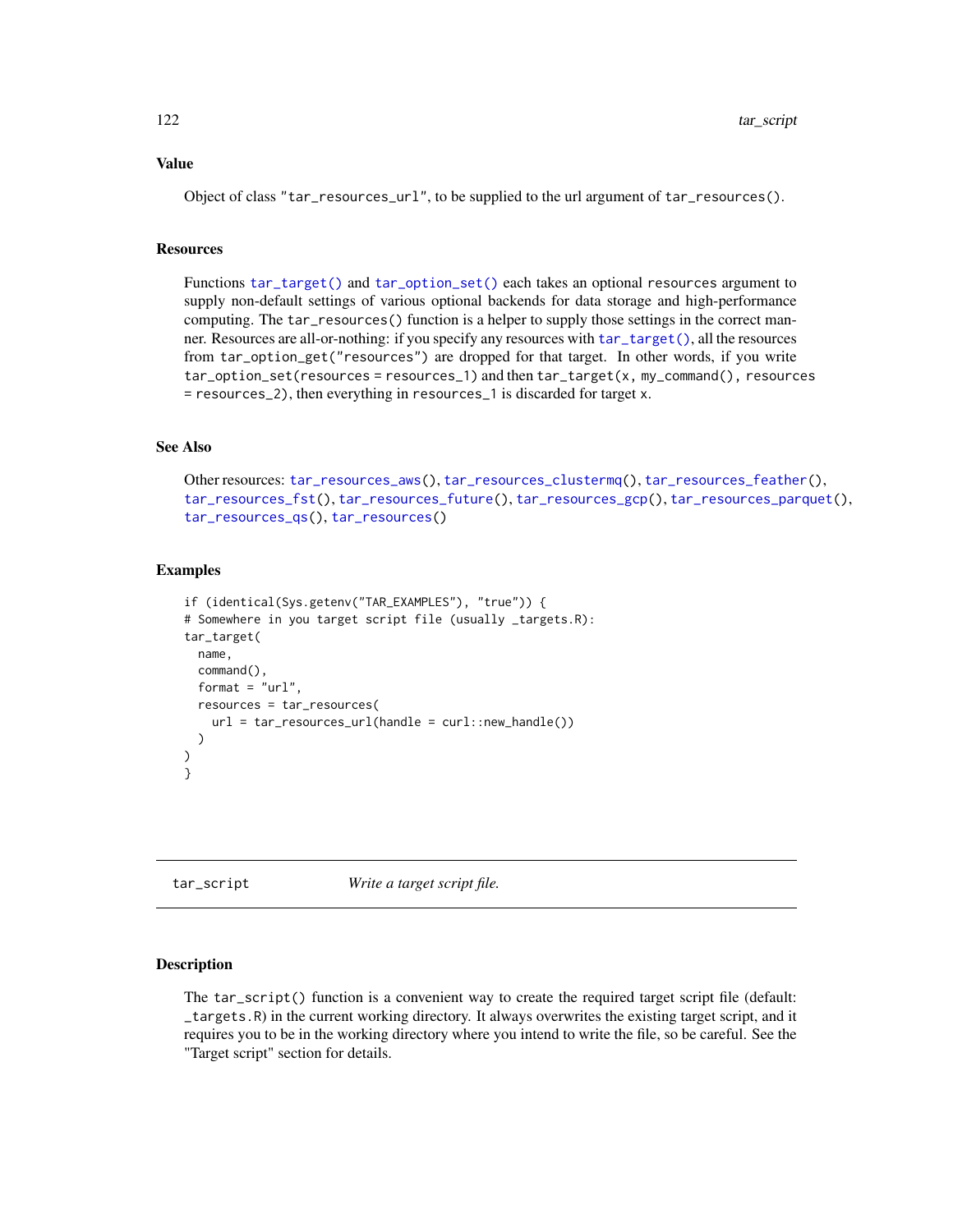#### tar\_script 123

## Usage

```
tar_script(
  code = NULL,library_targets = TRUE,
  ask = NULL,script = targets::tar_config_get("script")
)
```
## Arguments

| code            | R code to write to the target script file. If NULL, an example target script file is<br>written instead.                                                                                                                                                                                |
|-----------------|-----------------------------------------------------------------------------------------------------------------------------------------------------------------------------------------------------------------------------------------------------------------------------------------|
| library_targets |                                                                                                                                                                                                                                                                                         |
|                 | logical, whether to write a library (targets) line at the top of the target script<br>file automatically (recommended). If TRUE, you do not need to explicitly put<br>library(targets) in code.                                                                                         |
| ask             | Logical, whether to ask before writing if the target script file already exists. If<br>NULL, defaults to Sys.getenv("TAR_ASK"). (Set to "true" or "false" with<br>$Sys.setenv()$ ). If ask and the TAR_ASK environment variable are both indeter-<br>minate, defaults to interactive(). |
| script          | Character of length 1, where to write the target script file. Defaults to tar_config_get("script"),<br>which in turn defaults to _targets.R.                                                                                                                                            |

#### Value

NULL (invisibly).

#### Target script file

Every targets project requires a target script file. The target script file is usually a file called \_targets.R Functions [tar\\_make\(\)](#page-58-0) and friends look for the target script and run it to set up the pipeline just prior to the main task. Every target script file should run the following steps in the order below: 1. Package: load the targets package. This step is automatically inserted at the top of the target script file produced by tar\_script() if library\_targets is TRUE, so you do not need to explicitly include it in code. 1. Globals: load custom functions and global objects into memory. Usually, this section is a bunch of calls to source() that run scripts defining user-defined functions. These functions support the R commands of the targets. 2. Options: call [tar\\_option\\_set\(\)](#page-83-0) to set defaults for targets-specific settings such as the names of required packages. Even if you have no specific options to set, it is still recommended to call [tar\\_option\\_set\(\)](#page-83-0) in order to register the proper environment. 3. Targets: define one or more target objects using [tar\\_target\(\)](#page-130-0). 4. Pipeline: call  $list()$  to bring the targets from  $(3)$  together in a pipeline object. Every target script file must return a pipeline object, which usually means ending with a call to  $list()$ . In practice, (3) and (4) can be combined together in the same function call.

# See Also

Other scripts: [tar\\_edit\(](#page-30-0)), [tar\\_github\\_actions\(](#page-41-0)), [tar\\_helper\\_raw\(](#page-48-0)), [tar\\_helper\(](#page-47-0)), [tar\\_renv\(](#page-106-0))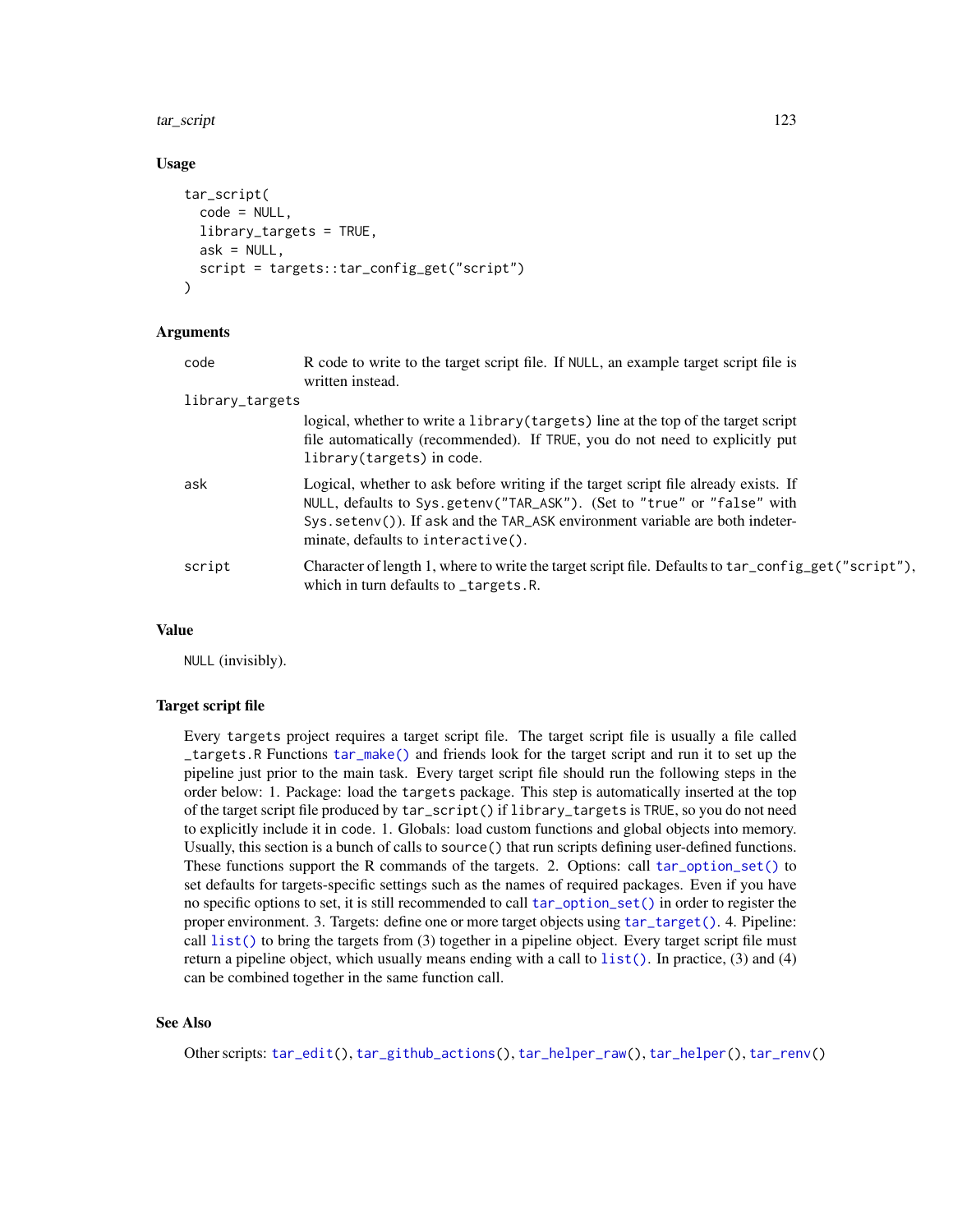124 tar\_seed tariff and the set of the second second second second second second second second second second second second second second second second second second second second second second second second second second s

## Examples

```
tar_dir({ # tar_dir() runs code from a temporary directory.
tar_script() # Writes an example target script file.
# Writes a user-defined target script:
tar_script({
 x \leftarrow \text{tar\_target}(x, 1 + 1)tar_option_set()
 list(x)
\}, ask = FALSE)
writeLines(readLines("_targets.R"))
})
```
<span id="page-123-0"></span>tar\_seed *Get the random number generator seed of the target currently running.*

## **Description**

Get the random number generator seed of the target currently running.

## Usage

 $tar\_seed(default = 1L)$ 

#### Arguments

default Integer, value to return if tar\_seed() is called on its own outside a targets pipeline. Having a default lets users run things without [tar\\_make\(\)](#page-58-0), which helps peel back layers of code and troubleshoot bugs.

# Details

A target's random number generator seed is a deterministic function of its name. In this way, each target runs with a reproducible seed so someone else running the same pipeline should get the same results, and no two targets in the same pipeline share the same seed. (Even dynamic branches have different names and thus different seeds.) You can retrieve the seed of a completed target with tar\_meta(your\_target, seed) and run set.seed() on the result to locally recreate the target's initial RNG state.

# Value

Integer of length 1. If invoked inside a targets pipeline, the return value is the seed of the target currently running, which is a deterministic function of the target name. Otherwise, the return value is default.

#### See Also

```
tar_active(tar_call(tar_cancel(tar_definition(tar_envir(),
tar_group(), tar_name(), tar_path(), tar_store()
```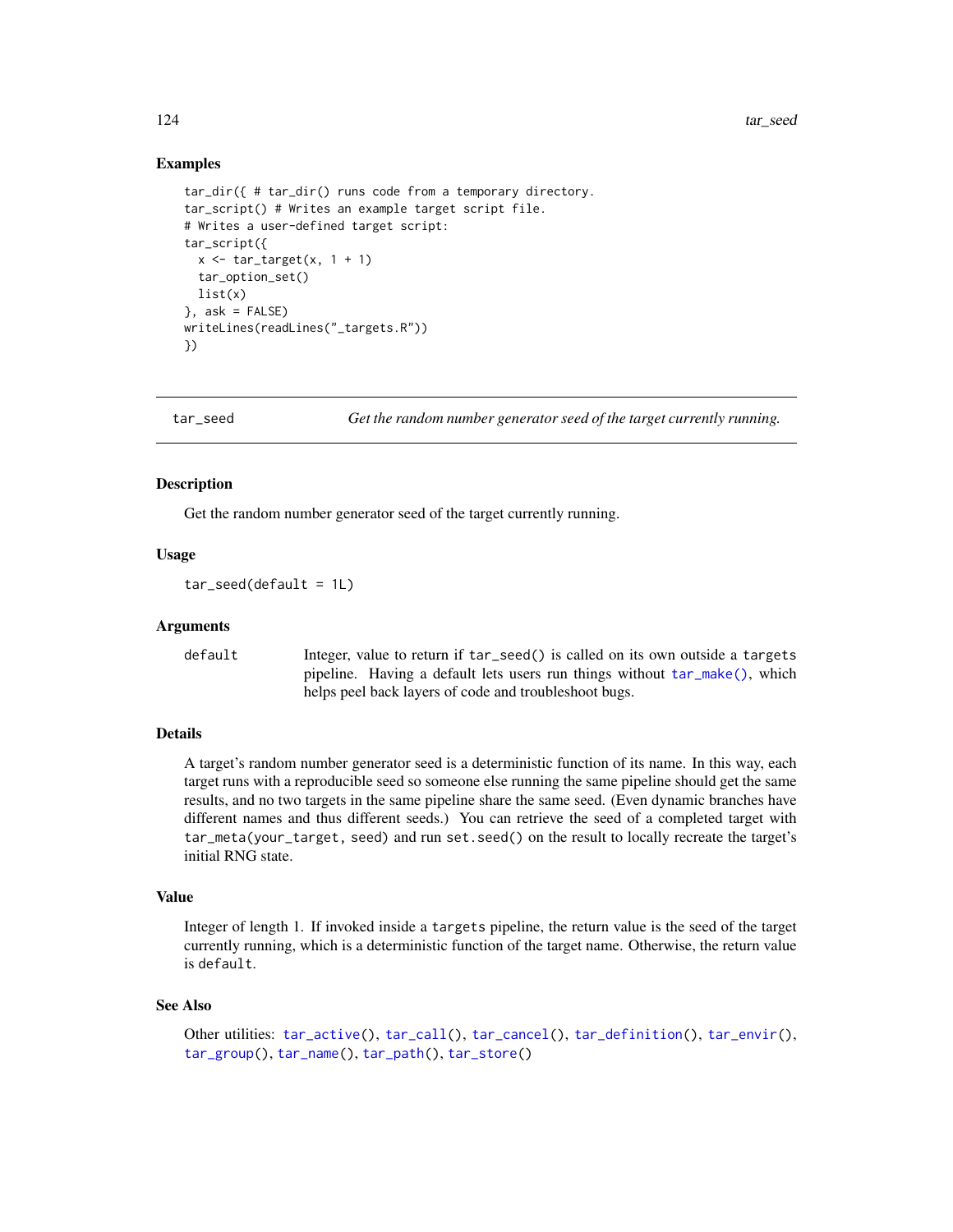#### tar\_sitrep 125

## Examples

```
tar_seed()
tar\_seed(default = 123L)if (identical(Sys.getenv("TAR_EXAMPLES"), "true")) {
tar_dir({ # tar_dir() runs code from a temporary directory.
tar_script(tar_target(returns_seed, tar_seed()), ask = FALSE)
tar_make()
tar_read(returns_seed)
})
}
```
tar\_sitrep *Show the cue-by-cue status of each target.*

# Description

For each target, report which cues are activated. Except for the never cue, the target will rerun in [tar\\_make\(\)](#page-58-0) if any cue is activated. The target is suppressed if the never cue is TRUE. See [tar\\_cue\(\)](#page-22-0) for details.

## Usage

```
tar_sitrep(
 names = NULL,fields = NULL,
 shortcut = targets::tar_config_get("shortcut"),
  reporter = targets::tar_config_get("reporter_outdated"),
 callr_function = callr::r,
 callr_arguments = targets::callr_args_default(callr_function, reporter),
 envir = parent.frame(),script = targets::tar_config_get("script"),
 store = targets::tar_config_get("store")
)
```
#### Arguments

| names  | Optional, names of the targets. If supplied, tar_sitrep() only returns meta-<br>data on these targets. You can supply symbols or tidyselect helpers like<br>$starts_with()$ .                                                                                                                  |
|--------|------------------------------------------------------------------------------------------------------------------------------------------------------------------------------------------------------------------------------------------------------------------------------------------------|
| fields | Optional, names of columns/fields to select. If supplied, tar_sitrep() only<br>returns the selected metadata columns. You can supply symbols or tidyselect<br>helpers like $all_of()$ and starts_with $()$ . The name column is always in-<br>cluded first no matter what you select. Choices: |
|        | • name: name of the target or global object.                                                                                                                                                                                                                                                   |
|        | • record: Whether the record cue is activated: TRUE if the target is not in the<br>metadata $(\tan_m \theta)$ , or if the target errored during the last $\tan_m \theta$ .                                                                                                                     |

or if the class of the target changed.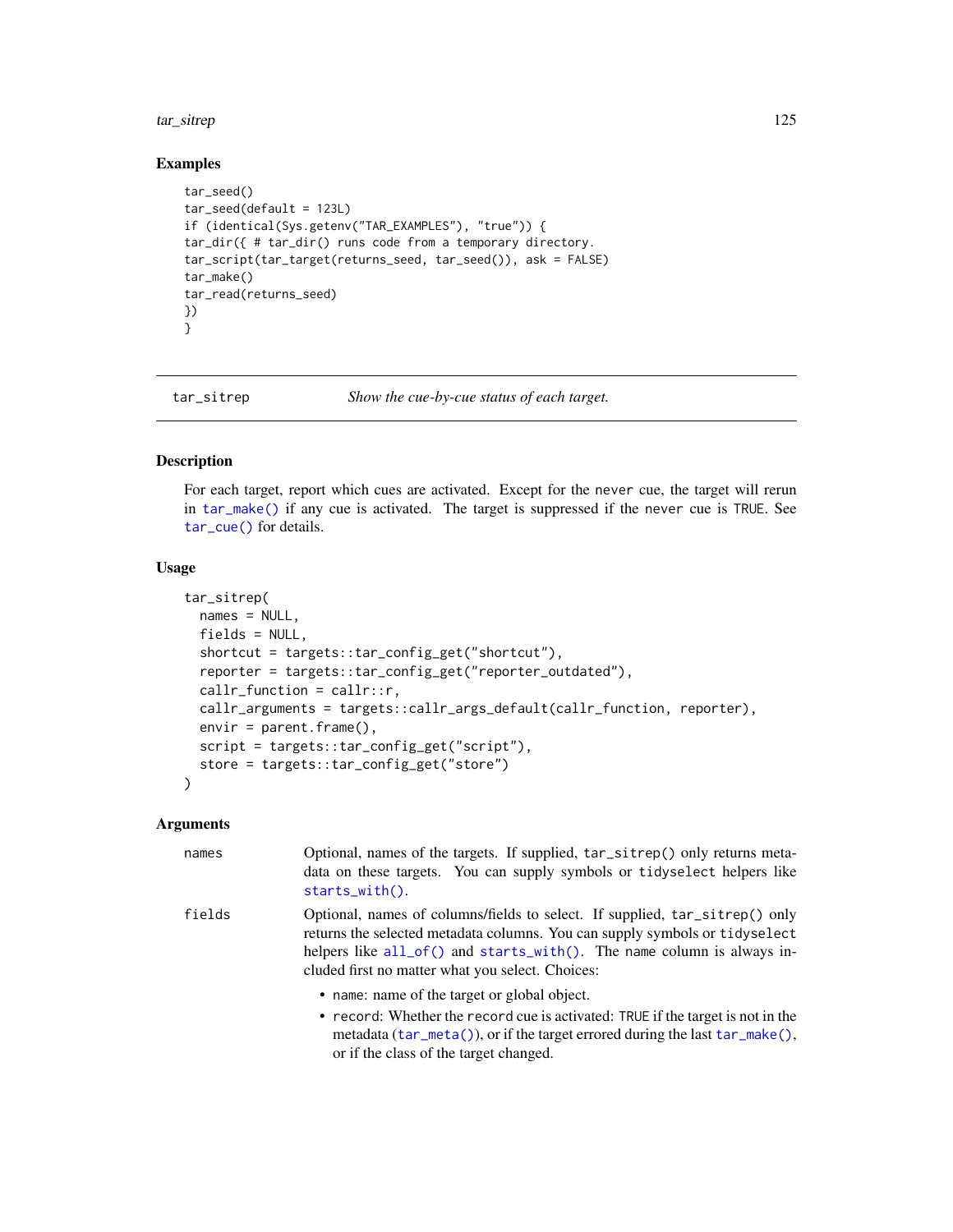|          | • always: Whether mode in tar_cue() is "always". If TRUE, tar_make()<br>always runs the target.                                                                                                                                                                                                                                                                                                                                                                                                                                                                                  |
|----------|----------------------------------------------------------------------------------------------------------------------------------------------------------------------------------------------------------------------------------------------------------------------------------------------------------------------------------------------------------------------------------------------------------------------------------------------------------------------------------------------------------------------------------------------------------------------------------|
|          | • never: Whether mode in tar_cue() is "never". If TRUE, tar_make() will<br>only run if the record cue activates.                                                                                                                                                                                                                                                                                                                                                                                                                                                                 |
|          | • command: Whether the target's command changed since last time. Al-<br>ways TRUE if the record cue is activated. Otherwise, always FALSE if the<br>command cue is suppressed.                                                                                                                                                                                                                                                                                                                                                                                                   |
|          | • depend: Whether the data/output of at least one of the target's dependencies<br>changed since last time. Dependencies are targets, functions, and global<br>objects directly upstream. Call tar_outdated(targets_only=FALSE)<br>or tar_visnetwork(targets_only = FALSE) to see exactly which depen-<br>dencies are outdated. Always NA if the record cue is activated. Otherwise,<br>always FALSE if the depend cue is suppressed.                                                                                                                                             |
|          | • format: Whether the storage format of the target is different from last time.<br>Always NA if the record cue is activated. Otherwise, always FALSE if the<br>format cue is suppressed.                                                                                                                                                                                                                                                                                                                                                                                         |
|          | • repository: Whether the storage repository of the target is different from<br>last time. Always NA if the record cue is activated. Otherwise, always<br>FALSE if the format cue is suppressed.                                                                                                                                                                                                                                                                                                                                                                                 |
|          | • iteration: Whether the iteration mode of the target is different from last<br>time. Always NA if the record cue is activated. Otherwise, always FALSE if<br>the iteration cue is suppressed.                                                                                                                                                                                                                                                                                                                                                                                   |
|          | • file: Whether the file(s) with the target's return value are missing or dif-<br>ferent from last time. Always NA if the record cue is activated. Otherwise,<br>always FALSE if the file cue is suppressed.                                                                                                                                                                                                                                                                                                                                                                     |
| shortcut | Logical of length 1, how to interpret the names argument. If shortcut is FALSE<br>(default) then the function checks all targets upstream of names as far back as<br>the dependency graph goes. If TRUE, then the function only checks the targets in<br>names and uses stored metadata for information about upstream dependencies as<br>needed. shortcut = TRUE increases speed if there are a lot of up-to-date targets,<br>but it assumes all the dependencies are up to date, so please use with caution.<br>Use with caution. shortcut = TRUE only works if you set names. |
| reporter | Character of length 1, name of the reporter to user. Controls how messages are<br>printed as targets are checked. Choices:                                                                                                                                                                                                                                                                                                                                                                                                                                                       |
|          | · "silent": print nothing.<br>• "forecast": print running totals of the checked and outdated targets found<br>so far.                                                                                                                                                                                                                                                                                                                                                                                                                                                            |
|          | callr_function A function from callr to start a fresh clean R process to do the work. Set to<br>NULL to run in the current session instead of an external process (but restart<br>your R session just before you do in order to clear debris out of the global<br>environment). callr_function needs to be NULL for interactive debugging,<br>e.g. tar_option_set(debug = "your_target"). However, callr_function<br>should not be NULL for serious reproducible work.                                                                                                           |

callr\_arguments

A list of arguments to callr\_function.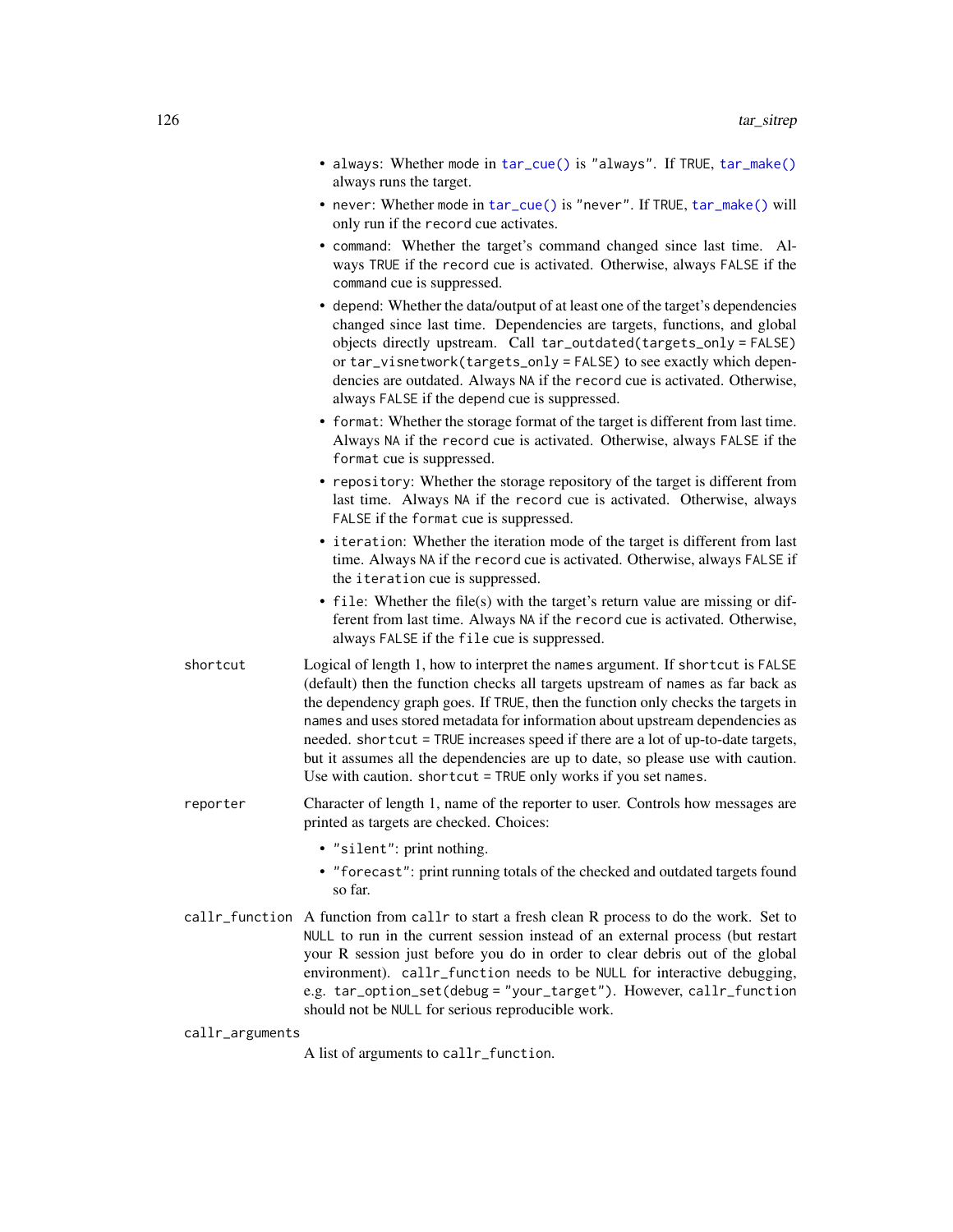#### tar\_sitrep 127

| envir  | An environment, where to run the target R script (default: _targets.R) if<br>callr_function is NULL. Ignored if callr_function is anything other than<br>NULL. callr_function should only be NULL for debugging and testing pur-<br>poses, not for serious runs of a pipeline, etc.                                                                                                                                                                                                                                       |
|--------|---------------------------------------------------------------------------------------------------------------------------------------------------------------------------------------------------------------------------------------------------------------------------------------------------------------------------------------------------------------------------------------------------------------------------------------------------------------------------------------------------------------------------|
|        | The envir argument of tar_make() and related functions always overrides the<br>current value of tar_option_get("envir") in the current R session just before<br>running the target script file, so whenever you need to set an alternative envir,<br>you should always set it with tar_option_set() from within the target script<br>file. In other words, if you call tar_option_set(envir = envir1) in an inter-<br>active session and then tar_make(envir=envir2, callr_function = NULL),<br>then envir2 will be used. |
| script | Character of length 1, path to the target script file. Defaults to tar_config_get("script"),<br>which in turn defaults to _targets.R. When you set this argument, the value of<br>tar_config_get("script") is temporarily changed for the current function<br>call. See tar_script(), tar_config_get(), and tar_config_set() for de-<br>tails about the target script file and how to set it persistently for a project.                                                                                                  |
| store  | Character of length 1, path to the targets data store. Defaults to tar_config_get("store"),<br>which in turn defaults to _targets/. When you set this argument, the value<br>of tar_config_get("store") is temporarily changed for the current function<br>call. See tar_config_get() and tar_config_set() for details about how to<br>set the data store path persistently for a project.                                                                                                                                |

# Details

Caveats:

- [tar\\_cue\(\)](#page-22-0) allows you to change/suppress cues, so the return value will depend on the settings you supply to [tar\\_cue\(\)](#page-22-0).
- If a pattern tries to branches over a target that does not exist in storage, then the branches are omitted from the output.
- tar\_sitrep() is myopic. It only considers what happens to the immediate target and its immediate upstream dependencies, and it makes no attempt to propagate invalidation downstream.

# Value

A data frame with one row per target/object and one column per cue. Each element is a logical to indicate whether the cue is activated for the target. See the field argument in this help file for details.

## See Also

```
Other inspect: tar_deps_raw(), tar_deps(), tar_manifest(), tar_network(), tar_outdated(),
tar_validate()
```

```
if (identical(Sys.getenv("TAR_EXAMPLES"), "true")) {
tar_dir({ # tar_dir() runs code from a temporary directory.
```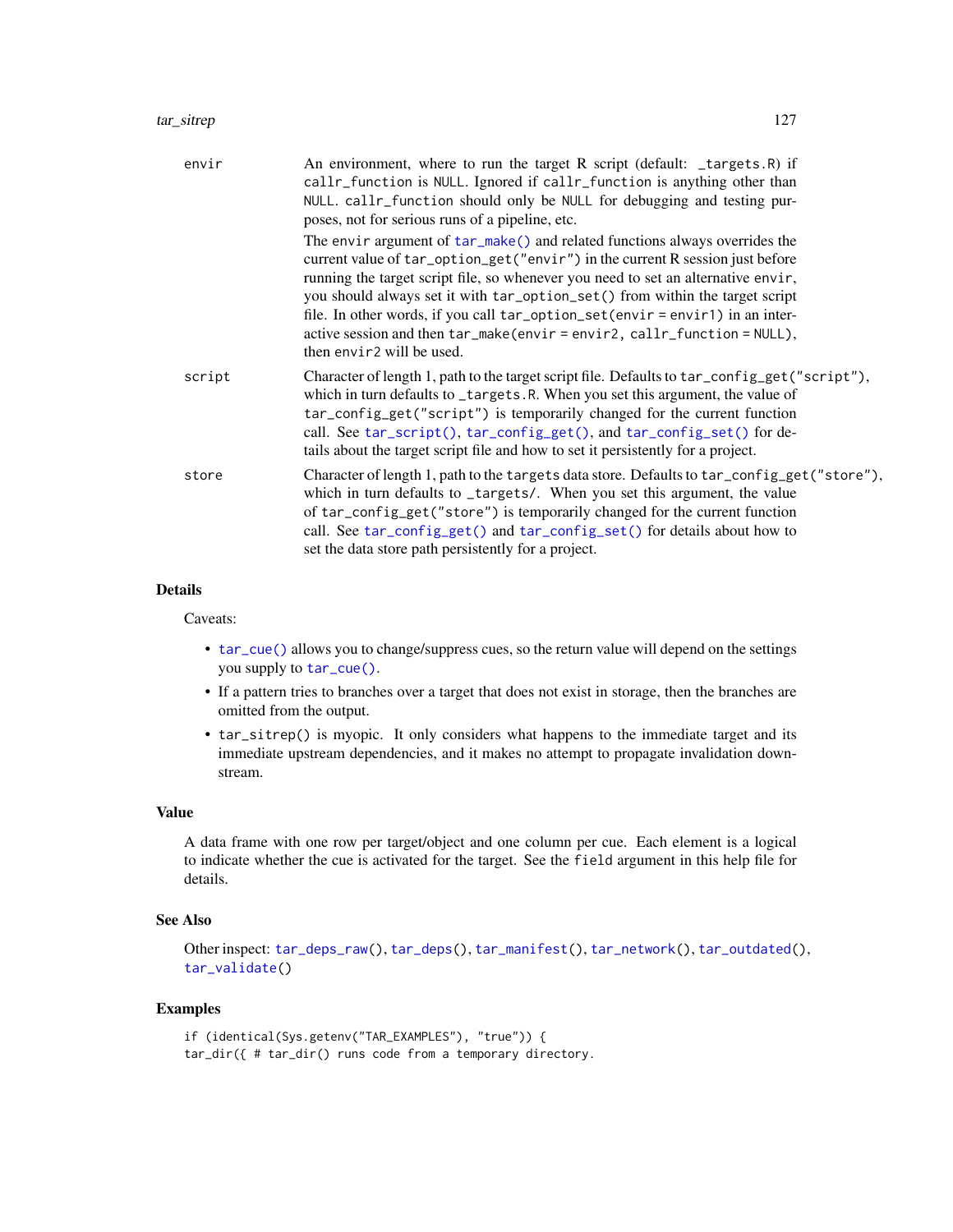```
tar_script({
 list(
    tar_target(x, seq_len(2)),
    tar\_target(y, 2 * x, pattern = map(x))\rightarrow}, ask = FALSE)
tar_make()
tar_sitrep()
tar_meta(starts_with("y_")) # see also all_of()
})
}
```
<span id="page-127-0"></span>tar\_skipped *List skipped targets.*

# Description

List targets whose progress is "skipped".

# Usage

```
tar_skipped(names = NULL, store = targets::tar_config_get("store"))
```
# Arguments

| names | Optional, names of the targets. If supplied, the function restricts its output to<br>these targets. You can supply symbols or tidyselect helpers like all_of()<br>and $starts\_with()$ .                                                                                                                                                                                                   |
|-------|--------------------------------------------------------------------------------------------------------------------------------------------------------------------------------------------------------------------------------------------------------------------------------------------------------------------------------------------------------------------------------------------|
| store | Character of length 1, path to the targets data store. Defaults to tar_config_get("store"),<br>which in turn defaults to _targets/. When you set this argument, the value<br>of tar_config_get("store") is temporarily changed for the current function<br>call. See tar_config_get() and tar_config_set() for details about how to<br>set the data store path persistently for a project. |

# Value

A character vector of skipped targets.

# See Also

```
Other progress: tar_built(), tar_canceled(), tar_errored(), tar_poll(), tar_progress_branches(),
tar_progress_summary(), tar_progress(), tar_started(), tar_watch_server(), tar_watch_ui(),
tar_watch()
```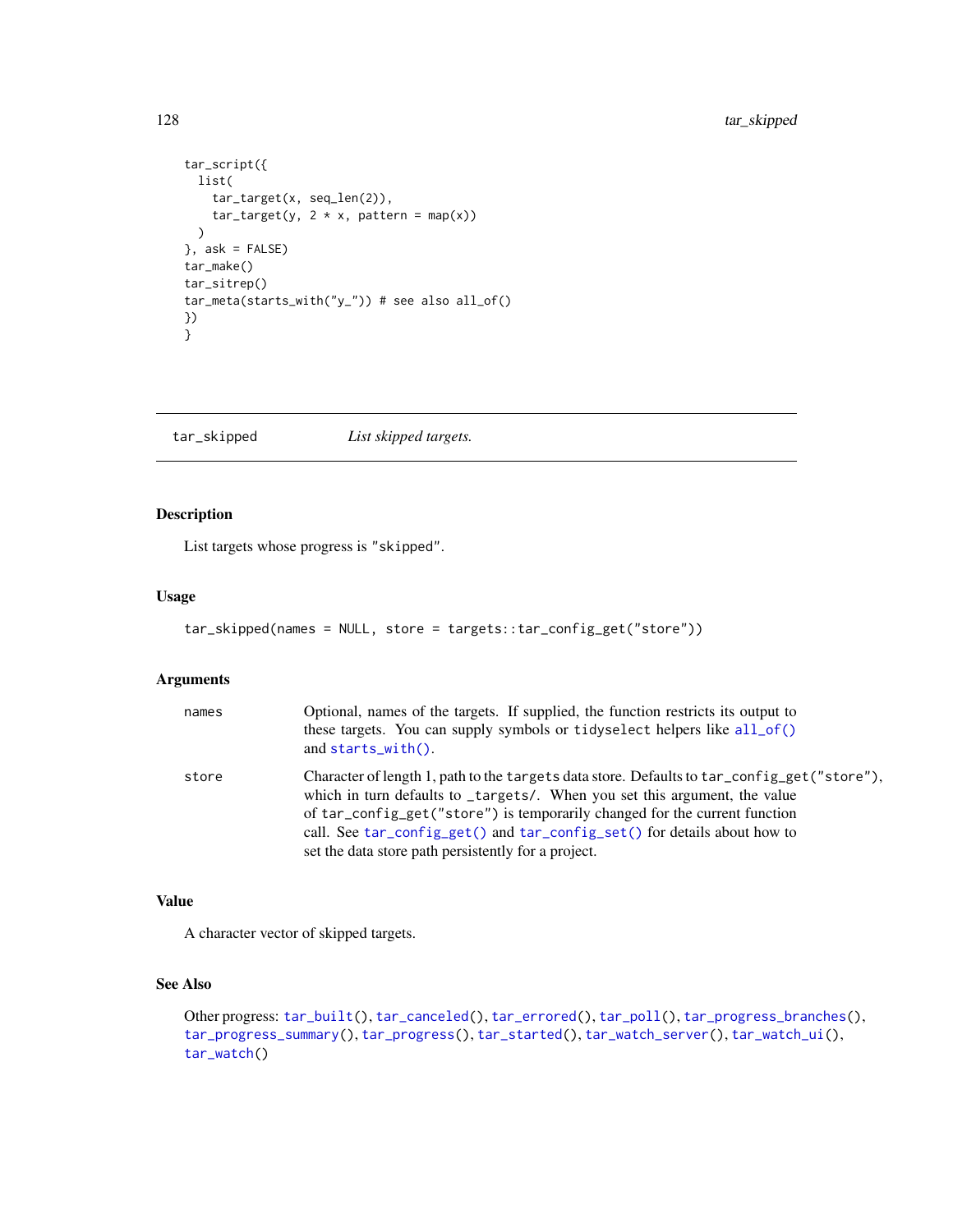# tar\_started 129

# Examples

```
if (identical(Sys.getenv("TAR_EXAMPLES"), "true")) {
tar_dir({ # tar_dir() runs code from a temporary directory.
tar_script({
 list(
   tar_target(x, seq_len(2)),
   tar\_target(y, 2 * x, pattern = map(x)))
}, ask = FALSE)
tar_make()
tar_skipped()
tar_skipped(starts_with("y_")) # see also all_of()
})
}
```
<span id="page-128-0"></span>tar\_started *List started targets.*

# Description

List targets whose progress is "started".

# Usage

```
tar_started(names = NULL, store = targets::tar_config_get("store"))
```
#### Arguments

| names | Optional, names of the targets. If supplied, the function restricts its output to<br>these targets. You can supply symbols or tidyselect helpers like all_of()<br>and $starts\_with()$ .                                                                                                                                                                                                   |
|-------|--------------------------------------------------------------------------------------------------------------------------------------------------------------------------------------------------------------------------------------------------------------------------------------------------------------------------------------------------------------------------------------------|
| store | Character of length 1, path to the targets data store. Defaults to tar_config_get("store"),<br>which in turn defaults to _targets/. When you set this argument, the value<br>of tar_config_get("store") is temporarily changed for the current function<br>call. See tar_config_get() and tar_config_set() for details about how to<br>set the data store path persistently for a project. |

#### Value

A character vector of started targets.

# See Also

```
Other progress: tar_built(), tar_canceled(), tar_errored(), tar_poll(), tar_progress_branches(),
tar_progress_summary(), tar_progress(), tar_skipped(), tar_watch_server(), tar_watch_ui(),
tar_watch()
```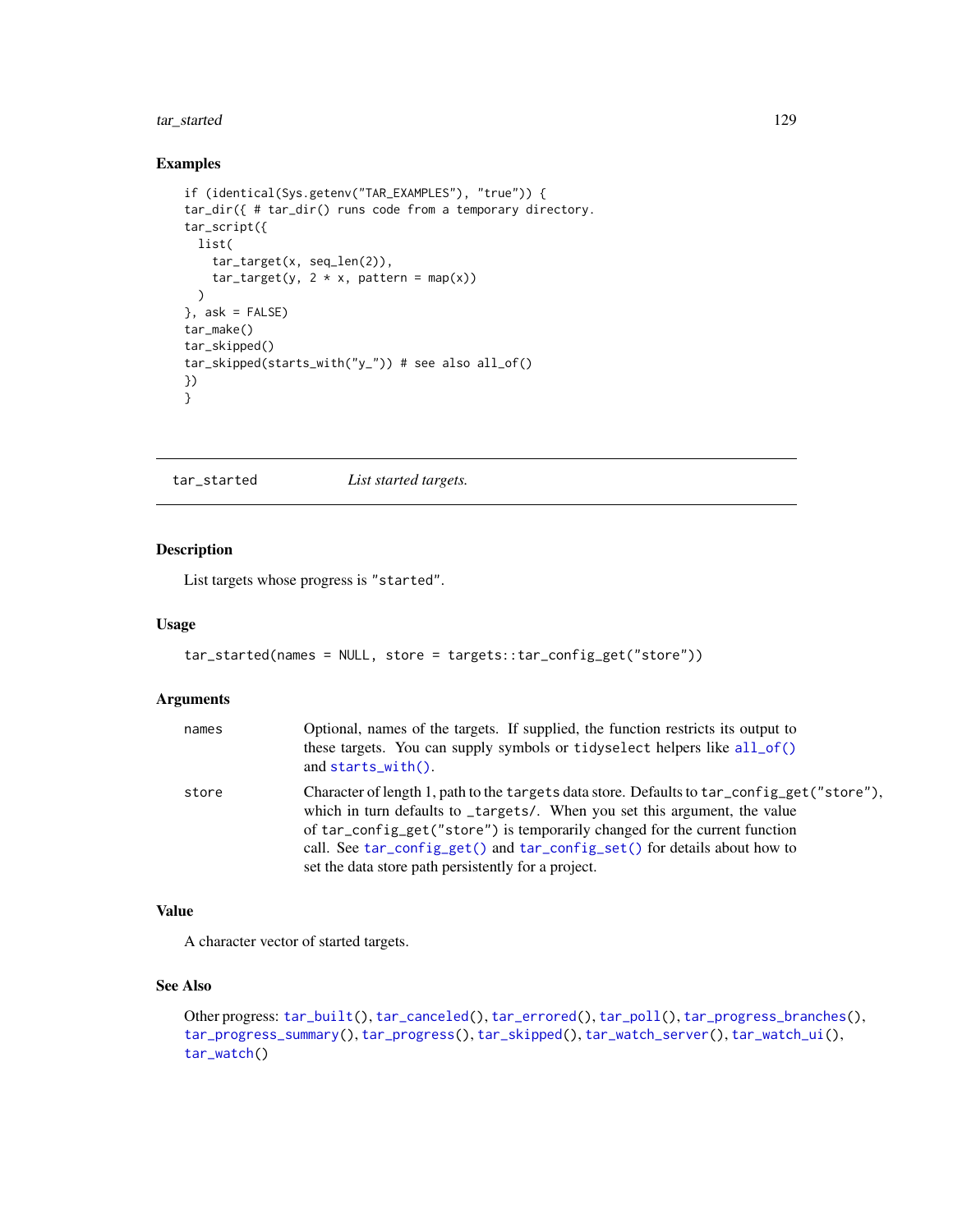## Examples

```
if (identical(Sys.getenv("TAR_EXAMPLES"), "true")) {
tar_dir({ # tar_dir() runs code from a temporary directory.
tar_script({
 list(
    tar_target(x, seq_len(2)),
    tar\_target(y, 2 * x, pattern = map(x)))
}, ask = FALSE)
tar_make()
tar_started()
tar_started(starts_with("y_")) # see also all_of()
})
}
```
<span id="page-129-0"></span>tar\_store *Current data store path*

# Description

Identify the file path to the data store of the pipeline currently running.

#### Usage

tar\_store()

## Value

Character, file path to the data store of the pipeline currently running. If called outside of the pipeline currently running, tar\_store() returns tar\_config\_get("store").

## See Also

```
Other utilities: tar_active(), tar_call(), tar_cancel(), tar_definition(), tar_envir(),
tar_group(), tar_name(), tar_path(), tar_seed()
```

```
tar_store()
if (identical(Sys.getenv("TAR_EXAMPLES"), "true")) {
tar_dir({ # tar_dir() runs code from a temporary directory.
tar_script(tar_target(x, tar_store()), ask = FALSE)
store <- tempfile()
tar_make(store = store)
tar\_read(x, store = store)})
}
```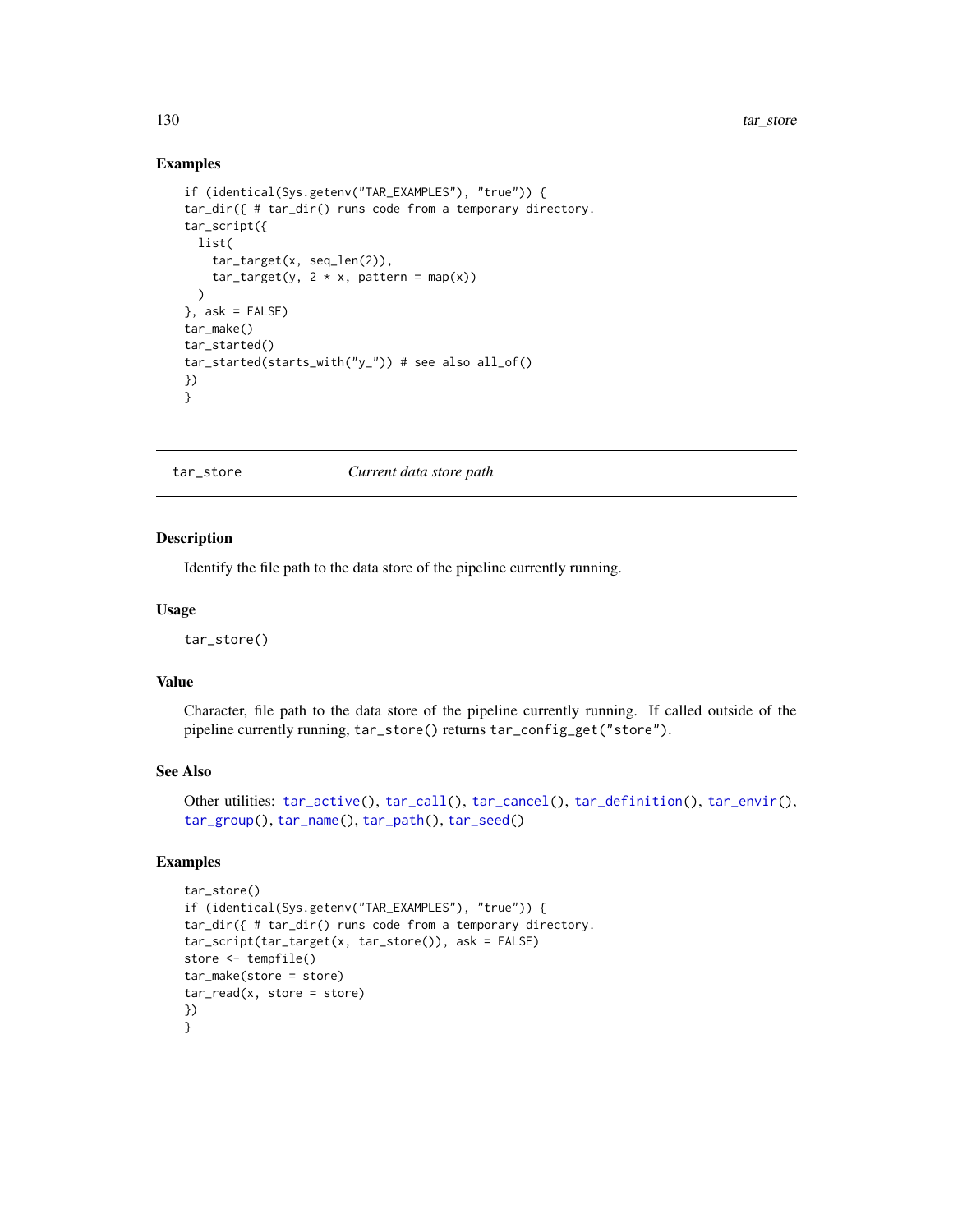<span id="page-130-0"></span>

# **Description**

A target is a single step of computation in a pipeline. It runs an R command and returns a value. This value gets treated as an R object that can be used by the commands of targets downstream. Targets that are already up to date are skipped. See the user manual for more details.

#### Usage

```
tar_target(
  name,
  command,
  pattern = NULL,
  tidy_eval = targets::tar_option_get("tidy_eval"),
  packages = targets::tar_option_get("packages"),
  library = targets::tar_option_get("library"),
  format = targets::tar_option_get("format"),
  repository = targets::tar_option_get("repository"),
  iteration = targets::tar_option_get("iteration"),
  error = targets::tar_option_get("error"),
  memory = targets::tar_option_get("memory"),
  garbage_collection = targets::tar_option_get("garbage_collection"),
  deployment = targets::tar_option_get("deployment"),
  priority = targets::tar_option_get("priority"),
  resources = targets::tar_option_get("resources"),
  storage = targets::tar_option_get("storage"),
  retrieval = targets::tar_option_get("retrieval"),
  cue = targets::tar_option_get("cue")
```
## Arguments

)

| name    | Symbol, name of the target. A target name must be a valid name for a symbol in<br>R, and it must not start with a dot. Subsequent targets can refer to this name sym-<br>bolically to induce a dependency relationship: e.g. tar_target(downstream_target,<br>f(upstream_target)) is a target named downstream_target which depends<br>on a target upstream_target and a function $f()$ . In addition, a target's name<br>determines its random number generator seed. In this way, each target runs with<br>a reproducible seed so someone else running the same pipeline should get the<br>same results, and no two targets in the same pipeline share the same seed. (Even<br>dynamic branches have different names and thus different seeds.) You can re-<br>cover the seed of a completed target with tar_meta(your_target, seed) and<br>run set. seed() on the result to locally recreate the target's initial RNG state. |
|---------|---------------------------------------------------------------------------------------------------------------------------------------------------------------------------------------------------------------------------------------------------------------------------------------------------------------------------------------------------------------------------------------------------------------------------------------------------------------------------------------------------------------------------------------------------------------------------------------------------------------------------------------------------------------------------------------------------------------------------------------------------------------------------------------------------------------------------------------------------------------------------------------------------------------------------------|
| command | R code to run the target.                                                                                                                                                                                                                                                                                                                                                                                                                                                                                                                                                                                                                                                                                                                                                                                                                                                                                                       |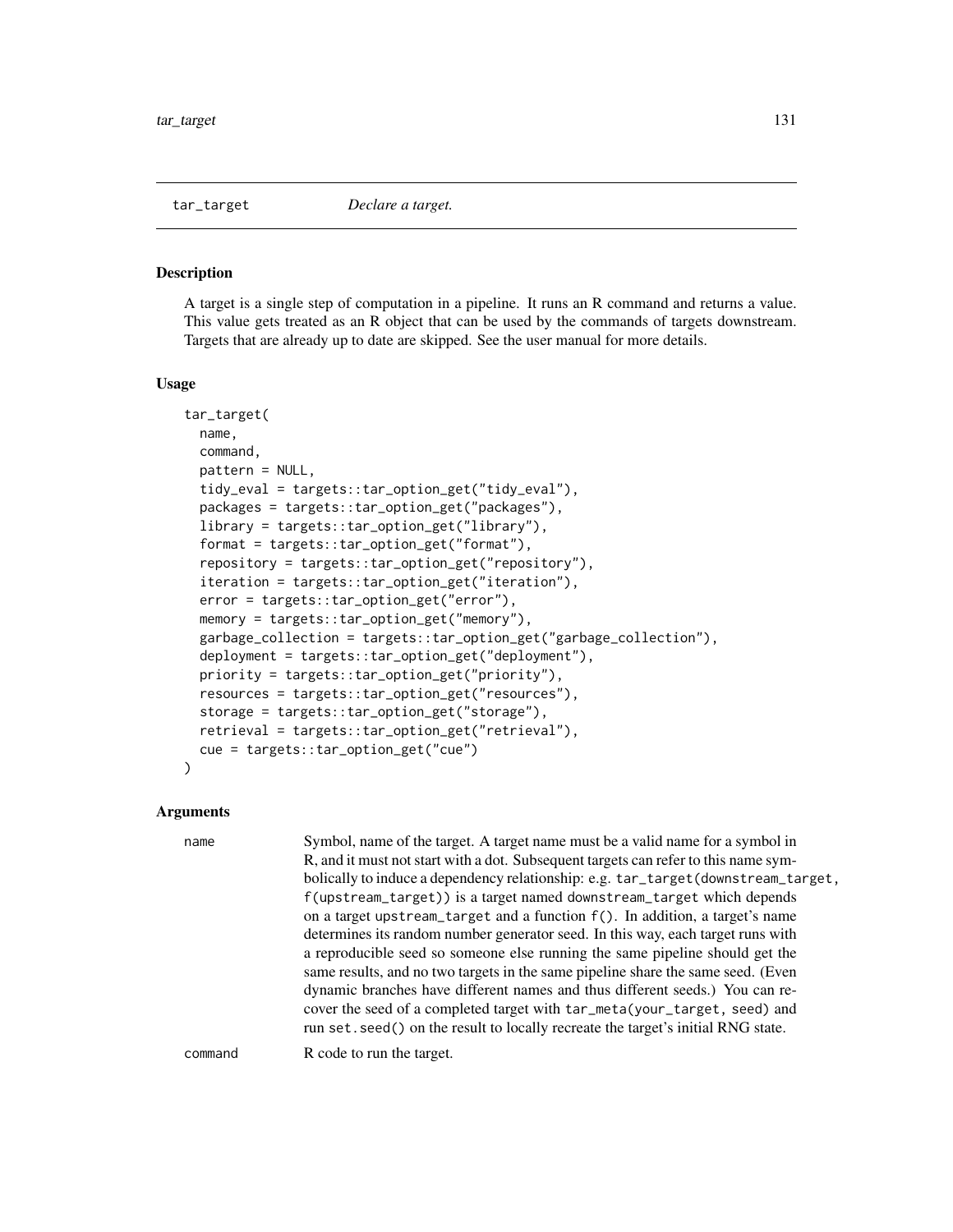| pattern    | Language to define branching for a target. For example, in a pipeline with nu-<br>meric vector targets x and y, $tar\_target(z, x + y, pattern = map(x, y))$ im-<br>plicitly defines branches of z that each compute $x[1] + y[1]$ , $x[2] + y[2]$ , and<br>so on. See the user manual for details.                                                                                                                                                                                                          |
|------------|--------------------------------------------------------------------------------------------------------------------------------------------------------------------------------------------------------------------------------------------------------------------------------------------------------------------------------------------------------------------------------------------------------------------------------------------------------------------------------------------------------------|
| tidy_eval  | Logical, whether to enable tidy evaluation when interpreting command and pattern.<br>If TRUE, you can use the "bang-bang" operator !! to programmatically insert the<br>values of global objects.                                                                                                                                                                                                                                                                                                            |
| packages   | Character vector of packages to load right before the target builds or the output<br>data is reloaded for downstream targets. Use tar_option_set() to set pack-<br>ages globally for all subsequent targets you define.                                                                                                                                                                                                                                                                                      |
| library    | Character vector of library paths to try when loading packages.                                                                                                                                                                                                                                                                                                                                                                                                                                              |
| format     | Optional storage format for the target's return value. With the exception of<br>format = "file", each target gets a file in_targets/objects, and each format<br>is a different way to save and load this file. See the "Storage formats" section<br>for a detailed list of possible data storage formats.                                                                                                                                                                                                    |
| repository | Character of length 1, remote repository for target storage. Choices:                                                                                                                                                                                                                                                                                                                                                                                                                                        |
|            | • "local": file system of the local machine.                                                                                                                                                                                                                                                                                                                                                                                                                                                                 |
|            | • "aws": Amazon Web Services (AWS) S3 bucket. Can be configured with a<br>non-AWS S3 bucket using the endpoint argument of tar_resources_aws(),<br>but versioning capabilities may be lost in doing so. See the cloud stor-<br>age section of https://books.ropensci.org/targets/data.html for<br>details for instructions.                                                                                                                                                                                  |
|            | • "gcp": Google Cloud Platform storage bucket. See the cloud storage sec-<br>tion of https://books.ropensci.org/targets/data.html for details for<br>instructions.                                                                                                                                                                                                                                                                                                                                           |
| iteration  | Character of length 1, name of the iteration mode of the target. Choices:                                                                                                                                                                                                                                                                                                                                                                                                                                    |
|            | • "vector": branching happens with vctrs:: vec_slice() and aggregation<br>happens with vctrs::vec_c().                                                                                                                                                                                                                                                                                                                                                                                                       |
|            | • "list", branching happens with [[]] and aggregation happens with list().                                                                                                                                                                                                                                                                                                                                                                                                                                   |
|            | • "group": dplyr::group_by()-like functionality to branch over subsets of<br>a data frame. The target's return value must be a data frame with a special<br>tar_group column of consecutive integers from 1 through the number of<br>groups. Each integer designates a group, and a branch is created for each<br>collection of rows in a group. See the tar_group() function to see how<br>you can create the special tar_group column with dplyr::group_by().                                              |
| error      | Character of length 1, what to do if the target stops and throws an error. Options:                                                                                                                                                                                                                                                                                                                                                                                                                          |
|            | • "stop": the whole pipeline stops and throws an error.<br>• "continue": the whole pipeline keeps going.<br>• "abridge": any currently running targets keep running, but no new tar-<br>gets launch after that. (Visit https://books.ropensci.org/targets/<br>debugging. html to learn how to debug targets using saved workspaces.)<br>. "null": The errored target continues and returns NULL. The data hash is<br>deliberately wrong so the target is not up to date for the next run of the<br>pipeline. |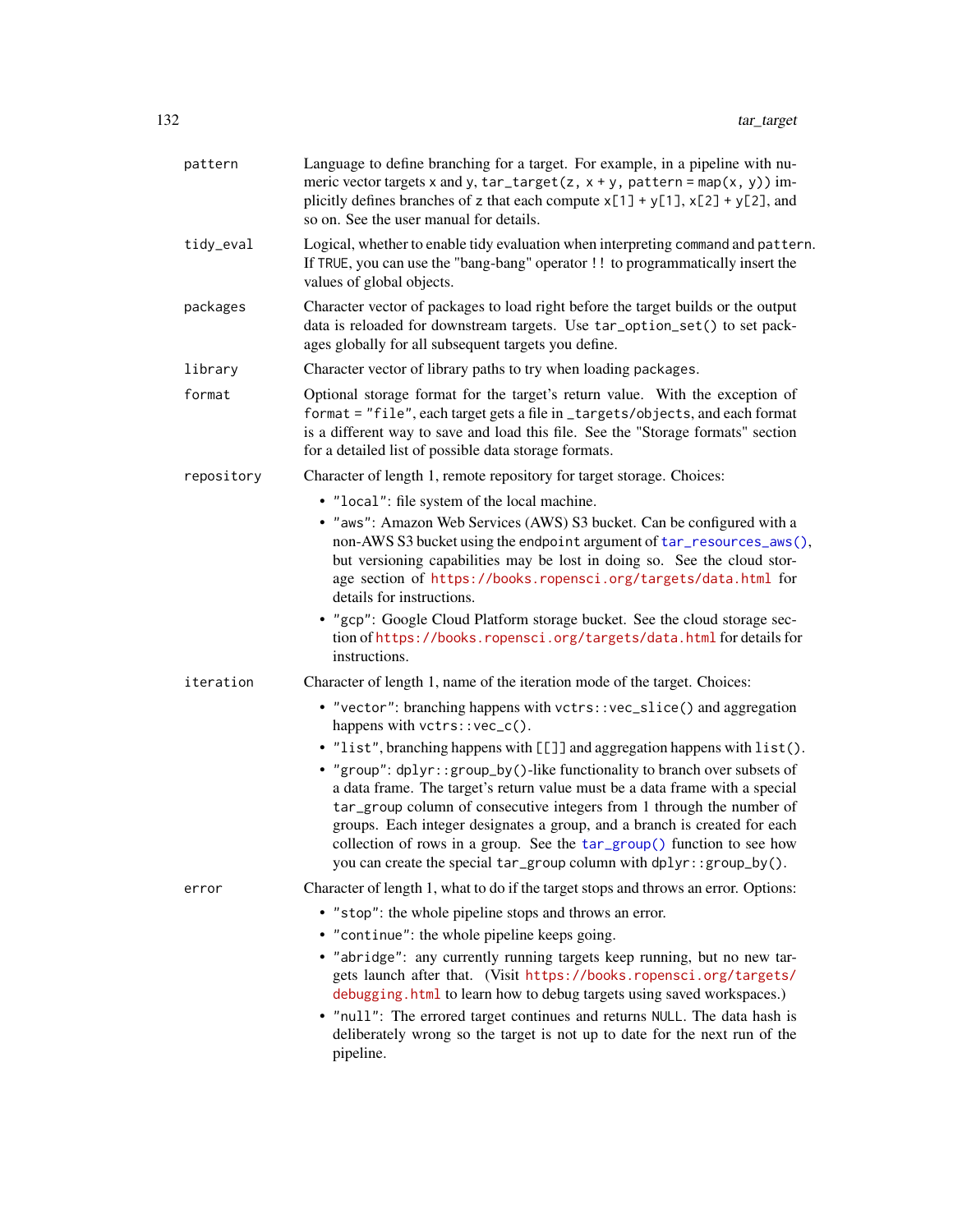#### tar\_target 133

| memory             | Character of length 1, memory strategy. If "persistent", the target stays in<br>memory until the end of the pipeline (unless storage is "worker", in which<br>case targets unloads the value from memory right after storing it in order to<br>avoid sending copious data over a network). If "transient", the target gets<br>unloaded after every new target completes. Either way, the target gets automat-<br>ically loaded into memory whenever another target needs the value. For cloud-<br>based dynamic files such as format = "aws_file", this memory strategy applies<br>to temporary local copies of the file in _targets/scratch/": "persistent"<br>means they remain until the end of the pipeline, and "transient" means they<br>get deleted from the file system as soon as possible. The former conserves band-<br>width, and the latter conserves local storage. |
|--------------------|-----------------------------------------------------------------------------------------------------------------------------------------------------------------------------------------------------------------------------------------------------------------------------------------------------------------------------------------------------------------------------------------------------------------------------------------------------------------------------------------------------------------------------------------------------------------------------------------------------------------------------------------------------------------------------------------------------------------------------------------------------------------------------------------------------------------------------------------------------------------------------------|
| garbage_collection |                                                                                                                                                                                                                                                                                                                                                                                                                                                                                                                                                                                                                                                                                                                                                                                                                                                                                   |
|                    | Logical, whether to run base: $:gc()$ just before the target runs.                                                                                                                                                                                                                                                                                                                                                                                                                                                                                                                                                                                                                                                                                                                                                                                                                |
| deployment         | Character of length 1, only relevant to tar_make_clustermq() and tar_make_future().<br>If "worker", the target builds on a parallel worker. If "main", the target builds<br>on the host machine / process managing the pipeline.                                                                                                                                                                                                                                                                                                                                                                                                                                                                                                                                                                                                                                                  |
| priority           | Numeric of length 1 between 0 and 1. Controls which targets get deployed<br>first when multiple competing targets are ready simultaneously. Targets with<br>priorities closer to 1 get built earlier (and polled earlier in tar_make_future()).                                                                                                                                                                                                                                                                                                                                                                                                                                                                                                                                                                                                                                   |
| resources          | Object returned by tar_resources() with optional settings for high-performance<br>computing functionality, alternative data storage formats, and other optional ca-<br>pabilities of targets. See tar_resources() for details.                                                                                                                                                                                                                                                                                                                                                                                                                                                                                                                                                                                                                                                    |
| storage            | Character of length 1, only relevant to tar_make_clustermq() and tar_make_future().<br>Must be one of the following values:                                                                                                                                                                                                                                                                                                                                                                                                                                                                                                                                                                                                                                                                                                                                                       |
|                    | • "main": the target's return value is sent back to the host machine and<br>saved/uploaded locally.                                                                                                                                                                                                                                                                                                                                                                                                                                                                                                                                                                                                                                                                                                                                                                               |
|                    | • "worker": the worker saves/uploads the value.                                                                                                                                                                                                                                                                                                                                                                                                                                                                                                                                                                                                                                                                                                                                                                                                                                   |
|                    | • "none": almost never recommended. It is only for niche situations, e.g. the<br>data needs to be loaded explicitly from another language. If you do use it,<br>then the return value of the target is totally ignored when the target ends,<br>but each downstream target still attempts to load the data file (except when<br>$retrieval = "none").$                                                                                                                                                                                                                                                                                                                                                                                                                                                                                                                            |
|                    | If you select storage = $"$ none", then the return value of the target's com-<br>mand is ignored, and the data is not saved automatically. As with dynamic<br>files (format = "file" or "aws_file") it is the responsibility of the user<br>to write to tar_path() from inside the target. An example target could<br>look something like $tar\_target(x, saveRDS("value", tar\_path(created\_dir =$<br>TRUE)); "ignored", storage = "none")'.                                                                                                                                                                                                                                                                                                                                                                                                                                    |
|                    | The distinguishing feature of storage = "none" (as opposed to format<br>= "file" or "aws_file") is that in the general case, downstream targets<br>will automatically try to load the data from the data store as a dependency.<br>As a corollary, storage = "none" is completely unnecessary if format is<br>"file" or "aws_file".                                                                                                                                                                                                                                                                                                                                                                                                                                                                                                                                               |
| retrieval          | Character of length 1, only relevant to tar_make_clustermq() and tar_make_future().<br>Must be one of the following values:                                                                                                                                                                                                                                                                                                                                                                                                                                                                                                                                                                                                                                                                                                                                                       |
|                    | • "main": the target's dependencies are loaded on the host machine and sent                                                                                                                                                                                                                                                                                                                                                                                                                                                                                                                                                                                                                                                                                                                                                                                                       |

• "main": the target's dependencies are loaded on the host machine and sent to the worker before the target builds.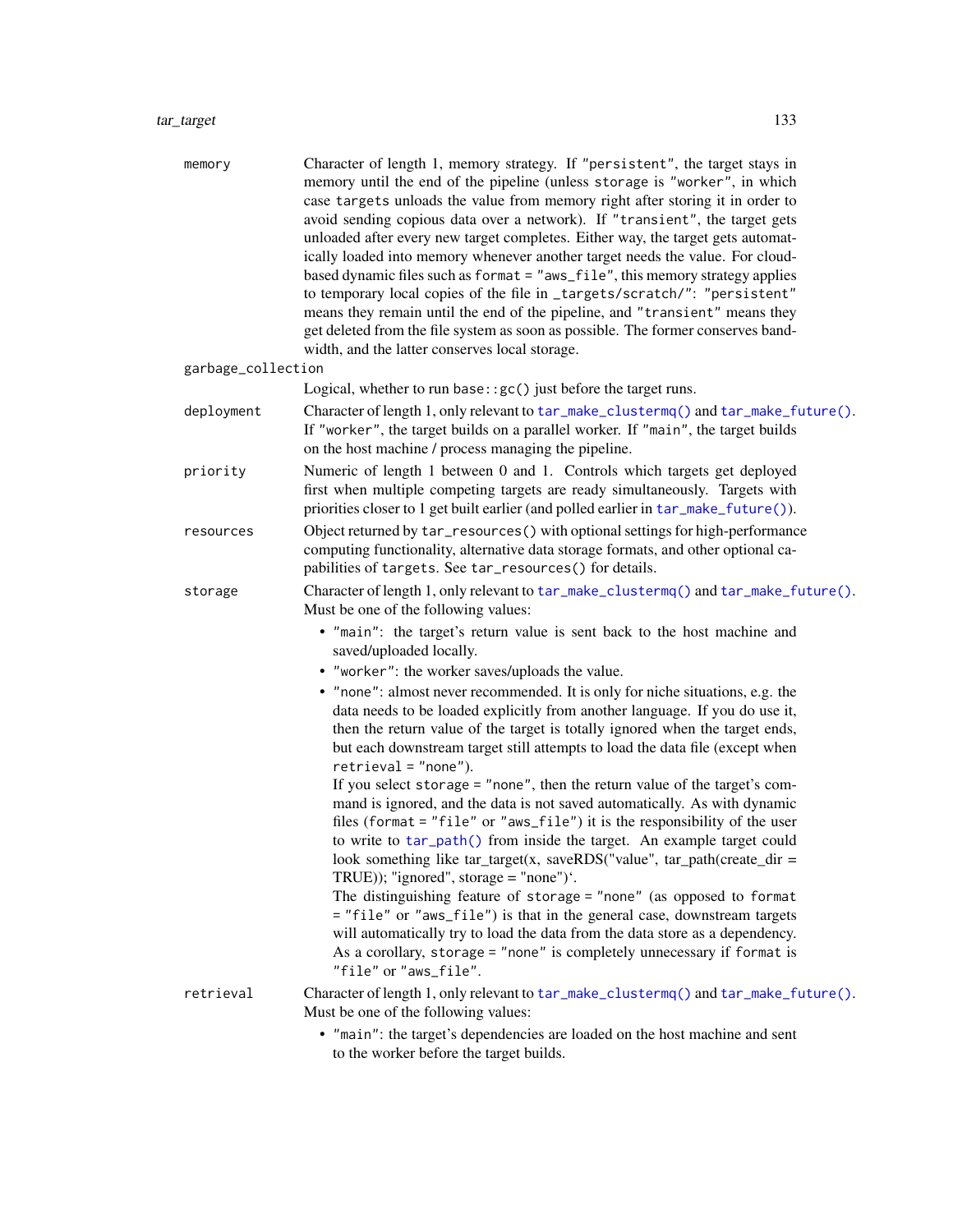- "worker": the worker loads the targets dependencies.
- "none": the dependencies are not loaded at all. This choice is almost never recommended. It is only for niche situations, e.g. the data needs to be loaded explicitly from another language.
- cue An optional object from tar\_cue() to customize the rules that decide whether the target is up to date.

A target object. Users should not modify these directly, just feed them to [list\(\)](#page-0-0) in your target script file (default: \_targets.R).

## Target objects

Functions like tar\_target() produce target objects, special objects with specialized sets of S3 classes. Target objects represent skippable steps of the analysis pipeline as described at [https:](https://books.ropensci.org/targets/) [//books.ropensci.org/targets/](https://books.ropensci.org/targets/). Please read the walkthrough at [https://books.ropensci.](https://books.ropensci.org/targets/walkthrough.html) [org/targets/walkthrough.html](https://books.ropensci.org/targets/walkthrough.html) to understand the role of target objects in analysis pipelines.

For developers, <https://wlandau.github.io/targetopia/contributing.html#target-factories> explains target factories (functions like this one which generate targets) and the design specification at <https://books.ropensci.org/targets-design/> details the structure and composition of target objects.

#### Storage formats

- "rds": Default, uses saveRDS() and readRDS(). Should work for most objects, but slow.
- "qs": Uses qs::qsave() and qs::qread(). Should work for most objects, much faster than "rds". Optionally set the preset for qsave() through tar\_resources() and tar\_resources\_qs().
- "feather": Uses arrow::write\_feather() and arrow::read\_feather() (version 2.0). Much faster than "rds", but the value must be a data frame. Optionally set compression and compression\_level in arrow::write\_feather() through tar\_resources() and tar\_resources\_feather(). Requires the arrow package (not installed by default).
- "parquet": Uses arrow::write\_parquet() and arrow::read\_parquet() (version 2.0). Much faster than "rds", but the value must be a data frame. Optionally set compression and compression\_level in arrow::write\_parquet() through tar\_resources() and tar\_resources\_parquet(). Requires the arrow package (not installed by default).
- "fst": Uses fst::write\_fst() and fst::read\_fst(). Much faster than "rds", but the value must be a data frame. Optionally set the compression level for  $fst$ : write\_fst() through tar\_resources() and tar\_resources\_fst(). Requires the fst package (not installed by default).
- "fst\_dt": Same as "fst", but the value is a data.table. Optionally set the compression level the same way as for "fst".
- "fst\_tbl": Same as "fst", but the value is a tibble. Optionally set the compression level the same way as for "fst".
- "keras": Uses keras::save\_model\_hdf5() and keras::load\_model\_hdf5(). The value must be a Keras model. Requires the keras package (not installed by default).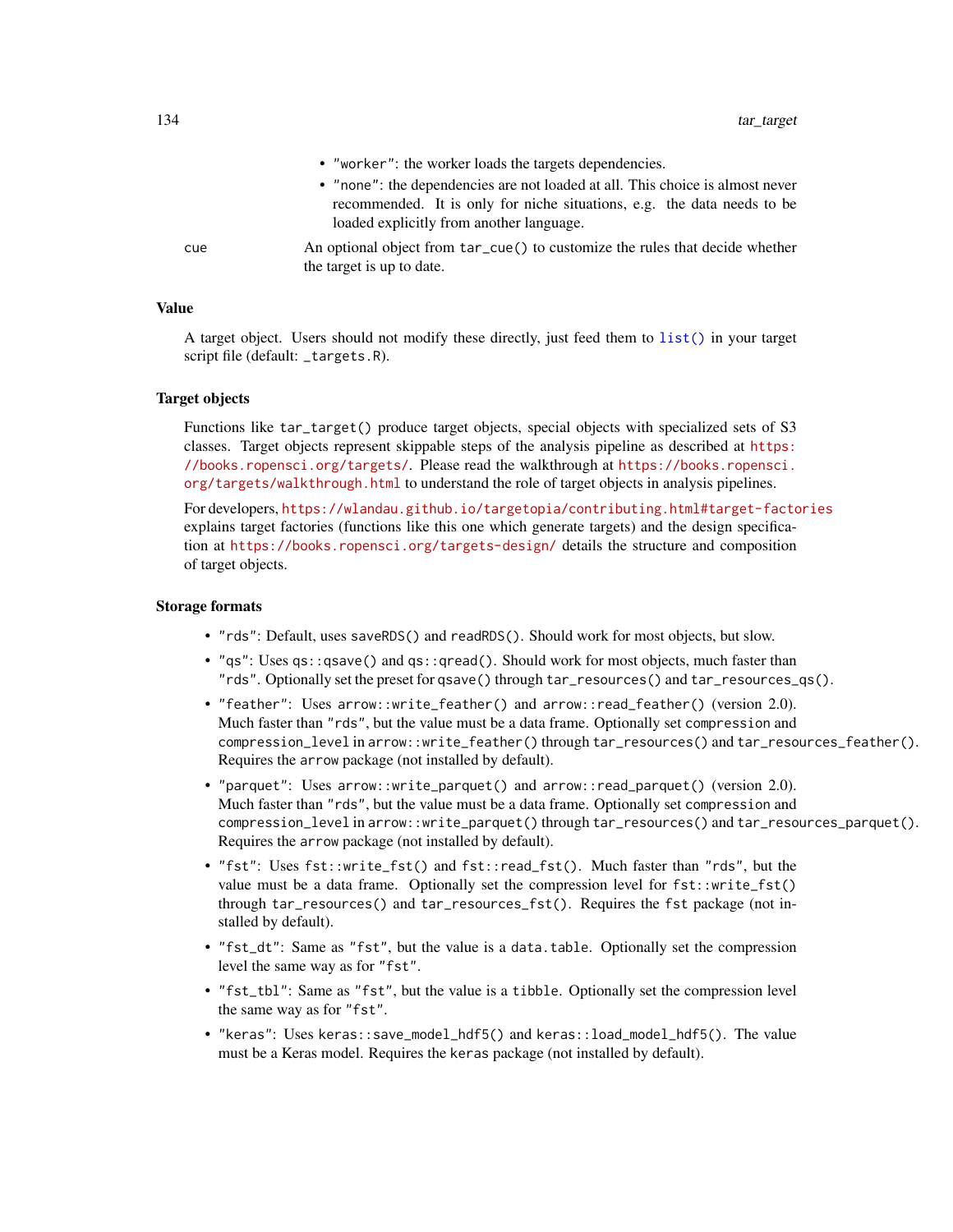- "torch": Uses torch::torch\_save() and torch::torch\_load(). The value must be an object from the torch package such as a tensor or neural network module. Requires the torch package (not installed by default).
- "file": A dynamic file. To use this format, the target needs to manually identify or save some data and return a character vector of paths to the data. (These paths must be existing files and nonempty directories.) Then, targets automatically checks those files and cues the appropriate build decisions if those files are out of date. Those paths must point to files or directories, and they must not contain characters  $\vert$  or  $\star$ . All the files and directories you return must actually exist, or else targets will throw an error. (And if storage is "worker", targets will first stall out trying to wait for the file to arrive over a network file system.) If the target does not create any files, the return value should be character(0).
- "url": A dynamic input URL. For this storage format, repository is implicitly "local", URL format is like format = "file" except the return value of the target is a URL that already exists and serves as input data for downstream targets. Optionally supply a custom curl handle through tar\_resources() and tar\_resources\_url(). in new\_handle(), nobody = TRUE is important because it ensures targets just downloads the metadata instead of the entire data file when it checks time stamps and hashes. The data file at the URL needs to have an ETag or a Last-Modified time stamp, or else the target will throw an error because it cannot track the data. Also, use extreme caution when trying to use format = "url" to track uploads. You must be absolutely certain the ETag and Last-Modified time stamp are fully updated and available by the time the target's command finishes running. targets makes no attempt to wait for the web server.
- A custom format can be supplied with tar\_format(). For this choice, it is the user's responsibility to provide methods for (un)serialization and (un)marshaling the return value of the target.
- The formats starting with "aws\_" are deprecated as of  $2022-03-13$  (targets version  $> 0.10.0$ ). For cloud storage itory' argument instead.

#### See Also

Other targets: [tar\\_cue\(](#page-22-0)), [tar\\_format\(](#page-39-0)), [tar\\_target\\_raw\(](#page-135-0))

```
# Defining targets does not run them.
data <- tar_target(target_name, get_data(), packages = "tidyverse")
analysis \leq tar_target(analysis, analyze(x), pattern = map(x))
# Pipelines accept targets.
pipeline <- list(data, analysis)
# Tidy evaluation
tar_option_set(envir = environment())
n_{rows} < -30Ldata <- tar_target(target_name, get_data(!!n_rows))
print(data)
# Disable tidy evaluation:
data <- tar_target(target_name, get_data(!!n_rows), tidy_eval = FALSE)
print(data)
tar_option_reset()
# In a pipeline:
```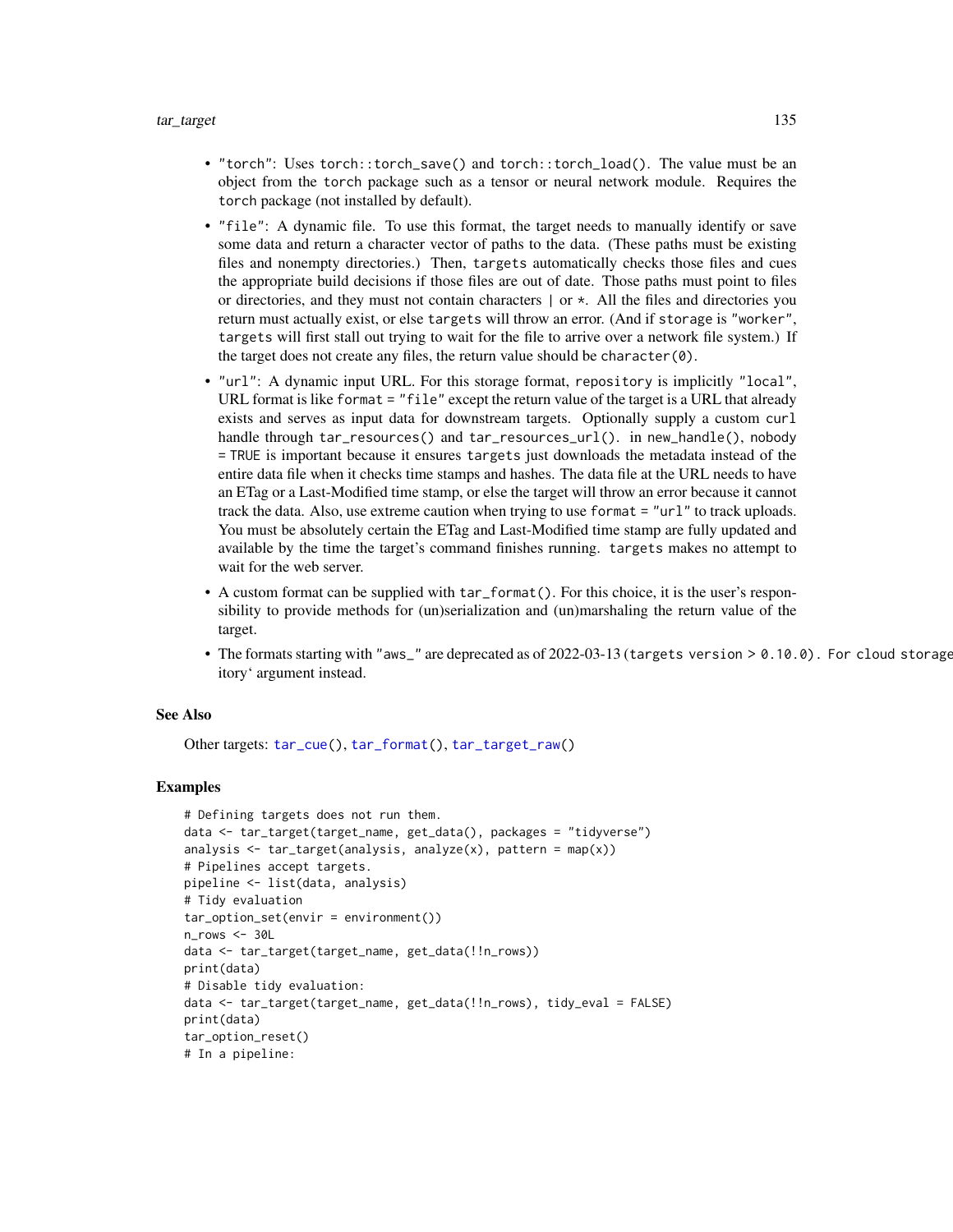136 tar\_target\_raw

```
if (identical(Sys.getenv("TAR_EXAMPLES"), "true")) {
tar_dir({ # tar_dir() runs code from a temporary directory.
tar\_script(tar\_target(x, 1 + 1), ask = FALSE)tar_make()
tar_read(x)
})
}
```
<span id="page-135-0"></span>tar\_target\_raw *Define a target using unrefined names and language objects.*

#### Description

tar\_target\_raw() is just like [tar\\_target\(\)](#page-130-0) except it avoids non-standard evaluation for the arguments: name is a character string, command and pattern are language objects, and there is no tidy\_eval argument. Use tar\_target\_raw() instead of [tar\\_target\(\)](#page-130-0) if you are creating entire batches of targets programmatically (metaprogramming, static branching).

#### Usage

```
tar_target_raw(
  name,
  command,
 pattern = NULL,
  packages = targets::tar_option_get("packages"),
  library = targets::tar_option_get("library"),
  deps = NULL,
  string = NULL,
  format = targets::tar_option_get("format"),
  repository = targets::tar_option_get("repository"),
  iteration = targets::tar_option_get("iteration"),
  error = targets::tar_option_get("error"),
  memory = targets::tar_option_get("memory"),
  garbage_collection = targets::tar_option_get("garbage_collection"),
  deployment = targets::tar_option_get("deployment"),
  priority = targets::tar_option_get("priority"),
  resources = targets::tar_option_get("resources"),
  storage = targets::tar_option_get("storage"),
  retrieval = targets::tar_option_get("retrieval"),
  cue = targets::tar_option_get("cue")
)
```
#### Arguments

name Character of length 1, name of the target. A target name must be a valid name for a symbol in R, and it must not start with a dot. Subsequent targets can refer to this name symbolically to induce a dependency relationship: e.g. tar\_target(downstream\_target, f(upstream\_target)) is a target named downstream\_target which depends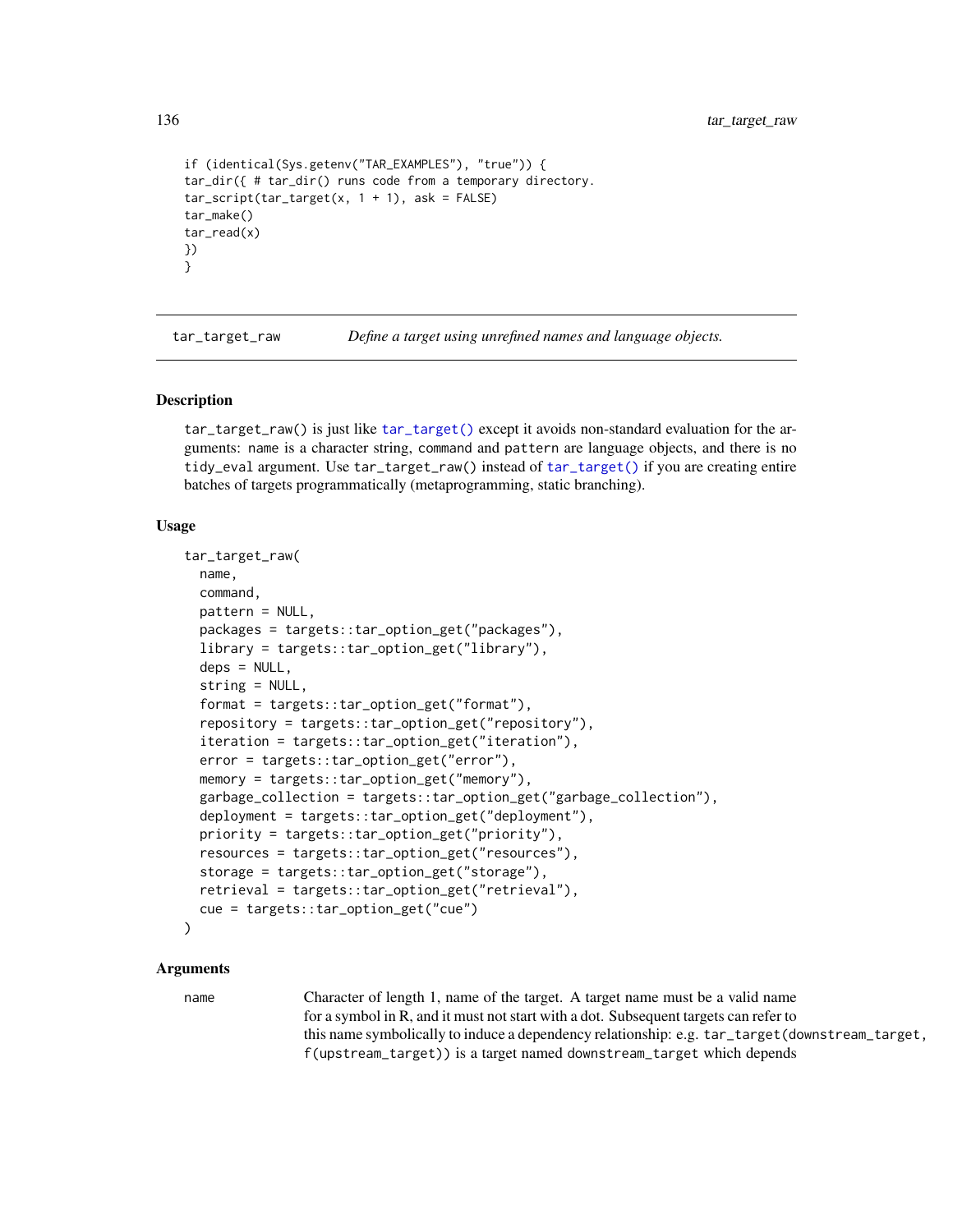|            | on a target upstream_target and a function f(). In addition, a target's name<br>determines its random number generator seed. In this way, each target runs with<br>a reproducible seed so someone else running the same pipeline should get the<br>same results, and no two targets in the same pipeline share the same seed. (Even<br>dynamic branches have different names and thus different seeds.) You can re-<br>cover the seed of a completed target with tar_meta(your_target, seed) and<br>run set. seed() on the result to locally recreate the target's initial RNG state. |
|------------|---------------------------------------------------------------------------------------------------------------------------------------------------------------------------------------------------------------------------------------------------------------------------------------------------------------------------------------------------------------------------------------------------------------------------------------------------------------------------------------------------------------------------------------------------------------------------------------|
| command    | Similar to the command argument of tar_target() except the object must al-<br>ready be an expression instead of informally quoted code. base:: expression()<br>and base:: quote() can produce such objects.                                                                                                                                                                                                                                                                                                                                                                           |
| pattern    | Similar to the pattern argument of tar_target() except the object must al-<br>ready be an expression instead of informally quoted code. base:: expression()<br>and base:: quote() can produce such objects.                                                                                                                                                                                                                                                                                                                                                                           |
| packages   | Character vector of packages to load right before the target builds or the output<br>data is reloaded for downstream targets. Use tar_option_set() to set pack-<br>ages globally for all subsequent targets you define.                                                                                                                                                                                                                                                                                                                                                               |
| library    | Character vector of library paths to try when loading packages.                                                                                                                                                                                                                                                                                                                                                                                                                                                                                                                       |
| deps       | Optional character vector of the adjacent upstream dependencies of the target,<br>including targets and global objects. If NULL, dependencies are resolved auto-<br>matically as usual.                                                                                                                                                                                                                                                                                                                                                                                               |
| string     | Optional string representation of the command. Internally, the string gets hashed<br>to check if the command changed since last run, which helps targets decide<br>whether the target is up to date. External interfaces can take control of string<br>to ignore changes in certain parts of the command. If NULL, the strings is just<br>deparsed from command (default).                                                                                                                                                                                                            |
| format     | Optional storage format for the target's return value. With the exception of<br>format = "file", each target gets a file in_targets/objects, and each format<br>is a different way to save and load this file. See the "Storage formats" section<br>for a detailed list of possible data storage formats.                                                                                                                                                                                                                                                                             |
| repository | Character of length 1, remote repository for target storage. Choices:                                                                                                                                                                                                                                                                                                                                                                                                                                                                                                                 |
|            | • "local": file system of the local machine.                                                                                                                                                                                                                                                                                                                                                                                                                                                                                                                                          |
|            | • "aws": Amazon Web Services (AWS) S3 bucket. Can be configured with a<br>non-AWS S3 bucket using the endpoint argument of tar_resources_aws(),<br>but versioning capabilities may be lost in doing so. See the cloud stor-<br>age section of https://books.ropensci.org/targets/data.html for<br>details for instructions.                                                                                                                                                                                                                                                           |
|            | • "gcp": Google Cloud Platform storage bucket. See the cloud storage sec-<br>tion of https://books.ropensci.org/targets/data.html for details for<br>instructions.                                                                                                                                                                                                                                                                                                                                                                                                                    |
| iteration  | Character of length 1, name of the iteration mode of the target. Choices:                                                                                                                                                                                                                                                                                                                                                                                                                                                                                                             |
|            | • "vector": branching happens with vctrs:: vec_slice() and aggregation<br>happens with vctrs::vec_c().                                                                                                                                                                                                                                                                                                                                                                                                                                                                                |
|            | • "list", branching happens with [[]] and aggregation happens with list().<br>• "group": dplyr::group_by()-like functionality to branch over subsets of<br>a data frame. The target's return value must be a data frame with a special                                                                                                                                                                                                                                                                                                                                                |
|            |                                                                                                                                                                                                                                                                                                                                                                                                                                                                                                                                                                                       |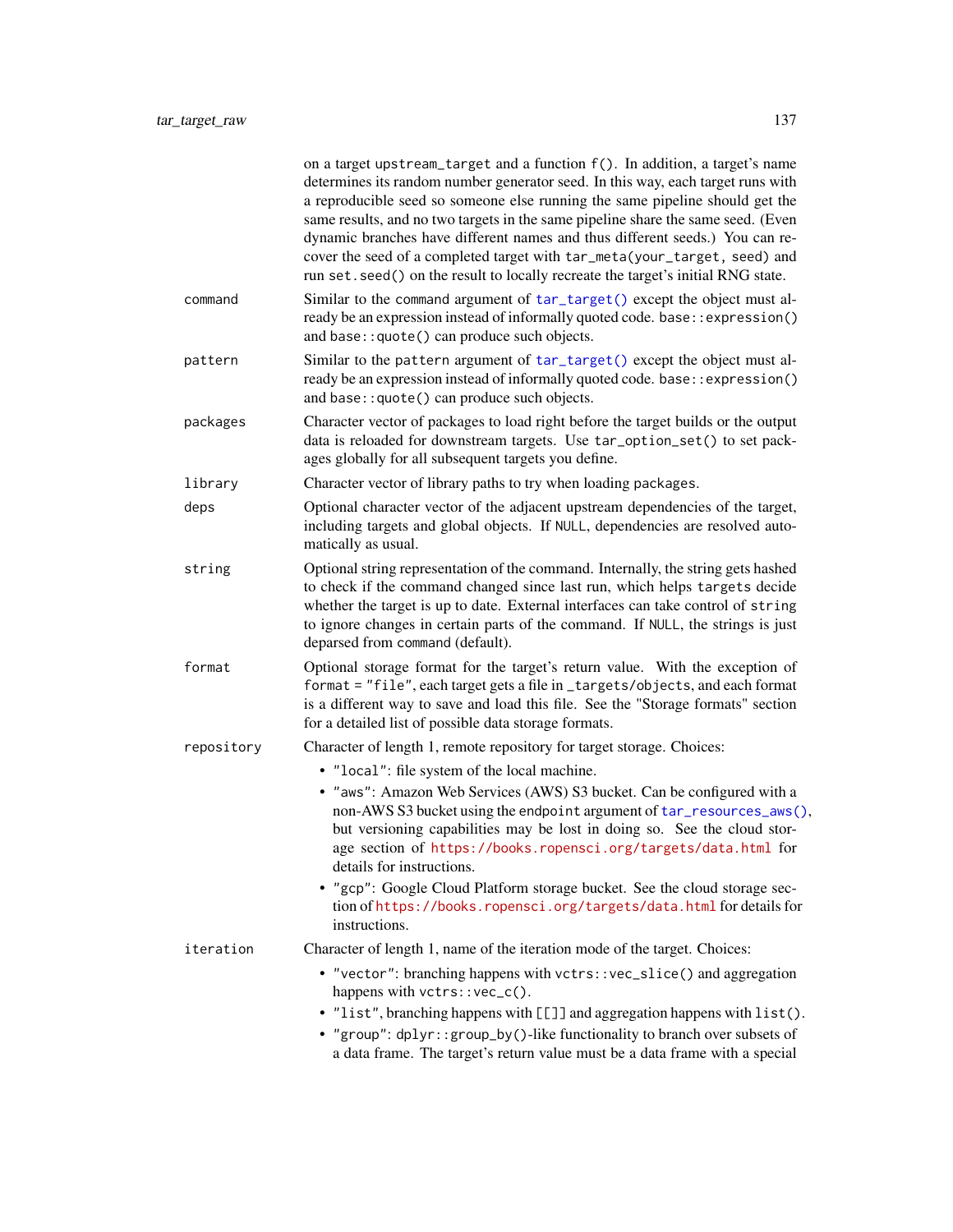|                    | tar_group column of consecutive integers from 1 through the number of<br>groups. Each integer designates a group, and a branch is created for each<br>collection of rows in a group. See the tar_group() function to see how<br>you can create the special tar_group column with dplyr::group_by().                                                                                                                                                                                                                                                                                                                                                                                                                                                                                                                                                                               |
|--------------------|-----------------------------------------------------------------------------------------------------------------------------------------------------------------------------------------------------------------------------------------------------------------------------------------------------------------------------------------------------------------------------------------------------------------------------------------------------------------------------------------------------------------------------------------------------------------------------------------------------------------------------------------------------------------------------------------------------------------------------------------------------------------------------------------------------------------------------------------------------------------------------------|
| error              | Character of length 1, what to do if the target stops and throws an error. Options:                                                                                                                                                                                                                                                                                                                                                                                                                                                                                                                                                                                                                                                                                                                                                                                               |
|                    | • "stop": the whole pipeline stops and throws an error.                                                                                                                                                                                                                                                                                                                                                                                                                                                                                                                                                                                                                                                                                                                                                                                                                           |
|                    | • "continue": the whole pipeline keeps going.                                                                                                                                                                                                                                                                                                                                                                                                                                                                                                                                                                                                                                                                                                                                                                                                                                     |
|                    | • "abridge": any currently running targets keep running, but no new tar-<br>gets launch after that. (Visit https://books.ropensci.org/targets/<br>debugging. html to learn how to debug targets using saved workspaces.)<br>. "null": The errored target continues and returns NULL. The data hash is<br>deliberately wrong so the target is not up to date for the next run of the<br>pipeline.                                                                                                                                                                                                                                                                                                                                                                                                                                                                                  |
| memory             | Character of length 1, memory strategy. If "persistent", the target stays in<br>memory until the end of the pipeline (unless storage is "worker", in which<br>case targets unloads the value from memory right after storing it in order to<br>avoid sending copious data over a network). If "transient", the target gets<br>unloaded after every new target completes. Either way, the target gets automat-<br>ically loaded into memory whenever another target needs the value. For cloud-<br>based dynamic files such as format = "aws_file", this memory strategy applies<br>to temporary local copies of the file in _targets/scratch/": "persistent"<br>means they remain until the end of the pipeline, and "transient" means they<br>get deleted from the file system as soon as possible. The former conserves band-<br>width, and the latter conserves local storage. |
| garbage_collection |                                                                                                                                                                                                                                                                                                                                                                                                                                                                                                                                                                                                                                                                                                                                                                                                                                                                                   |
|                    | Logical, whether to run base: : $gc()$ just before the target runs.                                                                                                                                                                                                                                                                                                                                                                                                                                                                                                                                                                                                                                                                                                                                                                                                               |
| deployment         | Character of length 1, only relevant to tar_make_clustermq() and tar_make_future().<br>If "worker", the target builds on a parallel worker. If "main", the target builds<br>on the host machine / process managing the pipeline.                                                                                                                                                                                                                                                                                                                                                                                                                                                                                                                                                                                                                                                  |
| priority           | Numeric of length 1 between 0 and 1. Controls which targets get deployed<br>first when multiple competing targets are ready simultaneously. Targets with<br>priorities closer to 1 get built earlier (and polled earlier in tar_make_future()).                                                                                                                                                                                                                                                                                                                                                                                                                                                                                                                                                                                                                                   |
| resources          | Object returned by tar_resources() with optional settings for high-performance<br>computing functionality, alternative data storage formats, and other optional ca-<br>pabilities of targets. See tar_resources() for details.                                                                                                                                                                                                                                                                                                                                                                                                                                                                                                                                                                                                                                                    |
| storage            | Character of length 1, only relevant to tar_make_clustermq() and tar_make_future().<br>Must be one of the following values:                                                                                                                                                                                                                                                                                                                                                                                                                                                                                                                                                                                                                                                                                                                                                       |
|                    | • "main": the target's return value is sent back to the host machine and<br>saved/uploaded locally.<br>• "worker": the worker saves/uploads the value.<br>• "none": almost never recommended. It is only for niche situations, e.g. the<br>data needs to be loaded explicitly from another language. If you do use it,<br>then the return value of the target is totally ignored when the target ends,<br>but each downstream target still attempts to load the data file (except when<br>$retrieval = "none").$                                                                                                                                                                                                                                                                                                                                                                  |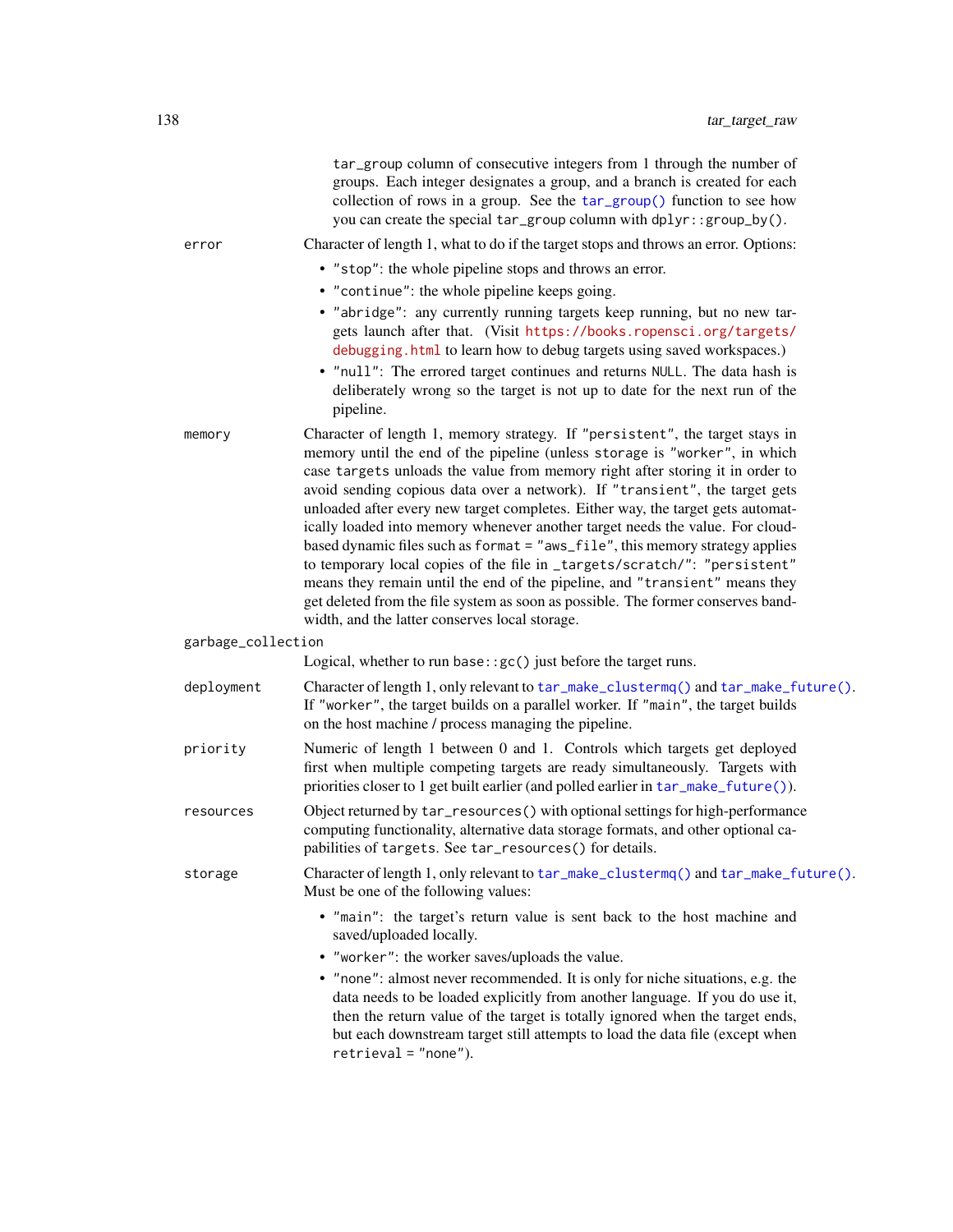| retrieval<br>Character of length 1, only relevant to $tar\_make\_clustermq()$ and $tar\_make\_future()$ .<br>Must be one of the following values:<br>• "main": the target's dependencies are loaded on the host machine and sent<br>to the worker before the target builds.<br>• "worker": the worker loads the targets dependencies.<br>• "none": the dependencies are not loaded at all. This choice is almost never<br>recommended. It is only for niche situations, e.g. the data needs to be<br>loaded explicitly from another language.<br>An optional object from tar_cue() to customize the rules that decide whether<br>cue<br>the target is up to date. | If you select storage $=$ "none", then the return value of the target's com-<br>mand is ignored, and the data is not saved automatically. As with dynamic<br>files (format $=$ "file" or "aws_file") it is the responsibility of the user<br>to write to tar_path() from inside the target. An example target could<br>look something like $tar\_target(x, saveRDS("value", tar\_path(created\_dir =$<br>TRUE)); "ignored", storage = "none") $\dot{ }$ .<br>The distinguishing feature of storage = "none" (as opposed to format<br>= "file" or "aws_file") is that in the general case, downstream targets<br>will automatically try to load the data from the data store as a dependency.<br>As a corollary, storage = "none" is completely unnecessary if format is<br>"file" or "aws_file". |
|-------------------------------------------------------------------------------------------------------------------------------------------------------------------------------------------------------------------------------------------------------------------------------------------------------------------------------------------------------------------------------------------------------------------------------------------------------------------------------------------------------------------------------------------------------------------------------------------------------------------------------------------------------------------|--------------------------------------------------------------------------------------------------------------------------------------------------------------------------------------------------------------------------------------------------------------------------------------------------------------------------------------------------------------------------------------------------------------------------------------------------------------------------------------------------------------------------------------------------------------------------------------------------------------------------------------------------------------------------------------------------------------------------------------------------------------------------------------------------|
|                                                                                                                                                                                                                                                                                                                                                                                                                                                                                                                                                                                                                                                                   |                                                                                                                                                                                                                                                                                                                                                                                                                                                                                                                                                                                                                                                                                                                                                                                                  |
|                                                                                                                                                                                                                                                                                                                                                                                                                                                                                                                                                                                                                                                                   |                                                                                                                                                                                                                                                                                                                                                                                                                                                                                                                                                                                                                                                                                                                                                                                                  |
|                                                                                                                                                                                                                                                                                                                                                                                                                                                                                                                                                                                                                                                                   |                                                                                                                                                                                                                                                                                                                                                                                                                                                                                                                                                                                                                                                                                                                                                                                                  |
|                                                                                                                                                                                                                                                                                                                                                                                                                                                                                                                                                                                                                                                                   |                                                                                                                                                                                                                                                                                                                                                                                                                                                                                                                                                                                                                                                                                                                                                                                                  |
|                                                                                                                                                                                                                                                                                                                                                                                                                                                                                                                                                                                                                                                                   |                                                                                                                                                                                                                                                                                                                                                                                                                                                                                                                                                                                                                                                                                                                                                                                                  |

A target object. Users should not modify these directly, just feed them to [list\(\)](#page-0-0) in your target script file (default: \_targets.R). See the "Target objects" section for details.

# Target objects

Functions like tar\_target() produce target objects, special objects with specialized sets of S3 classes. Target objects represent skippable steps of the analysis pipeline as described at [https:](https://books.ropensci.org/targets/) [//books.ropensci.org/targets/](https://books.ropensci.org/targets/). Please read the walkthrough at [https://books.ropensci.](https://books.ropensci.org/targets/walkthrough.html) [org/targets/walkthrough.html](https://books.ropensci.org/targets/walkthrough.html) to understand the role of target objects in analysis pipelines.

For developers, <https://wlandau.github.io/targetopia/contributing.html#target-factories> explains target factories (functions like this one which generate targets) and the design specification at <https://books.ropensci.org/targets-design/> details the structure and composition of target objects.

## See Also

Other targets: [tar\\_cue\(](#page-22-0)), [tar\\_format\(](#page-39-0)), [tar\\_target\(](#page-130-0))

```
# The following are equivalent.
y \le -\tan\theta(x), \text{sqrt}(x), \text{pattern} = \text{map}(x)y <- tar_target_raw("y", expression(sqrt(x)), expression(map(x)))
# Programmatically create a chain of interdependent targets
```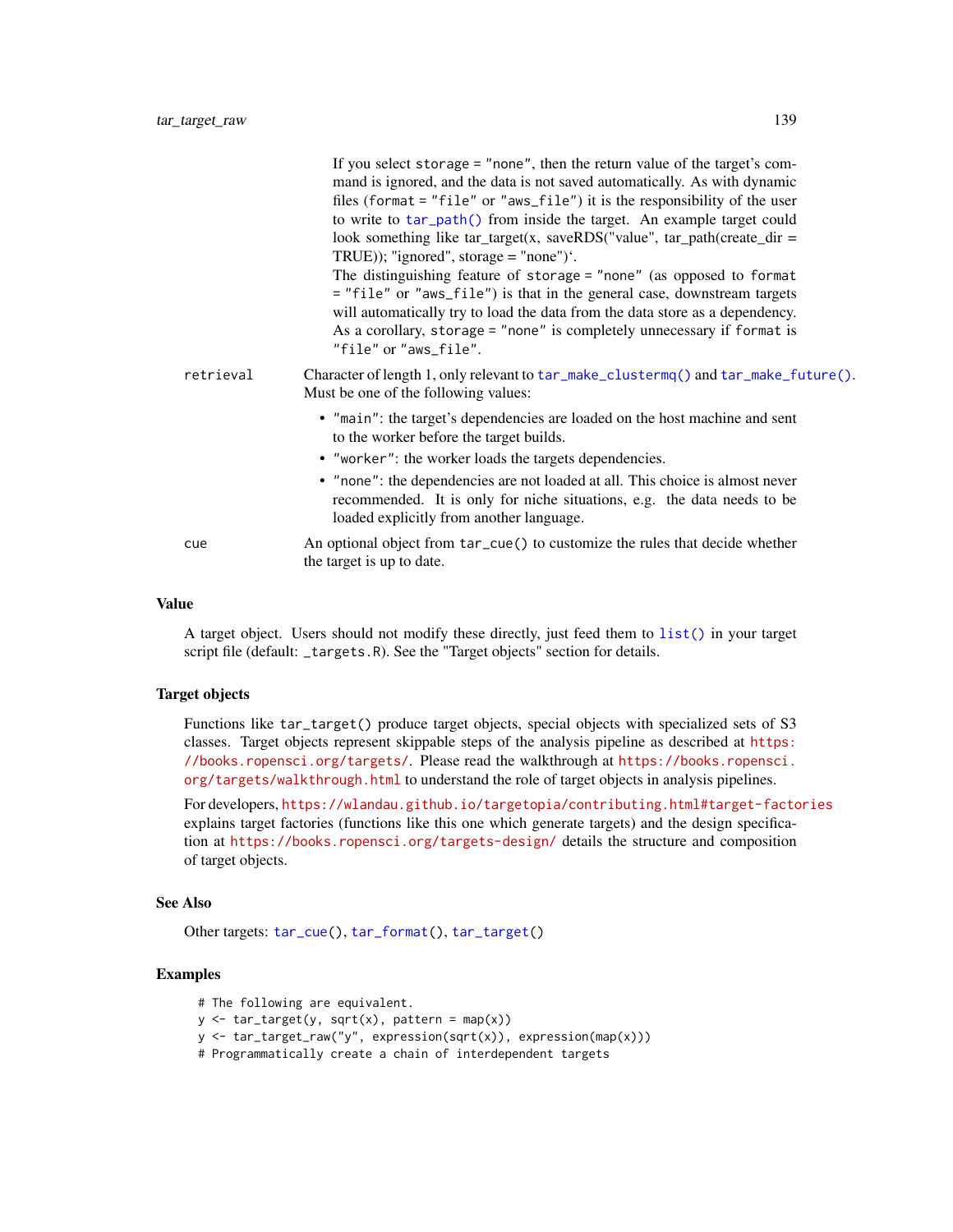```
target_list <- lapply(seq_len(4), function(i) {
   tar_target_raw(
     letters[i + 1],
     substitute(do_something(x), env = list(x = as.symbol(leftters[i]))))
 })
 print(target_list[[1]])
 print(target_list[[2]])
if (identical(Sys.getenv("TAR_EXAMPLES"), "true")) {
tar_dir({ # tar_dir() runs code from a temporary directory.
tar_script(tar_target_raw("x", quote(1 + 1)), ask = FALSE)
tar_make()
tar_read(x)
})
}
```
tar\_test *Test code in a temporary directory.*

# Description

Runs a test\_that() unit test inside a temporary directory to avoid writing to the user's file space. This helps ensure compliance with CRAN policies. Also isolates tar\_option\_set() options and environment variables specific to targets and skips the test on Solaris. Useful for writing tests for [targetopia](https://wlandau.github.io/targetopia/) packages (extensions to targets tailored to specific use cases).

# Usage

```
tar_test(label, code)
```
# Arguments

| label | Character of length 1, label for the test. |
|-------|--------------------------------------------|
| code  | User-defined code for the test.            |

# Value

NULL (invisibly).

# See Also

Other utilities to extend targets: [tar\\_assert](#page-5-0), [tar\\_condition](#page-15-0), [tar\\_dir\(](#page-29-0)), [tar\\_language](#page-51-0)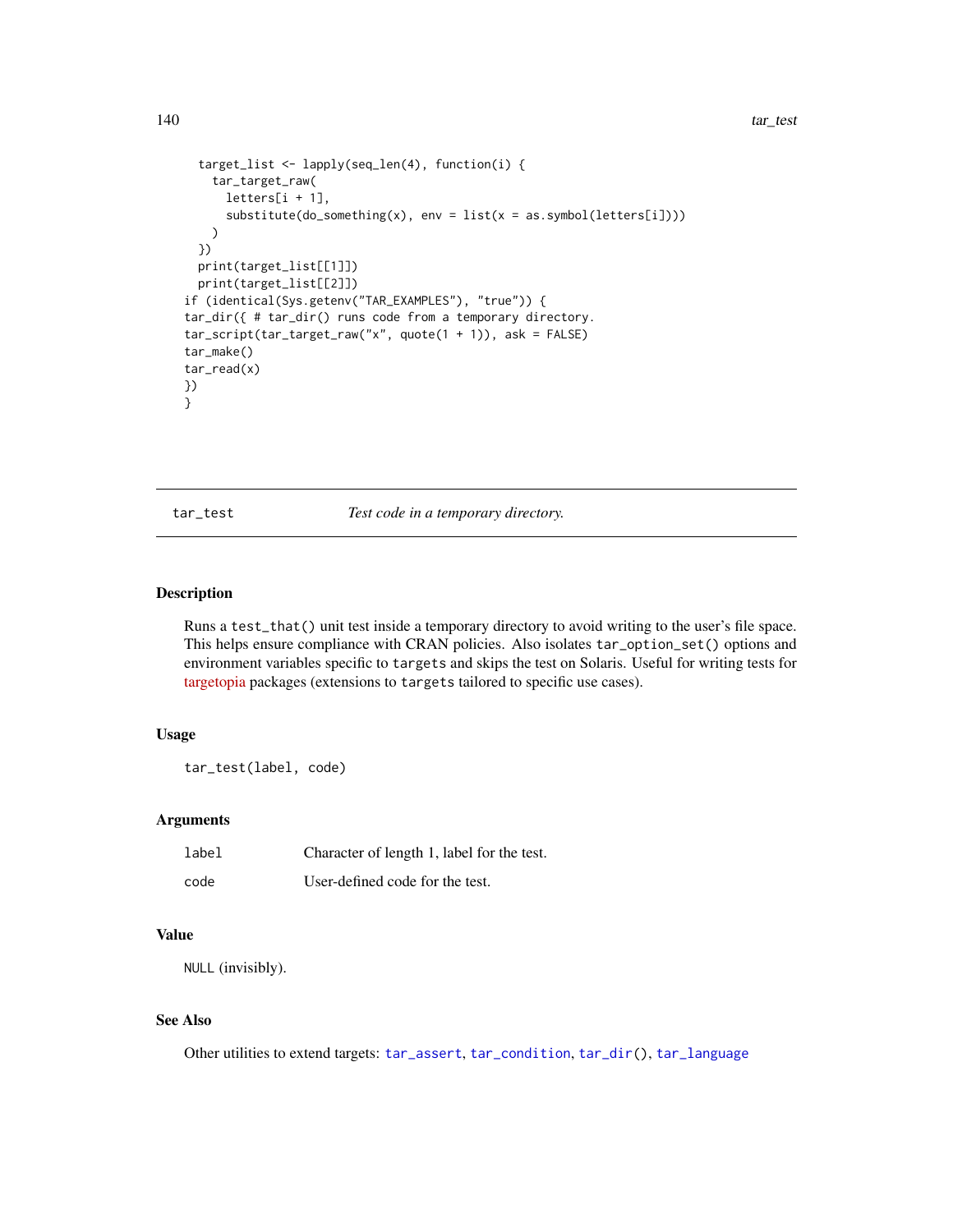# tar\_timestamp 141

## Examples

```
tar_test("example test", {
 testing_variable_cafecfcb <- "only defined inside tar_test()"
 file.create("only_exists_in_tar_test")
})
exists("testing_variable_cafecfcb")
file.exists("only_exists_in_tar_test")
```
<span id="page-140-0"></span>tar\_timestamp *Get the timestamp(s) of a target.*

#### Description

Get the timestamp associated with a target's last successful run.

# Usage

```
tar_timestamp(
 name = NULL,format = NULL,tz = NULL,parse = NULL,
  store = targets::tar_config_get("store")
\lambda
```
# Arguments

| name   | Symbol, name of the target. If NULL (default) then tar_timestamp() will at-<br>tempt to return the timestamp of the target currently running. Must be called<br>inside a target's command or a supporting function in order to work.                                                                                                                                                       |
|--------|--------------------------------------------------------------------------------------------------------------------------------------------------------------------------------------------------------------------------------------------------------------------------------------------------------------------------------------------------------------------------------------------|
| format | Deprecated in targets version 0.6.0 (2021-07-21).                                                                                                                                                                                                                                                                                                                                          |
| tz     | Deprecated in targets version $0.6.0$ (2021-07-21).                                                                                                                                                                                                                                                                                                                                        |
| parse  | Deprecated in targets version $0.6.0$ (2021-07-21).                                                                                                                                                                                                                                                                                                                                        |
| store  | Character of length 1, path to the targets data store. Defaults to tar_config_get("store"),<br>which in turn defaults to _targets/. When you set this argument, the value<br>of tar_config_get("store") is temporarily changed for the current function<br>call. See tar_config_get() and tar_config_set() for details about how to<br>set the data store path persistently for a project. |

# Details

tar\_timestamp() checks the metadata in \_targets/meta/meta, not the actual returned data of the target. The timestamp depends on the storage format of the target. If storage is local, e.g. formats like "rds" and "file", then the time stamp is the latest modification time of the target data files at the time the target last successfully ran. For non-local storage as with repository = "aws" and format = "url", targets chooses instead to simply record the time the target last successfully ran.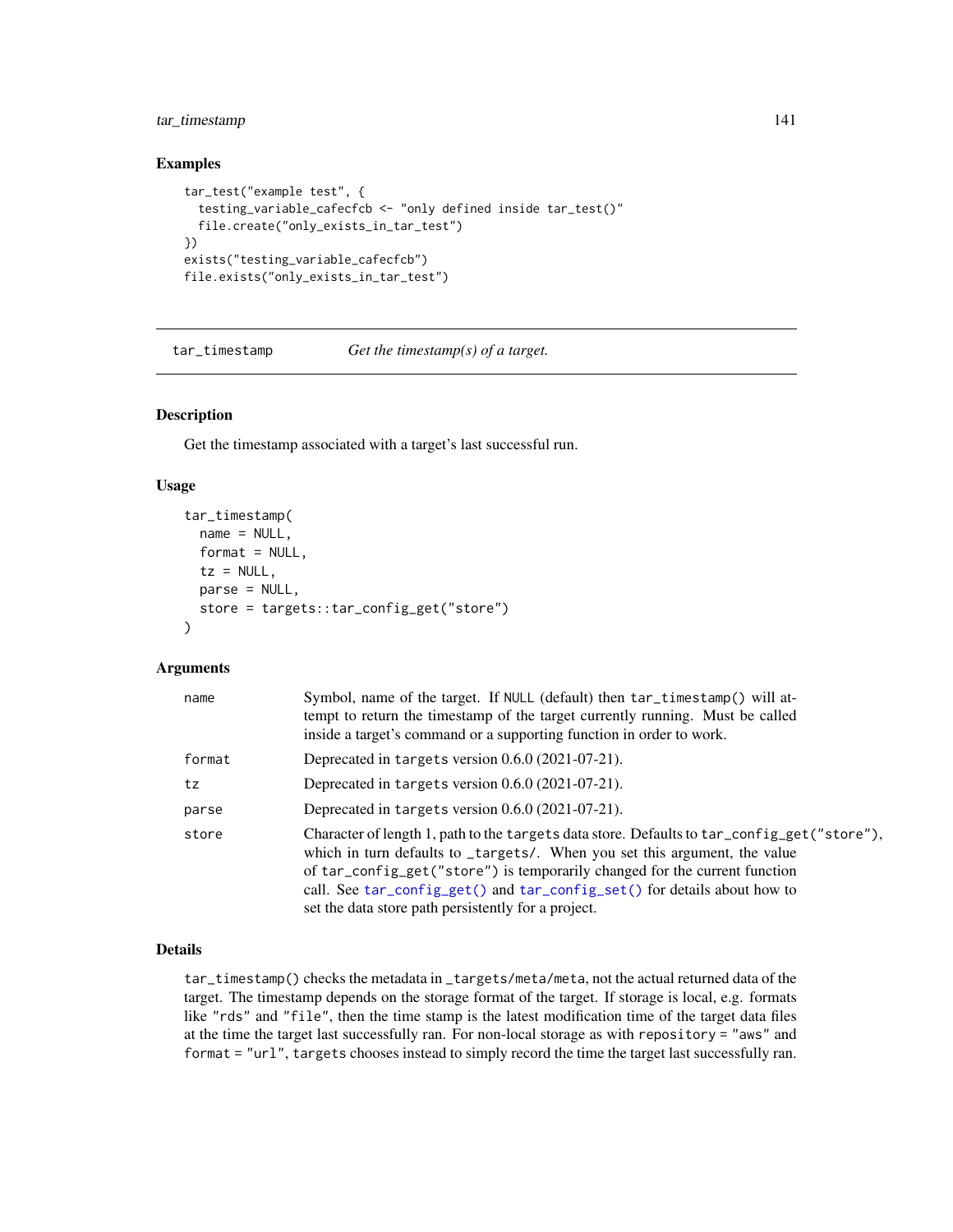If the target is not recorded in the metadata or cannot be parsed correctly, then tar\_timestamp() returns a POSIXct object at 1970-01-01 UTC.

# See Also

Other time: [tar\\_newer\(](#page-76-0)), [tar\\_older\(](#page-79-0)), [tar\\_timestamp\\_raw\(](#page-141-0))

# Examples

```
if (identical(Sys.getenv("TAR_EXAMPLES"), "true")) {
tar_dir({ # tar_dir() runs code from a temporary directory.
tar_script({
  list(tar_target(x, 1))
}, ask = FALSE)
tar_make()
# Get the timestamp.
tar_timestamp(x)
# We can use the timestamp to cancel the target
# if it already ran within the last hour.
# Be sure to set `cue = tar_cue(mode = "always")`
# if you want the target to always check the timestamp.
tar_script({
  list(
  tar_target(
   x,
    tar_cancel((Sys.time() - tar_timestamp()) < 3600),
   cue = tar_cue(mode = "always")
  )
)}, ask = FALSE)
tar_make()
})
}
```
<span id="page-141-0"></span>tar\_timestamp\_raw *Get the timestamp(s) of a target (raw version).*

# Description

Get the time that a target last ran successfully.

#### Usage

```
tar_timestamp_raw(
 name = NULL,format = NULL,tz = NULL,parse = NULL,
 store = targets::tar_config_get("store")
)
```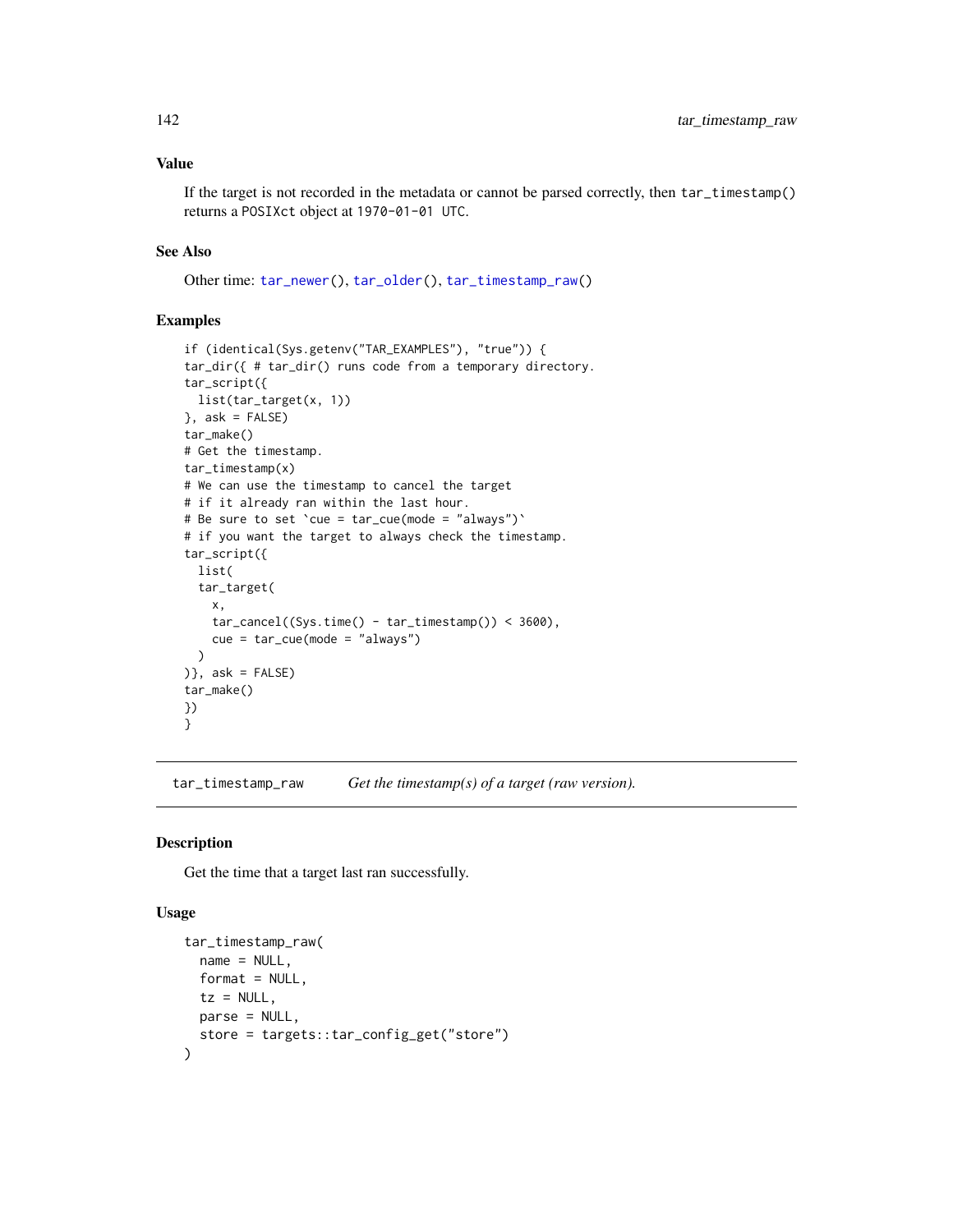#### **Arguments**

| name   | Character of length 1, name of the target.                                                                                                                                                                                                                                                                                                                                                 |
|--------|--------------------------------------------------------------------------------------------------------------------------------------------------------------------------------------------------------------------------------------------------------------------------------------------------------------------------------------------------------------------------------------------|
| format | Deprecated in targets version $0.6.0$ (2021-07-21).                                                                                                                                                                                                                                                                                                                                        |
| tz     | Deprecated in targets version 0.6.0 (2021-07-21).                                                                                                                                                                                                                                                                                                                                          |
| parse  | Deprecated in targets version 0.6.0 (2021-07-21).                                                                                                                                                                                                                                                                                                                                          |
| store  | Character of length 1, path to the targets data store. Defaults to tar_config_get("store"),<br>which in turn defaults to _targets/. When you set this argument, the value<br>of tar_config_get("store") is temporarily changed for the current function<br>call. See tar_config_get() and tar_config_set() for details about how to<br>set the data store path persistently for a project. |

## Details

tar\_timestamp\_raw() is like tar\_timestamp() except it accepts a character string for name instead of a symbol. tar\_timestamp\_raw() checks the metadata in \_targets/meta/meta, not the actual data. Time stamps are recorded only for targets that run commands: just non-branching targets and individual dynamic branches.

# Value

If the target is not recorded in the metadata or cannot be parsed correctly, then tar\_timestamp\_raw() returns a POSIXct object at 1970-01-01 UTC.

# See Also

Other time: [tar\\_newer\(](#page-76-0)), [tar\\_older\(](#page-79-0)), [tar\\_timestamp\(](#page-140-0))

```
if (identical(Sys.getenv("TAR_EXAMPLES"), "true")) {
tar_dir({ # tar_dir() runs code from a temporary directory.
tar_script({
 list(tar_target(x, 1))
}, ask = FALSE)
tar_make()
# Get the timestamp.
tar_timestamp_raw("x")
# We can use the timestamp to cancel the target
# if it already ran within the last hour.
# Be sure to set `cue = tar_cue(mode = "always")`
# if you want the target to always check the timestamp.
tar_script({
  list(
  tar_target(
   x,
    tar\_cancel((Sys.time() - tar_timestamp_raw()) < 3600),cue = tar_cue(mode = "always")
  \lambda)}, ask = FALSE)
```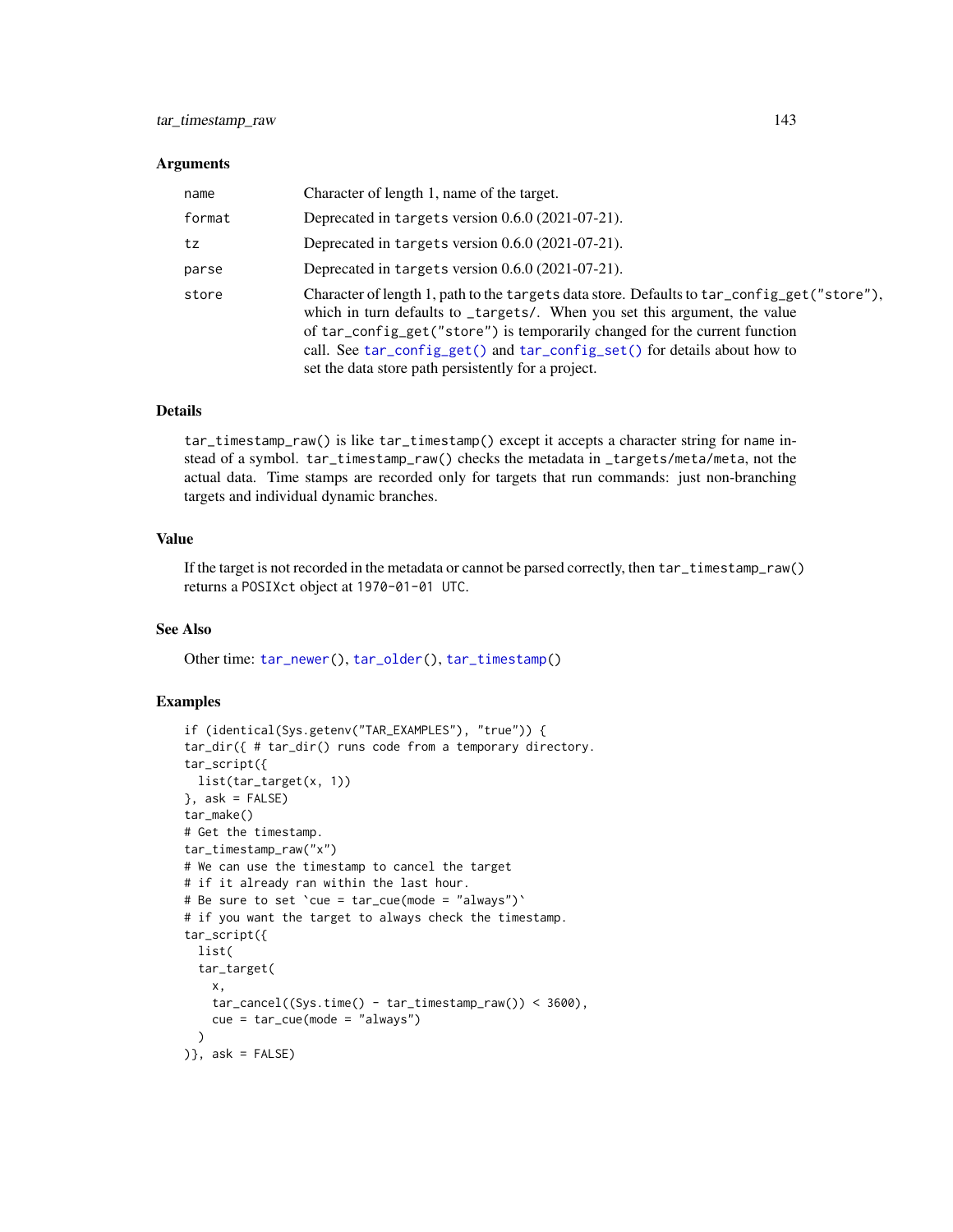```
tar_make()
})
}
```
tar\_toggle *Choose code to run based on Target Markdown mode.*

# Description

Run one piece of code if Target Markdown mode interactive mode is turned on and another piece of code otherwise.

#### Usage

tar\_toggle(interactive, noninteractive)

# Arguments

interactive R code to run if Target Markdown interactive mode is activated.

noninteractive R code to run if Target Markdown interactive mode is not activated.

# Details

Visit <br/>books.ropensci.org/targets/markdown.html> to learn about Target Markdown and interactive mode.

# Value

If Target Markdown interactive mode is not turned on, the function returns the result of running the code. Otherwise, the function invisibly returns NULL.

# See Also

Other Target Markdown: [tar\\_engine\\_knitr\(](#page-30-1)), [tar\\_interactive\(](#page-49-0)), [tar\\_noninteractive\(](#page-78-0))

```
tar_toggle(
 message("In interactive mode."),
 message("Not in interactive mode.")
)
```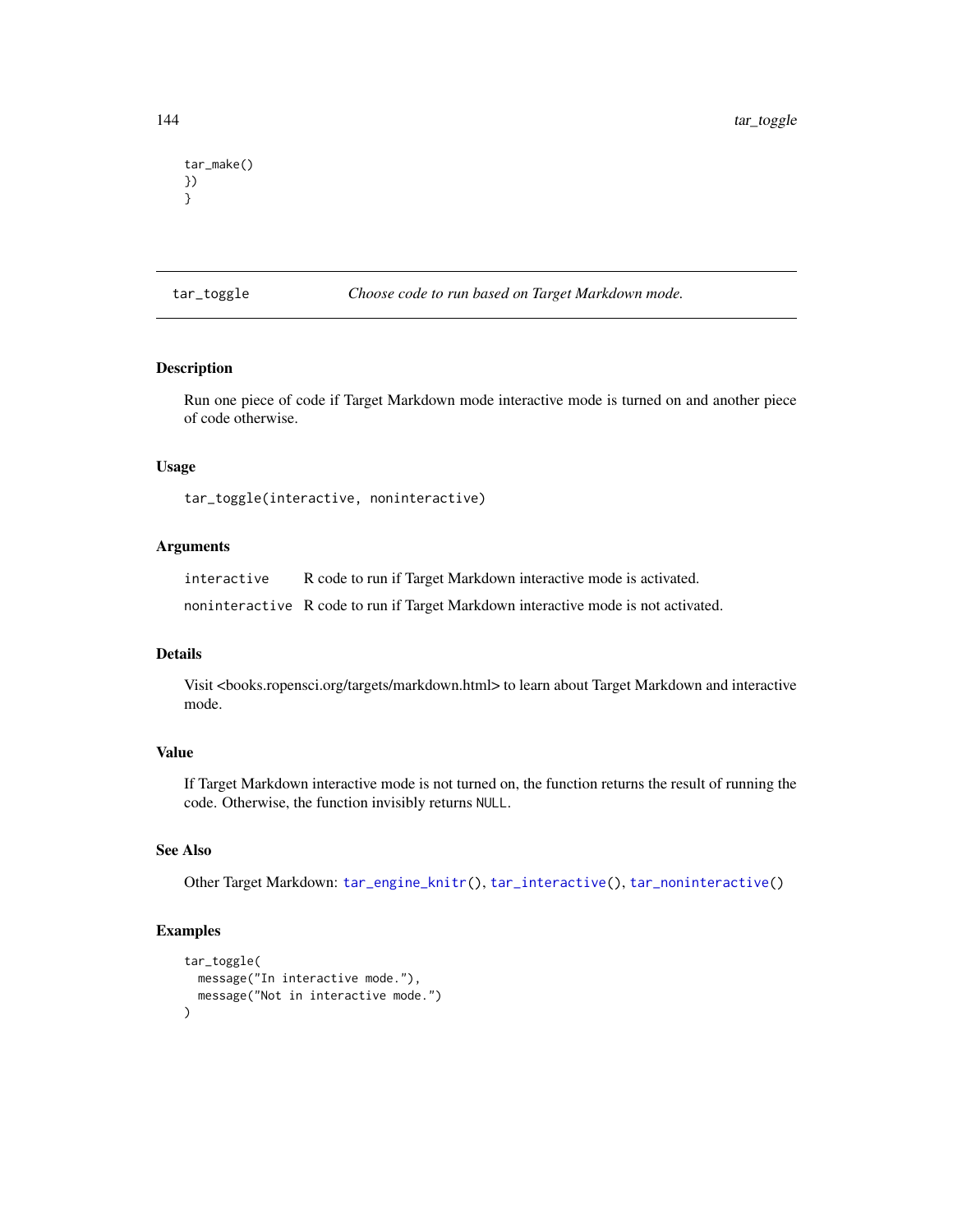# <span id="page-144-1"></span><span id="page-144-0"></span>Description

Return the saved traceback of a target. Assumes the target errored out in a previous run of the pipeline with workspaces enabled for that target. See [tar\\_workspace\(\)](#page-156-0) for details.

#### Usage

```
tar_traceback(
 name,
  envir = NULL,packages = NULL,
  source = NULL,characters = getOption("width"),
  store = targets::tar_config_get("store")
\mathcal{L}
```
# Arguments

| name       | Symbol, name of the target whose workspace to read.                                                                                                                                                                                                                                                                                                                                        |
|------------|--------------------------------------------------------------------------------------------------------------------------------------------------------------------------------------------------------------------------------------------------------------------------------------------------------------------------------------------------------------------------------------------|
| envir      | Deprecated in targets $> 0.3.1$ (2021-03-28).                                                                                                                                                                                                                                                                                                                                              |
| packages   | Logical, whether to load the required packages of the target.                                                                                                                                                                                                                                                                                                                              |
| source     | Logical, whether to run the target script file (default: _targets.R) to load user-<br>defined global object dependencies into envir. If TRUE, then envir should ei-<br>ther be the global environment or inherit from the global environment.                                                                                                                                              |
| characters | Positive integer. Each line of the traceback is shortened to this number of char-<br>acters.                                                                                                                                                                                                                                                                                               |
| store      | Character of length 1, path to the targets data store. Defaults to tar_config_get("store"),<br>which in turn defaults to _targets/. When you set this argument, the value<br>of tar_config_get("store") is temporarily changed for the current function<br>call. See tar_config_get() and tar_config_set() for details about how to<br>set the data store path persistently for a project. |

# Value

Character vector, the traceback of a failed target if it exists.

# See Also

Other debug: [tar\\_load\\_globals\(](#page-55-0)), [tar\\_workspaces\(](#page-158-0)), [tar\\_workspace\(](#page-156-0))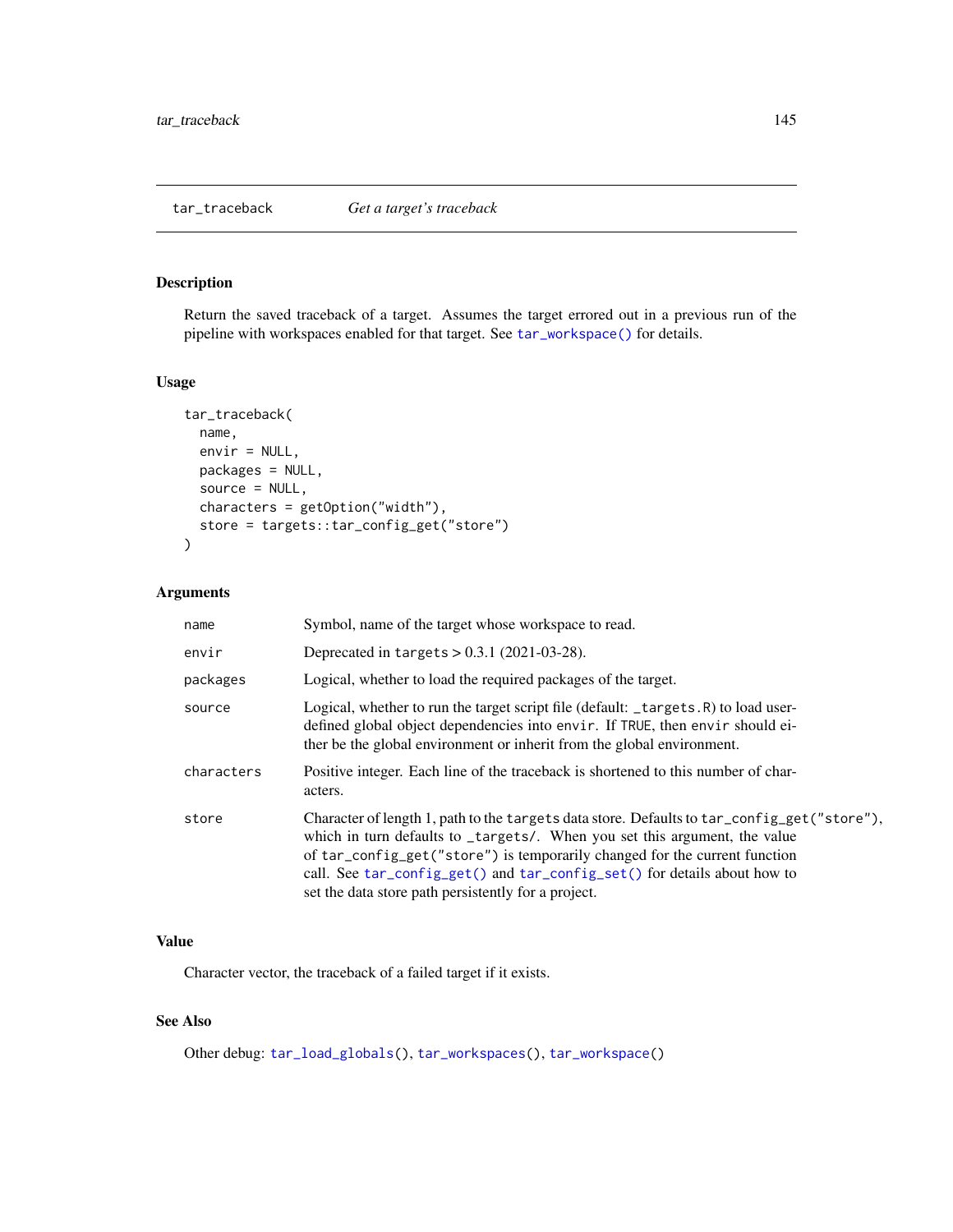#### Examples

```
if (identical(Sys.getenv("TAR_EXAMPLES"), "true")) {
tar_dir({ # tar_dir() runs code from a temporary directory.
tmp < - sample(1)tar_script({
  tar_option_set(workspace_on_error = TRUE)
  list(
    tar_target(x, "loaded"),
    tar_target(y, stop(x))
  \lambda}, ask = FALSE)
try(tar_make())
tar\_traceback(y, characters = 60)})
}
```
<span id="page-145-0"></span>

tar\_unscript *Remove target script helper files.*

#### **Description**

Remove target script helper files (default: \_targets\_r/) that were created by Target Markdown.

#### Usage

```
tar_unscript(script = targets::tar_config_get("script"))
```
#### Arguments

```
script Character of length 1, path to the target script file. Defaults to tar_config_get("script"),
                  which in turn defaults to _targets.R. When you set this argument, the value of
                  tar_config_get("script") is temporarily changed for the current function
                  call. See tar_script(), tar_config_get(), and tar_config_set() for de-
                  tails about the target script file and how to set it persistently for a project.
```
#### Details

Target Markdown code chunks create R scripts in a folder called \_targets\_r/ in order to aid the automatically supplied \_targets.R file. Over time, the number of script files starts to build up, and targets has no way of automatically removing helper script files that are no longer necessary. To keep your pipeline up to date with the code chunks in the Target Markdown document(s), it is good practice to call tar\_unscript() at the beginning of your first Target Markdown document. That way, extraneous/discarded targets are automatically removed from the pipeline when the document starts render.

If the target script is at some alternative path, e.g. custom/script.R, the helper scripts are in custom/script\_r/. [tar\\_unscript\(\)](#page-145-0) works on the helper scripts as long as your project configuration settings correctly identify the correct target script.

<span id="page-145-1"></span>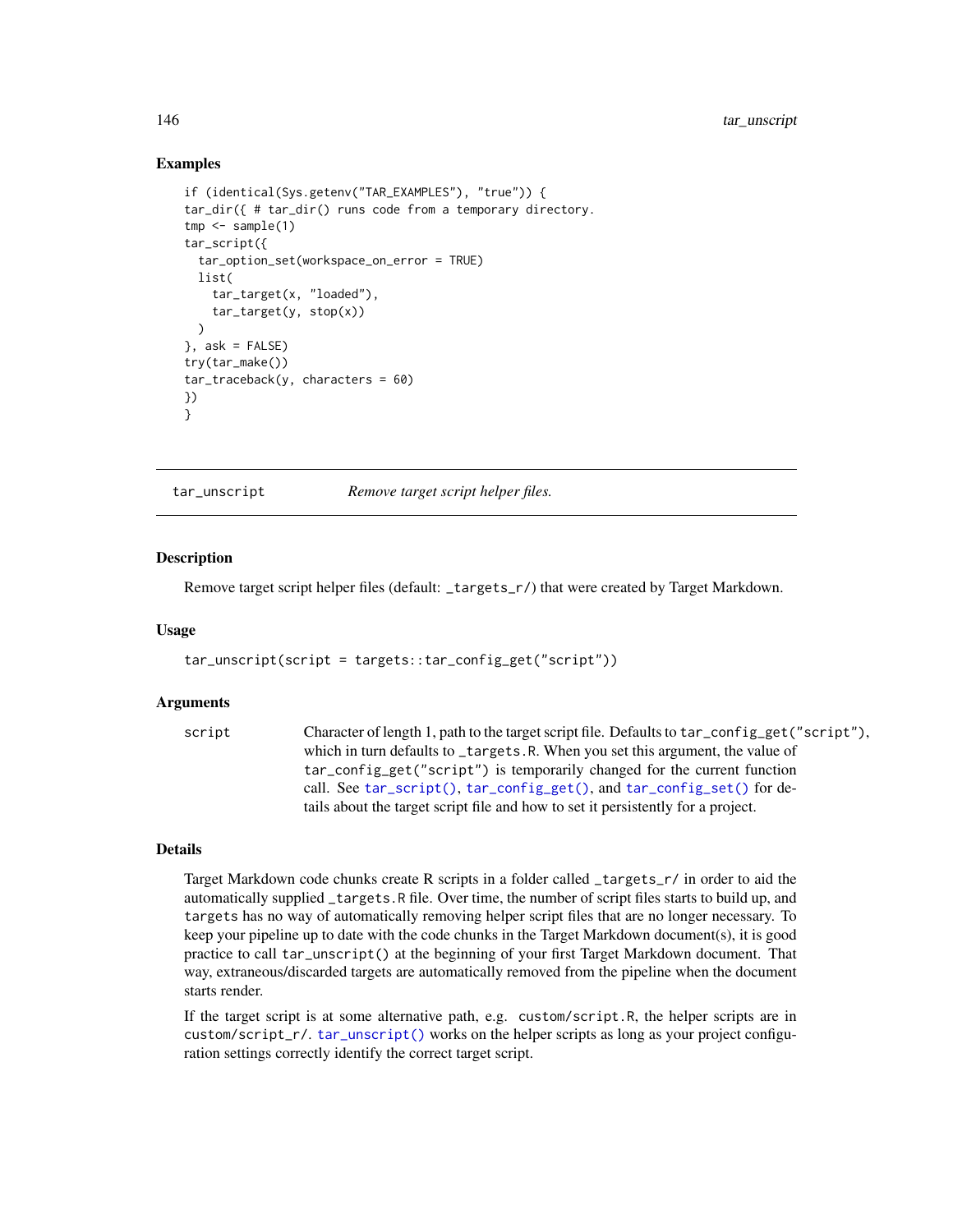# <span id="page-146-0"></span>tar\_validate 147

# Value

NULL (invisibly).

# Examples

```
tar_dir({ # tar_dir() runs code from a temporary directory.
tar_unscript()
})
```
tar\_validate *Validate a pipeline of targets.*

# Description

Inspect the pipeline for issues and throw an error or warning if a problem is detected.

# Usage

```
tar_validate(
 callr_function = callr::r,
 callr_arguments = targets::callr_args_default(callr_function),
 envir = parent.frame(),
  script = targets::tar_config_get("script"),
  store = targets::tar_config_get("store")
\mathcal{L}
```

|                 | callr_function A function from callr to start a fresh clean R process to do the work. Set to<br>NULL to run in the current session instead of an external process (but restart<br>your R session just before you do in order to clear debris out of the global<br>environment). callr_function needs to be NULL for interactive debugging,<br>e.g. tar_option_set(debug = "your_target"). However, callr_function<br>should not be NULL for serious reproducible work.                                                           |
|-----------------|----------------------------------------------------------------------------------------------------------------------------------------------------------------------------------------------------------------------------------------------------------------------------------------------------------------------------------------------------------------------------------------------------------------------------------------------------------------------------------------------------------------------------------|
| callr_arguments |                                                                                                                                                                                                                                                                                                                                                                                                                                                                                                                                  |
|                 | A list of arguments to callr_function.                                                                                                                                                                                                                                                                                                                                                                                                                                                                                           |
| envir           | An environment, where to run the target R script (default: _targets.R) if<br>callr_function is NULL. Ignored if callr_function is anything other than<br>NULL. callr_function should only be NULL for debugging and testing pur-<br>poses, not for serious runs of a pipeline, etc.                                                                                                                                                                                                                                              |
|                 | The envir argument of $tar_make()$ and related functions always overrides the<br>current value of tar_option_get("envir") in the current R session just before<br>running the target script file, so whenever you need to set an alternative envir,<br>you should always set it with tar_option_set() from within the target script<br>file. In other words, if you call tar_option_set(envir = envir1) in an inter-<br>active session and then $tar\_make(envir = envir2, callr_function = NULL),$<br>then envir2 will be used. |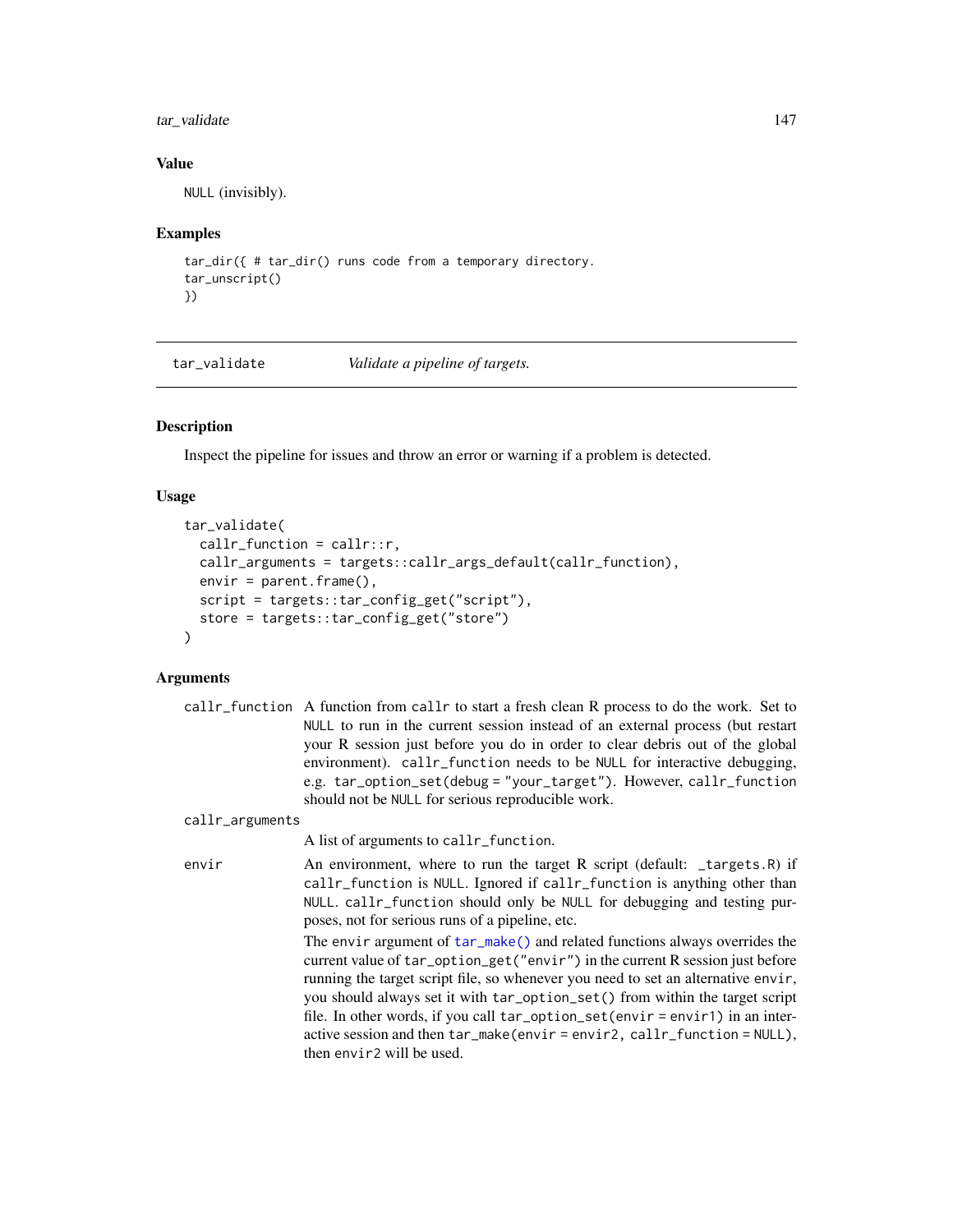<span id="page-147-1"></span>

| script | Character of length 1, path to the target script file. Defaults to tar_config_get("script"),<br>which in turn defaults to _targets.R. When you set this argument, the value of                                                                                                                                                      |
|--------|-------------------------------------------------------------------------------------------------------------------------------------------------------------------------------------------------------------------------------------------------------------------------------------------------------------------------------------|
|        | tar_config_get("script") is temporarily changed for the current function<br>call. See tar_script(), tar_config_get(), and tar_config_set() for de-<br>tails about the target script file and how to set it persistently for a project.                                                                                              |
| store  | Character of length 1, path to the targets data store. Defaults to tar_config_get("store"),<br>which in turn defaults to _targets/. When you set this argument, the value<br>of tar_config_get("store") is temporarily changed for the current function<br>call. See tar_config_get() and tar_config_set() for details about how to |
|        | set the data store path persistently for a project.                                                                                                                                                                                                                                                                                 |

# Value

NULL except if callr\_function = callr::r\_bg(), in which case a handle to the callr background process is returned. Either way, the value is invisibly returned.

#### See Also

Other inspect: [tar\\_deps\\_raw\(](#page-27-0)), [tar\\_deps\(](#page-26-0)), [tar\\_manifest\(](#page-65-0)), [tar\\_network\(](#page-74-0)), [tar\\_outdated\(](#page-89-0)), [tar\\_sitrep\(](#page-124-0))

# Examples

```
if (identical(Sys.getenv("TAR_EXAMPLES"), "true")) {
tar_dir({ # tar_dir() runs code from a temporary directory.
tar\_script(list(tar\_target(x, 1 + 1)), ask = FALSE)tar_validate()
})
}
```
<span id="page-147-0"></span>tar\_visnetwork *visNetwork dependency graph.*

# Description

Visualize the pipeline dependency graph with a visNetwork HTML widget.

#### Usage

```
tar_visnetwork(
  targets_only = FALSE,
  names = NULL,
  shortcut = FALSE,
  allow = NULL,
  exclude = ".Random.seed",
  outdated = TRUE,
  label = NULL,level_separation = NULL,
```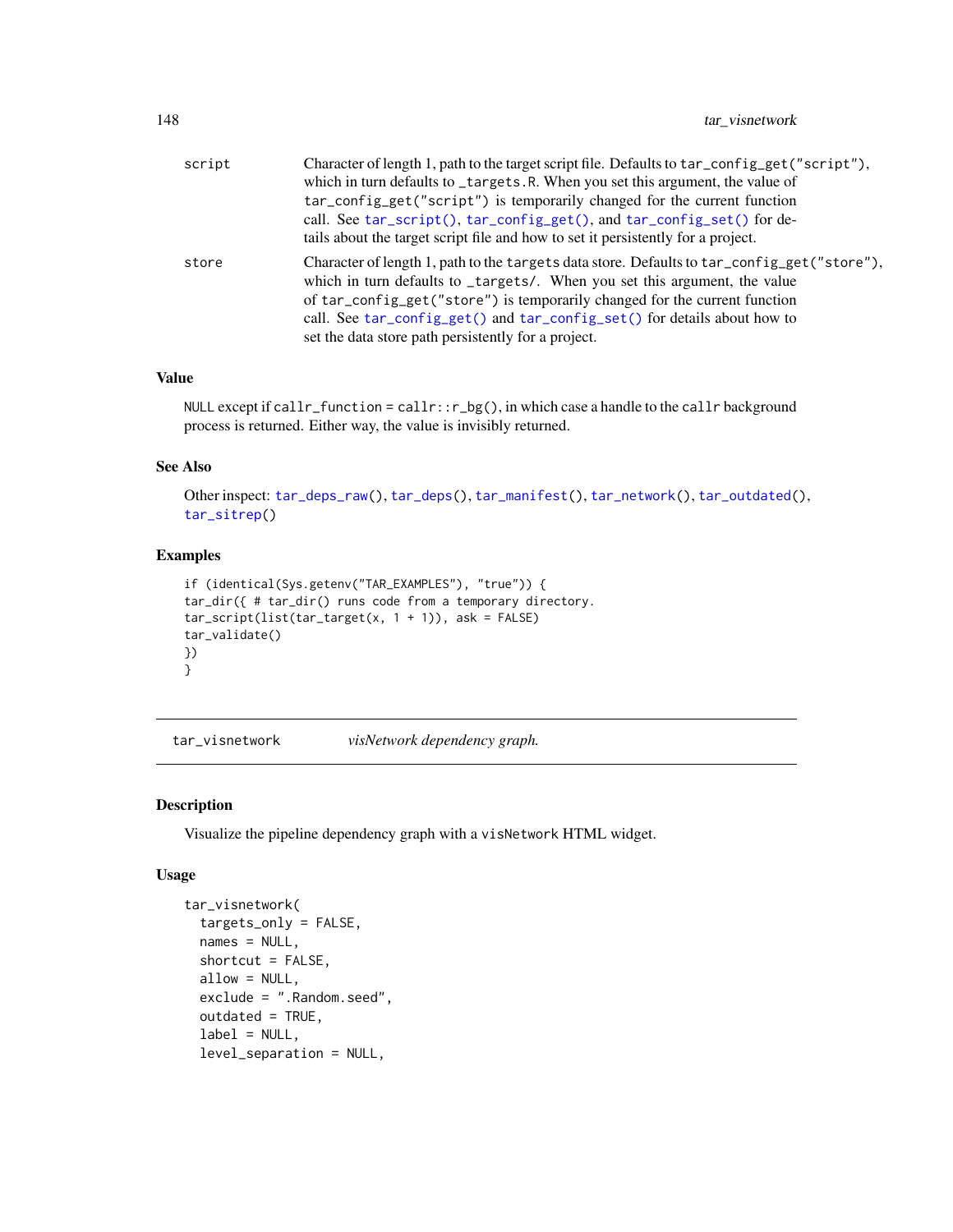# <span id="page-148-0"></span>tar\_visnetwork 149

```
degree_from = 1L,
 degree_to = 1L,
 zoom\_speed = 1,reporter = targets::tar_config_get("reporter_outdated"),
  callr_function = callr::r,
 callr_arguments = targets::callr_args_default(callr_function),
 envir = parent.frame(),script = targets::tar_config_get("script"),
 store = targets::tar_config_get("store")
\mathcal{L}
```

| targets_only | Logical, whether to restrict the output to just targets (FALSE) or to also include<br>global functions and objects.                                                                                                                                                                                                                                                                                                                                                                                                                                                                |
|--------------|------------------------------------------------------------------------------------------------------------------------------------------------------------------------------------------------------------------------------------------------------------------------------------------------------------------------------------------------------------------------------------------------------------------------------------------------------------------------------------------------------------------------------------------------------------------------------------|
| names        | Names of targets. The graph visualization will operate only on these targets<br>(and unless shortcut is TRUE, all the targets upstream as well). Selecting a<br>small subgraph using names could speed up the load time of the visualization.<br>Unlike allow, names is invoked before the graph is generated. Set to NULL to<br>check/build all the targets (default). Otherwise, you can supply symbols or tidys-<br>elect helpers like starts_with(). Applies to ordinary targets (stem) and whole<br>dynamic branching targets (patterns) but not individual dynamic branches. |
| shortcut     | Logical of length 1, how to interpret the names argument. If shortcut is FALSE<br>(default) then the function checks all targets upstream of names as far back as<br>the dependency graph goes. If TRUE, then the function only checks the targets in<br>names and uses stored metadata for information about upstream dependencies as<br>needed. shortcut = TRUE increases speed if there are a lot of up-to-date targets,<br>but it assumes all the dependencies are up to date, so please use with caution.<br>Also, shortcut = TRUE only works if you set names.               |
| allow        | Optional, define the set of allowable vertices in the graph. Unlike names, allow<br>is invoked only after the graph is mostly resolved, so it will not speed up execu-<br>tion. Set to NULL to allow all vertices in the pipeline and environment (default).<br>Otherwise, you can supply symbols or tidyselect helpers like starts_with().                                                                                                                                                                                                                                        |
| exclude      | Optional, define the set of exclude vertices from the graph. Unlike names,<br>exclude is invoked only after the graph is mostly resolved, so it will not speed<br>up execution. Set to NULL to exclude no vertices. Otherwise, you can supply<br>symbols or tidyselect helpers like all_of() and starts_with().                                                                                                                                                                                                                                                                    |
| outdated     | Logical, whether to show colors to distinguish outdated targets from up-to-date<br>targets. (Global functions and objects still show these colors.) Looking for<br>outdated targets takes a lot of time for large pipelines with lots of branches, and<br>setting outdated to FALSE is a nice way to speed up the graph if you only want<br>to see dependency relationships and build progress.                                                                                                                                                                                    |
| label        | Character vector of one or more aesthetics to add to the vertex labels. Can<br>contain "time" to show total runtime, "size" to show total storage size, or<br>"branches" to show the number of branches in each pattern. You can choose<br>multiple aesthetics at once, e.g. label = c("time", "branches"). All are dis-<br>abled by default because they clutter the graph.                                                                                                                                                                                                       |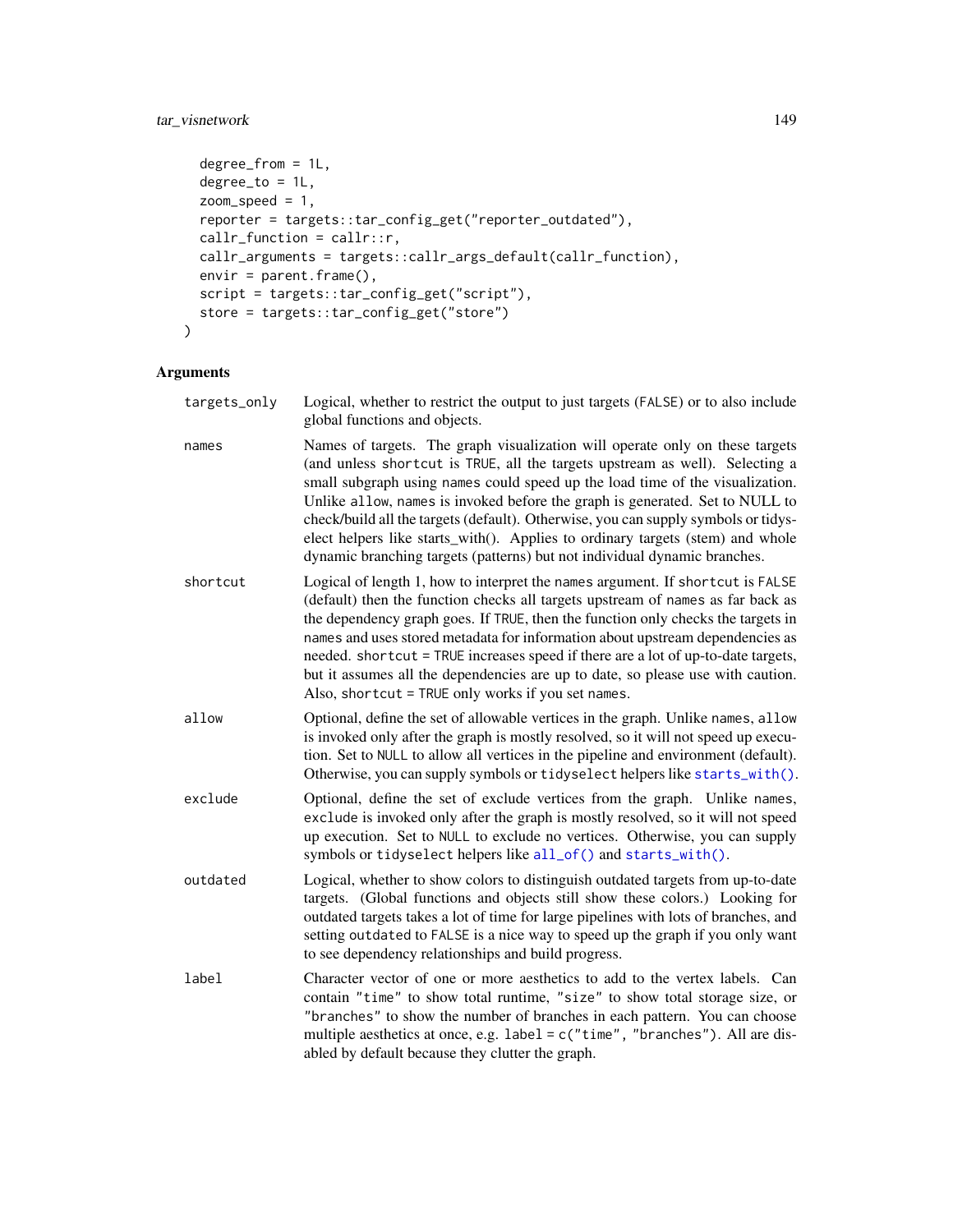<span id="page-149-0"></span>

| level_separation |                                                                                                                                                                                                                                                                                                                                                                                                                                                                                                                                                                                                                                                                                                                                                                                                                |
|------------------|----------------------------------------------------------------------------------------------------------------------------------------------------------------------------------------------------------------------------------------------------------------------------------------------------------------------------------------------------------------------------------------------------------------------------------------------------------------------------------------------------------------------------------------------------------------------------------------------------------------------------------------------------------------------------------------------------------------------------------------------------------------------------------------------------------------|
|                  | Numeric of length 1, level Separation argument of visNetwork:: visHierarchicalLayout().<br>Controls the distance between hierarchical levels. Consider changing the value<br>if the aspect ratio of the graph is far from 1. If level_separation is NULL, the<br>levelSeparation argument of visHierarchicalLayout() defaults to 150.                                                                                                                                                                                                                                                                                                                                                                                                                                                                          |
| degree_from      | Integer of length 1. When you click on a node, the graph highlights a neighbor-<br>hood of that node. degree_from controls the number of edges the neighborhood<br>extends upstream.                                                                                                                                                                                                                                                                                                                                                                                                                                                                                                                                                                                                                           |
| degree_to        | Integer of length 1. When you click on a node, the graph highlights a neighbor-<br>hood of that node. degree_to controls the number of edges the neighborhood<br>extends downstream.                                                                                                                                                                                                                                                                                                                                                                                                                                                                                                                                                                                                                           |
| zoom_speed       | Positive numeric of length 1, scaling factor on the zoom speed. Above 1 zooms<br>faster than default, below 1 zooms lower than default.                                                                                                                                                                                                                                                                                                                                                                                                                                                                                                                                                                                                                                                                        |
| reporter         | Character of length 1, name of the reporter to user. Controls how messages are<br>printed as targets are checked. Choices:                                                                                                                                                                                                                                                                                                                                                                                                                                                                                                                                                                                                                                                                                     |
|                  | • "silent": print nothing.<br>• "forecast": print running totals of the checked and outdated targets found<br>so far.                                                                                                                                                                                                                                                                                                                                                                                                                                                                                                                                                                                                                                                                                          |
|                  | callr_function A function from callr to start a fresh clean R process to do the work. Set to<br>NULL to run in the current session instead of an external process (but restart<br>your R session just before you do in order to clear debris out of the global<br>environment). callr_function needs to be NULL for interactive debugging,<br>e.g. tar_option_set(debug = "your_target"). However, callr_function<br>should not be NULL for serious reproducible work.                                                                                                                                                                                                                                                                                                                                         |
| callr_arguments  |                                                                                                                                                                                                                                                                                                                                                                                                                                                                                                                                                                                                                                                                                                                                                                                                                |
|                  | A list of arguments to callr_function.                                                                                                                                                                                                                                                                                                                                                                                                                                                                                                                                                                                                                                                                                                                                                                         |
| envir            | An environment, where to run the target R script (default: _targets.R) if<br>callr_function is NULL. Ignored if callr_function is anything other than<br>NULL. callr_function should only be NULL for debugging and testing pur-<br>poses, not for serious runs of a pipeline, etc.<br>The envir argument of tar_make() and related functions always overrides the<br>current value of tar_option_get("envir") in the current R session just before<br>running the target script file, so whenever you need to set an alternative envir,<br>you should always set it with tar_option_set() from within the target script<br>file. In other words, if you call tar_option_set(envir = envir1) in an inter-<br>active session and then tar_make(envir=envir2, callr_function=NULL),<br>then envir2 will be used. |
| script           | Character of length 1, path to the target script file. Defaults to tar_config_get("script"),<br>which in turn defaults to _targets.R. When you set this argument, the value of<br>tar_config_get("script") is temporarily changed for the current function<br>call. See tar_script(), tar_config_get(), and tar_config_set() for de-<br>tails about the target script file and how to set it persistently for a project.                                                                                                                                                                                                                                                                                                                                                                                       |
| store            | Character of length 1, path to the targets data store. Defaults to tar_config_get("store"),<br>which in turn defaults to _targets/. When you set this argument, the value<br>of tar_config_get("store") is temporarily changed for the current function<br>call. See tar_config_get() and tar_config_set() for details about how to<br>set the data store path persistently for a project.                                                                                                                                                                                                                                                                                                                                                                                                                     |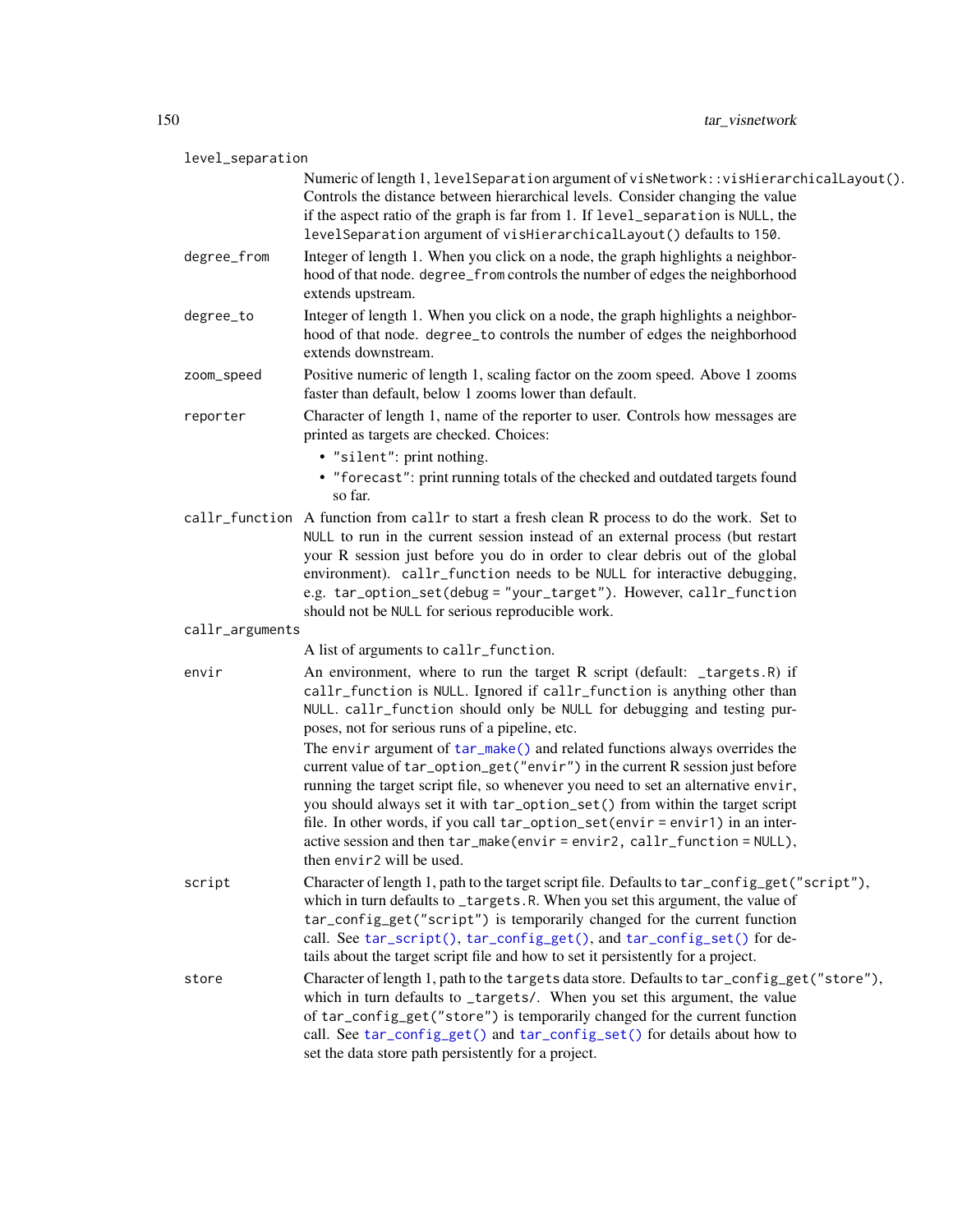<span id="page-150-1"></span>tar\_watch 151

# Value

A visNetwork HTML widget object.

#### See Also

Other visualize: [tar\\_glimpse\(](#page-43-0)), [tar\\_mermaid\(](#page-67-0))

#### Examples

```
if (identical(Sys.getenv("TAR_INTERACTIVE_EXAMPLES"), "true")) {
tar_dir({ # tar_dir() runs code from a temporary directory.
tar_script({
 tar_option_set()
 list(
   tar\_target(y1, 1 + 1),tar\_target(y2, 1 + 1),tar\_target(z, y1 + y2))
})
tar_visnetwork()
tar_visnetwork(allow = starts_with("y")) # see also all_of()
})
}
```
<span id="page-150-0"></span>tar\_watch *Shiny app to watch the dependency graph.*

#### Description

Launches a background process with a Shiny app that calls [tar\\_visnetwork\(\)](#page-147-0) every few seconds. To embed this app in other apps, use the Shiny module in [tar\\_watch\\_ui\(\)](#page-155-0) and [tar\\_watch\\_server\(\)](#page-153-0).

#### Usage

```
tar_watch(
  seconds = 10,
  seconds_min = 1,
  seconds\_max = 60,seconds_step = 1,
  targets_only = FALSE,
  exclude = ".Random.seed",
  outdated = FALSE,
  label = NULL,
  level_separation = 150,
  degree_from = 1L,
  degree_to = 1L,
  config = Sys.getenv("TAR_CONFIG", "_targets.yaml"),
  project = Sys.getenv("TAR_PROJECT", "main"),
```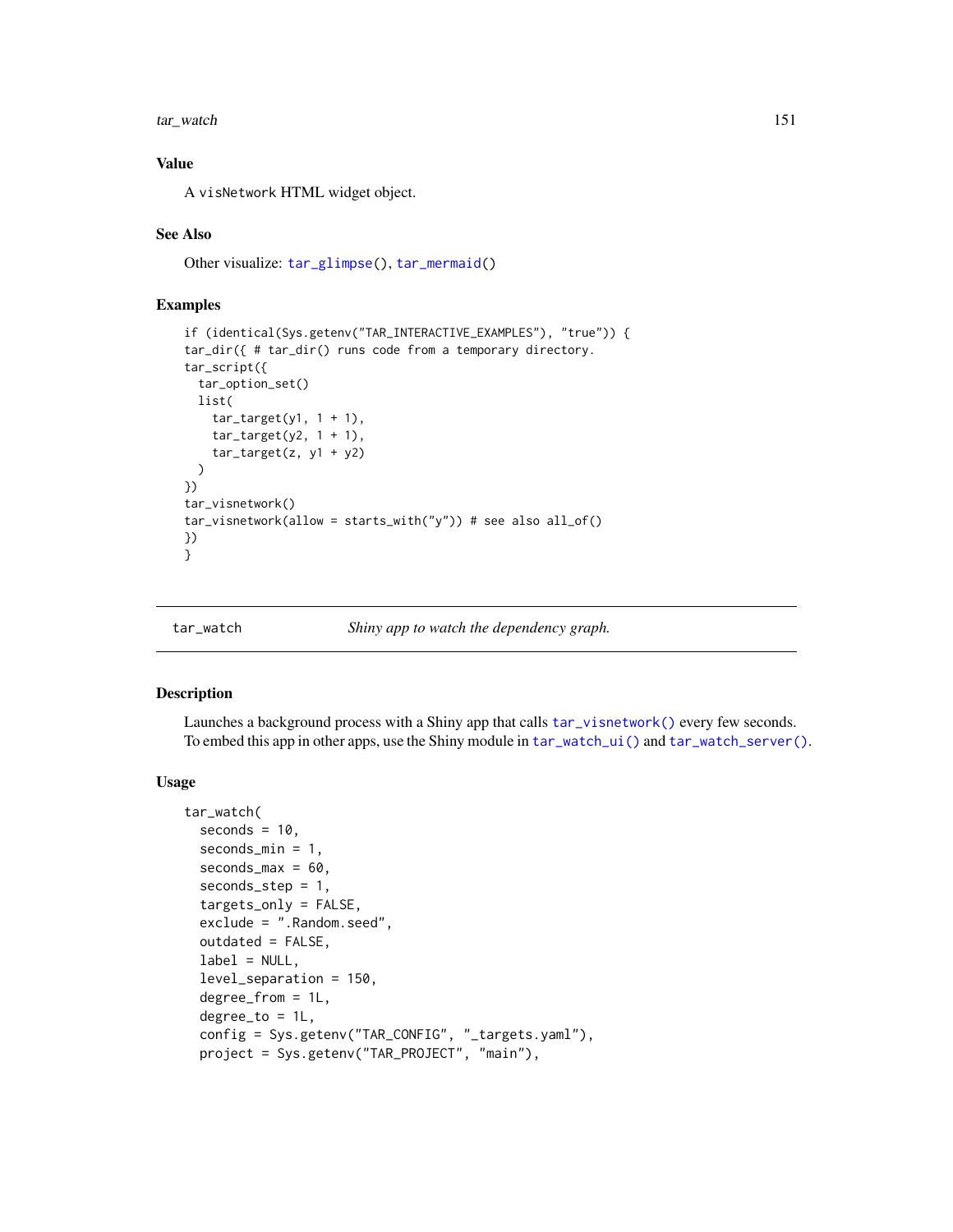#### 152 tar watch

```
height = "650px",
  display = "summary",
 displays = c("summary", "branches", "progress", "graph", "about"),
 background = TRUE,
 browse = TRUE,
 host = getOption("shiny.host", "127.0.0.1"),
 port = getOption("shiny.port", targets::tar_random_port()),
 verbose = TRUE,
  supervise = TRUE,
 poll_connection = TRUE,
  stdout = "|",stderr = "|"
\mathcal{L}
```

| seconds          | Numeric of length 1, default number of seconds between refreshes of the graph.<br>Can be changed in the app controls.                                                                                                                                                                                                                                                                           |
|------------------|-------------------------------------------------------------------------------------------------------------------------------------------------------------------------------------------------------------------------------------------------------------------------------------------------------------------------------------------------------------------------------------------------|
| seconds_min      | Numeric of length 1, lower bound of seconds in the app controls.                                                                                                                                                                                                                                                                                                                                |
| seconds_max      | Numeric of length 1, upper bound of seconds in the app controls.                                                                                                                                                                                                                                                                                                                                |
| seconds_step     | Numeric of length 1, step size of seconds in the app controls.                                                                                                                                                                                                                                                                                                                                  |
| targets_only     | Logical, whether to restrict the output to just targets (FALSE) or to also include<br>global functions and objects.                                                                                                                                                                                                                                                                             |
| exclude          | Character vector of nodes to omit from the graph.                                                                                                                                                                                                                                                                                                                                               |
| outdated         | Logical, whether to show colors to distinguish outdated targets from up-to-date<br>targets. (Global functions and objects still show these colors.) Looking for<br>outdated targets takes a lot of time for large pipelines with lots of branches, and<br>setting outdated to FALSE is a nice way to speed up the graph if you only want<br>to see dependency relationships and build progress. |
| label            | Label argument to tar_visnetwork().                                                                                                                                                                                                                                                                                                                                                             |
| level_separation |                                                                                                                                                                                                                                                                                                                                                                                                 |
|                  | Numeric of length 1, level Separation argument of visNetwork: : visHierarchicalLayout().<br>Controls the distance between hierarchical levels. Consider changing the value<br>if the aspect ratio of the graph is far from 1. If level_separation is NULL, the<br>levelSeparation argument of visHierarchicalLayout() defaults to 150.                                                          |
| degree_from      | Integer of length 1. When you click on a node, the graph highlights a neighbor-<br>hood of that node. degree_from controls the number of edges the neighborhood<br>extends upstream.                                                                                                                                                                                                            |
| degree_to        | Integer of length 1. When you click on a node, the graph highlights a neighbor-<br>hood of that node. degree_to controls the number of edges the neighborhood<br>extends downstream.                                                                                                                                                                                                            |
| config           | Character of length 1, file path of the YAML configuration file with targets<br>project settings. The config argument specifies which YAML configuration file<br>that tar_config_get() reads from or tar_config_set() writes to in a sin-<br>gle function call. It does not globally change which configuration file is used                                                                    |

<span id="page-151-0"></span>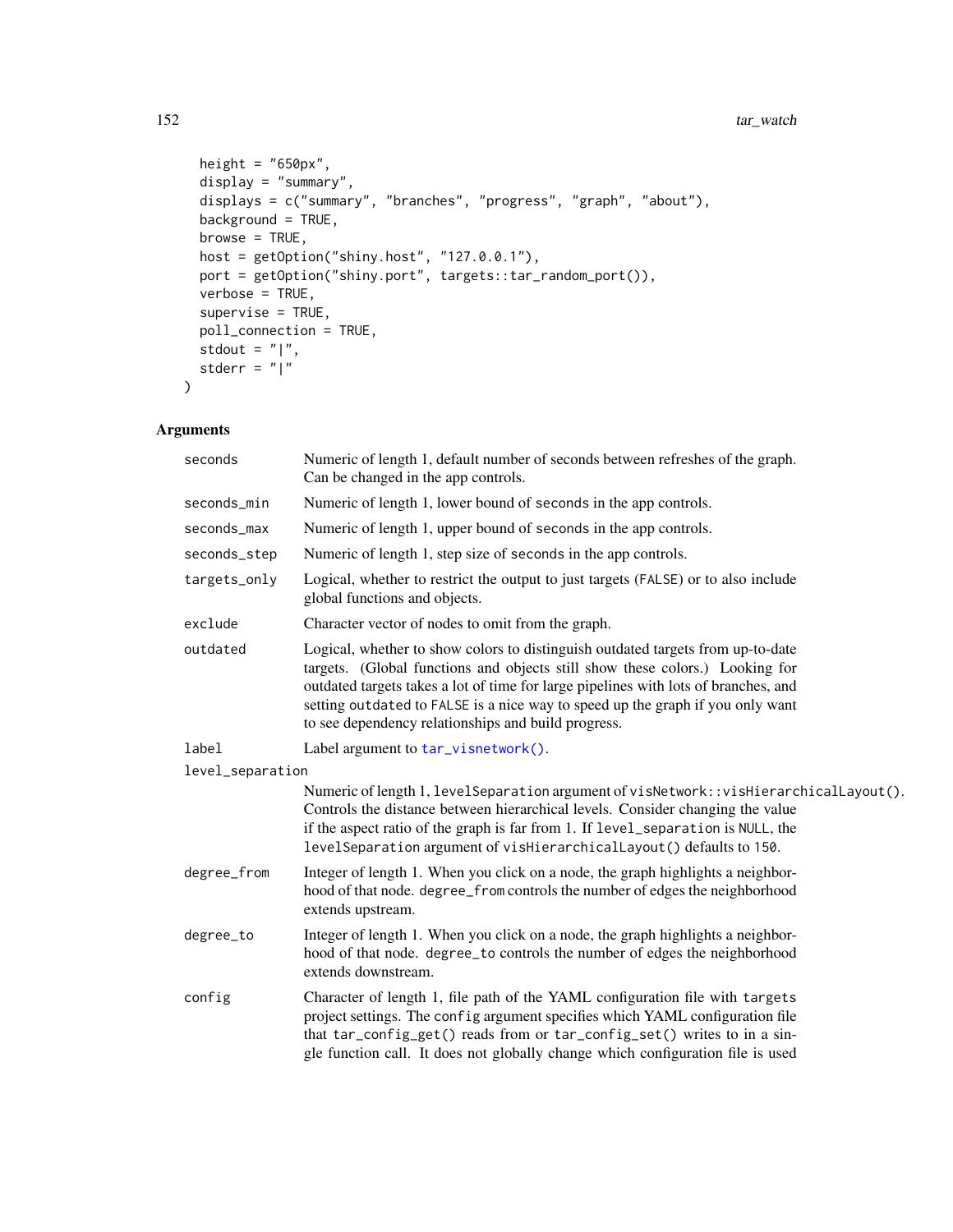<span id="page-152-0"></span>

|                 | in subsequent function calls. The default file path of the YAML file is always<br>_targets.yaml unless you set another default path using the TAR_CONFIG envi-<br>ronment variable, e.g. Sys. setenv(TAR_CONFIG = "custom. yaml"). This also<br>has the effect of temporarily modifying the default arguments to other functions<br>such as tar_make() because the default arguments to those functions are con-<br>trolled by tar_config_get().                                                                                                                                                                                                                                                                                                                                                 |
|-----------------|--------------------------------------------------------------------------------------------------------------------------------------------------------------------------------------------------------------------------------------------------------------------------------------------------------------------------------------------------------------------------------------------------------------------------------------------------------------------------------------------------------------------------------------------------------------------------------------------------------------------------------------------------------------------------------------------------------------------------------------------------------------------------------------------------|
| project         | Character of length 1, name of the current targets project. Thanks to the<br>config R package, targets YAML configuration files can store multiple sets<br>of configuration settings, with each set corresponding to its own project. The<br>project argument allows you to set or get a configuration setting for a spe-<br>cific project for a given call to tar_config_set() or tar_config_get(). The<br>default project is always called "main" unless you set another default project<br>using the TAR_PROJECT environment variable, e.g. Sys.setenv(tar_project<br>= "custom"). This also has the effect of temporarily modifying the default ar-<br>guments to other functions such as tar_make() because the default arguments<br>to those functions are controlled by tar_config_get(). |
| height          | Character of length 1, height of the visNetwork widget and branches table.                                                                                                                                                                                                                                                                                                                                                                                                                                                                                                                                                                                                                                                                                                                       |
| display         | Character of length 1, which display to show first.                                                                                                                                                                                                                                                                                                                                                                                                                                                                                                                                                                                                                                                                                                                                              |
| displays        | Character vector of choices for the display. Elements can be any of "graph",<br>"summary", "branches", or "about".                                                                                                                                                                                                                                                                                                                                                                                                                                                                                                                                                                                                                                                                               |
| background      | Logical, whether to run the app in a background process so you can still use the<br>R console while the app is running.                                                                                                                                                                                                                                                                                                                                                                                                                                                                                                                                                                                                                                                                          |
| browse          | Whether to open the app in a browser when the app is ready. Only relevant if<br>background is TRUE.                                                                                                                                                                                                                                                                                                                                                                                                                                                                                                                                                                                                                                                                                              |
| host            | Character of length 1, IPv4 address to listen on. Only relevant if background is<br>TRUE.                                                                                                                                                                                                                                                                                                                                                                                                                                                                                                                                                                                                                                                                                                        |
| port            | Positive integer of length 1, TCP port to listen on. Only relevant if background<br>is TRUE.                                                                                                                                                                                                                                                                                                                                                                                                                                                                                                                                                                                                                                                                                                     |
| verbose         | whether to print a spinner and informative messages. Only relevant if background<br>is TRUE.                                                                                                                                                                                                                                                                                                                                                                                                                                                                                                                                                                                                                                                                                                     |
| supervise       | Whether to register the process with a supervisor. If TRUE, the supervisor will<br>ensure that the process is killed when the R process exits.                                                                                                                                                                                                                                                                                                                                                                                                                                                                                                                                                                                                                                                   |
| poll_connection |                                                                                                                                                                                                                                                                                                                                                                                                                                                                                                                                                                                                                                                                                                                                                                                                  |
|                 | Whether to have a control connection to the process. This is used to transmit<br>messages from the subprocess to the main process.                                                                                                                                                                                                                                                                                                                                                                                                                                                                                                                                                                                                                                                               |
| stdout          | The name of the file the standard output of the child R process will be written<br>to. If the child process runs with the --slave option (the default), then the com-<br>mands are not echoed and will not be shown in the standard output. Also note<br>that you need to call print () explicitly to show the output of the command(s).                                                                                                                                                                                                                                                                                                                                                                                                                                                         |
| stderr          | The name of the file the standard error of the child R process will be written<br>to. In particular message() sends output to the standard error. If nothing was<br>sent to the standard error, then this file will be empty. This argument can be the<br>same file as stdout, in which case they will be correctly interleaved. If this is<br>the string "2>&1", then standard error is redirected to standard output.                                                                                                                                                                                                                                                                                                                                                                          |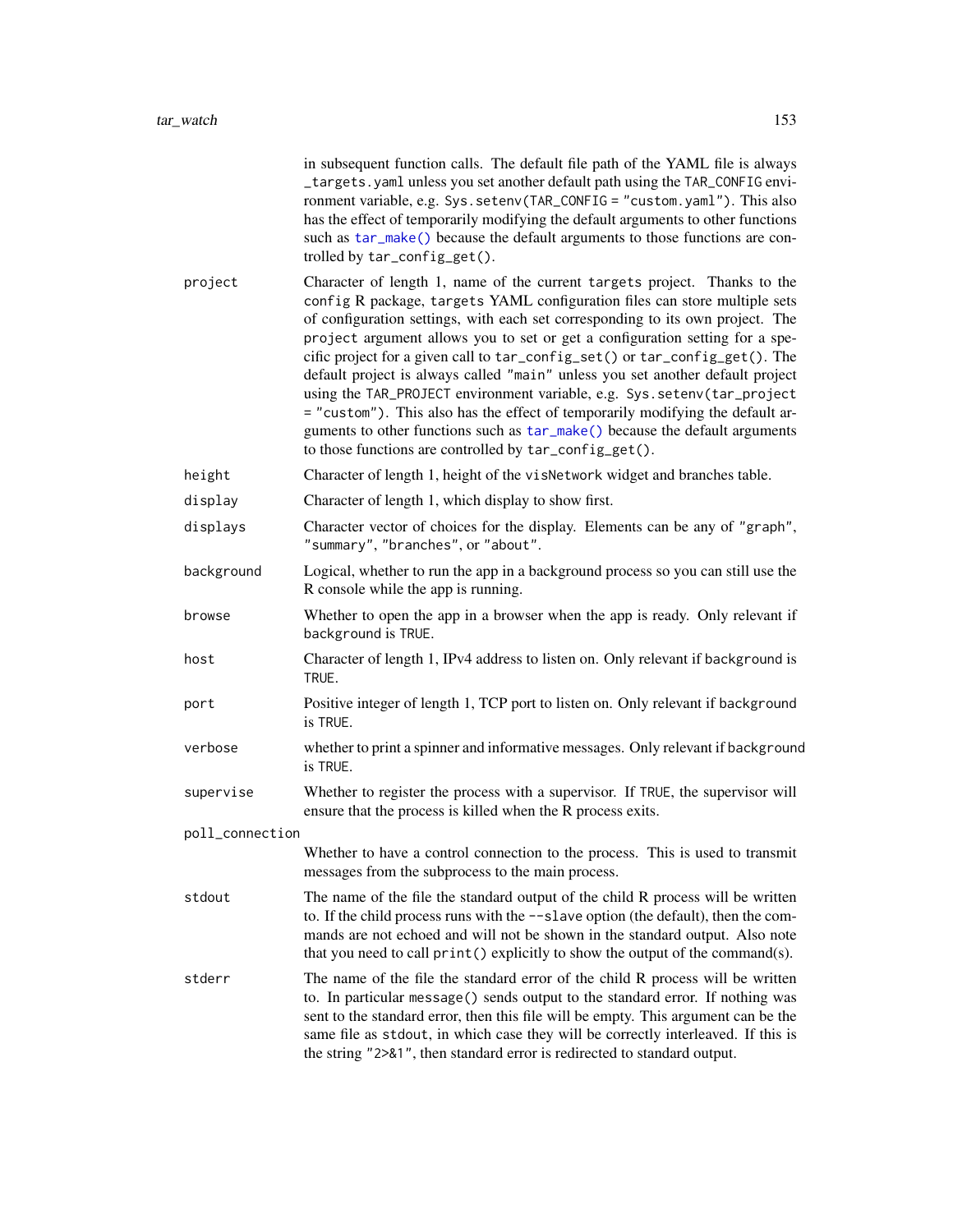# Details

The controls of the app are in the left panel. The seconds control is the number of seconds between refreshes of the graph, and the other settings match the arguments of [tar\\_visnetwork\(\)](#page-147-0).

#### Value

A handle to callr::r\_bg() background process running the app.

# See Also

```
Other progress: tar_built(), tar_canceled(), tar_errored(), tar_poll(), tar_progress_branches(),
tar_progress_summary(), tar_progress(), tar_skipped(), tar_started(), tar_watch_server(),
tar_watch_ui()
```
#### Examples

```
if (identical(Sys.getenv("TAR_INTERACTIVE_EXAMPLES"), "true")) {
tar_dir({ # tar_dir() runs code from a temporary directory.
tar_script({
 sleep_run <- function(...) {
   Sys.sleep(10)
 }
 list(
    tar_target(settings, sleep_run()),
    tar_target(data1, sleep_run(settings)),
    tar_target(data2, sleep_run(settings))
 )
}, ask = FALSE)
# Launch the app in a background process.
tar_watch(seconds = 10, outdated = FALSE, targets_only = TRUE)
# Run the pipeline.
tar_make()
})
}
```
<span id="page-153-0"></span>tar\_watch\_server *Shiny module server for tar\_watch()*

#### Description

Use [tar\\_watch\\_ui\(\)](#page-155-0) and tar\_watch\_server() to include [tar\\_watch\(\)](#page-150-0) as a Shiny module in an app.

#### Usage

```
tar_watch_server(
  id,
  height = "650px",
```
<span id="page-153-1"></span>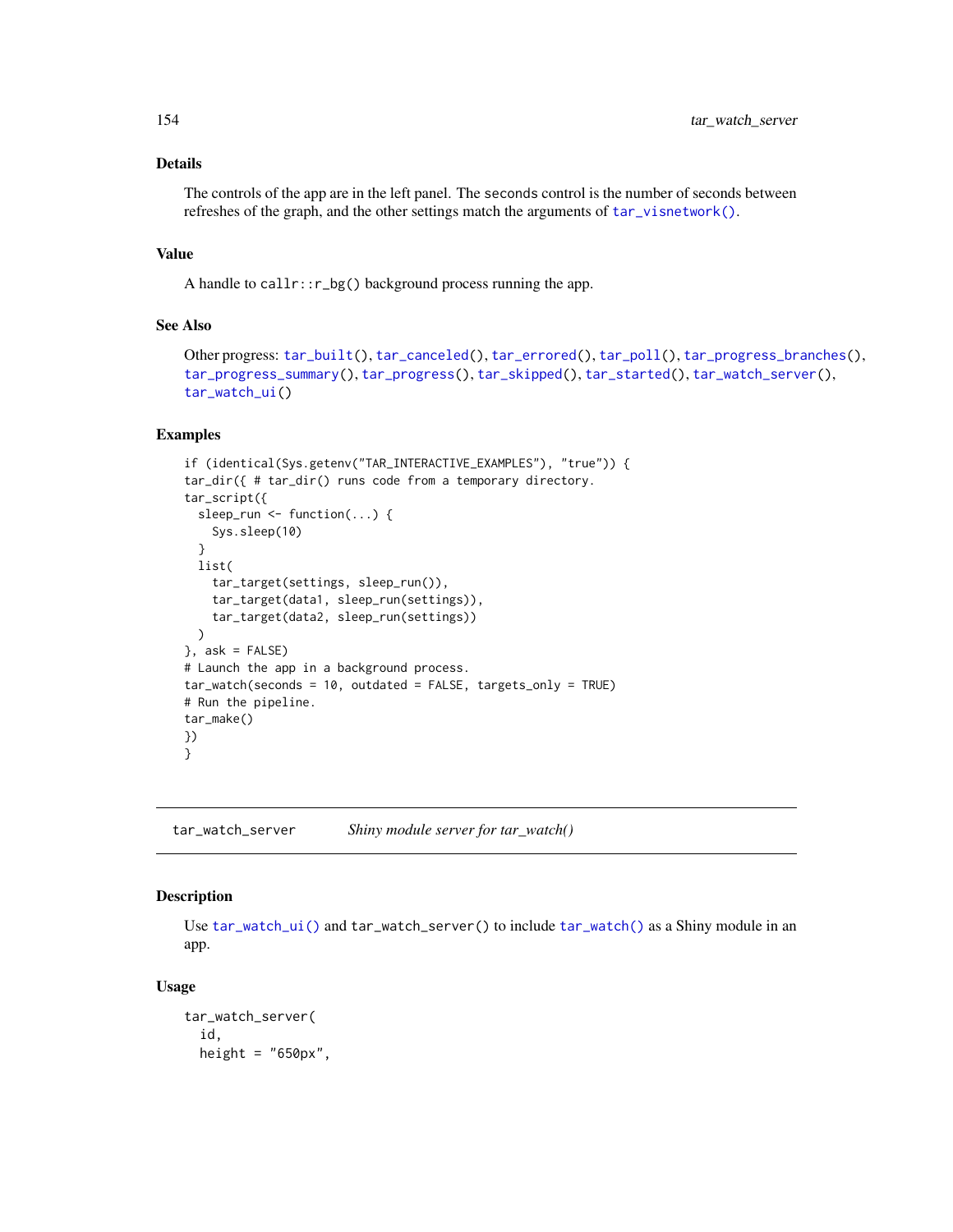```
exclude = ".Random.seed",
 config = Sys.getenv("TAR_CONFIG", "_targets.yaml"),
 project = Sys.getenv("TAR_PROJECT", "main")
\mathcal{L}
```
#### Arguments

| id      | Character of length 1, ID corresponding to the UI function of the module.                                                                                                                                                                                                                                                                                                                                                                                                                                                                                                                                                                                                                                                                                                                           |
|---------|-----------------------------------------------------------------------------------------------------------------------------------------------------------------------------------------------------------------------------------------------------------------------------------------------------------------------------------------------------------------------------------------------------------------------------------------------------------------------------------------------------------------------------------------------------------------------------------------------------------------------------------------------------------------------------------------------------------------------------------------------------------------------------------------------------|
| height  | Character of length 1, height of the visNetwork widget and branches table.                                                                                                                                                                                                                                                                                                                                                                                                                                                                                                                                                                                                                                                                                                                          |
| exclude | Character vector of nodes to omit from the graph.                                                                                                                                                                                                                                                                                                                                                                                                                                                                                                                                                                                                                                                                                                                                                   |
| config  | Character of length 1, file path of the YAML configuration file with targets<br>project settings. The config argument specifies which YAML configuration file<br>that tar_config_get() reads from or tar_config_set() writes to in a sin-<br>gle function call. It does not globally change which configuration file is used<br>in subsequent function calls. The default file path of the YAML file is always<br>_targets.yaml unless you set another default path using the TAR_CONFIG envi-<br>ronment variable, e.g. Sys. setenv(TAR_CONFIG = "custom. yaml"). This also<br>has the effect of temporarily modifying the default arguments to other functions<br>such as tar_make() because the default arguments to those functions are con-<br>trolled by $tar\_config\_get()$ .               |
| project | Character of length 1, name of the current targets project. Thanks to the<br>config R package, targets YAML configuration files can store multiple sets<br>of configuration settings, with each set corresponding to its own project. The<br>project argument allows you to set or get a configuration setting for a spe-<br>cific project for a given call to tar_config_set() or tar_config_get(). The<br>default project is always called "main" unless you set another default project<br>using the TAR_PROJECT environment variable, e.g. Sys.setenv(tar_project<br>= "custom"). This also has the effect of temporarily modifying the default ar-<br>guments to other functions such as $tar\_make()$ because the default arguments<br>to those functions are controlled by tar_config_get(). |

# Value

A Shiny module server.

# See Also

```
Other progress: tar_built(), tar_canceled(), tar_errored(), tar_poll(), tar_progress_branches(),
tar_progress_summary(), tar_progress(), tar_skipped(), tar_started(), tar_watch_ui(),
tar_watch()
```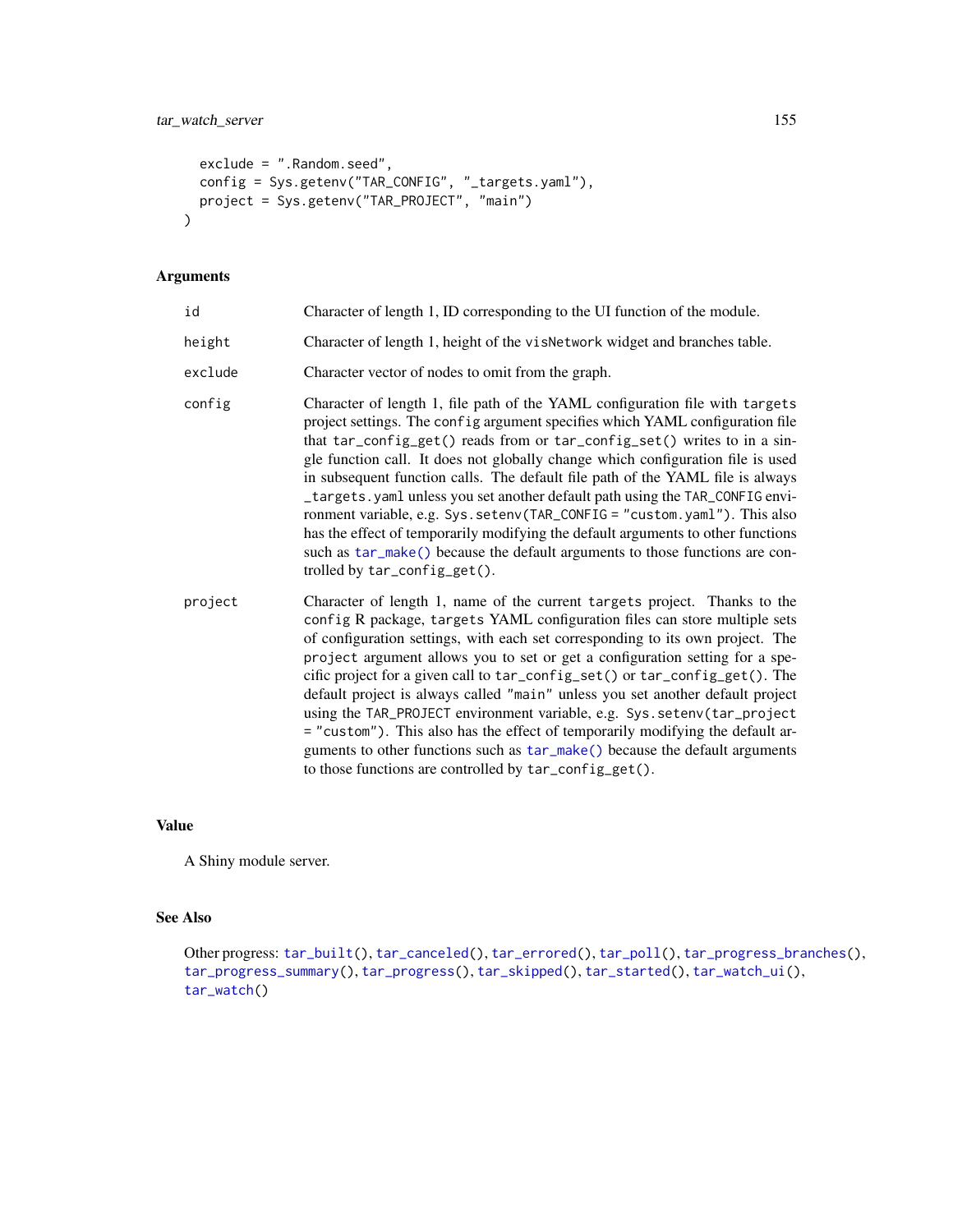<span id="page-155-1"></span><span id="page-155-0"></span>

# Description

Use tar\_watch\_ui() and [tar\\_watch\\_server\(\)](#page-153-0) to include [tar\\_watch\(\)](#page-150-0) as a Shiny module in an app.

#### Usage

```
tar_watch_ui(
  id,
 label = "tar_watch_label",
 seconds = 10,
  seconds_min = 1,
  seconds\_max = 60,seconds_step = 1,
  targets_only = FALSE,
  outdated = FALSE,
  label_tar_visnetwork = NULL,
  level_separation = 150,
  degree_from = 1L,
  degree_to = 1L,
 height = "650px",
 display = "summary",
 displays = c("summary", "branches", "progress", "graph", "about")
)
```

| id           | Character of length 1, ID corresponding to the UI function of the module.                                                                                                                                                                                                                                                                                                                       |
|--------------|-------------------------------------------------------------------------------------------------------------------------------------------------------------------------------------------------------------------------------------------------------------------------------------------------------------------------------------------------------------------------------------------------|
| label        | Label for the module.                                                                                                                                                                                                                                                                                                                                                                           |
| seconds      | Numeric of length 1, default number of seconds between refreshes of the graph.<br>Can be changed in the app controls.                                                                                                                                                                                                                                                                           |
| seconds_min  | Numeric of length 1, lower bound of seconds in the app controls.                                                                                                                                                                                                                                                                                                                                |
| seconds_max  | Numeric of length 1, upper bound of seconds in the app controls.                                                                                                                                                                                                                                                                                                                                |
| seconds_step | Numeric of length 1, step size of seconds in the app controls.                                                                                                                                                                                                                                                                                                                                  |
| targets_only | Logical, whether to restrict the output to just targets (FALSE) or to also include<br>global functions and objects.                                                                                                                                                                                                                                                                             |
| outdated     | Logical, whether to show colors to distinguish outdated targets from up-to-date<br>targets. (Global functions and objects still show these colors.) Looking for<br>outdated targets takes a lot of time for large pipelines with lots of branches, and<br>setting outdated to FALSE is a nice way to speed up the graph if you only want<br>to see dependency relationships and build progress. |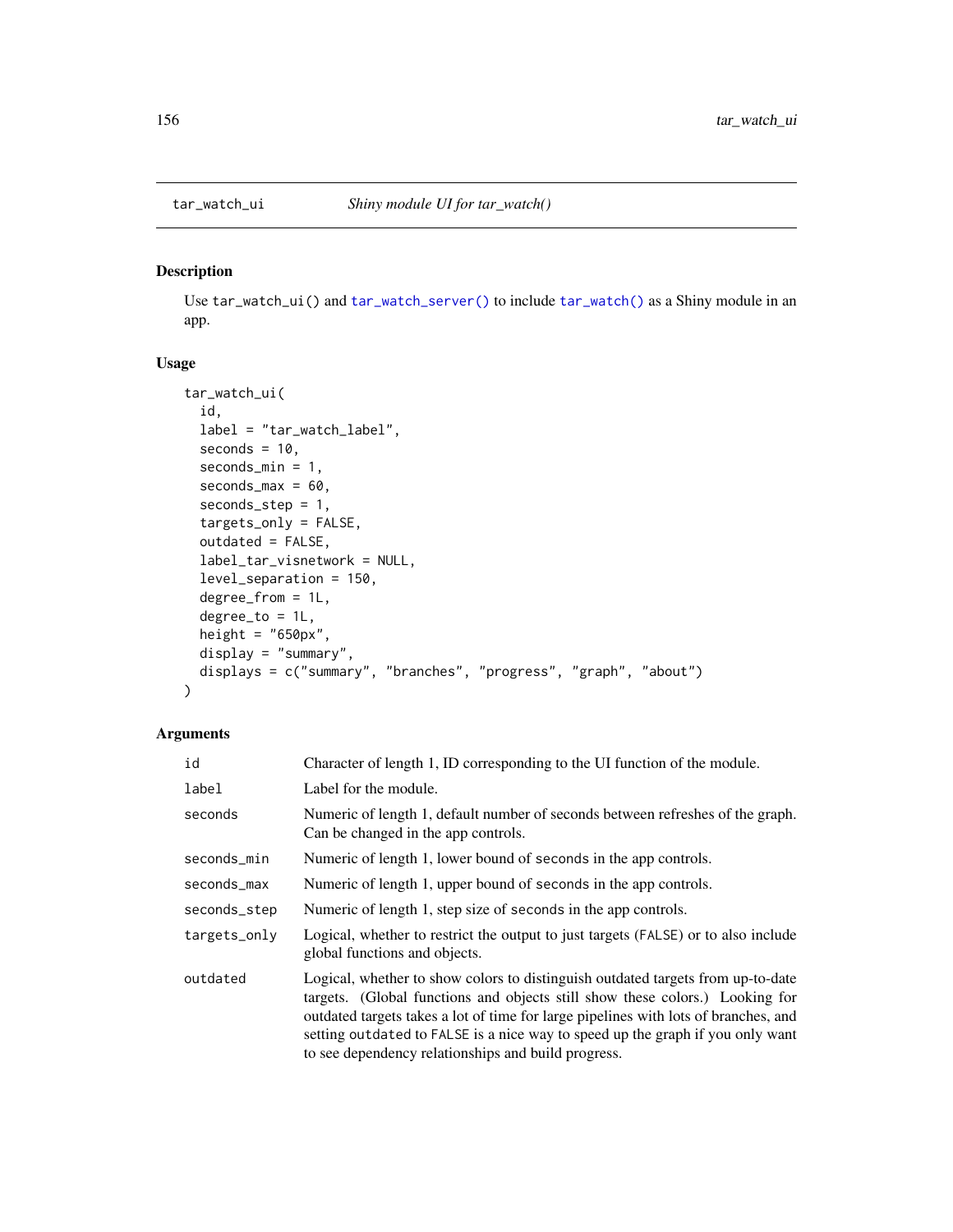# <span id="page-156-1"></span>tar\_workspace 157

| label_tar_visnetwork |                                                                                                                                                                                                                                                                                                                                       |
|----------------------|---------------------------------------------------------------------------------------------------------------------------------------------------------------------------------------------------------------------------------------------------------------------------------------------------------------------------------------|
|                      | Character vector, label argument to tar_visnetwork().                                                                                                                                                                                                                                                                                 |
| level_separation     |                                                                                                                                                                                                                                                                                                                                       |
|                      | Numeric of length 1, levelSeparation argument of visNetwork: : visHierarchicalLayout().<br>Controls the distance between hierarchical levels. Consider changing the value<br>if the aspect ratio of the graph is far from 1. If level_separation is NULL, the<br>levelSeparation argument of visHierarchicalLayout() defaults to 150. |
| degree_from          | Integer of length 1. When you click on a node, the graph highlights a neighbor-<br>hood of that node. degree_from controls the number of edges the neighborhood<br>extends upstream.                                                                                                                                                  |
| degree_to            | Integer of length 1. When you click on a node, the graph highlights a neighbor-<br>hood of that node. degree_to controls the number of edges the neighborhood<br>extends downstream.                                                                                                                                                  |
| height               | Character of length 1, height of the vis<br>Network widget and branches table.                                                                                                                                                                                                                                                        |
| display              | Character of length 1, which display to show first.                                                                                                                                                                                                                                                                                   |
| displays             | Character vector of choices for the display. Elements can be any of "graph",<br>"summary", "branches", or "about".                                                                                                                                                                                                                    |

# Value

A Shiny module UI.

# See Also

```
Other progress: tar_built(), tar_canceled(), tar_errored(), tar_poll(), tar_progress_branches(),
tar_progress_summary(), tar_progress(), tar_skipped(), tar_started(), tar_watch_server(),
tar_watch()
```
<span id="page-156-0"></span>tar\_workspace *Load a saved workspace and seed for debugging.*

# Description

Load the packages, workspace, and random number generator seed of target attempted with a workspace file.

#### Usage

```
tar_workspace(
 name,
 envir = parent.frame(),packages = TRUE,
 source = TRUE,
 script = targets::tar_config_get("script"),
 store = targets::tar_config_get("store")
)
```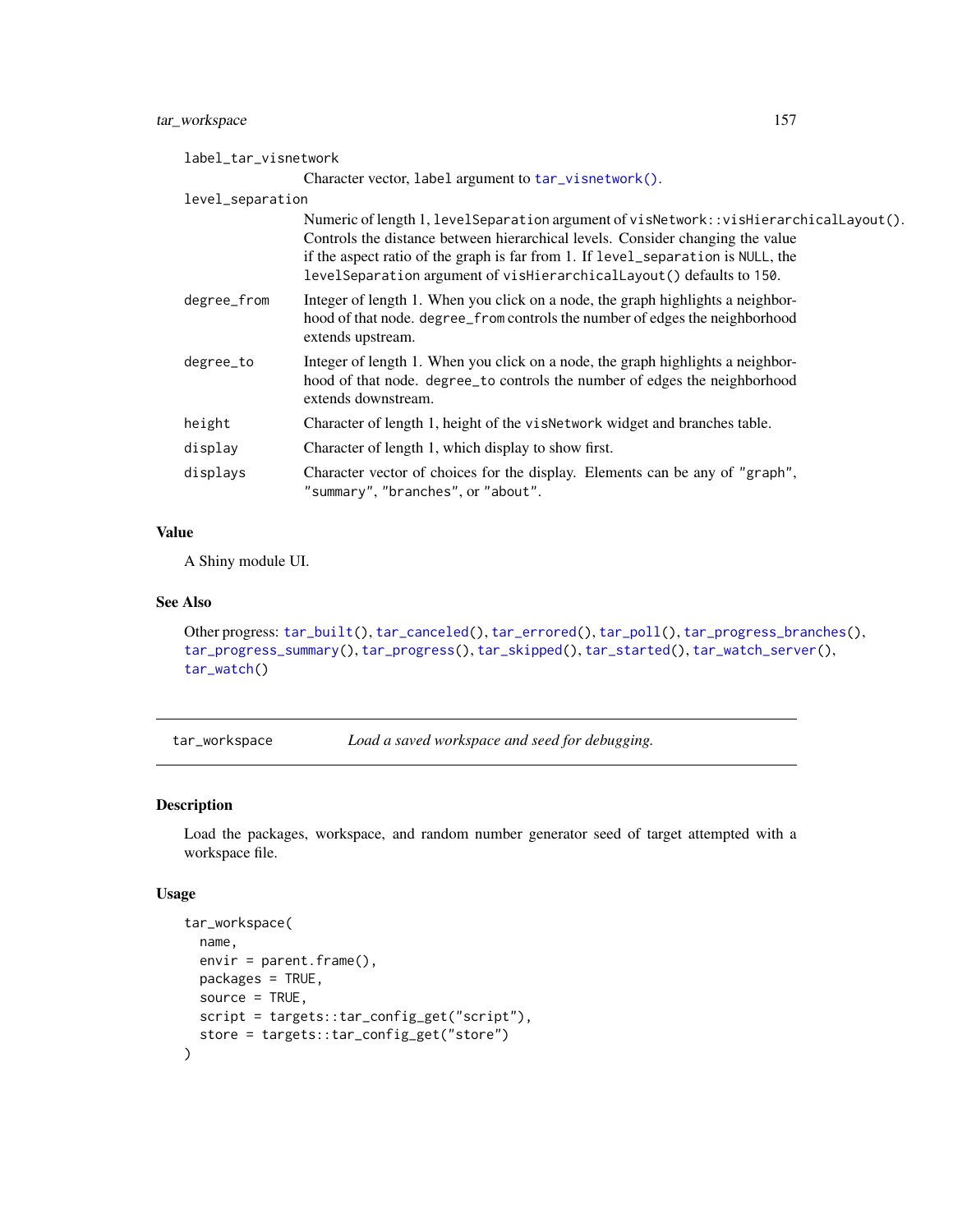#### <span id="page-157-0"></span>**Arguments**

| name     | Symbol, name of the target whose workspace to read.                                                                                                                                                                                                                                                                                                                                                                      |
|----------|--------------------------------------------------------------------------------------------------------------------------------------------------------------------------------------------------------------------------------------------------------------------------------------------------------------------------------------------------------------------------------------------------------------------------|
| envir    | Environment in which to put the objects.                                                                                                                                                                                                                                                                                                                                                                                 |
| packages | Logical, whether to load the required packages of the target.                                                                                                                                                                                                                                                                                                                                                            |
| source   | Logical, whether to run _targets.R to load user-defined global object depen-<br>dencies into envir. If TRUE, then envir should either be the global environment<br>or inherit from the global environment.                                                                                                                                                                                                               |
| script   | Character of length 1, path to the target script file. Defaults to tar_config_get("script"),<br>which in turn defaults to _targets.R. When you set this argument, the value of<br>tar_config_get("script") is temporarily changed for the current function<br>call. See tar_script(), tar_config_get(), and tar_config_set() for de-<br>tails about the target script file and how to set it persistently for a project. |
| store    | Character of length 1, path to the targets data store. Defaults to tar_config_get("store"),<br>which in turn defaults to _targets/. When you set this argument, the value<br>of tar_config_get("store") is temporarily changed for the current function<br>call. See tar_config_get() and tar_config_set() for details about how to<br>set the data store path persistently for a project.                               |

#### Details

If you activate workspaces through the workspaces argument of [tar\\_option\\_set\(\)](#page-83-0), then under the circumstances you specify, targets will save a special workspace file to a location in in \_targets/workspaces/. The workspace file is a compact reference that allows tar\_workspace() to load the target's dependencies and random number generator seed as long as the data objects are still in the data store (usually files in \_targets/objects/). When you are done debugging, you can remove the workspace files using tar\_destroy(destroy = "workspaces").

#### Value

This function returns NULL, but it does load the target's required packages, as well as multiple objects into the environment (envir argument) in order to replicate the workspace where the error happened. These objects include the global objects at the time [tar\\_make\(\)](#page-58-0) was called and the dependency targets. The random number generator seed for the target is also assigned with set.seed().

#### See Also

Other debug: [tar\\_load\\_globals\(](#page-55-0)), [tar\\_traceback\(](#page-144-0)), [tar\\_workspaces\(](#page-158-0))

#### Examples

```
if (identical(Sys.getenv("TAR_EXAMPLES"), "true")) {
tar_dir({ # tar_dir() runs code from a temporary directory.
tmp < - sample(1)tar_script({
 tar_option_set(workspace_on_error = TRUE)
 list(
   tar_target(x, "loaded"),
```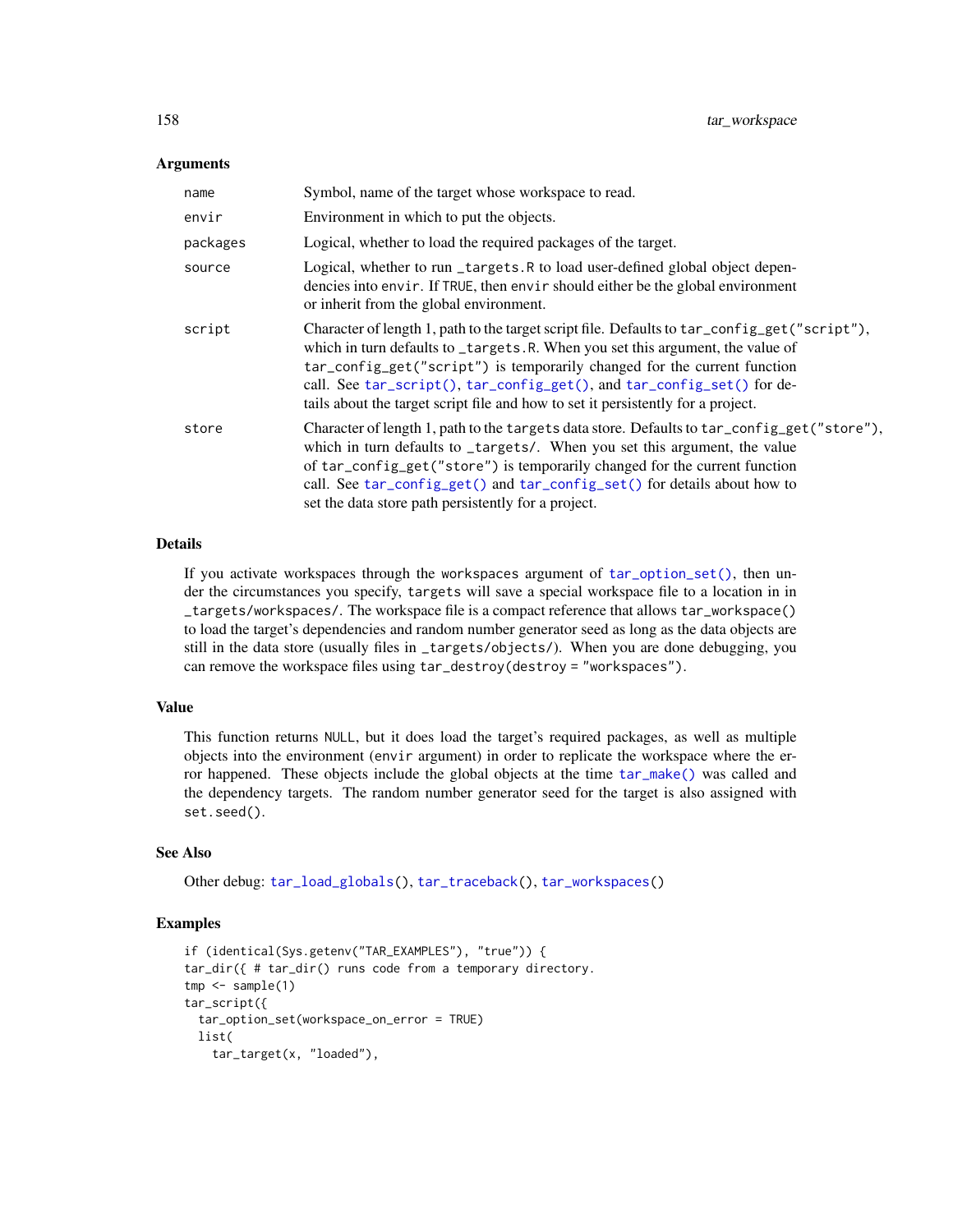# <span id="page-158-1"></span>tar\_workspaces 159

```
tar_target(y, stop(x))
 )
}, ask = FALSE)
# The following code throws an error for demonstration purposes.
try(tar_make())
exists("x") # Should be FALSE.
tail(.Random.seed) # for comparison to the RNG state after tar_workspace(y)
tar_workspace(y)
exists("x") # Should be TRUE.
print(x) # "loaded"
# Should be different: tar_workspace() runs set.seed(tar_meta(y, seed)$seed)
tail(.Random.seed)
})
}
```
<span id="page-158-0"></span>tar\_workspaces *List saved target workspaces.*

# Description

List target workspaces currently saved to \_targets/workspaces/. See [tar\\_workspace\(\)](#page-156-0) for more information.

# Usage

```
tar_workspaces(names = NULL, store = targets::tar_config_get("store"))
```
#### Arguments

| names | Optional tidyselect selector to return a tactical subset of workspace names. If<br>NULL, all names are selected.                                                                                                                                                                                                                                                                           |
|-------|--------------------------------------------------------------------------------------------------------------------------------------------------------------------------------------------------------------------------------------------------------------------------------------------------------------------------------------------------------------------------------------------|
| store | Character of length 1, path to the targets data store. Defaults to tar_config_get("store"),<br>which in turn defaults to _targets/. When you set this argument, the value<br>of tar_config_get("store") is temporarily changed for the current function<br>call. See tar_config_get() and tar_config_set() for details about how to<br>set the data store path persistently for a project. |

# Value

Character vector of available workspaces to load with [tar\\_workspace\(\)](#page-156-0).

# See Also

Other debug: [tar\\_load\\_globals\(](#page-55-0)), [tar\\_traceback\(](#page-144-0)), [tar\\_workspace\(](#page-156-0))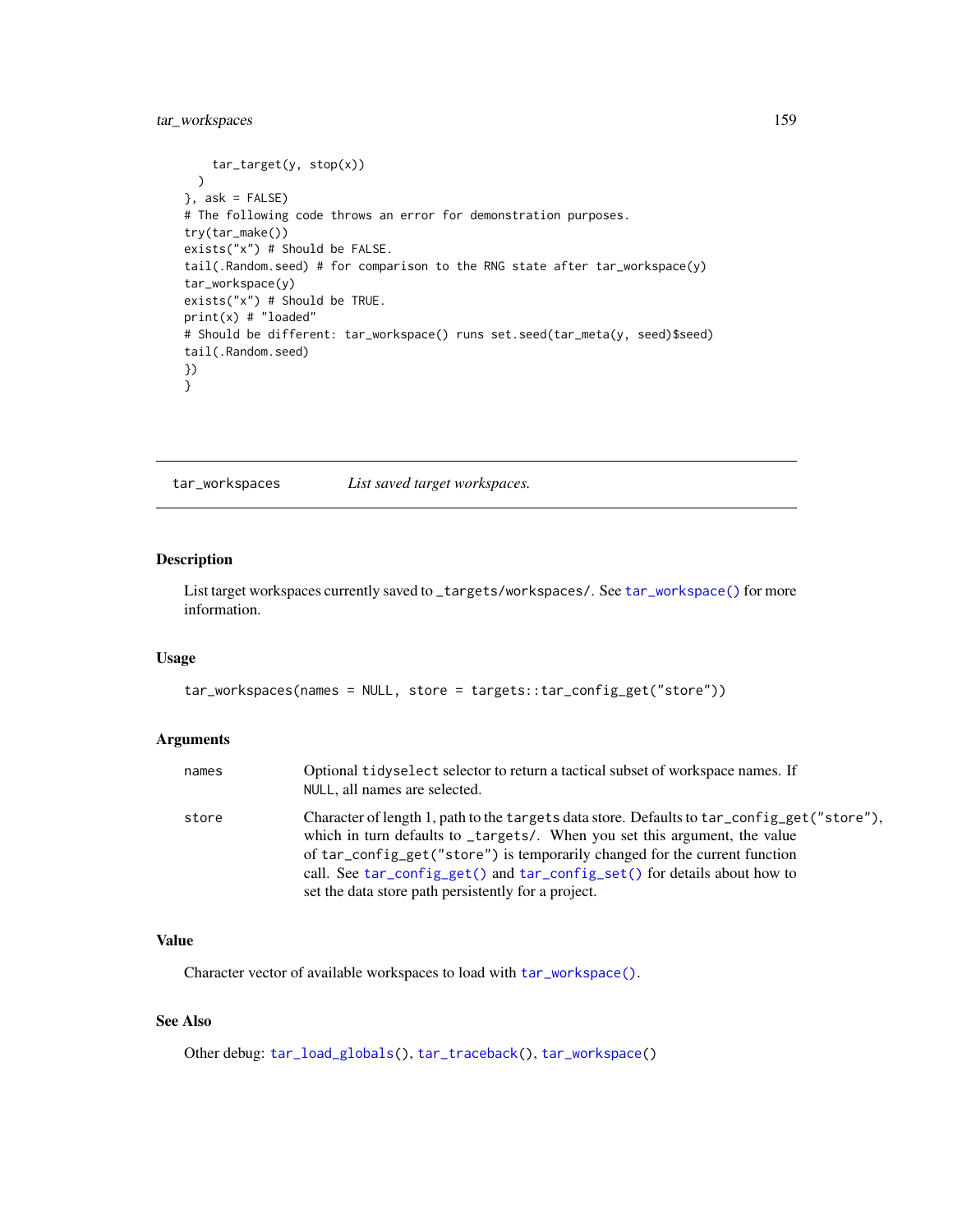# Examples

```
if (identical(Sys.getenv("TAR_EXAMPLES"), "true")) {
tar_dir({ # tar_dir() runs code from a temporary directory.
tar_script({
  tar_option_set(workspace_on_error = TRUE)
  list(
    tar_target(x, "value"),
    tar_target(y, x)
  )
}, ask = FALSE)
tar_make()
tar_workspaces()
tar_workspaces(contains("x"))
})
}
```
<span id="page-159-0"></span>use\_targets *Use targets*

# Description

Set up targets for an existing project.

#### Usage

```
use_targets(
  script = targets::tar_config_get("script"),
  scheduler = targets::use_targets_scheduler(),
  open = interactive(),
 overwrite = FALSE
)
```

| script    | Character of length 1, where to write the target script file. Defaults to tar_config_get("script"),<br>which in turn defaults to _targets.R.                                                                                                                                                                                          |
|-----------|---------------------------------------------------------------------------------------------------------------------------------------------------------------------------------------------------------------------------------------------------------------------------------------------------------------------------------------|
| scheduler | Character of length 1, type of scheduler for parallel computing. See <books.ropensci.org hpc.html:<br="" targets="">for details. The default is automatically detected from your system (but PBS)<br/>and Torque cannot be distinguished from SGE, and SGE is the default among<br/>the three). Possible values:</books.ropensci.org> |
|           | • "multicore": local forked processes on Linux-like systems (but same as<br>"multiprocess" for tar_make_future() options).<br>• "multiprocess": local platform-independent and multi-process.<br>• "slurm": SLURM clusters.<br>• "sge": Sun Grid Engine clusters.                                                                     |
|           | $\bullet$ "1sf": LSF clusters.                                                                                                                                                                                                                                                                                                        |

<span id="page-159-1"></span>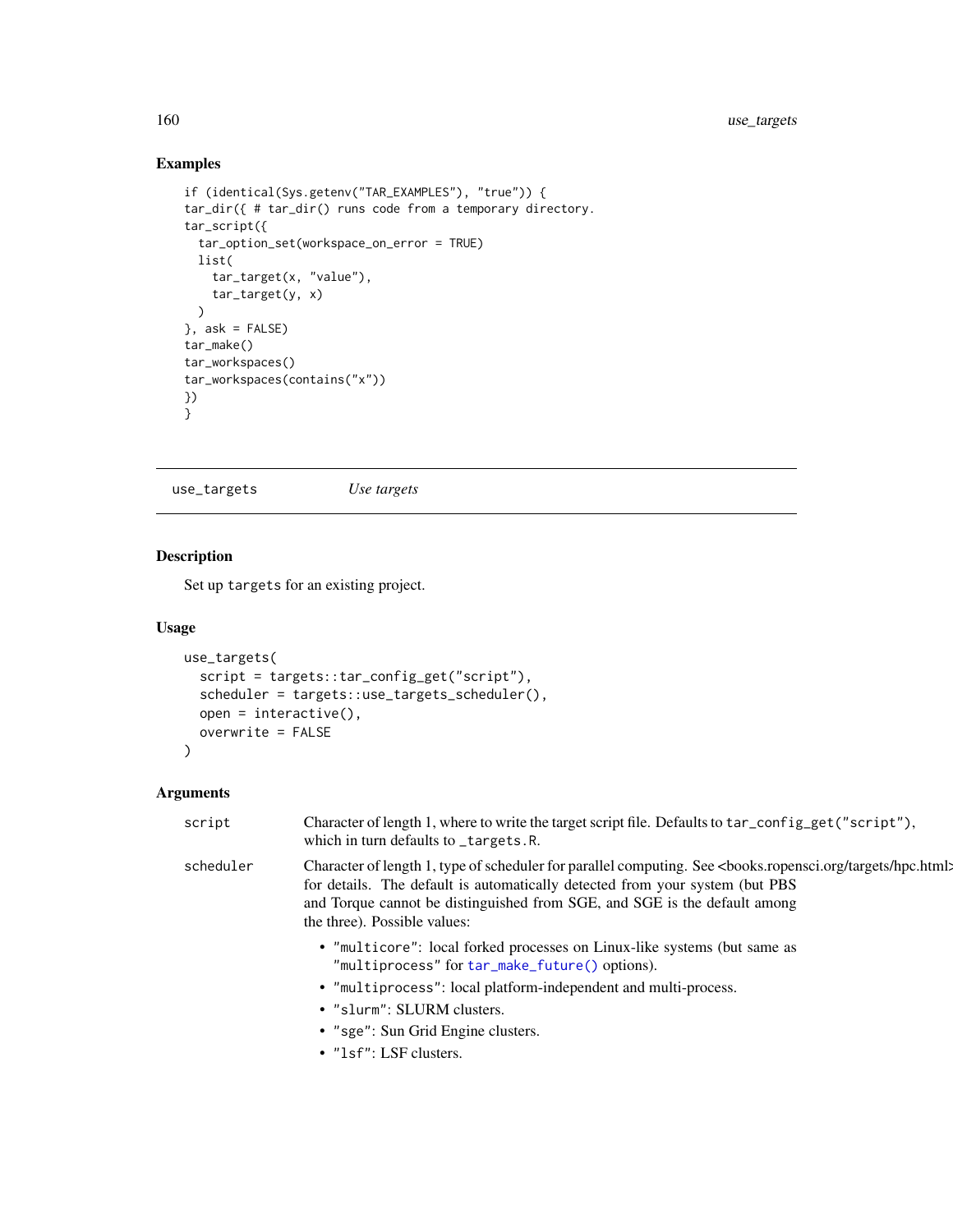<span id="page-160-0"></span>

|           | • "pbs": PBS clusters. (batchtools template file not available.)                                          |
|-----------|-----------------------------------------------------------------------------------------------------------|
|           | • "torque": Torque clusters.                                                                              |
| open      | Logical, whether to open the file for editing in the RStudio IDE.                                         |
| overwrite | Logical of length 1, whether to overwrite the targets file and supporting files if<br>they already exist. |

#### Details

To set up a project-oriented function-oriented workflow for targets, use\_targets() writes:

- 1. A target script \_targets.R tailored to your system.
- 2. Template files "clustermq.tmpl" and "future.tmpl" to configure [tar\\_make\\_clustermq\(\)](#page-60-0) and [tar\\_make\\_future\(\)](#page-63-0) to a resource manager if detected on your system.
- 3. Script run.R to conveniently execute the pipeline. Call Rscript run.R or R CMD BATCH run.R to run the pipeline using run.R.
- 4. Script run.sh to conveniently call run.R in a persistent background process. Enter ./run.sh in the shell to run it.
- 5. If you have a high-performance computing scheduler like Sun Grid Engine (SGE) (or select one using the scheduler argument of use\_targets()), then script job.sh is created. job.sh conveniently executes run.R as a job on a cluster. For example, to run the pipeline as a job on an SGE cluster, enter qsub job.sh in the terminal.

After you call use\_targets(), there is still configuration left to do:

- 1. Open \_targets.R and edit by hand. Follow the comments to write any options, packages, and target definitions that your pipeline requires.
- 2. Edit run.R and choose which pipeline function to execute ([tar\\_make\(\)](#page-58-0), [tar\\_make\\_clustermq\(\)](#page-60-0), or [tar\\_make\\_future\(\)](#page-63-0)).
- 3. If applicable, edit clustermq.tmpl and/or future.tmpl to configure settings for your resource manager.
- 4. If applicable, configure job.sh for your resource manager.

After you finished configuring your project, follow the steps at [https://books.ropensci.org/](https://books.ropensci.org/targets/walkthrough.html#inspect-the-pipeline) [targets/walkthrough.html#inspect-the-pipeline](https://books.ropensci.org/targets/walkthrough.html#inspect-the-pipeline): # nolint

- 1. Run [tar\\_glimpse\(\)](#page-43-0) and [tar\\_manifest\(\)](#page-65-0) to check that the targets in the pipeline are defined correctly.
- 2. Run the pipeline. You may wish to call a tar\_make\*() function directly, or you may run run.R or run.sh.
- 3. Inspect the target output using [tar\\_read\(\)](#page-103-0) and/or [tar\\_load\(\)](#page-52-0).
- 4. Develop the pipeline as needed by manually editing \_targets.R and the scripts in R/ and repeating steps (1) through (3).

#### Value

NULL (invisibly).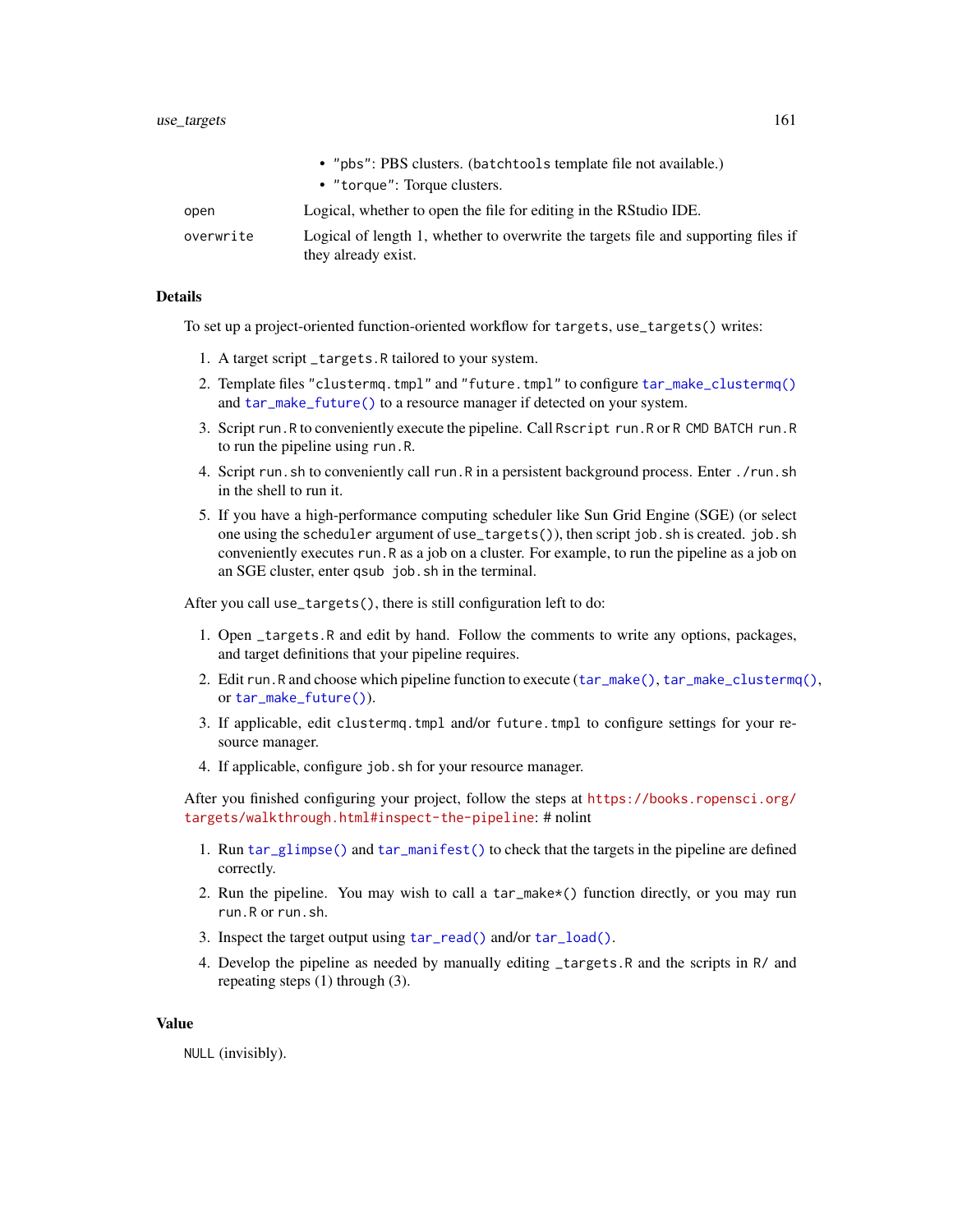# See Also

Other help: [tar\\_reprex\(](#page-108-0)), [targets-package](#page-3-0), [use\\_targets\\_rmd\(](#page-161-0))

#### Examples

```
if (identical(Sys.getenv("TAR_INTERACTIVE_EXAMPLES"), "true")) {
tar_dir({ # tar_dir() runs code from a temporary directory.
use_targets(open = FALSE)
})
}
```
<span id="page-161-0"></span>use\_targets\_rmd *Use targets with Target Markdown.*

#### Description

Create an example Target Markdown report to get started with targets.

# Usage

use\_targets\_rmd(path = "\_targets.Rmd", open = interactive())

# Arguments

| path | Character of length 1, output path of the Target Markdown report relative to the |
|------|----------------------------------------------------------------------------------|
|      | current active project.                                                          |
| open | Logical, whether to open the file for editing in the RStudio IDE.                |

## Value

NULL (invisibly).

#### See Also

Other help: [tar\\_reprex\(](#page-108-0)), [targets-package](#page-3-0), [use\\_targets\(](#page-159-0))

# Examples

```
if (identical(Sys.getenv("TAR_INTERACTIVE_EXAMPLES"), "true")) {
tar_dir({ # tar_dir() runs code from a temporary directory.
use_targets(open = FALSE)
})
}
```
<span id="page-161-1"></span>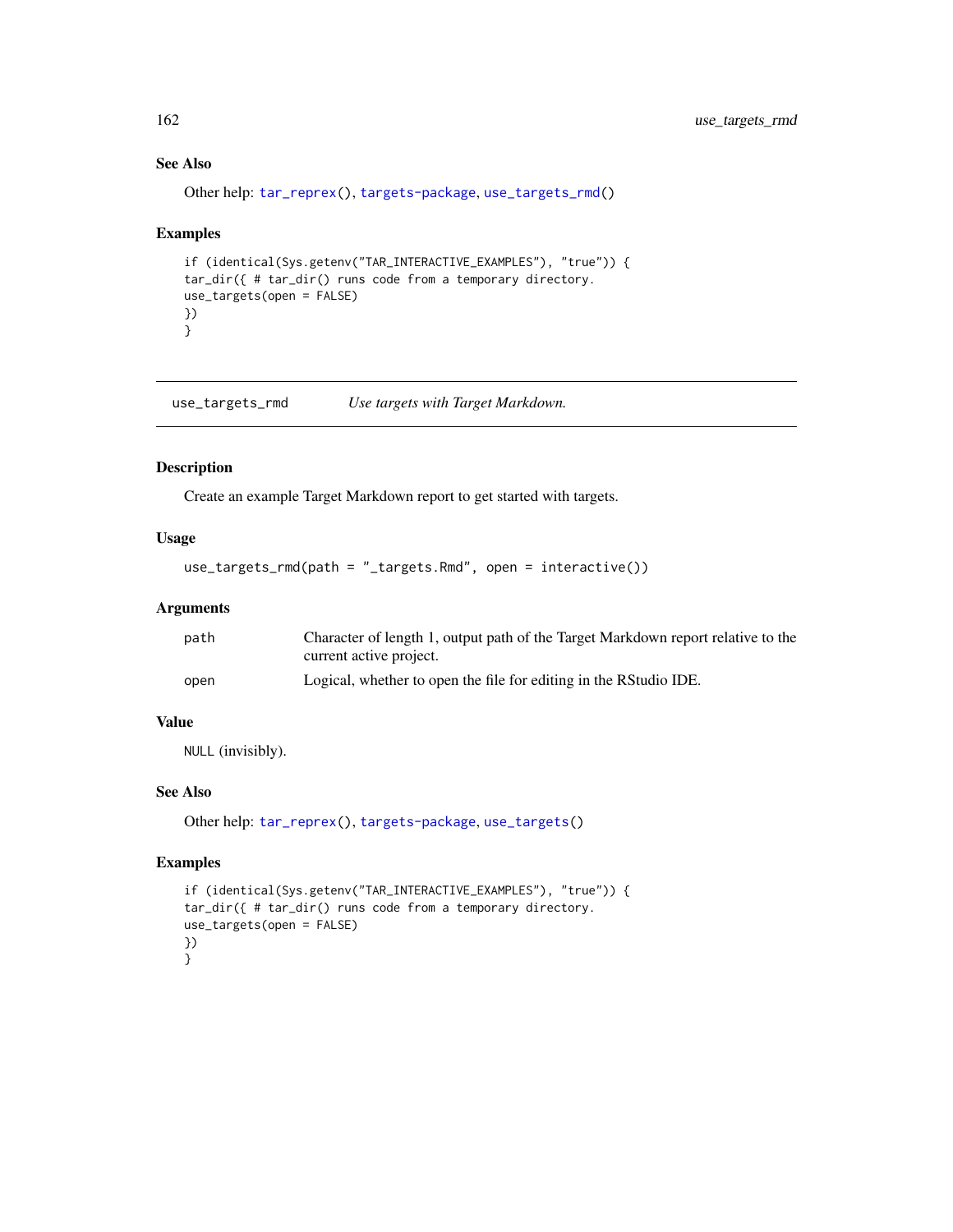# Index

∗ Target Markdown tar\_engine\_knitr, [31](#page-30-0) tar\_interactive, [50](#page-49-0) tar\_noninteractive, [79](#page-78-0) tar\_toggle, [144](#page-143-0) ∗ branching tar\_branch\_index, [9](#page-8-0) tar\_branch\_names, [10](#page-9-0) tar\_branch\_names\_raw, [11](#page-10-0) tar\_branches, [8](#page-7-0) tar\_pattern, [93](#page-92-0) ∗ clean tar delete. [26](#page-25-0) tar\_destroy, [29](#page-28-0) tar\_invalidate, [50](#page-49-0) tar\_prune, [103](#page-102-0) ∗ configuration tar\_config\_get, [17](#page-16-1) tar\_config\_set, [18](#page-17-1) tar\_config\_unset, [21](#page-20-0) tar\_envvars, [34](#page-33-0) tar\_option\_get, [82](#page-81-0) tar\_option\_reset, [83](#page-82-0) tar\_option\_set, [84](#page-83-1) ∗ data tar\_load, [53](#page-52-1) tar\_load\_everything, [54](#page-53-0) tar\_load\_raw, [57](#page-56-0) tar\_meta, [71](#page-70-0) tar\_objects, [79](#page-78-0) tar\_pid, [95](#page-94-0) tar\_process, [97](#page-96-0) tar\_read, [104](#page-103-1) tar\_read\_raw, [106](#page-105-0) ∗ debug tar\_load\_globals, [56](#page-55-1) tar\_traceback, [145](#page-144-1) tar\_workspace, [157](#page-156-1) tar\_workspaces, [159](#page-158-1)

∗ existence tar\_exist\_meta, [36](#page-35-0) tar\_exist\_objects, [37](#page-36-0) tar\_exist\_process, [38](#page-37-0) tar\_exist\_progress, [39](#page-38-0) tar\_exist\_script, [40](#page-39-0) ∗ help tar\_reprex, [109](#page-108-1) targets-package, [4](#page-3-1) use\_targets, [160](#page-159-1) use\_targets\_rmd, [162](#page-161-1) ∗ inspect tar\_deps, [27](#page-26-1) tar\_deps\_raw, [28](#page-27-1) tar\_manifest, [66](#page-65-1) tar\_network, [75](#page-74-1) tar\_outdated, [90](#page-89-1) tar\_sitrep, [125](#page-124-1) tar\_validate, [147](#page-146-0) ∗ pipeline tar\_make, [59](#page-58-1) tar\_make\_clustermq, [61](#page-60-1) tar\_make\_future, [64](#page-63-1) ∗ progress tar\_built, [12](#page-11-1) tar\_canceled, [15](#page-14-1) tar\_errored, [35](#page-34-1) tar\_poll, [96](#page-95-1) tar\_progress, [99](#page-98-1) tar\_progress\_branches, [100](#page-99-1) tar\_progress\_summary, [101](#page-100-1) tar\_skipped, [128](#page-127-1) tar\_started, [129](#page-128-1) tar\_watch, [151](#page-150-1) tar\_watch\_server, [154](#page-153-1) tar\_watch\_ui, [156](#page-155-1) ∗ resources tar\_resources, [110](#page-109-0) tar\_resources\_aws, [112](#page-111-0)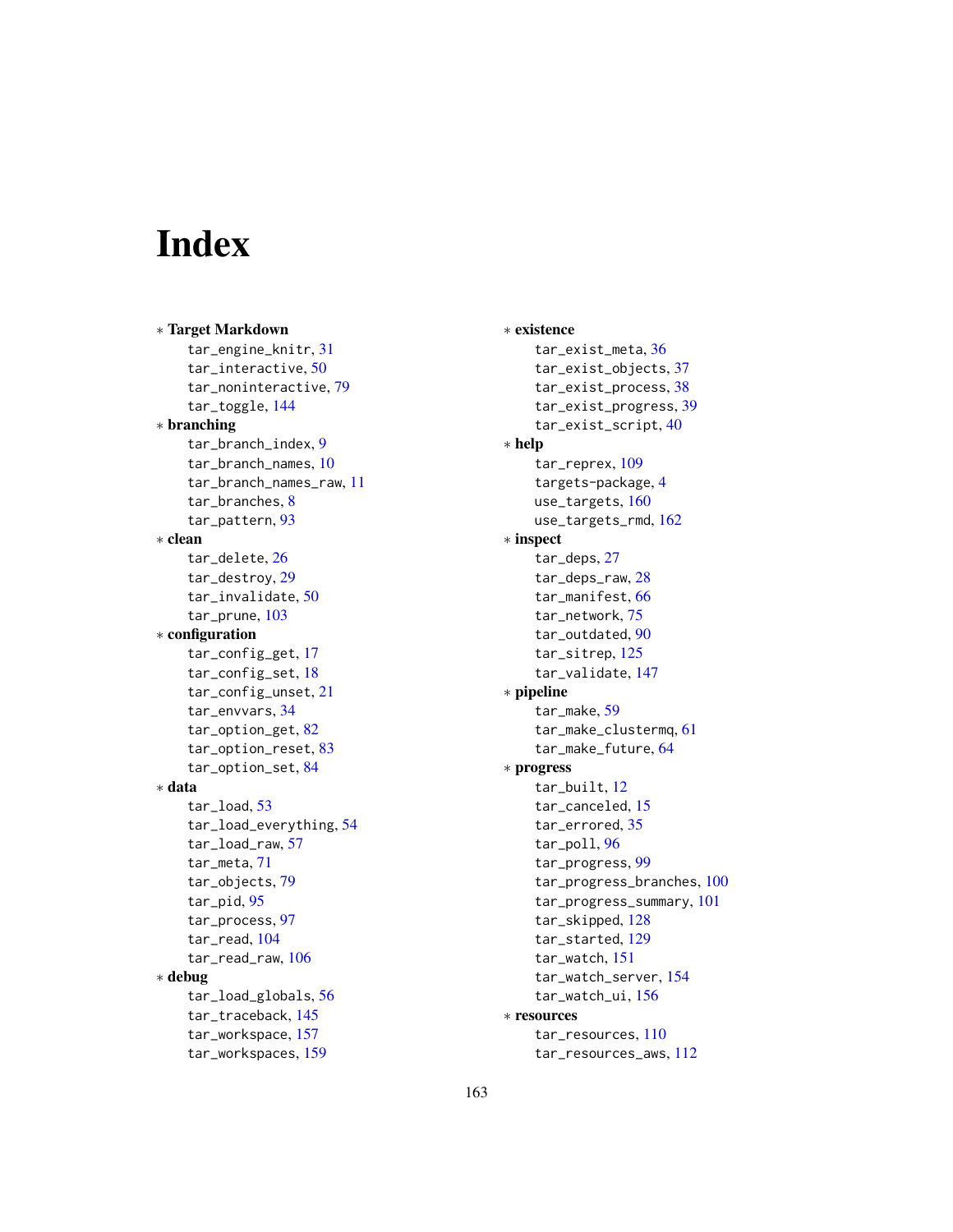164 INDEX

tar\_resources\_clustermq, [113](#page-112-0) tar\_resources\_feather, [114](#page-113-0) tar\_resources\_fst, [116](#page-115-0) tar\_resources\_future, [117](#page-116-0) tar\_resources\_gcp, [118](#page-117-0) tar\_resources\_parquet, [119](#page-118-0) tar\_resources\_qs, [120](#page-119-0) tar\_resources\_url, [121](#page-120-0) ∗ scripts tar\_edit, [31](#page-30-0) tar\_github\_actions, [42](#page-41-0) tar\_helper, [48](#page-47-0) tar\_helper\_raw, [49](#page-48-0) tar\_renv, [107](#page-106-0) tar\_script, [122](#page-121-1) ∗ targets tar\_cue, [23](#page-22-0) tar\_format, [40](#page-39-0) tar\_target, [131](#page-130-0) tar\_target\_raw, [136](#page-135-0) ∗ time tar\_newer, [77](#page-76-0) tar\_older, [80](#page-79-0) tar\_timestamp, [141](#page-140-0) tar\_timestamp\_raw, [142](#page-141-0) ∗ utilities to extend targets tar\_assert, [6](#page-5-0) tar\_condition, [16](#page-15-0) tar\_dir, [30](#page-29-0) tar\_language, [52](#page-51-0) tar\_test, [140](#page-139-0) ∗ utilities tar\_active, [5](#page-4-0) tar\_call, [13](#page-12-0) tar\_cancel, [14](#page-13-0) tar\_definition, [25](#page-24-0) tar\_envir, [33](#page-32-0) tar\_group, [46](#page-45-0) tar\_name, [74](#page-73-0) tar\_path, [92](#page-91-0) tar\_seed, [124](#page-123-0) tar\_store, [130](#page-129-0) ∗ visualize tar\_glimpse, [44](#page-43-1) tar\_mermaid, [68](#page-67-1) tar\_visnetwork, [148](#page-147-1) all\_of(), *[13](#page-12-0)*, *[15](#page-14-1)*, *[26](#page-25-0)*, *[36](#page-35-0)*, *[45](#page-44-0)*, *[51](#page-50-0)*, *[53](#page-52-1)*, *[59](#page-58-1)*, *[62](#page-61-0)*, *[64](#page-63-1)*, *[66](#page-65-1)*, *[70](#page-69-0)*, *[72](#page-71-0)*, *[76](#page-75-0)*, *[78](#page-77-0)*, *[80,](#page-79-0) [81](#page-80-0)*, *[90](#page-89-1)*, *[98,](#page-97-0)*

*[99](#page-98-1)*, *[125](#page-124-1)*, *[128,](#page-127-1) [129](#page-128-1)*, *[149](#page-148-0)* cross *(*tar\_pattern*)*, [93](#page-92-0) head *(*tar\_pattern*)*, [93](#page-92-0) library(), *[107](#page-106-0)* list(), *[123](#page-122-0)*, *[134](#page-133-0)*, *[139](#page-138-0)* map *(*tar\_pattern*)*, [93](#page-92-0) sample *(*tar\_pattern*)*, [93](#page-92-0) starts\_with(), *[13](#page-12-0)*, *[15](#page-14-1)*, *[26](#page-25-0)*, *[36](#page-35-0)*, *[45](#page-44-0)*, *[51](#page-50-0)*, *[53](#page-52-1)*, *[59](#page-58-1)*, *[62](#page-61-0)*, *[64](#page-63-1)*, *[66,](#page-65-1) [67](#page-66-0)*, *[69,](#page-68-0) [70](#page-69-0)*, *[72](#page-71-0)*, *[75,](#page-74-1) [76](#page-75-0)*, *[78](#page-77-0)*, *[80,](#page-79-0) [81](#page-80-0)*, *[90](#page-89-1)*, *[98](#page-97-0)[–100](#page-99-1)*, *[125](#page-124-1)*, *[128,](#page-127-1) [129](#page-128-1)*, *[149](#page-148-0)* tail *(*tar\_pattern*)*, [93](#page-92-0) tar\_active, [5,](#page-4-0) *[14](#page-13-0)*, *[25](#page-24-0)*, *[33](#page-32-0)*, *[47](#page-46-0)*, *[74](#page-73-0)*, *[93](#page-92-0)*, *[124](#page-123-0)*, *[130](#page-129-0)* tar\_assert, [6,](#page-5-0) *[16](#page-15-0)*, *[30](#page-29-0)*, *[52](#page-51-0)*, *[140](#page-139-0)* tar\_assert\_chr *(*tar\_assert*)*, [6](#page-5-0) tar\_assert\_dbl *(*tar\_assert*)*, [6](#page-5-0) tar\_assert\_df *(*tar\_assert*)*, [6](#page-5-0) tar\_assert\_envir *(*tar\_assert*)*, [6](#page-5-0) tar\_assert\_equal\_lengths *(*tar\_assert*)*, [6](#page-5-0) tar\_assert\_expr *(*tar\_assert*)*, [6](#page-5-0) tar\_assert\_file *(*tar\_assert*)*, [6](#page-5-0) tar\_assert\_finite *(*tar\_assert*)*, [6](#page-5-0) tar\_assert\_flag *(*tar\_assert*)*, [6](#page-5-0) tar\_assert\_function *(*tar\_assert*)*, [6](#page-5-0) tar\_assert\_function\_arguments *(*tar\_assert*)*, [6](#page-5-0) tar\_assert\_ge *(*tar\_assert*)*, [6](#page-5-0) tar\_assert\_identical *(*tar\_assert*)*, [6](#page-5-0) tar\_assert\_in *(*tar\_assert*)*, [6](#page-5-0) tar\_assert\_inherits *(*tar\_assert*)*, [6](#page-5-0) tar\_assert\_int *(*tar\_assert*)*, [6](#page-5-0) tar\_assert\_internet *(*tar\_assert*)*, [6](#page-5-0) tar\_assert\_lang *(*tar\_assert*)*, [6](#page-5-0) tar\_assert\_le *(*tar\_assert*)*, [6](#page-5-0) tar\_assert\_lgl *(*tar\_assert*)*, [6](#page-5-0) tar\_assert\_list *(*tar\_assert*)*, [6](#page-5-0) tar\_assert\_match *(*tar\_assert*)*, [6](#page-5-0) tar\_assert\_name *(*tar\_assert*)*, [6](#page-5-0) tar\_assert\_names *(*tar\_assert*)*, [6](#page-5-0) tar\_assert\_nonempty *(*tar\_assert*)*, [6](#page-5-0) tar\_assert\_nonmissing *(*tar\_assert*)*, [6](#page-5-0) tar\_assert\_not\_dir *(*tar\_assert*)*, [6](#page-5-0) tar\_assert\_not\_dirs *(*tar\_assert*)*, [6](#page-5-0) tar\_assert\_not\_expr *(*tar\_assert*)*, [6](#page-5-0)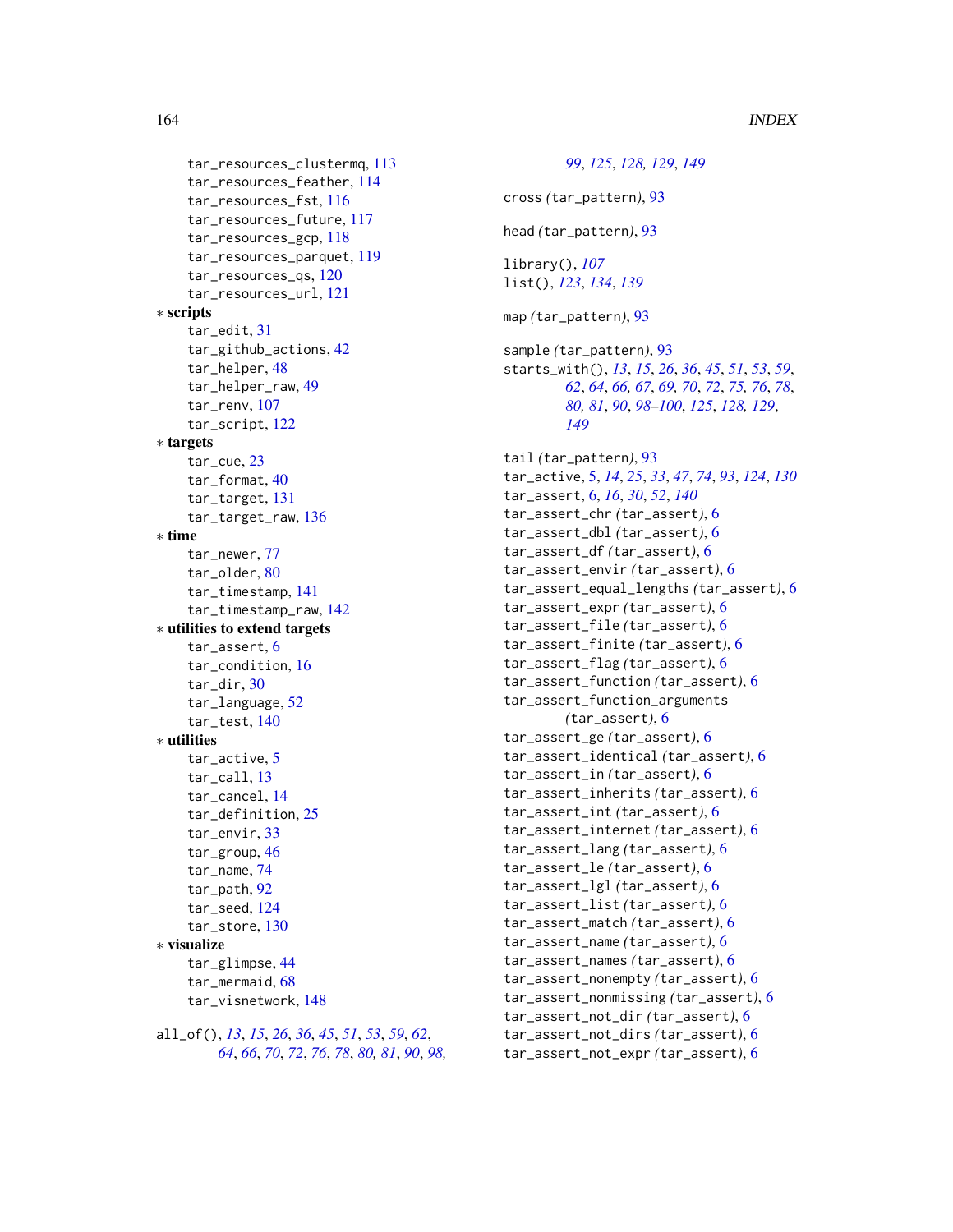#### INDEX 165

tar\_assert\_not\_in *(*tar\_assert*)*, [6](#page-5-0) tar\_assert\_nzchar *(*tar\_assert*)*, [6](#page-5-0) tar\_assert\_package *(*tar\_assert*)*, [6](#page-5-0) tar\_assert\_path *(*tar\_assert*)*, [6](#page-5-0) tar\_assert\_positive *(*tar\_assert*)*, [6](#page-5-0) tar\_assert\_scalar *(*tar\_assert*)*, [6](#page-5-0) tar\_assert\_target *(*tar\_assert*)*, [6](#page-5-0) tar\_assert\_target\_list *(*tar\_assert*)*, [6](#page-5-0) tar\_assert\_true *(*tar\_assert*)*, [6](#page-5-0) tar\_assert\_unique *(*tar\_assert*)*, [6](#page-5-0) tar\_assert\_unique\_targets *(*tar\_assert*)*, [6](#page-5-0) tar\_branch\_index, *[9](#page-8-0)*, [9,](#page-8-0) *[11,](#page-10-0) [12](#page-11-1)*, *[94](#page-93-0)* tar\_branch\_names, *[9,](#page-8-0) [10](#page-9-0)*, [10,](#page-9-0) *[12](#page-11-1)*, *[94](#page-93-0)* tar\_branch\_names(), *[11](#page-10-0)* tar\_branch\_names\_raw, *[9–](#page-8-0)[11](#page-10-0)*, [11,](#page-10-0) *[94](#page-93-0)* tar\_branches, [8,](#page-7-0) *[10](#page-9-0)[–12](#page-11-1)*, *[94](#page-93-0)* tar\_built, [12,](#page-11-1) *[15](#page-14-1)*, *[36](#page-35-0)*, *[97](#page-96-0)*, *[99](#page-98-1)*, *[101,](#page-100-1) [102](#page-101-0)*, *[128,](#page-127-1) [129](#page-128-1)*, *[154,](#page-153-1) [155](#page-154-0)*, *[157](#page-156-1)* tar\_call, *[5](#page-4-0)*, [13,](#page-12-0) *[14](#page-13-0)*, *[25](#page-24-0)*, *[33](#page-32-0)*, *[47](#page-46-0)*, *[74](#page-73-0)*, *[93](#page-92-0)*, *[124](#page-123-0)*, *[130](#page-129-0)* tar\_cancel, *[5](#page-4-0)*, *[14](#page-13-0)*, [14,](#page-13-0) *[25](#page-24-0)*, *[33](#page-32-0)*, *[47](#page-46-0)*, *[74](#page-73-0)*, *[93](#page-92-0)*, *[124](#page-123-0)*, *[130](#page-129-0)* tar\_cancel(), *[102](#page-101-0)* tar\_canceled, *[13](#page-12-0)*, [15,](#page-14-1) *[36](#page-35-0)*, *[97](#page-96-0)*, *[99](#page-98-1)*, *[101,](#page-100-1) [102](#page-101-0)*, *[128,](#page-127-1) [129](#page-128-1)*, *[154,](#page-153-1) [155](#page-154-0)*, *[157](#page-156-1)* tar\_condition, *[8](#page-7-0)*, [16,](#page-15-0) *[30](#page-29-0)*, *[52](#page-51-0)*, *[140](#page-139-0)* tar\_config\_get, [17,](#page-16-1) *[20](#page-19-0)*, *[22](#page-21-0)*, *[35](#page-34-1)*, *[82,](#page-81-0) [83](#page-82-0)*, *[89](#page-88-0)* tar\_config\_get(), *[8](#page-7-0)*, *[10–](#page-9-0)[13](#page-12-0)*, *[15](#page-14-1)*, *[26](#page-25-0)*, *[29](#page-28-0)*, *[31](#page-30-0)*, *[36](#page-35-0)[–40](#page-39-0)*, *[46](#page-45-0)*, *[51](#page-50-0)*, *[53](#page-52-1)*, *[55](#page-54-0)*, *[58](#page-57-0)*, *[60](#page-59-0)*, *[63](#page-62-0)*, *[65](#page-64-0)*, *[68](#page-67-1)*, *[70,](#page-69-0) [71](#page-70-0)*, *[73](#page-72-0)*, *[76](#page-75-0)*, *[78](#page-77-0)*, *[80,](#page-79-0) [81](#page-80-0)*, *[91](#page-90-0)*, *[95](#page-94-0)*, *[97](#page-96-0)[–100](#page-99-1)*, *[102](#page-101-0)[–106](#page-105-0)*, *[108](#page-107-0)*, *[127–](#page-126-0)[129](#page-128-1)*, *[141](#page-140-0)*, *[143](#page-142-0)*, *[145,](#page-144-1) [146](#page-145-1)*, *[148](#page-147-1)*, *[150](#page-149-0)*, *[158,](#page-157-0) [159](#page-158-1)* tar\_config\_set, *[18](#page-17-1)*, [18,](#page-17-1) *[22](#page-21-0)*, *[35](#page-34-1)*, *[82,](#page-81-0) [83](#page-82-0)*, *[89](#page-88-0)* tar\_config\_set(), *[8](#page-7-0)*, *[10–](#page-9-0)[13](#page-12-0)*, *[15](#page-14-1)*, *[26](#page-25-0)*, *[29](#page-28-0)*, *[31](#page-30-0)*, *[35](#page-34-1)[–40](#page-39-0)*, *[46](#page-45-0)*, *[51](#page-50-0)*, *[53](#page-52-1)*, *[55](#page-54-0)*, *[58](#page-57-0)*, *[60](#page-59-0)*, *[63](#page-62-0)*, *[65](#page-64-0)*, *[68](#page-67-1)*, *[70,](#page-69-0) [71](#page-70-0)*, *[73](#page-72-0)*, *[76](#page-75-0)*, *[78](#page-77-0)*, *[80,](#page-79-0) [81](#page-80-0)*, *[91](#page-90-0)*, *[95](#page-94-0)*, *[97](#page-96-0)[–100](#page-99-1)*, *[102](#page-101-0)[–106](#page-105-0)*, *[108](#page-107-0)*, *[127–](#page-126-0)[129](#page-128-1)*, *[141](#page-140-0)*, *[143](#page-142-0)*, *[145,](#page-144-1) [146](#page-145-1)*, *[148](#page-147-1)*, *[150](#page-149-0)*, *[158,](#page-157-0) [159](#page-158-1)* tar\_config\_unset, *[18](#page-17-1)*, *[20](#page-19-0)*, [21,](#page-20-0) *[35](#page-34-1)*, *[82,](#page-81-0) [83](#page-82-0)*, *[89](#page-88-0)* tar\_config\_unset(), *[19,](#page-18-0) [20](#page-19-0)*, *[56](#page-55-1)* tar\_cue, [23,](#page-22-0) *[42](#page-41-0)*, *[135](#page-134-0)*, *[139](#page-138-0)* tar\_cue(), *[67](#page-66-0)*, *[90](#page-89-1)*, *[125–](#page-124-1)[127](#page-126-0)* tar\_definition, *[5](#page-4-0)*, *[14](#page-13-0)*, [25,](#page-24-0) *[33](#page-32-0)*, *[47](#page-46-0)*, *[74](#page-73-0)*, *[93](#page-92-0)*, *[124](#page-123-0)*, *[130](#page-129-0)* tar\_delete, [26,](#page-25-0) *[30](#page-29-0)*, *[51](#page-50-0)*, *[104](#page-103-1)*

tar\_deparse\_language *(*tar\_language*)*, [52](#page-51-0) tar\_deparse\_safe *(*tar\_language*)*, [52](#page-51-0) tar\_deps, [27,](#page-26-1) *[28](#page-27-1)*, *[68](#page-67-1)*, *[77](#page-76-0)*, *[91](#page-90-0)*, *[127](#page-126-0)*, *[148](#page-147-1)* tar\_deps(), *[24](#page-23-0)*, *[28](#page-27-1)* tar\_deps\_raw, *[27](#page-26-1)*, [28,](#page-27-1) *[68](#page-67-1)*, *[77](#page-76-0)*, *[91](#page-90-0)*, *[127](#page-126-0)*, *[148](#page-147-1)* tar\_destroy, *[27](#page-26-1)*, [29,](#page-28-0) *[51](#page-50-0)*, *[104](#page-103-1)* tar\_dir, *[8](#page-7-0)*, *[16](#page-15-0)*, [30,](#page-29-0) *[52](#page-51-0)*, *[140](#page-139-0)* tar\_edit, [31,](#page-30-0) *[43](#page-42-0)*, *[48,](#page-47-0) [49](#page-48-0)*, *[108](#page-107-0)*, *[123](#page-122-0)* tar\_engine\_knitr, [31,](#page-30-0) *[50](#page-49-0)*, *[79](#page-78-0)*, *[144](#page-143-0)* tar\_envir, *[5](#page-4-0)*, *[14](#page-13-0)*, *[25](#page-24-0)*, [33,](#page-32-0) *[47](#page-46-0)*, *[74](#page-73-0)*, *[93](#page-92-0)*, *[124](#page-123-0)*, *[130](#page-129-0)* tar\_envvars, *[18](#page-17-1)*, *[20](#page-19-0)*, *[22](#page-21-0)*, [34,](#page-33-0) *[82,](#page-81-0) [83](#page-82-0)*, *[89](#page-88-0)* tar\_envvars(), *[34](#page-33-0)* tar\_error *(*tar\_condition*)*, [16](#page-15-0) tar\_errored, *[13](#page-12-0)*, *[15](#page-14-1)*, [35,](#page-34-1) *[97](#page-96-0)*, *[99](#page-98-1)*, *[101,](#page-100-1) [102](#page-101-0)*, *[128,](#page-127-1) [129](#page-128-1)*, *[154,](#page-153-1) [155](#page-154-0)*, *[157](#page-156-1)* tar\_exist\_meta, [36,](#page-35-0) *[38](#page-37-0)[–40](#page-39-0)* tar\_exist\_objects, *[37](#page-36-0)*, [37,](#page-36-0) *[38](#page-37-0)[–40](#page-39-0)* tar\_exist\_process, *[37,](#page-36-0) [38](#page-37-0)*, [38,](#page-37-0) *[39,](#page-38-0) [40](#page-39-0)* tar\_exist\_progress, *[37,](#page-36-0) [38](#page-37-0)*, [39,](#page-38-0) *[40](#page-39-0)* tar\_exist\_script, *[37](#page-36-0)[–39](#page-38-0)*, [40](#page-39-0) tar\_format, *[24](#page-23-0)*, [40,](#page-39-0) *[135](#page-134-0)*, *[139](#page-138-0)* tar\_github\_actions, *[31](#page-30-0)*, [42,](#page-41-0) *[48,](#page-47-0) [49](#page-48-0)*, *[108](#page-107-0)*, *[123](#page-122-0)* tar\_github\_actions(), *[35](#page-34-1)* tar\_glimpse, [44,](#page-43-1) *[71](#page-70-0)*, *[151](#page-150-1)* tar\_glimpse(), *[66](#page-65-1)*, *[161](#page-160-0)* tar\_group, *[5](#page-4-0)*, *[14](#page-13-0)*, *[25](#page-24-0)*, *[33](#page-32-0)*, [46,](#page-45-0) *[74](#page-73-0)*, *[93](#page-92-0)*, *[124](#page-123-0)*, *[130](#page-129-0)* tar\_group(), *[86](#page-85-0)*, *[132](#page-131-0)*, *[138](#page-137-0)* tar\_helper, *[31](#page-30-0)*, *[43](#page-42-0)*, [48,](#page-47-0) *[49](#page-48-0)*, *[108](#page-107-0)*, *[123](#page-122-0)* tar\_helper(), *[49](#page-48-0)* tar\_helper\_raw, *[31](#page-30-0)*, *[43](#page-42-0)*, *[48](#page-47-0)*, [49,](#page-48-0) *[108](#page-107-0)*, *[123](#page-122-0)* tar\_interactive, *[33](#page-32-0)*, [50,](#page-49-0) *[79](#page-78-0)*, *[144](#page-143-0)* tar\_invalidate, *[27](#page-26-1)*, *[30](#page-29-0)*, [50,](#page-49-0) *[104](#page-103-1)* tar\_invalidate(), *[26](#page-25-0)*, *[80](#page-79-0)* tar\_language, *[8](#page-7-0)*, *[16](#page-15-0)*, *[30](#page-29-0)*, [52,](#page-51-0) *[140](#page-139-0)* tar\_load, [53,](#page-52-1) *[55](#page-54-0)*, *[58](#page-57-0)*, *[73](#page-72-0)*, *[80](#page-79-0)*, *[96](#page-95-1)*, *[98](#page-97-0)*, *[105,](#page-104-0) [106](#page-105-0)* tar\_load(), *[51](#page-50-0)*, *[57](#page-56-0)*, *[161](#page-160-0)* tar\_load\_everything, *[54](#page-53-0)*, [54,](#page-53-0) *[58](#page-57-0)*, *[73](#page-72-0)*, *[80](#page-79-0)*, *[96](#page-95-1)*, *[98](#page-97-0)*, *[105,](#page-104-0) [106](#page-105-0)* tar\_load\_everything(), *[53](#page-52-1)* tar\_load\_globals, [56,](#page-55-1) *[145](#page-144-1)*, *[158,](#page-157-0) [159](#page-158-1)* tar\_load\_raw, *[54,](#page-53-0) [55](#page-54-0)*, [57,](#page-56-0) *[73](#page-72-0)*, *[80](#page-79-0)*, *[96](#page-95-1)*, *[98](#page-97-0)*, *[105,](#page-104-0) [106](#page-105-0)* tar\_make, [59,](#page-58-1) *[63](#page-62-0)*, *[66](#page-65-1)* tar\_make(), *[13](#page-12-0)*, *[17](#page-16-1)[–22](#page-21-0)*, *[25](#page-24-0)*, *[29](#page-28-0)*, *[33](#page-32-0)*, *[42](#page-41-0)*, *[45](#page-44-0)*, *[51](#page-50-0)*, *[56](#page-55-1)*, *[59](#page-58-1)[–65](#page-64-0)*, *[68](#page-67-1)*, *[70](#page-69-0)*, *[74](#page-73-0)*, *[76](#page-75-0)*, *[85](#page-84-0)*, *[88](#page-87-0)*, *[90](#page-89-1)[–92](#page-91-0)*, *[96](#page-95-1)*, *[98,](#page-97-0) [99](#page-98-1)*, *[103,](#page-102-0) [104](#page-103-1)*, *[108](#page-107-0)*, *[123](#page-122-0)[–127](#page-126-0)*, *[147](#page-146-0)*, *[150](#page-149-0)*, *[153](#page-152-0)*, *[155](#page-154-0)*, *[158](#page-157-0)*, *[161](#page-160-0)*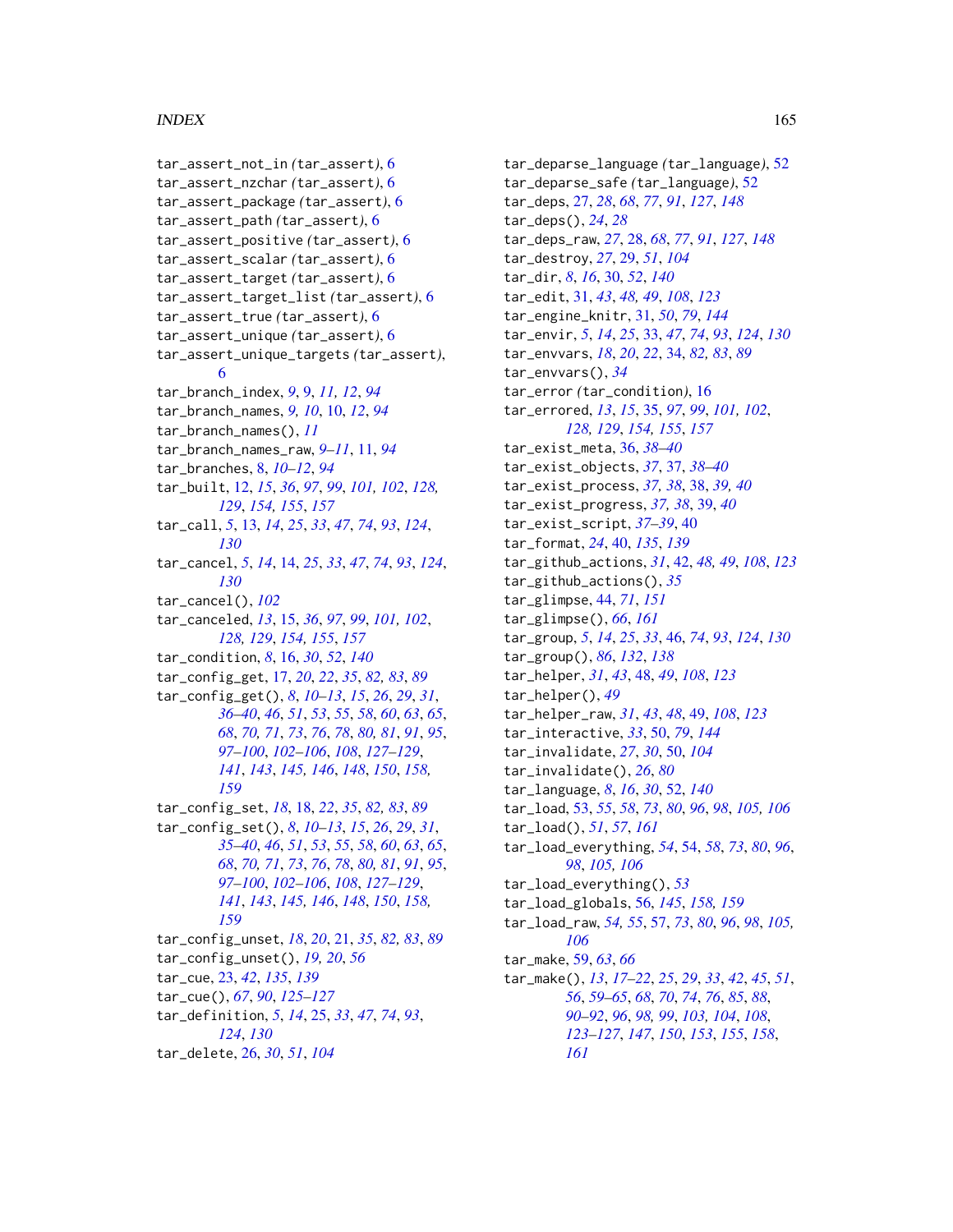tar\_make\_clustermq, *[61](#page-60-1)*, [61,](#page-60-1) *[66](#page-65-1)* tar\_make\_clustermq(), *[19](#page-18-0)*, *[34](#page-33-0)*, *[85–](#page-84-0)[88](#page-87-0)*, *[104](#page-103-1)*, *[133](#page-132-0)*, *[138,](#page-137-0) [139](#page-138-0)*, *[161](#page-160-0)* tar\_make\_future, *[61](#page-60-1)*, *[63](#page-62-0)*, [64](#page-63-1) tar\_make\_future(), *[34](#page-33-0)*, *[41](#page-40-0)*, *[67](#page-66-0)*, *[85–](#page-84-0)[88](#page-87-0)*, *[104](#page-103-1)*, *[133](#page-132-0)*, *[138,](#page-137-0) [139](#page-138-0)*, *[160,](#page-159-1) [161](#page-160-0)* tar\_manifest, *[27,](#page-26-1) [28](#page-27-1)*, [66,](#page-65-1) *[77](#page-76-0)*, *[91](#page-90-0)*, *[127](#page-126-0)*, *[148](#page-147-1)* tar\_manifest(), *[161](#page-160-0)* tar\_mermaid, *[46](#page-45-0)*, [68,](#page-67-1) *[151](#page-150-1)* tar\_message *(*tar\_condition*)*, [16](#page-15-0) tar\_message\_run *(*tar\_condition*)*, [16](#page-15-0) tar\_meta, *[54,](#page-53-0) [55](#page-54-0)*, *[58](#page-57-0)*, [71,](#page-70-0) *[80](#page-79-0)*, *[96](#page-95-1)*, *[98](#page-97-0)*, *[105,](#page-104-0) [106](#page-105-0)* tar\_meta(), *[53](#page-52-1)*, *[55](#page-54-0)*, *[58](#page-57-0)*, *[73](#page-72-0)*, *[105,](#page-104-0) [106](#page-105-0)*, *[125](#page-124-1)* tar\_name, *[5](#page-4-0)*, *[14](#page-13-0)*, *[25](#page-24-0)*, *[33](#page-32-0)*, *[47](#page-46-0)*, [74,](#page-73-0) *[93](#page-92-0)*, *[124](#page-123-0)*, *[130](#page-129-0)* tar\_network, *[27,](#page-26-1) [28](#page-27-1)*, *[68](#page-67-1)*, [75,](#page-74-1) *[91](#page-90-0)*, *[127](#page-126-0)*, *[148](#page-147-1)* tar\_newer, [77,](#page-76-0) *[81](#page-80-0)*, *[142,](#page-141-0) [143](#page-142-0)* tar\_noninteractive, *[33](#page-32-0)*, *[50](#page-49-0)*, [79,](#page-78-0) *[144](#page-143-0)* tar\_objects, *[54,](#page-53-0) [55](#page-54-0)*, *[58](#page-57-0)*, *[73](#page-72-0)*, [79,](#page-78-0) *[96](#page-95-1)*, *[98](#page-97-0)*, *[105,](#page-104-0) [106](#page-105-0)* tar\_older, *[78](#page-77-0)*, [80,](#page-79-0) *[142,](#page-141-0) [143](#page-142-0)* tar\_option\_get, *[18](#page-17-1)*, *[20](#page-19-0)*, *[22](#page-21-0)*, *[35](#page-34-1)*, [82,](#page-81-0) *[83](#page-82-0)*, *[89](#page-88-0)* tar\_option\_get(), *[21](#page-20-0)*, *[84](#page-83-1)* tar\_option\_reset, *[18](#page-17-1)*, *[20](#page-19-0)*, *[22](#page-21-0)*, *[35](#page-34-1)*, *[82](#page-81-0)*, [83,](#page-82-0) *[89](#page-88-0)* tar\_option\_set, *[18](#page-17-1)*, *[20](#page-19-0)*, *[22](#page-21-0)*, *[35](#page-34-1)*, *[82,](#page-81-0) [83](#page-82-0)*, [84](#page-83-1) tar\_option\_set(), *[23](#page-22-0)*, *[40,](#page-39-0) [41](#page-40-0)*, *[67](#page-66-0)*, *[82,](#page-81-0) [83](#page-82-0)*, *[108](#page-107-0)*, *[110,](#page-109-0) [111](#page-110-0)*, *[113–](#page-112-0)[117](#page-116-0)*, *[119–](#page-118-0)[123](#page-122-0)*, *[158](#page-157-0)* tar\_outdated, *[27,](#page-26-1) [28](#page-27-1)*, *[68](#page-67-1)*, *[77](#page-76-0)*, [90,](#page-89-1) *[127](#page-126-0)*, *[148](#page-147-1)* tar\_outdated(), *[19](#page-18-0)* tar\_path, *[5](#page-4-0)*, *[14](#page-13-0)*, *[25](#page-24-0)*, *[33](#page-32-0)*, *[47](#page-46-0)*, *[74](#page-73-0)*, [92,](#page-91-0) *[124](#page-123-0)*, *[130](#page-129-0)* tar\_path(), *[51](#page-50-0)*, *[87](#page-86-0)*, *[133](#page-132-0)*, *[139](#page-138-0)* tar\_pattern, *[9](#page-8-0)[–12](#page-11-1)*, [93](#page-92-0) tar\_pid, *[54,](#page-53-0) [55](#page-54-0)*, *[58](#page-57-0)*, *[73](#page-72-0)*, *[80](#page-79-0)*, [95,](#page-94-0) *[98](#page-97-0)*, *[105,](#page-104-0) [106](#page-105-0)* tar\_poll, *[13](#page-12-0)*, *[15](#page-14-1)*, *[36](#page-35-0)*, [96,](#page-95-1) *[99](#page-98-1)*, *[101,](#page-100-1) [102](#page-101-0)*, *[128,](#page-127-1) [129](#page-128-1)*, *[154,](#page-153-1) [155](#page-154-0)*, *[157](#page-156-1)* tar\_process, *[54,](#page-53-0) [55](#page-54-0)*, *[58](#page-57-0)*, *[73](#page-72-0)*, *[80](#page-79-0)*, *[96](#page-95-1)*, [97,](#page-96-0) *[105,](#page-104-0) [106](#page-105-0)* tar\_progress, *[13](#page-12-0)*, *[15](#page-14-1)*, *[36](#page-35-0)*, *[97](#page-96-0)*, [99,](#page-98-1) *[101,](#page-100-1) [102](#page-101-0)*, *[128,](#page-127-1) [129](#page-128-1)*, *[154,](#page-153-1) [155](#page-154-0)*, *[157](#page-156-1)* tar\_progress(), *[73](#page-72-0)* tar\_progress\_branches, *[13](#page-12-0)*, *[15](#page-14-1)*, *[36](#page-35-0)*, *[97](#page-96-0)*, *[99](#page-98-1)*, [100,](#page-99-1) *[102](#page-101-0)*, *[128,](#page-127-1) [129](#page-128-1)*, *[154,](#page-153-1) [155](#page-154-0)*, *[157](#page-156-1)* tar\_progress\_summary, *[13](#page-12-0)*, *[15](#page-14-1)*, *[36](#page-35-0)*, *[97](#page-96-0)*, *[99](#page-98-1)*, *[101](#page-100-1)*, [101,](#page-100-1) *[128,](#page-127-1) [129](#page-128-1)*, *[154,](#page-153-1) [155](#page-154-0)*, *[157](#page-156-1)* tar\_progress\_summary(), *[96](#page-95-1)* tar\_prune, *[27](#page-26-1)*, *[30](#page-29-0)*, *[51](#page-50-0)*, [103](#page-102-0) tar\_read, *[54,](#page-53-0) [55](#page-54-0)*, *[58](#page-57-0)*, *[73](#page-72-0)*, *[80](#page-79-0)*, *[96](#page-95-1)*, *[98](#page-97-0)*, [104,](#page-103-1) *[106](#page-105-0)* tar\_read(), *[51](#page-50-0)*, *[59](#page-58-1)*, *[106](#page-105-0)*, *[161](#page-160-0)*

tar\_read\_raw, *[54,](#page-53-0) [55](#page-54-0)*, *[58](#page-57-0)*, *[73](#page-72-0)*, *[80](#page-79-0)*, *[96](#page-95-1)*, *[98](#page-97-0)*, *[105](#page-104-0)*, [106](#page-105-0) tar\_renv, *[31](#page-30-0)*, *[43](#page-42-0)*, *[48,](#page-47-0) [49](#page-48-0)*, [107,](#page-106-0) *[123](#page-122-0)* tar\_reprex, *[5](#page-4-0)*, [109,](#page-108-1) *[162](#page-161-1)* tar\_resources, [110,](#page-109-0) *[113](#page-112-0)[–117](#page-116-0)*, *[119](#page-118-0)[–122](#page-121-1)* tar\_resources\_aws, *[111](#page-110-0)*, [112,](#page-111-0) *[114](#page-113-0)[–117](#page-116-0)*, *[119](#page-118-0)[–122](#page-121-1)* tar\_resources\_aws(), *[86](#page-85-0)*, *[132](#page-131-0)*, *[137](#page-136-0)* tar\_resources\_clustermq, *[111](#page-110-0)*, *[113](#page-112-0)*, [113,](#page-112-0) *[115](#page-114-0)[–117](#page-116-0)*, *[119](#page-118-0)[–122](#page-121-1)* tar\_resources\_feather, *[111](#page-110-0)*, *[113,](#page-112-0) [114](#page-113-0)*, [114,](#page-113-0) *[116,](#page-115-0) [117](#page-116-0)*, *[119](#page-118-0)[–122](#page-121-1)* tar\_resources\_fst, *[111](#page-110-0)*, *[113](#page-112-0)[–115](#page-114-0)*, [116,](#page-115-0) *[117](#page-116-0)*, *[119](#page-118-0)[–122](#page-121-1)* tar\_resources\_future, *[111](#page-110-0)*, *[113](#page-112-0)[–116](#page-115-0)*, [117,](#page-116-0) *[119](#page-118-0)[–122](#page-121-1)* tar\_resources\_gcp, *[111](#page-110-0)*, *[113](#page-112-0)[–117](#page-116-0)*, [118,](#page-117-0) *[120](#page-119-0)[–122](#page-121-1)* tar\_resources\_parquet, *[111](#page-110-0)*, *[113](#page-112-0)[–117](#page-116-0)*, *[119](#page-118-0)*, [119,](#page-118-0) *[121,](#page-120-0) [122](#page-121-1)* tar\_resources\_qs, *[111](#page-110-0)*, *[113](#page-112-0)[–117](#page-116-0)*, *[119,](#page-118-0) [120](#page-119-0)*, [120,](#page-119-0) *[122](#page-121-1)* tar\_resources\_url, *[111](#page-110-0)*, *[113](#page-112-0)[–117](#page-116-0)*, *[119](#page-118-0)[–121](#page-120-0)*, [121](#page-120-0) tar\_script, *[31](#page-30-0)*, *[43](#page-42-0)*, *[48,](#page-47-0) [49](#page-48-0)*, *[108](#page-107-0)*, [122](#page-121-1) tar\_script(), *[31](#page-30-0)*, *[35](#page-34-1)*, *[40](#page-39-0)*, *[46](#page-45-0)*, *[48,](#page-47-0) [49](#page-48-0)*, *[60](#page-59-0)*, *[63](#page-62-0)*, *[65](#page-64-0)*, *[68](#page-67-1)*, *[70](#page-69-0)*, *[76](#page-75-0)*, *[91](#page-90-0)*, *[103](#page-102-0)*, *[108](#page-107-0)*, *[127](#page-126-0)*, *[146](#page-145-1)*, *[148](#page-147-1)*, *[150](#page-149-0)*, *[158](#page-157-0)* tar\_seed, *[5](#page-4-0)*, *[14](#page-13-0)*, *[25](#page-24-0)*, *[33](#page-32-0)*, *[47](#page-46-0)*, *[74](#page-73-0)*, *[93](#page-92-0)*, [124,](#page-123-0) *[130](#page-129-0)* tar\_sitrep, *[27,](#page-26-1) [28](#page-27-1)*, *[68](#page-67-1)*, *[77](#page-76-0)*, *[91](#page-90-0)*, [125,](#page-124-1) *[148](#page-147-1)* tar\_skipped, *[13](#page-12-0)*, *[15](#page-14-1)*, *[36](#page-35-0)*, *[97](#page-96-0)*, *[99](#page-98-1)*, *[101,](#page-100-1) [102](#page-101-0)*, [128,](#page-127-1) *[129](#page-128-1)*, *[154,](#page-153-1) [155](#page-154-0)*, *[157](#page-156-1)* tar\_started, *[13](#page-12-0)*, *[15](#page-14-1)*, *[36](#page-35-0)*, *[97](#page-96-0)*, *[99](#page-98-1)*, *[101,](#page-100-1) [102](#page-101-0)*, *[128](#page-127-1)*, [129,](#page-128-1) *[154,](#page-153-1) [155](#page-154-0)*, *[157](#page-156-1)* tar\_store, *[5](#page-4-0)*, *[14](#page-13-0)*, *[25](#page-24-0)*, *[33](#page-32-0)*, *[47](#page-46-0)*, *[74](#page-73-0)*, *[93](#page-92-0)*, *[124](#page-123-0)*, [130](#page-129-0) tar\_target, *[24](#page-23-0)*, *[42](#page-41-0)*, [131,](#page-130-0) *[139](#page-138-0)* tar\_target(), *[23](#page-22-0)[–25](#page-24-0)*, *[38](#page-37-0)*, *[40,](#page-39-0) [41](#page-40-0)*, *[67](#page-66-0)*, *[72](#page-71-0)*, *[78](#page-77-0)*, *[81](#page-80-0)[–84](#page-83-1)*, *[93,](#page-92-0) [94](#page-93-0)*, *[108](#page-107-0)*, *[110](#page-109-0)[–123](#page-122-0)*, *[136,](#page-135-0) [137](#page-136-0)* tar\_target\_raw, *[24](#page-23-0)*, *[42](#page-41-0)*, *[135](#page-134-0)*, [136](#page-135-0) tar\_target\_raw(), *[67](#page-66-0)*, *[82](#page-81-0)[–84](#page-83-1)* tar\_test, *[8](#page-7-0)*, *[16](#page-15-0)*, *[30](#page-29-0)*, *[52](#page-51-0)*, [140](#page-139-0) tar\_throw\_file *(*tar\_condition*)*, [16](#page-15-0) tar\_throw\_run *(*tar\_condition*)*, [16](#page-15-0) tar\_throw\_validate *(*tar\_condition*)*, [16](#page-15-0) tar\_tidy\_eval *(*tar\_language*)*, [52](#page-51-0) tar\_tidyselect\_eval *(*tar\_language*)*, [52](#page-51-0) tar\_timestamp, *[78](#page-77-0)*, *[81](#page-80-0)*, [141,](#page-140-0) *[143](#page-142-0)*